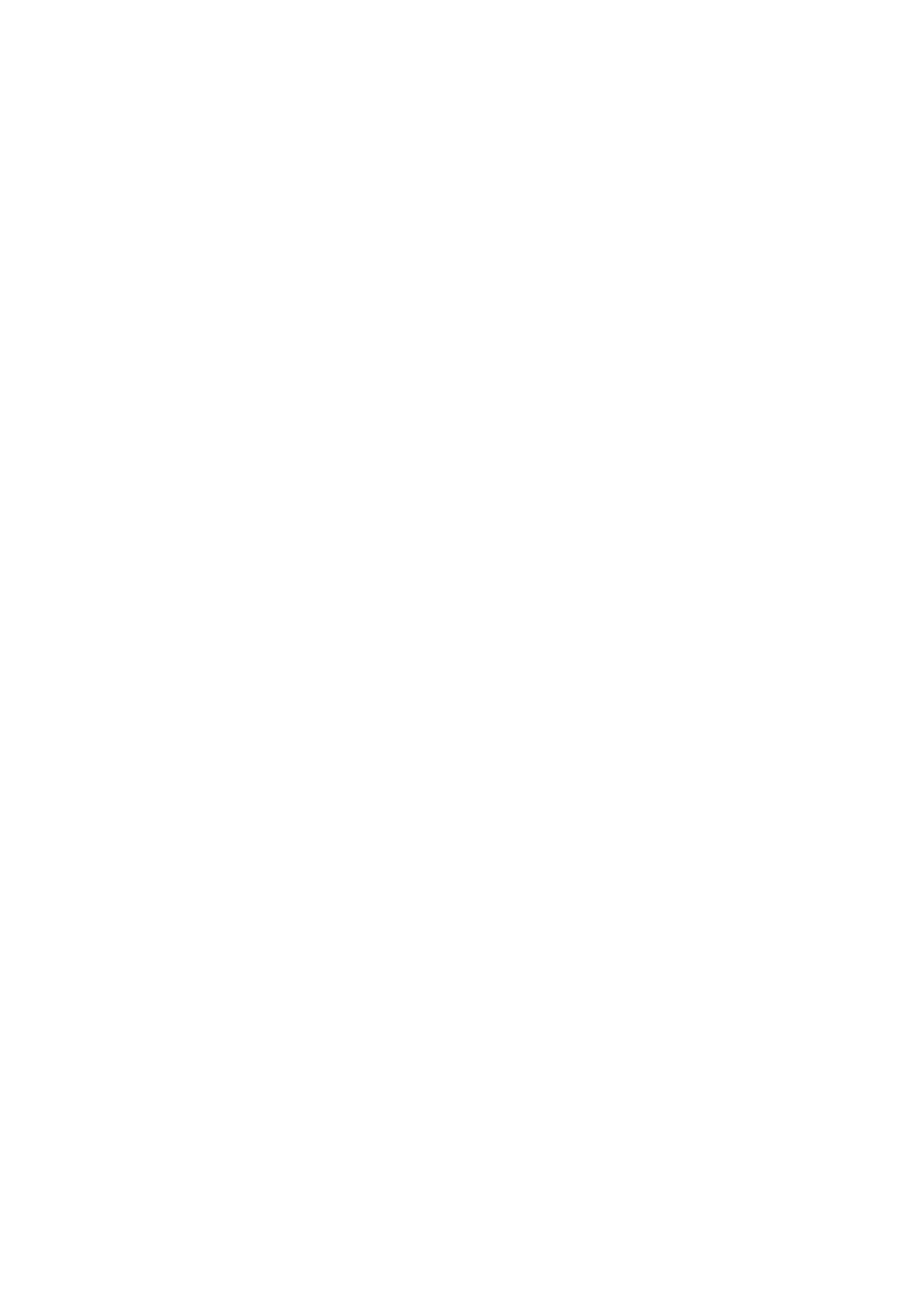

## MINISTRY OF AGRARIAN POLICY AND FOOD OF UKRAINE

## **EXECUTIVE ORDER**

Kyiv No.

On approving the Requirements for importing (sending) into the customs territory of Ukraine of live animals, their reproductive material, food products of animal origin and products not intended for human consumption.

In execution of Articles 3 and 30 of the Law of Ukraine "On Veterinary Medicine," Article 15 of the Law of Ukraine "On Main Principles and Requirements to Safety and Quality of Food Products," Articles 3, 4, 6 and 8 of the WTO Agreement on Sanitary and Phytosanitary Measures, Articles 59, 64 and 65 of the Association Agreement between Ukraine, on the one hand, and the European Union, the European Atomic Energy Community and their Member States, on the other hand, paragraph 34 of the Action Plan for implementation of Title IV "Trade and Trade Related Matters" of the Association Agreement between Ukraine, on the one hand, and the European Union, the European Atomic Energy Community and their Member States, on the other hand for 2016-2019 approved by Resolution of the Cabinet of Ministers of Ukraine of 18 February 2016 No. 217-r , subparagraph 2 of paragraph 4 of the Regulation on the Ministry of Agrarian Policy and Food of Ukraine approved by Resolution of the Cabinet of Ministers of Ukraine of 25 November 2015 No. 1119

#### **I HEREBY ORDER:**

1. To approve the Requirements for importing (sending) into the customs territory of Ukraine of live animals, their reproductive material, food products of animal origin and products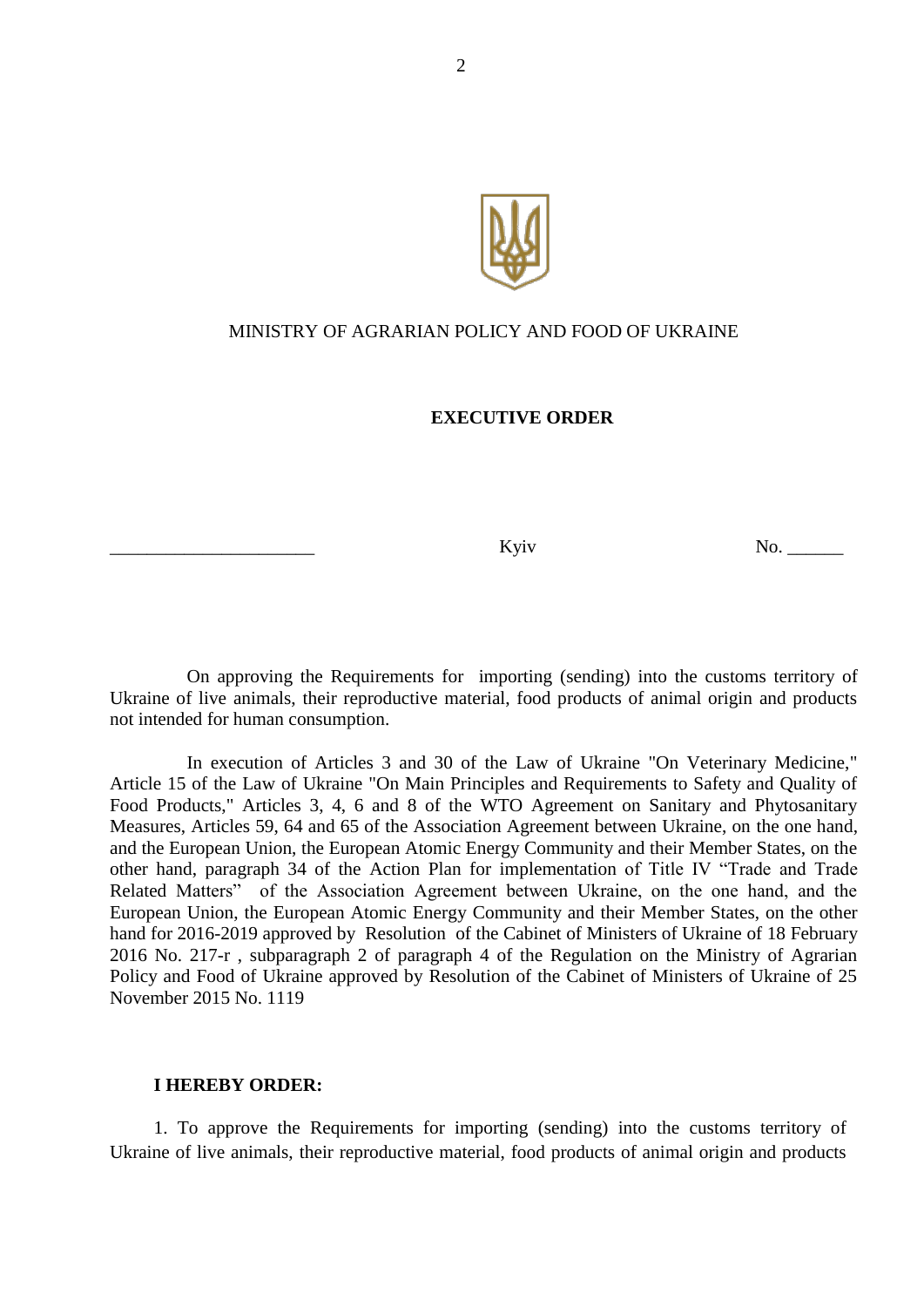not intended for human consumption.

2. To declare void the Order of the State Department of Veterinary Medicine of Ukraine, the Ministry of Agrarian Policy and Food of Ukraine, of 14/06/2004 No. 71 "On Approving Veterinary Requirements to Import to Ukraine of Objects of State Veterinary and Sanitary Control and Supervision" registered with the Ministry of Justice of Ukraine on 23 June 2004, No. 768/9367.

3. The Department of Livestock shall ensure the submission in accordance with the established procedure of this Order for registration with the Ministry of Justice of Ukraine.

4. This Order shall take effect after three months from the day following the day of its official publication.

5. Control over fulfillment of the Order shall be charged with the First Deputy Minister Ya. V. Krasnopolskyi.

 **Minister T. V. Kutovyi** 

Approved Order of the Ministry of Agrarian Policy and Food of Ukraine

 $\rm No$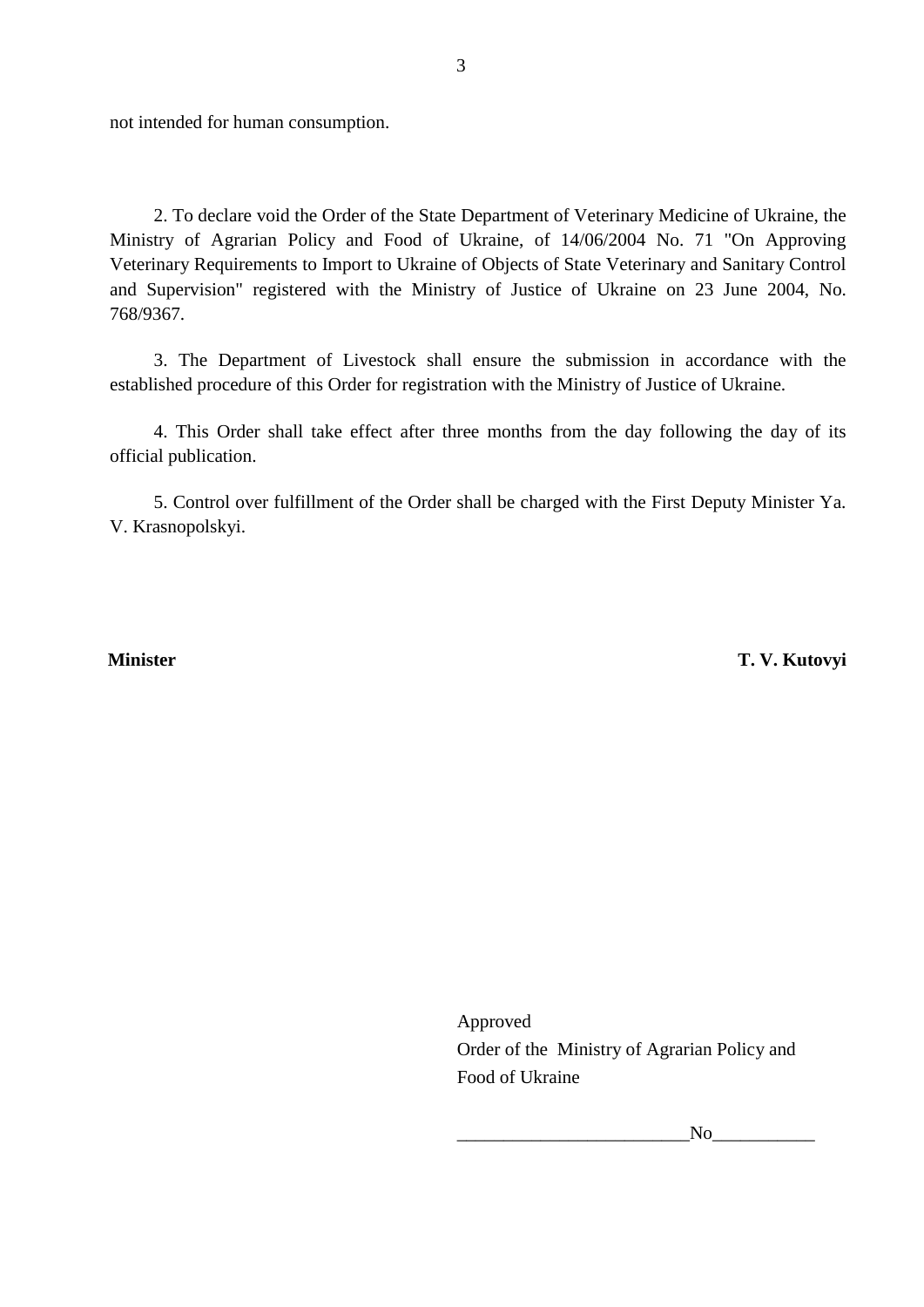#### **REQUIREMENTS**

## **For importing (sending) into the customs territory of Ukraine of live animals, their reproductive material, food products of animal origin and products not intended for human consumption.**

## **Section І. Definition of Basic Terms**

1.1. The terms used in these Requirements shall have the following meanings:

1) equivalent requirements shall mean the requirements of legislation of the exporting country (country of origin) ensuring the equal or higher level of protection of health and life of persons and animals as compared to the requirements of Ukraine or international standards, instructions and recommendations;

2) compartment shall mean an animal subpopulation of one or several farms with a single biological safety management system having a separate veterinary and sanitary status with respect to one or several diseases for which supervision, control and biological safety measures have been introduced for the purposes of international trade;

3) competent authority of the exporting country (country of origin) shall mean the appropriate authority of this country endowed with powers of organizing and carrying out state control over the observance of legislation on food products, products not intended for human consumption, on health and wellbeing of animals;

4) competent authority of Ukraine shall mean a central executive authority implementing the government policy in area of safety and some indicators of quality of food products as well as that in the area of veterinary medicine;

5) products not intended for human consumption shall mean by-products of animal origin not intended for human consumption, products of processing and recycling of by-products of animal origin not intended for human consumption, hay, straw and fodder;

6) region (zone) shall mean a clearly delineated part of the territory of the country, which animal subpopulation has a veterinary and sanitary status that is different from the veterinary and sanitary status of the country with respect to the disease for which supervision, control and biological safety measures have been introduced for the purposes of international trade;

7) animal subpopulation shall mean a part of the population of animals having some special (different) characteristics of animal health;

1.2. Other terms shall have the meanings defined by the Law of Ukraine "On Veterinary Medicine," the Law of Ukraine "On Main Principles and Requirements to Safety and Quality of Food Products," the Law of Ukraine "On Animal By-Products not Intended for Human Consumption." The term "country of origin" shall have the meaning defined by the Customs Code of Ukraine. The term "identification number" shall have the meaning defined by the Law of Ukraine "On Identification and Registration of Animals."

## **Section II. General Provisions**

2.1. Bringing into the customs territory of Ukraine of live animals (except domestic animals, sports animals, circus and other animals intended for shows, for entertainment and educational purposes), of their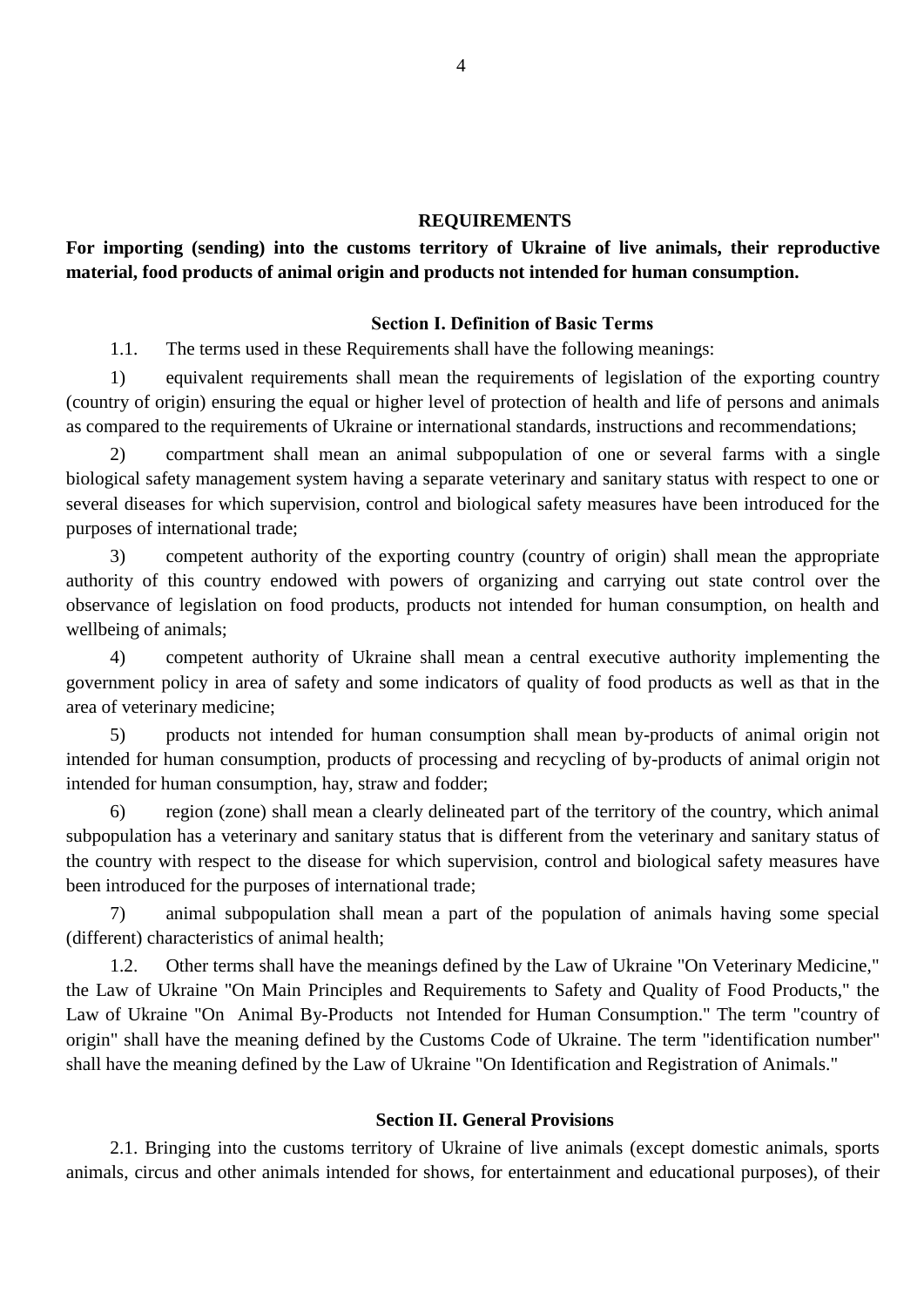reproductive material as well as bringing (sending) to the customs territory of Ukraine the products not intended for human consumption shall be possible from the facilities (objects) included in the register of facilities (objects) for import to Ukraine.

2.2. A facility (object) shall be included in the register of facilities (objects) for import to Ukraine specified in paragraph 2.1 of this Section:

1) based on the results of state control of such facility (object) carried out by a competent authority of Ukraine in accordance with the procedure established by legislation of Ukraine;

2) or the exporting country provides written guarantees of its ensuring regular and effective control of such facility (object) with a view to ensuring the compliance with the requirements of legislation of Ukraine.

2.3. Written guarantees by the exporting country specified in subparagraph 2 of paragraph 2.2 of the present Section shall be considered by the competent authority of Ukraine in the event of carrying out the assessment of the effectiveness of the veterinary administration in the exporting country conducted in accordance with the requirements of current legislation of Ukraine or if such a country has entered into an agreement on equivalence.

2.4. Bringing (sending) into the customs territory of Ukraine of food products of animal origin shall be possible from the countries and facilities included in the register of countries and the register of facilities from which food products of animal origin may be brought to the territory of Ukraine.

2.5. The inclusion of countries and facilities in the registers specified in paragraph 2.4 of this Section shall be carried out in accordance with the requirements of current legislation of Ukraine based on the results of an inspection of the system of state control in the exporting country and/or an inspection of facilities in accordance with the procedure established by current legislation of Ukraine, or in the case the history is available of bringing into the territory of Ukraine of food products of animal origin.

2.6. The competent authority shall resolve on the recognition of the veterinary and sanitary status of the region and/or compartment established in the territory of the exporting country in accordance with the following procedure:

1) the competent authority of the exporting country shall provide the competent authority of Ukraine with written information regarding the veterinary and sanitary status, the procedure for the establishment and organizational support for the functioning of the region and/or compartment;

2) the competent authority of Ukraine is conducting an analysis and verification of the information specified in subparagraph 1 of the present paragraph for its compliance with the requirements of the Terrestrial Animal Health Code of the World Organization for Animal Health (OIE) and the OIE Aquatic Animal Health Code or equivalent requirements;

3) if necessary, the competent authority of Ukraine shall submit a request to the competent authority of the exporting country for obtaining additional information and/or conducting an inspection and/or taking other measures of state control in accordance with the requirements of current legislation of Ukraine;

4) inspections and/or other measures of state controlspecified in subparagraph 3 of the present paragraph shall include a verification of the measures of the exporting country regarding the maintaining of the veterinary and sanitary status, the procedure for the establishment and organizational support for the functioning of the region and/or compartment depending on the epidemiology of a specific disease (environmental factors, the application of biological security measures, the availability of some species of live animals susceptible to certain kinds of diseases);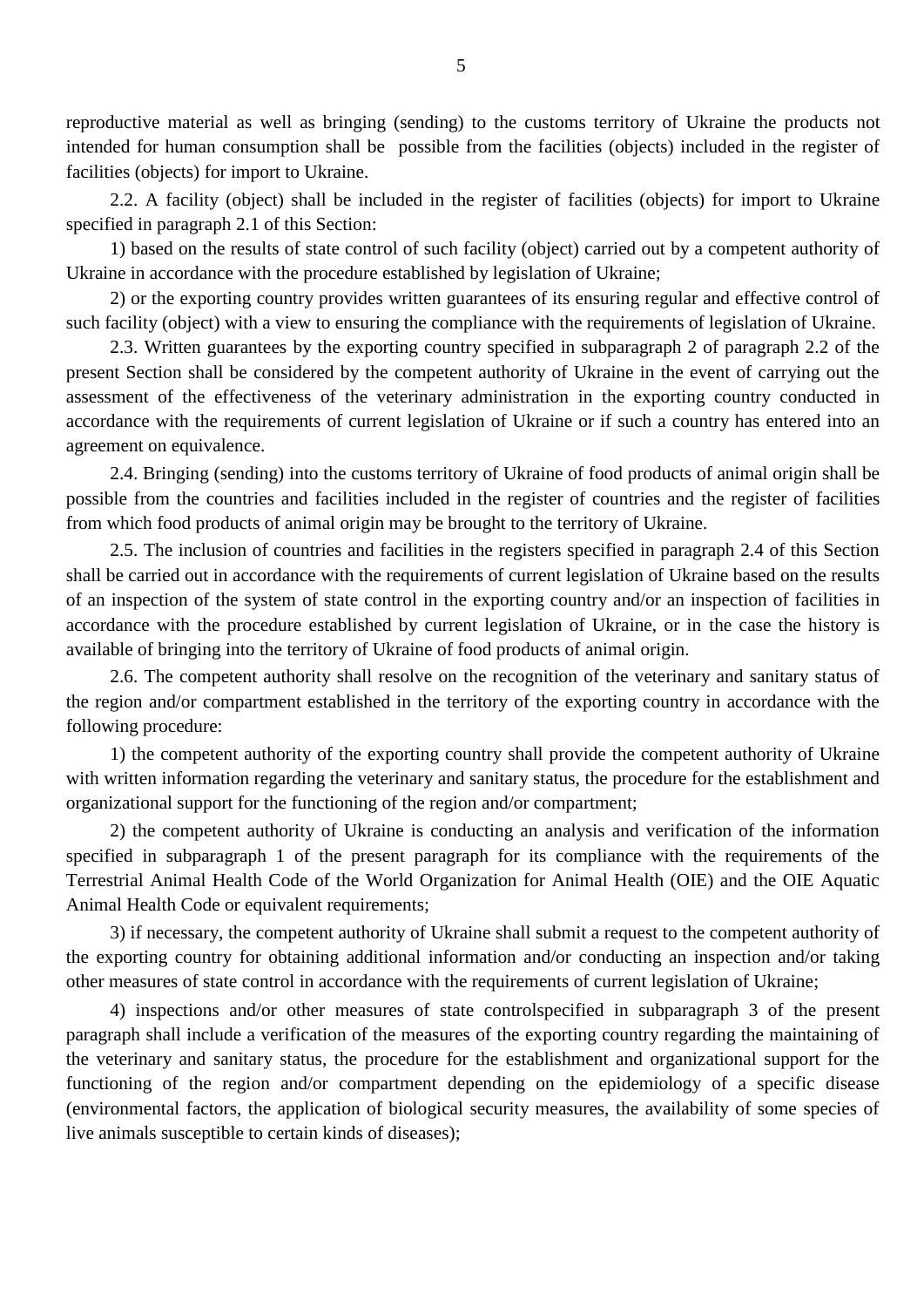5) based on the results of the measures of government control specified in subparagraph 2-4 of the present paragraph, the competent authority of Ukraine shall resolve on recognizing or refusing to recognize the veterinary and sanitary status of the region and/or compartment established in the territory of the exporting country.

## **Section III. The Main Requirements for Importing (Sending) into the Customs Territory of Ukraine of Live Animals, their Reproductive Material, Food Products of Animal Origin and Products not Intended for Human Consumption**

3.1. Cargoes containing live animals, their reproductive material, food products of animal origin and products not intended for human consumption that are brought (sent) into the customs territory of Ukraine shall be accompanied by the original copies of international veterinary certificates/international certificates.

3.2. With respect to live animals and their reproductive material intended for bringing to the customs territory of Ukraine, the requirements shall be complied with established in Annex 1 to the present Requirements and also:

1) live animals shall have an individual or group identification number;

2) live animals are not intended for slaughter as part of the program to combat infectious diseases in animals;

3) ruminants have not received feed of animal origin produced using tissues of ruminants;

4) pedigree and non-pedigree animals have not been administered stilbene, thyreostatic substances, estrogen, androgen, progestin compounds or β-agonists for purposes other than therapeutic or zootechnical;

5) unless otherwise provided by the requirements of Annex 1 to the present Requirements, the vehicles used to transport live animals shall ensure the prevention of the possibility of spillage/pouring-out of excrements, litter or feed material from the vehicle during the transportation of these animals. Before loading the animals, the vehicles shall be cleaned and disinfected in accordance with the requirements of legislation of the exporting country/the country of origin;

6) the treatment of live animals before and during loading and transportation shall comply with the requirements of legislation of Ukraine on animal health and wellbeing or equivalent requirements;

7) the obtaining, processing and storing the semen/embryos/oocytes intended for bringing to the customs territory of Ukraine shall be carried out in accordance with the requirements of the OIE Terrestrial Animal Health Code;

8) the sperm/embryos/oocytes shall not contain pathogenic and toxigenic microorganisms and blood cells;

9) a specification with the following data shall be added to the international veterinary certificates accompanying cargoes with the sperm/embryos/oocytes:

a) the breed, name, and number of the animal donor;

b) the date, month and year of sampling the semen/embryos/oocytes;

c) the number of cans in special containers (vessels);

d) the number of series and doses in one can;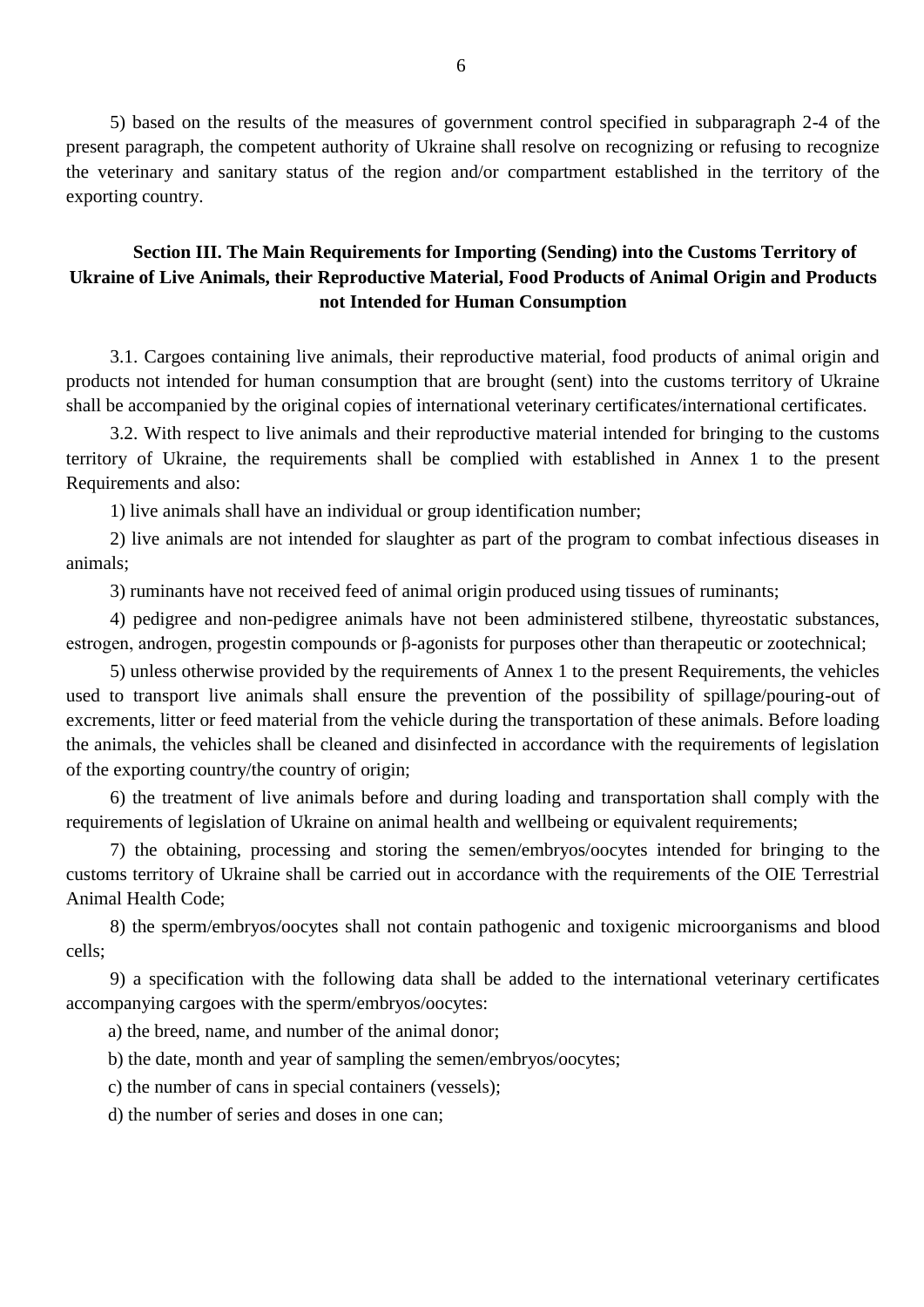10) the semen/embryos/oocytes shall be transported in sealed and new/sterile containers. The sealing of the containers shall be carried out under the supervision of state inspector of veterinary medicine in the exporting country/the country of origin.

3.3. With respect to food products of animal origin intended for bringing (sending) to the customs territory of Ukraine, the requirements shall be complied with established in Annex 2 to the present Requirements and also:

1) the organoleptic, microbiological, chemical and toxicological, radiological and other indicators of the safety of food products of animal origin shall comply with the requirements of legislation of Ukraine on safety and some indicators of quality of food products or the equivalent requirements;

2) the materials used for packaging of food products of animal origin including the original packaging shall comply with the hygienic requirements of legislation of Ukraine on safety and some indicators of quality of food products or the equivalent requirements;

3) before loading, the vehicles used for transporting the food products of animal origin shall be cleaned and disinfected in accordance with the requirements of legislation of the exporting country/the country of origin;

3.4. With respect to the products not intended for human consumption, the requirements shall be complied with established in Annex 3 to the present Requirements.

3.5. Cargoes containing live animals, their reproductive material, and products not intended for human consumption that are brought (sent) into the customs territory of Ukraine shall be subject to veterinary and sanitary border control in accordance with the requirements of legislation of Ukraine.

3.6. After passing the veterinary and sanitary border control in accordance with the requirements of legislation of Ukraine:

1) slaughter animals shall be sent directly to the slaughter house of destination where they shall be slaughtered within five working days;

2) with respect to live animals that are not slaughter animals and the reproductive material (in the case of hatching eggs of poultry), the requirements shall be complied with regarding putting them under quarantine in the territory of Ukraine established in Annex 1 to the present Requirements.

3.7. Cargoes with food products of animal origin brought (sent) to the customs territory of Ukraine shall be subject to state border control in accordance with the requirements of **legislation** of Ukraine.

## Annex 1

To the Requirements for importing (sending) into the customs territory of Ukraine of live animals, their reproductive material, food products of animal origin and products not intended for human consumption (paragraph 3.2)

# **REQUIREMENTS FOR IMPORTING INTO THE CUSTOMS TERRITORY OF UKRAINE OF LIVE ANIMALS AND THEIR REPRODUCTIVE MATERIAL**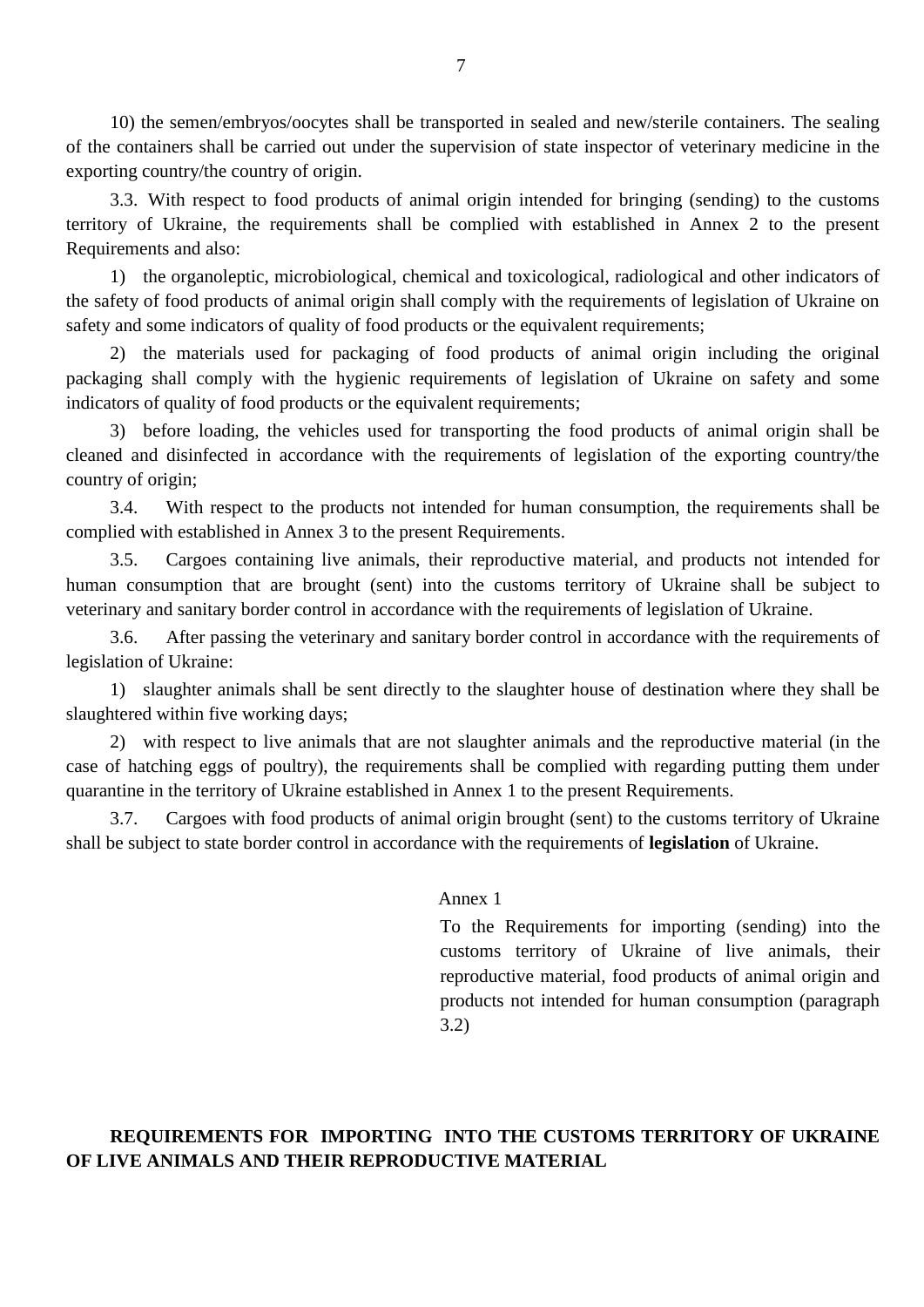#### **Section І. Key definitions**

1. The terms used in this Annex shall have the following meanings:

1) behemoths (*Hippopotamidae*) shall mean the animals that belong to the following families: *Hexaprotodon-Choeropsis spp*., *Hippopotamus spp*.;

2) cattle/bovine animals (*Bovidae*) shall mean the animals that belong to the following families: *Addax spp., Aepyceros spp., Alcelaphus spp., Ammodorcas spp., Ammotragus spp., Antidorcas spp., Antilope spp., Boselaphus spp., Budorcas spp., Capra spp.* (except *Capra hircus), Cephalophus spp., Connochaetes spp., Damaliscus spp.* (including *Beatragus*)*, Dorcatragus spp., Gazella spp., Hemitragus spp., Hippotragus spp, Kobus spp., Litocranius spp., Madoqua spp., Naemorhedus spp.* (including *Nemorhaedus* and *Capricornis*)*, Neotragus spp., Oreamnos spp., Oreotragus spp., Oryx spp., Ourebia spp., Owtoos spp., Ovis spp.* (except *Ovis aries), Pantholops spp., Pelea spp., Procapra spp., Pseudois spp., Pseudoryx spp., Raphicerus spp., Redunca spp., Rupicapra spp., Saiga spp., Sigmoceros-Alecelaphus spp., Sylvicapra spp., Syncerus spp., Taurotragus spp., Tetracerus spp, Tragelaphus spp.* (including *Boocerus)*;

3) camels (*Camelidae*) shall mean the animals that belong to the following families: *Camelus spp., Lama spp., Vicugna spp*;

4) owner of domestic animals shall mean a natural person specified as the "owner" in the identification document accompanying the domestic animals during their non-commercial transportation;

5) aquatic animals shall mean live fish (including eggs and gametes), mollusks, crustaceans and amphibians taken from the aquaculture facilities or obtained from wild environment for the purpose of cultivation and release to the aquatic environment, human consumption or for decorative purposes;

6) farm shall mean a facility used for breeding, growing, keeping, holding exhibitions (examinations), and selling of live animals which is subject to the government control by the competent authority of the country of origin/the exporting country;

7) rodents (*Rodentia*) shall mean the animals that belong to the following families: squirrels (*Petaurista spp*.) (except *Petaurista spp*., *Biswamoyopterus spp*., *Aeromys spp*., *Trogopterus spp*., *Belomys*, *Pteromyscus spp*., *Petaurillus spp*., *Iomys spp.), Gliridae*, *Heteromyidae*, Gopher (*Calomyscidae*), *Nesomyidae*, Hamsters (*Cricetidae*), mice (*Muridae*), jerboa (*Dipodidae*), *Pedetidae*, *Ctenodactylidae*, *Diatomyidae*, African Rock Rat (*Petromuridae*), Shrew (*Bathyergidae*), *Dasyproctidae*, *Agoutidae*, Pacarana (*Dinomyidae*), Cavite (*Caviidae*), Viscacha (*Octodontidae*), tuco-tuco (*Ctenomyidae*), *Echimyidae*, Nutria (*Myocastoridae*), hutia (*Capromyidae*), Сhinchillas (*Chinchillidae*), *Abrocomidae*;

8) decorative aquatic animals shall mean aquatic animals that are kept, grown or sold only for decorative purposes;

9) daily young shall mean poultry up to 72 hours old that have not been fed yet and Muscovy ducks (*Cairina moschata*) or their hybrids up to 72 hours old that have not been fed yet;

10) domestic animals shall mean dogs (*Canis lupus familiaris*), cats (*Felis silvestris catus*), ferrets (*Mustela putorius furo*), invertebrates (except bees, bumblebees, mollusks, and crustaceans), decorative aquatic animals, amphibians, reptiles, birds (except poultry), rodents and rabbits (except rodents and rabbits intended for the manufacture of food products);

11) giraffes (*Giraffidae*) shall mean the animals that belong to the following families: *Giraffa spp., Okapia spp*;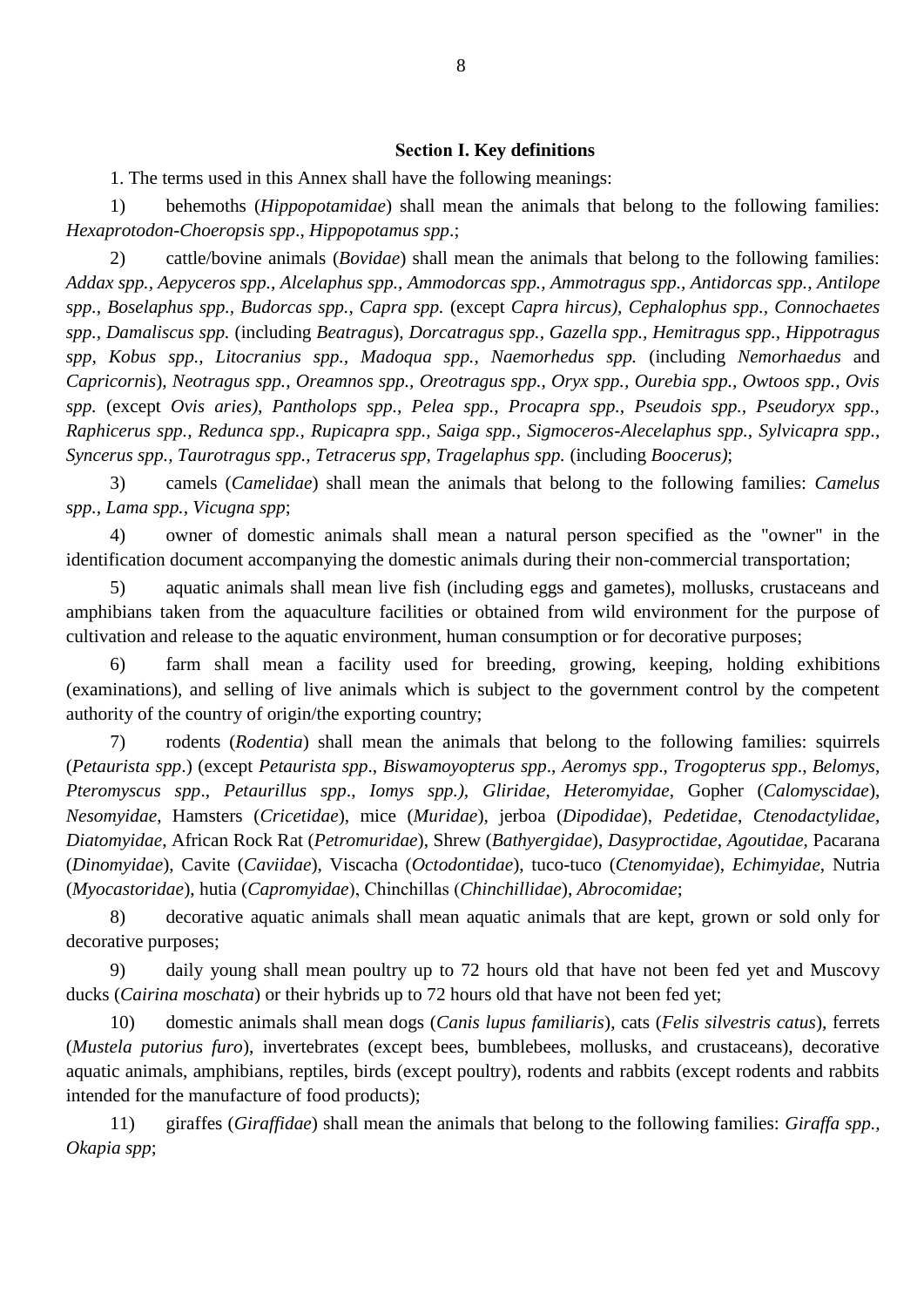12) flock shall mean all poultry of the same epizootic status that is kept in one premises or one fenced-off place and is one epidemiological unit; for the poultry that is kept in cages this definition shall include all poultry that is kept is one premises sharing a common air environment;

13) identification document (for a non-commercial transportation of domestic animals) shall mean the document containing information about the domestic animals allowing for a clear identification and verification of the state of health of domestic animals;

14) incubator (incubator workshop (facility)) shall mean a farm where the hatching of eggs is carried out as well as the breeding and supplying of the daily young of poultry;

15) hatching eggs shall mean the eggs laid by poultry and are intended for hatching;

16) musk deer (*Moschidae*) shall be the animals belonging to the species *Moschus spp.*;

17) productive poultry shall mean poultry more than 72 hours old that is grown for the production of meat and/or eggs intended for human consumption or to replenish the stock of wild animals;

18) microchip (transponder) shall mean a passive radio technical identification device available only for reading information;

19) *Tragulidae* shall mean the animals that belong to the following families: *Hyemoschus spp., Tragulus-Moschiola spp*;

20) non-commercial transportation of domestic animals shall mean any transportation of domestic animals that is carried out not for the purpose of their sale or transfer of ownership in these animals;

21) Rhinoceros (*Rhinocerotidae*) shall mean the animals that belong to the following families: *Ceratotherium spp.*, *Dicerorhinus spp., Diceros spp.*, *Rhinoceros spр*.;

22) cervids (*Cervidae*) shall mean the animals that belong to the following families: *Alces spp., Axis-Hyelaphus spp., Blastocerus spp., Capreolus spp., Cervus-Rucervus spp., Dama spp., Elaphurus spp., Hippocamelus spp., Hydropotes spp., Mazama spp., Megamuntiacus spp., Muntiacus spp., Odocoileus spp., Ozotoceros spp., Pudu spp., Rangifer spp*.;

23) artiodactyles (*Artiodactyla*) (except domestic cattle) including genus *Bubalu*s and *Bison* and their hybrids, sheep (*Ovis aries*), goats (*Capra hircus*), pigs (*Suidae*), *Tayassuidae* – cattle (*Bovidae*), camels (*Camelidae*), deer (*Cervidae*), giraffes (*Giraffidae*), behemoths (*Hippotamidae*), musk deer (*Moschidae*), *Tragulidae*;

24) breeding poultry shall mean poultry more than 72 hours old intended for the production of hatching eggs;

25) pigs shall mean the animals that belong to the following families: *Babyrousa spp., Hylochoerus spp., Phacochoerus spp., Potamochoerus spp.* and *Sus spp*.;

26) poultry shall mean chickens, turkeys, guinea fowl, ducks, geese, quail, pigeons, pheasants, partridges and cursorial birds (ostriches) (*ratitae*) which are bred and kept in captivity for breeding purposes, and/or the production of meat or eggs for human consumption and/or to replenish the stock of wild animals;

27) elephants (Elephantidae) shall mean the Asian Elephant (Elephas spp.), the African Elephant (Loxodonta spp);

29) marsupials shall mean the animals that belong to the following families/species:

a) *Dasyuromorphia*: *Dasycercus, Dasykaluta, Dasyuroides, Dasyurus, Myoictis, Neophascogale, Micromurexia, Murexechinus, Murexia, Paramurexia, Phascomurexia, Parantechinus, Phascolosorex, Pseudantechinus, Sarcophilus, Antechinus, Phascogale, Myrmecobius* (numbat), *Isoodon, Perameles,*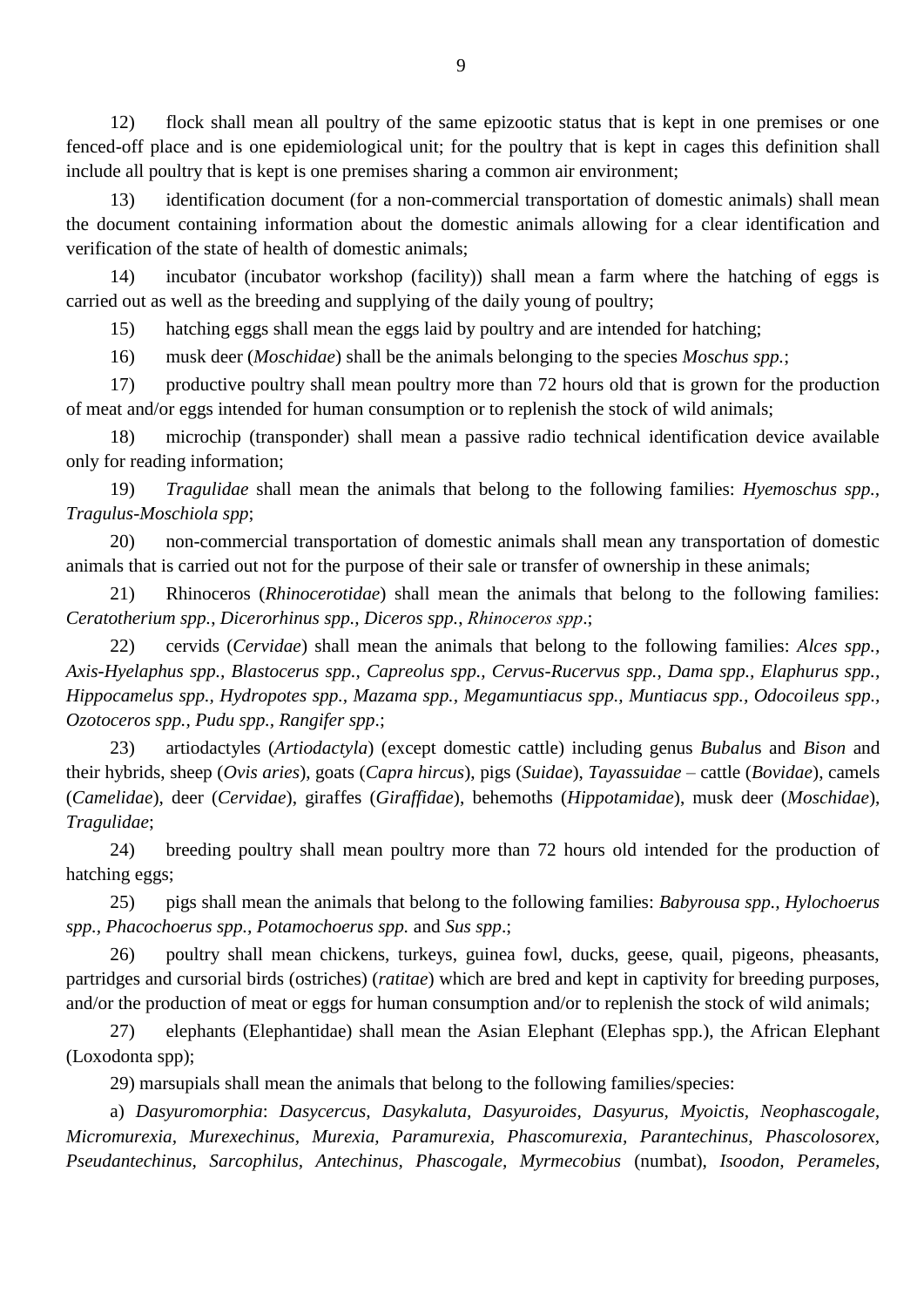*Peroryctes, Echymipera, Microperoryctes, Perameles, Peroryctes, Echymipera, Microperoryctes, Rhynchomeles;*

b) opossums *(Didelphimorphia)*: *Caluromys, Caluromysiops, Glironia, Chacodelphys, Chironectes, Cryptonanus, Didelphis, Gracilinanus, Hyladelphys, Lestodelphys, Lutreolina, Marmosa, Marmosops, Metachirus, Micoureus*, *Monodelphis, Philander, Thylamys, Tlacuatzin*;

с) cuscuses *(Diprotodontia)*: *Ailurops, Phalanger, Spilocuscus, Strigocuscus, Trichosurus, Wyulda, Burramys, Cercartetus, Tarsipes* (trunk-head cuscus)*, Dactylopsila, Gymnobelideus* (squirrel cuscus)*, Petaurus breviceps* (sugar flying opossum)*, Hemibelideus, Petropseudes, Pseudocheirus, Pseudochirulus, Pseudochirops, Distoechurus, Lagostrophus* (striped hare wallabies)*, Dendrolagus* (tree kangaroos), *Dorcopsis, Dorcopsulus, Lagorchestes, Onychogalea* (nail-tailed wallabies)*, Petrogale* (rock wallabies), *Setonix* (quokka)*, Thylogale (*pademelon*), Wallabia (*bicolor wallabies*), Aepyprymnus*, *Bettongia* (kangaroo rats), *Caloprymnus, Hypsiprymnodon* (musky rat-kangaroos);

d) microbiotheria: *Dromiciops gliroides*;

e) marsupial moles (*Notoryctemorphia*): *Notoryctes*;

f) rat opossums (*Paucituberculata*): *Caenolestes, Lestoros, Rhyncholestes*;

g) bandicoots (*Peramelemorphia*): bilby or rabbit bandicoots;

28) tapirs shall mean the animals belonging to the *Tapirus spp family;*

29) Tayassuidae shall mean the animals that belong to the following families: *Catagonus spp., Pecari spp., Tayassu spp*.;

30) authorized person (for the purposes of a non-commercial transportation of domestic animals) shall mean a natural person holding a written permit issued by the owner of the domestic animals to carry out their non-commercial transportation on behalf of the owner of these animals;

31) carnivores (*Carnivora*) shall mean dogs, cats, jackals, foxes, wolves, bears, raccoons, coatis, pandas, otters, weasels, martens, weasels, badgers, skunks, minks, genets (raccoons), martens, mongooses, hyenas, panther, cougars, cheetahs, lions , tigers, leopards;

32) animals collection center shall mean a facility approved by the competent authority of the country of origin used to collect live animals originating in more than one farm;

33) circus shall mean a traveling show or fair that is composed of one or more animals;

34) specific pathogen free (SPF) eggs shall mean hatching eggs obtained from flocks of chicken free of specific pathogens intended for diagnostic, research and pharmaceutical use.

2. Other terms shall have the meanings defined by the Law of Ukraine "On Veterinary Medicine," the Law of Ukraine "On Aquatic Culture," and the Law of Ukraine "On Breeding Business in Animal Husbandry."

## **Section II. Requirements for importing into the Customs Territory of Ukraine of Live Animals**

## **1. Requirements for importing into the customs territory of Ukraine of pedigree and nonpedigree cattle**

1.1. It shall be allowed to bring to the customs territory of Ukraine, healthy pedigree and nonpedigree cattle not more than 5 months pregnant, not vaccinated against foot-and-mouth disease, brucellosis,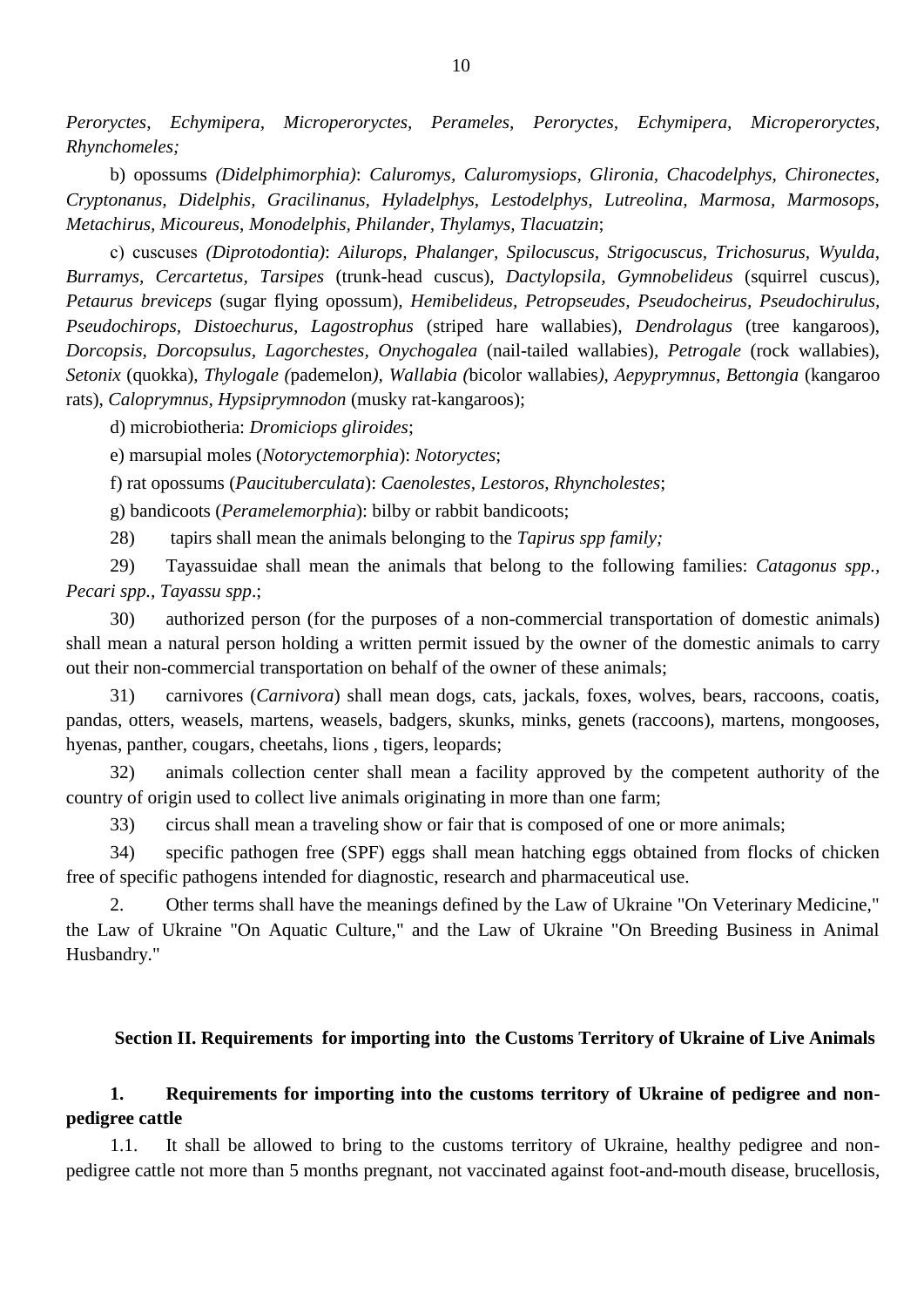rinderpest, vesicular stomatitis, Rift Valley fever, contagious bovine lumpy skin disease, contagious bovine pleuropneumonia, epizootic hemorrhagic disease, leptospirosis, which meets the following requirements in relation to the mentioned below diseases:

1) bovine spongiform encephalopathy – pedigree and non-pedigree cattle originate in the territory of the country or region with an insignificant or controlled risk of bovine spongiform encephalopathy in accordance with the requirements of the OIE Terrestrial Animal Health Code;

2) foot-and-mouth disease – from the moment of birth or during the last three months before dispatch pedigree and non-pedigree cattle were kept in the territory of the country or region that is officially recognized by the World Organization for Animal Health (OIE) as free of foot-and-mouth disease without vaccination;

3) contagious bovine pleuropneumonia – from the moment of birth or during the last six months before dispatch pedigree and non-pedigree cattle were kept in the territory of the country that, in accordance with the requirements of the OIE Terrestrial Animal Health Code, is free of contagious bovine pleuropneumonia.

4) cattle plague, epizootic hemorrhagic disease, Rift Valley fever – from the moment of birth or during the last six months before dispatch pedigree and non-pedigree cattle were kept in the territory of the country or region, where during the last 12 months:

a) not a single case of cattle plague, epizootic hemorrhagic disease, and Rift Valley fever has been recorded;

b) no vaccination has been against cattle plague, epizootic hemorrhagic disease, and Rift Valley fever;

5) vesicular stomatitis – from the moment of birth or during the last six months before dispatch pedigree and non-pedigree cattle were kept in the territory of the country or region where, during the last six months, not a single case of vesicular stomatitis has been recorded and no vaccination has been conducted against this disease during the last 12 months;

6) ovine rinderpest – from the moment of birth or during at least the last 21 days before dispatch pedigree and non-pedigree cattle were kept in the territory of the country that, in accordance with the requirements of the OIE Terrestrial Animal Health Code, is free of ovine rinderpest;

7) hemorrhagic septicemia – from the moment of birth or during the last six months before dispatch pedigree and non-pedigree cattle were kept in the territory of the country or region that, in accordance with the requirements of the OIE Terrestrial Animal Health Code, is free of hemorrhagic septicemia;

8) contagious bovine lumpy skin disease – pedigree and non-pedigree cattle originate in the territory of the country where, during the last three years, not a single case of contagious bovine lumpy skin disease has been recorded and no vaccination has been conducted against this disease;

9) bluetongue – pedigree and non-pedigree cattle were kept in the territory of the country or region that, in accordance with the requirements of the OIE Terrestrial Animal Health Code, has been free of bluetongue during:

a) at least 28 days, after which a serological investigation has been conducted to determine the presence of antibodies to the bluetongue group in accordance with the OIE requirements, the investigation to show negative results; since that time pedigree and non-pedigree cattle were in the territory of the mentioned above country or region till dispatch;

b) or from the moment of birth or at least 60 days before dispatch;

c) at least 14 days, after which an investigation in accordance with the OIE requirements has been conducted of pedigree and non-pedigree cattle to determine the presence of bluetongue pathogenic agent, the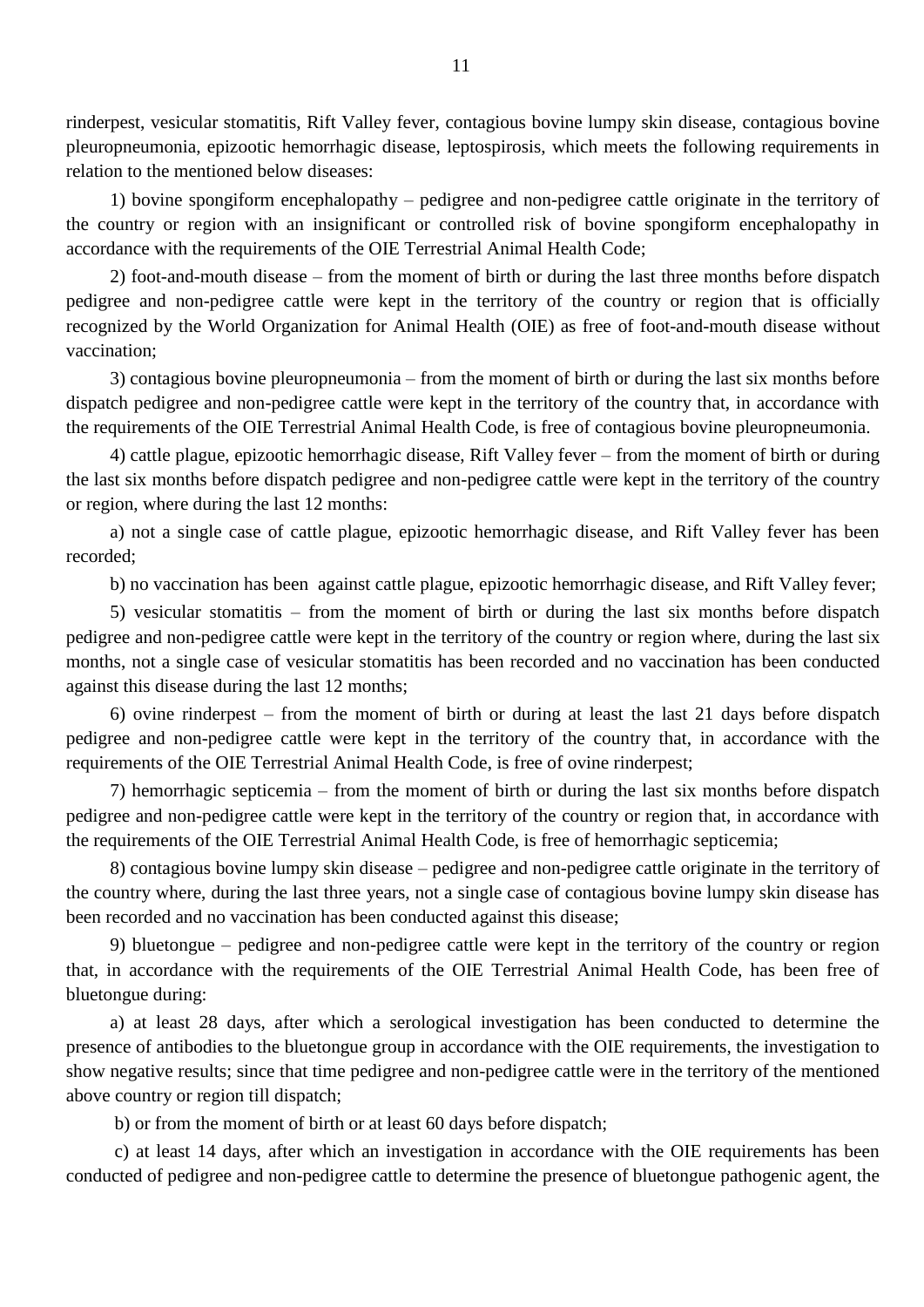investigation to show negative results; since that time pedigree and non-pedigree cattle were in the territory of the mentioned above country or region till dispatch;

d) or at least seven days before dispatch and pedigree and non-pedigree cattle were vaccinated at least 60 days before bringing to the territory of the mentioned above country or region against all serotypes that were found in the initial animal population under the surveillance program (the vaccination that must have a documentary proof and the surveillance program shall be conducted in accordance with the requirements of the OIE Terrestrial Animal Health Code);

in the event of exporting the animals from the region which, in accordance with the requirements of the OIE Terrestrial Animal Health Code, is free of bluetongue but which is within the boundaries of a country where there is blutongue infection, the animals shall not transit the infected area during transportation to the place of loading or vaccinated at least 60 days before importation against all serotypes that were found in the initial animal population under the surveillance program (the vaccination that must have a documentary proof and the surveillance program shall be conducted in accordance with the requirements of the OIE Terrestrial Animal Health Code);

10) bovine leukemia – pedigree and non-pedigree cattle originate in the territory of the country/region/compartment/flock that, in accordance with the requirements of the OIE Terrestrial Animal Health Code, is free of bovine leukemia, and no later than 30 days before dispatch the animals underwent a diagnostic testing for bovine leukemia, the testing to show negative results;

11) brucellosis – pedigree and non-pedigree cattle originate in the territory or region that, in accordance with the requirements of the OIE Terrestrial Animal Health Code, is free of brucellosis without a vaccination; or in the flock which, in accordance with the requirements of the OIE Terrestrial Animal Health Code, is free of brucellosis without a vaccination and in which 30 days before dispatch all mature animals were tested for brucellosis, the testing to show negative results;

12) bovine tuberculosis – pedigree and non-pedigree cattle originate in the flock that is free of bovine tuberculosis in accordance with the requirements of the OIE Terrestrial Animal Health Code and within 30 days before dispatch the animals were subjected to a tuberculin test for bovine tuberculosis, the test to show negative results;

13) infectious rhinotracheitis – pedigree and non-pedigree cattle originate in the flock that is free of infectious rhinotracheitis in accordance with the requirements of the OIE Terrestrial Animal Health Code, or during 30 days before dispatch the animals were put under quarantine to test them for infectious rhinotracheitis and the testing returned negative results; the testing to be conducted using blood samples taken twice at an interval of at least 21 days;

14) rabies – from the moment of birth or during the last six months before dispatch pedigree and nonpedigree cattle were kept at an economy in which not a single case of rabies was recorded during the period mentioned above;

15) anthrax – during the last 20 days before dispatch pedigree and non-pedigree cattle were kept at an economy in which no cases of anthrax were recorded during the mentioned period, or the animals were vaccinated against anthrax no later than 20 days and no earlier than 12 months before dispatch in accordance with the requirements of the OIE;

16) trichomoniasis, genital campylobacteriosis – pedigree and non-pedigree cattle originate in the flock in which no cases of this disease were recorded and: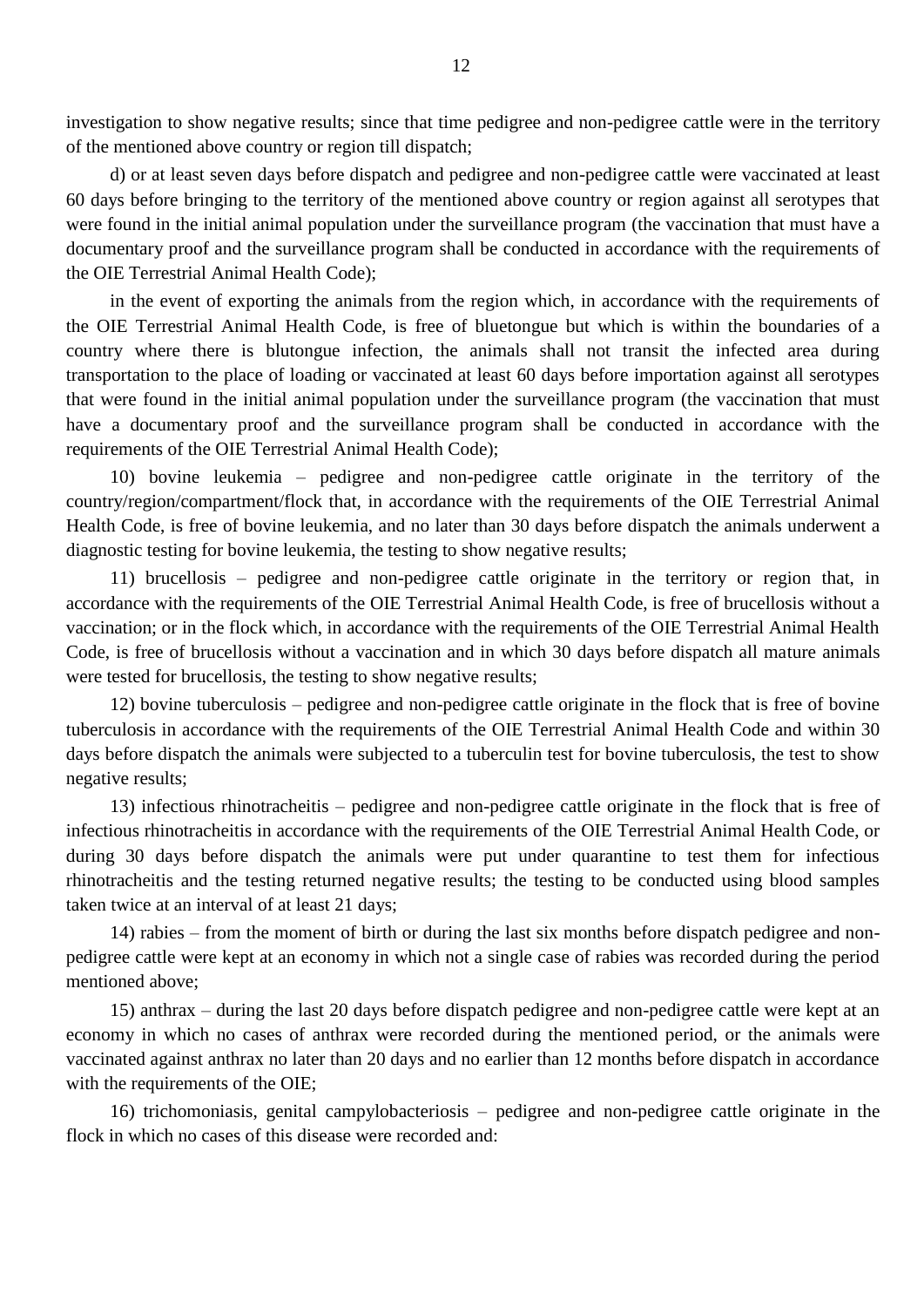a) with regard to impregnated females – the results of direct microscopic and bacteriological tests of vaginal mucus for trichomoniasis were negative;

b) sires bulls have never been used for natural mating (insemination) or impregnated only the females that have never been impregnated, or the results of direct microscopic and bacteriological tests of preputial washings showed that sires bulls did not have trichomoniasis;

17) anaplasmosis, babesiosis – from the moment of birth pedigree and non-pedigree cattle were kept in the territory of the country or region, where no cases have been recorded of anaplasmosis or babesiosis during the last two years, or during 30 days of dispatch pedigree and non-pedigree cattle were diagnostically tested for anaplasmosis and babesiosis and the tests returned negative results. Before dispatch, the animals were subjected to acaricide treatment and were free of ticks;

18) theileriosis – before dispatch pedigree and non-pedigree cattle were subjected to acaricide treatment and:

a) from the moment of birth they were kept in the territory of the country or region, where no cases have been recorded of this disease during the last two years;

b) or during the last 30 days they have been tested for theileriosis with negative results, and the results of microbiological tests of swab blood samples showed that the cattle do not have theileriosis;

19) leptospirosis – during 30 days before dispatch pedigree and non-pedigree cattle were diagnostically tested for leptospirosis with negative results, or were treated twice with antibacterial preparations used to treat leptospirosis.

1.2. From the moment of birth or during the last six months before dispatch pedigree and non-pedigree cattle were kept in the country/region/compartment of origin.

1.3. From the moment of birth or during the last 40 days before dispatch pedigree and non-pedigree cattle were kept at the farm of origin.

1.4. Diagnostic testing required by subparagraph 1.1 of the present paragraph shall be conducted on not less than 10% of cattle or not fewer than 10 animals of each batch of cattle based on the results of risk assessment (for a batch that has fewer than 11 animals – 100%) and under the supervision of the competent authority of the country of origin in accordance with the requirements of the OIE.

1.5. From the farm of origin, pedigree and non-pedigree cattle shall be sent directly to the customs territory of Ukraine or to the animals collection center. The animals collection center shall be located in the territory of the country/region/compartment meeting the requirements of subparagraph 1.1 of the present paragraph.

1.6. From the moment of dispatch from the farm of origin or the animals collection center and till the moment of bringing the cattle to the customs territory of Ukraine, pedigree and non-pedigree cattle shall not:

1) come into contact with cloven-hoofed animals that do not meet the requirements of subparagraph 1.1 of the present paragraph;

2) be kept in the location, where and in the range of 10 km around it, some cases were recorded of the diseases specified in subparagraph 1.1 of the present paragraph during the last 30 days.

1.7. During 24 hours before dispatch pedigree and non-pedigree cattle shall be examined by state inspector of veterinary medicine in the country of origin, and the results of such examination shall show the absence of the diseases specified in subparagraph 1.1 of the present paragraph as well as the fitness of the animals for transportation to the place of their destination.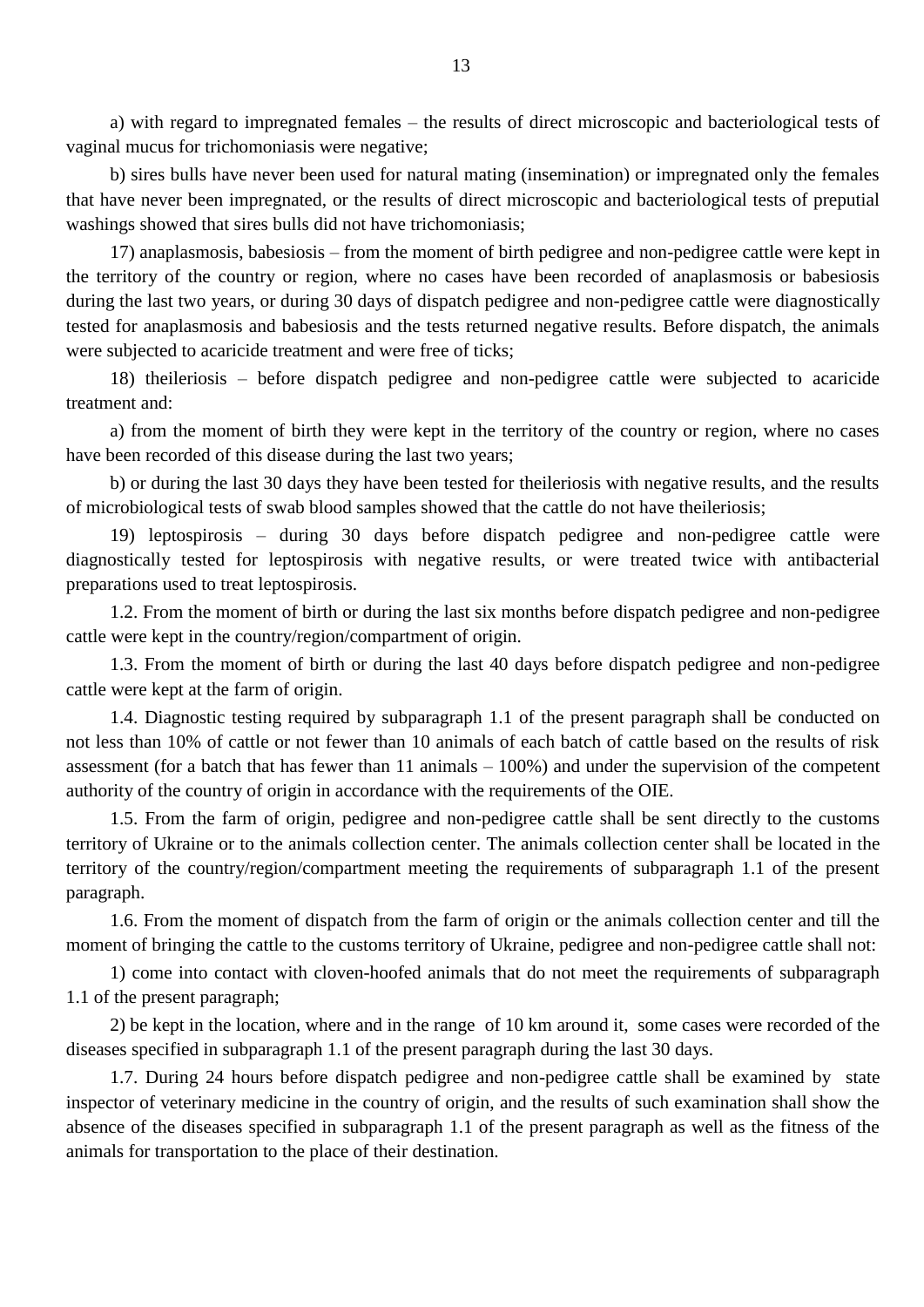1.8. The diseases specified in subparagraph 1.1 of the present paragraph shall be included in the list of diseases that are subject to a mandatory notification within the entire territory of the country of origin within the framework of bilateral trade.

1.9. Before dispatch pedigree and non-pedigree cattle shall be subjected to preventive deworming and treatment against ectoparasites.

1.10. After bringing to the customs territory of Ukraine and passing the veterinary and sanitary border control in accordance with the requirements of legislation of Ukraine, pedigree and non-pedigree cattle (all the animals) shall be put under quarantine for a period of 30 days in the special premises prepared for this purpose. During this period, diagnostic testing shall be conducted under the supervision of the competent authority of Ukraine in the authorized laboratory of veterinary medicine for brucellosis, tuberculosis, bovine leukemia, trichomoniasis, leptospirosis, bluetongue and other diseases for which there is a requirement provided by current legislation of Ukraine to conduct diagnostic testing.

Based on the results of the testing the period of quarantine may be prolonged pursuant to the decision of the chief government inspector of veterinary medicine.

# **2. Requirements for importing into the customs territory of Ukraine of slaughter cattle, sheep and goats**

2.1. Allowed for importing into the customs territory of Ukraine shall be clinically healthy slaughter cattle, sheep and goats, which were not vaccinated against foot-and-mouth disease, brucellosis, cattle plague, Rift Valley fever, epizootic hemorrhagic disease and leptospirosis, and which with respect to the mentioned below diseases meet the following requirements:

1) bovine spongiform encephalopathy – the animals originate in the territory of the country or region with an insignificant or controlled risk of bovine spongiform encephalopathy in accordance with the requirements of the OIE Terrestrial Animal Health Code;

2) sheep scrapie – the animals originate in the farm that is free of sheep scrapie in accordance with the requirements of the OIE Terrestrial Animal Health Code;

3) foot-and-mouth disease – from the moment of birth or during the last three months before dispatch the animals were kept in the territory of the country or region that is officially recognized by the World Organization for Animal Health (OIE) as free of foot-and-mouth disease without a vaccination;

4) contagious bovine pleuropneumonia – from the moment of birth or during the last six months before dispatch the animals were kept in the territory of the country/region/compartment that, in accordance with the requirements of the OIE Terrestrial Animal Health Code, is free of contagious bovine pleuropneumonia.

5) sheep and goat pox – from the moment of birth or during at least the last 21 days the animals were kept in the territory of the country that, in accordance with the requirements of the OIE Terrestrial Animal Health Code, is free of sheep and goat pox;

6) ovine rinderpest – from the moment of birth or during at least the last 21 days the animals were kept in the territory of the country that, in accordance with the requirements of the OIE Terrestrial Animal Health Code, is free of ovine rinderpest;

7) hemorrhagic septicemia – from the moment of birth or during the last six months before dispatch the animals were kept in the territory of the country or region that, in accordance with the requirements of the OIE Terrestrial Animal Health Code, is free of hemorrhagic septicemia;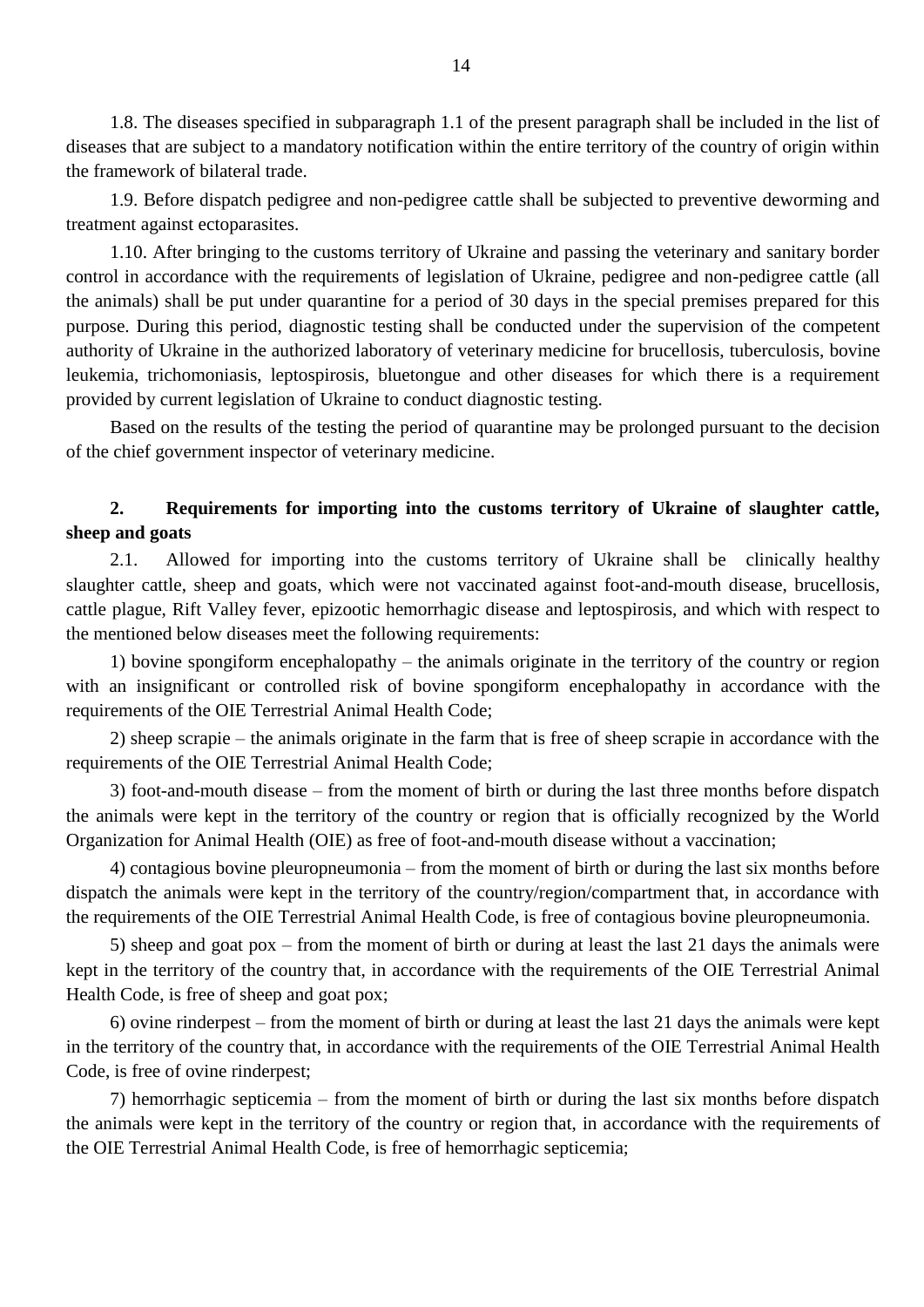8) contagious bovine lumpy skin disease – the animals originate in the territory of the country where, during the last three years, not a single case of contagious bovine lumpy skin disease has been recorded;

9) bluetongue – the animals were kept in the territory of the country or region that, in accordance with the requirements of the OIE Terrestrial Animal Health Code, has been free of bluetongue during:

a) at least 28 days, after which a serological investigation of the animals has been conducted to determine the presence of antibodies to the bluetongue group in accordance with the OIE requirements, the investigation to show negative results; since that time the animals were in the territory of the above mentioned country or region till dispatch;

b) or from the moment of birth or at least 60 days before dispatch;

c) at least 14 days, after which an investigation of the animals has been conducted to determine the presence of pathogenic agent, the investigation to show negative results; since that time the animals were in the territory of such country or region till dispatch;

d) or at least seven days before dispatch and the animals were vaccinated at least 60 days before importation to the country or region against all serotypes that were found in the initial animal population under the surveillance program (the vaccination that must have a documentary proof and the surveillance program shall be conducted in accordance with the requirements of the OIE Terrestrial Animal Health Code);

in the event of exporting the animals from the region which, in accordance with the requirements of the OIE Terrestrial Animal Health Code, is free of bluetongue but which is within the boundaries of a country where there is blutongue infection, the animals shall not transit the infected area during transportation to the place of loading or shall be vaccinated at least 60 days before importation against all serotypes that were found in the initial animal population under the surveillance program; the vaccination that must have a documentary proof and the surveillance program shall be conducted in accordance with the requirements of the OIE Terrestrial Animal Health Code;

10) brucellosis – the animals originate in the territory or region that, in accordance with the requirements of the OIE Terrestrial Animal Health Code, is free of brucellosis without a vaccination; or in the flock which, in accordance with the requirements of the OIE Terrestrial Animal Health Code, is free of brucellosis without a vaccination and in which 30 days before dispatch all mature animals were tested for brucellosis, the testing to show negative results;

11) bovine tuberculosis – the animals were not rejected as part of the anti-tuberculosis program and:

a) 30 days before dispatch diagnostic tests were performed that showed the absence of the bovine tuberculosis infection;

b) or they originate in the flock that is free of bovine tuberculosis in accordance with the requirements of the OIE Terrestrial Animal Health Code;

12) infectious rhinotracheitis – the cattle originate in the flock that is free of infectious rhinotracheitis in accordance with the requirements of the OIE Terrestrial Animal Health Code, or during 30 days before dispatch the animals were put under quarantine to test them for infectious rhinotracheitis; the testing was conducted using blood samples taken twice at an interval of at least 21 days, and it returned negative results;

13) rabies – from the moment of birth or during the last six months before dispatch the animals were kept at a farm where not a single case of rabies was recorded during the period mentioned above;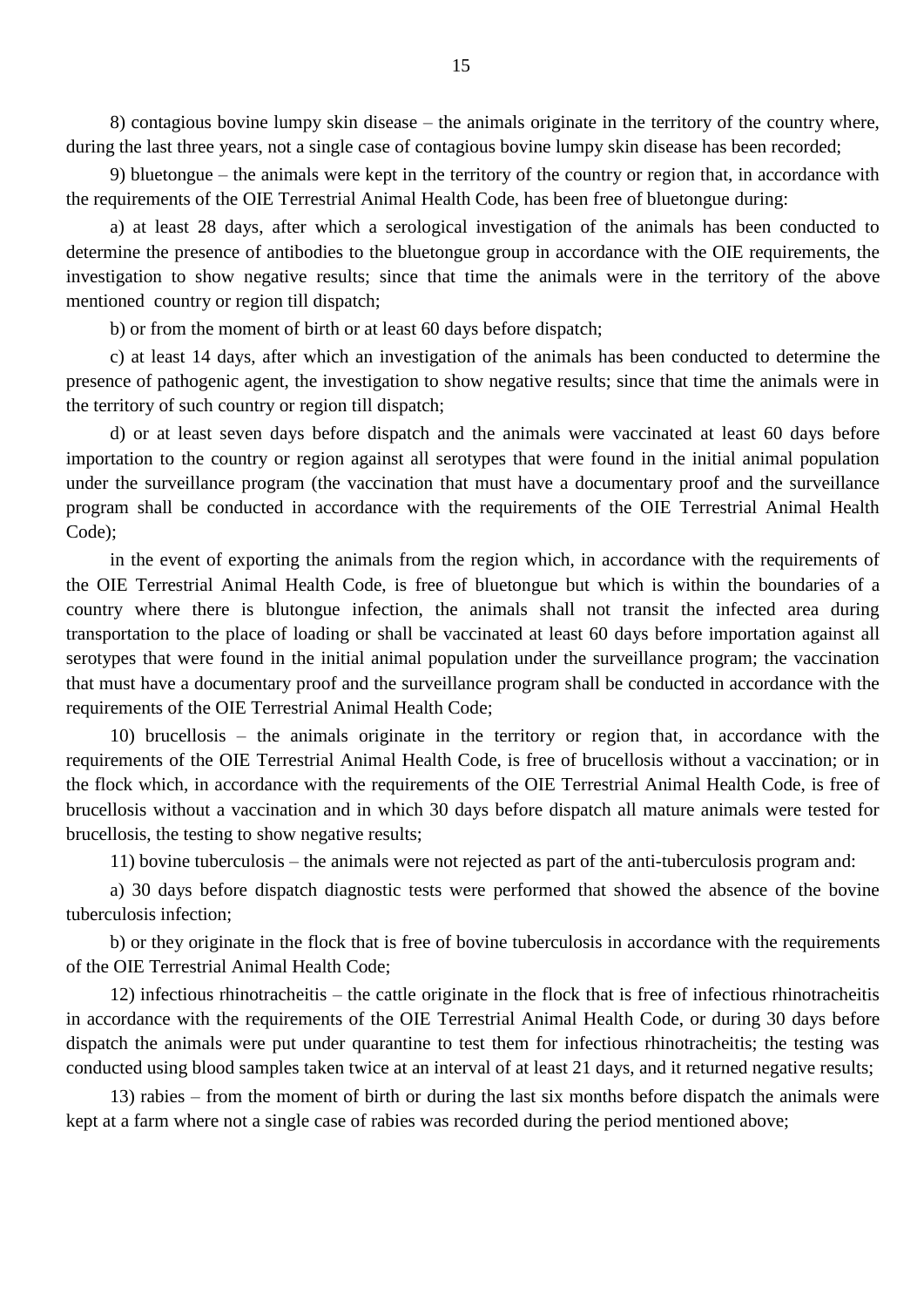14) anthrax – during the last 20 days before dispatch the animals were kept at a farm where no cases of anthrax were recorded during the mentioned period, or the animals were vaccinated against anthrax no later than 20 days and no earlier than 12 months before dispatch in accordance with the requirements of the OIE;

15) infectious pleuropneumonia of goats – from the moment of birth or during at least the last three months the animals were kept in the territory of the country that, in accordance with the requirements of the OIE Terrestrial Animal Health Code is free of infectious pleuropneumonia of goats;

16) contagious agalactia of sheep and goats – from the moment of birth or during the last six months before dispatch the animals were kept at a farm where not a single case of contagious agalactia of sheep and goats was recorded during the period mentioned above and during 21 days before dispatch the animals were kept in quarantine;

17) cattle plague, epizootic hemorrhagic disease, Rift Valley fever – from the moment of birth or during the last three months before dispatch the animals were kept in the territory of the country or region, where during the last 12 months:

a) not a single case of cattle plague, epizootic hemorrhagic disease, and Rift Valley fever has been recorded;

b) no vaccination has been conducted against cattle plague, epizootic hemorrhagic disease, and Rift Valley fever;

18) vesicular stomatitis – from the moment of birth or during the last six months before dispatch the animals were kept in the territory of the country or region, where during the last six months no cases/outbreaks of vesicular stomatitis have been recorded and no vaccination has been conducted against this disease during the last 12 months;

19) leptospirosis – during 30 days before dispatch the animals were diagnostically tested for leptospirosis with negative results.

2.2. From the moment of birth or during the last six months before dispatch slaughter cattle, sheep and goats were kept in the country/region/compartment of origin.

2.3. From the moment of birth or during the last 40 days before dispatch slaughter cattle, sheep and goats were kept at the farm of origin.

2.4. Diagnostic testing required by subparagraph 2.1 of the present paragraph shall be conducted on not less than 10% of cattle but not fewer than 10 animals of each batch of cattle based on the results of risk assessment (for a batch that has fewer than 11 animals – 100%) and under the supervision of the competent authority of the country of origin in accordance with the requirements of the OIE.

2.5. From the farm of origin, slaughter cattle, sheep and goats shall be sent directly to the customs territory of Ukraine or to the animals collection center. The animals collection center shall be located in the territory of the country/region/compartment meeting the requirements of subparagraph 2.1 of the present paragraph.

2.6. From the moment of dispatch from the farm of origin or the animals collection center and till the moment of bringing the slaughter cattle, sheep and goats to the customs territory of Ukraine, slaughter cattle, sheep and goats shall not:

1) come into contact with cloven-hoofed animals that do not meet the requirements of subparagraph 2.1 of the present paragraph;

2) be kept in the location, in which and within a radius of 10 km around which some cases were recorded of the diseases specified in subparagraph 2.1 of the present paragraph during the last 40 days.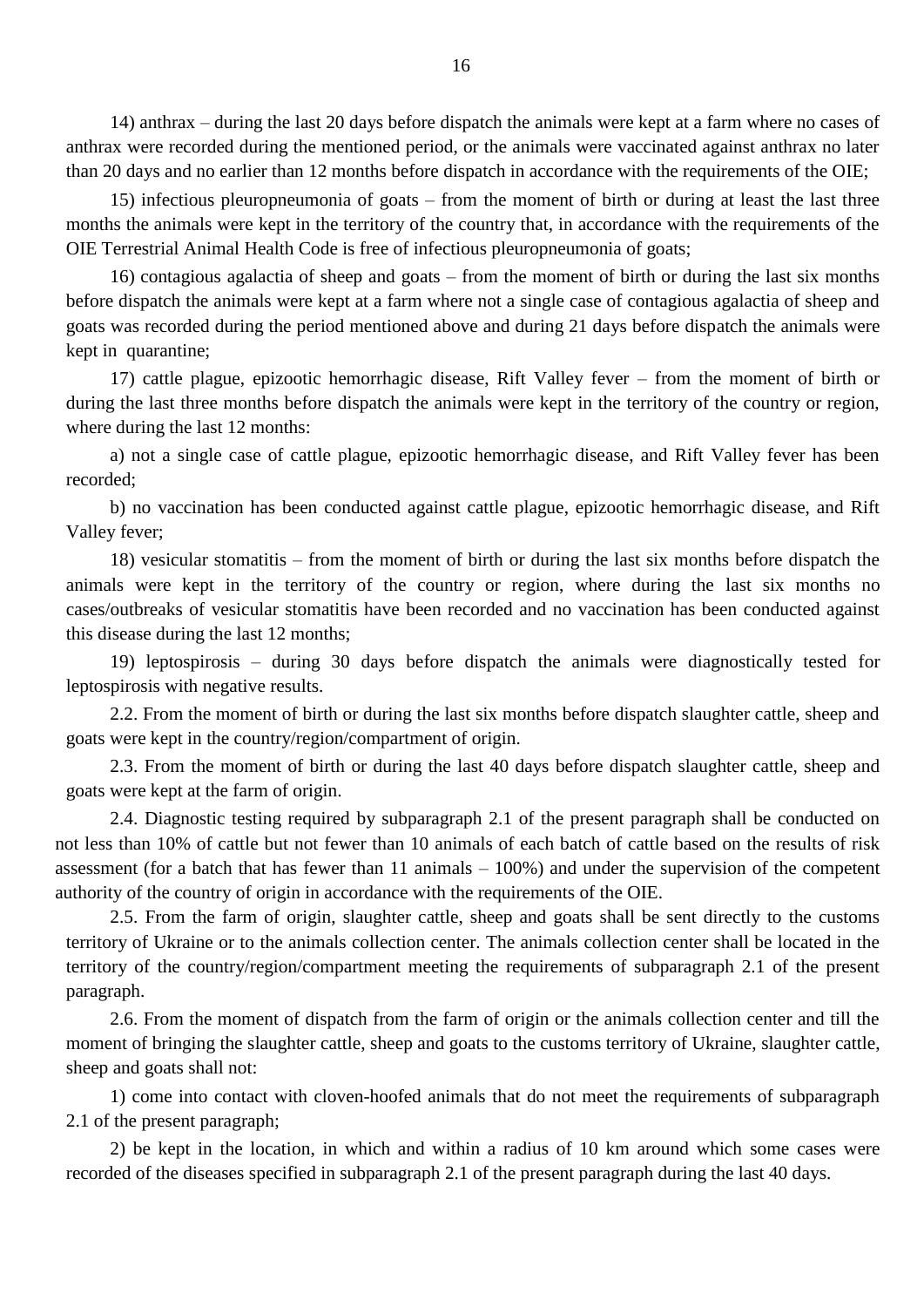2.7. During 24 hour before dispatch, slaughter cattle, sheep and goats shall be examined by a government inspector of veterinary medicine in the country of origin, and the results of such examination shall show the absence of the diseases specified in subparagraph 2.1 of the present paragraph.

2.8. The diseases specified in subparagraph 2.1 of the present paragraph shall be included in the list of diseases that are subject to a mandatory notification within the entire territory of the country of origin within the framework of bilateral trade.

## **3. Requirements for importing into the customs territory of Ukraine of pedigree and nonpedigree sheep and goats**

3.1. For importation to the customs territory of Ukraine admitted shall be clinically healthy pedigree and non-pedigree sheep and goats, which were not vaccinated against foot-and-mouth disease, brucellosis, cattle plague, Rift Valley fever, ovine rinderpest, sheep and goat pox, contagious pleuropneumonia, epizootic hemorrhagic disease, and leptospirosis and which with respect to the mentioned below diseases comply with the following requirements:

1) sheep scrapie – the animals originate in the farm that is free of sheep scrapie in accordance with the requirements of the OIE Terrestrial Animal Health Code;

2) sheep and goat pox – from the moment of birth or during at least the last 21 days the animals were kept in the territory of the country that, in accordance with the requirements of the OIE Terrestrial Animal Health Code, is free of sheep and goat pox;

3) ovine rinderpest – from the moment of birth or during the last 21 days the animals were kept in the territory of the country or region that is officially recognized by the World Organization for Animal Health (OIE) as free of ovine rinderpest;

4) foot-and-mouth disease – from the moment of birth or during the last three months the animals were kept in the territory of the country or region that is officially recognized by the World Organization for Animal Health (OIE) as free of foot-and-mouth disease without a vaccination;

5) contagious caprine pleuropneumonia – from the moment of birth or during at least the last three months the animals were in the territory of the country that, in accordance with the requirements of the OIE Terrestrial Animal Health Code, is free of infectious pleuropneumonia;

6) bluetongue – the animals were kept in the territory of the country or region that, in accordance with the requirements of the OIE Terrestrial Animal Health Code, has been free of bluetongue during:

a) at least 28 days, after which a serological investigation has been conducted of pedigree and nonpedigree cattle to determine the presence of antibodies to the bluetongue group in accordance with the OIE requirements, the investigation to show negative results; since that time pedigree and non-pedigree cattle were in the territory of the mentioned above country or region till dispatch;

b) or from the moment of birth or at least 60 days before dispatch;

c) at least 14 days, after which an investigation of the animals has been conducted to determine the presence of pathogenic agent, the investigation to show negative results; since that time the animals were in the territory of such country or region till dispatch;

d) or at least seven days before dispatch and the animals were vaccinated at least 60 days before importation to country or region against all serotypes that were found in the initial animal population under the surveillance program; the vaccination that must have a documentary proof and the surveillance program shall be conducted in accordance with the requirements of the OIE Terrestrial Animal Health Code;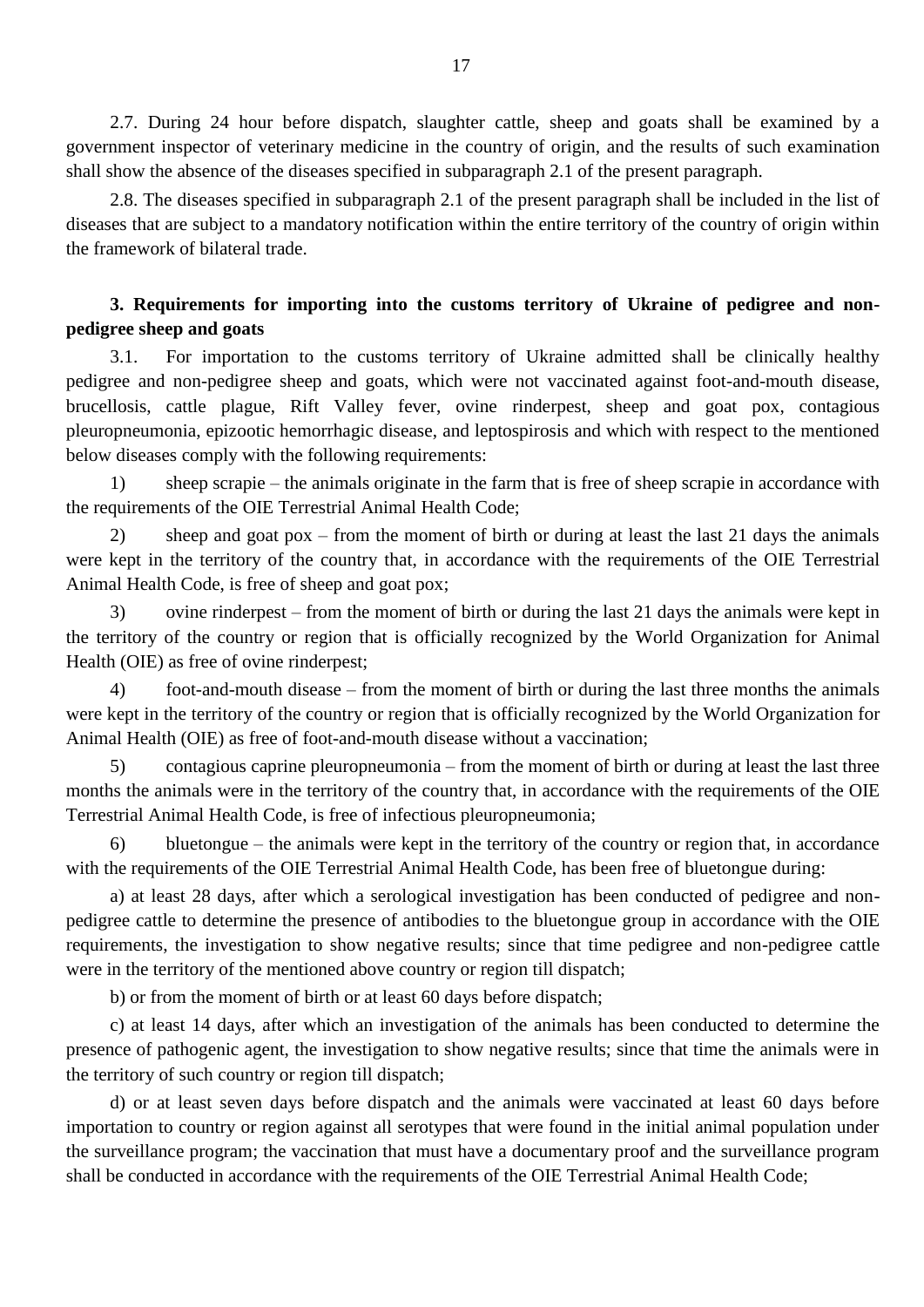in the event of exporting the animals from the region which, in accordance with the requirements of the OIE Terrestrial Animal Health Code, is free of bluetongue but which is within the boundaries of a country where there is blutongue infection, the animals shall not transit the infected area during transportation to the place of loading or vaccinated at least 60 days before dispatch against all serotypes that were found in the initial animal population under the surveillance program; the vaccination that must have a documentary proof and the surveillance program shall be conducted in accordance with the requirements of the OIE Terrestrial Animal Health Code;

7) infectious epididymitis (*Brucella ovis*) – the animals (except castrated males) come from a flock that is free of infectious epididymitis in accordance with the requirements of the OIE Terrestrial Animal Health Code, and sheep older than six months were kept in isolation during 30 days before dispatch at the farm of origin and underwent diagnostic testing for infectious epididymitis with negative results;

8) maedi-visna disease, arthritis and encephalitis – the animals originate in the flock where, during the last three years, not a single animal was diagnosed (clinically or serologically) with maedi-visna disease/ arthritis and encephalitis, and during the above period no goats were introduced to the above flock coming from the flocks with a lower epizootic status;

9) brucellosis (*Brucella melitensis*) – the animals originate in the territory or region that, in accordance with the requirements of the OIE Terrestrial Animal Health Code, is free of brucellosis without a vaccination; or in the flock which, in accordance with the requirements of the OIE Terrestrial Animal Health Code, is free of brucellosis without a vaccination and in which 30 days before dispatch all mature animals were tested for brucellosis, the testing to show negative results;

10) rabies – from the moment of birth or during the last six months before dispatch the animals were kept at a farm where not a single case of rabies was recorded during the mentioned period;

11) anthrax – during the last 20 days before dispatch the animals were kept at a farm where no cases of anthrax were recorded during the mentioned period, or the animals were vaccinated against anthrax no later than 20 days and no earlier than 12 months before dispatch in accordance with the requirements of the OIE;

12) contagious agalactia of sheep and goats – from the moment of birth or during the last six months before dispatch the animals were kept at farms in which not a single case of contagious agalactia of sheep and goats was recorded during the period mentioned above and during 21 days before dispatch the animals were kept in the quarantine;

13) *Chlamydophila abortus* infection – from the moment of birth or during the last two years the animals were kept at a farm where not a single case of the *Chlamydophila abortus* infection was recorded during the period mentioned above, or during 30 days before dispatch the animals were diagnostically tested for the *Chlamydophila abortus* infection with negative results;

14) cattle plague, epizootic hemorrhagic disease, Rift Valley fever – from the moment of birth or during the last six months before dispatch the animals were kept in the territory of the country or region, where during the last 12 months no cases/outbreaks of cattle plague, epizootic hemorrhagic disease, and Rift Valley fever were recorded and no vaccination was conducted against these diseases;

15) vesicular stomatitis – from the moment of birth or during the last six months before dispatch the animals were kept in the territory of the country or region, where during the last six months no cases/outbreaks of vesicular stomatitis has been recorded and no vaccination has been conducted against this disease during the last 12 months;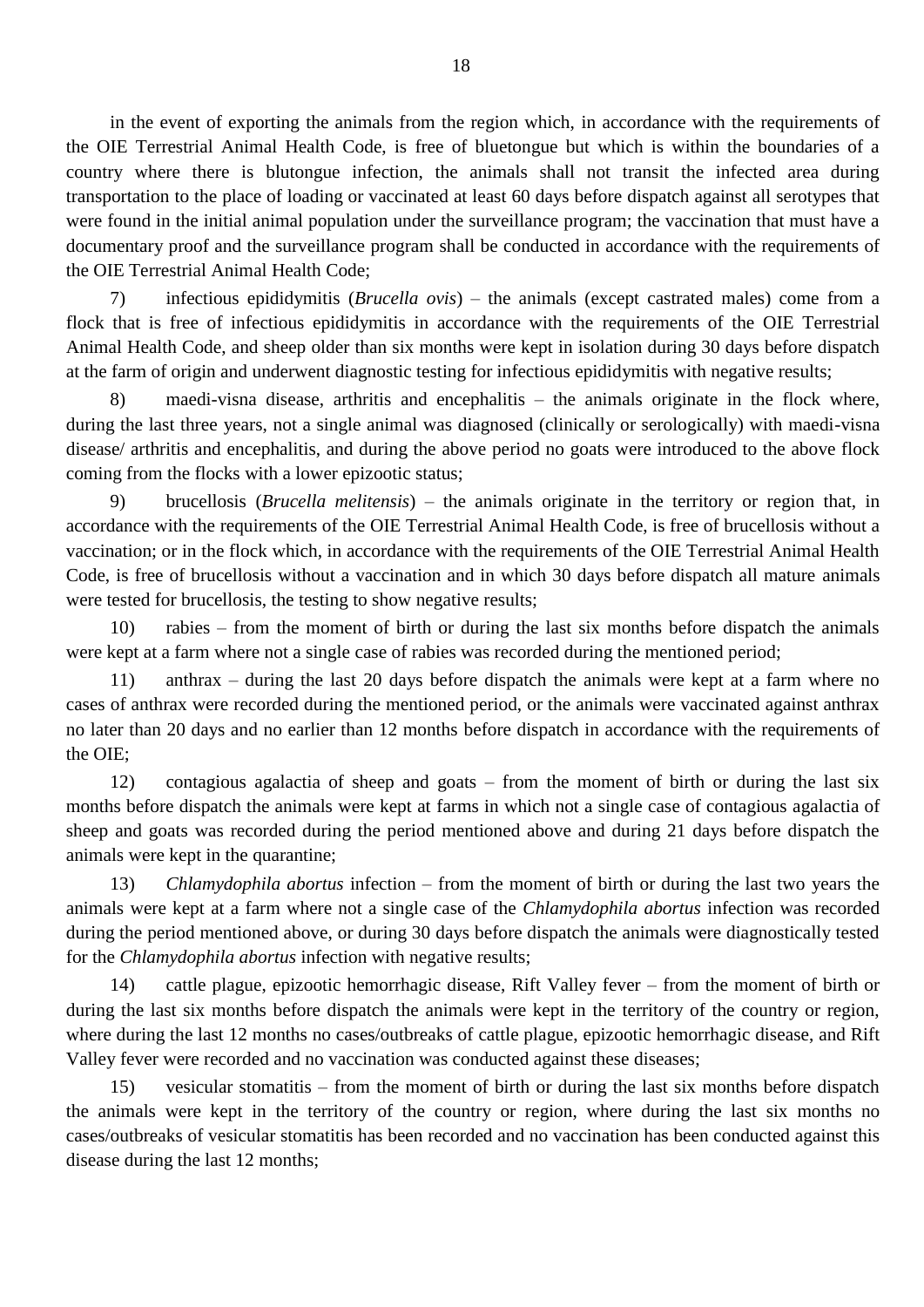16) leptospirosis – during 30 days before dispatch the animals were diagnostically tested for leptospirosis with negative results, or were treated twice with antibacterial preparations used to treat leptospirosis.

3.2. From the moment of birth or during the last six months before dispatch pedigree and nonpedigree sheep and goats were kept in the country/region/compartment of origin.

3.3. From the moment of birth or during the last 40 days before dispatch pedigree and non-pedigree sheep and goats were kept at the farm of origin.

3.4. Diagnostic testing required by subparagraph 3.1 of the present paragraph shall be conducted on not less than 10% of cattle or not fewer than 10 animals of each batch of cattle based on the results of risk assessment (for a batch that has fewer than 11 animals – 100%) and under the supervision of the competent authority of the country of origin in accordance with the requirements of the OIE.

3.5. During 24 hours before dispatch, pedigree and non-pedigree sheep and goats shall be examined by a government inspector of veterinary medicine in the country of origin, and the results of such examination shall show the absence of the diseases specified in subparagraph 1.1 of the present paragraph as well as the fitness of the animals for transportation to the place of their destination.

3.6. From the farm of origin, pedigree and non-pedigree sheep and goats shall be sent directly to the customs territory of Ukraine or to the animals collection center. The animals collection center shall be located in the territory of the country/region/compartment meeting the requirements of subparagraph 3.1 of the present paragraph.

3.7. From the moment of dispatch from the farm of origin or the animals collection center and till the moment of bringing the pedigree and non-pedigree sheep and goats to the customs territory of Ukraine, pedigree and non-pedigree sheep and goats shall not:

1) come into contact with cloven-hoofed animals that do not meet the requirements of subparagraph 3.1 of the present paragraph;

2) be kept in the location where and in the range of 10 km around it, some cases were recorded of the diseases specified in subparagraph 3.1 of the present paragraph during the last 30 days.

3.8. The diseases specified in subparagraph 3.1 of the present paragraph shall be included in the list of diseases that are subject to a mandatory notification within the entire territory of the country of origin within the framework of bilateral trade.

3.9. Before dispatch pedigree and non-pedigree sheep and goats shall be subjected to preventive deworming and treatment against ectoparasites.

3.10. After bringing to the customs territory of Ukraine and passing the veterinary and sanitary border control in accordance with the requirements of legislation of Ukraine, all the animals shall be put under quarantine for a period of 30 days in the special premises prepared for this purpose. During this period, diagnostic testing shall be conducted under the supervision of the competent authority of Ukraine in the authorized laboratory of veterinary medicine for brucellosis, infectious epididymitis, bluetongue, leptospirosis and other diseases for which there is a requirement provided by current legislation of Ukraine to conduct diagnostic testing.

Based on the results of the testing the period of quarantine may be prolonged pursuant to the decision of the chief government inspector of veterinary medicine.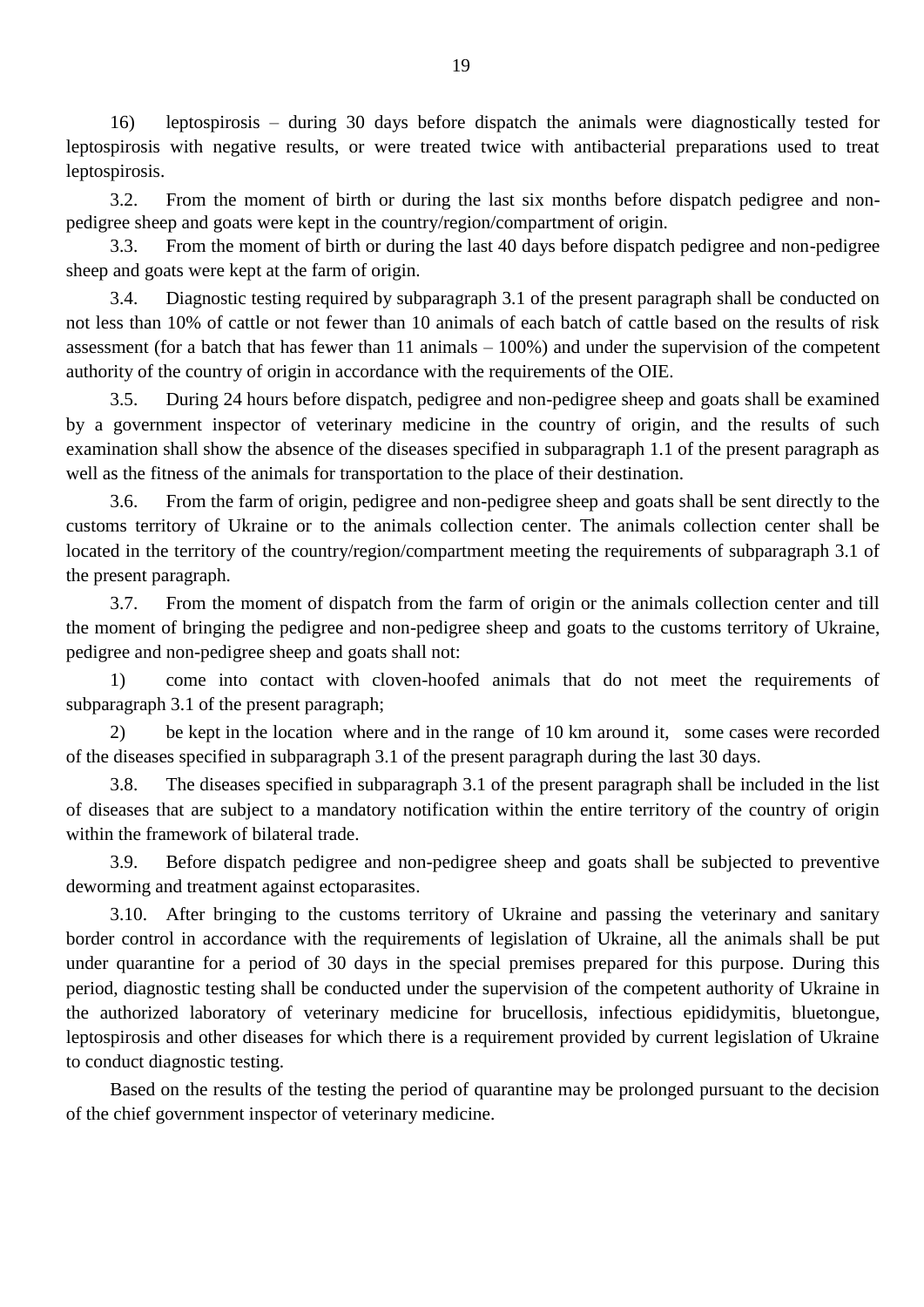**4. Requirements for importing into the customs territory of Ukraine of pedigree and nonpedigree pigs**

4.1. For importation to the customs territory of Ukraine admitted shall be clinically healthy pedigree and non-pedigree pigs, which were not vaccinated against the vesicular disease of pigs, vesicular exanthema, cattle plague, vesicular stomatitis, foot-and-mouth disease, Aujeszky's disease and leptospirosis, and which with respect to the mentioned below diseases meet the following requirements:

1) African plague of pigs – from the moment of birth or during at least 40 days before dispatch the animals were kept in the territory of the country/region/compartment that, in accordance with the requirements of the OIE Terrestrial Animal Health Code, is free of the African plague of pigs;

2) foot-and-mouth disease – from the moment of birth or during the last three months before dispatch the animals were kept in the territory of the country or region that is officially recognized by the World Organization for Animal Health (OIE) as free of foot-and-mouth disease without a vaccination;

3) classical plague of pigs – from the moment of birth or during the last three months before dispatch the animals were kept in the territory of the country/region/compartment that, in accordance with the requirements of the OIE Terrestrial Animal Health Code, is free of the classical plague of pigs;

4) Aujeszky's disease – the animals originate in the territory or region that, in accordance with the requirements of the OIE Terrestrial Animal Health Code, is free of Aujeszky's disease or in the farms that pursuant to the national control program have been recognized as free of Aujeszky's disease; and in the course of the quarantine program the 100% of the animals were tested with negative results 21 days before dispatch;

5) brucellosis – one of the following requirements shall be met with respect to the animals:

а) the animals originate in the flock that is free of brucellosis in accordance with the requirements of the OIE Terrestrial Animal Health Code;

б) or they originate in the flock, in which statistically representative samples taken from pigs during 30 days before dispatch were diagnostically tested for brucellosis with negative results;

в) or during 30 days before dispatch the animal were kept in isolation, during which time all the pigs that were kept in isolation were diagnostically tested for brucellosis with negative results;

6) rabies – from the moment of birth or during the last six months before dispatch the animals were kept at a farm where not a single case of rabies was recorded during the period mentioned above;

7) anthrax – during the last 20 days before dispatch the animals were kept at a farm where no cases of anthrax were recorded during the mentioned period, or the animals were vaccinated against anthrax no later than 20 days and no earlier than 12 months before dispatch in accordance with the requirements of the OIE;

8) transmissible gastroenteritis – the animals originate:

a) in the farm where during the last 12 months before dispatch not a single case of transmissible gastroenteritis has been recorded;

b) or in the territory of the country, where transmissible gastroenteritis is included in the list of diseases that are subject to a mandatory notification and where, during the last three years, not a single case of this disease has been recorded;

9) vesicular disease of pigs, vesicular exanthema, cattle plague – from the moment of birth or during the last six months before dispatch the animals were kept in the territory of the country or region,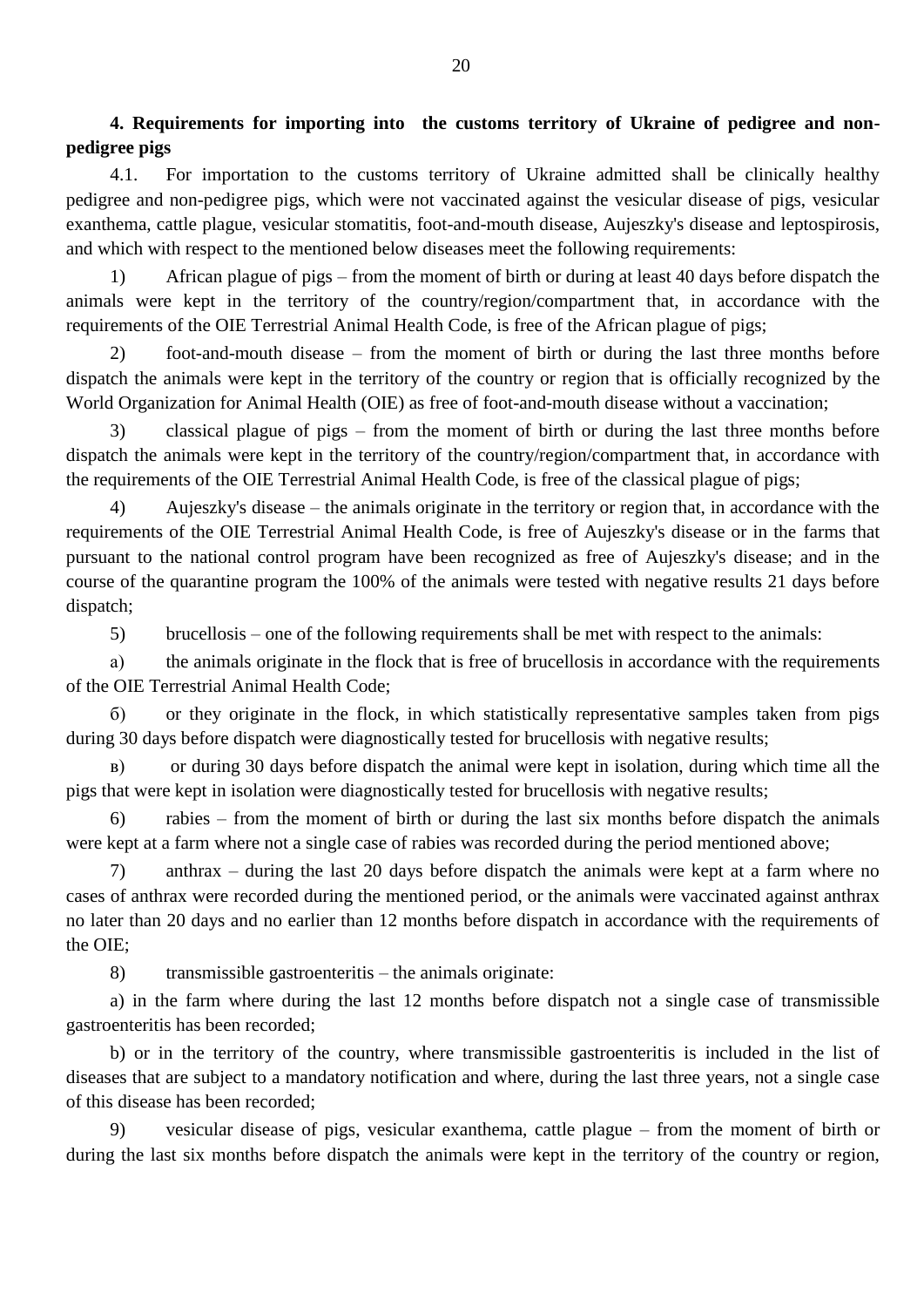where during the last 12 months not a single case of these diseases has been recorded and the animals had no contacts with cloven-hoofed animals imported to this territory in the past 30 days;

10) vesicular stomatitis – from the moment of birth or during the last six months before dispatch the animals were kept in the territory of the country or region, where during the last six months not a single case of vesicular stomatitis has been recorded and the animals had no contacts with cloven-hoofed animals imported to this territory in the past 30 days;

11) leptospirosis – during 30 days before dispatch the animals were diagnostically tested for leptospirosis with negative results, or were treated twice with antibacterial preparations used to treat leptospirosis.

4.2. From the moment of birth or during the last six months before dispatch pedigree and nonpedigree pigs were kept in the country/region/compartment of origin.

4.3. From the moment of birth or during the last 40 days before dispatch pedigree and non-pedigree pigs were kept at the farm of origin.

4.4. Diagnostic testing required by subparagraph 4.1 of the present paragraph shall be conducted on not less than 10% of cattle or not fewer than 10 animals of each batch of cattle based on the results of risk assessment (for a batch that has fewer than 11 animals – 100%) and under the supervision of the competent authority of the country of origin in accordance with the requirements of the OIE.

4.5. During 24 hours before dispatch pedigree and non-pedigree pigs shall be examined by a government inspector of veterinary medicine in the country of origin, and the results of such examination shall show the absence of the diseases specified in in subparagraph 4.1 of the present paragraph as well as the fitness of the animals for transportation to the place of their destination.

4.6. From the farm of origin, pedigree and non-pedigree pigs shall be sent directly to the customs territory of Ukraine or to the animals collection center. The animals collection center shall be located in the territory of the country/region/compartment meeting the requirements of subparagraph 4.1 of the present paragraph.

4.7. From the moment of dispatch from the farm of origin or the animals collection center and till the moment of bringing the pigs to the customs territory of Ukraine, pedigree and non-pedigree pigs shall not:

а) come into contact with cloven-hoofed animals that do not meet the requirements of subparagraph 4.1 of the present paragraph;

б) be kept in the location, in which and within a radius of 10 km around which some cases were recorded of the diseases specified in subparagraph 4.1 of the present paragraph during the last 40 days.

4.8. The diseases specified in subparagraph 4.1 of the present paragraph shall be included in the list of diseases that are subject to a mandatory notification within the entire territory of the country of origin within the framework of bilateral trade.

4.9. Before dispatch, pedigree and non-pedigree pigs shall be subjected to preventive deworming and treatment against ectoparasites.

4.10. After bringing to the customs territory of Ukraine and passing the veterinary and sanitary border control in accordance with the requirements of legislation of Ukraine, all the animals shall be put under quarantine for a period of 30 days in the special premises prepared for this purpose. During this period, diagnostic testing shall be conducted under the supervision of the competent authority of Ukraine in the authorized laboratory of veterinary medicine for classical plague of pigs, transmissible gastroenteritis,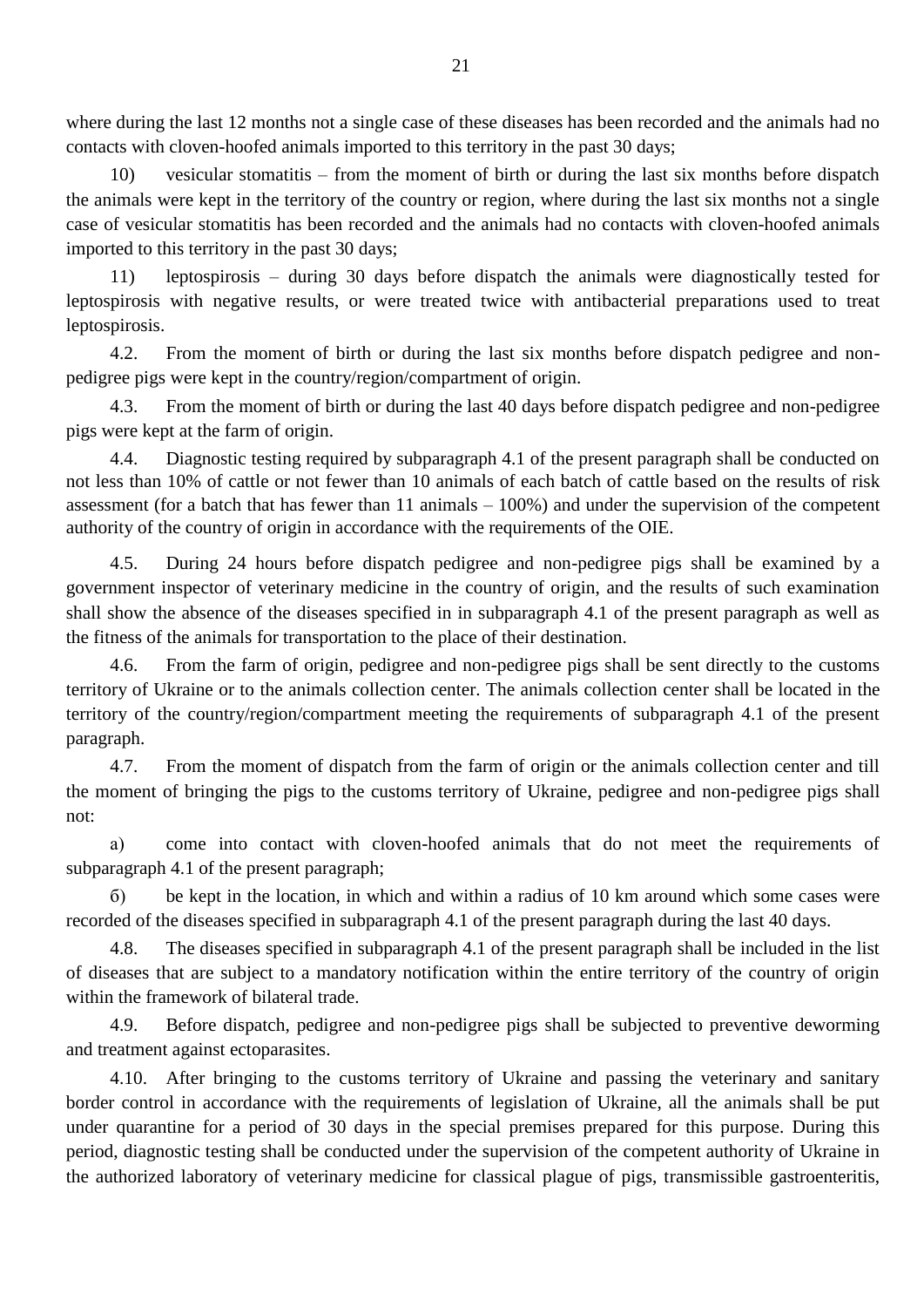brucellosis, leptospirosis and other diseases for which there is a requirement provided by current legislation to conduct diagnostic testing.

Based on the results of the testing the period of quarantine may be prolonged pursuant to the decision of the chief government inspector of veterinary medicine.

## **5. Requirements for importing into the customs territory of Ukraine of slaughter pigs**

5.1. Allowed for importing into the customs territory of Ukraine shall be clinically healthy slaughter pigs, which were not vaccinated against the vesicular disease of pigs, vesicular exanthema, cattle plague, vesicular stomatitis, foot-and-mouth disease, Aujeszky's disease and which with respect to the mentioned below diseases meet the following requirements:

1) African plague of pigs – from the moment of birth or during at least 40 days before dispatch the slaughter pigs were kept in the territory of the country/region/compartment that, in accordance with the requirements of the OIE Terrestrial Animal Health Code, is free of the African plague of pigs;

2) foot-and-mouth disease – from the moment of birth or during the last three months before dispatch the slaughter pigs were kept in the territory of the country or region that is officially recognized by the World Organization for Animal Health (OIE) as free of foot-and-mouth disease without a vaccination;

3) classical plague of pigs – from the moment of birth or during the last three months before dispatch the slaughter pigs were kept in the territory of the country/region/compartment that, in accordance with the requirements of the OIE Terrestrial Animal Health Code, is free of the classical plague of pigs;

4) Aujeszky's disease – the slaughter pigs originate in the territory of the country or region that, in accordance with the requirements of the OIE Terrestrial Animal Health Code, is free of Aujeszky's disease;

5) brucellosis – the slaughter pigs originate in the territory of the country/region/compartment/flock that, in accordance with the requirements of the OIE Terrestrial Animal Health Code, is free of brucellosis, or all mature animals were diagnostically tested for brucellosis with negative results 30 days before dispatch;

6) rabies – from the moment of birth or during the last six months before dispatch the slaughter pigs were kept at a farm where not a single case of rabies was recorded during the period mentioned above;

7) anthrax – during the last 20 days before dispatch the slaughter pigs were kept at a farm where no cases of anthrax were recorded during the mentioned period, or the animals were vaccinated against anthrax no later than 20 days and no earlier than 12 months before dispatch in accordance with the requirements of the OIE;

8) transmissible gastroenteritis – the slaughter pigs originate in the farm where, during the last 40 days before dispatch, not a single case of transmissible gastroenteritis has been recorded;

9) vesicular disease of pigs, vesicular exanthema, cattle plague – from the moment of birth or during the last six months before dispatch the slaughter pigs were kept in the territory of the country or region where, during the last 12 months, not a single case of mentioned above diseases has been recorded and the animals had no contacts with cloven-hoofed animals imported to this territory in the past 30 days;

10) vesicular stomatitis – from the moment of birth or during the last three months before dispatch the slaughter pigs were kept in the territory of the country or region where, during the last six months, not a single case of vesicular stomatitis has been recorded and the animals had no contacts with cloven-hoofed animals imported to this territory in the past 30 days.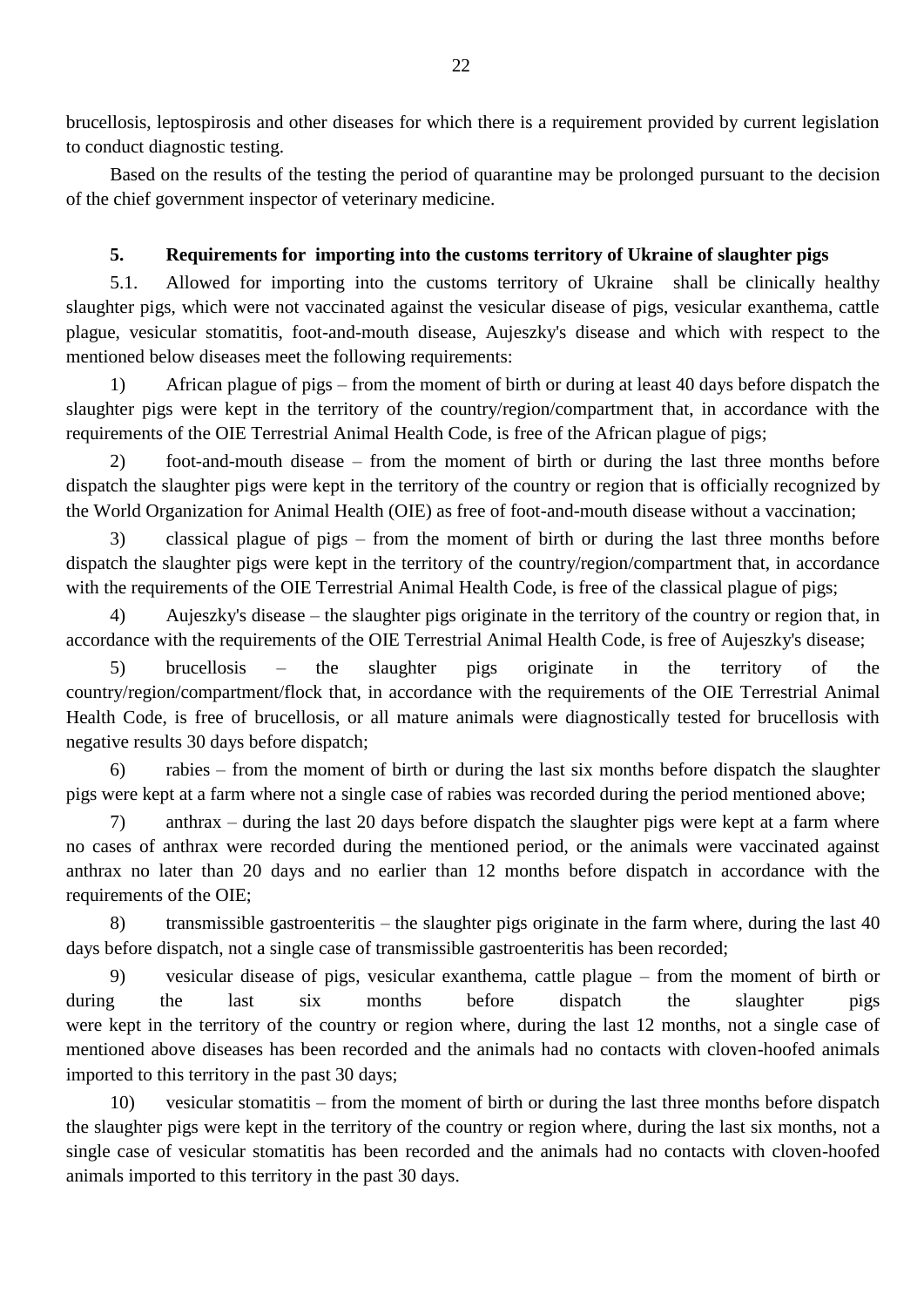5.2. From the moment of birth or during the last six months before dispatch slaughter pigs were kept in the country/region/compartment of origin.

5.3. From the moment of birth or during the last 40 days before dispatch slaughter pigs were kept at the farm of origin.

5.4. Diagnostic testing required by subparagraph 5.1 of the present paragraph shall be conducted on not less than 10% of cattle or not fewer than 10 animals of each batch of cattle based on the results of risk assessment (for a batch that has fewer than 11 animals – 100%) and under the supervision of the competent authority of the country of origin in accordance with the requirements of the OIE.

5.5. During 24 hours before dispatch, slaughter pigs shall be examined by a government inspector of veterinary medicine in the country of origin, and the results of such examination shall show the absence of the diseases specified in subparagraph 5.1 of the present paragraph as well as the fitness of the animals for transportation to the place of their destination.

5.6. From the farm of origin, slaughter pigs shall be sent directly to the customs territory of Ukraine or to the animals collection center. The animals collection center shall be located in the territory of the country/region/compartment meeting the requirements of subparagraph 5.1 of the present paragraph.

5.7. From the moment of dispatch from the farm of origin or from the animals collection center and till the moment of bringing the pigs to the customs territory of Ukraine, slaughter pigs shall not:

1) come into contact with cloven-hoofed animals that do not meet the requirements of subparagraph 5.1 of the present paragraph;

2) be kept in the location, in which and within a radius of 10 km around which some cases were recorded of the diseases specified in subparagraph 5.1 of the present paragraph during the last 40 days.

5.8. The diseases specified in subparagraph 5.1 of the present paragraph shall be included in the list of diseases that are subject to a mandatory notification within the entire territory of the country of origin within the framework of bilateral trade.

# **6. Requirements for importing into the customs territory of Ukraine of pedigree and nonpedigree horses**

6.1. It shall be allowed to bring to the customs territory of Ukraine, healthy pedigree young stock and mature horses no more than three months pregnant, which were not vaccinated against Venezuelan encephalomyelitis (within 60 days before dispatch), infectious encephalomyelitis of all types, African horse plague (within 40 days before dispatch) and leptospirosis, and which with respect to the mentioned below diseases comply with the following requirements:

1) coupling disease – from the moment of birth or during the last six months before dispatch pedigree and non-pedigree horses were kept in the territory of the country that during at least the last six months has been free of the coupling disease in accordance with the requirements of the OIE Terrestrial Animal Health Code;

2) African horse plague – from the moment of birth or during the last 40 days before dispatch pedigree and non-pedigree horses were kept in the territory of the country or region that is officially recognized by the OIE as being free of the African horse plague and did not transit the infected area during transportation to the place of loading, or during the entire transit across the invected area they were protected against *Culicoides* gnats;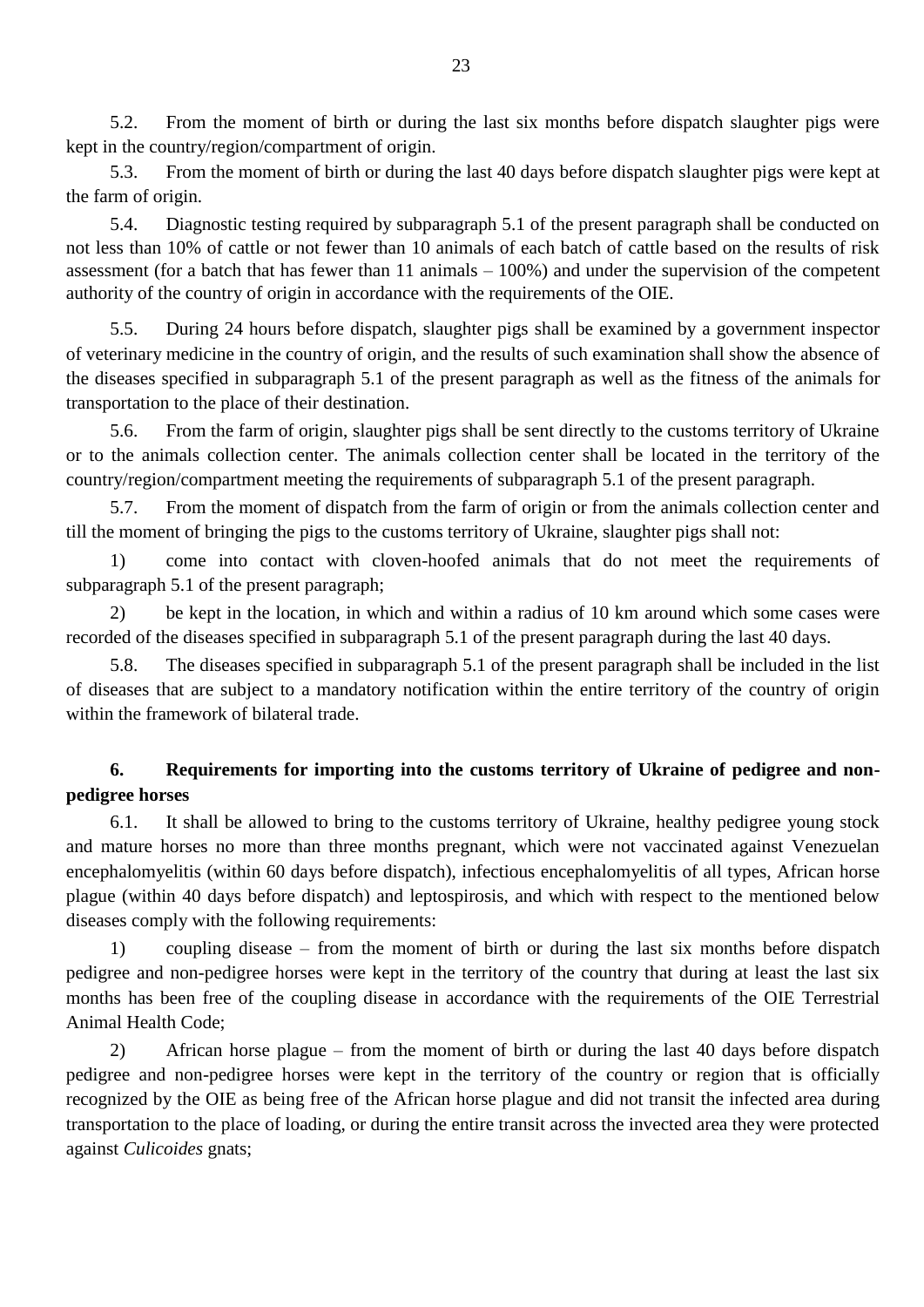3) Venezuelan encephalomyelitis – during the last six months before dispatch pedigree and nonpedigree horses were not in the territory of the country, in which cases of Venezuelan encephalomyelitis were recorded during the last two years;

4) glanders – during the last six months before dispatch or from the moment of birth (in the case of the horses up to six months of age) pedigree and non-pedigree horses were kept in the territory of the country that, in accordance with the requirements of the OIE Terrestrial Animal Health Code, is free of glanders;

5) viral arteritis – one of the following requirements shall be met with respect to pedigree and non-pedigree horses:

a) the horses were kept at a farm where the animals during the 28 days before dispatch did not show any symptoms of viral arteritis, and the horses were subjected to diagnostic testing for viral arteritis using a blood sample taken:

once during 21 days before dispatch with negative results;

or twice using the blood samples taken with at least a 14-day interval during 28 days before dispatch; the tests showed stability or a reduction in the antibody titer, or the horses were regularly vaccinated against this disease in accordance with the instructions of the vaccine manufacturer;

b) or during 28 days before dispatch the horses were put under quarantine with conducting diagnostic tests for this disease, and the results of the tests showed that the animals do not have signs of viral arteritis;

6) piroplasmosis (*Babesia caballi, Theileria equi*):

a) during 30 days before dispatch, pedigree and non-pedigree horses were diagnostically tested for piroplasmosis with negative results and were kept free of ticks;

7) equine influenza – pedigree and non-pedigree horses were kept in the territory of the country/region/compartment that, in accordance with the requirements of the OIE Terrestrial Animal Health Code, is free of equine influenza, or at the places of their keeping the horses did not have any clinical signs of equine influenza during 21 days before dispatch and were immunized with a vaccine in accordance with the instructions of the vaccine manufacturer and in accordance with the requirements of the OIE (the information about the vaccination shall be included in the international veterinary certificate);

8) infectious encephalomyelitis of horses of western and eastern types – on the day of dispatch and during three months before dispatch pedigree and non-pedigree horses had no clinical signs of infectious encephalomyelitis of horses of western and eastern types and:

a) during three months before dispatch, they were kept at a farm where not a single case of the infectious encephalomyelitis of horses of western and eastern types was recorded;

b) or they were kept under quarantine and during the quarantine and transportation to the place of loading the horses were protected against insect vectors of equine influenza;

c) or they were vaccinated no less than 15 days and no more than one year before dispatch;

9) infectious anemia – pedigree and non-pedigree horses were kept at the farm where not a single case was recorded of infectious anemia during three months before dispatch, and 30 days before dispatch they were tested for infectious anemia with negative results;

10) rhino-pneumonia – during 21 days before dispatch pedigree and non-pedigree horses were kept in the territory of the farm where during the period mentioned above not a single case of the rhino-pneumonia virus was recorded;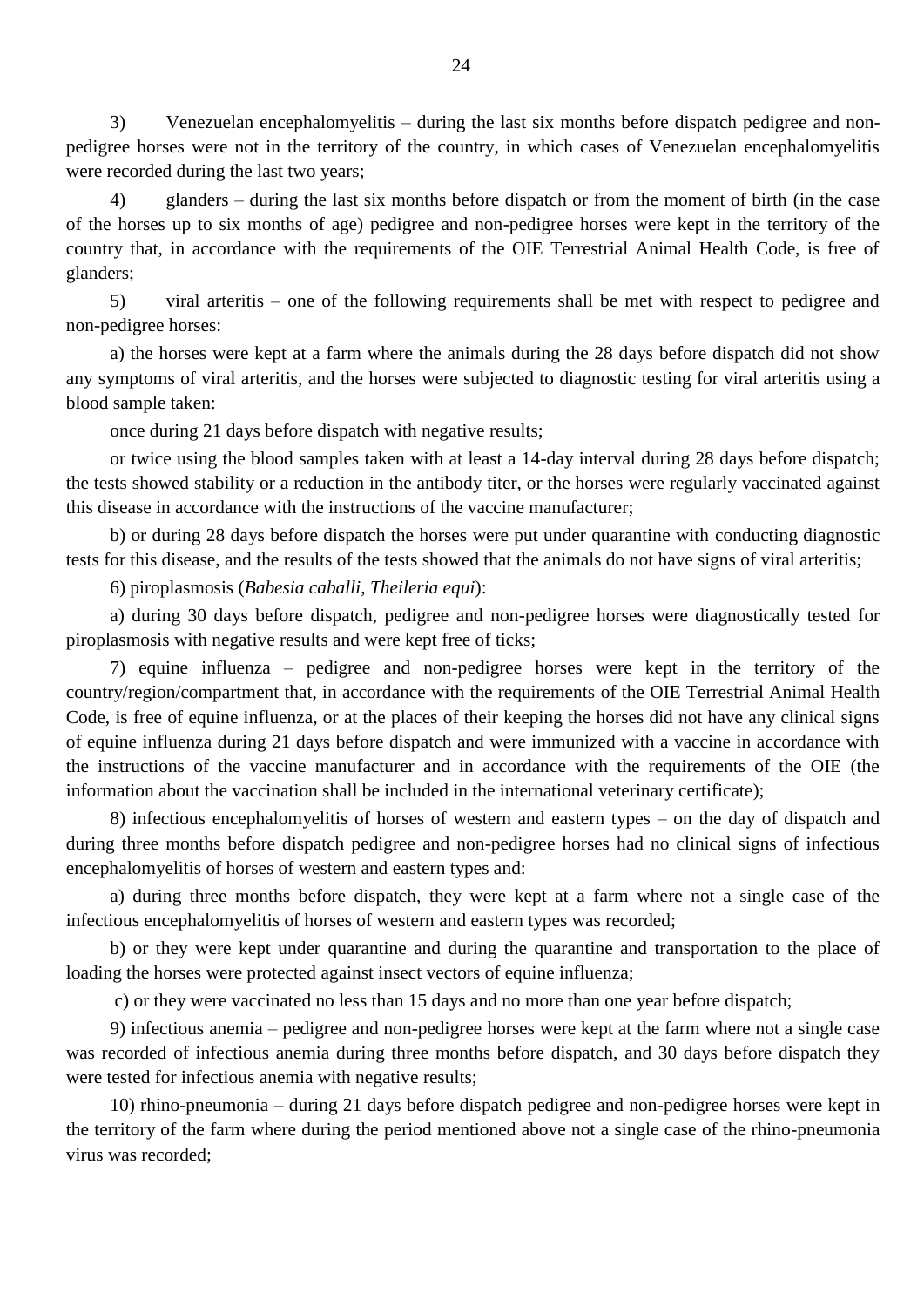11) rabies – from the moment of birth or during the last six months before dispatch pedigree and nonpedigree horses were kept at a farm where not a single case of rabies was recorded during the period mentioned above;

12) anthrax – during the last 20 days before dispatch the pedigree and non-pedigree horses were kept at a farm where no cases of anthrax were recorded during the mentioned above period, or the animals were vaccinated against anthrax no later than 20 days and no earlier than 12 months before dispatch in accordance with the requirements of the OIE;

13) contagious equine metritis – pedigree and non-pedigree horses did not have a direct contact with this disease by means of coupling with an infected animal or an indirect contact through an infected farm, and during 30 days before dispatch they were diagnostically tested for contagious equine metritis with negative results;

14) leptospirosis – during 30 days before dispatch pedigree and non-pedigree horses were diagnostically tested for leptospirosis with negative results, or were treated twice with antibacterial preparations used to treat leptospirosis.

6.2. From the moment of birth or during the last three months before dispatch pedigree and nonpedigree horses were kept at the farm of origin.

6.3. Diagnostic testing required by subparagraph 6.1 of the present paragraph shall be conducted on not less than 10% of cattle or not fewer than 10 animals of each batch of cattle based on the results of risk assessment (for a batch that has fewer than 11 animals – 100%) and under the supervision of the competent authority of the country of origin in accordance with the requirements of the OIE.

6.4. The diseases specified in subparagraph 6.1 of the present paragraph shall be included in the list of diseases that are subject to a mandatory notification within the entire territory of the country of origin within the framework of bilateral trade.

6.5. Before dispatch pedigree and non-pedigree horses shall be subjected to preventive deworming and treatment against ectoparasites.

6.6. During 24 hours before dispatch pedigree and non-pedigree horses shall be examined by a government inspector of veterinary medicine in the country of origin, and the results of such examination shall show the absence of the diseases specified in subparagraph 6.1 of the present paragraph as well as the fitness of the animals for transportation to the place of their destination.

6.7. After bringing to the customs territory of Ukraine and passing the veterinary and sanitary border control in accordance with the requirements of legislation of Ukraine, all pedigree and non-pedigree horses shall be put under quarantine for a period of 30 days in the special premises prepared for this purpose. During this period, diagnostic testing shall be conducted under the supervision of the competent authority of Ukraine in the authorized laboratory of veterinary medicine for glanders, infectious anemia, coupling disease, contagious equine metritis, viral arteritis, leptospirosis and other diseases for which there is a requirement provided by current legislation to conduct diagnostic testing.

Based on the results of the testing the period of quarantine may be prolonged pursuant to the decision of the chief government inspector of veterinary medicine.

## **7. Requirements for importing into the customs territory of Ukraine of slaughter horses**

7.1. Allowed for importing into the customs territory of Ukraine shall be clinically healthy slaughter horses, which were not vaccinated against Venezuelan encephalomyelitis (within 60 days before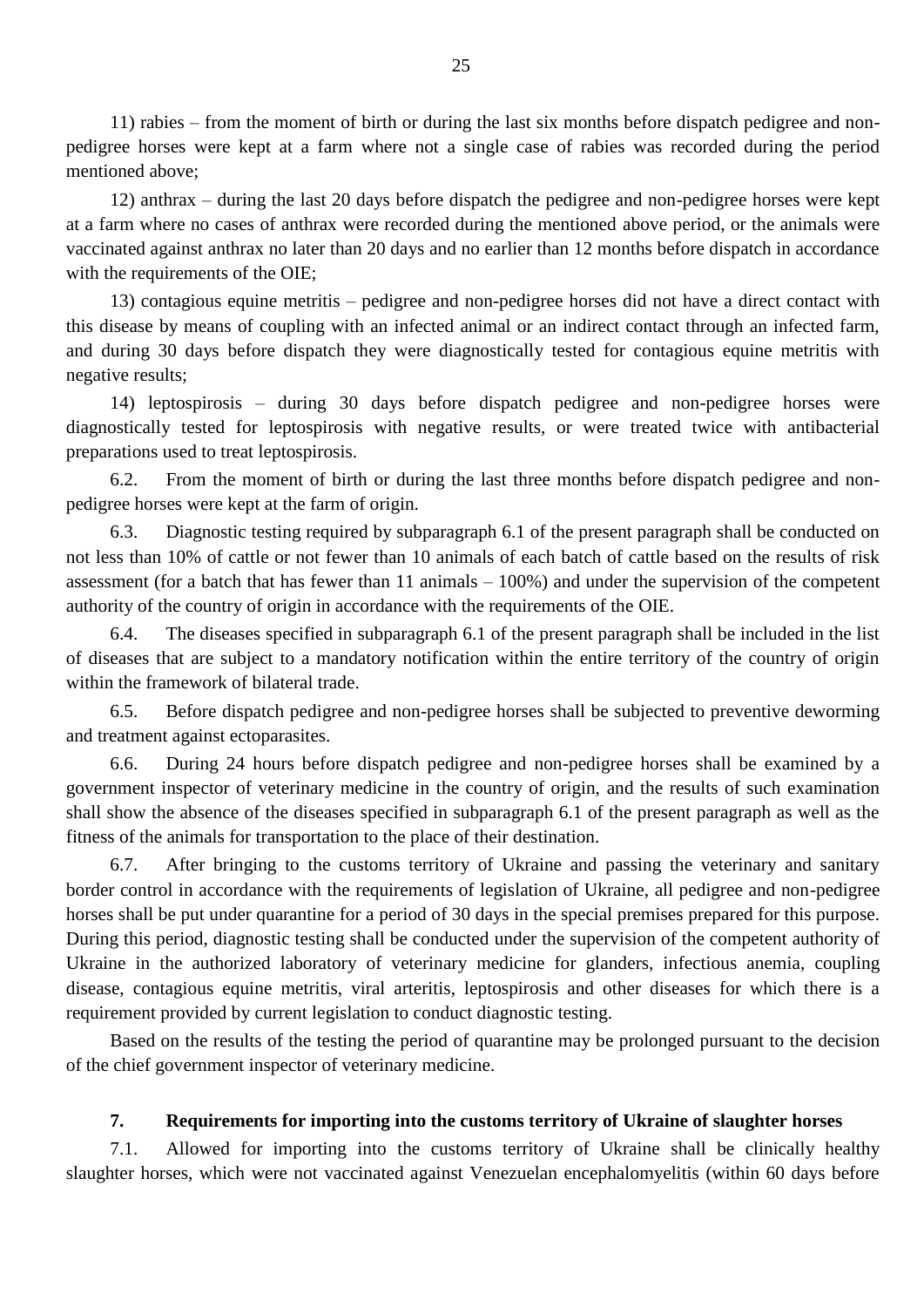dispatch), African horse plague (within 40 days before dispatch) and which with respect to the mentioned below diseases comply with the following requirements:

1) coupling disease – from the moment of birth or during the last six months before dispatch slaughter horses were kept in the territory of the country that, during at least the last six months, has been free of the coupling disease in accordance with the requirements of the OIE Terrestrial Animal Health Code;

2) African horse plague – from the moment of birth or during the last 40 days before dispatch slaughter horses were kept in the territory of the country or region that is officially recognized by the OIE as being free of the African horse plague and did not transit the infected area during transportation to the place of loading, or during the entire transit across the invected area they were protected against *Culicoides* gnats;

3) Venezuelan encephalomyelitis – during the last six months slaughter horses were not in the territory of any country, in which cases of Venezuelan encephalomyelitis were recorded during the last two years;

4) glanders – during the last six months before dispatch or from the moment of birth (in the case of the horses up to six months of age) slaughter horses were kept in the territory of the country that, in accordance with the requirements of the OIE Terrestrial Animal Health Code, is free of glanders;

5) viral arteritis – in accordance with the requirements of subparagraph 6.1 (5) of paragraph 6 of the present Section;

6) piroplasmosis (Babesia caballi, Theileria equi) – during 30 days before dispatch, slaughter horses were diagnostically tested for piroplasmosis with negative results and were kept free of ticks;

7) equine influenza – on the day of dispatch, the slaughter horses did not have any signs of equine influenza;

8) infectious anemia – the slaughter horses were kept at a farm where not a single case of infectious anemia was recorded during the last three months before dispatch and on the day of dispatch; and during 48 hours before dispatch the slaughter horses did not have any clinical signs of infectious anemia;

9) infectious encephalomyelitis of horses of western and eastern types – on the day of dispatch and during three months before dispatch slaughter horses had no clinical signs of infectious encephalomyelitis of horses of western and eastern types and:

a) during three months before dispatch, they were kept at a farm where not a single case of the infectious encephalomyelitis of horses of western and eastern types was recorded;

b) or they were kept in quarantine and during the quarantine and transportation to the place of loading the horses were protected against insect vectors of the disease;

c) or they were vaccinated no less than 15 days and no more than one year before dispatch;

10) rhino-pneumonia – during 21 days before dispatch slaughter horses were kept at the farm where during the period mentioned above not a single case of the rhino-pneumonia virus was recorded;

11) rabies – from the moment of birth or during the last six months before dispatch the slaughter horses were kept at a farm where not a single case of rabies was recorded during the period mentioned above;

12) anthrax – during the last 20 days before dispatch the slaughter horses were kept at a farm where no cases of anthrax were recorded during the mentioned period, or the animals were vaccinated against anthrax no later than 20 days and no earlier than 12 months before dispatch in accordance with the requirements of the OIE.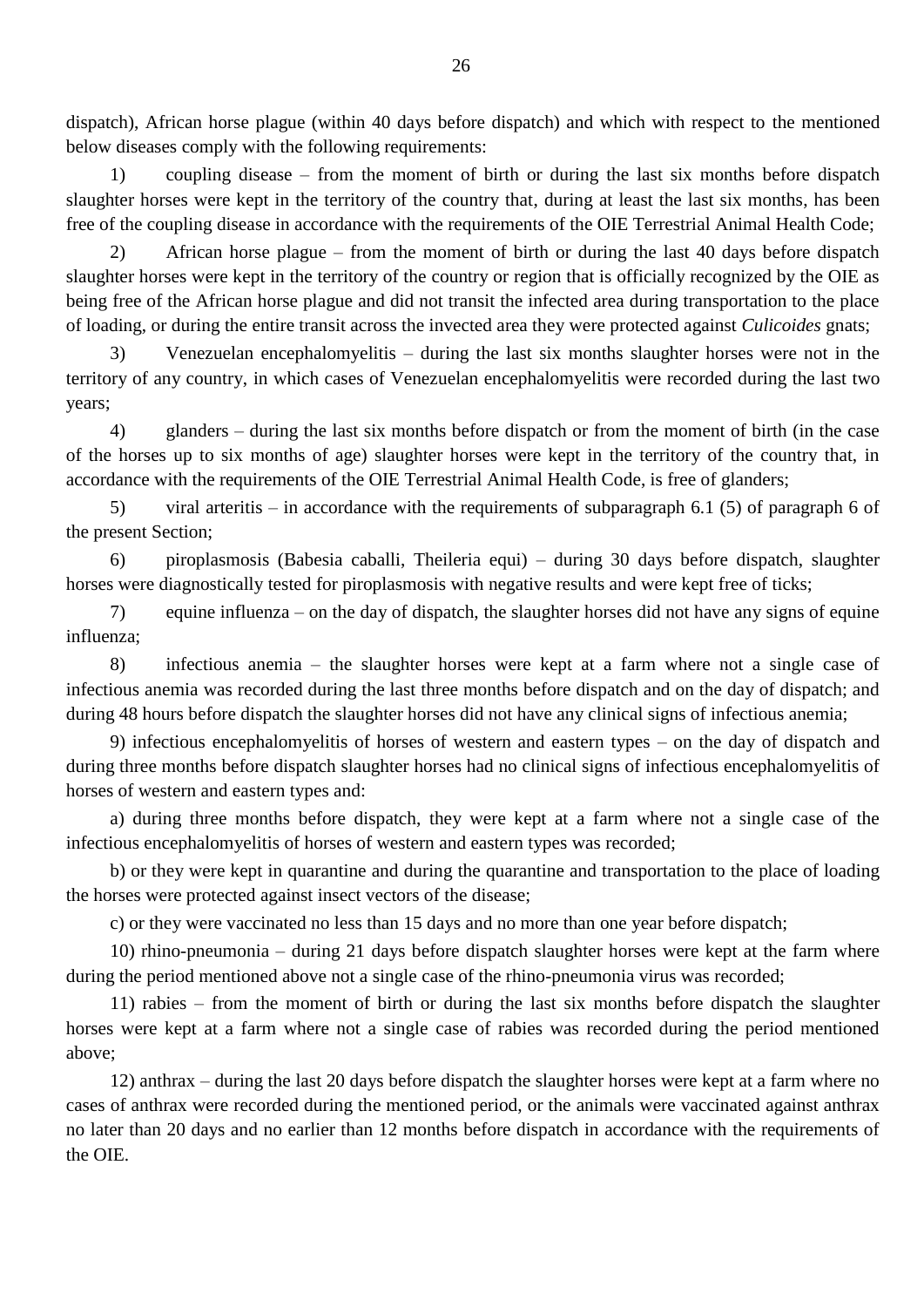7.2. From the moment of birth or during at least the last three months before dispatch slaughter horses were kept at the farm of origin.

7.3. Diagnostic testing required by subparagraph 7.1 of the present paragraph shall be conducted on not less than 10% of cattle or not fewer than 10 animals of each batch of cattle based on the results of risk assessment (for a batch that has fewer than 11 animals – 100%) and under the supervision of the competent authority of the country of origin in accordance with the requirements of the OIE.

7.4. The diseases specified in subparagraph 7.1 of the present paragraph shall be included in the list of diseases that are subject to a mandatory notification within the entire territory of the country of origin within the framework of bilateral trade.

7.5. During 24 hours before dispatch slaughter horses shall be examined by a government inspector of veterinary medicine in the country of origin, and the results of such examination shall show the absence of the diseases specified in subparagraph 7.1 of the present paragraph as well as the fitness of the animals for transportation to the place of their destination.

# **8. Requirements to the importing into the customs territory of Ukraine of breeding and productive poultry**

It shall be allowed to bring into the customs territory of Ukraine, clinically healthy breeding and productive poultry (the "poultry") meeting the following requirements:

8.1. From the moment of hatching or during at least the last three months before dispatch the poultry was kept in the territory of the country/region/compartment of origin.

8.2. The poultry originate in the territory of the country/region/compartment that, as of the date of the issuance of the international veterinary certificate, is free of the Newcastle disease in accordance with the requirements of the OIE Terrestrial Animal Health Code and where the avian influenza control program has been implemented; and which:

1) is free of highly pathogenic avian influenza and low pathogenic avian influenza in accordance with the requirements of the OIE Terrestrial Animal Health Code;

2) or is free of highly pathogenic avian influenza in accordance with the requirements of the OIE Terrestrial Animal Health Code and the poultry was kept at the farm:

a) where during the last 30 days before dispatch not a single case of low pathogenic avian influenza has been recorded;

b) which is located within a territory, with respect to which the competent authority of the country of origin has not imposed any veterinary and sanitary restrictions related to the outbreaks of low pathogenic avian influenza and within a radius of 1 km around which the cases of low pathogenic avian influenza have not been recorded in any of the farms during the last 30 days;

c) which did not have any epidemiological relations with the farm where the low pathogenic avian influenza virus was identified during the last 30 days before dispatch.

8.3. From the moment of hatching or during at least the last six weeks immediately before dispatch, the poultry were kept at a farm, with respect to which the competent authority of the country of origin, as of the moment of dispatching the cargo, has not imposed any veterinary and sanitary restrictions and within a 10 km radius around which (including the territory of the neighboring state) not a single case of highly pathogenic avian influenza or the Newcastle disease was recorded during at least the last 30 days.

8.4. The poultry originate in the flock, which: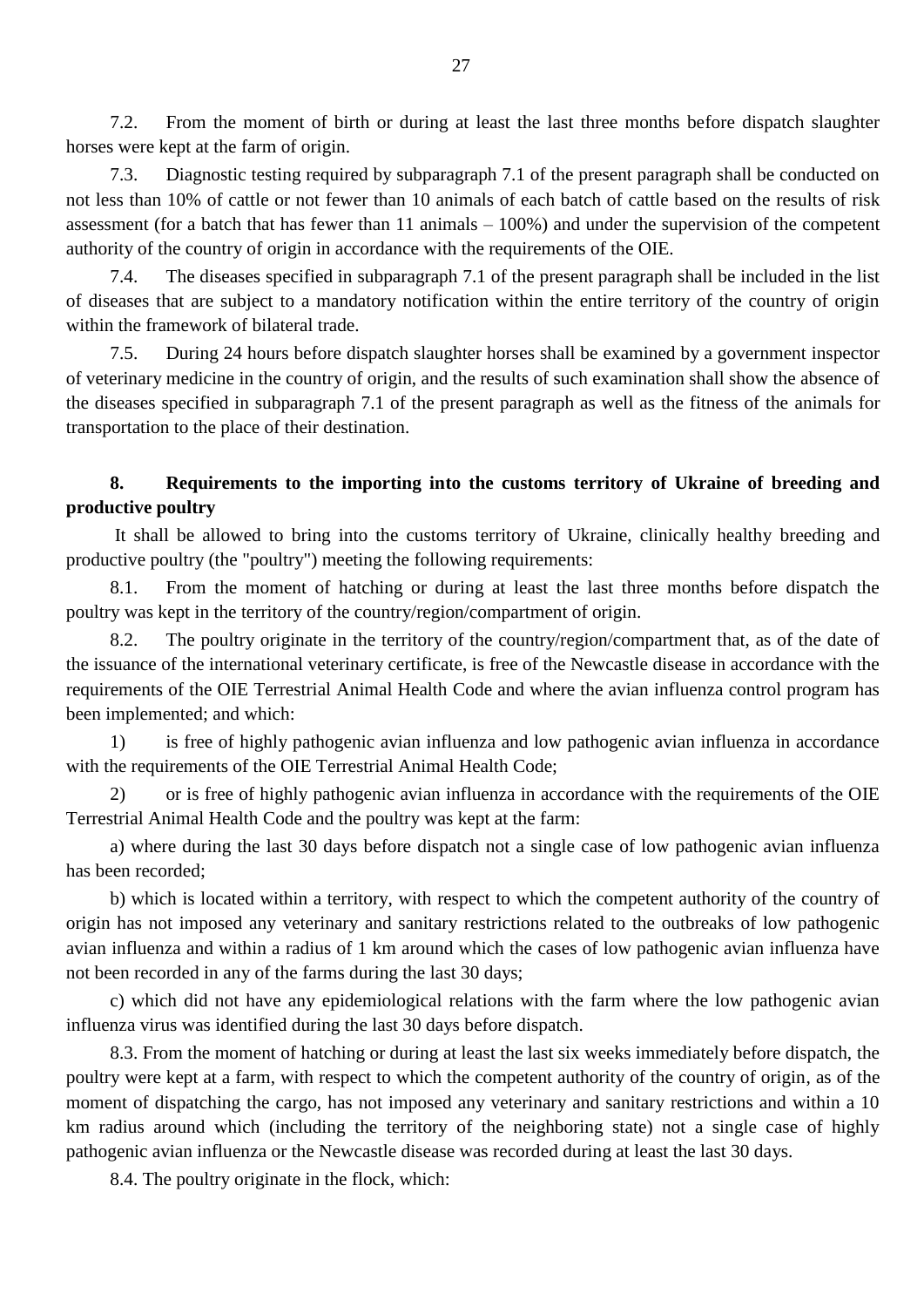1) no earlier than 24 hours before loading was examined by a government inspector of veterinary medicine in the country of origin and the results of such examination showed the absence of any signs of the diseases, to which poultry is susceptible;

2) was subject to the *Salmonella* control program:

a) for chickens: *Salmonella Hadar*, *Salmonella Virchow*, *Salmonella Infantis, Salmonella Enteritidis*, *Salmonella Typhimurium, Salmonella Pullorum, S. Gallinarum*;

b) for turkeys: *Salmonella Hadar, Salmonella Virchow, Salmonella Infantis, Salmonella Enteritidis, Salmonella Typhimurium, Salmonella arizonae*;

c) for guinea fowls, quails, pheasants, partridges, geese, ducks: *Salmonella Pullorum* and *S. Gallinarum*;

and under such control programs for the flock, no pathogenic agents of *Salmonella* have been identified or any grounds to suspect the presence of *Salmonella*;

3) was subject to the *Mycoplasma* control program:

a) for chickens: *M. Gallisepticum*;

b) for turkeys: *M meleagridis* and *M. Gallisepticum*;

and under such control programs for the flock, no pathogenic agents of *Mycoplasma* have been identified or any grounds to suspect the presence of *Mycoplasma.*

8.5. For *Gallus gallus* poultry and turkeys:

A Salmonella control program has been implemented for the flock of origin and under such program:

1) the flock of origin was diagnostically tested for *Sallmonella* and *Mycoplasma*;

2) no pathogenic agents of *Sallmonella* and *Mycoplasma* have been identified with respect to the flocks.

8.6. For breeding and productive poultry different from cursorial birds (ostriches):

If the vaccine against the Newcastle disease does not meet the requirement of subparagraph 8.11 of the present paragraph but its use is allowed in the territory of the country/region/compartment of origin, the poultry:

1) has not been vaccinated with such vaccines for at least 12 months;

2) originate in the flock that was tested for isolating the Newcastle disease virus and the tests were performed by an accredited laboratory not earlier than 14 days before the moment of dispatch through random sampling of cloacal swabs for least 60 birds from each flock and no avian paramyxoviruses were identified with intracerebral pathogenicity index (ICPI) of not higher than 0.4;

3) during 60 days before dispatch did not come into contact with poultry that does not meet the requirements of subparagraph 8.6 (1)-(2) of the present paragraph;

4) were kept in isolation under the supervision of a government inspector of veterinary medicine in the country of origin at the farm of origin during the 14 days specified by subparagraph 8.6 (2) of the present paragraph.

8.7. For breeding and productive domesticated cursorial birds (ostriches) that come from Africa or Asia:

1) during at least 21 days before dispatch, the domesticated cursorial birds (ostriches) has been kept in isolation in an environment protected against ticks pursuant to an approved rodent control program;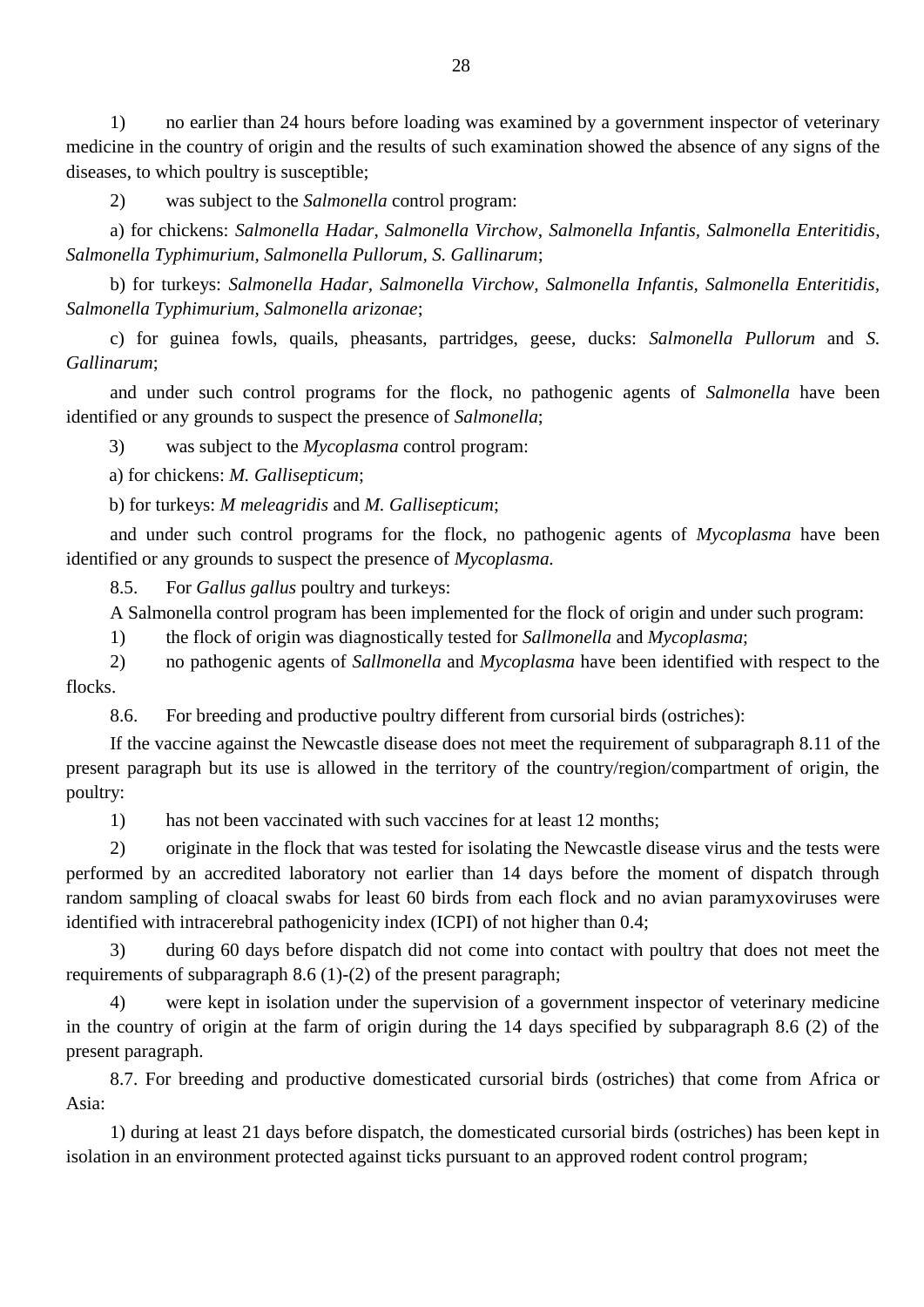2) or before moving to the environment protected against ticks the domesticated cursorial birds (ostriches) has been subjected to treatment sufficient to kill all the ticks;

3) or, after being for 14 days in the environment protected against ticks, the domesticated cursorial birds (ostriches) were subjected to the ELISA comparative test for antibodies to Crimean-Congo haemorrhagic fever, and all domesticated cursorial birds (ostriches) that were kept in isolation had negative results of this test.

8.8. As of the date of issuance of the international veterinary certificate, the poultry were examined by a state inspector of veterinary medicine in the country of origin and the results of such examination showed the absence of clinical signs of any disease or any grounds to suspect the presence of any diseases in the poultry.

8.9. From the moment of hatching or during at least the last six weeks before dispatch, the poultry did not come into contact with poultry having a lower epizootic status and game birds.

8.10. In the case of vaccination of poultry, only the vaccines approved by the competent authority of the country of origin were used. The information about the vaccine and the date of such vaccination shall be contained in the international veterinary certificate.

8.11. If the poultry was vaccinated against the Newcastle disease, the vaccine shall meet the following requirements:

1) the vaccine against the Newcastle disease shall be registered (approved) by the the competent authority of the country of origin. The importation, manufacture and introduction into circulation of the vaccine shall be carried out under the supervision by the competent authority of the country of origin;

2) before the issuance of the permit to introduce the vaccine to circulation, the competent authority of the country of origin shall verify each batch of the vaccine for its effectiveness, harmlessness, in particular, for attenuation or inactivation as well as the absence of undesired contaminants;

3) live vaccines against the Newcastle disease shall be manufactured of the Newcastle disease virus strain, and the source vaccine virus was tested and showed intracerebral pathogenicity index (ISRI):

a) lower than 0.4, if each poultry during the ІСРІ test was administered at least 107 EID 50;

b) or lower than 0.5, if each poultry during the ІСРІ test was administered at least 108 EID 50;

8.12. The Newcastle disease, the highly pathogenic avian influenza and low pathogenic avian influenza shall be included in the list of diseases that are subject to a mandatory prompt notification within the entire territory of the country of origin.

8.13. The poultry shall be transported in crates/containers or cases that:

- 1) contain only poultry of one kind, category and type and originating in one farm;
- 2) contain the number of the permit of the farm of origin;
- 3) are closed in a manner making it impossible to substitute their contents.

8.14. The vehicles used to transport the poultry shall be cleaned and disinfected in accordance with the requirements of legislation of the country of origin and be designed so as:

- 1) to ensure the possibility of the visual control of the cargo;
- 2) to clean and disinfect them;
- 3) to prevent any spillage of excrements and minimize the loss of feathers during transportation.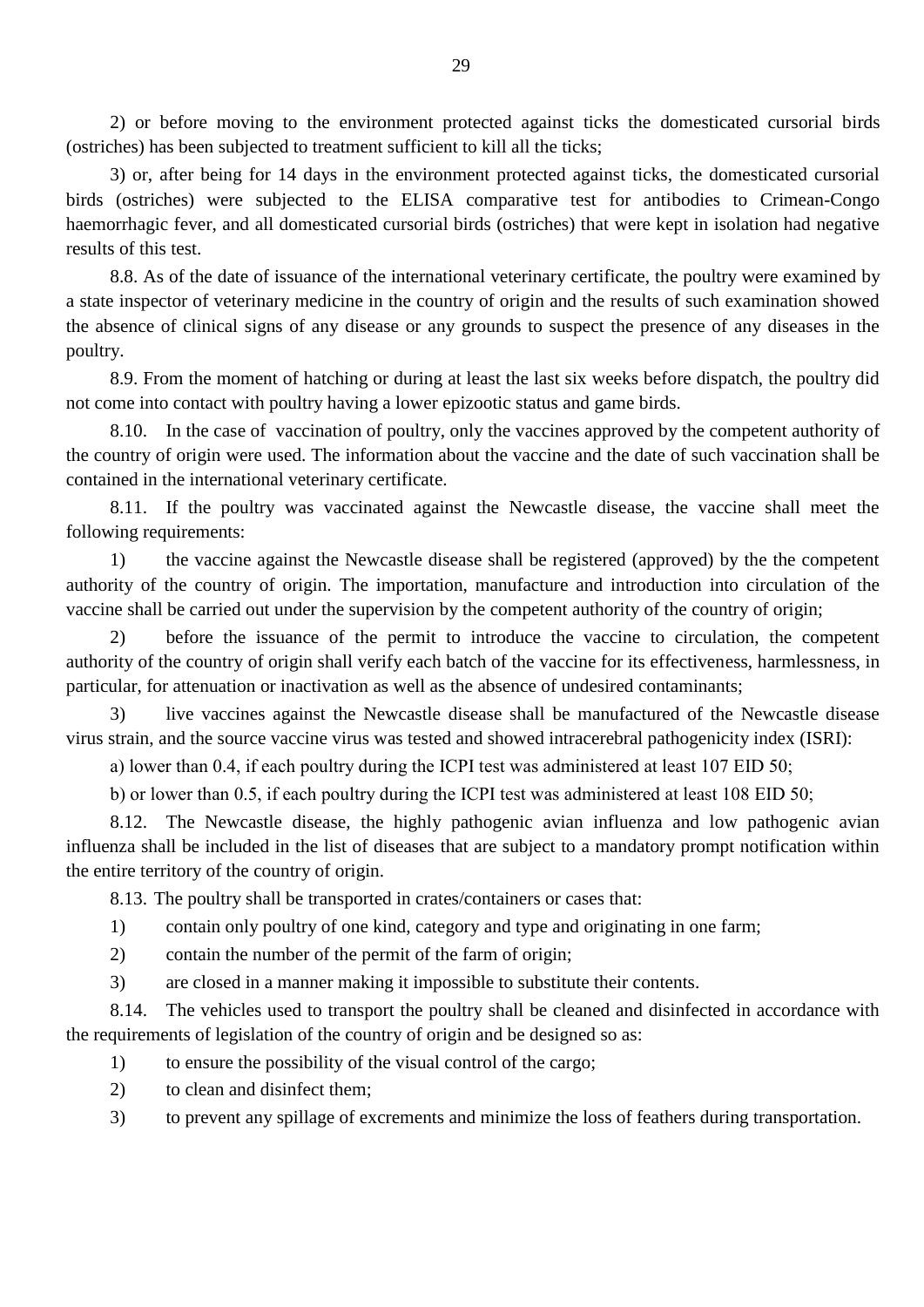8.15. Cargoes with poultry shall be subject to veterinary and sanitary border control in accordance with the requirements of legislation of Ukraine. After passing the appropriate state control measures, the poultry shall be kept at the farm of destination during:

1) six weeks from the date of their arrival (pursuant to the decision of the chief government inspector of veterinary medicine this period may be shortened to three weeks, provided that the laboratory tests of the samples taken of the poultry showed favorable (negative) results);

2) or till the date of slaughter (if the poultry is slaughtered before the expiry of the above six-week period).

8.16. During the periods specified in subparagraph 8.15 of the present paragraph, diagnostic tests shall be performed under the supervision of the competent authority of Ukraine in the authorized laboratory of veterinary medicine for avian influenza, the Newcastle disease, Salmonella and Mycoplasma.

# **9. Requirements for importing into the customs territory of Ukraine of daily young of poultry**

It shall be allowed to bring into the customs territory of Ukraine, clinically healthy daily young of poultry meeting the following requirements:

9.1. The daily young of poultry originate in the territory of the country/region/compartment that, as of the date of the issuance of the international veterinary certificate:

1) is free of the Newcastle disease in accordance with the requirements of the OIE Terrestrial Animal Health Code and where the avian influenza control program has been implemented; and which:

2) is free of highly pathogenic avian influenza and low pathogenic avian influenza in accordance with the requirements of the OIE Terrestrial Animal Health Code;

3) or is free of highly pathogenic avian influenza in accordance with the requirements of the OIE Terrestrial Animal Health Code and the daily young of poultry originate in the parent flocks that were kept at the farm:

a) where during the last 30 days before the collection of eggs, from which the daily young was obtained, no cases of low pathogenic avian influenza has been recorded;

b) which is located within a territory, with respect to which the competent authority of the country of origin has not imposed any veterinary and sanitary restrictions related to the outbreaks of low pathogenic avian influenza and within a radius of 1 km around which no cases of low pathogenic avian influenza have been recorded in any farm during the 30 days before the collection of eggs, from which the daily young was obtained;

c) which did not have any epidemiological relations with the farm where the low pathogenic avian influenza was identified during the last 30 days before the collection of eggs, from which the daily young was obtained.

9.2. The daily young was bred at a farm (incubator) approved by the the competent authority of the country of origin:

1) with respect to which, as of the moment of dispatch of the daily young, the competent authority of the country of origin has not imposed any veterinary and sanitary restrictions;

2) within a 10 km radius around which (including the territory of the neighboring state) not a single case of highly pathogenic avian influenza or the Newcastle disease was recorded during at least the last 30 days.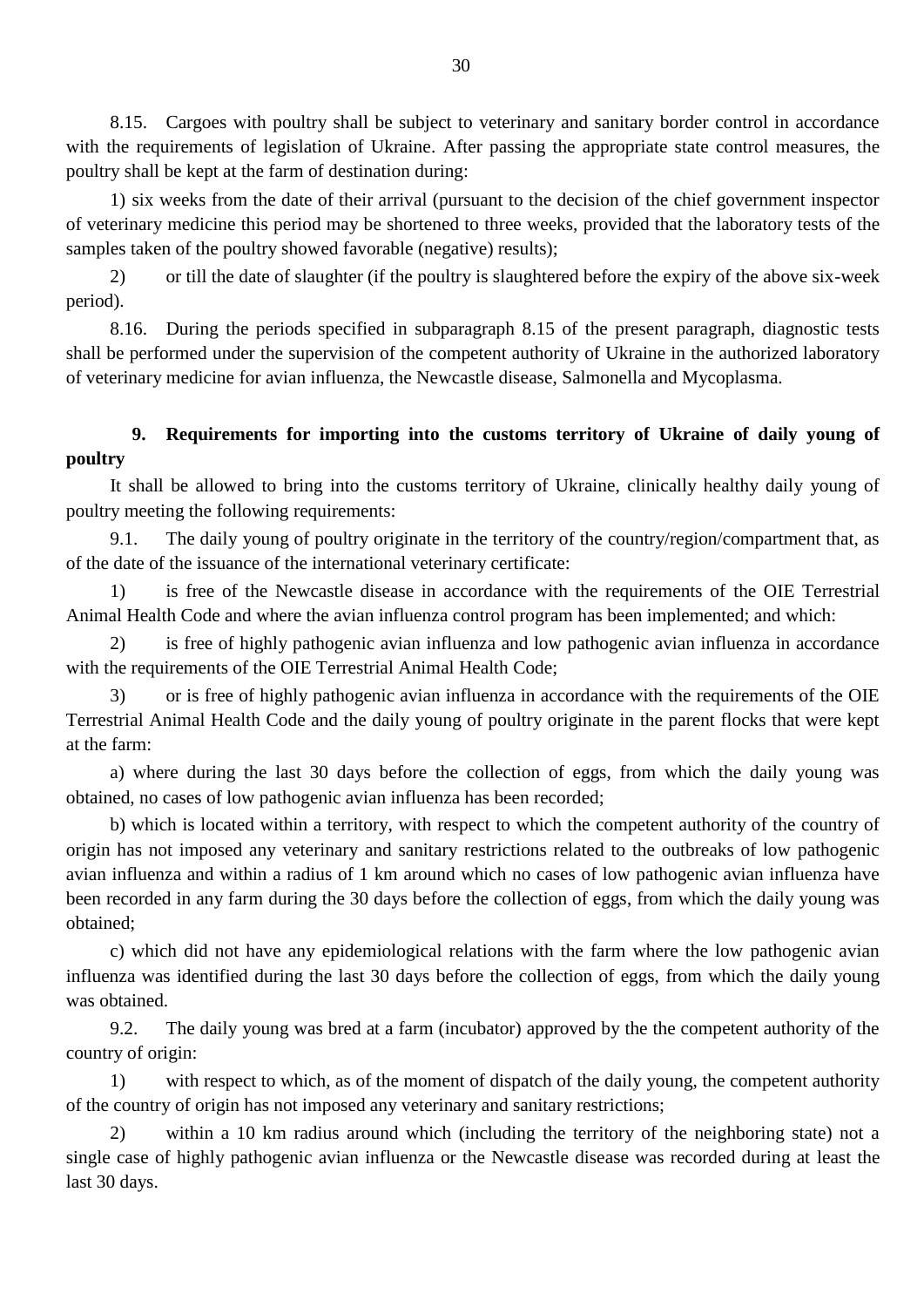9.3. The daily young was bred in the flocks, which:

1) during at least the last six weeks before dispatch were kept at the farm approved by the competent authority of the country of origin;

2) with respect to which, as of the day of dispatch of the hatching eggs, the competent authority of the country of origin has not imposed any veterinary and sanitary restrictions;

3) (for the daily young of the domesticated cursorial birds (ostriches)) were kept at the farm located in the territory of the country/region/compartment of origin that, in accordance with the requirements of the OIE Terrestrial Animal Health Code, is free of the Newcastle disease;

4) (for the daily young of poultry different from the domesticated cursorial birds (ostriches)), were subject to the control program:

a) for chickens: *Salmonella Hadar*, *Salmonella Virchow*, *Salmonella Infantis, Salmonella Enteritidis*, *Salmonella Typhimurium, Salmonella Pullorum, S. Gallinarum*;

b) for turkeys: *Salmonella Hadar, Salmonella Virchow, Salmonella Infantis, Salmonella Enteritidis, Salmonella Typhimurium, Salmonella arizonae*;

c) for guinea fowls, quails, pheasants, partridges, geese, ducks: *Salmonella Pullorum* and *S. Gallinarum*;

and under such control programs for the flock, no pathogenic agents of *Salmonella* have been identified or any grounds to suspect the presence of Salmonella;

5) was subject to the *Mycoplasma* control program:

a) for chickens: *M. Gallisepticum*;

b) for turkeys: *M meleagridis* and *M. Gallisepticum*;

с) and under such control programs for the flock, no pathogenic agents of *Mycoplasm*a have been identified or any grounds to suspect the presence of *Mycoplasma*.

9.4. The daily young was hatched from the eggs that, before the moment of dispatching to the incubator, were marked and disinfected in accordance with the requirements of legislation of the country of origin.

9.5. For the daily young obtained from *Gallus gallus* poultry and turkeys:

A *Salmonella* control program has been implemented for the flock of origin and under such program:

1) the flock of origin was diagnostically tested for *Sallmonella* and *Mycoplasma*;

2) no pathogenic agents of *Sallmonella* and *Mycoplasma* have been identified with respect to the flocks.

9.6. For the daily young of poultry different from the domesticated cursorial birds (ostriches):

If vaccine against the Newcastle disease does not meet the requirements of subparagraph 8.11 of paragraph 8 of the present Section but its use is allowed in the territory of the country/region/compartment of origin, the poultry from which the daily young has been obtained:

1) has not been vaccinated with such vaccines for at least 12 months;

2) originates in the flock that was tested for isolating the Newcastle disease virus and the test was performed by an accredited laboratory not earlier than 14 days before the moment of dispatch through random sampling of cloacal swabs for least 60 birds from each flock and no avian paramyxoviruses were identified with intracerebral pathogenicity index (ICPI) of not higher than 0.4;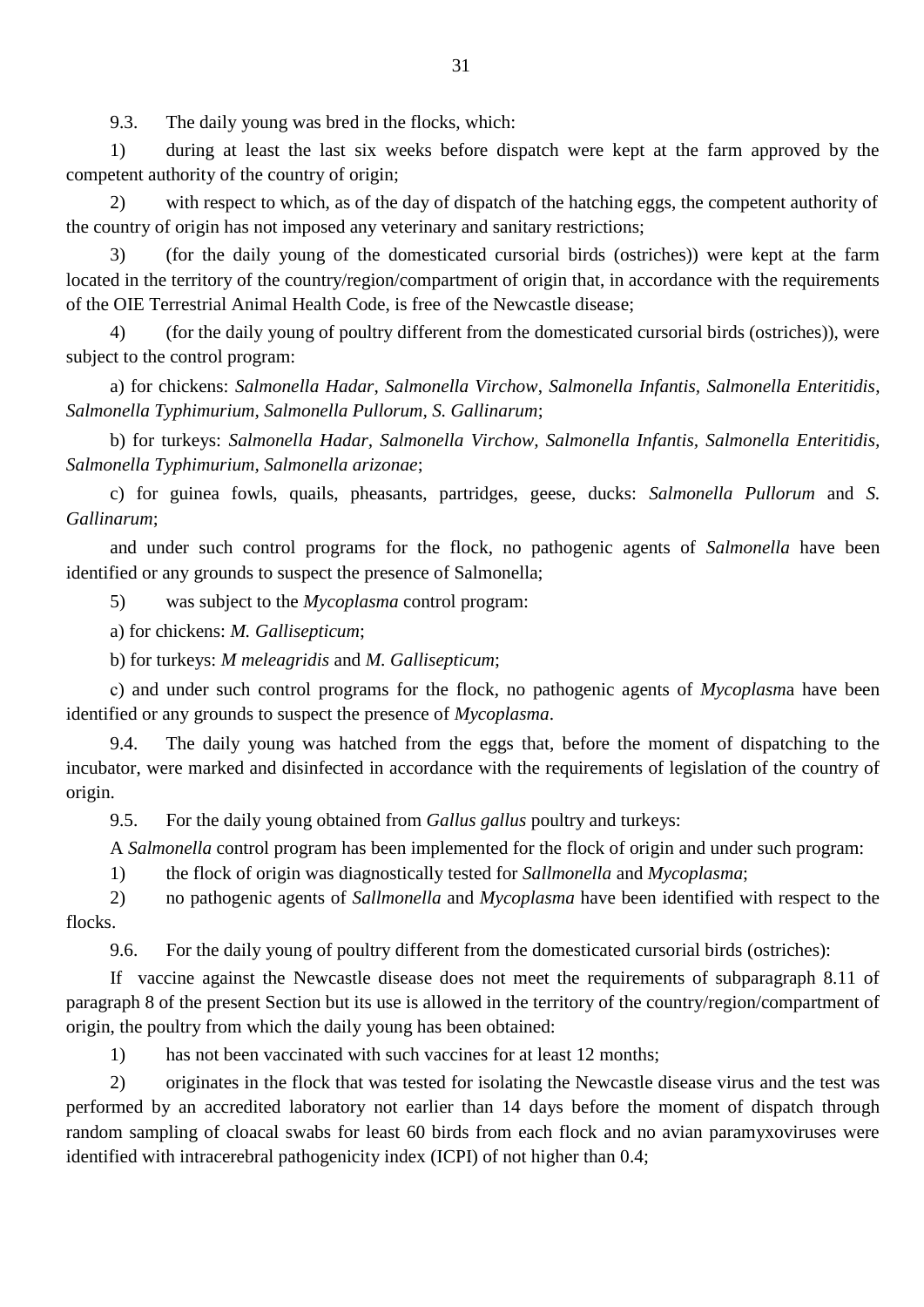3) during 60 days before dispatch did not come into contact with poultry that does not meet the requirements of subparagraph 9.6 (1)-(2) of the present paragraph;

4) were kept in isolation under the supervision of a government inspector of veterinary medicine in the country of origin at the farm of origin during the 14 days specified by subparagraph 9.6 (2) of the present paragraph.

9.7. On the day of dispatch, the daily young were examined by a state inspector of veterinary medicine in the country of origin and the results of such examination showed the absence of any clinical signs of any diseases in the daily young or the grounds to suspect the presence of a disease.

9.8. The daily young did not come into contact with poultry that does not meet the requirements of paragraph 8 of the present Section.

9.9. The hatching eggs from which the daily young were obtained did not come into contact in the incubator and during transportation with eggs or poultry having a lower epizootic status.

9.10. In the case of vaccination, only the vaccines approved for use were applied in the course of the vaccination of the daily young. The information about the vaccine and the date of such vaccination shall be contained in the international veterinary certificate.

9.11. The Newcastle disease, the highly pathogenic avian influenza and low pathogenic avian influenza shall be included in the list of diseases that are subject to a mandatory prompt notification within the entire territory of the country of origin.

9.12. The daily young were transported in clean disposable crates/containers that were used for the first time and:

1) contain only the daily young of one kind, category and type and originating in one farm;

2) are closed in a manner making it impossible to substitute their contents;

3) are marked with the following information:

a) the name of the country/region/compartment of origin of the cargo with the daily young;

b) the kind to which the daily young belong;

c) the number of the daily young;

d) the category and type of production for which the daily young is intended;

e) the name, address and the number of the permit of the production farm/facility (for the daily young of poultry different from the domesticated cursorial birds (ostriches));

f) the name, address and the number of the permit of the breeding farm/facility (for the daily young of the domesticated cursorial birds (ostriches));

g) the number of the permit of the farm of origin;

h) the date of dispatch (for the daily young of the domesticated cursorial birds (ostriches));

i) the name of the country of destinaton.

9.13. Cargoes with daily young shall be subject to veterinary and sanitary border control in accordance with the requirements of legislation of Ukraine. After passing the appropriate state control measures, the daily young shall be kept at the farm of destination during:

1) six weeks from the date of their arrival (this period may be shortened to three weeks, provided that the laboratory tests of the samples taken of the daily young showed favorable (negative) results);

2) or till the date of slaughter (if the daily young are slaughtered before the expiry of the above six-week period).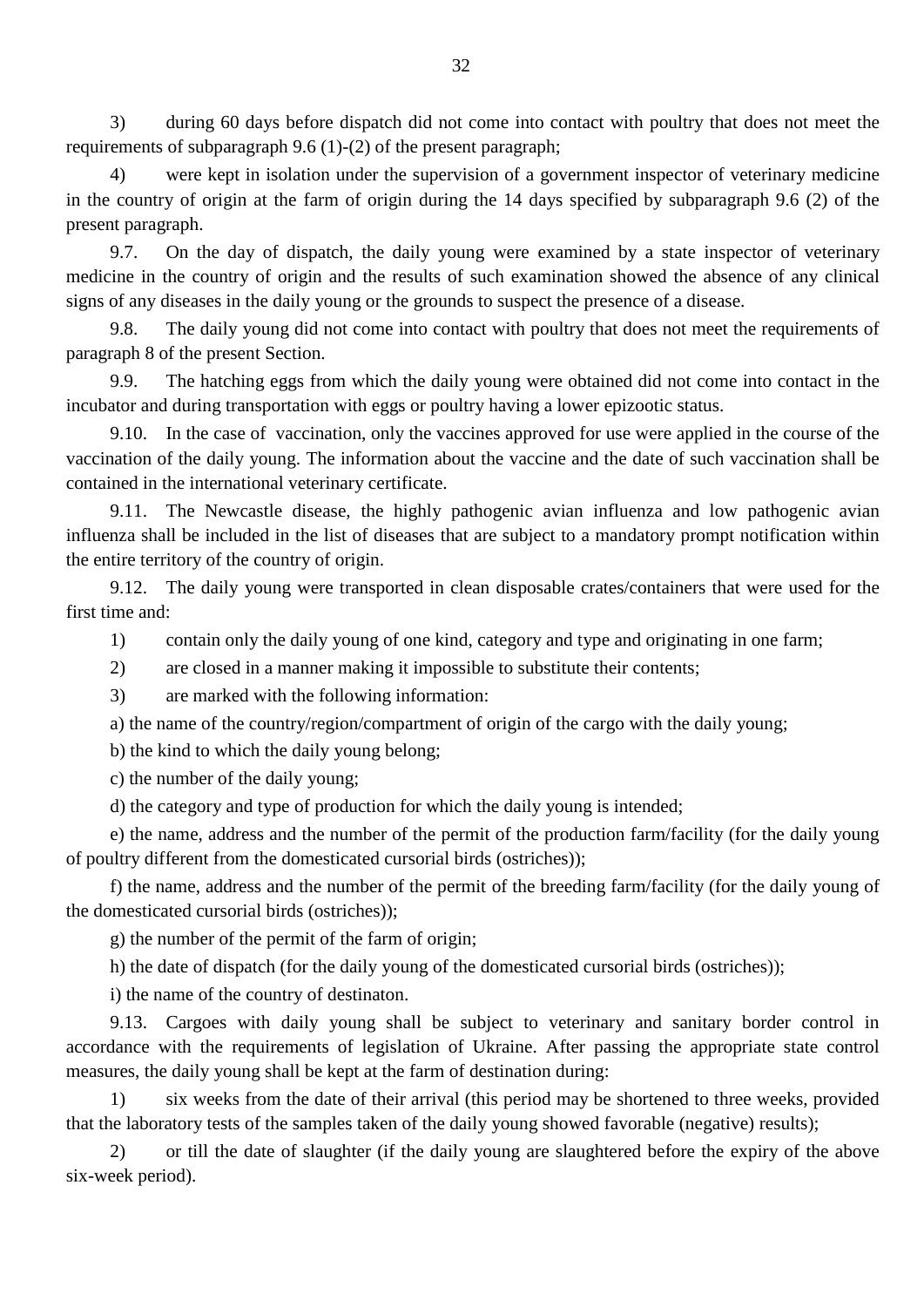9.14. During the period/periods specified in subparagraph 9.13 of the present paragraph, diagnostic tests shall be performed under the supervision of the competent authority of Ukraine in the authorized laboratory of veterinary medicine for avian influenza, the Newcastle disease, *Salmonella* and *Mycoplasma*.

## **10. Requirements for importing into the customs territory of Ukraine of poultry intended for slaughter or replenishing the stock of wild animals**

It shall be allowed to bring to the customs territory of Ukraine the poultry different from the domesticated cursorial birds (ostriches) intended for slaughter or replenishing the stock of wild animals and the domesticated cursorial birds (ostriches) intended for slaughter (the "poultry") meeting the following requirements:

10.1. During at least six weeks before dispatch or from the moment of hatching (for the poultry younger than six weeks), the poultry were kept in the territory of the country/region/compartment of origin;

10.2. The poultry originate in the territory of the country/region/compartment that, as of the date of the issuance of the international veterinary certificate:

1) is free of the Newcastle disease in accordance with the requirements of the OIE Terrestrial Animal Health Code and where the avian influenza control program has been implemented;

2) or is free of highly pathogenic avian influenza and low pathogenic avian influenza in accordance with the requirements of the OIE Terrestrial Animal Health Code;

3) or is free of highly pathogenic avian influenza in accordance with the requirements of the OIE Terrestrial Animal Health Code and the poultry was kept at the farm:

a) where during the last 30 days before dispatch not a single case of low pathogenic avian influenza has been recorded;

b) which is located within a territory, with respect to which the competent authority of the country of origin has not imposed any veterinary and sanitary restrictions related to the outbreaks of low pathogenic avian influenza and within a radius of 1 km around which the cases of low pathogenic avian influenza have not been recorded in any of the farms during the last 30 days;

c) which did not have any epidemiological relations with the farm where the low pathogenic avian influenza virus was recorded during the last 30 days before dispatch.

10.3. The poultry originate in the flock:

1) with respect to which no vaccination has been conducted against avian influenza;

2) which, as of the date of issuance of the international veterinary certificate, were examined by a government inspector of veterinary medicine in the country of origin and the results of such examination showed the absence of clinical signs of any disease or any grounds to suspect the presence of such diseases.

10.4. From the moment of hatching or during at least the last 30 days, the poultry were kept at a farm of origin, with respect to which the competent authority of the country of origin has not imposed any veterinary and sanitary restrictions and within a 10 km radius around which (including the territory of the neighboring state) not a single outbreak of highly pathogenic avian influenza or the Newcastle disease was recorded during at least the last 30 days.

10.5. From the moment of hatching or during at least the last 30 days, the poultry did not have any contacts with game birds and poultry having a lower epizootic status.

10.6. For *Gallus gallus* poultry and turkeys: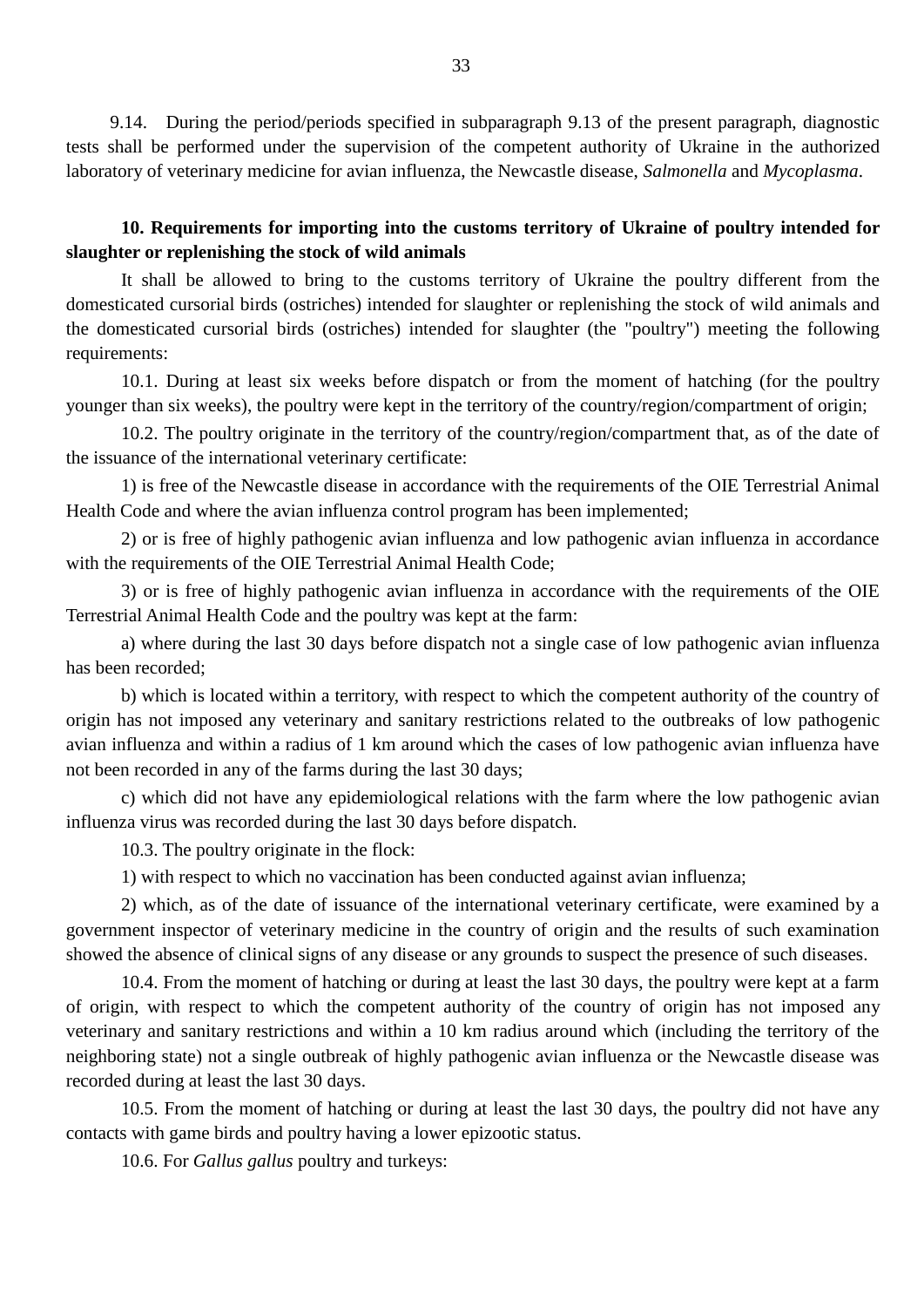1) with respect to the parent flock a *Salmonella* control program has been implemented and, as part of this program, the parent flock was diagnostically tested for *Sallmonella* (the information about such tests shall be included in the international veterinary certificate);

2) the international veterinary certificate has information about the antimicrobial preparations, if such preparations have been used during the last three weeks before dispatch for other reasons than the *Salmonella* control program.

10.7. For the poultry different from the domesticated cursorial birds (ostriches) intended for slaughter and replenishing the stock of wild animals:

If the vaccine against the Newcastle disease does not meet the requirement of subparagraph 8.1, paragraph 8 of the present section but its use is allowed in the territory of the country/region/compartment of origin, the poultry:

1) has not been vaccinated with such vaccines for at least 12 months;

2) originate in the flock that was tested for isolating the Newcastle disease virus and the test performed by an accredited laboratory not earlier than 14 days before the moment of dispatch through random sampling of cloacal swabs for least 60 birds from each flock and no avian paramyxoviruses were identified with intracerebral pathogenicity index (ICPI) of not higher than 0.4;

3) during 60 days before dispatch did not come into contact with poultry that does not meet the requirements of subparagraph 10.7 (1)-(2) of the present paragraph;

4) were kept in isolation under the supervision of a government inspector of veterinary medicine in the country of origin at the farm of origin during the 14 days specified by subparagraph 10.7 (2) of the present paragraph.

10.8. In the case of a vaccination, only the vaccines approved by the competent authority of the country of origin were used. The information about the vaccine and the date of such vaccination shall be contained in the international veterinary certificate.

10.9. The Newcastle disease, the highly pathogenic avian influenza and low pathogenic avian influenza shall be included in the list of diseases that are subject to a mandatory prompt notification within the entire territory of the country of origin.

10.10. Poultry shall be transported in crates/containers or cages that are closed in a manner making it impossible to substitute their contents, shall contain the poultry only of one kind, category and type and originate in one farm.

10.11. Vehicles used to transport poultry shall be cleaned and disinfected in accordance with the requirements of the country of origin and designed so as to ensure the possibility of the visual control of the cargo, of cleaning and disinfecting, of preventing any spillage of excrements and minimizing the loss of feathers during transportation.

10.12. Treatment of poultry before and during loading and transportation shall comply with the requirements of legislation of Ukraine on animal health and wellbeing.

10.13. Cargoes with poultry shall be subject to veterinary and sanitary border control in accordance with the requirements of legislation of Ukraine.

### **11. Requirements for importing into the customs territory of Ukraine of domestic rabbits**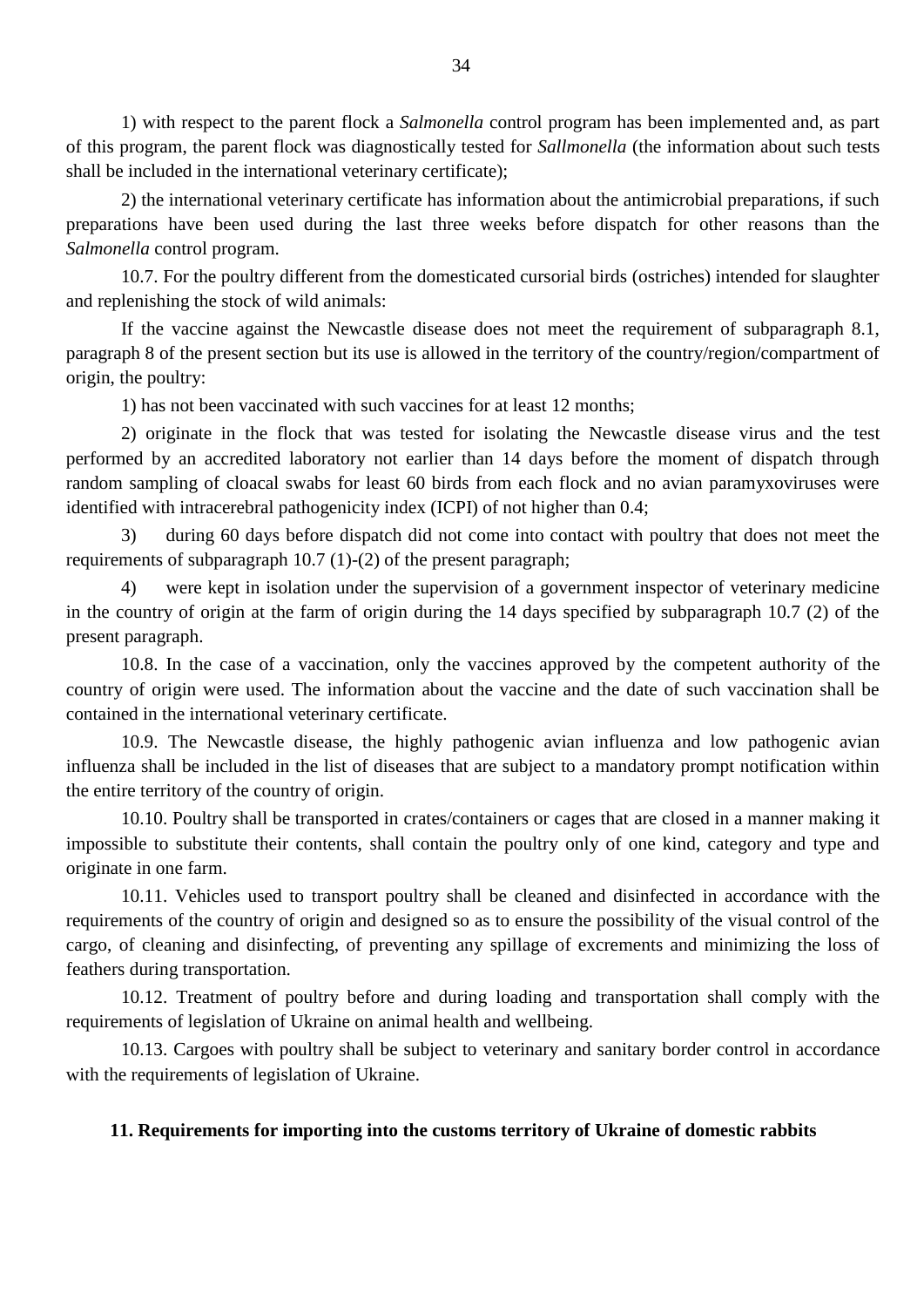11.1. Allowed for importing into the customs territory of Ukraine shall be clinically healthy domestic rabbits, which with respect to the mentioned below diseases comply with the following requirements:

1) myxomatosis – from the moment of birth or during the last six months before dispatch the domestic rabbits were kept at a farm where not a single case of myxomatosis was recorded during the period mentioned above;

2) viral hemorrhagic disease of rabbits:

a) for pedigree and slaughter rabbits: from the moment of birth or during at least 60 days before dispatch the domestic rabbits were kept in the territory of the country that, in accordance with the requirements of the OIE Terrestrial Animal Health Code, is free of the viral hemorrhagic disease of rabbits;

b) for daily pedigree rabbits – the domestic rabbits are derived from females that at least for the last 60 days were kept in the territory of the country that, in accordance with the requirements of the OIE Terrestrial Animal Health Code, is free of the viral hemorrhagic disease of rabbits;

3) tularemia – the domestic rabbits originate in the farms or territory, with respect to which the competent authority of the country of origin did not impose any veterinary and sanitary restrictions for tularemia during the last 40 days;

4) rabies – from the moment of birth or during the last six months before dispatch the domestic rabbits were kept at a farm where not a single case of rabies was recorded during the period mentioned above.

11.2. During 24 hours before dispatch, domestic rabbits shall be examined by a government inspector of veterinary medicine in the country of origin, and the results of such examination shall show the absence of the diseases specified in subparagraph 11.1 of the present paragraph as well as the fitness of the animals for transportation to the place of their destination.

11.3. The diseases specified in subparagraph 11.1 of the present paragraph shall be included in the list of diseases that are subject to a mandatory notification within the entire territory of the country of origin within the framework of bilateral trade.

11.4. Before dispatch domestic rabbits shall be subjected to preventive deworming and treatment against ectoparasites.

11.5. After bringing to the customs territory of Ukraine and passing the veterinary and sanitary border control in accordance with the requirements of legislation of Ukraine, all the animals shall be put under quarantine for a period of 30 days in the special premises prepared for this purpose. During this period, diagnostic testing shall be conducted under the supervision of the competent authority of Ukraine in the authorized laboratory of veterinary medicine.

## **12. Requirements for importing into the customs territory of Ukraine of aquatic animals**

12.1. Allowed for importing into the customs territory of Ukraine shall be clinically healthy aquatic animals originating in the territory of the country/region/compartment that, in accordance with the requirements of the OIE OIE Aquatic Animal Health Code, is free of the following diseases:

1) for the fish – epizootic haematopoietic necrosis (EHN), the *Aphanomyces invadans* infection, *Gyrodactylus salaris*, salmonid alphavirus (SAV), salmon Infectious hematopoietic necrosis (IHN), Koi herpesvirus (KHVD), Red sea bream iridoviral disease (RSIVD), spring viraemia of carp (SVC), viral haemorrhagic septicaemia of trout (VHS);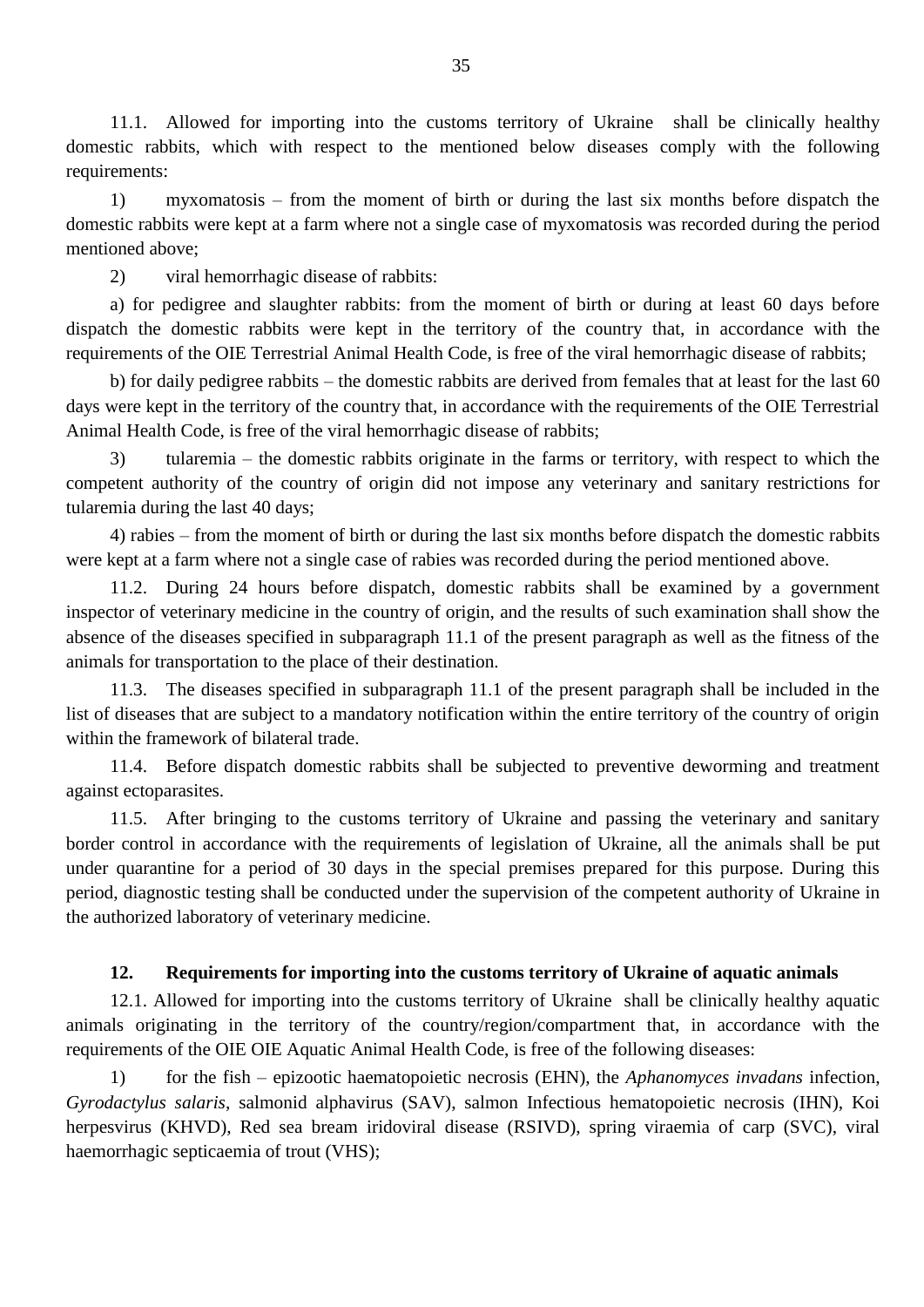2) for mollusks – abalone herpesvirus, *Bonamia exitiosa, Bonamia ostreae, Marteilia refringens, Perkinsus marinus, Perkinsus olseni,* and *Xenohaliotis californiensis* viruses;

3) for amphibians (*Amphibia*) – *Batrachochytrium dendrobatidis* and coronavirus infections;

4) for crustaceans – crayfish plague (*Aphanomyces astaci*), yellowhead disease, infectious hematopoietic necrosis (IHN) disease, infectious myonecrosis disease, hepatopancreatic necrosis disease, Tauro syndrome, white spot disease (WSD) and white tail disease (WTD).

12.2. Infectious hematopoietic necrosis of salmon (IHN), salmon anemia virus (ISAV), viral hemorrhagic septicemia of trout (VHS), *Bonamia exitiosa*, *Bonamia ostreae*, *Marteilia refringens* shall be included in the list of diseases that are subject to a mandatory notification within the entire territory of the country of origin within the framework of bilateral trade.

12.3. No more than three months before dispatch, the population of fish out of which the batches of aquatic animals as well as fertilized eggs are selected shall be tested at the authorized laboratory using parasitological, bacteriological and virological methods accepted in the country of origin to exclude the pathogenic agents of contagious diseases of aquatic animals.

12.4. On the day of dispatch, the aquatic animals shall not have any clinical signs of the diseases specified in subparagraph 12.1 of the present paragraph.

12.5. The vehicles/containers used to transport aquatic animals shall:

1) be designed so as to support the weight of the aquatic animals and water;

2) be subjected to treatment and disinfection before dispatch in accordance with the requirements of legislation of the country of origin.

12.6. Cargoes with aquatic animals shall be subject to veterinary and sanitary border control in accordance with the requirements of legislation of Ukraine.

12.7. The aquatic animals imported to the customs territory of Ukraine that are intended for breeding, keeping and growing in the conditions of aquaculture shall be placed in quarantine fishery isolators permanently for 30 days. It shall be prohibited to put under quarantine together the aquatic animals of different age, different kinds and also those brought from different countries and at different times. Aquatic animals shall be to put under quarantine in accordance with their biological needs and biotechnological peculiarities of their breeding and/or growing.

## **13. Requirements for importing into to the customs territory of Ukraine of bee and bumblebee queens and bee colonies**

Allowed for importing into the customs territory of Ukraine shall be clinically healthy bee and bumblebee queens (*Apis mellifera* and *Bombusspp.*) as well as bumblebee colonies (*Bombusspp.*) meeting the following requirements:

13.1. bee and bumblebee queens shall originate:

1) in the territory of the country or region where American foulbrood, small hive beetle and Tropilaelaps are included in the list of diseases that are subject to a mandatory notification within the framework of bilateral trade.

2) in the territory, with respect to which the competent authority of the country of origin has not imposed any veterinary and sanitary restrictions related to the American foulbrood and in which not a single case of this disease was recorded during the last 30 days preceding the issuance of the international veterinary certificate. If within this territory some previous cases of the American foulbrood were recorded,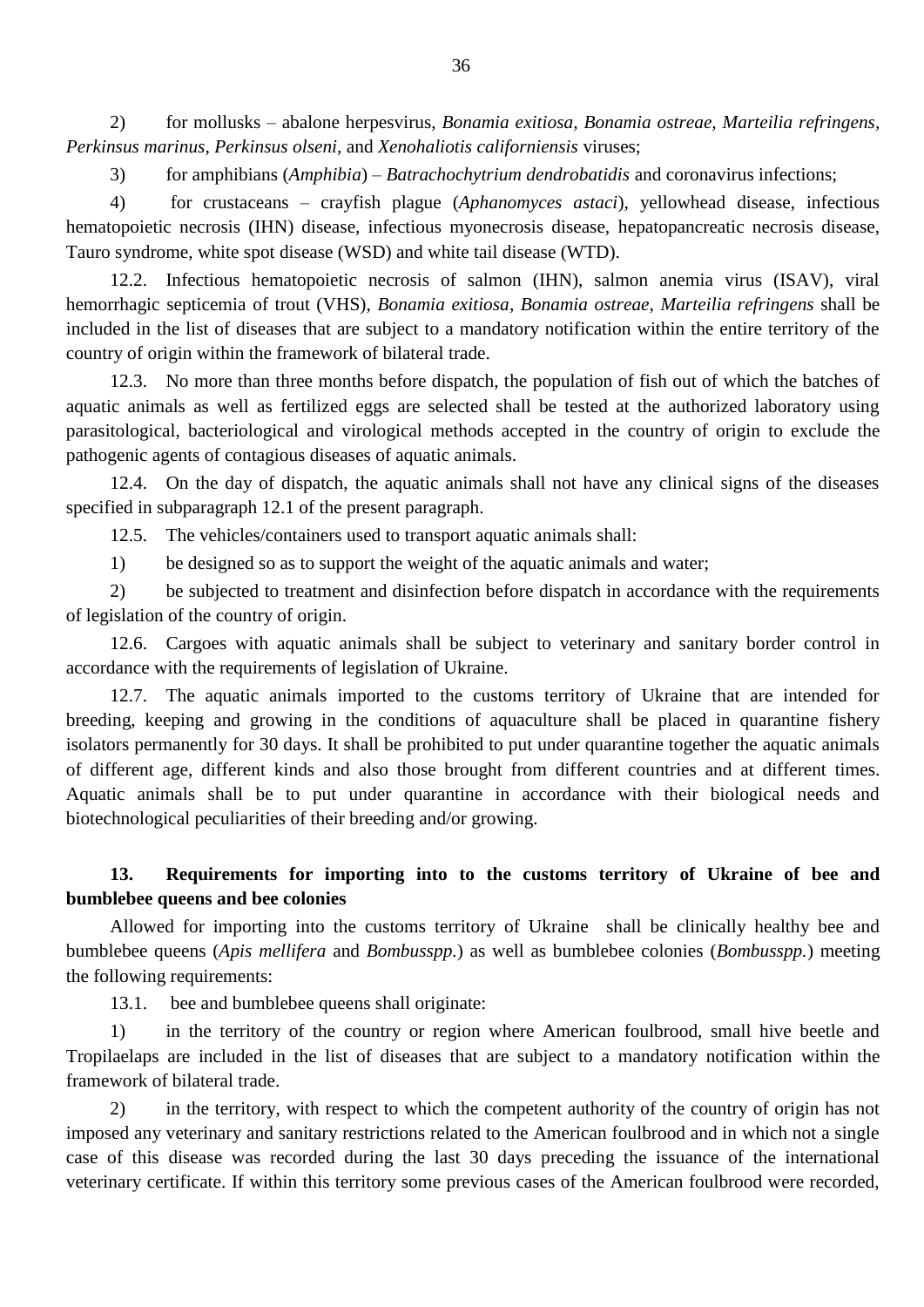all beehives within a 3-kilometer radius will have been examined and burned by the government inspector/government inspector of veterinary medicine of the country of origin within 30 days from the moment of recording the first case of this disease;

3) in the beehives (swarms of bees) or in the colonies (in the case of bumblebees), which bee's cells samples were diagnostically tested for the American foulbrood with negative results during the last 30 days, the tests to conform to the OIE requirements;

4) in the territory, which radius is no less than 100 km and which is not infected with small hive beetle and Tropilaelaps and with respect to which the competent authority of the country of origin has not imposed any veterinary and sanitary restrictions related to the small hive beetle and Tropilaelaps;

5) in the beehives (swarms of bees) or in the colonies (in the case of bumblebees), which immediately before dispatch were examined by the competent authority of the country of origin and the results of such examination showed that there are no clinical signs of diseases of bees and bumblebees.

13.2. Bumblebee colonies:

1) were grown and kept in the environment controlled and supervised by the competent authority of the country of origin;

2) originate in the farm that, immediately before dispatch, was examined by the state inspector/state inspector of veterinary medicine of the country of origin and the results of such examination showed that there are no signs of diseases of bees and bumblebees.

13.3. Cargoes with bee/bumblebee queens shall be composed of cages, each containing one bee/bumblebee queen and a small number of accompanying specimens (up to 20 specimens for one bee/bumblebee queen). Cargoes with bumblebee colonies shall be composed of containers, each containing bumblebee colonies with the number of specimens not exceeding 200 fully-grown specimens for one colony.

13.4. Immediately before dispatch, bee/bumblebee queens and bumblebee colonies shall be examined by a government inspector of veterinary medicine or a government inspector of the country of origin, the results of such examination to show the absence of the American foulbrood, small hive beetle (including its eggs and larvae), Tropilaelaps and other diseases to which the bees are suceptible in accordance with the requirements of the OIE Terrestrial Animal Health Code.

13.5. Packaging material, containers, accompanying materials (products) and feed did not come into contact with infected bees, bumblebees and beehives with brood.

13.6. Packaging material, containers, accompanying materials (products) and feed shall undergo a preventive disinfection and desacarisation before settlement of bee and bumblebee queens and bumblebee colonies.

13.7. The vehicles used to transport bee and bumblebee queens and bumblebee colonies shall be cleaned and disinfected in accordance with the requirements of legislation of the country of origin.

13.8. After bringing to the customs territory of Ukraine and passing the veterinary and sanitary border control in accordance with the requirements of legislation of Ukraine:

1) cargoes with bee and bumblebee queens shall be sent directly to the facility of destination, where they shall be subject to supervision by the competent authority of Ukraine. Before settlement in local colonies bee and bumblebee queens are put in new cages. Accompanying specimens, cages and other accompanying materials (products) shall be sent to the authorized laboratory where they are tested for small hive beetle (including its eggs and larvae) and Tropilaelaps. After completing the laboratory tests, the accompanying specimens, cages and other accompanying materials (products) shall be destroyed;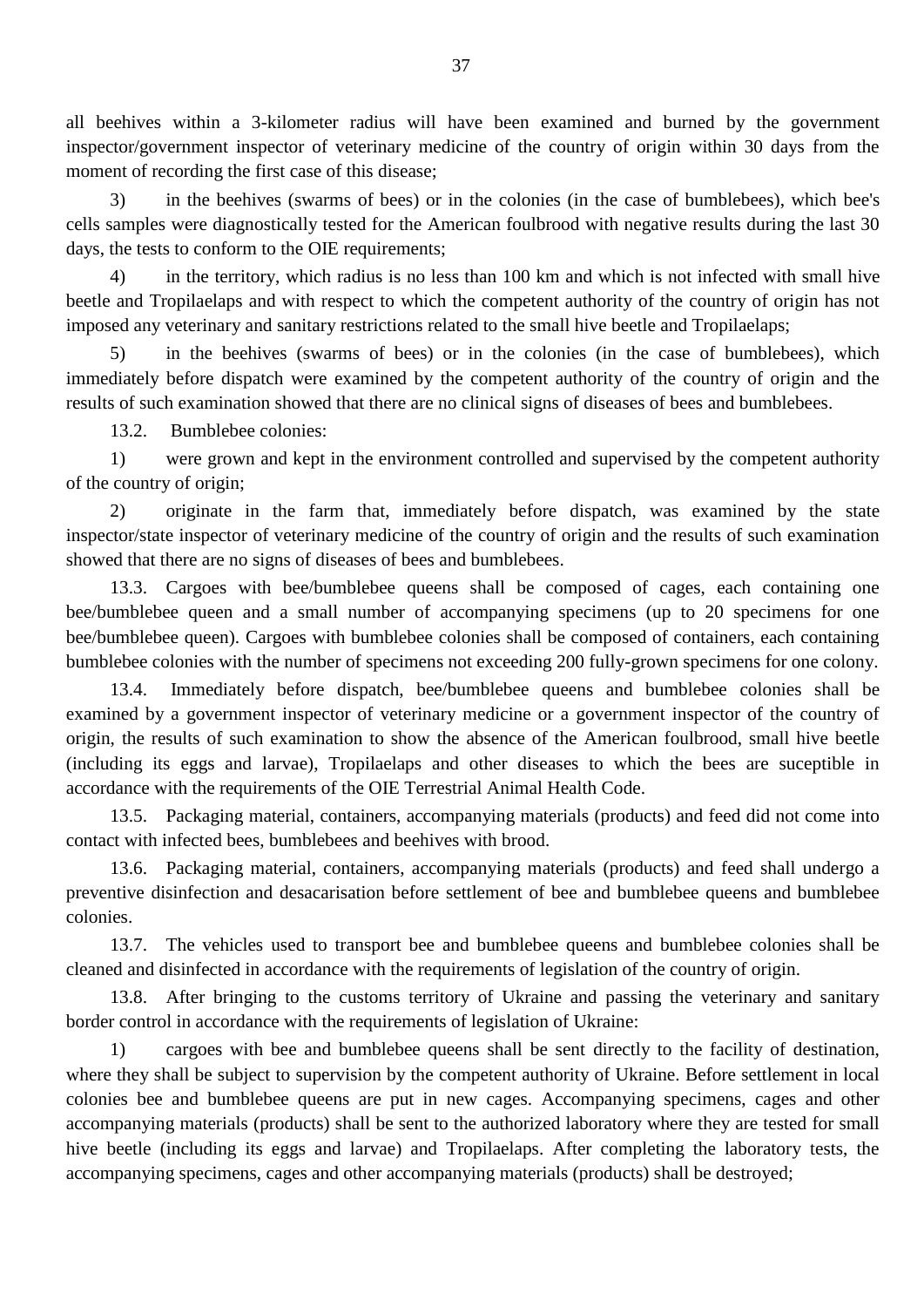2) cargoes with bumblebee colonies shall be sent directly to the facility of destination. Bumblebee colonies may remain in the containers, in which they were imported to Ukraine, till the completion of the life cycle of the colony. Containers and accompanying products (materials) shall be destroyed only after the life cycle of the last colony is completed.

## **14. Requirements for importing into the customs territory of Ukraine of cloven-hoofed animals, rhinoceros and elephant family animals**

Allowed for importing into the customs territory of Ukraine shall be *clinically healthy cloven-hoofed animals (Artiodactyla) except domestic cattle (incl*uding genus *Bubalus* and *Bison and their hybrids),* sheep *(Ovis aries),* goats *(Capra hircus),* pigs *(Suidae),* peccaries *(Tayassuidae)),* rhinoceros *(Rhinocerotidae)* and elephant *(Elephantidae)* family animals *(the "cloven-hoofed animals, rhinoceros, elephants)* meeting the following criteria:

14.1. The cloven-hoofed animals, rhinoceros, elephants originate in a farm with respect to which the competent authority of the country of origin has not imposed any veterinary and sanitary restrictions related to:

1) tuberculosis and tuberculosis – during the last 42 days before dispatch;

2) anthrax – during the last 30 days before dispatch;

3) rabies – during the last six months before dispatch.

14.2. The cloven-hoofed animals, rhinoceros and elephants did not come into contact with the animals originating in the farms that do not meet the requirements of subparagraph 14.1 of the present paragraph.

14.3. The cloven-hoofed animals, rhinoceros and elephants have not been administered stilbene, thyreostatic substances, estrogen, androgen, progestin compounds or β-agonists for purposes other than therapeutic or zootechnical.

14.4. The cloven-hoofed animals, rhinoceros and elephants originate in the territory of the country or region that, as of the date of the issuance of the international veterinary certificate, have been officially recognized by the OIE as free of foot-and-mouth disease without a vaccination and where:

1) not a single case was recorded of:

a) bluetongue – during the last 24 months before dispatch.

b) cattle plague, Rift Valley fever, contagious pleuropneumonia of cattle, contagious bovine lumpy skin disease, ovine rinderpest, sheep and goat pox, contagious caprine pleuropneumonia, haemorrhagic septicaemia – during the last 12 months before dispatch;

c) vesicular stomatitis – during the last six months before dispatch;

2) during the last 12 months before dispatch, no vaccination was conducted against cattle plague, Rift Valley fever, contagious pleuropneumonia of cattle, contagious bovine lumpy skin disease, ovine rinderpest, sheep and goat pox, contagious caprine pleuropneumonia, haemorrhagic septicaemia and during the last 24 months before dispatch no vaccination against bluetongue was performed;

3) it shall be prohibited to import cloven-hoofed animals that were vaccinated against foot-andmouth disease and the diseases specified in subparagraph 14.4 (2) of the present paragraph.

14.5. The cloven-hoofed animals, rhinoceros and elephants have been kept in the territory specified in subparagraph 14.4 of the present paragraph from the moment of birth or during the last six months before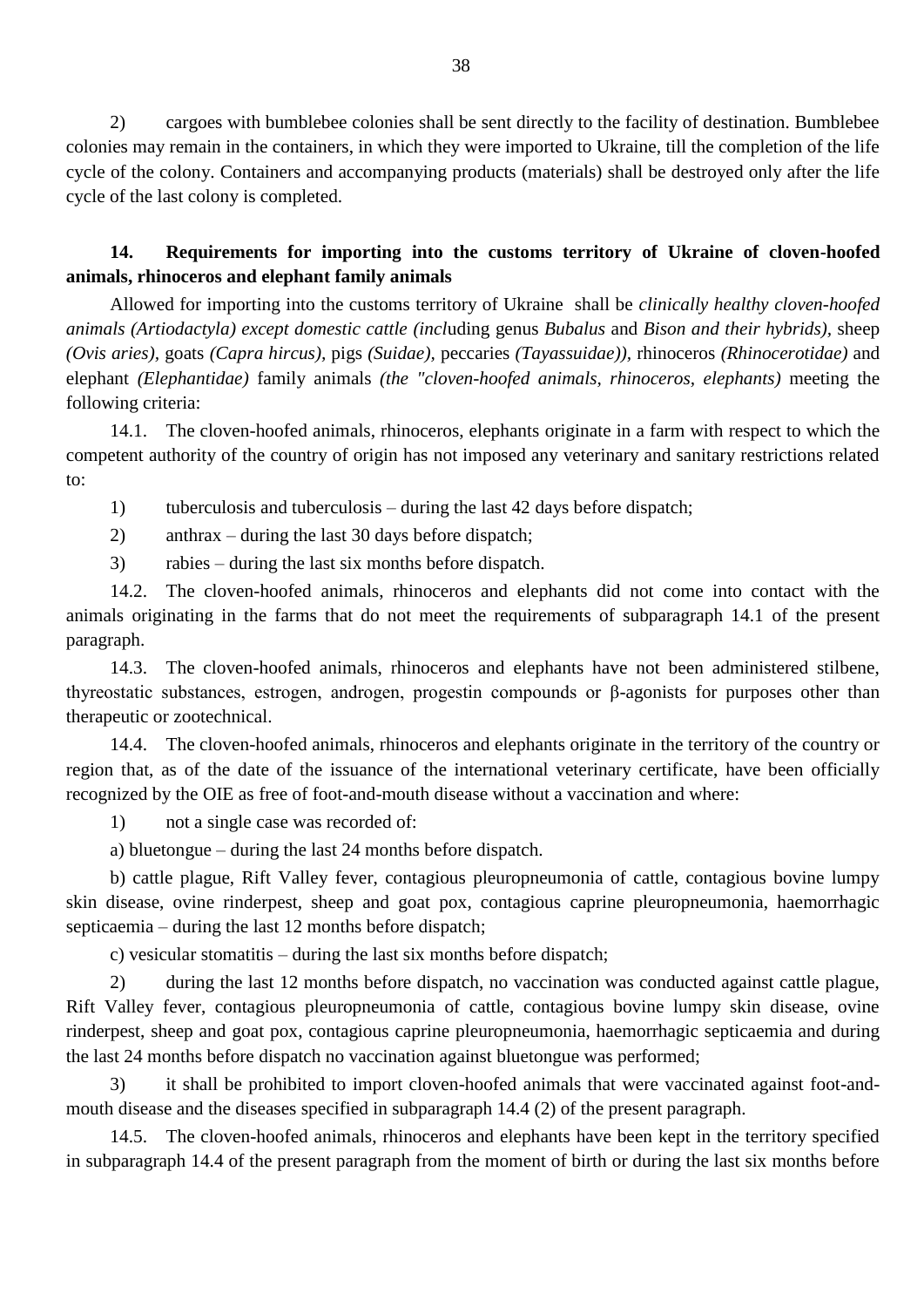dispatch and did not come into contract with cloven-hoofed animals imported to this territory during the last six months.

14.6. From the moment of birth or during the last 40 days before dispatch, the cloven-hoofed animals, rhinoceros and elephants were kept at the farm of origin or at the animals collection center:

1) where and in the range of 150 km around it not a single case of bluetongue and haemorrhagic septicaemia was recorded during the last 60 days before dispatch;

2) where and in the range of 10 km around it which not a single case was recorded of cattle plague, Rift Valley fever, contagious pleuropneumonia of cattle, contagious bovine lumpy skin disease, ovine rinderpest, sheep and goat pox, contagious caprine pleuropneumonia, and of vesicular stomatitis during the last 40 days before dispatch.

14.7. The cloven-hoofed animals, rhinoceros and elephants have not been vaccinated against brucellosis and:

1) originate in the flock that is free of brucellosis in accordance with the requirements of the OIE Terrestrial Animal Health Code;

2) or during the last 30 days before dispatch the animals were tested for the agglutination reaction, the test to show the number of Brucella below 30 IU of agglutination per ml;

3) or are castrated males of any age.

14.8. Diagnostic testing required by subparagraph 14.7 shall be conducted on not less than 10% of cattle or not fewer than 10 animals of each batch of cattle based on the results of risk assessment (for a batch that has fewer than 11 animals – 100%) and under the supervision of the competent authority of the country of origin in accordance with the requirements of the OIE.

14.9. In the place of origin and in the place of loading (the farm/the animals collection center) of the cloven-hoofed animals, rhinoceros and elephants, no clinical cases were recorded of:

1) contagious agalactia of sheep and goats (*Mycoplasma agalactiae, Mycoplasma capricolum, Mycoplasma mycoides var. mycoides* of a large colony) – during the last six months;

2) paratuberculosis and caseous lymphadenitis – during the last 12 months;

3) adenomyosis of the lungs – during the last three years;

4) maedi-visna disease, arthritis and encephalitis – during the last three year before dispatch or during the last 12 months before dispatch, provided all the infected animals were slaughtered and other animals had a negative reaction in the future to the two tests performed at an interval of six months;

5) infectious rhinotracheitis – during the last 12 months before dispatch, and the animals shall not be vaccinated against infectious rhinotracheitis.

14.10. During the last three years before dispatch, not a single case of brucellosis or tuberculosis in the cloven-hoofed animals, rhinoceros and elephants was recorded.

14.11. From the moment of dispatch from the farm of origin or from the animals collection center and till the moment of bringing to the customs territory of Ukraine, the cloven-hoofed animals, rhinoceros and elephants:

1) did not come into contact with other cloven-hoofed animals having a lower epizootic status;

2) were not kept in the location, in which and within a radius of 10 km around which some cases were recorded of the diseases specified in subparagraph 14.4 of the present paragraph during the last 30 days.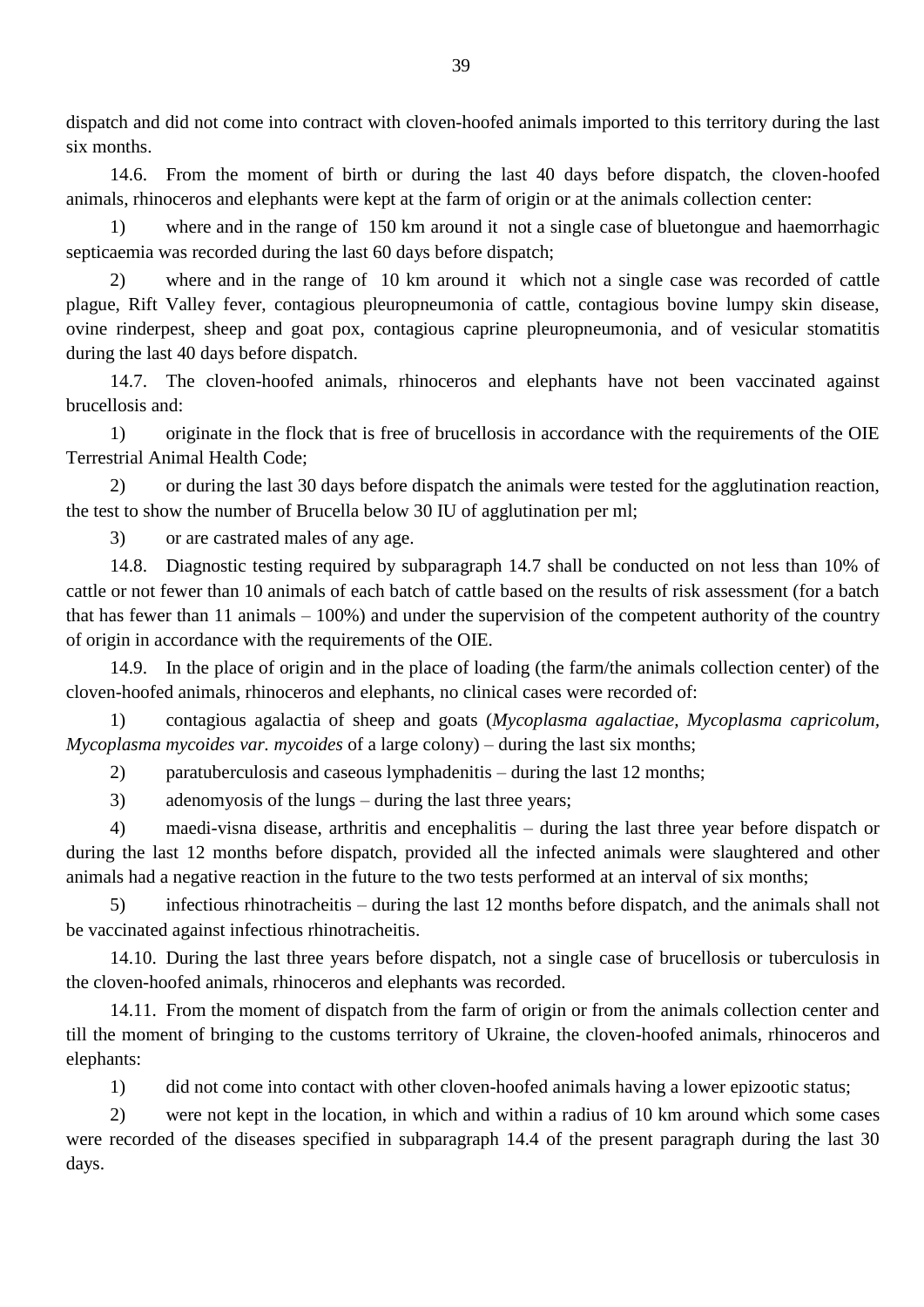14.12. During 24 hours before dispatch the cloven-hoofed animals, rhinoceros and elephants shall be examined by a government inspector of veterinary medicine in the country of origin, and the results of such examination shall show the absence of the diseases specified in subparagraph 14.1 and 14.4 of the present paragraph as well as the fitness of the animals for transportation to the place of their destination.

14.13. The diseases specified in subparagraph 14.1 and 14.4 of the present paragraph shall be included in the list of diseases that are subject to a mandatory notification within the entire territory of the country of origin within the framework of bilateral trade.

14.14. Before dispatch, the cloven-hoofed animals, rhinoceros and elephants shall be subjected to preventive deworming and treatment against ectoparasites.

14.15. After bringing intoto the customs territory of Ukraine and passing the veterinary and sanitary border control in accordance with the requirements of legislation of Ukraine, all the animals shall be put under quarantine for a period of 30 days in the special premises prepared for this purpose. During this period, diagnostic testing shall be conducted under the supervision of the competent authority of Ukraine in the authorized laboratory of veterinary medicine for brucellosis, tuberculosis, bluetongue and other diseases for which there is a requirement provided by current legislation of Ukraine to conduct diagnostic testing.

14.16. Based on the results of the testing the period of quarantine may be prolonged pursuant to the decision of the chief government inspector of veterinary medicine.

## **15. Requirements for importing into the customs territory of Ukraine of non-domesticated animals of the pig, peccary and tapir families**

Allowed for importing into the customs territory of Ukraine shall be clinically healthy nondomesticated animals of the pig (*Suidae*), peccary (*Tayassuidae*) and tapir (*Tapiridae*) families (the "pigs, peccaries and tapirs") meeting the following requirements:

15.1. The pigs, peccaries and tapirs originate in a farm with respect to which the competent authority of the country of origin has not imposed any veterinary and sanitary restrictions related to:

1) brucelosis – during the last 42 days before dispatch;

2) anthrax – during the last 30 days before dispatch;

3) rabies – during the last six months before dispatch.

15.2. The pigs, peccaries and tapirs did not come into contact with the animals originating in the farms that do not meet the requirements of subparagraph 15.1 of the present paragraph.

15.3. The pigs, peccaries and tapirs have not been administered stilbene, thyreostatic substances, estrogen, androgen, progestin compounds or β-agonists for purposes other than therapeutic or zootechnical.

15.4. The pigs, peccaries and tapirs originate in the territory of the country or region that, as of the date of the issuance of the international veterinary certificate, have been officially recognized by the OIE as free of foot-and-mouth disease without a vaccination and where:

1) not a single case was recorded of cattle plague, the African plague of pigs, the classical plague of pigs, the vesicular disease of pigs and vesicular exanthema – during the last 12 months before dispatch, and of vesicular stomatitis – during the last six months before dispatch;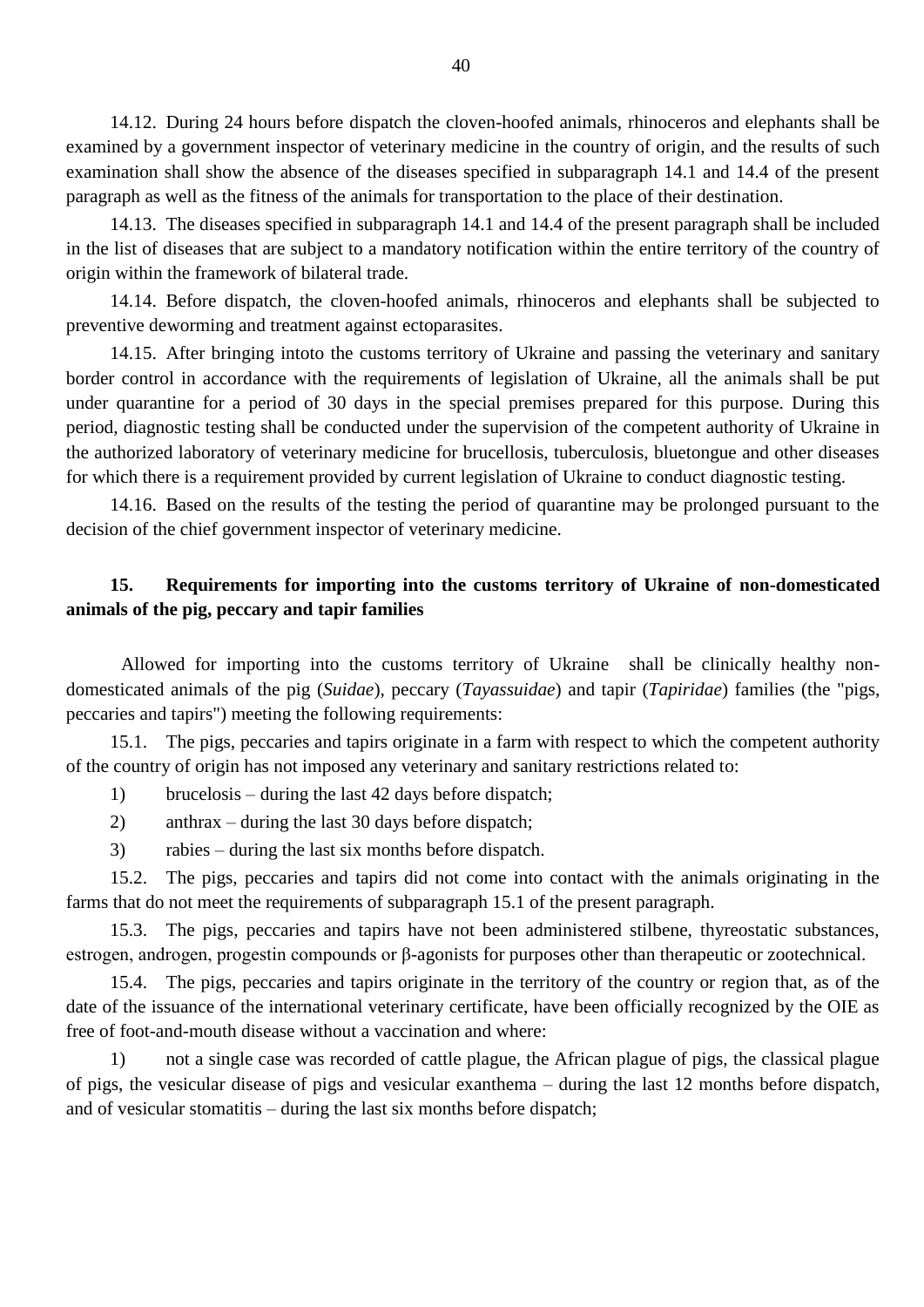2) during the last 12 months before dispatch no vaccination was conducted against cattle plague, the African plague of pigs, the classical plague of pigs, the vesicular disease of pigs, vesicular exanthema and vesicular stomatitis;

3) it shall be prohibited to import cloven-hoofed animals that were vaccinated against foot-andmouth disease and the diseases specified in subparagraph 15.4 (2) of the present paragraph.

15.5. The pigs, peccaries and tapirs have been kept in the territory specified in subparagraph 15.4 of the present paragraph from the moment of birth or during the last six months before dispatch and did not come into contract with cloven-hoofed animals imported to this territory during the last six months.

15.6. The pigs, peccaries and tapirs from the moment of birth or during the last 40 days before dispatch were kept at the farm of origin or at the animals collection center, where and in the range of 10 km around it not a single case was recorded of the diseases specified in subparagraph 15.4 of the present paragraph.

15.7. The pigs, peccaries and tapirs, during the last 30 days before dispatch:

1) were tested for buffered *Brucella* antigen with a negative result;

2) were tested for antibodies to the vesicular disease of pigs and also were tested for antibodies to the classical plague of pigs with negative results;

3) were subjected to ELISA to detect gL antibodies using serum taken at least 21 days after isolating the animals with negative results for all the animals that were in such isolation.

15.8. Diagnostic testing required by subparagraph 15.7 of the present paragraph shall be conducted on not less than 10% of cattle or not fewer than 10 animals of each batch of cattle based on the results of risk assessment (for a batch that has fewer than 11 animals – 100%) and under the supervision of the competent authority of the country of origin in accordance with the requirements of the OIE.

15.9. The pigs, peccaries and tapirs originate in the farm with respect to which the competent authority of the country of origin has not imposed any restrictive measures related to the national program for fighting brucelosis and the Teschen disease.

15.10. During the last 12 months before dispatch, at the farm of origin and at the animals collection center or within a 5 kilometer radius around it no clinical, serological or pathological signs of the Aujeszky's disease were recorded.

15.11. The pigs, peccaries and tapirs were not vaccinated against the Aujeszky's disease, did not come into contact with the animals vaccinated against this disease and the flock of origin of the pigs, peccaries and tapirs was not vaccinated against the Aujeszky's disease during the last 12 months.

15.12. From the moment of dispatch from the farm of origin or from the animals collection center and till the moment of bringing to the customs territory of Ukraine, the pigs, peccaries and tapirs:

1) did not come into contact with other cloven-hoofed animals having a lower epizootic status;

2) were not kept in the location, in which and within a radius of 10 km around which the cases were recorded of the diseases specified in subparagraph 15.4 of the present paragraph during the last 40 days.

15.13. During 24 hours before dispatch the pigs, peccaries and tapirs shall be examined by a government inspector of veterinary medicine in the country of origin, and the results of such examination shall show the absence of the diseases specified in subparagraph 15.1 and 15.4 of the present paragraph as well as the fitness of the animals for transportation to the place of their destination.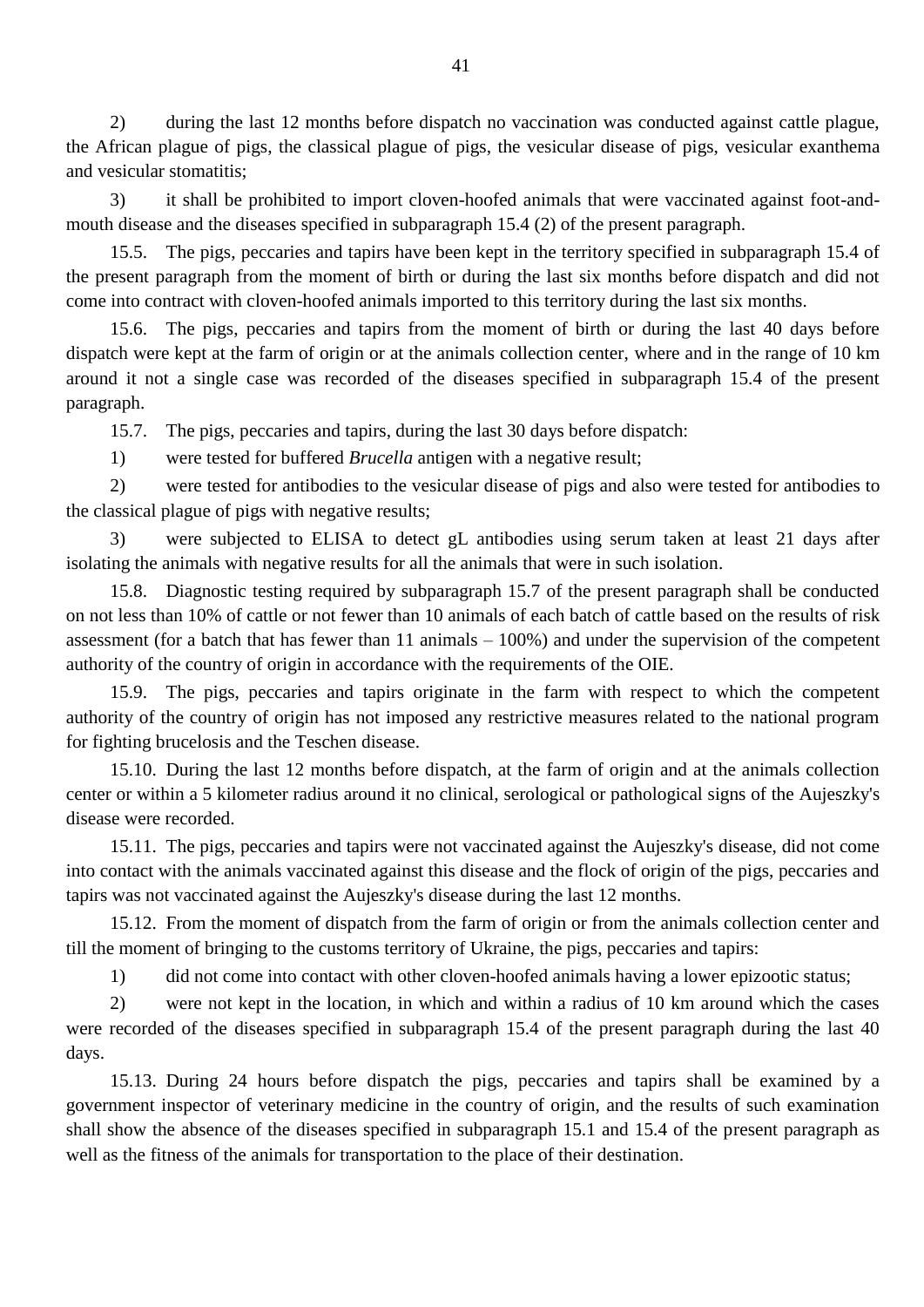15.14. The diseases specified in subparagraph 15.1 and 15.4 of the present paragraph shall be included in the list of diseases that are subject to a mandatory notification within the entire territory of the country of origin within the framework of bilateral trade.

15.15. Before dispatch the pigs, peccaries and tapirs shall be subjected to preventive deworming and treatment against ectoparasites.

15.16. After bringing to the customs territory of Ukraine and passing the veterinary and sanitary border control in accordance with the requirements of legislation of Ukraine, all the animals shall be put under quarantine for a period of 30 days in the special premises prepared for this purpose. During this period, diagnostic testing shall be conducted under the supervision of the competent authority of Ukraine in the authorized laboratory of veterinary medicine for brucellosis, tuberculosis, the classical plague of pigs, the African plague of pigs and other diseases for which there is a requirement provided by current legislation of Ukraine to conduct diagnostic testing.

Based on the results of the testing the period of quarantine may be prolonged pursuant to the decision of the chief government inspector of veterinary medicine.

#### **16. Requirements for importing into the customs territory of Ukraine of primates**

Allowed for importing into the customs territory of Ukraine shall be clinically healthy primates that comply with the following requirements:

16.1. The primates originating in the environment not controlled by the competent authority of the country of origin shall be put under quarantine at a quarantine facility of the country of origin for at least 12 weeks and during this period:

1) the primates shall be examined on a daily basis for possible signs of diseases and, if necessary, they shall be subjected to a clinical examination;

2) the primates that died during the quarantine shall be examined at a laboratory or by an anatomical pathologist for contagious diseases. The reason for the disease or death of the primates shall be identified before releasing the group, to which such animals belong, from the quarantine;

3) the primates shall be diagnostically tested using the methods and pursuant to the procedure established by the OIE Terrestrial Animal Health Code with respect to the following diseases and/or infections:

a) ectoparasites and endoparasites – all kinds of primates;

b) tuberculosis (*Mycobacterium tuberculosis*) – small primates (callitrichidae, tamarin), lemurs, monkeys of the New World, the Old World monkeys, gibbons, hominids;

c) other bacteriological pathogens (*Salmonella, Shigella* and *Yersinia* etc.) – all kinds of primates;

d) hepatitis B virus – gibbons and hominids.

16.2. Small primates (callitrichidae, tamarin) originating in nurseries that are subject of veterinary supervision shall:

1) be born in the nursery of origin or be kept in such nursery during at least two years;

2) originate in a nursery which is subject to a constant veterinary supervision and with respect to which a supervision program has been implemented envisioning the performance of microbiological, parasitological and pathological tests;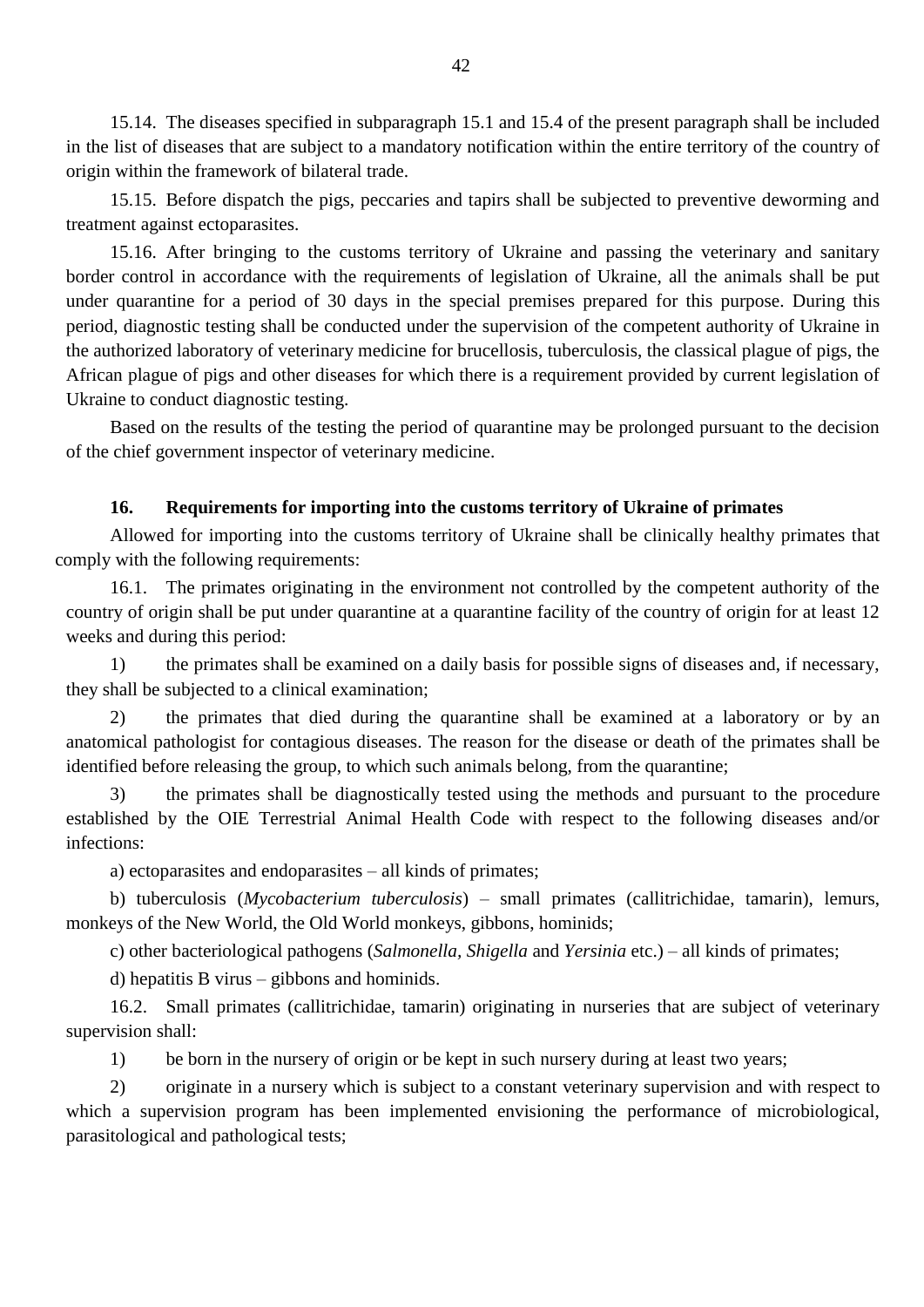3) be kept in the premises and open-air cages where, during the last two years before dispatch, not a single case of tuberculosis was recorded;

4) during 30 days before dispatch, be kept at the quarantine facilities where during this period:

a) the animals shall be examined on a daily basis for possible signs of diseases and, if necessary, they shall be subject to a clinical examination;

b) the animals that died during the quarantine shall be examined at a laboratory or by an anatomical pathologist for contagious diseases;

c) the animals shall be diagnostically tested using the methods and pursuant to the procedure established by the OIE Terrestrial Animal Health Code with respect to the following diseases and/or infections: bacteriological pathogens (*Salmonella, Shigella* and *Yersinia* etc.) – all kinds of primates, ectoparasites and endoparasites – all kinds of primates;

16.3. Other primates originating in nurseries that are subject of veterinary supervision shall:

1) be born in the nursery of origin or be kept in such nursery during at least two years;

2) originate in a nursery which is subject to a constant veterinary supervision and with respect to which a supervision program has been implemented envisioning the performance of microbiological, parasitological and pathological tests;

3) be kept in the premises and open-air cages where, during the last two years before dispatch, not a single case of tuberculosis was recorded;

4) originate in a nursery where during the last two years before dispatch not a single case of tuberculosis was recorded or of any other disease to which primates are susceptible;

5) during 30 days before dispatch, be kept at the quarantine facilities where during this period:

a) the animals shall be examined on a daily basis for the signs of diseases and, if necessary, they shall be subject to a clinical examination;

b) the animals that died during the quarantine shall be examined at a laboratory or by an anatomical pathologist for contagious diseases;

c) the animals shall be diagnostically tested using the methods and pursuant to the procedure established by the OIE Terrestrial Animal Health Code with respect to the following diseases and/or infections: bacteriological pathogens (*Salmonella, Shigella* and *Yersinia* etc.) – all kinds of primates, ectoparasites and endoparasites – all kinds of primates; tuberculosis (*Mycobacterium tuberculosis*) – all kinds of primates.

16.4. During 24 hours before dispatch, the primates shall be examined by state inspector of veterinary medicine of the country of origin (the exporting country) and the results of such examination shall show the absence in the animals of clinical infectious diseases and their fitness for transportation.

16.5. It shall be allowed to dispatch only clinically healthy primates that were subjected to the diagnostic tests specified in subparagraph 16.1 - 16.3 of the present paragraph with negative results.

16.6. It shall not be allowed to bring the primates to the customs territory of Ukraine which are intended to be kept as domestic animals.

16.7. Before dispatch the primates shall be subjected to preventive deworming and treatment against ectoparasites.

16.8. After bringing to the customs territory of Ukraine and passing the veterinary and sanitary border control in accordance with the requirements of legislation of Ukraine, all the animals shall be put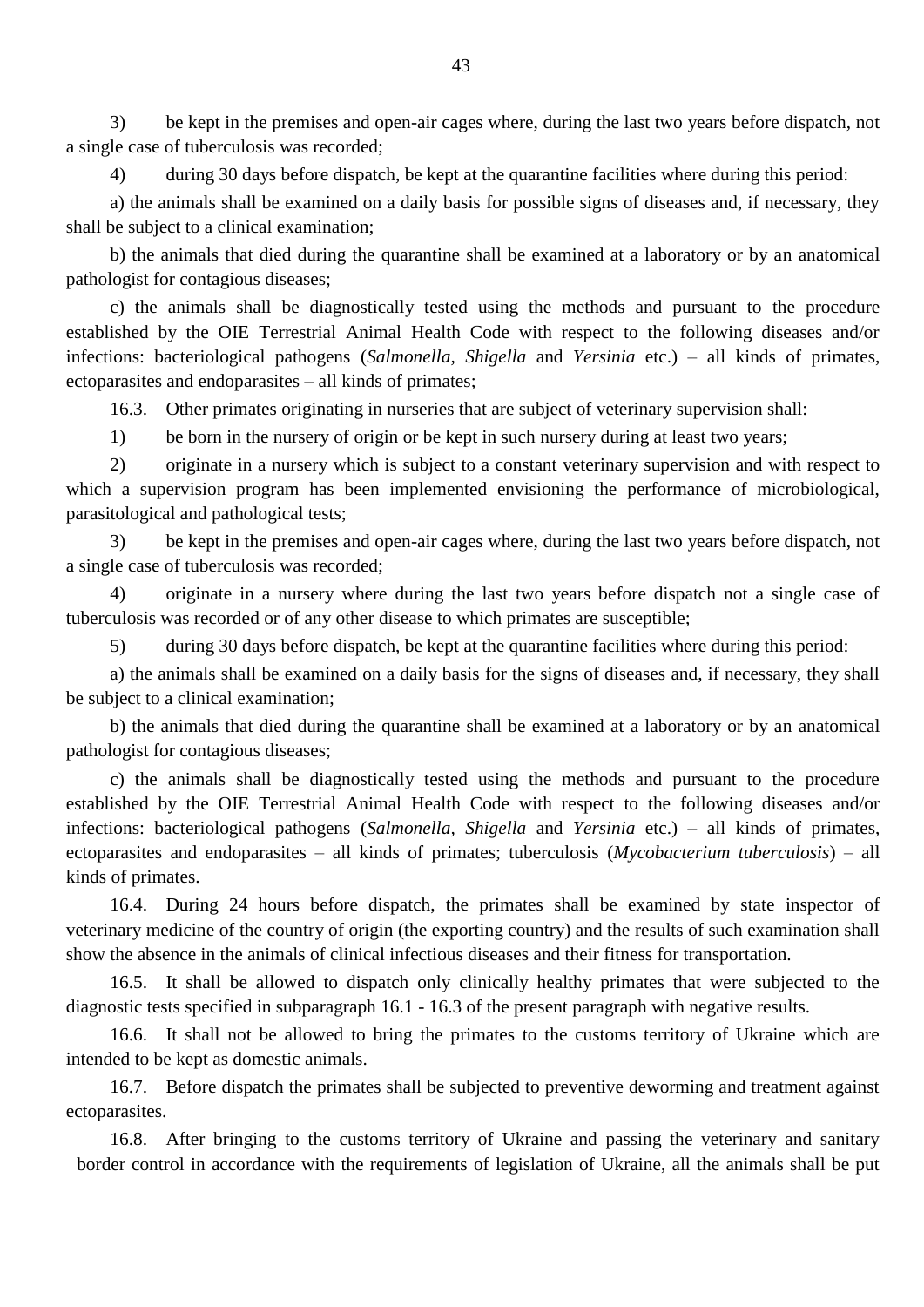under quarantine for a period of 30 days in the special premises prepared for this purpose. During this period, diagnostic testing shall be conducted under the supervision of the competent authority of Ukraine in the authorized laboratory of veterinary medicine for tuberculosis and other diseases for which there is a requirement provided by current legislation of Ukraine to conduct diagnostic testing.

Based on the results of the testing the period of quarantine may be prolonged pursuant to the decision of the chief government inspector of veterinary medicine.

#### **17. Requirements for importing marsupials into the customs territory of Ukraine**

17.1. Allowed for importing into the customs territory of Ukraine shall be clinically healthy marsupials (the "marsupials") that comply with the following requirements:

1) from the moment of birth or during the last six months before dispatch, the marsupials were kept in the territory of the country or region of origin and at the farm of origin;

2) during the last 40 days before dispatch, the marsupials belonging to the family of kangaroos were diagnostically tested for tuberculosis with negative results;

3) the marsupials originate in a farm where no clinical signs of the following diseases were recorded:

a) anthrax – during the last 30 days;

b) rabies – during the last six months;

c) tuberculosis – during the last three years;

4) during the last 40 days before dispatch, the marsupials were treated (at least twice) for external and internal parasites.

17.2. The diseases specified in subparagraph 17.1 (3) of the present paragraph shall be included in the list of diseases that are subject to a mandatory notification within the entire territory of the country of origin within the framework of bilateral trade.

17.3. During 24 hours before dispatch the marsupials shall be examined by a government inspector of veterinary medicine in the country of origin, and the results of such examination shall show the absence of the diseases specified in subparagraph 17.1 (3) of the present paragraph as well as the fitness of the animals for transportation to the place of their destination.

17.4. Before dispatch, the marsupials shall be subjected to preventive deworming.

17.5. After bringing to the customs territory of Ukraine and passing the veterinary and sanitary border control in accordance with the requirements of legislation of Ukraine, all the animals shall be put under quarantine for a period of 30 days in the special premises prepared for this purpose. During this period, the diagnostic testing required by current legislation of Ukraine shall be performed in the authorized laboratory of veterinary medicine under the supervision of the competent authority of Ukraine.

## **18. Requirements for importing into the customs territory of Ukraine of predatory animals**

Allowed for importing into the customs territory of Ukraine shall be be clinically healthy predatory animals (the "predators") that comply with the following requirements:

18.1. From the moment of birth and at least for the last six months before dispatc, the predators were kept: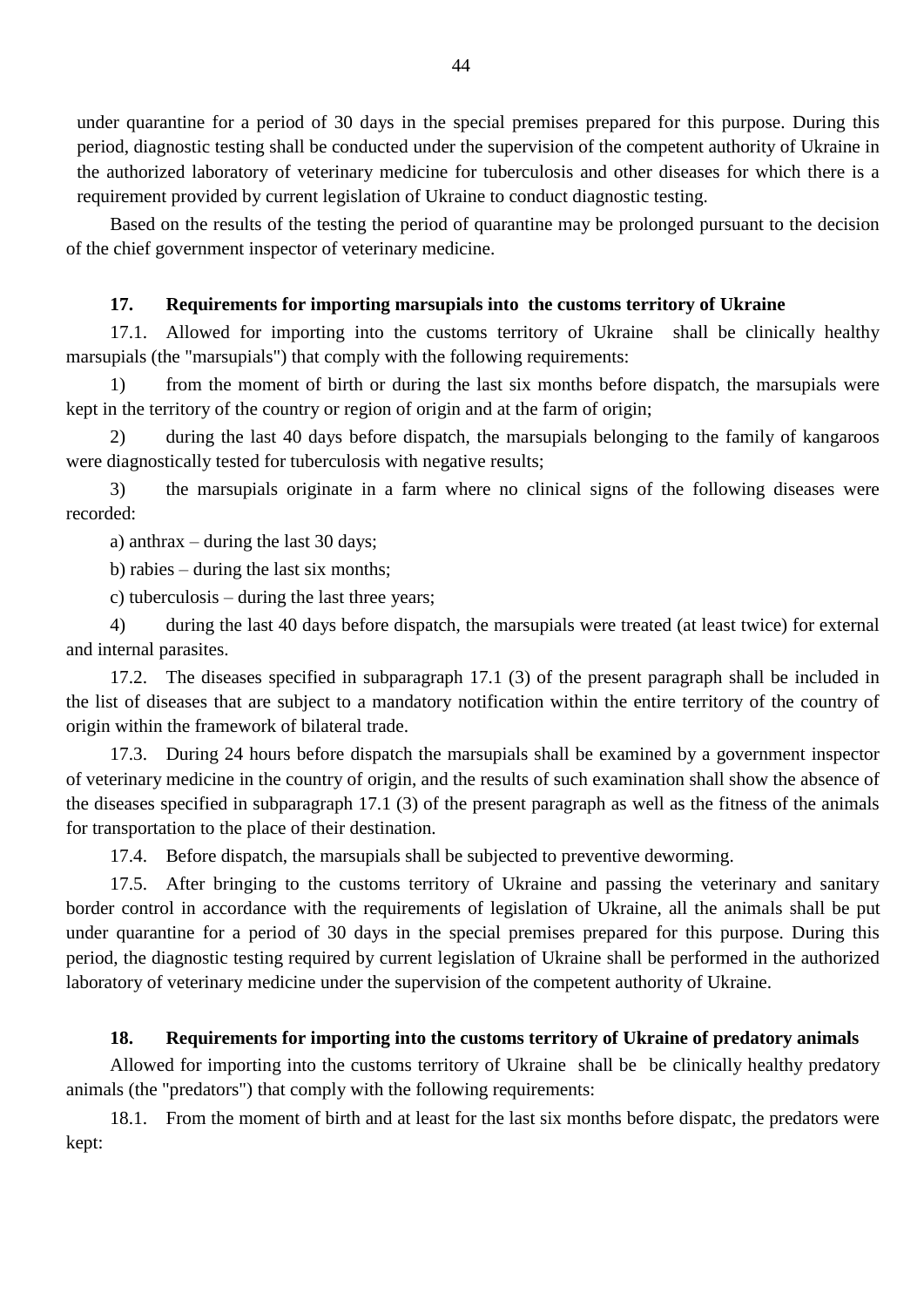1) in the territory of the country or region of origin, where rabies is included in the list of diseases that are subject to a mandatory prompt notification;

2) at the farm of origin in which and in a 30 kilometer radius around which not a single case of rabies was recorded for at least the last six months.

18.2. One of the following requirements shall be met with respect to the predatory animals:

1) the animals were tested for the reaction of neutralization of the rabies virus with a negative result in an authorized laboratory and on the same day were vaccinated by the inactivated vaccine against rabies containing at least one international antigenic unit, after which the authorized laboratory performed the second titration of neutralizing antibodies against rabies using the sample taken at least 30 days after vaccination but not earlier than four months before dispatch, as a result of which at least 0.5 IU/ml antibodies in serum were identified (the results of laboratory test shall be attached to or contained in the international veterinary certificate);

2) or with respect to the animals vaccinated in accordance with the instructions of the vaccine manufacturer the authorized laboratory performed the titration of neutralizing antibodies against rabies, as a result of which at least 0.5 IU/ml antibodies in serum were identified 30 days after the vaccination (the results of laboratory test shall be attached to the international veterinary certificate).

18.3. For at least the last six months, the predators did not come into contact with other animals having a lower epizootic status.

18.4. During the last 40 days before dispatch, the predators were treated (at least twice) for external and internal parasites.

18.5. During 24 hours before dispatch, the predators shall be examined by a government inspector of veterinary medicine of the country of origin, and the results of such examination shall show the absence of the diseases, to which these animals are susceptible, as well as the fitness of the animals for transportation to the place of their destination.

18.6. After bringing to the customs territory of Ukraine and passing the veterinary and sanitary border control in accordance with the requirements of legislation of Ukraine, all the animals shall be put under quarantine for a period of 30 days in the special premises prepared for this purpose. During this period, diagnostic testing shall be conducted under the supervision of the competent authority of Ukraine in the authorized laboratory of veterinary medicine.

#### **19. Requirements for importing reptiles to the customs territory of Ukraine**

Allowed for importing into the customs territory of Ukraine shall be clinically healthy reptiles that comply with the following requirements:

19.1. From the moment of bith or at least during 21 days before dispatch, the reptiles were kept at the farm of origin, with respect to which the competent authority of the country of origin has not imposed any veterinary and sanitary restrictions on the transportation of the animals.

19.2. During 24 hours before dispatch, the reptiles shall be examined by a government inspector of veterinary medicine of the country of origin, and the results of such examination shall show that their skin is not damaged and they do not have any diseases, to which these animals are susceptible, as well as the fitness of the animals for transportation to the place of their destination.

19.3. After bringing to the customs territory of Ukraine and passing the veterinary and sanitary border control in accordance with the requirements of legislation of Ukraine, all the animals shall be put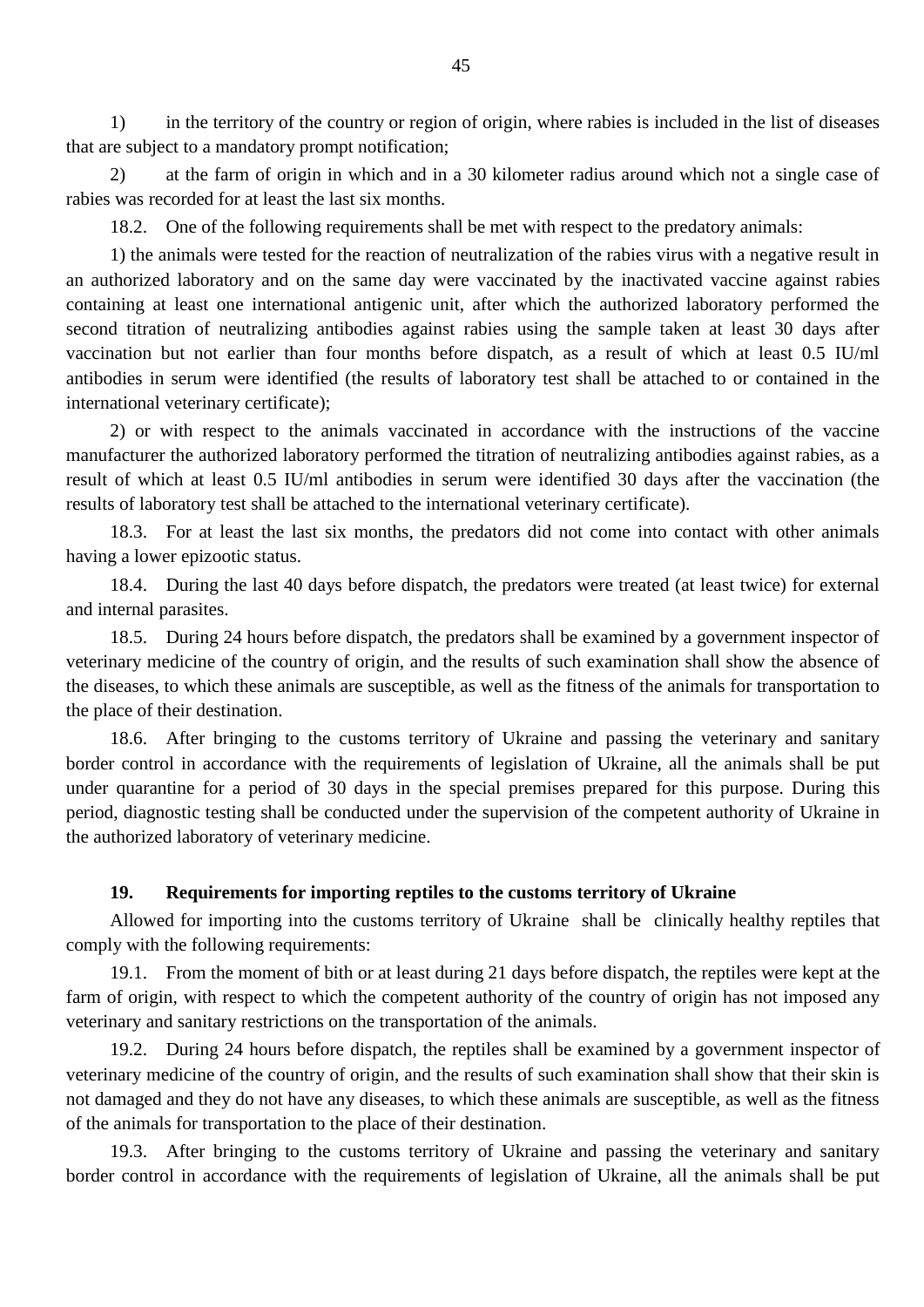under quarantine for a period of 30 days in the special premises prepared for this purpose. During this period, diagnostic testing shall be conducted under the supervision of the competent authority of Ukraine in the authorized laboratory of veterinary medicine.

## **20. Requirements for importing into the customs territory of Ukraine of rodents, hedgehogs, gymnures, tenrecs, bats, fruit bats, anteaters, sloths, armadillos and hyraxes**

Allowed for importing into the customs territory of Ukraine shall be clinically healthy rodents, hedgehogs, gymnures, tenrecs, bats, fruit bats, anteaters, sloths, armadillos and hyraxes meeting the following requirements:

20.1. The animals originate in the territory of the country or region, where rabies is included in the list of diseases that are subject to a mandatory prompt notification.

20.2. From the moment of birth or during at least the last six months before dispatch the animals were kept at a farm or origin where not a single case of rabies was recorded during the period mentioned above.

20.3. During 30 days before dispatch the animals shall be diagnostically tested for leptospirosis with negative results or shall be treated twice with antibacterial preparations used to treat leptospirosis.

20.4. During 24 hours before dispatch, the animals shall be examined by a government inspector of veterinary medicine of the country of origin, and the results of such examination shall show the absence of the diseases, to which these animals are susceptible, as well as the fitness of the animals for transportation to the place of their destination.

20.5. Before dispatch the animals shall be subjected to preventive deworming and treatment against ectoparasites.

20.6. After bringing to the customs territory of Ukraine and passing the veterinary and sanitary border control in accordance with the requirements of legislation of Ukraine, the animals shall be put under quarantine for a period of 30 days in the special premises prepared for this purpose. During this period, diagnostic testing shall be conducted under the supervision of the competent authority of Ukraine in the authorized laboratory of veterinary medicine.

## **21. Requirements for Importing into the Customs Territory of Ukraine of Hares**

Allowed for importing into the customs territory of Ukraine shall be clinically healthy hares that comply with the following requirements:

21.1. From the moment of birth or during at least the last six months before dispatch the hares were kept at a farm or origin where not a single case of rabies was recorded during the period mentioned above. Not a single animal that was kept at the farm of origin of the hares had any clinical signs of myxomatosis.

21.2. The hares originate in the territory of the country or region, where rabies is included in the list of diseases that are subject to a mandatory prompt notification.

21.3. During 24 hours before dispatch, the animals shall be examined by a government inspector of veterinary medicine of the country of origin, and the results of such examination shall show the absence of the diseases, to which these animals are susceptible, as well as their fitness for transportation to the place of their destination.

21.4. Before dispatch the hares shall be subjected to preventive deworming and treatment against ectoparasites.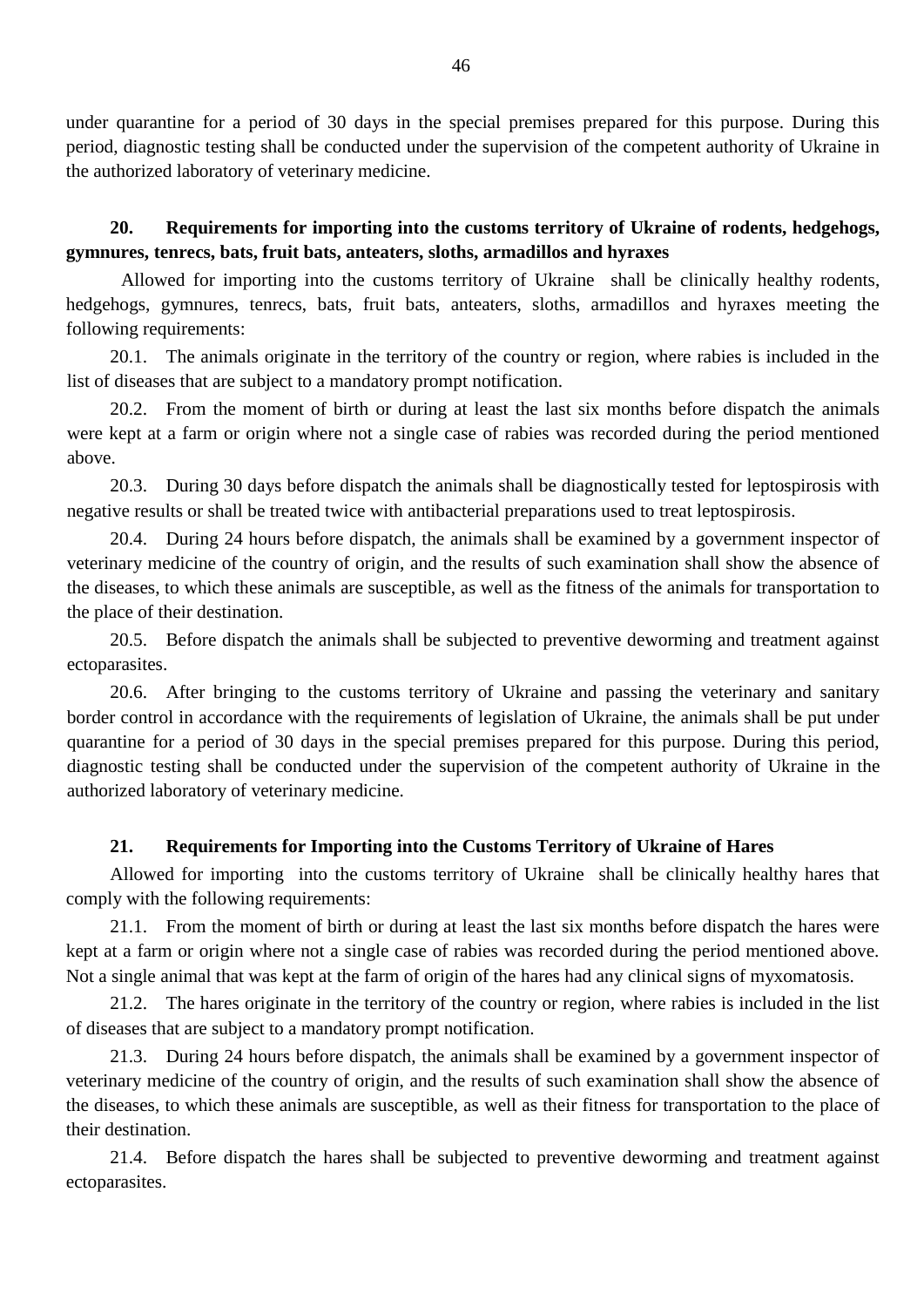21.5. After bringing to the customs territory of Ukraine and passing the veterinary and sanitary border control in accordance with the requirements of legislation of Ukraine, all the animals shall be put under quarantine for a period of 30 days in the special premises prepared for this purpose. During this period, diagnostic testing shall be conducted under the supervision of the competent authority of Ukraine in accordance with the requirements of current legislation in the authorized laboratory of veterinary medicine.

## **22. Requirements for importing into the customs territory of Ukraine of birds different from poultry and their daily young**

22.1. Allowed for importing into the customs territory of Ukraine shall be healthy birds different from poultry and their daily young (the "birds"), which with respect to the mentioned below diseases comply with the following requirements:

For all the birds:

1) avian influenza, the Newcastle disease – from the moment of hatching or during at least 21 days before dispatch, the birds were kept at isolated premises approved by the competent authority of the country of origin/the exporting country and during such isolation the animals did not show any clinical signs of avian influenza; for 14 days before dispatch the statistically representative samples taken from birds were diagnostically tested for avian influenza/the Newcastle disease with negative results;

For daily young:

1) avian influenza, the Newcastle disease – the daily young hatched and were kept at isolated premises approved by the competent authority of the country of origin/the exporting country and the parent flock of the daily young were diagnostically tested for avian influenza/the Newcastle disease with negative results;

#### For parrots (*Psittacidae*):

1) Psittacosis (*Chlamydia trachomatis*) of birds – during 45 days before dispatch, the birds were kept under vererinary supervision and were treated against Psittacosis (*Chlamydia trachomatis*) of birds using chlortetracycline.

22.2. In the case of a vaccination of birds and/or their daily young, only the vaccines approved by the competent authority of the country of origin/the exporting country were used. The information about the vaccine and the date of such vaccination shall be contained in the international veterinary certificate.

22.3. The Newcastle disease and avian influenza shall be included in the list of diseases that are subject to a mandatory prompt notification within the entire territory of the country of origin/the exporting country.

22.4. Birds and/or their daily young shall be transported in new or sterilized containers.

22.5. Treatment of the birds and their daily young before and during loading and transportation shall comply with the requirements of legislation of Ukraine on animal health and wellbeing.

22.6. Cargoes with the birds and/or their daily young shall be subject to veterinary and sanitary border control in accordance with the requirements of legislation of Ukraine. After passing the appropriate state control measures, the birds and/or their daily young shall be kept at the farm of destination during:

1) six weeks from the date of their arrival (this period may be shortened to three weeks, provided that the laboratory tests of the taken samples showed negative results);

2) or till the date of slaughter (if the birds and/or daily young are slaughtered before the expiry of the above six-week period).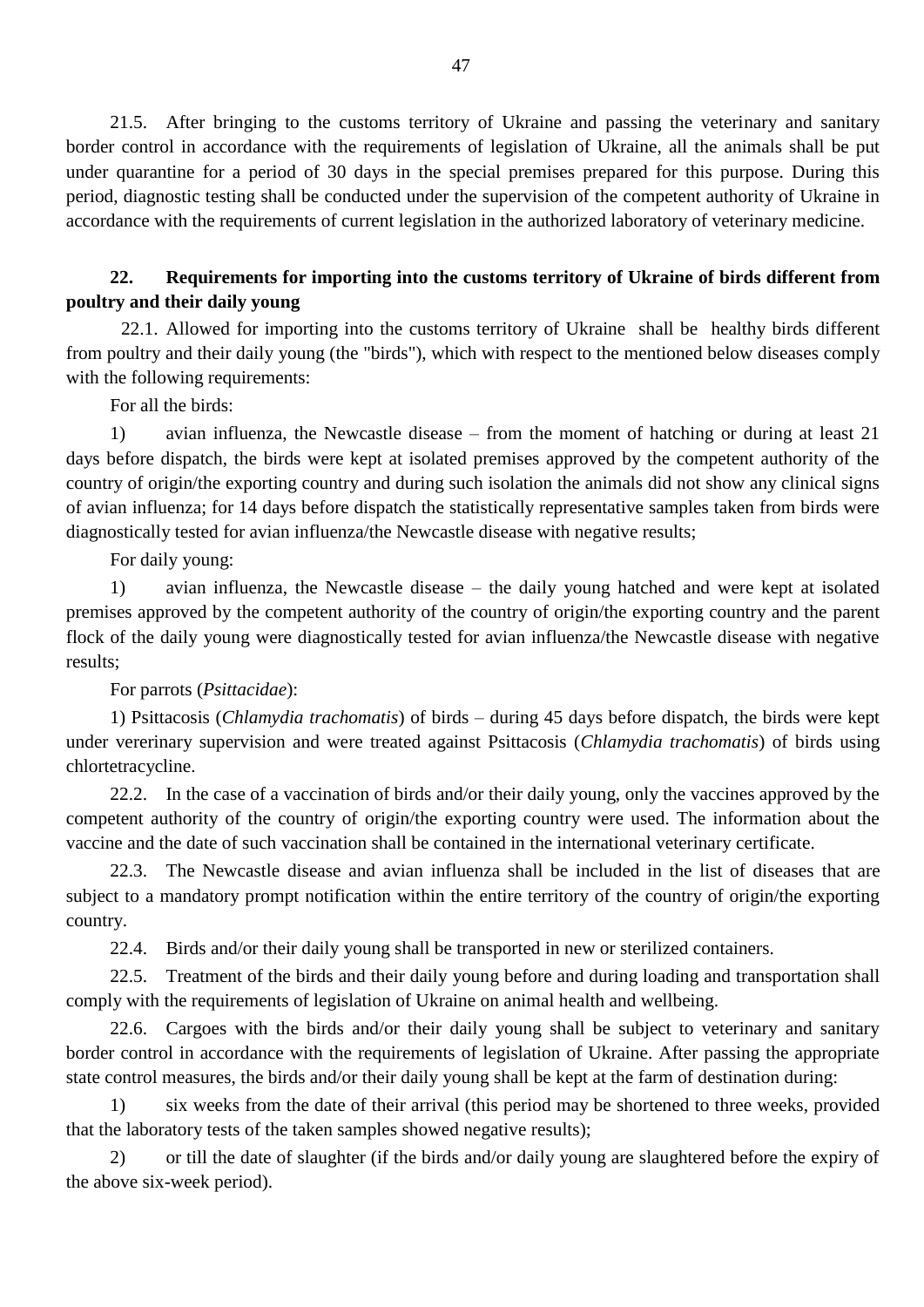22.7. During the periods specified in subparagraph 22.6 of the present paragraph, the authorized laboratory of veterinary medicine shall perform, in accordance with the requirements of legislation, diagnostic tests for avian influenza and the Newcastle disease.

## **23. Requirements for importing into the customs territory of Ukraine of domestic animals intended for non-commercial transportation**

Allowed for importing into the customs territory of Ukraine shall be clinically healthy domestic animals intended for non-commercial transportation (the "domestic animals") that are accompanied by their owner or an authorized person and are the responsibility of such owner or the authorized person and with respect to which the following requirements are met:

23.1. For cats (*Felis silvestris catus*), dogs (*Canis lupus familiaris*) and ferrets (*Mustela putorius furo*) (the "cats, dogs and ferrets"):

1) If more than five cats, dogs and ferrets are transported, the following requirements shall be met with respect to such animals:

a) the animals shall be older than six months;

b) the animals shall be intended to participate in competitions, exhibitions and sports events or in training for these events, and the owner (or the authorized person) shall provide a written confirmation of the fact that the animals are registered to participate in such events or are registered with an association that organizes such events.

2) Cats, dogs and ferrets younger than 12 weeks have never been vaccinated against rabies.

3) Cats, dogs and ferrets older than 12 weeks:

a) have been vaccinated against rabies (the vaccination to be performed in accordance with the requirements of the OIE), and at least 21 days have passed since the moment of performing the first vaccination against rabies, and no further vaccinations have been performed during the period while the previous vaccine was active;

b) no later than three months and no earlier than 12 months before dispatch, the animals were tested for titration of antibodies against rabies with positive results (the tests to be performed in accordance with the requirements of the OIE and the content of neutralizing antibodies shall be at least 0.5 IU/ml);

4) cats, dogs and ferrets specified in subparagraph 25.1 (2) of the present paragraph and cats, dogs and ferrets aged between 12 and 16 weeks that were vaccinated against rabies, the vaccination to be performed in accordance with the requirements of the OIE, but if at least 21 days have not passed since the first vaccination against rabies, shall:

a) be accompanied by a declaration of the owner/authorized person confirming that from the moment of birth and till the moment of non-commercial transportation the cats, dogs and ferrets did not have any contacts with wild animals that are susceptible to rabies;

b) or were transported with their parent females from which they are not separated, and such parent females, before giving birth to offspring, were vaccinated against rabies, the vaccination to be performed in accordance with the requirements of the OIE.

5) If the dogs were previously treated against *Echinococcus granulosus*, the relevant information shall be contained in the international veterinary certificate.

23.2. One of the following requirements shall be met with respect to the poultry (domestic birds):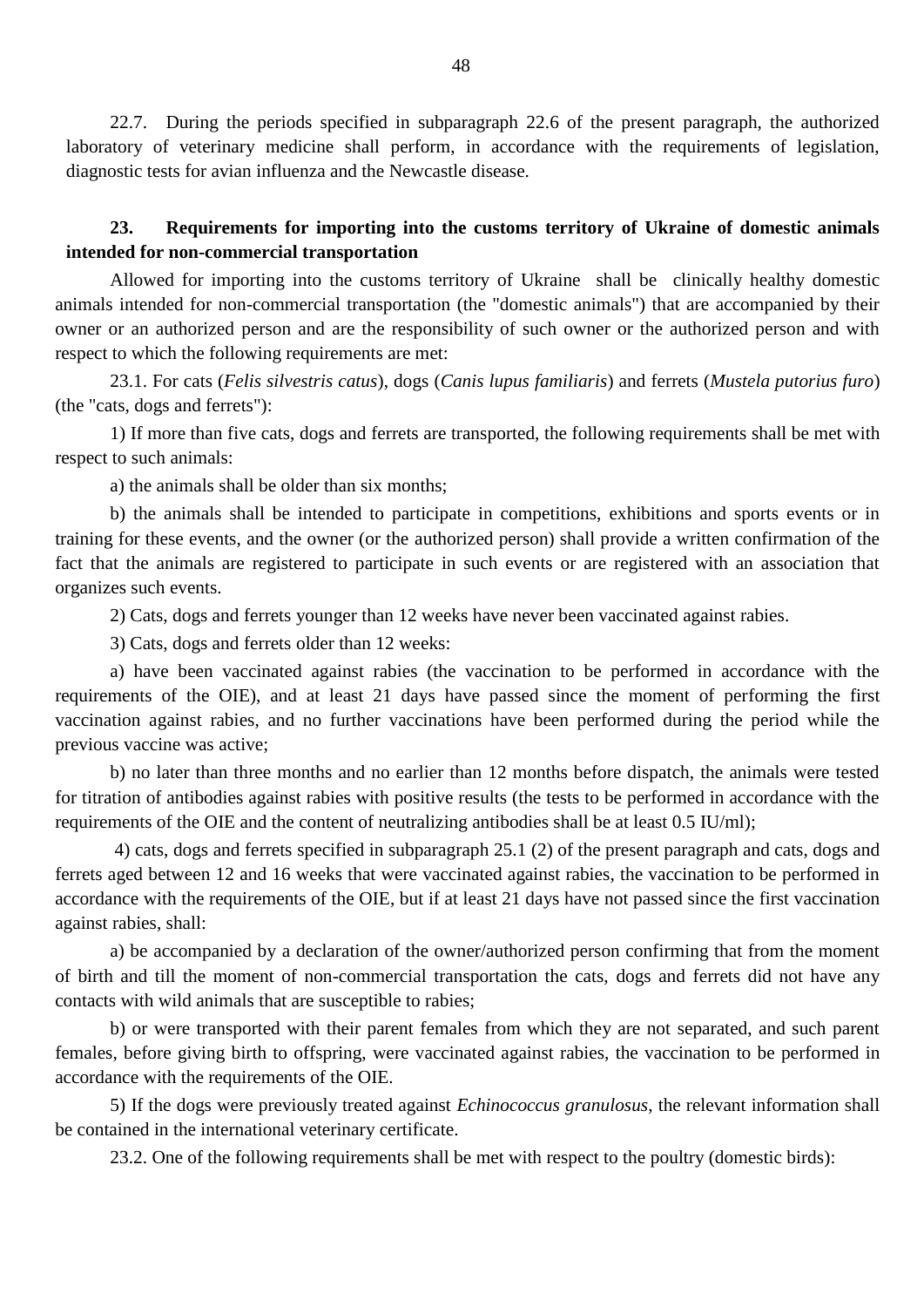1) during 30 days before dispatch, the poultry shall be kept in isolation at the place of dispatch;

2) or after bringing to the customs territory of Ukraine, they shall be kept in quarantine for 30 days. Keeping birds in quarantine shall be carried out in the special premises prepared for this purpose;

3) or during at least ten days before dispatch, the poultry shall be kept in isolation and tested for antibodies or the H5N1 avian influenza genome in accordance with the requirements of the OIE using the sample taken no earlier than on the third day of isolation.

23.3. During 30 days before dispatch the animals were diagnostically tested for leptospirosis with negative results or treated twice with antibacterial preparations used to treat leptospirosis.

23.4. Cats, dogs and ferrets shall be identified using a microchip (transponder) or a clear tattoo, provided the tattoo was made before July 3, 2011. The microchip (transponder) shall conform to the requirements of the ISO 11784 Standard "Radio frequency identification of animals – Code structure" and shall be readable by means of reading technologies meeting the requirements of the ISO 11785 Standard ISO 11785 "Radio frequency identification of animals – Technical concept." If a microchip (transponder) does not meet the above requirements, the owner or the authorized person shall provide the means, using which it would be possible to read such microchip (transponder) in the course of veterinary and sanitary control in accordance with the requirements of legislation of Ukraine.

23.5. Domestic animals other than cats, dogs and ferrets shall be identified or described with due regard to the peculiarities of the kinds to which such animals belong and in the manner ensuring a connection between the domestic animals and the information contained in the accompanying identification documents.

23.6. The bringing to the customs territory of Ukraine of domestic animals shall be possible after passing the veterinary and sanitary border control in accordance with the requirements of legislation of Ukraine.

## **24. Requirements for importing into the customs territory of Ukraine of circus animals and other animals intended for shows, for entertainment and educational purposes**

24.1. Allowed for importing into the customs territory of Ukraine shall be clinically healthy circus animals and other animals intended for shows, for entertainment and educational purposes meeting the following requirements:

1) the animals are dispatched from the farm (facility) with respect to which the competent authority of the exporting country has not imposed any veterinary and sanitary restrictions related to the diseases, to which the relevant kinds of animals are susceptible;

2) the animals shall meet the requirements as to their health specified in paragraph 1-23 of the present section for the relevant kinds of animals;

3) cattle and camels shall be subjected to the annual diagnostic testing for brucellosis and tuberculosis with negative results;

4) sheep and goats shall be subjected to the annual diagnostic testing for brucellosis with negative results;

5) pigeons shall be subjected to the annual vaccination against the Newcastle disease;

24.2. During at least 15 days before dispatch, the circus animals and other animals intended for shows, for entertainment and educational purposes shall be kept in a manner ensuring that there will not be either direct or indirect contact with other animals.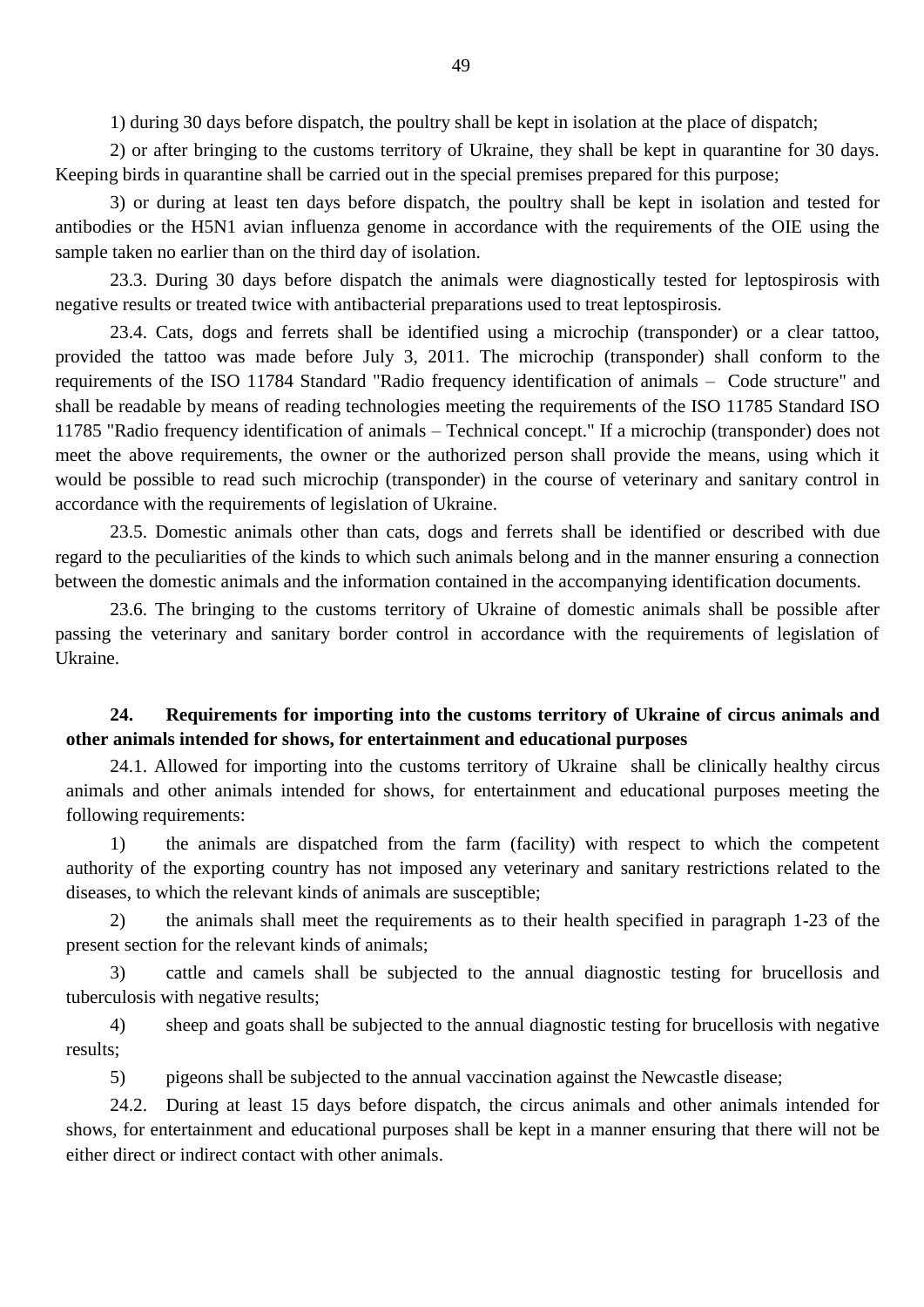24.3. During 10 days before dispatch, the animals shall be examined by a government inspector of veterinary medicine of the exporting country, and the results of such examination shall show the absence of the diseases, to which the relevant kinds of animals are susceptible, in accordance with the requirements of the OIE.

24.4. After bringing to the customs territory of Ukraine and passing the veterinary and sanitary border control in accordance with the requirements of legislation of Ukraine, the circus animals and other animals intended for shows, for entertainment and educational purposes shall be under the supervision of the competent authority of Ukraine and kept in a manner ensuring that there will not be either direct or indirect contact with other animals.

#### **25. Requirements for importing into the customs territory of Ukraine of racing horses**

Allowed for importing into the customs territory of Ukraine shall be clinically healthy racing horses that comply with the following requirements:

25.1. The racing horses shall be brought from the territory of the country, where the following diseases are subject to a mandatory notification within the framework of bilateral trade: the African horse plague, the coupling disease, glanders, encephalomyelitis of horses (all kinds including the Venezuelan encephalomyelitis of horses), infectious anemia, vesicular stomatitis, rabies, and anthrax.

25.2. During 24 hours before dispatch, the racing horses shall be examined by a government inspector of veterinary medicine of the exporting country, and the results of such examination shall show the absence of the diseases, to which horses are susceptible, in accordance with the requirements of the OIE.

25.3. During the last 40 days before dispatch, the racing horses shall be kept under veterinary supervision.

25.4. The racing horses shall be brought from the territory of the country or region, where:

1) during the last two years, not a single case of the Venezuelan encephalomyelitis of horses was recorded;

2) during the last six months, not a single case of the coupling disease and glanders was recorded;

3) during the last six months, not a single case of vesicular stomatitis was recorded or, within 10 days before dispatch, the racing horses were tested for the reaction of neutralization of the vesicular stomatitis virus with negative results in breeding 1 to 12;

4) (in the case of ungelded males over 180 days old) during the last six months, not a single case of viral arteritis of horses was recorded or:

a) ungelded males were tested using blood samples taken within 21 days before dispatch for the reaction of neutralization of the viral arteritis of horses with negative results in breeding 1 to 4, or an aliquot of the semen of ungelded males taken within 21 days before dispatch was tested with negative results to isolate the virus of the viral arteritis of horses;

b) or the ungelded males were vaccinated against the viral arteritis of horses. The vaccination shall be carried out under the supervision of a government inspector of veterinary medicine in the exporting country/the country of origin and using the vaccines approved by the competent authority of the country of origin/the exporting country.

25.5. The racing horses shall:

1) be exported from the territory of the country or region that, in accordance with the requirements of the OIE Terrestrial Animal Health Code, is free of the African horse plague;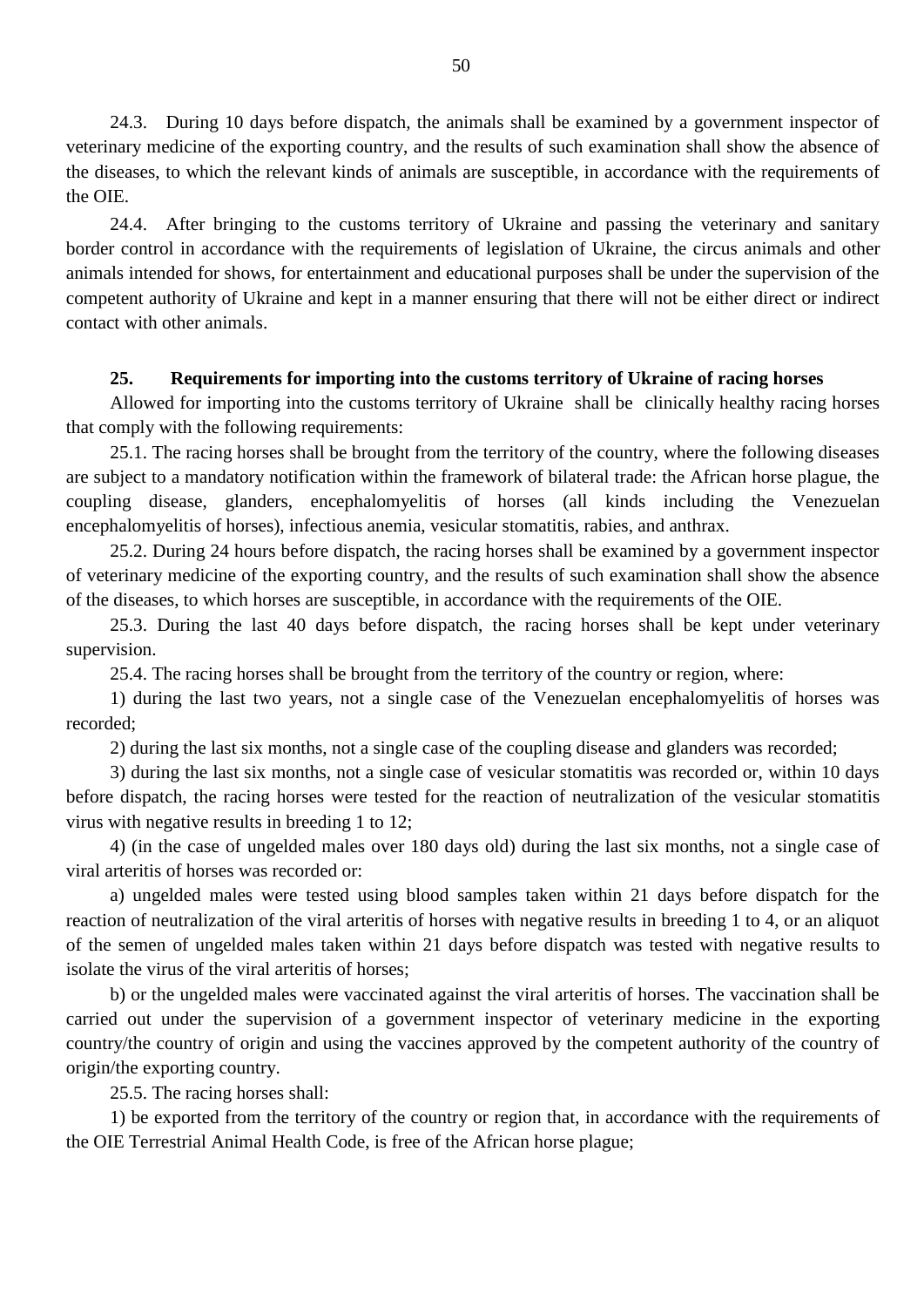2) be immunized using the vaccine against equine influenza pursuant to the instructions of the vaccine manufacturer and in accordance with the requirements of the OIE (the information about the vaccination shall be included in the international veterinary certificate);

25.6. The racing horses shall originate in a farm with respect to which the competent authority of the country of origin has not imposed any veterinary and sanitary restrictions.

25.7. The period of veterinary and sanitary restrictions specified in subparagraph 25.6 of the present paragraph shall be determined as follows:

1) if not all the animals on the farm that are susceptible to the relevant kinds of diseases were slaughtered and the premises disinfected – the period of veterinary and sanitary restrictions shall be at least:

a) in the case of glanders – six months from the date of slaughter of the infected animals of the horse family;

b) in the case of encephalomyelitis of horses of any type including the Venezuelan encephalomyelitis of horses – six months from the date of slaughter of the infected animals of the horse family;

c) in the case of infectious anemia – till the date on which the infected animals were slaughtered and other animals had a negative reaction to two Coggins tests performed at an interval of three month;

d) in the case of vesicular stomatitis – six months from the date of the last recorded case of vesicular stomatitis;

e) in the case of rabies – on month from the date of the last recorded case of rabies;

f) in the case of anthrax  $-15$  days from the date of the last recorded case of anthrax;

2) if all animals on the farm susceptible to the relevant kinds of diseases were slaughtered and the premises disinfected, the period of veterinary and sanitary restrictions shall be at least 30 days, in the case of anthrax – 15 days from the date on which the animals were slaughtered and the premises disinfected.

25.8. During the last 15 days before dispatch, the racing horses shall not come into contact with horses infected with infectious diseases.

25.9. After bringing to the customs territory of Ukraine and passing the veterinary and sanitary border control in accordance with the requirements of legislation of Ukraine, the racing horses shall be under the supervision of the competent authority of Ukraine and kept in a manner ensuring that there will not be either direct or indirect contact with other animals.

25.10. The term of stay of the racing horses in the territory of Ukraine shall not exceed 90 days from the day of passing the veterinary and sanitary border control specified in subparagraph 25.9 of the present paragraph.

## **Section ІІІ. Requirements for Importing into the Customs Territory of Ukraine of Reproductive Material**

## **1. Requirements for importing into the customs territory of Ukraine of bovine sperm, embryos and oocytes**

1.1. Allowed for importing into the customs territory of Ukraine shall be such sperm, embryos and oocytes of bovine animals which meets the following requirements in relation to the listed below diseases:

1) Foot-and-mouth disease:

а) animals that were sperm donors were kept at an artificial insemination center where foot-and-mouth disease manifestations were not observed in a single animal, and during at least three last months preceding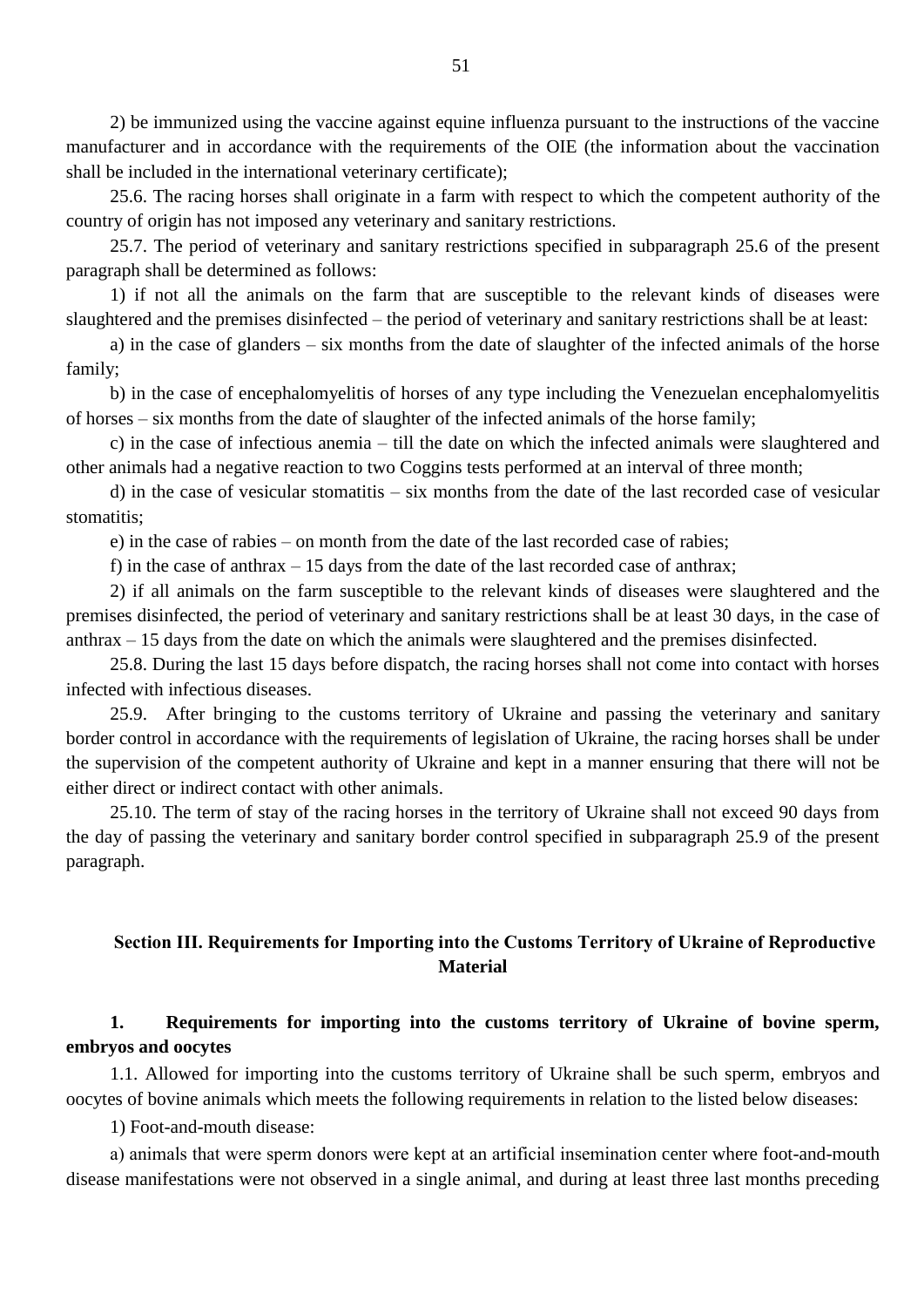the collection of sperm, the sperm donors were kept in the territory of a country or region that was officially recognized by OIE as free of foot-and-mouth disease without vaccination, and (where the importing of frozen sperm was concerned) the sperm donors exhibited no clinical manifestations of foot-and-mouth disease within a period of 30 days following the collection of sperm;

b) animals that were donors of embryos obtained *in vitro*, were kept during at least three last months preceding the taking of embryos, in the territory of a country or region that has been officially recognized by OIE as free of foot-and-mouth disease without vaccination;

2) cattle-plague: sperm and embryos obtained *in vitro*, have been collected in the territory of a country where within a period of the last 12 months preceding the collection of sperm and embryos, not a single case of cattle-plague was observed;

3) plague of small ruminants:

а) animals that were donors of sperm, within a period of at least 21 days preceding the collection of sperm were kept in the territory of a country or region which in compliance with the requirements of the OIE Terrestrial Animal Health Code, were free of plague of small ruminants, and within a period of 21 days following the collection of sperm, exhibited no clinical manifestations of this disease;

b) animals that were donors of embryos, were kept within a period of at least 21 days preceding the taking of embryos, in the territory of a country or region which in compliance with the requirements of the OIE Terrestrial Animal Health Code, were free of plague of small ruminants;

4) brucellosis:

а) animals that were donors of sperm were not subjected to vaccination against brucellosis, and:

were kept at an artificial insemination center that complied with the Terrestrial Animal Health Code requirements;

or every six months, the animals were subjected to diagnostic study for brucellosis, with negative results, and were kept in a herd which, in compliance with the requirements of the OIE Terrestrial Animal Health Code, was free of brucellosis;

b) animals that were donors of embryos have not been vaccinated against brucellosis within a period of the last three years, and:

were kept in the territory of a country or region which in compliance with the requirements of the OIE Terrestrial Animal Health Code, was free of brucellosis;

or were kept on a farm that in compliance with the requirements of the OIE Terrestrial Animal Health Code, was free of brucellosis, and every six months, the animals were subjected to diagnostic study for brucellosis, with negative results;

5) cattle tuberculosis:

а) animals that were donors of sperm, were kept at an artificial insemination center situated in the territory of a country / region / compartment which in compliance with the requirements of the OIE Terrestrial Animal Health Code, was free of cattle tuberculosis, and solely such animals were introduced to the artificial insemination center that come from a herd that in compliance with the requirements of the OIE Terrestrial Animal Health Code, was free of cattle tuberculosis;

or animals that were donors of sperm were annually subjected to tuberculin test for cattle tuberculosis, with negative results, and were kept in a herd that in compliance with the requirements of the OIE Terrestrial Animal Health Code was free from cattle tuberculosis;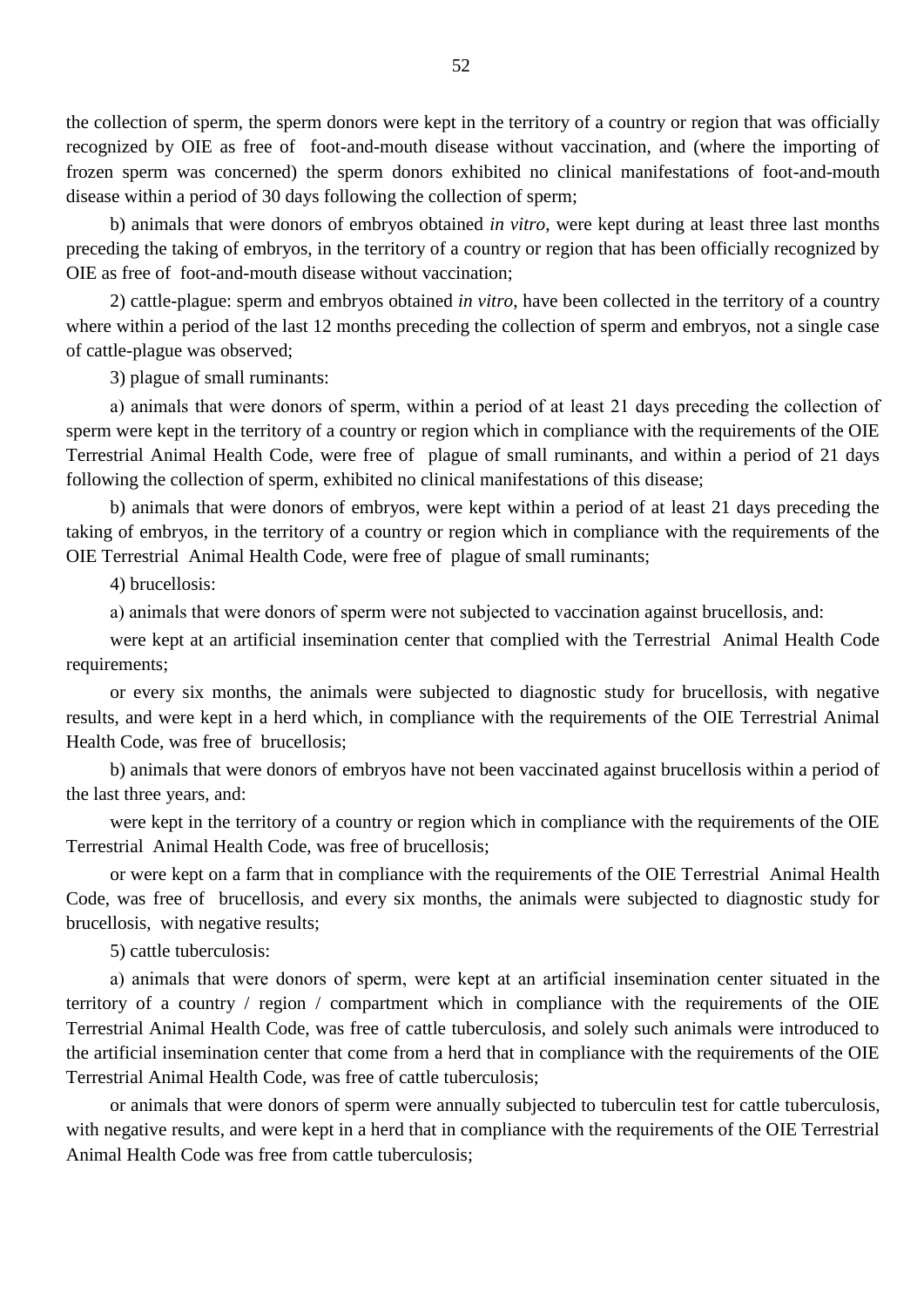b) animals that were donors of embryos / oocytes, within a period of 24 hours preceding the collection of embryos / oocytes, exhibited no manifestations of cattle tuberculosis, and:

originated from a herd that was free of cattle tuberculosis, in compliance with the requirements of the OIE Terrestrial Animal Health Code, and stayed in the territory of a country / region / compartment which in compliance with the requirements of the OIE Terrestrial Animal Health Code, was free of cattle tuberculosis;

or were kept at a farm that in compliance with the requirements of the OIE Terrestrial Animal Health Code, was free from cattle tuberculosis, and were isolated on the farm of origin during a period of 30 days preceding the collection of embryos / oocytes, where they were subjected to tuberculin test for cattle tuberculosis, with negative results;

6) cattle leucosis: animals that were donors of sperm, at the time of sperm collection, were kept in a herd that in compliance with the requirements of the OIE Terrestrial Animal Health Code, was free of cattle leucosis, and where animal donors younger that two years of age were concerned, which originated from uterine females, were subjected to serologic tests for leucosis, with negative results, or were twice subjected to diagnostic study for leucosis, with negative results (the first study carried out no earlier than 30 days before collection of sperm, and the second, 90 days after collection of sperm).

7) genital campilobacteriosis: animals that were donors of sperm, were never used for natural mating, or covered only heifers not yet covered, or were kept at a farm / artificial insemination center where not a single case of genital campilobacteriosis was observed, and in all above-mentioned cases, study of preputial lavages provided evidence of the absence of the agent of genital campilobacteriosis;

8) contagious pleuropneumonia of bovine animals: animals that were donors of sperm / embryos obtained *in vivo* or *in vitro*, were, from the moment of birth or within a period of the last six months, kept in the territory of a country / region / compartment which in compliance with the requirements of the OIE Terrestrial Animal Health Code, was free of contagious pleuropneumonia of bovine animals;

9) infectious rhinotracheitis:

а) animals that were donors of sperm intended for importing to Ukraine in fresh condition, were kept in a herd that at the time of sperm collection was free of infectious rhinotracheitis in compliance with the requirements of the OIE Terrestrial Animal Health Code;

b) animals that were donors of sperm intended for importing to Ukraine in frozen condition:

were kept in a herd that at the time of sperm collection was free of infectious rhinotracheitis in compliance with the requirements of the OIE Terrestrial Animal Health Code;

or were kept in isolation during the period of sperm collection and within a period of 30 days after sperm collection, as well as were subjected to diagnostic study for infectious rhinotracheitis, with negative results (the study must be carried out on a blood sample taken at least 21 days after sperm collection;

or, if the serologic status of the animal donor was not known, or if such status was positive, the aliquot portion of every sperm collection was subjected to study for isolation of the virus, or to PCR testing, performed in accordance with OIE requirements;

10) contagious nodular dermatitis: animals that were donors of sperm, were within a period of at least the last 28 days preceding sperm collection, kept in the territory of a country where not a single case of contagious nodular dermatitis was observed within a period of the last three years, and during said period, not a single animal was subjected to vaccination against contagious nodular dermatitis;

11) trichomoniasis: animals that were donors of sperm, were subjected to direct study of preputial lavages (microbiological or bacteriological), with negative results, and: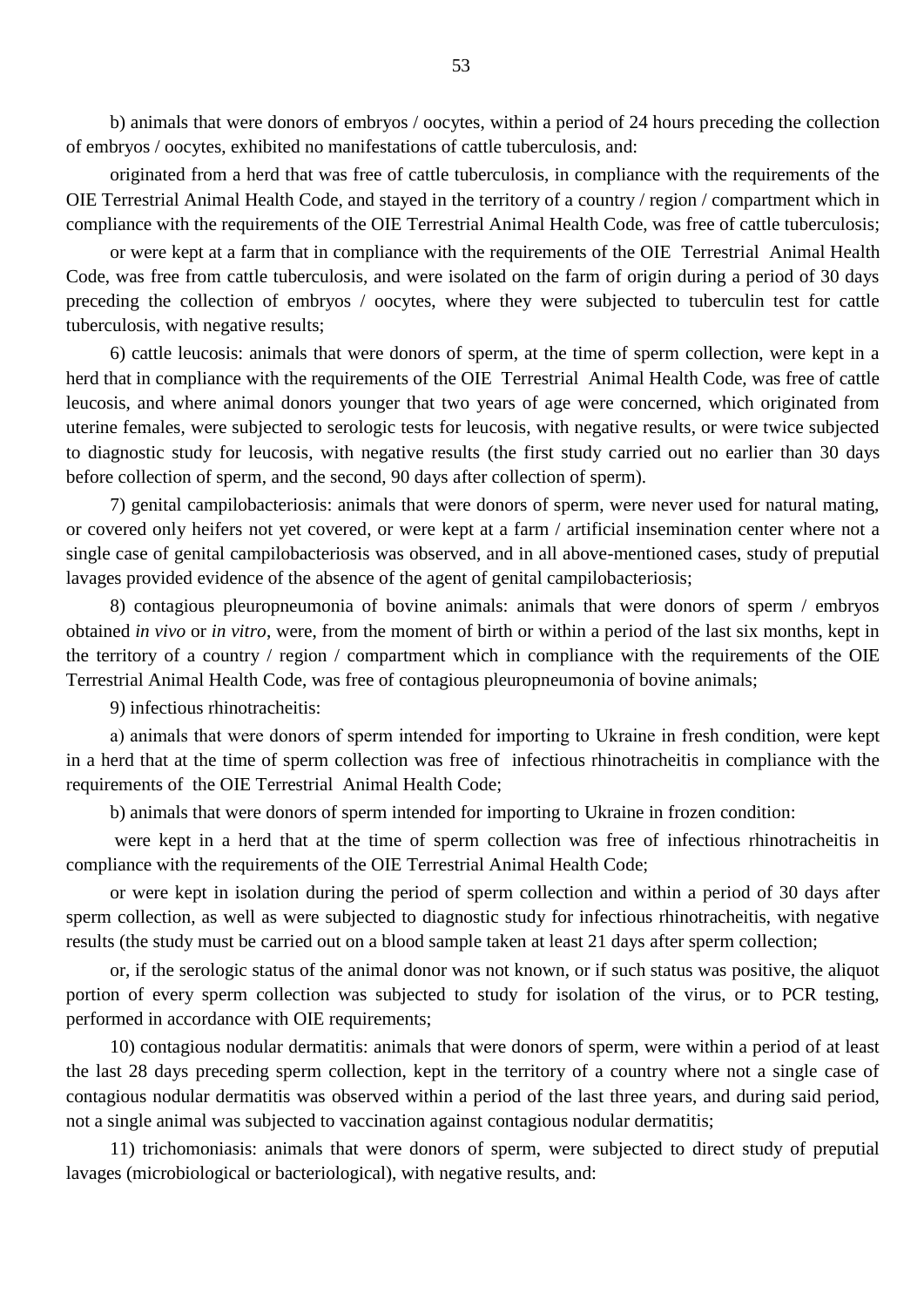а) were never used for natural mating;

b) or covered only females not yet covered;

c) or were kept on a farm / at an artificial insemination center where not a single case of trichomoniasis was observed;

12) bluetongue: animals that were donors of sperm / embryos obtained *in vitro*:

а) within a period of at least 60 days prior to, and in the course of, sperm / embryos collection, were kept in a country or region that in compliance with the requirements of the OIE Terrestrial Animal Health Code, were free of bluetongue;

b) or were subjected to serologic study for detection of antibodies to bluetongue group, with negative results (such study was performed in accordance with OIE requirements, within a period between the 28th and 60th days after the last collection of sperm / embryos, within one batch);

c) or animals that were donors of sperm, were subjected to serologic study for detection of the decease agent, with negative results (such study produced negative result and was performed in accordance with OIE requirements, on the basis of blood samples taken at the start and at the conclusion of sperm collection, and at least every seven days (the virus detection test) and every 28 days (PCR-test), and in the course of sperm collection, within one batch;

d) and (for embryos obtained *in vitro*), animals that were donors of embryos, were subjected to the study of blood samples for detection of the disease agent, with negative results, in accordance with OIE requirements;

13) leptospirosis: the sperm originated from a farm where within a period of the last 12 months, not a single case of leptospirosis was observed, and during 30 days preceding sperm collection, animals that were donors of sperm, were subjected to diagnostic study for leptospirosis, with negative results.

1.2. Diseases set forth in subparagraph 1.1 of this paragraph, must be included in the list of diseases that are subject to mandatory notification in the entire territory of the country of origin, within the framework of bilateral trade.

1.3. Animals that are donors of sperm / embryos /oocytes, must:

1) possess individual identification number making it possible to determine their origin;

2) on the day of sperm / embryos /oocytes collection, exhibit no clinical manifestations of diseases set forth in subparagraph 1.1 of the present paragraph.

1.4. Sperm used to fertilize oocytes, must comply with the requirements of subparagraph 1.1 of the present paragraph

1.5. Animals that were donors of sperm / embryos /oocytes, did not receive fodder of animal origin in the manufacture of which tissues of ruminants were used.

1.6. Collection, processing, and storage of sperm / embryos / oocytes must be performed in compliance with the requirements of the OIE Terrestrial Animal Health Code.

1.7. Diagnostic studies required by subparagraph 1.1 of the present paragraph, must be performed under supervision of the country of origin's competent authority, in accordance with OIE requirements.

## **2. Requirements for importing into the customs territory of Ukraine of sperm, embryos and oocytes of sheep and goats**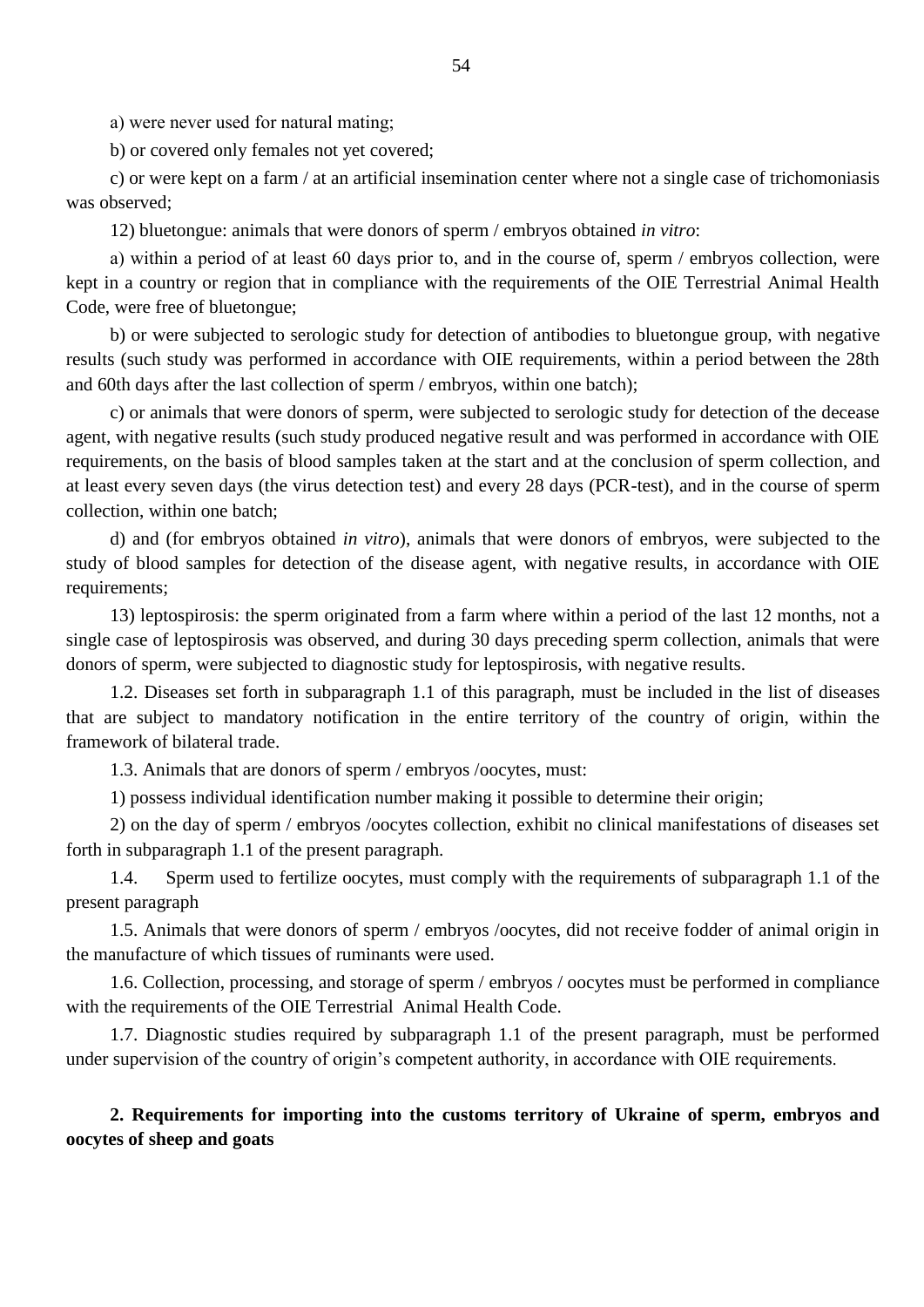2.1. Allowed for importing into the customs territory of Ukraine shall be such sperm, embryos and oocytes of sheep and goats as in regard of the diseases set forth below, are in compliance with the following requirements:

1) foot-and-mouth disease: animals that were sperm donors, were kept at an artificial insemination center where foot-and-mouth disease manifestations were not observed in a single animal, and within a period of at least three last months preceding the collection of sperm, the sperm donors were kept in the territory of a country or region that was officially recognized by OIE as free of foot-and-mouth disease without vaccination, and (where the importing of frozen sperm was concerned) the sperm donors exhibited no clinical manifestations of foot-and-mouth disease within a period of 30 days following the collection of sperm;

 2) sheep-pox and goat pox: at the time of sperm collection, sperm donors were kept in the territory of a country which in compliance with the requirements of the OIE Terrestrial Animal Health Code, was free of sheep-pox and goat pox, and within a period of 21 days following sperm collection, animal donors exhibited no clinical manifestations of sheep-pox and goat pox;

3) plague of small ruminants:

а) animals that were donors of sperm, within a period of at least 21 days preceding the collection of sperm, were kept in the territory of a country or region which in compliance with the requirements of the OIE Terrestrial Animal Health Code, were free of plague of small ruminants, and within a period of 21 days following the collection of sperm, exhibited no clinical manifestations of this disease;

b) animals that were donors of embryos were kept within a period of at least 21 days preceding the taking of embryos, in the territory of a country or region which in compliance with the requirements of the OIE Terrestrial Animal Health Code, were free of plague of small ruminants;

4) *Chlamydophila abortus* infection: animals that were donors of sperm / embryos, from the moment of birth or within a period of two years preceding the collection of sperm:

а) were kept on a farm or at an artificial insemination center which in compliance with the requirements of the OIE Terrestrial Animal Health Code, were free from *Chlamydophila abortus* infection, and had no contacts with animals of lower epizootic status;

b) or were kept on a farm where no *Chlamydophila abortus* infection was diagnosed, and sperm / embryos donors were subjected to diagnostic study for *Chlamydophila abortus* infection, with negative results (the study was performed two to three weeks after the sperm /embryos collection);

5) contagious pleuropneumonia of goats: animals that were donors of embryos / oocytes, at the time of embryos / oocytes collection were kept in the territory of a country which in compliance with the requirements of the OIE Terrestrial Animal Health Code, was free of contagious pleuropneumonia of goats;

6) infectious epididymitis (*Brucella ovis*): animals that were donors of sperm, came from a herd which in compliance with the requirements of the OIE Terrestrial Animal Health Code, was free of infectious epididymitis, and within a period of 60 days preceding the shipment, were kept on a farm / at an artificial insemination center where not a single animal exhibited manifestations of this disease, and 30 days before sperm collection, animal donors were subjected to diagnostic study for infectious epididymitis, with negative results;

7) brucellosis:

а) animals that were donors of sperm, were not subjected to vaccination against brucellosis, and: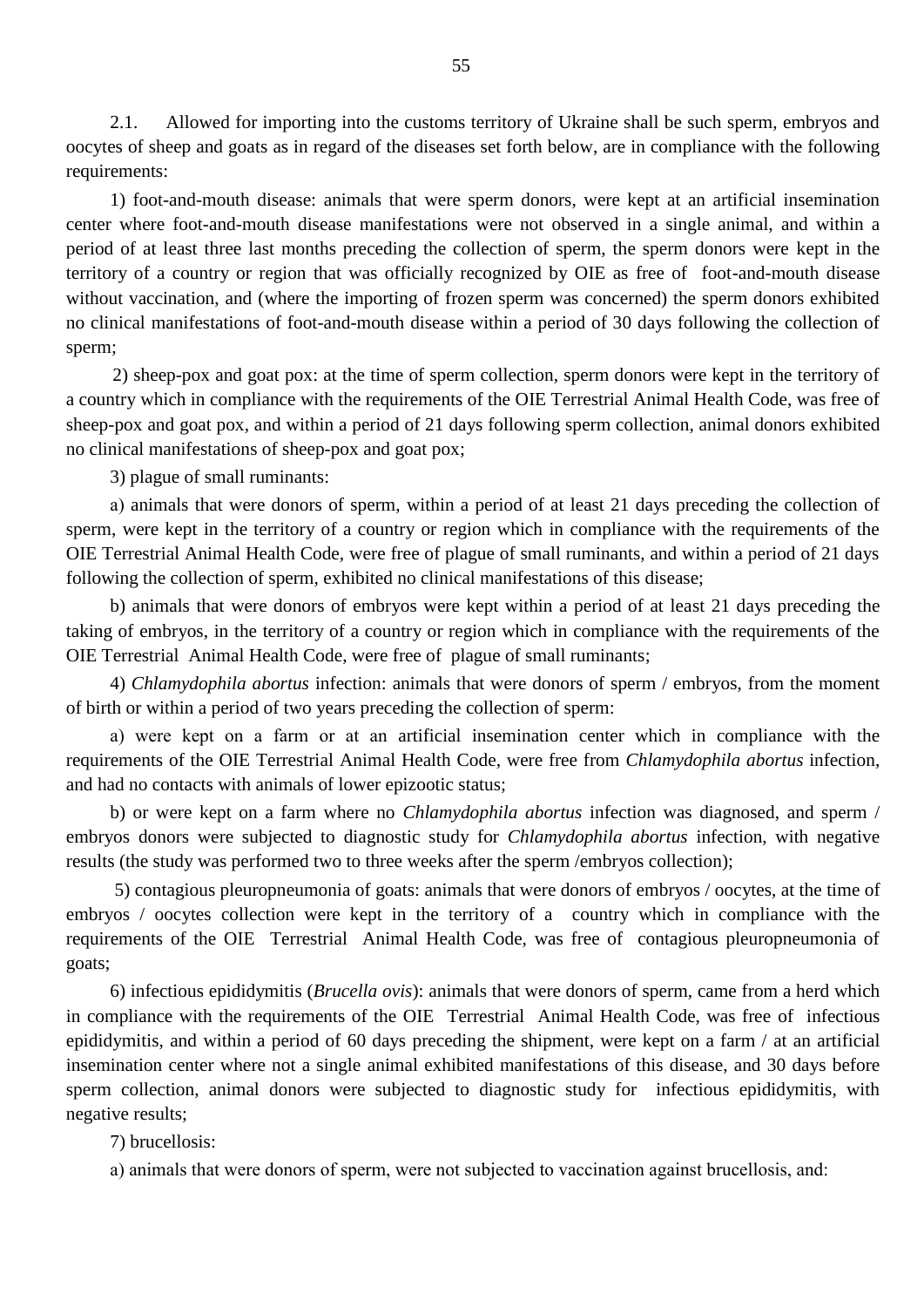were kept at an artificial insemination center complying with the OIE Terrestrial Animal Health Code requirements;

or every six months, the animals were subjected to diagnostic study for brucellosis, with negative results, and were kept in a herd which, in compliance with the requirements of the OIE Terrestrial Animal Health Code, was free of brucellosis;

b) animals that were donors of embryos, were not vaccinated against brucellosis within a period of the last three years, and:

were kept in the territory of a country or region which in compliance with the requirements of the OIE Terrestrial Animal Health Code was free from brucellosis;

or were kept on a farm that in compliance with the requirements of the OIE Terrestrial Animal Health Code, was free of brucellosis, and every six months, the animals were subjected to diagnostic study for brucellosis, with negative results;

8) bluetongue: animals that were donors of sperm / embryos obtained *in vitro*:

а) within a period of at least 60 days prior to, and in the course of, sperm / embryos collection, were kept in a country or region that in compliance with the requirements of the OIE Terrestrial Animal Health Code, was free of bluetongue;

b) or were subjected to serologic study for detection of antibodies to bluetongue group, with negative results (such study was performed in accordance with OIE requirements within a period between the 28th and 60th days after the last collection of sperm / embryos, within one batch);

c) or animals that were donors of sperm, were subjected to serologic study for detection of the decease agent, with negative results (such study produced negative result and was performed in accordance with OIE requirements, on the basis of blood samples taken at the start and at the conclusion of sperm collection, and at least every seven days (the virus detection test), and at least every 28 days (PCR-test), and in the course of sperm collection, within one batch;

d) and animals that were donors of embryos, were subjected to study of blood samples for detection of the disease agent, with negative results, in accordance with OIE requirements;

10) cattle-plague: sperm and embryos obtained *in vitro*, were collected in the territory of a country where within a period of the last 12 months preceding the collection of sperm and embryos, not a single case of cattle-plague was observed;

11) leptospirosis: the sperm came from a farm where within a period of last 12 months, not a single case of leptospirosis was observed, and within a period of 30 days preceding sperm collection, animals that were donors of sperm were subjected to diagnostic study for leptospirosis, with negative results.

2.2. Diseases set forth in subparagraph 2.1 of the present paragraph, must be included in the list of diseases that are subject to mandatory notification in the entire territory of the country of origin, within the framework of bilateral trade.

2.3 Animals that are donors of sperm / embryos / oocytes must:

1) possess individual identification number making it possible to determine the female parent and the farm of origin;

2) on the day of sperm / embryos / oocytes collection, exhibit no clinical manifestations of diseases set forth in subparagraph 2.1 of the present paragraph.

2.4. Sperm used to fertilize oocytes, must comply with the requirements of subparagraph 2.1 of the present paragraph.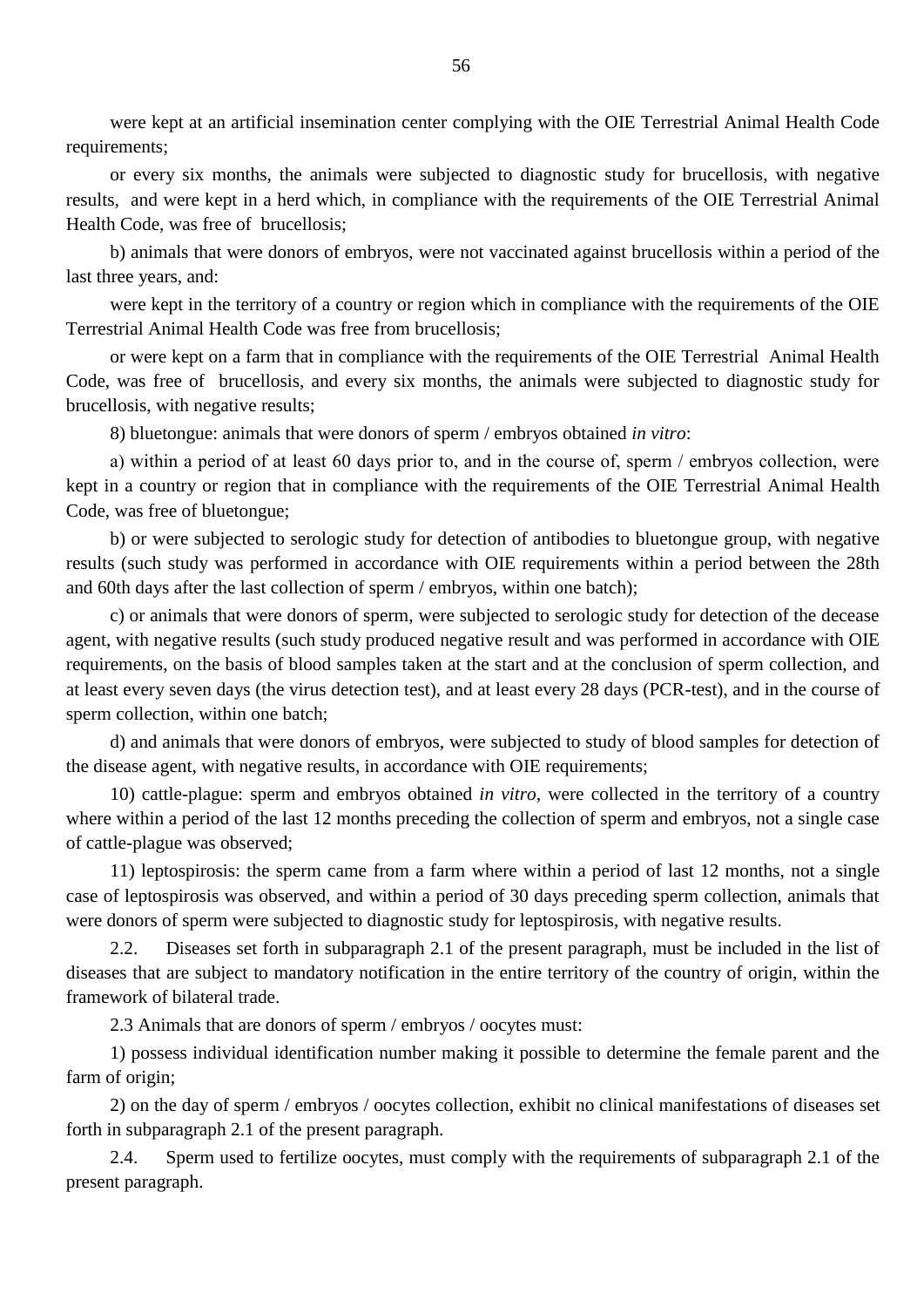2.5. Animals that were donors of sperm / embryos /oocytes, did not receive fodder of animal origin in the manufacture of which tissues of ruminants were used.

2.6. Collection, processing, and storage of sperm / embryos / oocytes must be performed in compliance with the requirements of the OIE Terrestrial Animal Health Code.

2.7. Diagnostic studies required by subparagraph 2.1 of the present paragraph, must be performed under supervision of the country of origin's competent authority, in accordance with OIE requirements.

# **3. Requirements for importing into the customs territory of Ukraine of sperm and embryos of pigs**

3.1. Allowed for importing into the customs territory of Ukraine shall be such sperm and embryos of pigs, as in respect of the diseases listed below, are in compliance with the following requirements:

1) African swine plague: animals that were donors of sperm / embryos collected *in vivo*, within a period of at least 40 days preceding sperm / embryos collection, were kept in the territory of a country / region / compartment which in compliance with the requirements of the OIE Terrestrial Animal Health Code, was free from African swine plague, and within a period of 40 days following sperm collection, sperm donors exhibited no clinical manifestations of African swine plague;

2) foot-and-mouth disease: animals that were sperm donors were kept at an artificial insemination center where foot-and-mouth disease manifestations were not observed in a single animal, and within a period of at least last three months preceding the collection of sperm, the sperm donors were kept in the territory of a country or region that was officially recognized by OIE as free of foot-and-mouth disease without vaccination, and (where the importing of frozen sperm was concerned) the sperm donors exhibited no clinical manifestations of foot-and-mouth disease within a period of 30 days following the collection of sperm;

3) classical swine fever: within a period of at least three last months preceding sperm collection, sperm donors were kept in the territory of a country / region / compartment which in compliance with the requirements of the OIE"s Terrestrial Animal Health Code, was free from classical swine fever;

4) Aujeszky"s Disease: at the time of sperm collection and prior to collection of embryos taken *in vivo*, animal donors were kept on a farm or at an artificial insemination center located in the territory of a country or region which in compliance with the requirements of the OIE"s Terrestrial Animal Health Code, was free of Aujeszky's Disease;

5) brucellosis:

а) animals that were donors of sperm, were not subjected to vaccination against brucellosis, and:

were kept at an artificial insemination center complying with the OIE Terrestrial Animal Health Code requirements;

or every six months, the animals were subjected to diagnostic study for brucellosis, with negative results, and were kept in a herd which, in compliance with the requirements of the OIE Terrestrial Animal Health Code, was free of brucellosis;

b) animals that were donors of embryos were not vaccinated against brucellosis within a period of the last three years, and:

were kept in the territory of a country or region which in compliance with the requirements of the OIE Terrestrial Animal Health Code was free of brucellosis;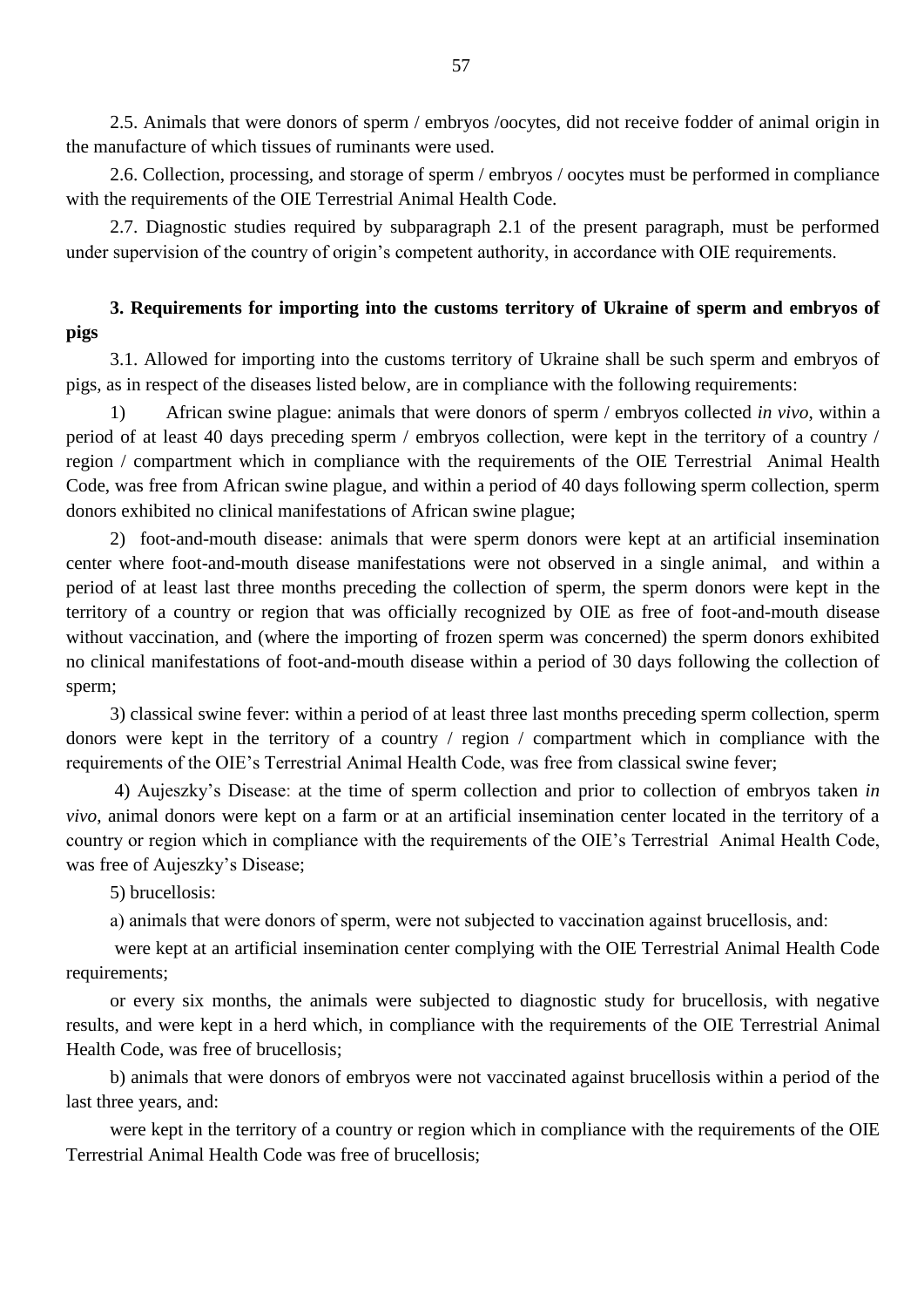or were kept on a farm that in compliance with the requirements of the OIE Terrestrial Animal Health Code, was free from brucellosis, and every six months, the animals were subjected to diagnostic study for brucellosis, with negative results;

6) transmissible gastroenteritis:

а) animals that were donors of sperm, within a period of at least 40 days were kept at an artificial insemination center, and none of the pigs kept at this center, exhibited clinical manifestations of transmissible gastroenteritis within a period of 12 months preceding sperm collection, and (concerning fresh sperm) 30 days before sperm collection, animal donors were subjected to diagnostic study for transmissible gastroenteritis, with negative results, and (concerning frozen sperm) no less than 14 days after collection of sperm, animal donors were subjected to diagnostic study for transmissible gastroenteritis, with negative results;

 b) or animals that were donors of sperm, from the moment of birth resided in the territory of a country where transmissible gastroenteritis was included in the list of diseases subject to mandatory notification, and where not a single case of this disease was detected within a period of the last three years;

7) leptospirosis: the sperm came from a farm where within a period of last 12 months, not a single case of leptospirosis was observed, and during 30 days preceding sperm collection, animals that were donors of sperm were subjected to diagnostic study for leptospirosis, with negative results.

3.2. Diseases set forth in subparagraph 3.1 of the present paragraph, must be included in the list of diseases that are subject to mandatory notification in the entire territory of the country of origin, within the framework of bilateral trade.

3.3 Animals that are donors of sperm / embryos must:

1) possess individual identification number making it possible to determine their origin;

2) on the day of sperm / embryos collection, exhibit no clinical manifestations of diseases set forth in subparagraph 3.1 of the present paragraph.

3.4. Collection, processing, and storage of sperm / embryos must be performed in compliance with the requirements of the OIE Terrestrial Animal Health Code.

3.5. Diagnostic studies required by subparagraph 3.1 of the present paragraph, must be performed under supervision of the country of origin's competent authority, in accordance with OIE requirements.

#### **4. Requirements for importing into the customs territory of Ukraine of sperm, embryos and oocytes of horses**

4.1. Allowed for importing into the customs territory of Ukraine shall be such sperm and embryos of horses, as in respect of the diseases listed below, are in compliance with the following requirements:

1) covering sickness: animals that were donors of sperm, from the moment of birth or within a period of the last six months preceding collection of sperm, were kept in the territory of a country which for a period of at least the last six months, was free of covering sickness in compliance with the requirements of the OIE Terrestrial Animal Health Code;

2) African horse sickness: animals that were donors of sperm / embryos / oocytes collected *in vivo*, on the day of sperm / embryos / oocytes and within a period of the following 40 days, exhibited no clinical manifestations of African horse sickness, and:

а) animal donors were not subjected to immunization against African horse sickness with live vaccine in the period of at least 40 days preceding sperm / embryos / oocytes collection;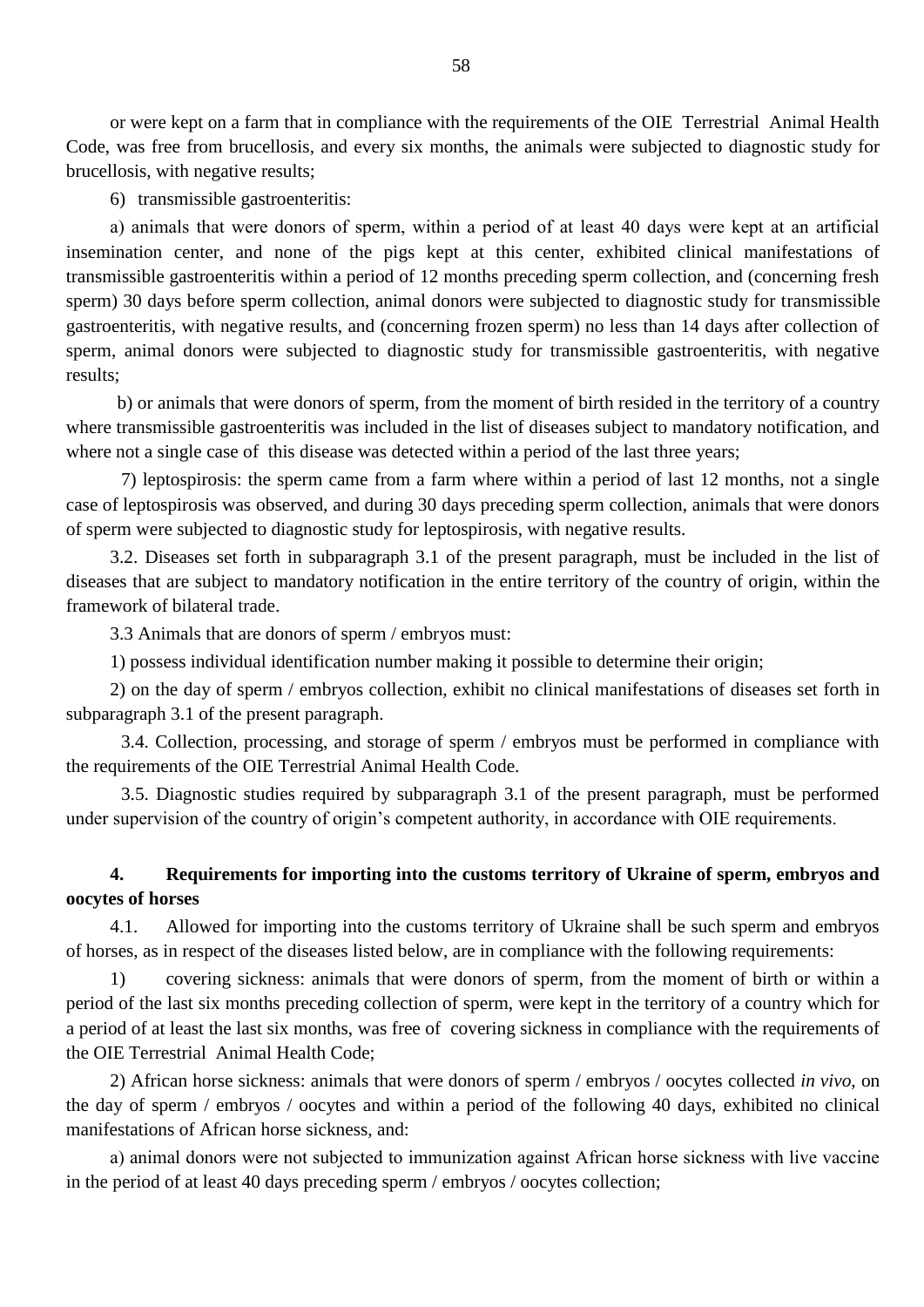b) or within a period of 40 days before the start and during the collection of sperm / embryos /oocytes, animal donors were kept in the territory of a country or region officially recognized by OIE as free of African horse sickness;

c) or animal donors resided at an artificial insemination center or at an embryos / oocytes collection center where African horse sickness was absent, and were protected from agents of this disease in the process of sperm / embryos / oocytes collection, and:

animal donors were subjected to serologic tests (with negative results) for antibodies to virus African horse sickness, with blood samples taken no earlier than 28 days and no later than 90 days after the date of the last sperm / embryos / oocytes collection;

or were subjected to study aimed at identification of the agent, with negative results (such study performed on blood samples taken at the start and at the conclusion of the sperm / embryos / oocytes collection, as well as during every following seven days);

4) viral arteritis:

а) animals that were donors of sperm, for a period of 28 days preceding sperm collection, were kept on a farm where none of the animals exhibited manifestations of viral arteritis during said period, and:

while aged between six and nine months, animals that were donors of sperm underwent a study for viral arteritis, with negative results (where positive results had been obtained, another study was performed 14 days later, indicating stability or reduction of antibody titer, and immediately after the performance of such study, sperm donors were vaccinated against viral arteritis, and subsequently were subjected to regular vaccinations in accordance with the vaccine manufacturer's directions);

or were isolated, and during the first seven days of isolation, underwent study for viral arteritis on blood samples, with negative results, and immediately after the performance of said diagnostic tests, the animal donors were vaccinated against viral arteritis, with subsequent isolation from other odd-toed ungulates for a post-vaccination period of 21 days, and afterwards were subjected to regular vaccinations in accordance with the vaccine manufacturer's directions;

or underwent study for viral arteritis, with negative results (diagnostic tests were performed on blood sample taken within 14 days preceding collection of sperm), and were isolated from other odd-toed ungulates with different epizootic status, within a period of 14 days before the taking of blood sample prior to conclusion of sperm collection;

or underwent study for viral arteritis performed on one blood sample which yielded positive result, after which: either within a six-month period preceding sperm collection, were coupled with two mares that underwent double study for viral arteritis, with negative results, and which was performed on blood samples taken on the day of coupling for the first study and again 28 days after coupling; or the sperm collected within a period of six months preceding the collection of sperm intended for exporting, was subjected to study for viral arteritis, that yielded negative result; or the sperm collected within a period of six months after the date of blood sample study, was studied for viral arteritis, with negative results, after which the horses underwent vaccination and regular repeated vaccinations;

or (for frozen sperm) after sperm freezing, sperm donors were subjected to: either study for viral arteritis performed on a single blood sample taken no earlier than 14 days and no later than 12 months after collection of sperm intended for exporting, yielded negative result; or study for viral arteritis performed on aliquot portion of sperm taken immediately before freezing, or on aliquot portion of sperm taken between the 14th and 30th days before the collection of sperm intended for exporting, yielded negative result;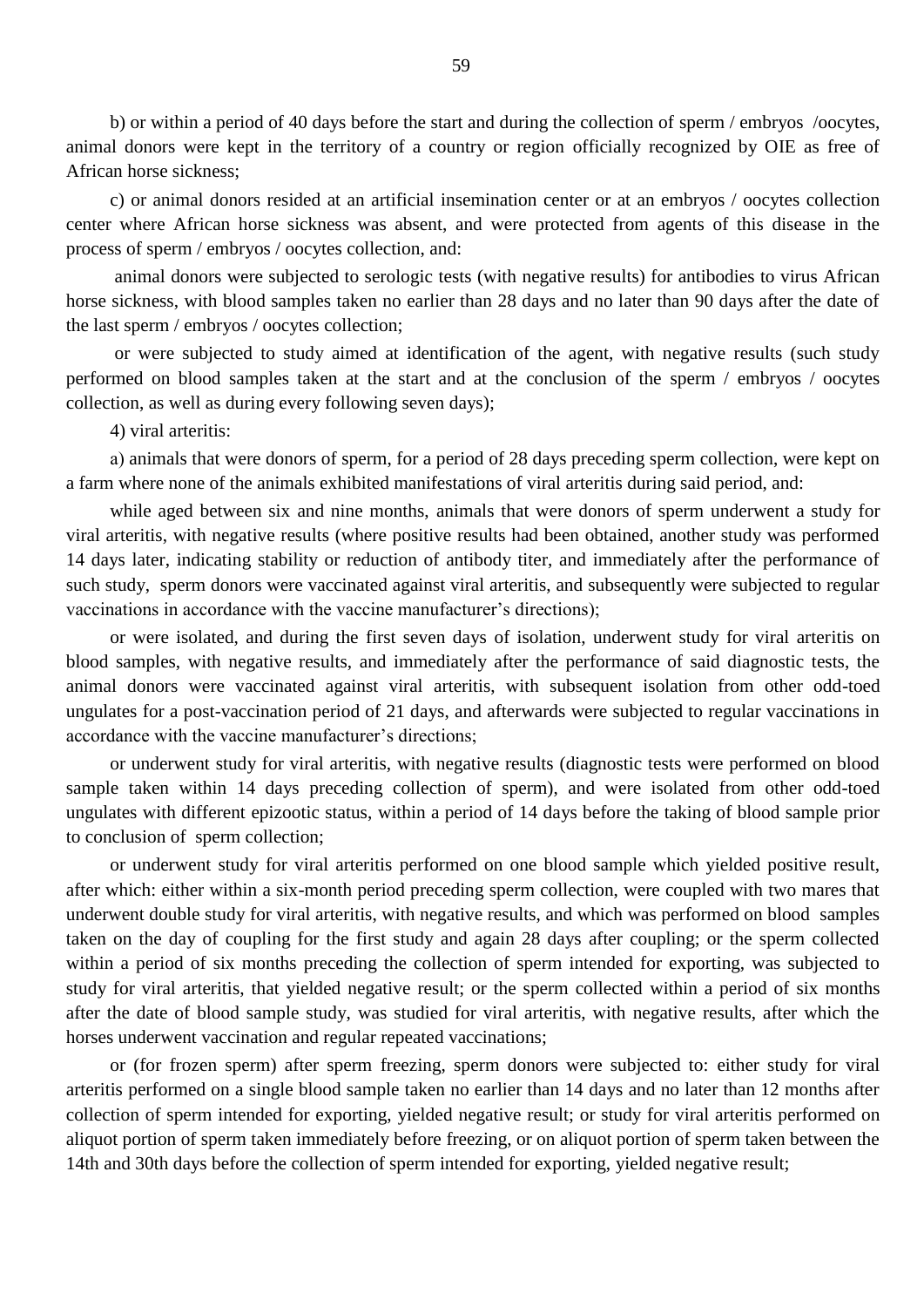b) ) animals that were donors of embryos obtained *in vivo*, were kept in the territory of a farm where within a period of 28 days preceding the taking of embryos, none of the animals exhibited manifestations of viral arteritis, and animal donors:

were subjected to study for viral arteritis, with negative results (diagnostic study was performed on a blood sample taken either once within a period of 21 days preceding collection of embryos, or twice, on samples taken at an interval of at least 14 days within a period of 28 days preceding collection, and indicated stability or reduction of antibody titer), or subjected to regular vaccination against viral arteritis in accordance with the vaccine manufacturer's directions;

or were quarantined for a period of 28 days prior to collection of embryos, and during said period, animal donors exhibited no manifestations of viral arteritis;

5) leptospirosis: the sperm came from a farm where within a period of last 12 months, not a single case of leptospirosis was observed, and during 30 days preceding sperm collection, animals that were donors of sperm were subjected to diagnostic study for leptospirosis, with negative results.

4.2. Diseases set forth in subparagraph 4.1 of the present paragraph, must be included in the list of diseases that are subject to mandatory notification within the framework of bilateral trade.

4.3. Animals that are donors of sperm / embryos / oocytes must:

1) possess individual identification number making it possible to determine their origin;

2) on the day of sperm / embryos / oocytes collection, exhibit no clinical manifestations of diseases set forth in subparagraph 4.1 of the present paragraph.

4.4. Sperm used to fertilize oocytes, must comply with the requirements of subparagraph 4.1 of the present paragraph.

4.5. Collection, processing, and storage of sperm / embryos / oocytes must be performed in compliance with the requirements of the OIE Terrestrial Animal Health Code.

4.6. Diagnostic studies required by subparagraph 4.1 of this paragraph, must be performed under supervision of the country of origin's competent authority, in accordance with OIE requirements.

# **5. Requirements for importing into the customs territory of Ukraine of poultry incubator eggs**

Allowed for importing into the customs territory of Ukraine shall be incubator eggs obtained from poultry other than birds belonging to ratite family (ostrich-like), and incubator eggs obtained from poultry belonging to ratite family (hereinafter "incubator eggs") that are in compliance with the following requirements:

5.1. Incubator eggs came from flocks that for a period of at least three months, were kept in the territory of a country / region / compartment of origin of these incubator eggs.

5.2. Incubator eggs originated from the territory of a country / region / compartment that as of the date of the issuance of the international veterinary certificate:

1) was free of Newcastle disease in compliance with the requirements of the OIE Terrestrial Animal Health Code, and where an avian influenza monitoring program was in effect, and:

2) either was free of highly pathogenic and low pathogenic avian influenza, in compliance with the requirements of the OIE Terrestrial Animal Health Code;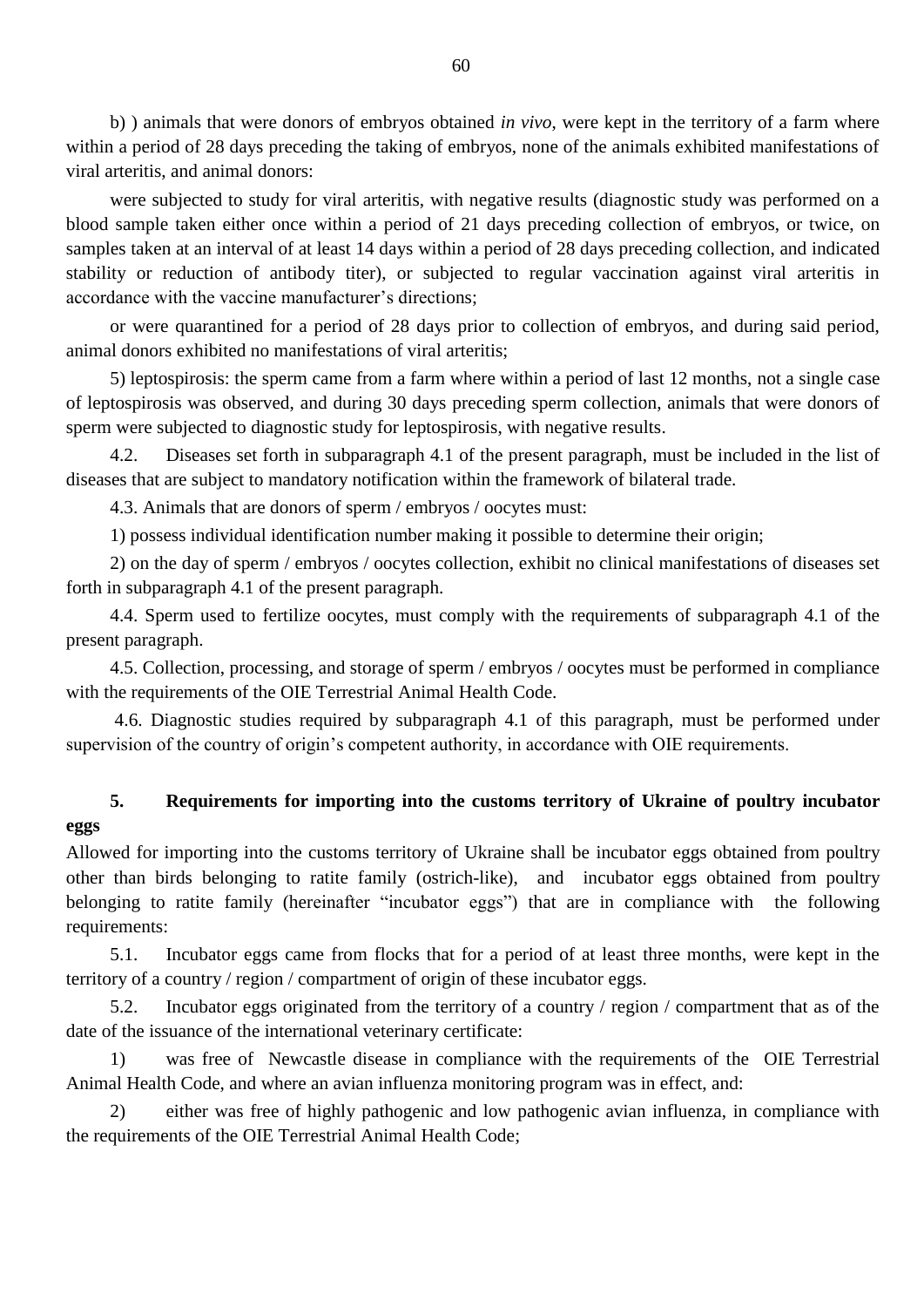3) or was free of highly pathogenic avian influenza in compliance with the requirements of the OIE Terrestrial Animal Health Code, and the incubator eggs originated from parental flocks that were kept on a farm:

а) where within a period of the last 30 days preceding the collection of eggs, no cases of low pathogenic avian influenza were observed;

b) that is located in the territory in respect to which the country of origin"s competent authority did not impose any veterinary-sanitary restrictions related to outbreaks of low pathogenic avian influenza, and within one kilometer range of which, within a period of 30 days preceding collection of eggs, not a single case of low pathogenic avian influenza was observed on any farm;

c) that had no epidemiological connections with the farm where low pathogenic avian influenza was observed within a period of the last 30 days preceding collection of eggs.

5.3. Incubator eggs were obtained from parental flocks that:

1) as of the date of the issuance of the international veterinary certificate, were subjected to examination by a state veterinary medicine inspector of the country of origin, the results of which confirmed the absence of clinical manifestations of any disease or of grounds to suspect the presence of such;

2) during a period of at least six weeks preceding the shipping, were kept in the territory of a farm approved by the competent authority of the country of origin, and:

а) in respect to which the competent authority of the country of origin imposed no veterinary-sanitary restrictions;

b) within 10-kilometer range of which (including the territory of neighboring state), not a single case was observed of highly pathogenic avian influenza or Newcastle disease within a period of at least last 30 days;

3) within a period of at least six weeks before shipping, had no contact with feather game and poultry of lower epizootic status;

4) for incubator eggs obtained from poultry other than birds belonging to ratite family (ostrichlike), parental flocks were covered by monitoring program in respect of:

а) for gallinaceous birds: *Salmonella Hadar*, *Salmonella Virchow*, *Salmonella Infantis, Salmonella Enteritidis*, *Salmonella Typhimurium, Salmonella Pullorum, S. Gallinarum*;

b) for turkeys: *Salmonella Hadar, Salmonella Virchow, Salmonella Infantis, Salmonella Enteritidis, Salmonella Typhimurium, Salmonella arizonae*;

c) for guinea fowl, quail, pheasants, partridges, geese, and ducks: *Salmonella Pullorum* and *S. Gallinarum*;

and in the framework of such program, monitoring of the flock did not detect *Salmonella* agents, or grounds to suspect the presence of *Salmonella*;

3) was target of monitoring program concerning *Mycoplasma*:

а) for gallinaceous birds: *M. Gallisepticum*;

b) for turkeys: *M meleagridis* and *M. Gallisepticum*;

and in the framework of such program, monitoring of the flock did not detect *Mycoplasma* agents, or grounds to suspect the presence of *Mycoplasma*.

5.4. For incubator eggs obtained from poultry of species *Gallus gallus* and turkeys: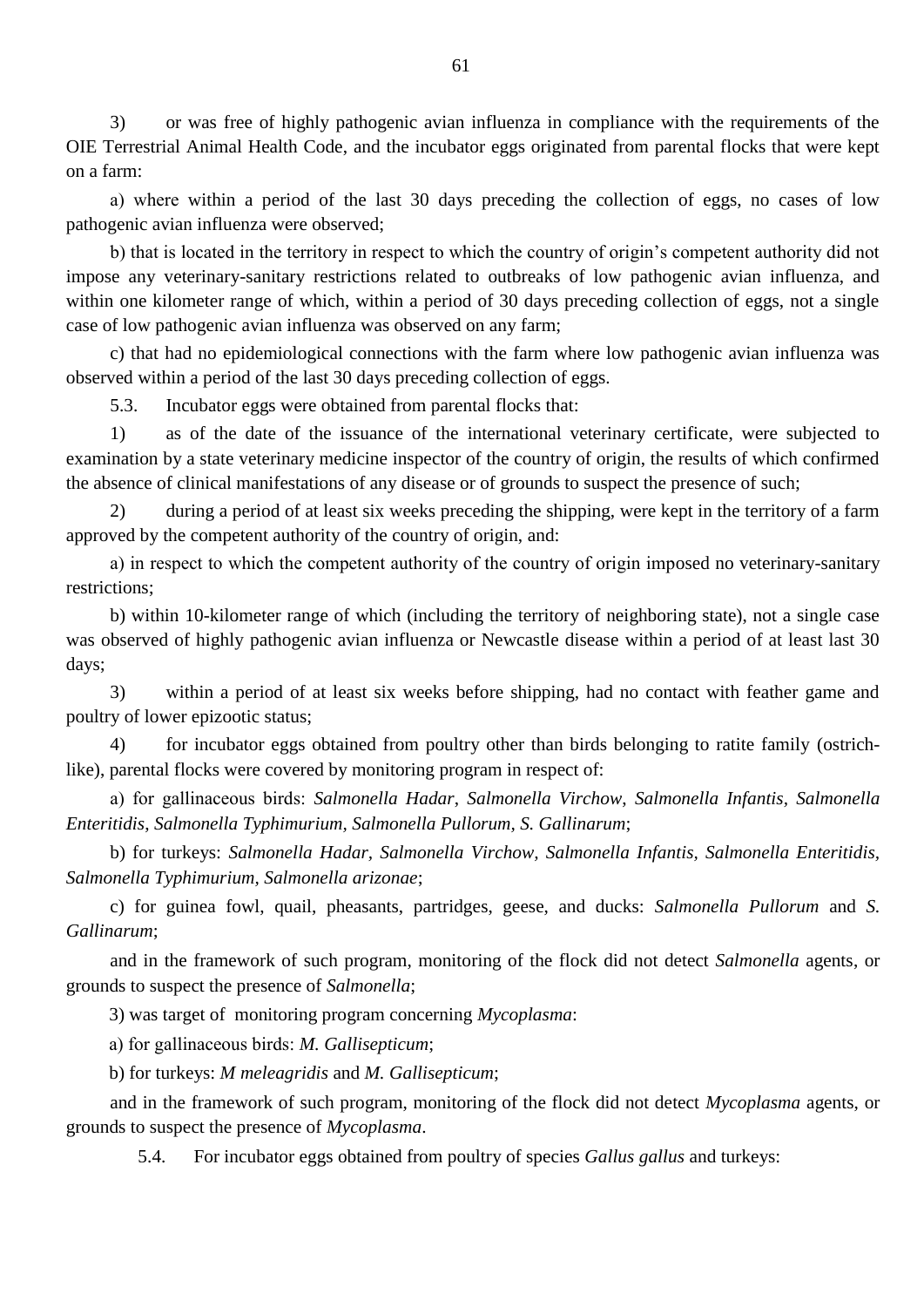In respect of origin flock, a monitoring program was introduced for salmonellosis, and in the framework of such program:

1) the origin flock was subjected to diagnostic study for *Sallmonella* and *Mycoplasma*;

2) no *Sallmonella* and *Mycoplasma* agents were detected in the flocks.

5.5. For incubator eggs of poultry other than birds belonging to ratite family (ostrich-like):

If the vaccine against Newcastle disease was not in compliance with the requirements of subparagraph 8.11 in paragraph 8 of this Annex's section II, however, it was permitted for use by a competent authority of the country / region / compartment of origin, the birds from whom incubator eggs were obtained:

1) were not subjected to vaccination by such vaccines within at least the last 12 months;

2) came from flocks that underwent the test of isolating the Newcastle disease virus, examined by an accredited laboratory no earlier than 14 days before the moment of shipping, by way of random taking of samples in the form of cloaca smears, from no less than 60 birds in each flock, and no avian paramyxoviruses with intracerebral pathogenicity index (ICPI) not in excess of 0.4, were detected;

3) within a period of 60 days preceding shipping, did not contact poultry not in compliance with the requirements of subparagraph 5.5 (1)-(2) of the present paragraph;

4) were kept in isolation under the supervision of the state of origin"s public veterinary medicine inspector for a period of 14 days, as prescribed in subparagraph 5.5 (2) of the present paragraph.

5.6. Incubator eggs must:

1) be subjected to disinfection in compliance with the requirements of the country of origin"s regulations;

2) be individually marked, with indication of the origin farm"s permission number;

3) as of the date of issuance of the international veterinary certificate, be subjected to examination by the country of origin"s state veterinary medicine inspector, the results of which must confirm the absence of manifestations of any disease or of grounds to suspect the presence of such.

5.7. In case of performance of vaccination of parental flocks, only such vaccines were applied as were approved by the country of origin's competent authority. Information about the vaccine and dates of the performance of such vaccination must be entered in the international veterinary certificate.

5.8. Newcastle disease, highly pathogenic and low pathogenic avian influenza must be on the list of diseases subject to mandatory immediate notification in the entire territory of the country of origin.

5.9. Incubator eggs shall be transported in cleaned disposable boxes / containers used for the first time, and:

1) which contain only incubator eggs of one species, category, and type, coming from one farm;

2) which are sealed in a manner that makes substitution of content impossible;

3) which bear the following information:

а) word "incubator";

b) name of country / region / compartment of origin;

c) the respective poultry species;

d) quantity of incubator eggs;

e) category and type of production for which the incubator eggs are intended;

f) name, address, and permission number of the production facility (for incubator eggs of poultry other than birds belonging to ratite family (ostrich-like));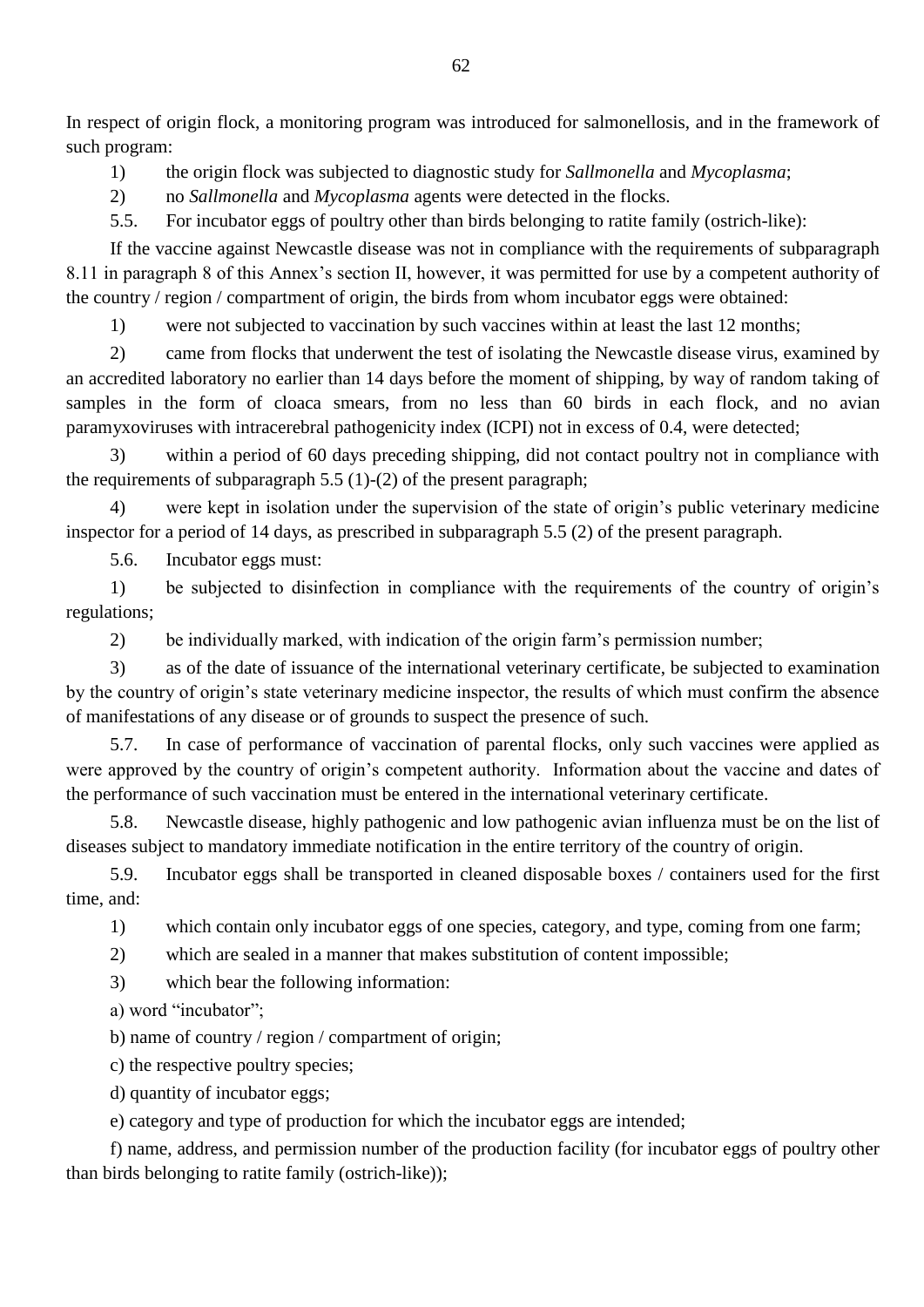g) name, address, and permission number of the breeding enterprise (for incubator eggs of birds belonging to ratite family (ostrich-like));

h) permission number of the farm of origin;

j) date of shipping (for incubator eggs of birds belonging to ratite family (ostrich-like));

k) name of the country of destination.

5.10. Upon undergoing the relevant measures of state inspection, incubator eggs shall be subject to incubation in separate incubators.

5.11. Birds hatched from imported incubator eggs, must for a period of at least three weeks from the date of hatching, be kept at the farm where the birds were sent after hatching (if incubator eggs were brought to a farm where other incubator eggs were present already, the three-week period shall begin from the date of arrival of the last imported incubator egg).

## **6. Requirements for importing into the customs territory of Ukraine of eggs that are Free of Specific Pathogens (SPF)**

Allowed for importing into the customs territory of Ukraine shall be eggs that are free of specific pathogens (SPF) in accordance with the requirements of International Pharmacopoeia or European Pharmacopoeia, such requirements being the following:

6.1. Eggs free of specific pathogens (SPF), come from chicken flocks that:

1) are free of specific pathogens, and results of diagnostic studies and clinical examinations needed for awarding such status, are satisfactory, including negative results of testing for avian influenza and Newcastle disease, such studies and clinical examinations performed within a period of the last 30 days before shipping;

2) were subjected to clinical examination at least once a week, and results of such examinations indicate the absence of clinical manifestations of any disease or grounds to suspect the presence of such;

3) within a period of at least the last six months before shipping, were kept on a farm approved by the competent authority of the country of origin, in respect to which the competent authority of the country of origin imposed no veterinary-sanitary restrictions;

4) within a period of at least the last six months before shipping, did not contact poultry with lower epizootic status.

6.2. Eggs that are free of specific pathogens (SPF), must be marked by color ink, with indication of identification number.

6.3. Eggs that are free of specific pathogens (SPF), must be transported in sterile, hermetically sealed, disposable boxes / containers/crates used for the first time, and that:

1) contain only eggs coming from one farm;

2) are sealed in a manner that makes substitution of contents impossible;

3) are clearly marked, with the provision of the following information:

а) name and ISO code of the country / region / compartment of origin;

b) "Eggs free of specific pathogens (SPF), only for diagnostic, research, and pharmaceutical use";

c) quantity of eggs;

d) name, address and permission number of the producer farm;

e) name of destination country.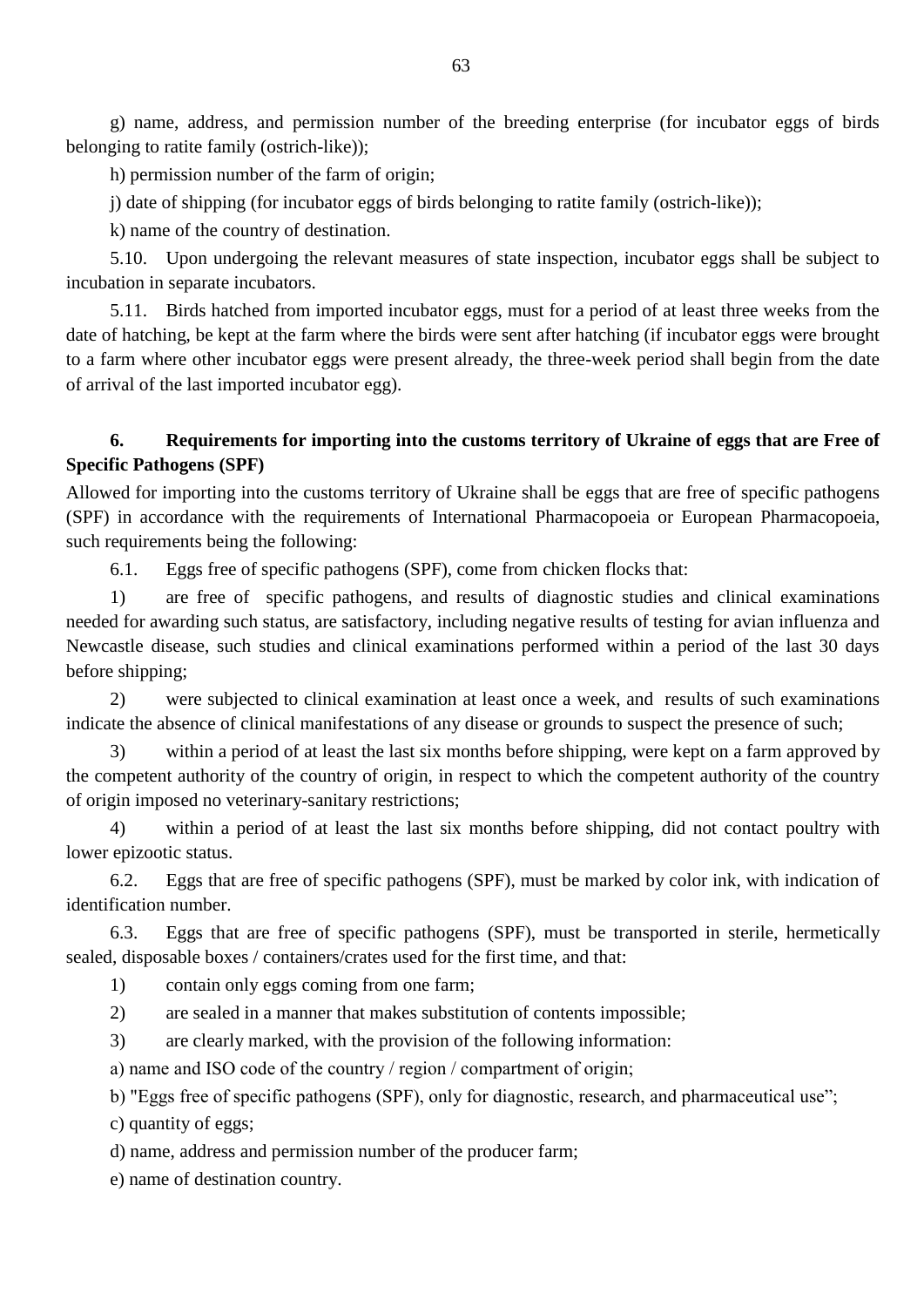## Annex 2

To the Requirements for Importing (Sending) into the Customs Territory of Ukraine of Live Animals, Reproductive Material thereof, Foodstuffs of Animal Origin, and Products not Intended for Human Consumption (paragraph 3.3)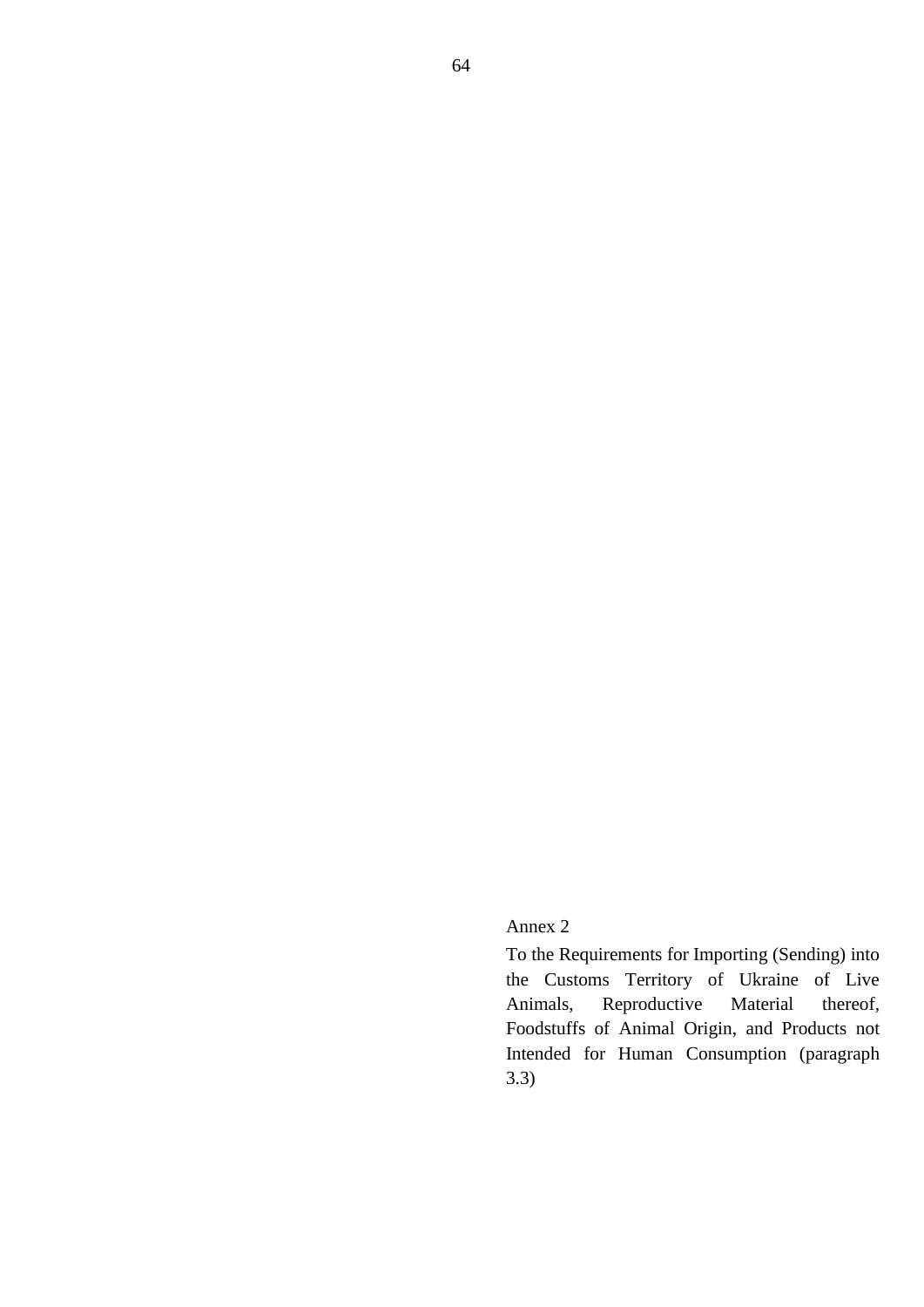#### **REQUIREMENTS FOR IMPORTING (SENDING) INTO THE CUSTOMS TERRITORY OF UKRAINE OF FOODSTUFFS OF ANIMAL ORIGIN**

#### **Section І. Definition of Basic Terms**

1. In the present Annex, terms are used in the following meanings:

1) Wild animals: wild ungulates and lagomorphs, as well as other terrestrial mammals which are objects of hunting for human consumption, including mammals kept in enclosed territory under conditions of free roaming similar to conditions of life of wild animals, as well as wild birds hunted for human consumption;

2) wild animals raised on a farm: ratites and wild terrestrial mammals raised on a farm, with the exception of domestic ungulates;

3) frog legs: rear body part of animal belonging to the species *RNA* of *Ranidae* family*,* detached by transverse cut behind front quarters, disemboweled and cleaned of skin;

4) gelatin: natural soluble protein obtained by partial hydrolysis of collagen produced from bones, skin, tendons, and muscles of animals;

5) live bivalves: mollusks with filtering type of nutrition that possess bivalve shell;

6) lagomorphs: rabbits, hares, and rodents;

 7) Identification marking: marking applied by market operator directly on foodstuff of animal origin, wrapping or packing, or printed on label. Identification marking must be oval in shape and bear the name of the country where the origin facility is located (full country name or two-letter code in accordance with the relevant standard of International Organization for Standardization (ISO), as well as permission number of the origin facility;

8) collagen: protein product obtained from bones, skin, and tendons of animals;

 9) composite products: foodstuffs containing processed foodstuffs of animal origin and foodstuffs of vegetable origin, as well as products for which processing of primary products constitutes an integral part of end product manufacturing;

 10) semi-finished meat product: fresh meat, including minced meat, to which foodstuffs, spices, or additives were added, or which was treated in a manner that was not sufficient to modify the inner structure of meat"s muscle fibers in such a way that characteristics inherent in fresh meat, were lost;

 11) meat products: processed products obtained as a result of processing meat or as a result of further processing of such processed products in a manner that provided for the absence of fresh meat characteristics at the time such product was cut;

 12) mechanically deboned meat (MDM): product obtained by way of separating meat from meatcarrying bones after deboning or separation of meat from carcasses of birds using mechanical means, causing loss or modification of muscle tissue structure;

 13) colostrum: fluid secreted by mammal glands of animals during a period of 3 to 5 days after calving, with high content of antibodies and mineral substances;

 14) processed stomachs, bladders and intestines: cleaned stomachs, bladders, and intestines that underwent salting, heating, or drying;

15) apiary: one or several beehives constituting one epizootic entity;

 16) processed foodstuffs of animal origin: meat products, milk products, egg products, processed fish products, melted fats, cracklings, gelatin, collagen, treated stomachs, bladders, and intestines;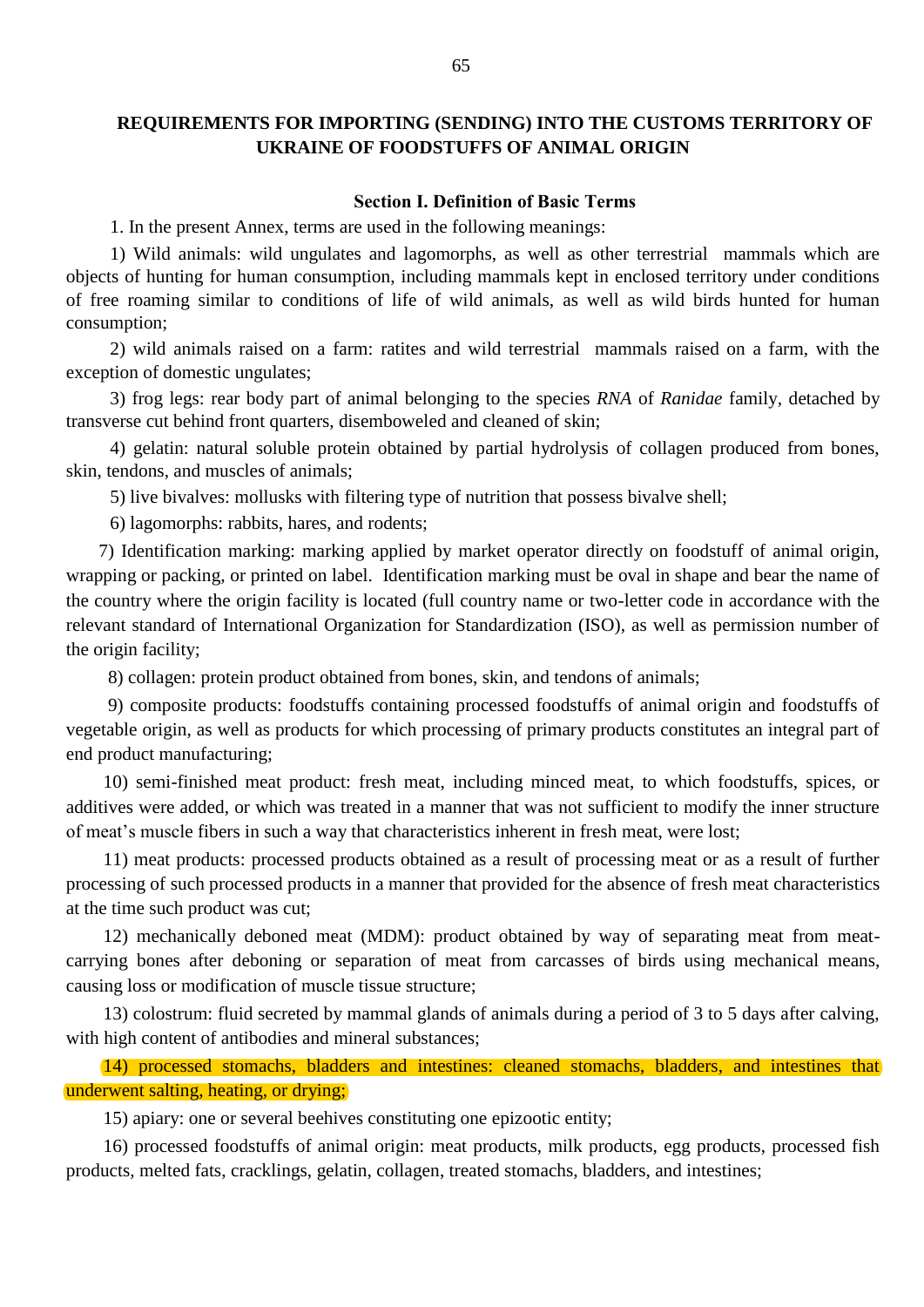17) prepared fish products: non-processed fish products subjected to processes that affect their anatomical integrity (gutting and gilling, separation of heads, cutting into pieces, filleting, grinding);

18) foodstuff by-products: fresh meat with the exception of carcass meat, including entrails and blood;

 19) grinded (minced) meat: meat separated from bones and grinded to fragments, with salt content below 1 %;

 20) wild animal processing facility: any facility where wild animals and meat of wild animals obtained by hunting, are prepared for the purpose of introducing such into circulation;

 21) colostrum-based products: products of colostrum processing, or of further processing of such products;

 22) snails: land gastropods belonging to species *Helix pomatia Linné*, *Helix aspersa Muller*, *Helix lucorum* and family *Achatinidae*;

 23) fish products: wild or farm-cultivated marine or fresh-water animals (with the exception of live bivalves, live erinaceous animals, live Coelenterata and live marine gastropods, as well as mammals, reptiles and frogs), including edible forms thereof, parts and products obtained from such animals;

 24) fresh meat: meat that was subjected to no treatment, apart from cooling, refrigeration, or rapid freezing, as well as meat in vacuum packing or packed in controlled atmosphere;

 25) fresh fish products: non-processed fish products, whole or prepared, including vacuum-packed products or packed in altered medium, not subjected to any treatment, apart from cooling;

 26) domestic ungulates: horned cattle (bovine animals) (including species *Bubalus* and *Bison*), pigs, sheep, goats, and odd-toed ungulates;

 27) carcass: body of slaughtered animal before, in the process, and after removal of hide, scraping, disemboweling, separation of head, legs, and tail;

 28) food eggs: eggs in eggshells, obtained from birds raised on a farm, and which are fit for direct human consumption or for preparing egg products. Not deemed food eggs are those broken, incubator, and prepared eggs.

29) cracklings: remains after fat rendering, containing protein after separation from fat and water;

 30) egg products: products of processing of eggs, egg components, egg mixtures, or products of further processing thereof.

2. Other terms are used with meanings established by the Laws of Ukraine "On Basic Principles and Requirements for Safety and Quality of Foodstuffs" and "On Milk and Milk Products". The term "risky material" is used with the meaning established in the Law of Ukraine "On By-Products of Animal Origin, not Intended for Human Consumption".

## **Section ІІ. Requirements for Importing (sending) into the Customs Territory of Ukraine of Foodstuffs of Animal Origin**

## **1. Requirements for importing (sending) into the customs territory of Ukraine of fresh Meat of domestic bovine animals intended for human consumption**

Allowed for importing into the customs territory of Ukraine shall be fresh meat (including grinded (minced) meat) of domestic bovine animals, in compliance with the following requirements: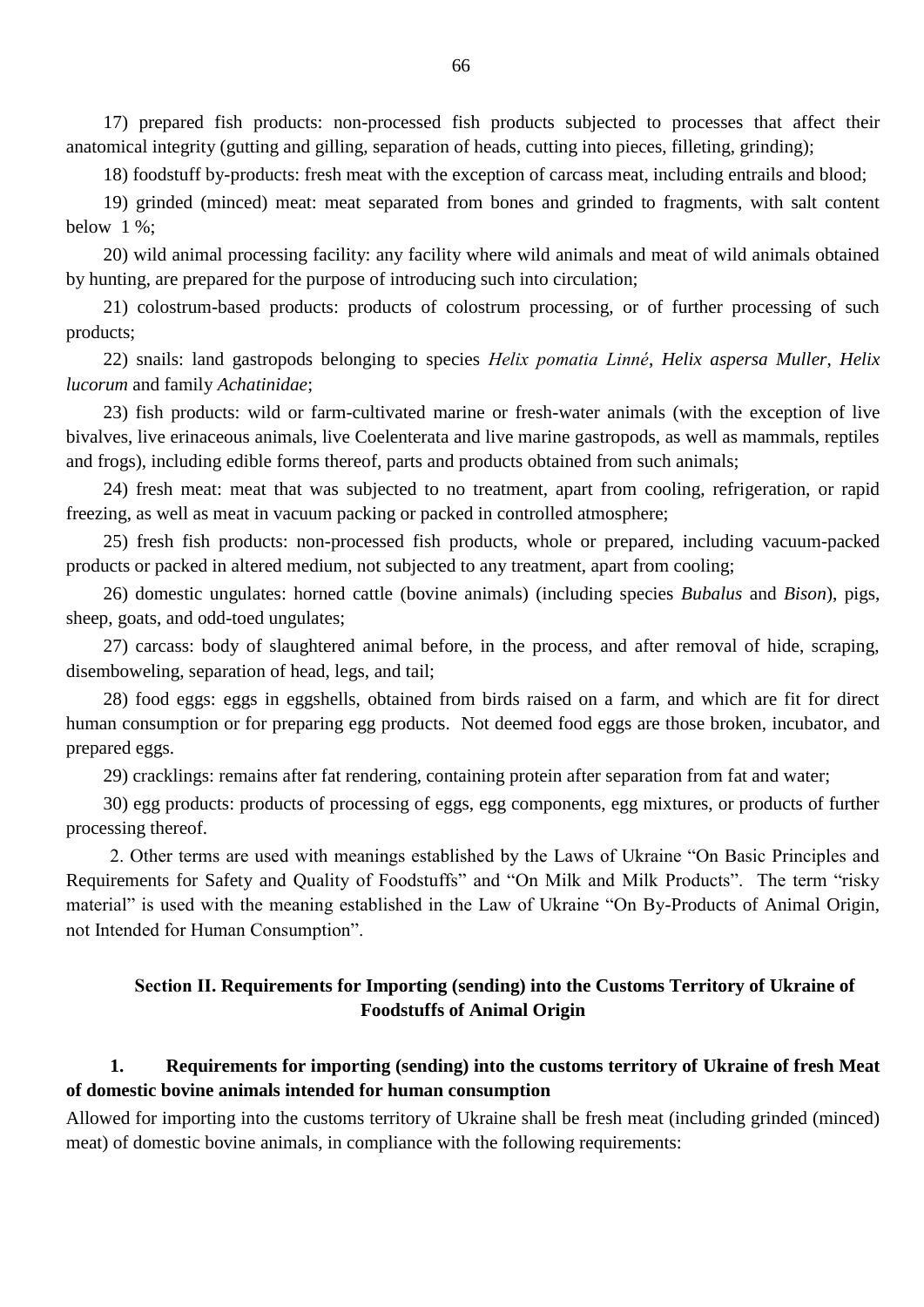1.1. Fresh meat was obtained in the territory of a country or region that, as of the date of issuance of international certificate:

1) has been officially recognized by OIE to be free of foot-and-mouth disease, and where within a period of the last 12 months before the issuance of international certificate:

а) not a single case of cattle-plague was detected;

b) no vaccination was performed against cattle-plague and foot-and-mouth disease;

2) was entered in the register of countries from which fresh meat of domestic bovine animals may be imported into the territory of Ukraine.

1.2. Fresh meat originates from the territory of a country or region with insignificant or controlled risk in respect of bovine spongiform encephalopathy, in compliance with the OIE requirements:

1) If fresh meat originates from the territory of a country or region with insignificant risk in respect of bovine spongiform encephalopathy:

а) animals from which fresh meat was obtained, must be born, raised, and slaughtered in the territory of the country or region with insignificant risk in respect of bovine spongiform encephalopathy;

b) if in the past, cases were observed in the country or region, of infection with bovine spongiform encephalopathy, animals from which fresh meat was obtained, must be born after the date of coming into effect of the ban on feeding ruminants meat–bone meal and cracklings obtained from ruminants;

c) or fresh meat does not contain the, and has not been obtained from, risky material, or from mechanically deboned meat obtained from bones of bovine animals.

2) if fresh meat originates from the territory of a country or region with controlled risk in respect of bovine spongiform encephalopathy:

а) animals from which fresh meat was obtained, were not slaughtered after stunning with the help of gas injected into skull cavity, or by way of cutting, after stunning, of central nervous system tissue with a tool in the form of a rod, inserted into skull cavity;

b) fresh meat does not contain risky material, was not obtained from risky material, or from mechanically deboned meat obtained from bones of bovine animals, or from carcass or half-carcass, as well as from half-carcass cut into no more than three whole parts, and quarters do not contain risky material other than backbone, including dorsal root ganglia.

1.3. Fresh meat was obtained from domestic bovine animals in compliance with the following requirements:

1) domestic bovine animals were kept in the territory of a country or region referred to in subparagraph 1.1 of this paragraph, from the moment of birth or within a period of at least three last months preceding slaughter, or were imported from the territory of a country or region that as of the date of importing, was entered in the register of countries from which fresh meat of domestic bovine animals may be imported into the territory of Ukraine.

2) domestic bovine animals originated from a farm where only such animals were kept as were not vaccinated against cattle-plague and foot-and-mouth disease, and which was in compliance with the following requirements:

а) within a period of the last 30 days, at the farm and in the range of 10 km around it, not a single case was observed of cattle-plague and foot-and-mouth disease, or in respect of which the competent authority of the country of origin did not impose any veterinary-sanitary restrictions, and within a period of the last 60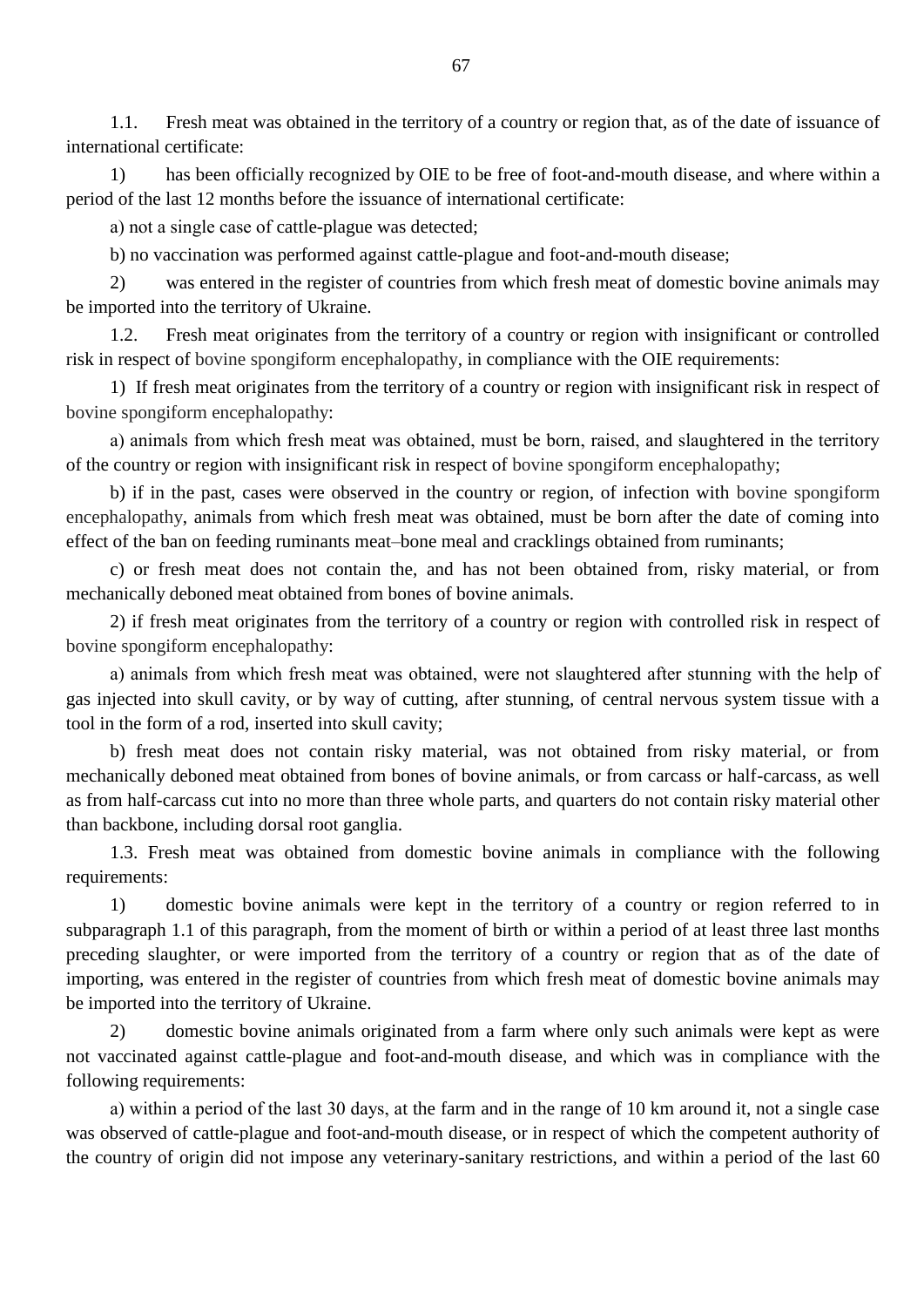days, at the farm in question and at farms located in the range of 25 km around it, not a single case was observed of cattle-plague and foot-and-mouth disease;

b) or in respect of the farm, the competent authority of the country of origin did not impose any veterinary-sanitary restrictions, and within a period of the last 12 months, at the farm in question and at farms located in the range of 10 km around it, not a single case was observed of cattle-plague and foot-andmouth disease;

c) within a period of the last three months, no animals were brought to the farm from territories in respect to which the competent authority of Ukraine imposed restrictions or ban on importing into the customs territory of Ukraine of domestic (pedigree and productive) bovine animals;

d) only identified animals were kept on the farm;

e) the farm was subjected to regular veterinary inspections.

3) domestic bovine animals, within a period of at least the last 40 days prior to dispatching to slaughterhouse, was kept on a farm described in subparagraph 1.3 (2) of the present paragraph.

4) within a period of three months before slaughter, intradermal tuberculin testing was performed on domestic bovine animals, with negative results.

5) domestic bovine animals were transported from their farms to slaughterhouse by transport means without contact with other bovine animals not in compliance with the requirements of the present paragraph, and within a period of 24 hours before slaughter, were subjected to pre-slaughterhouse examination the results of which confirmed the absence of manifestations of cattle-plague and foot-and-mouth disease;

6) at slaughterhouse, domestic bovine animals in question were kept separately from animals whose meat was not intended for importing (forwarding) into the customs territory of Ukraine;

7) domestic bovine animals were not slaughtered:

а) prior to the date of entering the country (region) of origin in the register of countries from which fresh meat of domestic bovine animals may be imported into the territory of Ukraine;

b) or during the period of application by Ukraine of restrictive measures in respect to the import of such meat from that country (region).

1.4. Fresh meat must be in compliance with the following requirements:

1) Fresh meat was obtained at a facility where, and in the range of 10 km around it, not a single case was observed of cattle-plague and foot-and-mouth disease, within a period of the last 30 days. Where cases of these diseases were observed, fresh meat may be intended for importing (forwarding) into the customs territory of Ukraine only after complete cleaning and disinfection of said facility, slaughtering of all infected animals, and removal from that facility of all meat, undertaken under supervision of the country of origin"s state veterinary inspector.

2) Fresh meat was obtained from animals the treatment of which, prior to slaughter and in the course of slaughter, was in compliance with the requirements of Ukrainian law for animal health and wellbeing, or equivalent requirements.

3) Based on results of post-slaughterhouse examination performed by a state veterinary inspector of the country of origin, fresh meat must be pronounced fit for human consumption.

4) Fresh meat was manufactured, kept, and transported in compliance with hygienic requirements that were in compliance with, or equivalent to, the requirements of Ukrainian laws on safety and certain quality indicators of foodstuffs;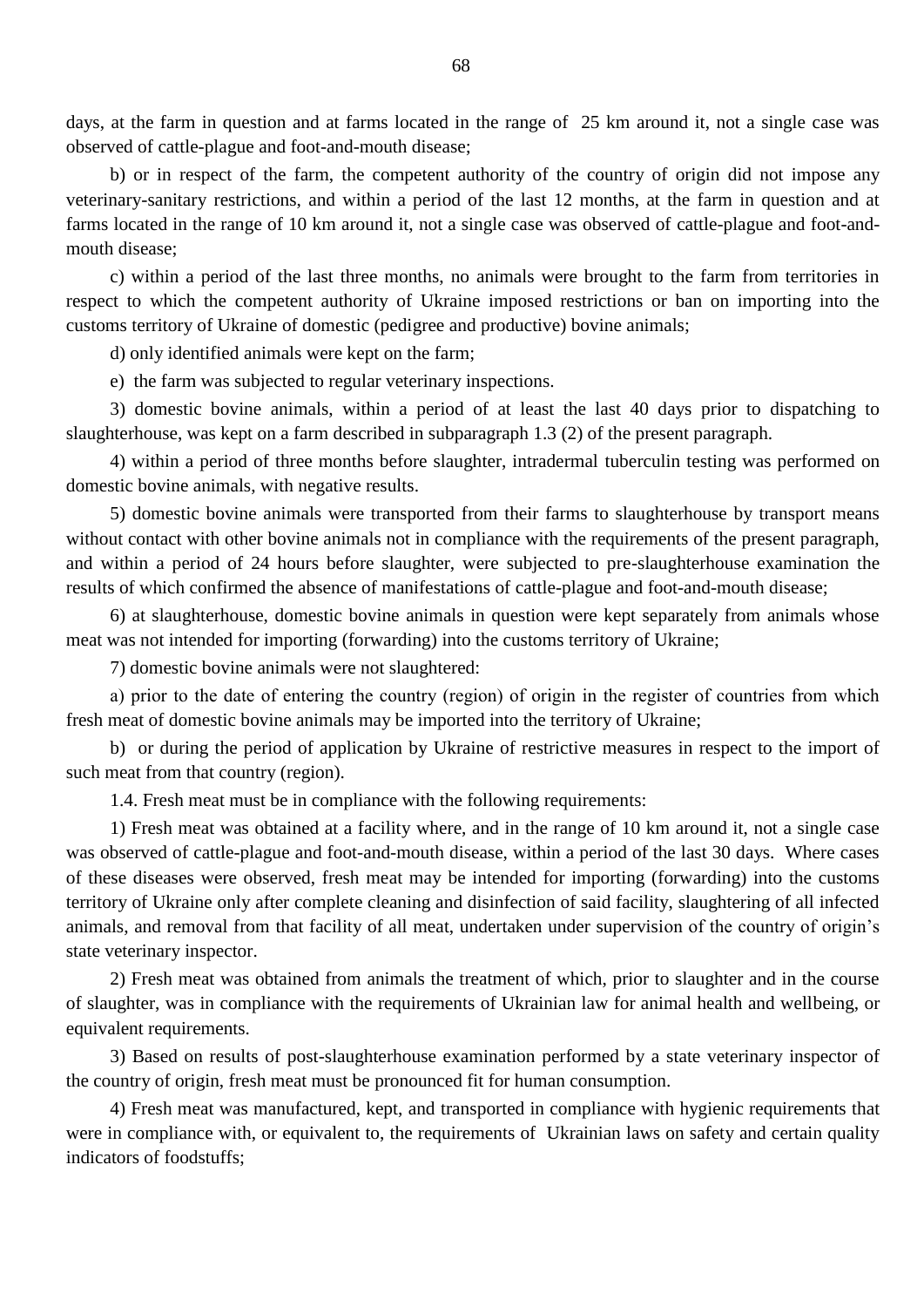5) Upon manufacture, ground (minced) meat was frozen to the temperature in the bulk of no higher than  $18 \degree C$ ;

6) Carcasses or parts of carcasses must bear markings of fitness. Packed fresh meat must bear identification marking.

## **2. Requirements for importing (sending) into the customs territory of Ukraine of fresh meat of domestic sheep and goats, intended for human consumption**

 Allowed for importing (sending) into the customs territory of Ukraine shall be fresh meat (including grinded (minced) meat) of domestic sheep and goats, in compliance with the following requirements:

2.1. Fresh meat was obtained in the territory of a country or region that, as of the date of issuance of international certificate:

1) has been officially recognized by OIE to be free of foot-and-mouth disease, and where within a period of last 12 months before the issuance of international certificate:

а) not a single case of cattle-plague was detected;

b) no vaccination was performed against cattle-plague and foot-and-mouth disease;

2) has been entered in the register of countries from which fresh meat of domestic sheep and goats may be imported into the territory of Ukraine.

2.2. Fresh meat originates from the territory of a country or region with insignificant or controlled risk in respect of bovine spongiform encephalopathy, in compliance with the OIE requirements:

1) If fresh meat originated from the territory of a country or region with insignificant risk in respect of bovine spongiform encephalopathy:

а) animals from which fresh meat was obtained, must be born, raised, and slaughtered in the territory of the country or region with insignificant risk in respect of bovine spongiform encephalopathy;

b) if cases were observed in the country or region, of infection with bovine spongiform encephalopathy, animals from which fresh meat was obtained, were born after the date of coming into effect of the ban on feeding ruminants meat–bone meal and cracklings obtained from ruminants, or fresh meat did not contain the, and was not obtained from, risky material, or from mechanically deboned meat obtained from bones of domestic sheep and goats.

2) If fresh meat was imported (forwarded) from the territory of a country or region with controlled risk in respect of bovine spongiform encephalopathy:

а) animals from which fresh meat was obtained, were not slaughtered after stunning with the help of gas injected into skull cavity, or by way of cutting, after stunning, of central nervous system tissue with a tool in the form of a rod, inserted into skull cavity;

b) fresh meat did not contain risky material, was not obtained from risky material, or from mechanically deboned meat obtained from bones of domestic sheep and goats, or from carcass or halfcarcass, or from half-carcass cut into no more than three whole parts, and quarters did not contain risky material other than backbone, including dorsal root ganglia.

2.3. Fresh meat obtained from domestic sheep and goats in compliance with the following requirements:

1) Domestic sheep and goats were kept in the territory of a country or region described in subparagraph 2.1 of the present paragraph, from the moment of birth or within a period of at least three last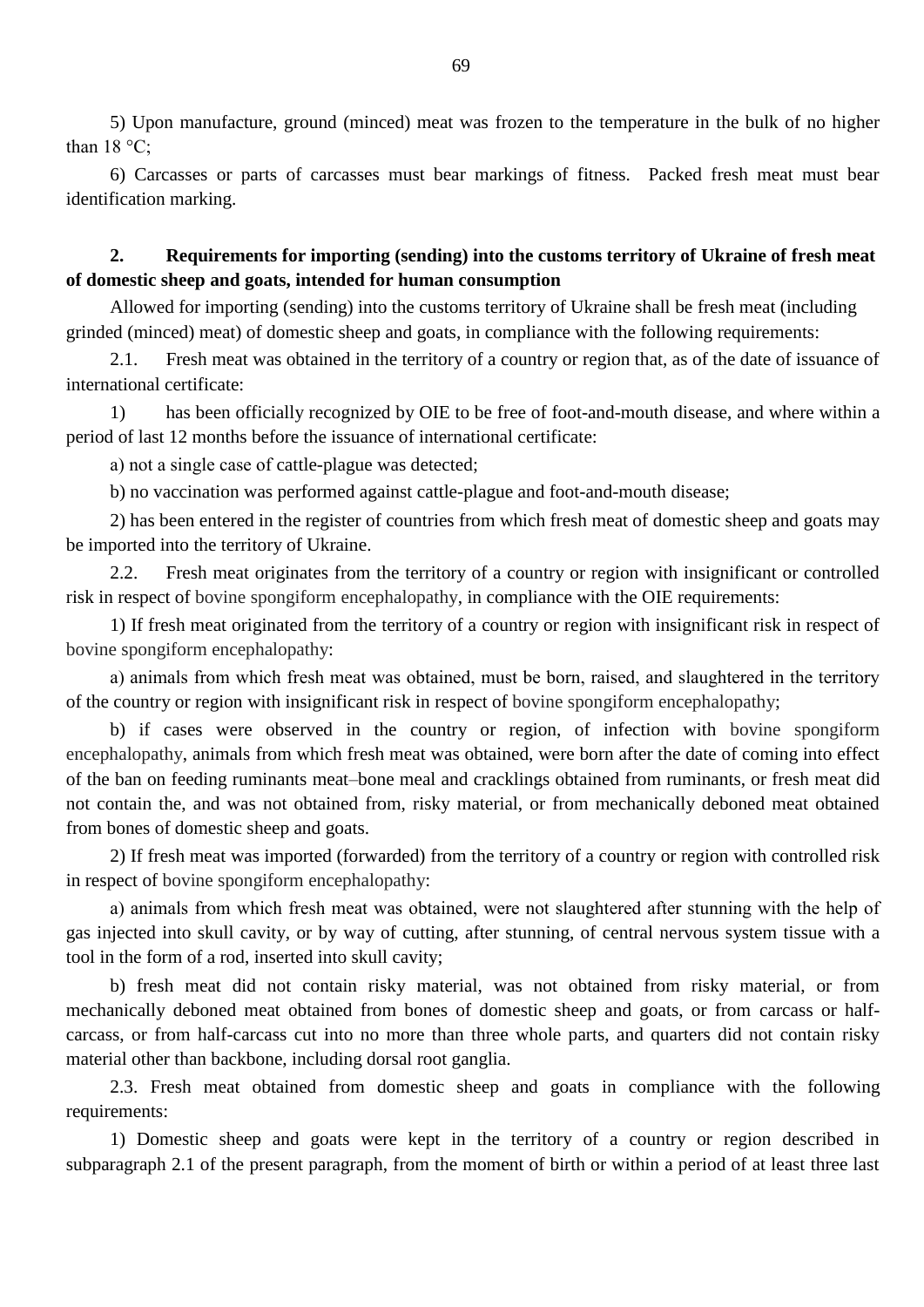months preceding slaughter, or were imported from the territory of a country or region that as of the date of importing, was entered in the register of countries from which fresh meat of domestic sheep and goats may be imported into the territory of Ukraine.

2) Domestic sheep and goats originated from a farm where only such animals were kept as were not vaccinated against cattle-plague and foot-and-mouth disease, and which was in compliance with the following requirements:

а) in respect of the farm, the competent authority of the country of origin, within a period of the last six weeks, did not impose any veterinary-sanitary restrictions related to outbreaks of brucellosis of sheep and goats;

b) within the last 30 days, at the farm and in the range of 10 km around it, not a single case was observed of cattle-plague and foot-and-mouth disease, or in respect of this farm, the competent authority of the country of origin did not impose any veterinary-sanitary restrictions, and within a period of the last 90 days, at the farm in question and in the range of 50 km around it, not a single case was observed of cattleplague and foot-and-mouth disease.

3) Domestic sheep and goats, within a period of at least the last 40 days prior to dispatching to slaughterhouse, were kept on a farm described in subparagraph 2.3 (2) of this paragraph.

4) Domestic sheep and goats were transported from their farms to slaughterhouse without contact with other animals not in compliance with the requirements of this paragraph, and within 24 hours before slaughter, were subjected to pre-slaughterhouse examination the results of which confirmed the absence of manifestations of cattle-plague and foot-and-mouth disease.

5) Domestic sheep and goats were not slaughtered prior to the date of entering the country (region) of origin in the register of countries from which fresh meat of sheep and goats may be imported into the territory of Ukraine, and/or during the period of application by Ukraine of restrictive measures in respect to the import of such meat from that country (region).

2.4. Fresh meat must be in compliance with the following requirements:

1) Fresh meat was obtained at a facility where, and in the range of 10 km around it, not a single case was observed of cattle-plague and foot-and-mouth disease, within a period of the last 30 days, or, where cases of these diseases were observed, the meat may be permitted to be prepared for importing (forwarding) into the customs territory of Ukraine only after complete cleaning and disinfection of said facility, slaughtering of all infected animals, and removal from that facility of all meat, undertaken under supervision of the country of origin"s state veterinary inspector.

2) Fresh meat was obtained from animals the treatment of which, prior to slaughter and in the course of slaughter, was in compliance with the requirements of Ukrainian law for animal health and wellbeing, or equivalent requirements.

3) Based on results of post-slaughterhouse examination performed by a state veterinary inspector of the country of origin, fresh meat must be pronounced fit for human consumption.

4) Fresh meat was obtained and prepared without contact with meat that is not in compliance with the requirements of the present paragraph.

5) Fresh meat was manufactured, kept, and transported in compliance with hygienic requirements that are in compliance with, or equivalent to, the requirements of Ukrainian law on safety and certain quality indicators of foodstuffs.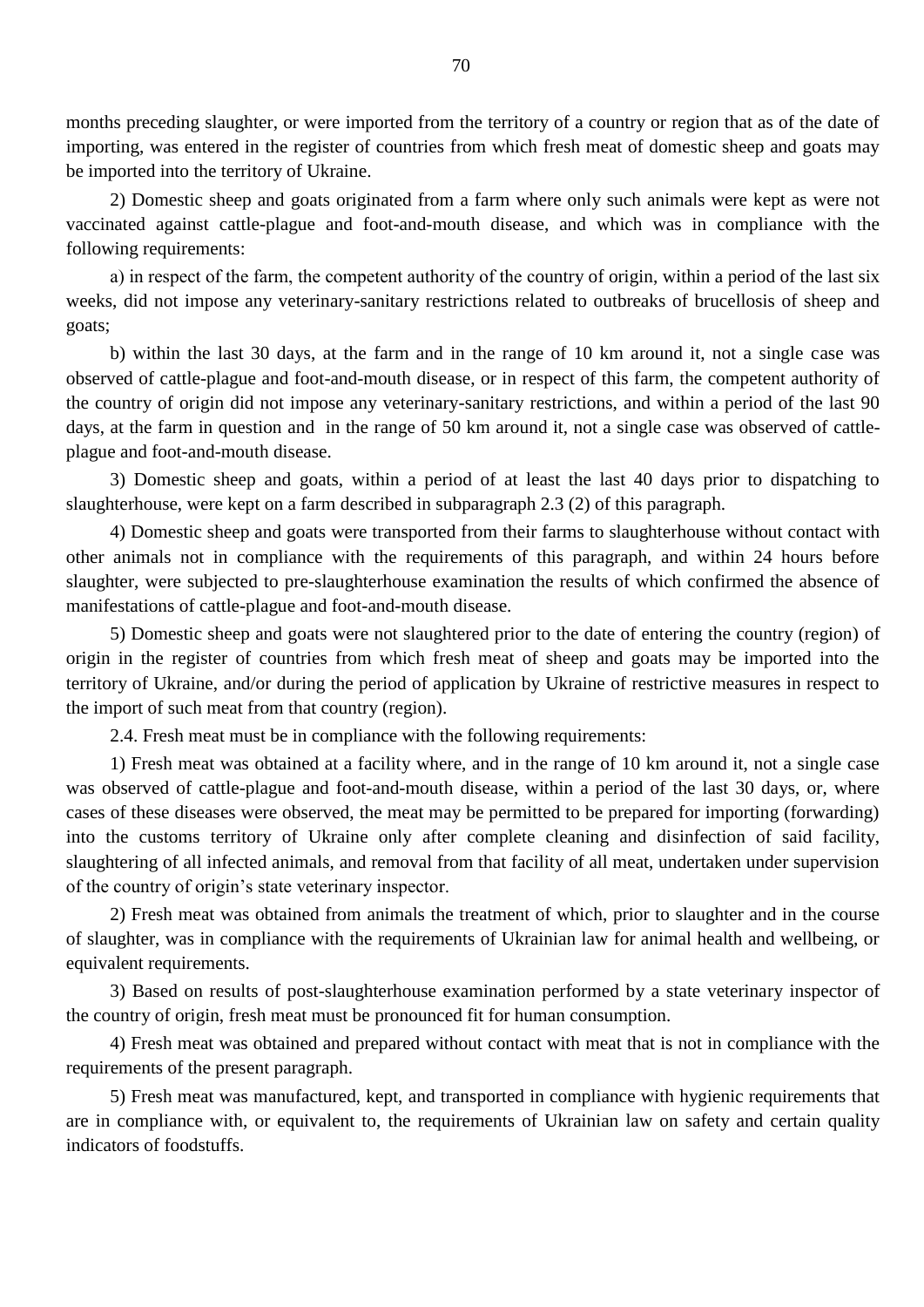6) Upon manufacture, ground (minced) meat was frozen to the temperature in the bulk of no higher than 18 °С.

7) Carcasses and parts of carcasses must bear markings of fitness. Packed fresh meat must bear identification marking.

## **3. Requirements for importing (sending) into the customs territory of Ukraine of fresh meat of domestic pigs, intended for human consumption**

Allowed for importing (sending) into the customs territory of Ukraine shall be fresh meat (including grinded (minced) meat) of domestic pigs, in compliance with the following requirements:

3.1. Fresh meat was obtained in the territory of a country or region:

1) that was officially recognized by OIE to be free of foot-and-mouth disease, and where as of the date of issuance of international certificate:

а) within a period of the last 12 months, not a single case was detected of cattle-plague, African swine plague, classical swine fever, and swine vesicular disease;

b) no vaccination was performed within a period of the last 12 months, against cattle-plague, African swine plague, classical swine fever, and swine vesicular disease;

c) a ban was imposed on import of domestic pigs vaccinated against cattle-plague, African swine plague, classical swine fever, swine vesicular disease, and foot-and-mouth disease.

2) That has been entered in the register of countries from which fresh meat of domestic pigs may be imported into the territory of Ukraine.

3.2. Fresh meat was obtained from animals which were in compliance with the following requirements:

1) Domestic pigs were kept in the territory of a country or region described in subparagraph 3.1 of this paragraph, from the moment of birth or within a period of at least three last months preceding slaughter, or were imported from the territory of a country or region that as of the date of importing was entered in the register of countries from which fresh meat of domestic pigs may be imported into the territory of Ukraine.

2) Domestic pigs originated from a farm where only such animals were kept as were not vaccinated against cattle-plague, African swine plague, classical swine fever, swine vesicular disease and foot-andmouth disease, and:

а) within a period of the last 40 days, at the farm and in the range of 10 km around it, not a single case was observed of cattle-plague, African swine plague, classical swine fever, swine vesicular disease and footand-mouth disease;

b) in respect of the farm, the competent authority of the country of origin, within a period of the last six weeks, introduced no restrictive measures related to outbreaks of swine brucellosis;

c) from the moment of birth, the domestic pigs were kept under conditions of isolation from wild cloven-hoofed animals.

3) Domestic pigs were transported from their farms to slaughterhouse by transport means without contact with other animals not in compliance with the requirements of this paragraph, and within 24 hours before slaughter, were subjected to pre-slaughterhouse examination the results of which confirmed the absence of manifestations of cattle-plague, African swine plague, classical swine fever, swine vesicular disease, and foot-and-mouth disease.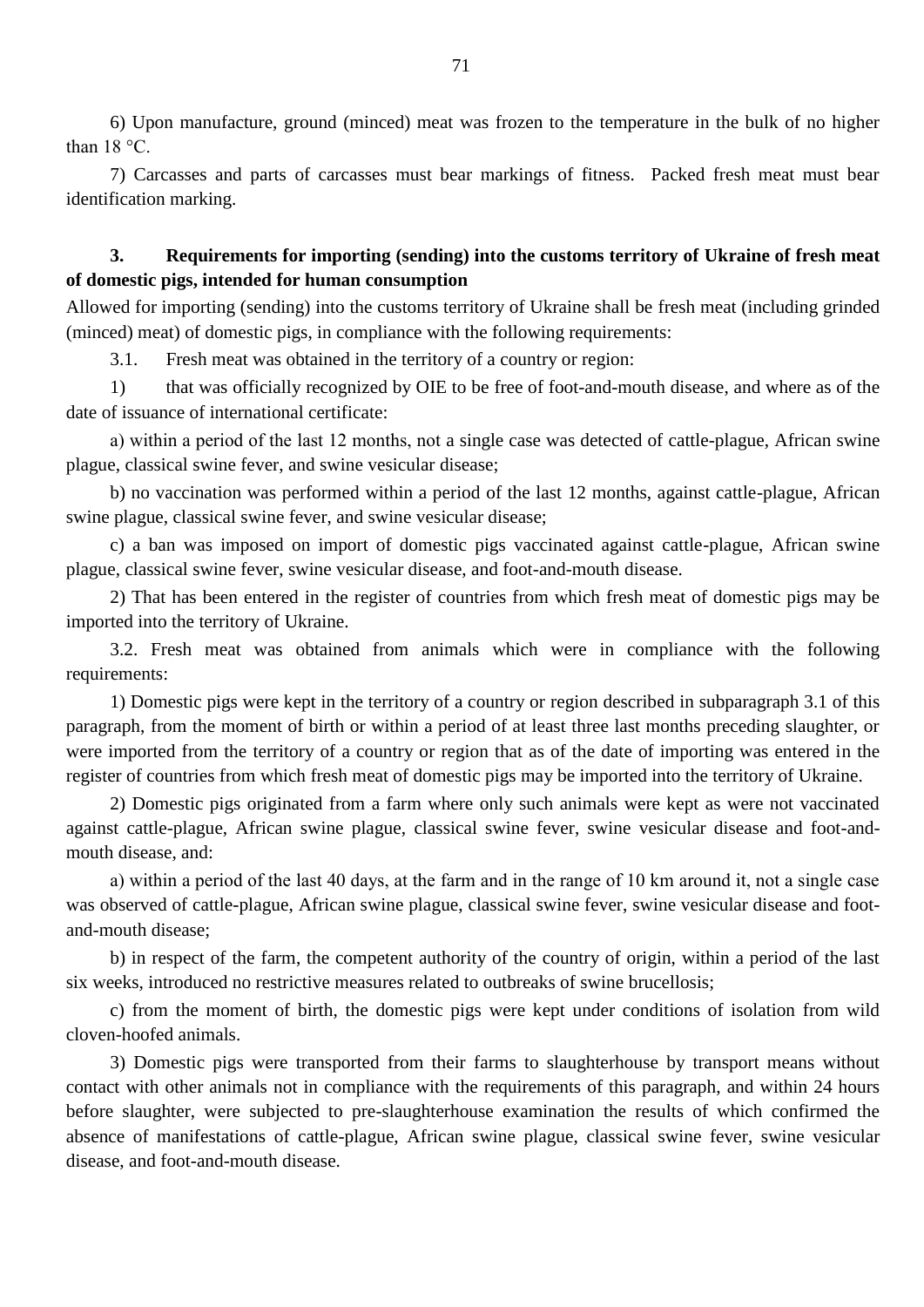4) Domestic pigs were not slaughtered prior to the date of entering the country (region) of origin in the register of countries from which fresh meat of pigs may be imported into the territory of Ukraine, or during the period of application by Ukraine of restrictive measures in respect to the import of such meat from that country (region).

3.4. Fresh meat must be in compliance with the following requirements:

1) Fresh meat was obtained at a facility where, and in the range of 10 km around it, within a period of the last 40 days, not a single case was observed of cattle-plague, African swine plague, classical swine fever, swine vesicular disease and foot-and-mouth disease, or, where cases of these diseases were observed, the fresh meat may be intended for importing (forwarding) into the customs territory of Ukraine only after complete cleaning and disinfection of said facility, slaughtering of all infected animals, and removal from that facility of all meat, undertaken under supervision of the country of origin"s state veterinary inspector.

2) Fresh meat was obtained from animals the treatment of which, prior to slaughter and in the course of slaughter, was in compliance with the requirements of Ukrainian law on animal health and wellbeing, or equivalent requirements.

3) Fresh meat must be investigated for trichinosis, with negative results, or be treated by methods securing total elimination of the parasite's larvae.

4) Based on results of post-slaughterhouse examination performed by a state veterinary inspector of the country of origin, fresh meat must be pronounced fit for human consumption.

5) Fresh meat was manufactured, kept, and transported in compliance with hygienic requirements that are in compliance with, or equivalent to, the requirements of Ukrainian law on safety and certain quality indicators of foodstuffs.

6) Upon manufacture, ground (minced) meat was frozen to the temperature in the bulk of no higher than  $18 \degree C$ .

7) Carcasses and parts of carcasses must bear markings of fitness. Packed fresh meat must bear identification marking.

#### **4. Requirements for importing (sending) into the customs territory of Ukraine of fresh Meat of odd-toed ungulates, intended for human consumption**

Allowed for importing (sending) into the customs territory of Ukraine shall be fresh meat of domestic oddtoed ungulates (with the exception of ground (minced) meat), in compliance with the following requirements:

4.1. Fresh meat was obtained in the territory of a country or region that was entered in the register of countries from which fresh meat of odd-toed ungulates may be imported into the territory of Ukraine.

4.2. Fresh meat was obtained from animals that:

1) were kept in the territory of a country or region described in subparagraph 4.1 of this paragraph, from the moment of birth or within a period of at least three last months preceding slaughter, or were imported from the territory of a country or region that as of the date of importing was entered in the register of countries from which fresh meat of domestic odd-toed ungulates may be imported into the territory of Ukraine.

2) were not slaughtered prior to the date of entering the country (region) of origin in the register of countries from which fresh meat of odd-toed ungulates may be imported into the territory of Ukraine, and/or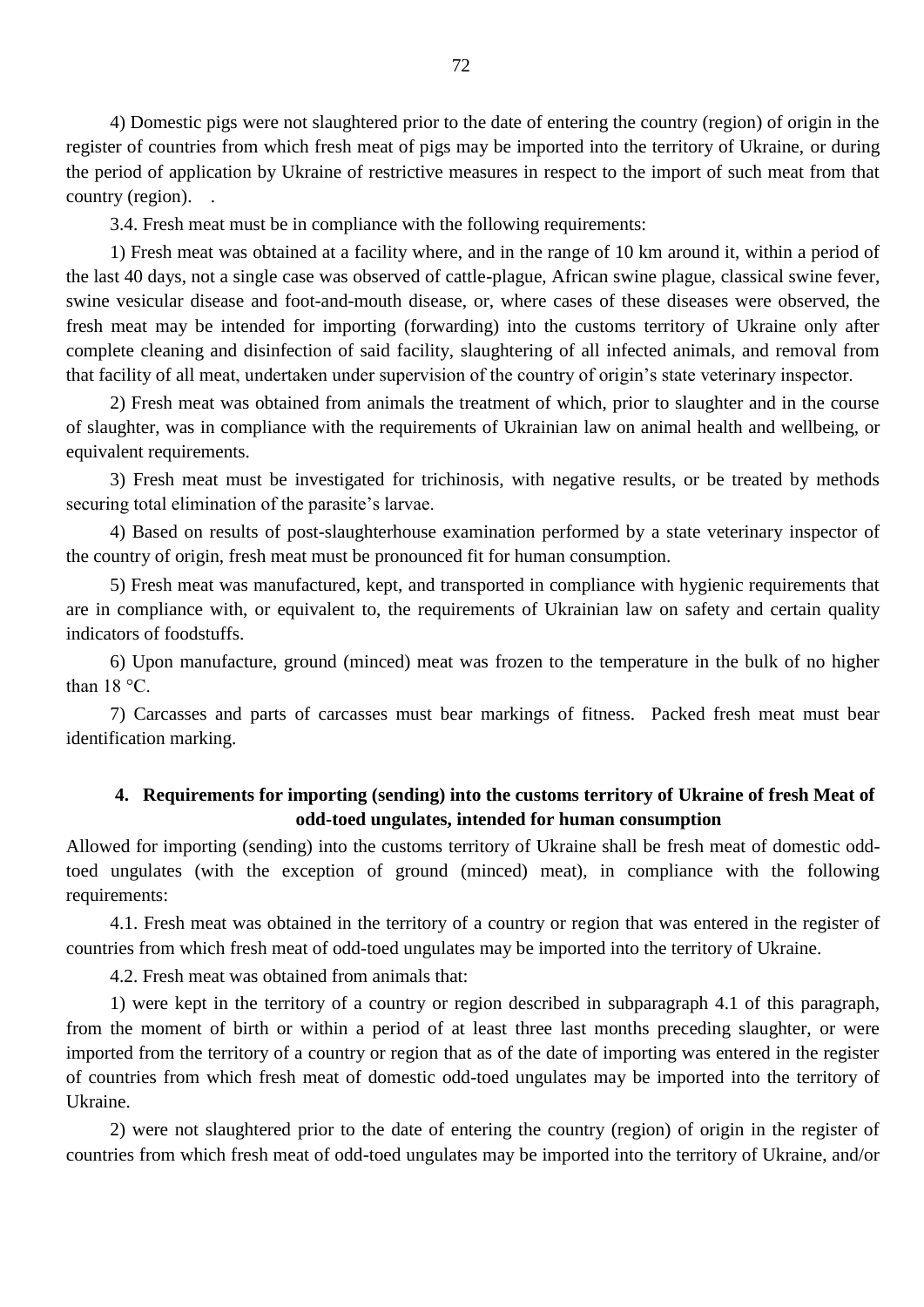during the period of application by Ukraine of restrictive measures in respect to the import of such meat from that country (region);

3) were slaughtered at a slaughterhouse where, and in the range of 10 km around it, not a single case was observed within a period of last 40 days, of African horse sickness and glanders, or if cases of these diseases were observed, the fresh meat may be intended for importing (forwarding) into the customs territory of Ukraine only after performance of cleaning and disinfection procedures and slaughter of all infected animals, and removal of all meat, under supervision of a state veterinary inspector of the country of origin.

4.3. Fresh meat must be in compliance with the following requirements:

1) Fresh meat was obtained from animals the treatment of which, prior to slaughter and in the course of slaughter, was in compliance with the requirements of Ukrainian law for animal health and wellbeing, or equivalent requirements.

2) Fresh meat must be investigated for trichinosis, with negative results, or be treated by methods securing total elimination of the parasite's larvae.

3) Based on results of post-slaughterhouse examination performed by a state veterinary inspector of the country of origin, fresh meat must be pronounced fit for human consumption.

4) Fresh meat must be kept and transported in compliance with hygienic requirements that were in compliance with, or equivalent to, the requirements of Ukrainian law on safety and certain quality indicators of foodstuffs.

5) Carcasses and parts of carcasses must bear markings of fitness. Packed fresh meat must bear identification marking.

#### **5. Requirements for importing (sending) into the customs territory of Ukraine of fresh meat of poultry other than birds belonging to ratite family (ostrich-like), intended for human consumption**

Allowed for importing (sending) into the customs territory of Ukraine shall be fresh meat (with the exception of ground (minced) meat and mechanically deboned meat (MDM)), of poultry other than birds belonging to ratite family (ostrich-like), in compliance with the following requirements:

5.1. Fresh meat was obtained in the territory of a country / region / compartment entered in the register of countries from which fresh meat of poultry may be imported into the territory of Ukraine, and which as of the date of issuance of international certificate, was free from highly pathogenic avian influenza and Newcastle disease, in compliance with the OIE Terrestrial Animal Health Code;

5.2. Fresh meat was obtained from poultry that:

1) from the moment of hatching, was kept in the territory of a country / region / compartment described in subparagraph 5.1 of this paragraph, or was imported to such territories from the territory of a country / region / compartment that as of the date of such importing, was entered in the register of countries from which fresh meat of poultry may be imported into the territory of Ukraine;

2) originated from a farm in respect to which, the competent authority of the country of origin did not impose any veterinary-sanitary restrictions, and within a period of at least the last 30 days, in the range of 10 km around it (including the territory of the neighboring state), not a single case was observed of highly pathogenic avian influenza and Newcastle disease;

3) was not slaughtered in the framework of a program to combat diseases of poultry, and before the date of entering the country (region / compartment) of origin in the register of countries from which fresh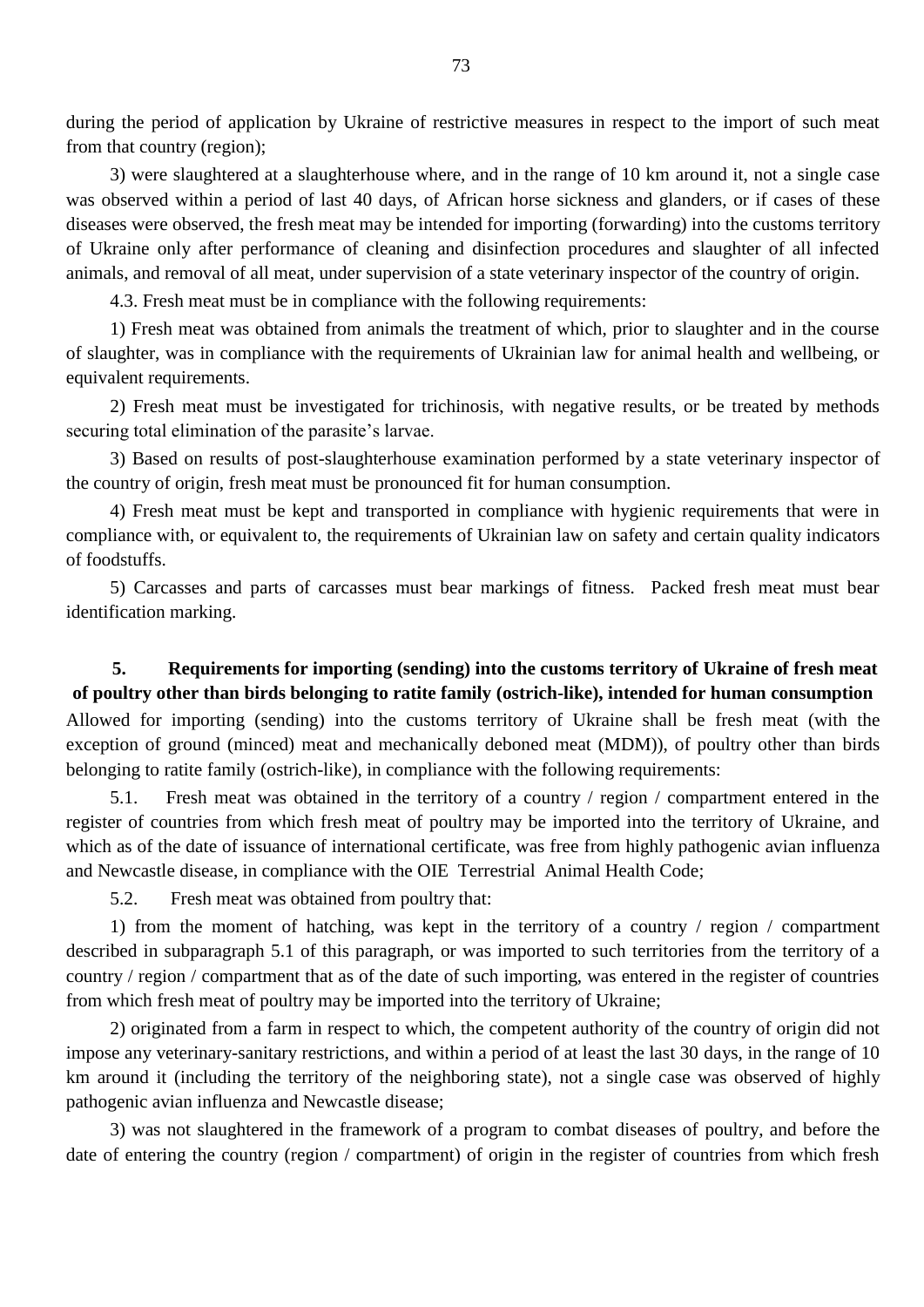meat of poultry may be imported into the territory of Ukraine, or during the period of application by Ukraine of restrictive measures in respect to imports of such meat from that country (region / compartment).

4) during transportation to slaughterhouse, had no contact with poultry infected with highly pathogenic avian influenza and/or Newcastle disease;

5) was slaughtered at a slaughterhouse in respect to which, as of the moment of slaughter, the competent authority of the country of origin did not impose any veterinary-sanitary restrictions related to outbreaks of highly pathogenic avian influenza and Newcastle disease, and in the range of 10 km around which (including the territory of the neighboring state), not a single case was observed of highly pathogenic avian influenza and Newcastle disease within a period of at least the last 30 days;

7) was not vaccinated with vaccines manufactured from initial vaccine virus of Newcastle disease that manifested higher pathogenicity than virus strain with reduced virulence.

5.3. Fresh meat must be in compliance with the following requirements:

1) Fresh meat was obtained from birds the treatment of which, prior to slaughter and in the course of slaughter, was in compliance with the requirements of Ukrainian law for animal health and wellbeing, or equivalent requirements.

2) Based on results of post-slaughterhouse examination performed by a state veterinary inspector of the country of origin, fresh meat must be pronounced fit for human consumption.

3) Fresh meat must be kept and transported in compliance with hygienic requirements that are in compliance with, or equivalent to, the requirements of Ukrainian law on safety and certain quality indicators of foodstuffs.

#### **6. Requirements for importing (sending) into the customs territory of Ukraine of fresh meat of poultry belonging to ratite family (ostrich-like), intended for human consumption**

Allowed for importing (sending) into the customs territory of Ukraine shall be fresh meat (with the exception of ground (minced) meat and mechanically deboned meat (MDM)), of poultry belonging to ratite family (ostrich-like), in compliance with the following requirements:

6.1. Fresh meat was obtained in the territory of a country / region / compartment entered in the register of countries from which fresh meat of poultry may be imported into the territory of Ukraine, and which as of the date of issuance of international certificate, was free from highly pathogenic avian influenza and Newcastle disease, in compliance with the OIE"s Terrestrial Animal Health Code.

6.2. The farm of origin of ostrich-like birds, from which the fresh meat was obtained, must be in compliance with the following requirements:

1) the farm was subjected to regular veterinary inspection with the purpose of detecting diseases that can be contracted by humans;

2) in respect to the farm, the competent authority of the country of origin did not impose any veterinary-sanitary restrictions in respect of diseases of ostrich-like birds and/or other bird species;

3) at the farm and in the range of 10 km around it (including the territory of the neighboring state), no outbreaks were observed of highly pathogenic avian influenza and Newcastle disease within a period of at least the last 30 days.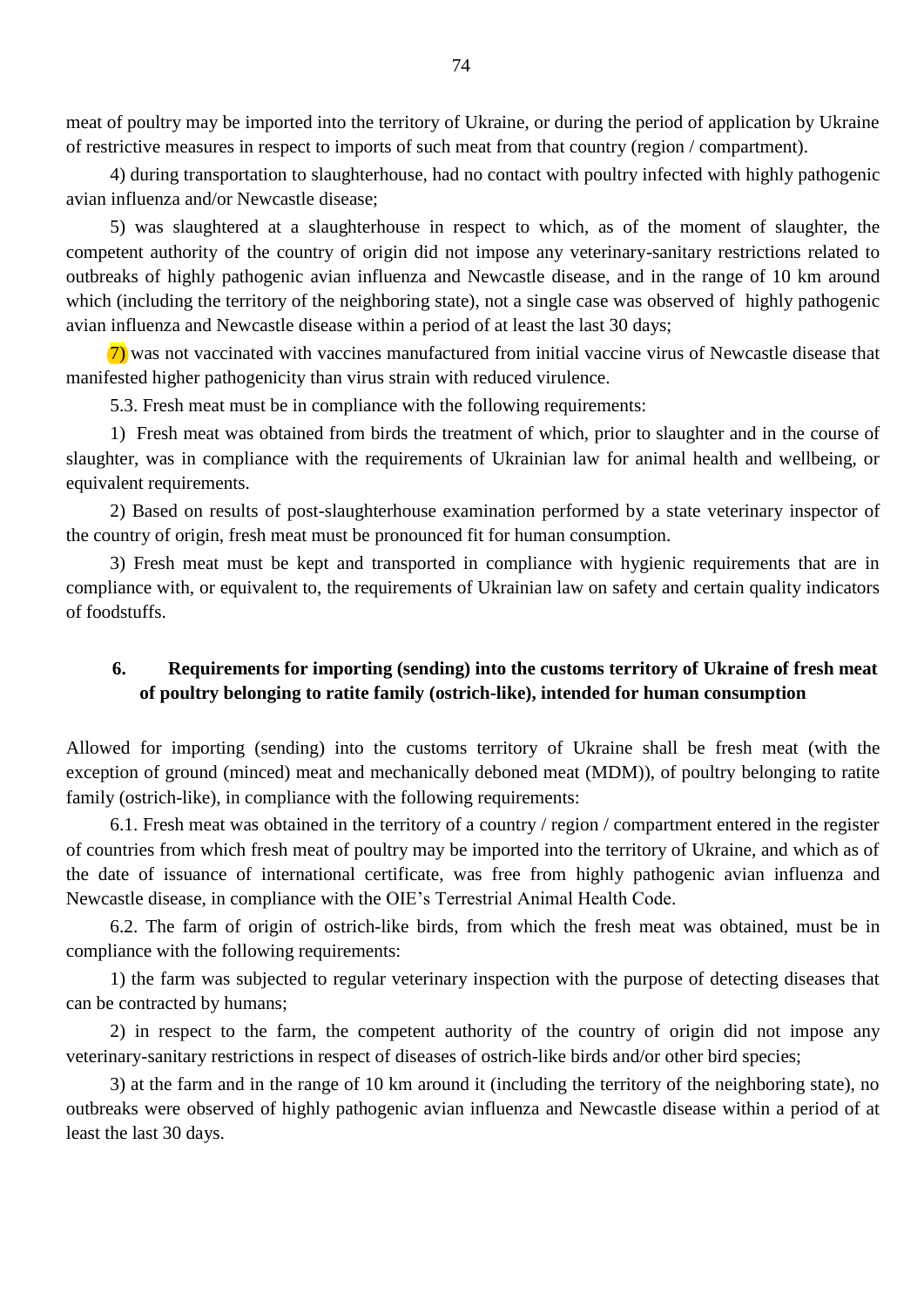6.3. Fresh meat was obtained from ostrich-like birds which within a period of at least three last months before slaughtering, or from the moment of hatching, were continuously kept in the territory of a country / region / compartment described in subparagraph 6.1 of the present paragraph, and which:

1) during transportation to slaughterhouse, had no contact with ostrich-like birds and/or other bird species infected with highly pathogenic avian influenza or Newcastle disease;

2) were slaughtered at a slaughterhouse in respect to which, as of the moment of slaughter, no veterinary-sanitary restrictions related to outbreaks of highly pathogenic avian influenza and Newcastle disease, were imposed, and in the range of 10 km around which (including the territory of the neighboring state), no outbreaks of highly pathogenic avian influenza and Newcastle disease were observed within a period of at least the last 30 days.

6.4. In case of importing (sending) into the customs territory of Ukraine of fresh meat from which bones and skin were removed, and which was obtained from ostrich-like birds originating from an African or Asian country, in respect to ostrich-like birds the following requirements must be applied:

1) within a period of at least 14 days before slaughter, ostrich-like birds were kept in isolation securing their protection from ticks;

2) prior to being put in isolation, the ostrich-like birds were examined for presence of, or subjected to treatment sufficient for elimination of, ticks (the treatment must be performed in a manner that do not cause the appearance in birds" meat of any remnants that are subject to detection in the course of the application of state monitoring measures);

3) upon arrival to slaughterhouse, every batch was examined, and the results of such examination confirmed the absence of ticks on ostrich-like birds.

6.5. Shall not be allowed for importing (forwarding) into the customs territory of Ukraine the fresh meat of ostrich-like birds which were slaughtered:

1) in the framework of combating diseases of ostrich-like birds and other bird species;

2) which were slaughtered in the territory of a country / region / compartment in respect to which, as of the date of such slaughter, Ukraine introduced restrictive measures in respect of import of such meat from this country / region / compartment.

6.6. Fresh meat of ostrich-like birds must be in compliance with the following requirements:

1) fresh meat was obtained from ostrich-like birds the treatment of which, prior to slaughter and in the course of slaughter, was in compliance with the requirements of Ukrainian law for animal health and wellbeing, or equivalent requirements;

2) based on results of post-slaughterhouse examination performed by a state veterinary inspector of the country of origin, fresh meat must be pronounced fit for human consumption;

3) fresh meat was obtained and prepared without contact with meat that was not in compliance with the requirements of this paragraph, and bore identification marking;

4) fresh meat must be kept and transported in compliance with hygienic requirements that are in compliance with, or equivalent to, the requirements of Ukrainian law on safety and certain quality indicators of foodstuffs.

# **7. Requirements for importing (sending) into the customs territory of Ukraine of fresh meat of domestic rabbits, intended for human consumption**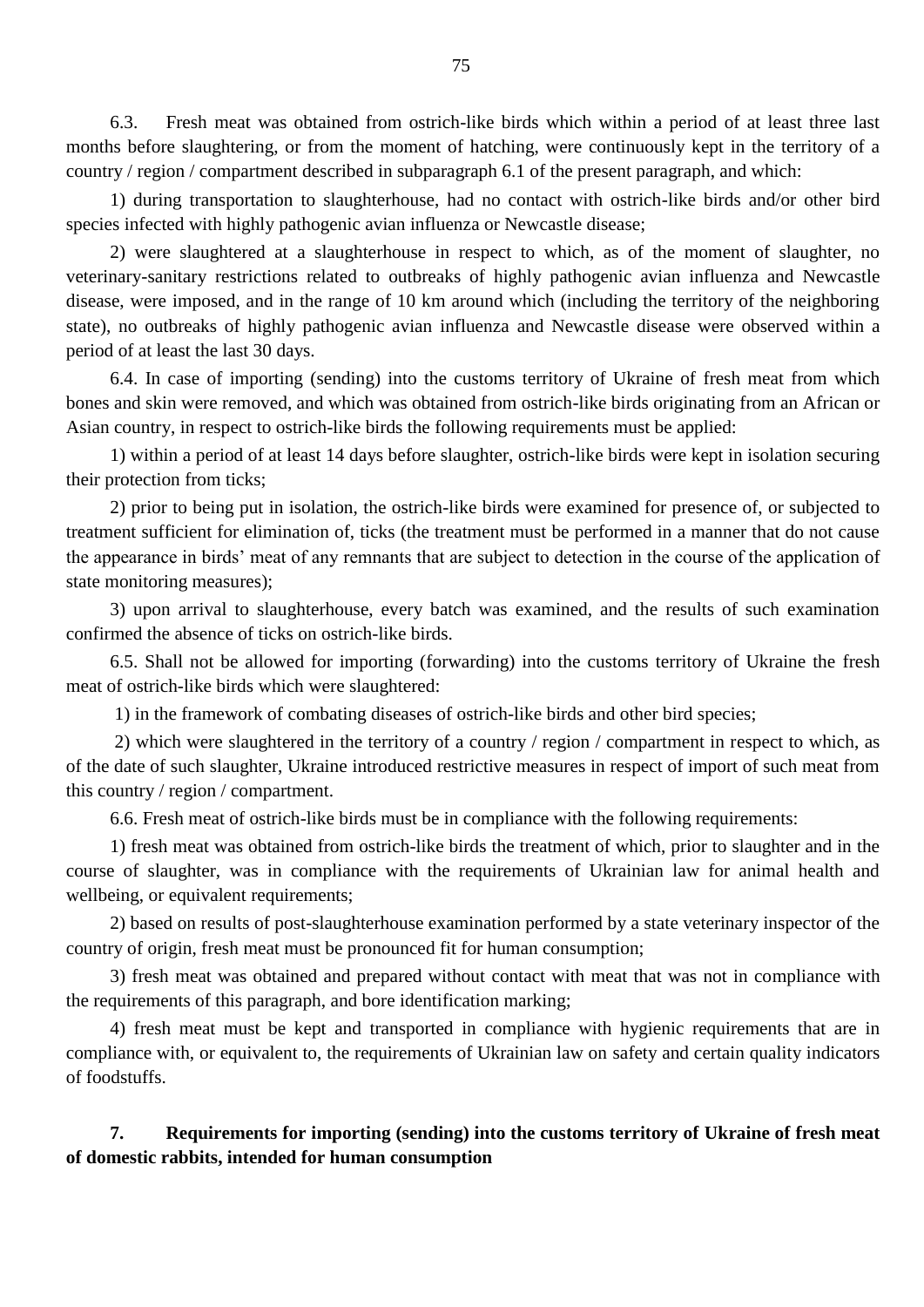Allowed for importing (sending) into the customs territory of Ukraine shall be fresh meat of domestic rabbits, in compliance with the following requirements:

7.1. Fresh meat was obtained from domestic rabbits that:

1) were slaughtered in the territory of a country or region entered in the register of countries from which fresh meat of domestic rabbits may be imported into the territory of Ukraine, and where animals were kept within a period of at least the last six weeks before slaughter, or from the moment of birth;

2) originated from farms or territories in respect to which, the competent authority of the country of origin did not impose any veterinary-sanitary restrictions in respect of rabbit fever, myxomatosis, and rabbit haemorrhagic disease;

3) were not slaughtered in the framework of a program to combat diseases of rabbits;

4) during transportation to slaughterhouse, had no contact with rabbits infected with rabbit fever, myxomatosis, and rabbit haemorrhagic disease;

5) in the process of slaughter, cutting, storage, or transportation, did not contact with rabbits or meat of lower veterinary-sanitary status.

7.2. Fresh meat must be in compliance with the following requirements:

1) fresh meat was obtained from animals the treatment of which, prior to slaughter and in the course of slaughter and transportation, was in compliance with the requirements of Ukrainian law for animal health and wellbeing, or equivalent requirements;

2) based on results of post-slaughterhouse examination performed by a state veterinary inspector of the country of origin, fresh meat must be pronounced fit for human consumption;

3) fresh meat was manufactured, kept and transported in compliance with hygienic requirements that are in compliance with, or equivalent to, the requirements of Ukrainian law on safety and certain quality indicators of foodstuffs;

4) fresh meat must bear identification marking.

# **8. Requirements for importing (sending) into the customs territory of Ukraine of fresh meat of wild animals raised on farm, intended for human consumption**

Allowed for importing (sending) into the customs territory of Ukraine shall be fresh meat (with the exception of ground (minced) meat and edible by-products), of wild animals raised on a farm, in compliance with the following requirements:

8.1. For fresh meat obtained from cloven-hoofed mammals (with the exception of bovine animals (including species *Bubalus, Bison* and hybrids thereof), sheep (*Ovis aries*), goats (*Capra hircus*), pigs (*Suidae*) and peccary (*Tayassuidae*)), as well as animals of rhinoceros family (*Rhinocerotidae*) and elephantine (*Elephantidae*):

8.1.1. Fresh meat was obtained in the territory of a country or region that:

1) was entered in the register of countries from which fresh meat of wild animals raised on a farm may be imported into the territory of Ukraine;

2) as of the date of the issuance of the international veterinary certificate, was officially recognized by OIE as free from foot-and-mouth disease without vaccination, and where within a period of the last 12 months preceding the issuance of the international certificate, not a single case was observed of cattleplague, and during same period, no vaccination was performed against cattle-plague.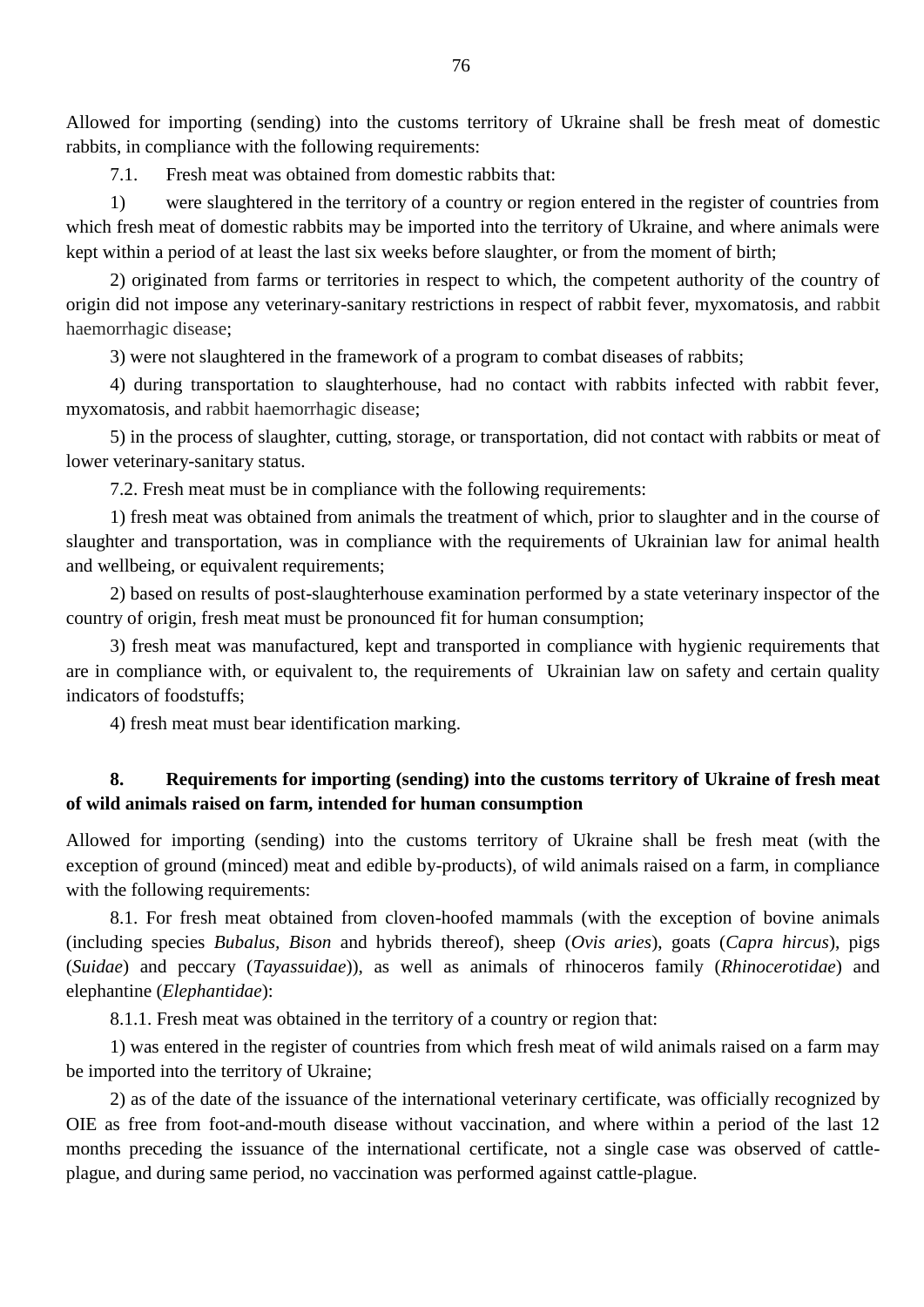8.1.2. Fresh meat was obtained from animals in respect of which the following requirements must be complied with:

1) were kept in the territory of a country or region described in subparagraph 8.1 of this paragraph, from the moment of birth or within a period of at least three last months preceding slaughter, or were imported to such territories from the territory of a country or region that as of the date of importing was entered in the register of countries from which fresh meat of the relevant animal species may be imported into the territory of Ukraine;

2) animals originated from a farm meeting the following requirements:

а) no animals that underwent vaccination against cattle-plague and foot-and-mouth disease, were kept on the farm;

b) the farm was subjected to regular veterinary inspections;

c) in respect to this farm, the competent authority of the country of origin did not impose any veterinary-sanitary restrictions concerning brucellosis, within a period of the last six weeks;

d) within a period of the last 30 days, at the farm and in the range of 10 km around it, not a single case was observed of cattle-plague and foot-and-mouth disease, or in respect to the farm, the competent authority of the country of origin did not impose any veterinary-sanitary restrictions, and within a period of the last 90 days, not a single case was observed of cattle-plague and foot-and-mouth disease at the farm and in the range of 10 km around it;

3) animals were kept on the farm of origin within a period of the last 40 days before shipping to slaughterhouse;

4) animals:

а) were transported from their farms to slaughterhouse by transport means without contact with other animals that has lower epizootic status, and within a period of 24 hours before slaughter, were subjected to pre-slaughterhouse examination the results of which confirmed the absence in these animals of cattle-plague and foot-and-mouth disease, and were not slaughtered before the date of entering the country (region) of origin in the register of countries from which fresh meat of the relevant species of wild animals raised at the farm, may be imported into the territory of Ukraine, and/or during the period of application by Ukraine of restrictive measures in respect of imports of such meat from that country (region);

b) or were slaughtered at the farm of origin, on condition that such slaughter was permitted by the state veterinary inspector of the country of origin who issued a written confirmation that:

transporting the animals to slaughterhouse would create unwarranted risk for the state of health of the animals or persons who perform the transportation;

the farm, based on inspection results, was approved by the competent authority of the country of origin for slaughter of wild animals;

within a period of 24 hours before slaughter, the animals were subjected to pre-slaughterhouse examination, the results of which confirmed the absence in these animals of cattle-plague and foot-andmouth disease;

animals were not slaughtered before the date of entering the country (region) of origin in the register of countries from which fresh meat of relevant species of wild animals raised on a farm may be imported into the territory of Ukraine, and/or during the period of application by Ukraine of restrictive measures in respect to imports of such meat from that country (region);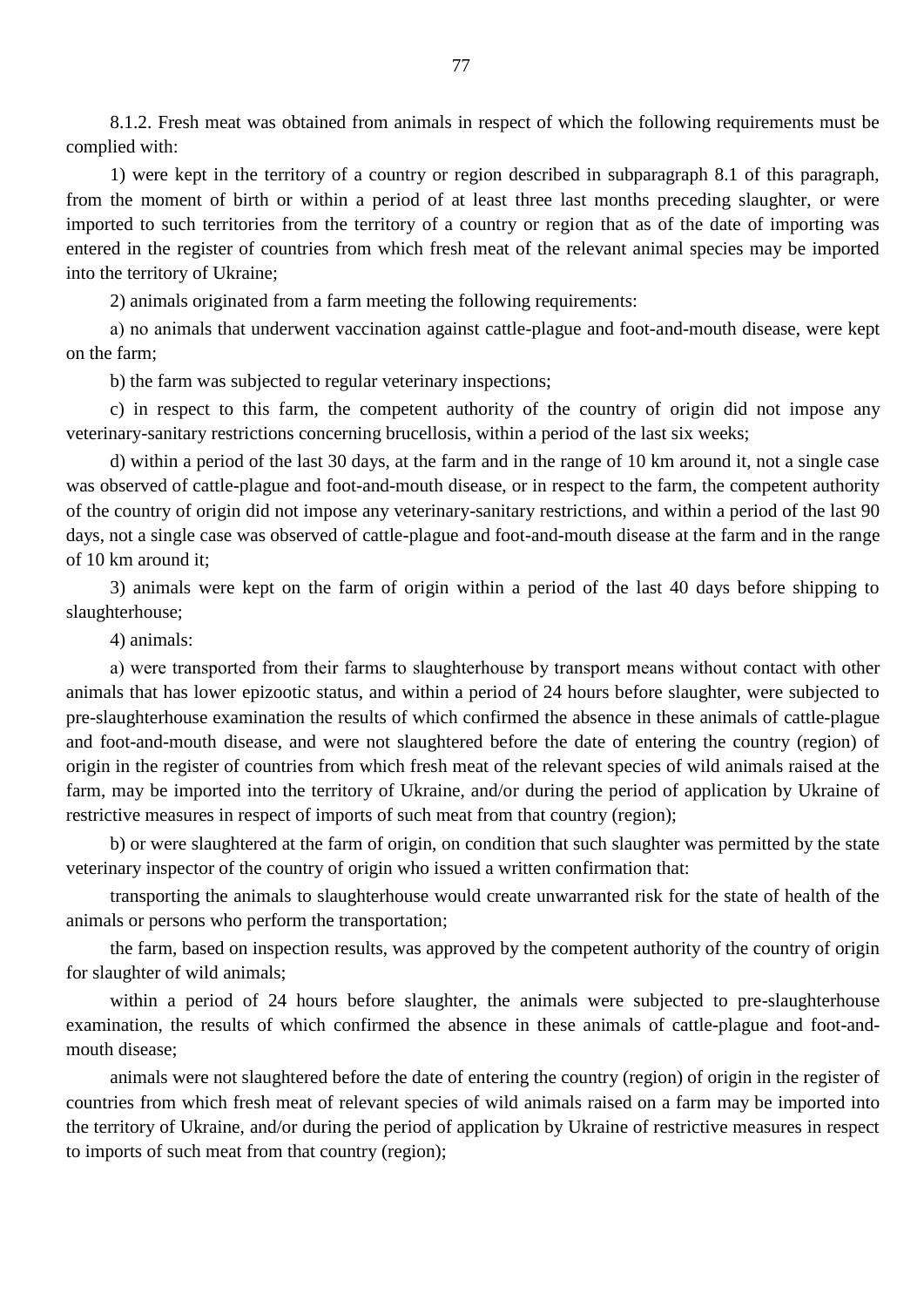exsanguination of the animals was performed in accordance with the requirements of the country of origin"s regulations;

slaughtered animals were cut within three hours from the moment of slaughter;

carcasses of animals were transported to slaughterhouse, and in case more than one hour elapsed from the moment of slaughter, at the time of arrival of the transport means used for transportation, temperature inside the transport means was between 0  $\degree$ C and + 4  $\degree$ C.

5) from the moment of birth or within a period of the last three months, animals were kept isolated from wild cloven-hoofed mammals.

8.1.3. Fresh meat was obtained at a facility where, and in the range of 10 km around it, within a period of the last 30 days, not a single case was observed of cattle-plague and foot-and-mouth disease, or, where cases of these diseases were observed, the meat may be intended for importing (forwarding) into the customs territory of Ukraine only after complete cleaning and disinfection of said facility, slaughtering of all infected animals, and removal from that facility of all meat, undertaken under supervision of the country of origin"s state veterinary inspector.

8.2. For fresh meat obtained from wild pigs (*Suidae*), peccary (*Tayassuidae*)*,* and tapirs *(Tapiridae)*, raised at a farm:

8.2.1. Fresh meat was obtained in the territory of a country or region in respect to which the following requirements apply:

1) the country or region was officially recognized by OIE as free from foot-and-mouth disease;

2) the country or region has been entered in the register of countries from which fresh meat of the relevant species of wild animals raised on a farm, may be imported into the territory of Ukraine;

3) as of the date of issuance of international certificate, a ban was in effect in the territory of the country or region in respect of the import of domestic animals vaccinated against cattle-plague, African swine plague, classical swine fever, swine vesicular disease, and foot-and-mouth disease;

4) in the territory of the country or region, within a period of the last 12 months, not a single case was observed of cattle-plague, African swine plague, classical swine fever, and swine vesicular disease, and no vaccination was undertaken against cattle-plague, African swine plague, classical swine fever, and swine vesicular disease.

8.2.2. Fresh meat was obtained from animals in compliance with the following requirements:

1) animals were kept in the territory of a country or region described in subparagraph 8.2.1 of this paragraph, from the moment of birth or within a period of at least three last months preceding slaughter, or were imported to such territories from the territory of a country or region that as of the date of importing was entered in the register of countries from which fresh meat of relevant wild animals raised on a farm, may be imported into the territory of Ukraine;

2) from the moment of birth, animals were kept isolated from wild cloven-hoofed mammals;

3) animals originated from a farm:

а) where no animals were kept that were vaccinated against cattle-plague, African swine plague, classical swine fever, swine vesicular disease and foot-and-mouth disease;

b) within a period of the last 40 days, at the farm and in the range of 10 km around it, not a single case was observed of cattle-plague, African swine plague, classical swine fever, swine vesicular disease and footand-mouth disease;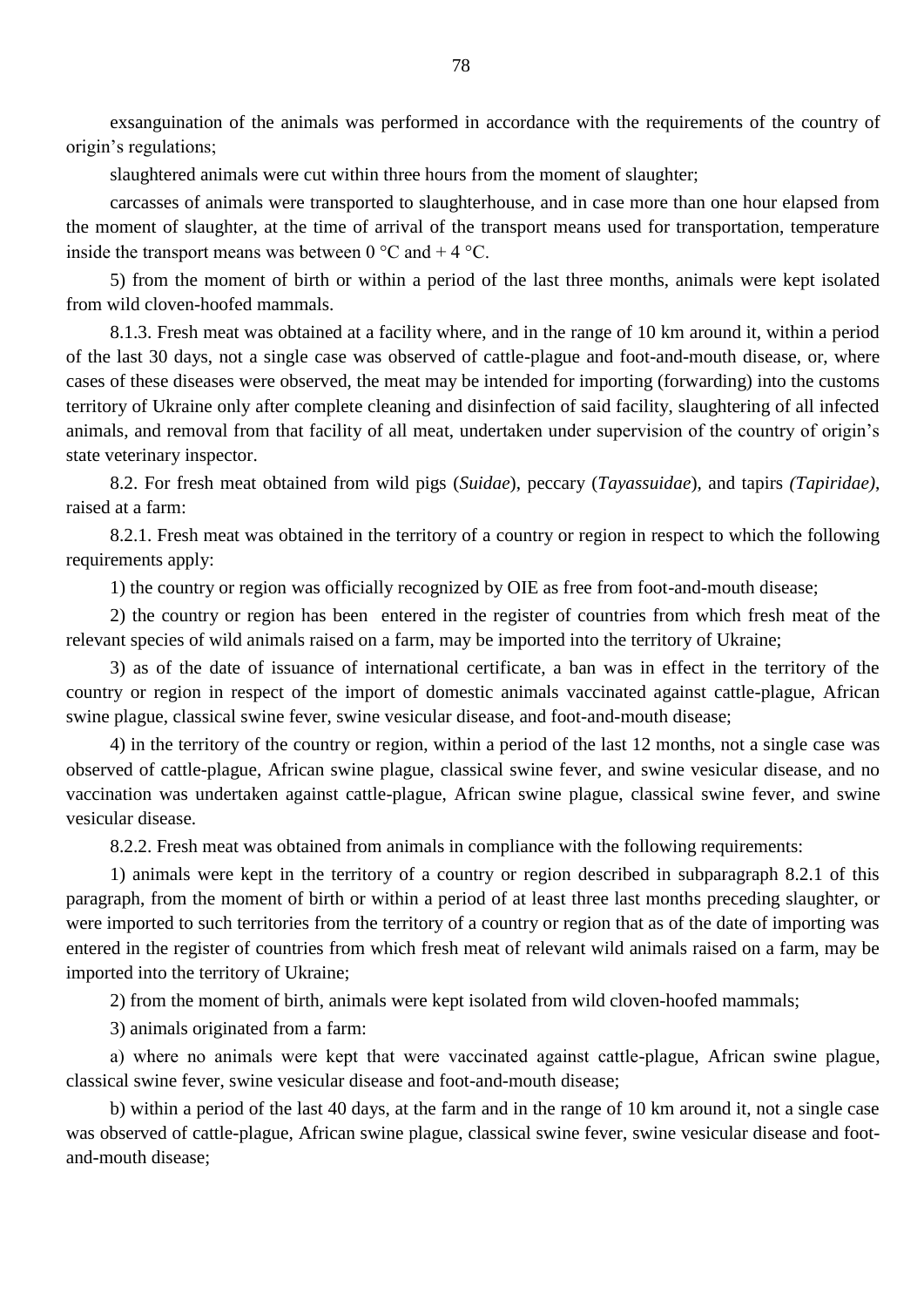c) which were subjected to regular veterinary inspections aimed at diagnosing diseases that could be transmitted to humans or animals, and in respect to which, within a period of the last six weeks, no veterinary-sanitary restrictions were introduced concerning swine brucellosis;

4) animals were transported from their farms to slaughterhouse by transport means that were cleaned and disinfected prior to loading, without contact with other animals that had lower epizootic status, and within a period of 24 hours before slaughter, were subjected to pre-slaughterhouse examination the results of which confirmed the absence in these animals of cattle-plague, African swine plague, classical swine fever, and swine vesicular disease, and were not slaughtered before the date of entering the country (region) of origin in the register of countries from which fresh meat of the relevant species of wild animals raised at the farm, may be imported into the territory of Ukraine, and/or during the period of application by Ukraine of restrictive measures in respect of imports of such meat from that country (region);

5) or were slaughtered at the farm of origin, on condition that such slaughter was permitted by the state veterinary inspector of the country of origin who issued a written confirmation that:

а) transporting the animals to slaughterhouse would create unwarranted risk for the state of health of the animals or persons who perform the transportation;

b) the farm, based on inspection results, was approved by the competent authority of the country of origin for slaughter of wild animals;

c) within a period of 24 hours before slaughter, the animals were subjected to pre-slaughterhouse examination, the results of which confirmed the absence in these animals of cattle-plague, African swine plague, classical swine fever, and swine vesicular disease;

d) animals were not slaughtered before the date of entering the country (region) of origin in the register of countries from which fresh meat of relevant species of wild animals raised on a farm may be imported into the territory of Ukraine, and/or during the period of application by Ukraine of restrictive measures in respect to imports of such meat from that country (region);

e) exsanguination of the animals was performed in accordance with the requirements of the country of origin"s regulations;

f) slaughtered animals were cut within a period of three hours from the moment of slaughter;

g) carcasses of animals were transported to slaughterhouse under appropriate sanitary conditions, and in case more than one hour elapsed from the moment of slaughter, at the time of arrival of the transport means used for transportation, temperature inside the transport means was between  $0^{\circ}C$  and  $+4^{\circ}C$ .

8.2.3. Fresh meat was obtained at a facility where, and in the range of 10 km around it, within a period of the last 40 days, not a single case was observed of cattle-plague, African swine plague, classical swine fever, and swine vesicular disease, or, where cases of these diseases were observed, the meat may be permitted to be prepared for importing (forwarding) into the customs territory of Ukraine only after complete cleaning and disinfection of said facility, slaughtering of all infected animals, and removal from that facility of all meat, undertaken under supervision of the country of origin"s state veterinary inspector.

8.3. Fresh meat must be manufactured and kept and transported in compliance with hygienic requirements that are in compliance with, or equivalent to, the requirements of Ukrainian law on safety and certain quality indicators of foodstuffs.

8.4. Carcasses or parts of carcasses must bear markings of fitness. Packed fresh meat must bear identification marking.

8.5. In respect of fresh meat, the following requirements must be complied with: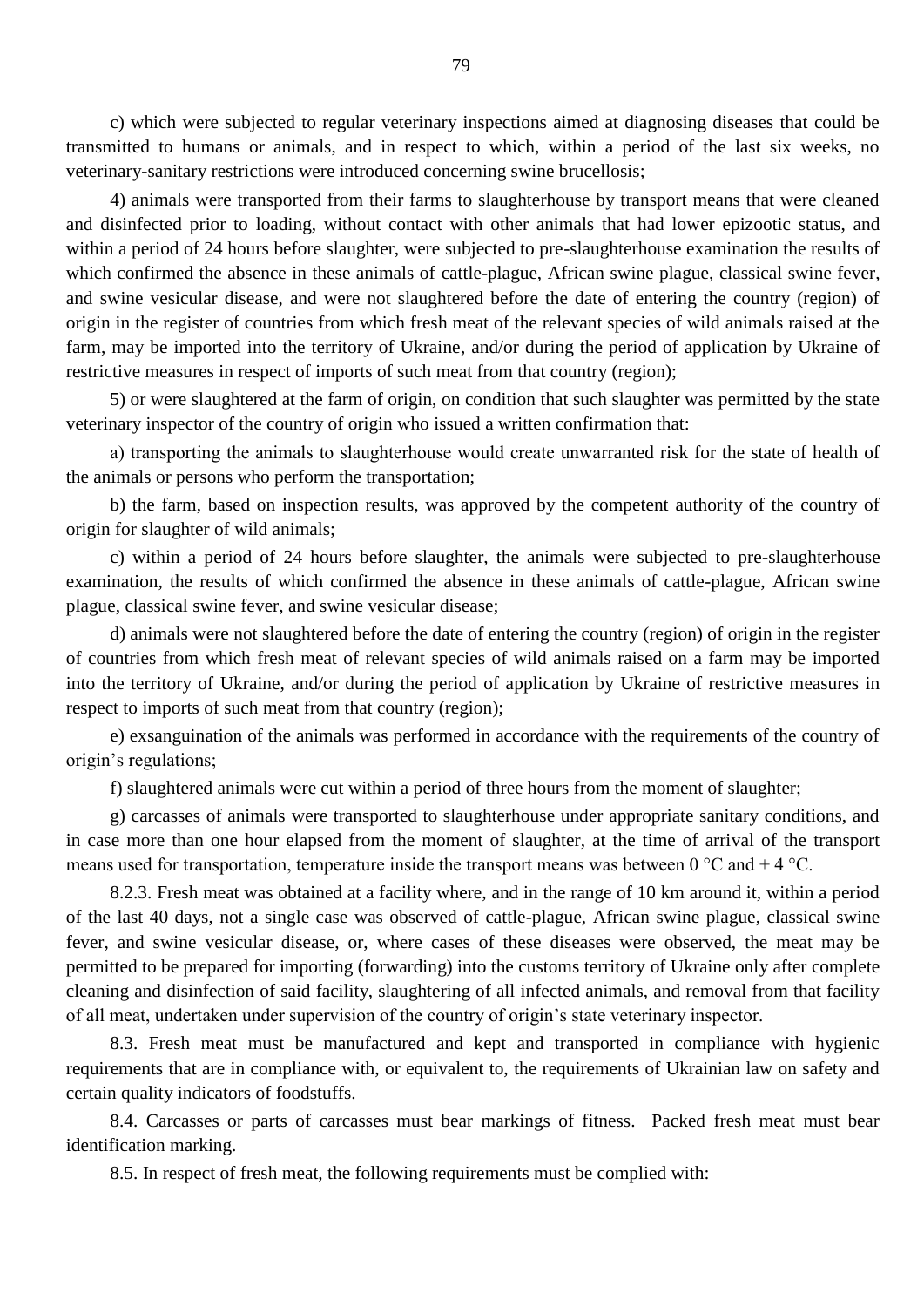1) fresh meat was obtained from animals the treatment of which, prior to slaughter and in the course of slaughter and transportation, was in compliance with the requirements of Ukrainian law for animal health and wellbeing, or equivalent requirements;

2) based on results of post-slaughterhouse examination performed by a state veterinary inspector of the country of origin, fresh meat must be pronounced fit for human consumption;

3) fresh meat must be investigated for trichinosis, with negative results, or be treated by methods securing total elimination of the parasite's larvae.

# **9. Requirements for importing (sending) into the customs territory of Ukraine of fresh meat of wild animals, intended for human consumption**

Allowed for importing (sending) into the customs territory of Ukraine shall be fresh meat of wild animals, in compliance with the following requirements:

9.1. For fresh meat of wild rabbits and hares:

1) Fresh meat, obtained from wild rabbits and hares, slaughtered in the territory of a country or region entered in the register of countries from which fresh meat of wild rabbits and hares may be imported into the territory of Ukraine, and where in the area of slaughter, within a period of the last 40 days, the competent authority of the country of origin did not introduce any veterinary-sanitary restriction concerning myxomatosis, rabbit haemorrhagic disease, and rabbit fever, and which within a period of 12 hours after slaughter, were sent to an animal collection center or to a facility for processing wild animals for cooling. As of the moment of removal of innards and pelt from animals, in respect to the an animal collection center or the facility concerned, the competent authority of the country of origin did not introduce any veterinarysanitary restrictions concerning diseases to which wild rabbits and hares were susceptible, in compliance with the requirements of the OIE's Terrestrial Animal Health Code;

2) If pelts and innards were not removed from wild rabbits and hares:

а) during maximum 15 days before shipping, fresh meat must be cooled to the temperature of +4 °С or below, and not be subjected to refrigeration or deep freezing;

b) a representative carcass sample was subjected to veterinary inspection, and all meat was obtained in compliance with hygienic requirements in compliance with the requirements of Ukrainian law on safety and certain quality indicators of foodstuffs, or equivalent requirements.

9.2. For fresh meat of wild terrestrial mammals other than wild lagomorphs and ungulates:

1) Fresh meat was obtained from wild terrestrial mammas other than from wild lagomorphs and ungulates, that were slaughtered in the territory of a country or region entered in the register of countries from which fresh meat of relevant species of wild animal may be imported into the territory of Ukraine, and where in the area of slaughter, within a period of the last 30 days, the competent authority of the country of origin did not introduce any veterinary-sanitary restriction concerning diseases to which these animals were susceptible, in compliance with the requirements of the OIE Terrestrial Animal Health Code.

2) Within a period of 12 hours after slaughter, the animals were sent to an animal collection center or to a facility for processing wild animals, for cooling. As of the moment of removal of innards and pelt from animals, in respect to the animal collection center or the facility for processing wild animals concerned, the competent authority of the country of origin did not introduce any veterinary-sanitary restrictions concerning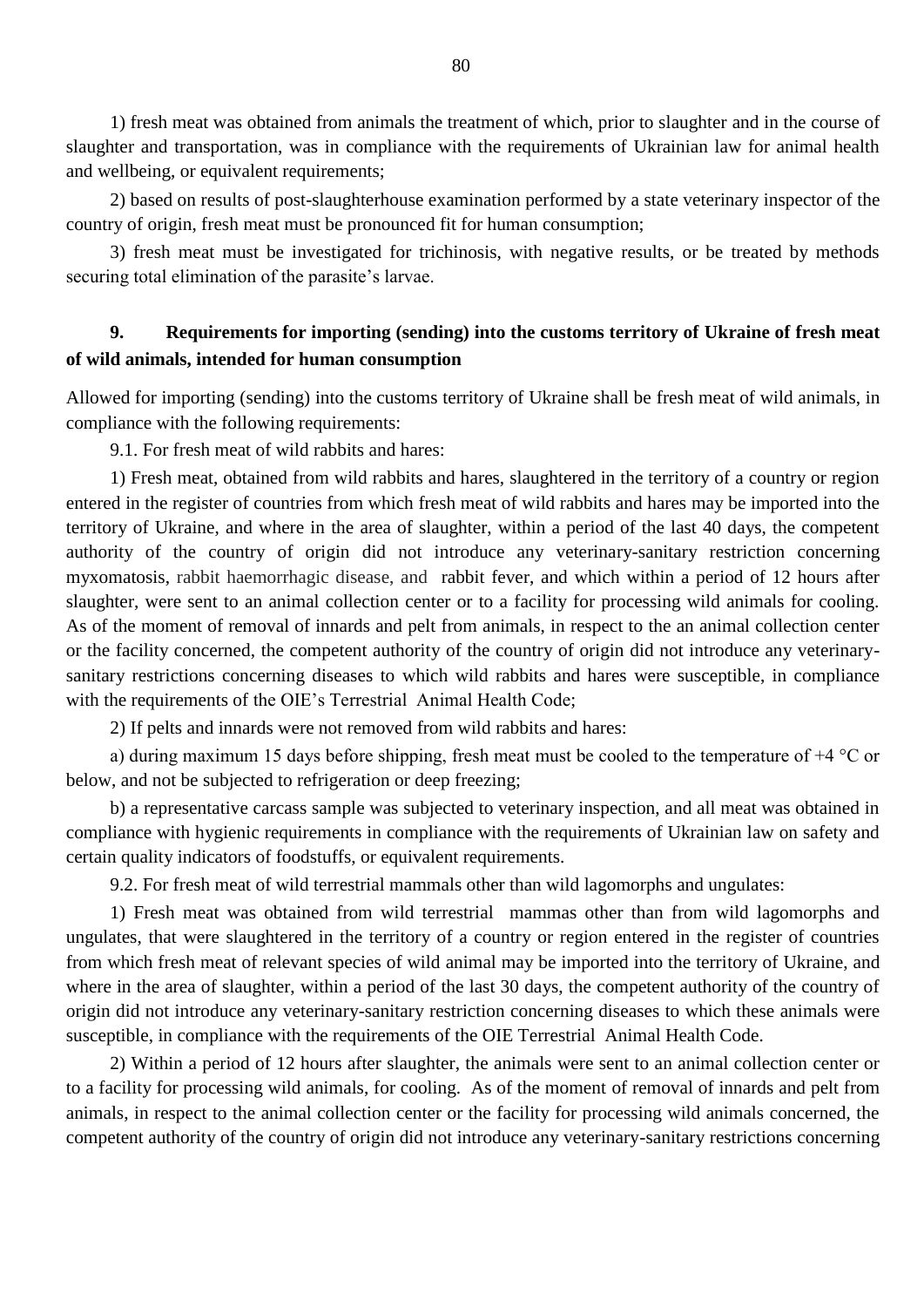diseases to which the relevant animal species were susceptible, in compliance with the requirements of the OIE Terrestrial Animal Health Code.

9.3. For fresh meat (with the exception of ground (minced) meat and edible by-products), obtained from cloven-hoofed mammals (with the exception of bovine animals (including species *Bubalus, Bison* and hybrids thereof), sheep (*Ovis aries*), goats (*Capra hircus*), pigs (*Suidae*) and peccary (*Tayassuidae*)), as well as animals of rhinoceros family (*Rhinocerotidae*) and elephantine (*Elephantidae*)):

1) Fresh meat was obtained in the territory of a country or region entered in the register of countries from which fresh meat of the relevant wild animal species may be imported into the territory of Ukraine, and in respect to which, as of the date of issuance of international certificate, the following requirements must be complied with:

а) the country or region was officially recognized by OIE to be free from foot-and-mouth disease;

b) in the territory of the country or region, within a period of the last 12 months preceding the issuance of the international certificate, not a single case was detected by the competent authority of the country of origin, of cattle-plague, and during the same period, no vaccination was undertaken against cattle-plague;

2) Wild animals from which fresh meat was obtained, were not slaughtered before the date of entering the country (region) of origin in the register of countries from which fresh meat of relevant species of wild animals may be imported into the territory of Ukraine, and/or during the period of application by Ukraine of restrictive measures in respect to imports of such meat from that country (region).

3) Wild animals from which fresh meat was obtained, were slaughtered within the limits of the territory described in subparagraph 9.3 (1) of the present paragraph, and such slaughter was performed:

а) at a distance not in excess of 20 km from the borders of the country or its separate territory that within said period, was not entered in the register of countries from which fresh meat of the relevant species of wild animals may be imported into the territory of Ukraine;

b) in the territory where within a period of the last 60 days, the competent authority of the country of origin did not introduce any veterinary-sanitary restrictions related to cattle-plague and foot-and-mouth disease.

4) Immediately after slaughter, the animals were sent to a facility for processing wild animals where, and in the range of 10 km around it, within a period of the last 30 days, the competent authority of the country of origin did not detect a single case of cattle-plague and foot-and-mouth disease, or where cases of these diseases were observed, the meat may be intended for importing (forwarding) into the customs territory of Ukraine only after complete cleaning and disinfection of the facility for processing wild animals and removal from that facility of all meat, undertaken under supervision of the country of origin's state veterinary inspector.

5) Prior to removal of hide or pelt, the meat was kept and processed separately from other foodstuffs, was not subjected to freezing, and after removal of hide or pelt, was subjected to post-slaughterhouse examination.

9.4. For fresh meat (with the exception of ground (minced) meat and edible by-products) of wild pigs (*Suidae*), peccary (*Tayassuidae*)*,* and tapirs *(Tapiridae)*:

1) Fresh meat was obtained in the territory of a country or region entered in the register of countries from which fresh meat of the relevant species of wild animals may be imported into the territory of Ukraine, and in respect to which as of the date of issuance of international certificate, the following requirements were complied with: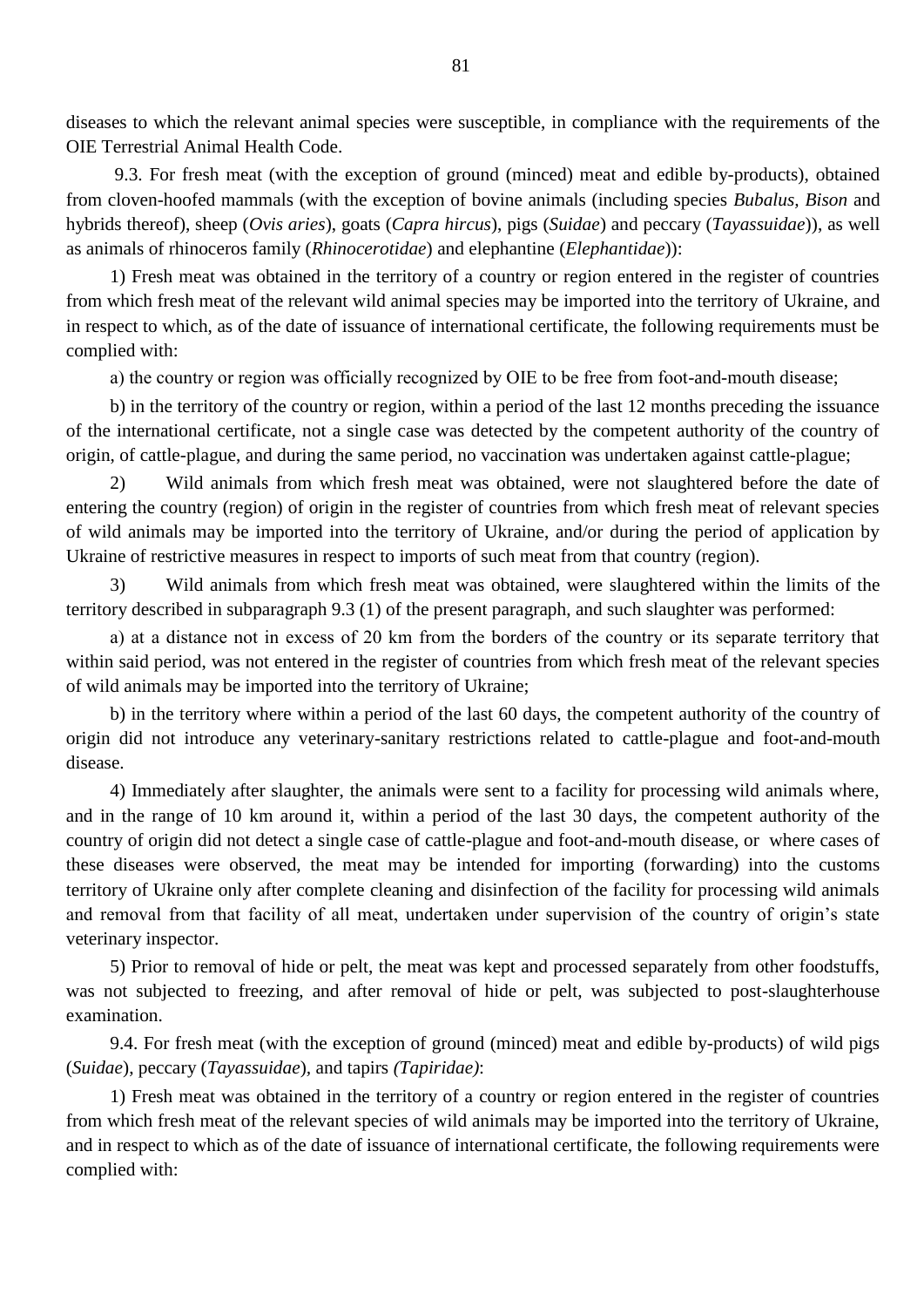а) the country or region was officially recognized by OIE to be free of foot-and-mouth disease;

b) in the territory of the country or region, within a period of the last 12 months, not a single case was detected by the competent authority of the country of origin, of cattle-plague, African swine plague, classical swine fever, swine vesicular disease and foot-and-mouth disease, and during said period, no vaccination was undertaken against these diseases;

в) in the territory of the country or region, a ban was imposed on import of domestic pigs vaccinated against cattle-plague, African swine plague, classical swine fever, swine vesicular disease and foot-andmouth disease.

2) Wild animals from which fresh meat was obtained, were not slaughtered before the date of entering the country (region) of origin in the register of countries from which fresh meat of relevant species of wild animals may be imported into the territory of Ukraine, and/or during the period of application by Ukraine of restrictive measures in respect to imports of such meat from that country (region).

3) Wild animals from which fresh meat was obtained, were slaughtered within the limits of the territory described in subparagraph 9.4 (1) of this paragraph, and such slaughter was performed:

а) at a distance not in excess of 20 km from the borders of the country or region that was not entered in the register of countries from which fresh meat of the relevant species of wild animals may be imported into the territory of Ukraine;

b) in the territory where within a period of the last 60 days, the competent authority of the country of origin did not introduce any veterinary-sanitary restrictions related to cattle-plague, African swine plague, classical swine fever, swine vesicular disease and foot-and-mouth disease.

4) Within a period of 12 hours after slaughter, the animals were sent to a facility for processing wild animals, for cooling, where, and in a range of 10 km around it, within a period of the last 40 days, the competent authority of the country of origin did not detect a single case of cattle-plague, African swine plague, classical swine fever, swine vesicular disease and foot-and-mouth disease, or, where cases of these diseases were observed, the meat may be permitted for importing (forwarding) into the customs territory of Ukraine only after complete cleaning and disinfection of the facility for processing wild animals, and removal from that facility of all meat, undertaken under supervision of the country of origin's state veterinary inspector.

5) Prior to removal of hide or pelt, the meat was kept and treated separately from other foodstuffs, was not subjected to freezing, and after removal of hide or pelt, was subjected to post-slaughterhouse examination.

9.5. For fresh meat of wild odd-toed ungulates of subspecies *Hippotigris* (zebra):

1) Fresh meat was obtained in the territory of a country or region that as of the date of such importing, was entered in the register of countries from which fresh meat of wild odd-toed ungulates of subspecies *Hippotigris* (zebra) may be imported into the territory of Ukraine.

2) Wild animals from which fresh meat was obtained, were not slaughtered before the date of entering the country (region) of origin in the register of countries from which fresh meat of wild odd-toed ungulates of subspecies *Hippotigris* (zebra) may be imported into the territory of Ukraine, and/or during the period of application by Ukraine of restrictive measures in respect to imports of such meat from that country (region).

3) Fresh meat was obtained from wild animals which within a period of 12 hours after slaughter, were sent for cooling to a facility for processing wild animals where, and in a range of 10 km around it, within a period of the last 40 days, the competent authority of the country of origin did not detect a single case of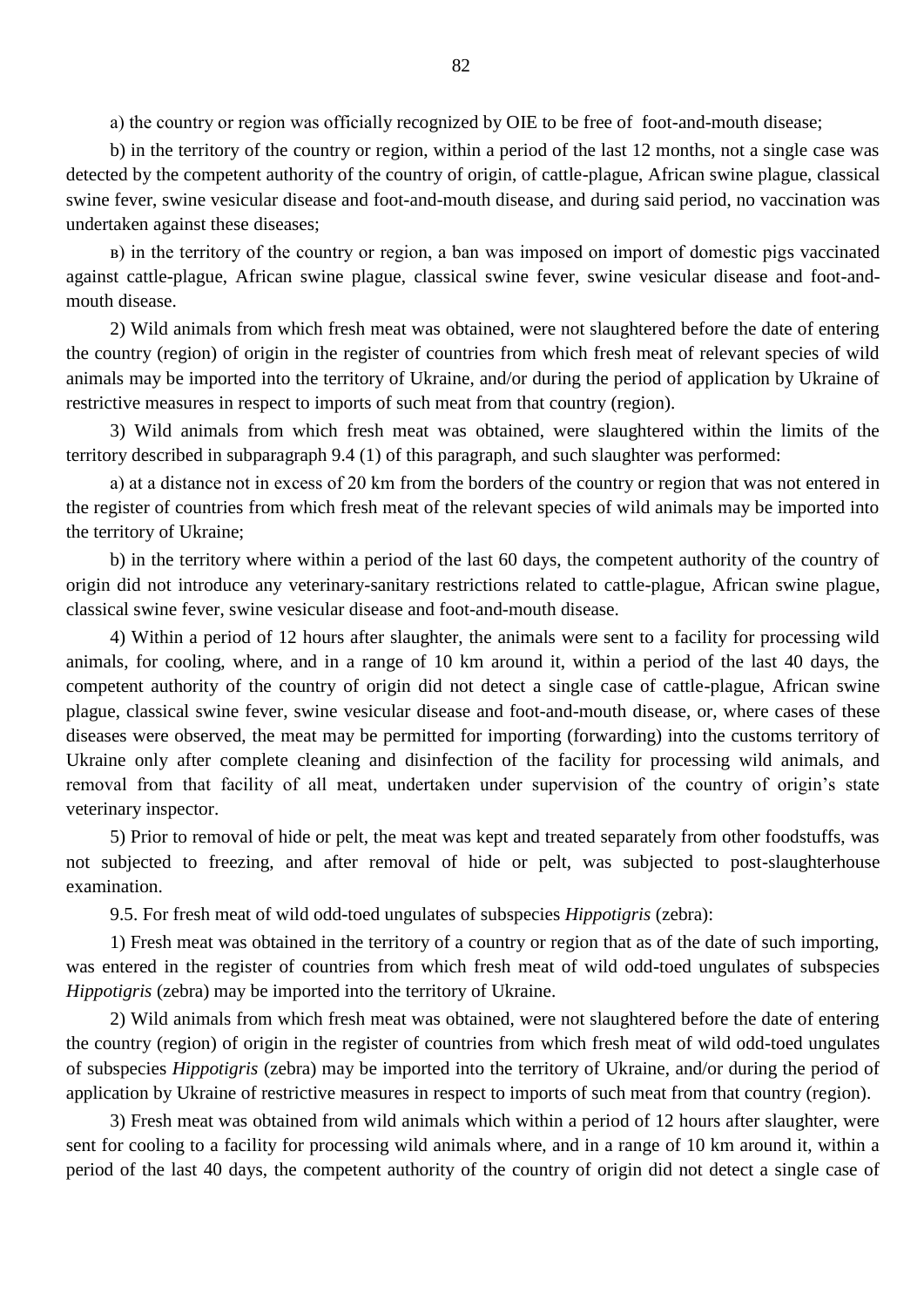African horse sickness and glanders, or, where cases of these diseases were observed, the meat may be permitted for importing (forwarding) into the customs territory of Ukraine only after complete cleaning and disinfection of the facility for processing wild animals, and removal from that facility of all meat, undertaken under supervision of the country of origin"s state veterinary inspector.

4) Fresh meat was obtained and prepared without contact with other meat that did not comply with the requirements of this paragraph.

9.6. For fresh meat of game birds (with the exception of ground (minced) meat and edible byproducts):

1) Fresh meat was obtained from game birds which:

а) were slaughtered in the territory of a country / region / compartment entered in the register of countries from which fresh meat of game birds may be imported into the territory of Ukraine, and in respect to which within a period of the last 30 days, the competent authority of the country of origin did not introduce any veterinary-sanitary restriction related to outbreaks of highly pathogenic avian influenza and Newcastle disease;

b) within a period of 12 hours after slaughter, was sent to an animal collection center or a facility for processing wild animals for the purpose of cooling.

2) As of the moment of removal of innards and skin from game birds, in respect to the animal collection center or the facility for processing wild animals, the competent authority of the country of origin did not introduce any veterinary-sanitary restrictions concerning highly pathogenic avian influenza and Newcastle disease.

3) If skin and innards were not removed from wild birds:

а) within a period of maximum 15 days preceding shipping, the meat was subjected to cooling, to the temperature of +4 °С or lower, and not subjected to refrigeration or deep freezing;

b) a representative carcass sample was subjected to veterinary inspection, and all meat was obtained in compliance with hygienic requirements in compliance with the requirements of Ukrainian law on safety and certain quality indicators of foodstuffs, or equivalent requirements.

9.7. Fresh meat must be manufactured and storage in compliance with hygienic requirements that are in compliance with, or equivalent to, the requirements of Ukrainian law on safety and certain quality indicators of foodstuffs.

9.8. Fresh meat of wild animals must be identified by way of application:

1) for fresh meat of wild rabbits and hares, of identification marking;

2) for fresh meat of wild animals referred to in subparagraph 9.2 of the present paragraph:

а) for large wild animals, by fitness markings on carcass or parts of carcass;

b) for small wild animals, by identification marking on carcass or parts of carcass, or on packing;

3) for fresh meat of wild animals referred to in subparagraph 9.3 of this paragraph:

а) for large wild animals, by fitness markings on carcass or parts of carcass;

b) or by identification marking on packing (for packed meat).

4) for fresh meat of wild animals referred to in subparagraphs 9.4 and 9.5 of this paragraph, by fitness markings on carcass or parts of carcass, or by identification marking on packing (for packed meat);

5) for fresh meat of game birds, by identification marking.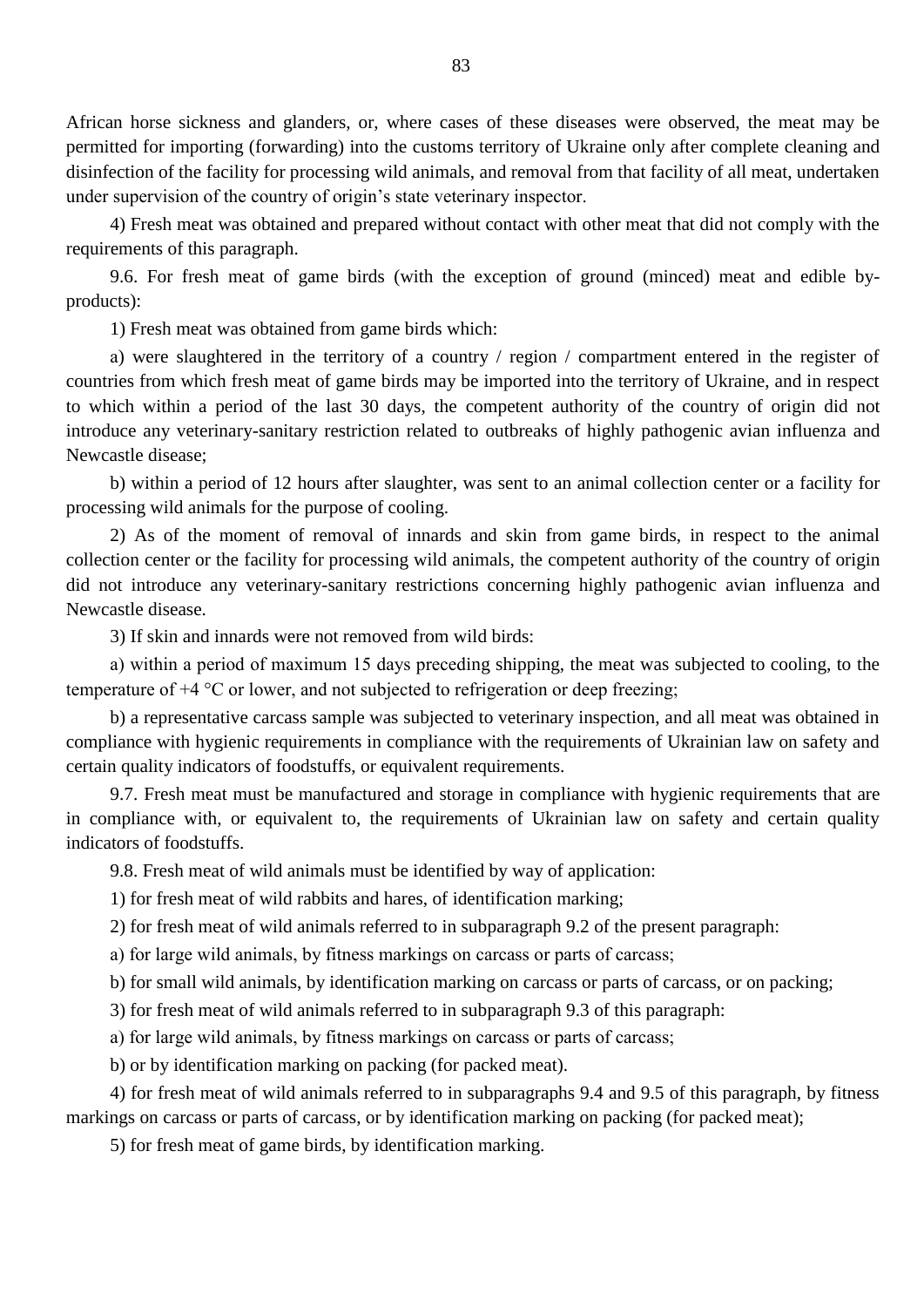9.9. Based on results of post-slaughterhouse examination performed by a state veterinary inspector of the country of origin, fresh meat must be pronounced fit for human consumption, and (for fresh meat referred to in subparagraphs 9.2 through 9.5 of this paragraph) must be investigated for trichinosis, with negative results, or be treated by methods securing total elimination of the parasite's larvae.

**10. Requirements for importing (sending) into the customs territory of Ukraine of meat Products, treated Stomachs, bladders, and intestines, intended for human consumption** 

Allowed for importing (sending) into the customs territory of Ukraine shall be meat products, treated stomachs, bladders, and intestines, in compliance with the following requirements:

10.1. Meat products, treated stomachs, bladders, and intestines were obtained exclusively from the following species of animals:

1) domestic animals (bovine animals (*Bubalus bubalis, Bison bison* and hybrids thereof), sheep (*Ovis aries*), goats (*Capra hircus*)*,* horses (*Equus caballus, Equus asinus* and hybrids thereof), pigs (*Sus scrofa*), rabbits, and birds);

2) wild animals raised on a farm (birds, animals other than swine and odd-toed ungulates),

3) wild animals (animals other than swine and odd-toed ungulates, swine, odd-toed ungulates, lagomorphs, and game birds).

10.2. Meat products, treated stomachs, bladders, and intestines were obtained from raw material that:

1) originated from a country or region entered in the register of countries from which fresh meat of the relevant species of animals may be imported into the territory of Ukraine, and underwent treatment that secured absence of raw meat features in cut end product (treatment of category "А");

2) or was subjected to one of the following types of treatment:

а) treatment of category "B": treatment in a hermetically sealed container providing for the achievement of indicator  $F_0$  equal to or exceeding three;

b) treatment of category "C": treatment in the course of which minimum temperature in the bulk of meat and/or of stomachs, bladders and intestines must be 80 °C;

c) treatment of category "D": minimum temperature in the bulk of meat and/or of stomachs, bladders, and intestines must be 70 °С; or in respect of raw ham, natural fermentation during no less than nine months, with achievement of the following indicators:  $A_w$  value not in excess of 0.93, pH value not in excess of 6.0;

d) treatment of category " $D_1$ ": meat that was preliminarily separated from bones and defatted, is subjected to culinary cooking in the course of which, during at least 30 minutes, temperature in the bulk of meat must be 70 °С, or higher;

e) treatment of category "E" (for products of category "biltong"): treatment sufficient for achieving the following indicators:  $A_w$  value not in excess of 0.93, pH value not in excess of 6.0;

f) treatment of category "F": thermal treatment that secured the achievement of minimum temperature in bulk of 65° С for a period of time necessary to achieve pasteurization value (PV) equal to or exceeding 40.

10.3. Treatment types described in subparagraph 10.2 (2) of this paragraph, to which must be subjected meat products, treated stomachs, bladders, and intestines intended for importing (forwarding) into the customs territory of Ukraine, shall be established by the competent authority of Ukraine, based on riskoriented approach, taking into account the following criteria: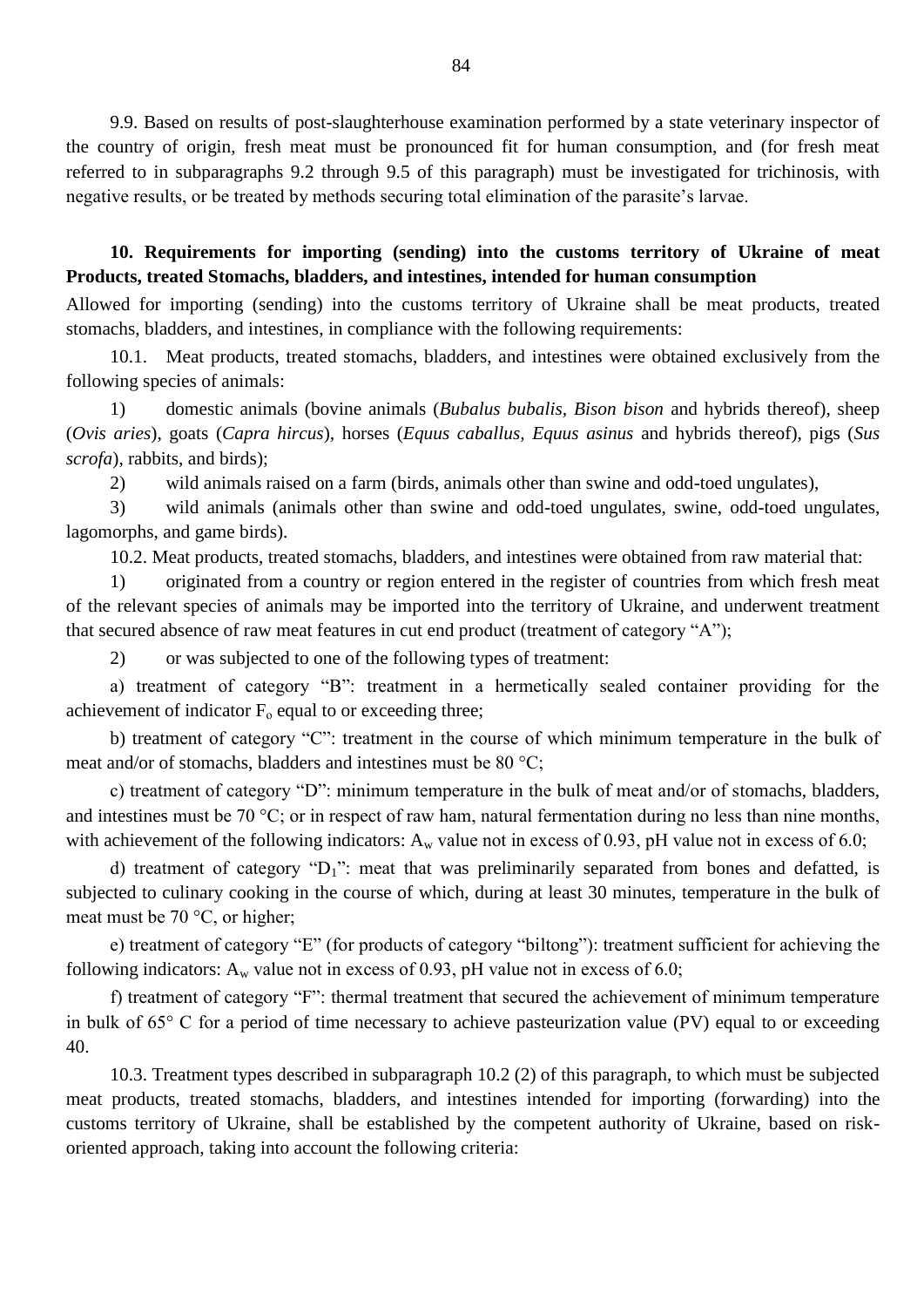1) species of animals from which meat products, treated stomachs, bladders, and intestines were obtained;

2) country or region of origin of meat products, treated stomachs, bladders and intestines.

10.4. Raw material used for manufacture of meat products, treated stomachs, bladders and intestines, must comply with hygienic requirements established by Ukrainian law, or equivalent requirements established for the manufacture of meat of relevant species of animals.

10.5. For manufacture of meat products, may not be used genitalia of males and females (apart from kidneys and bladder), larynx and trachea cartilage, and lobate bronchi, eyes and eyelids, outer acoustic meatus, horny tissue; for poultry: head (apart from comb, ears, and beard), gullet, crop, intestines, and genitalia.

10.6. If meat products, treated stomachs, bladders, and intestines were manufactured from raw materials obtained from meat of domestic pigs, horseflesh, or wild boars, the fresh meat must be investigated for trichinosis, with negative results, or be treated by methods securing total elimination of the parasite's larvae.

10.7. Meat products, treated stomachs, bladders, and intestines must bear identification marking. Label fastened to packing with meat products, treated stomachs, bladders, and intestines, must contain information that the meat products, treated stomachs, bladders, and intestines were obtained from animals slaughtered at slaughterhouses, approved by the competent authority of the country of origin.

#### **11. Requirements for importing (sending) into the customs territory of Ukraine of semi-finished meat products, intended for human consumption**

Allowed for importing (sending) into the customs territory of Ukraine shall be semi-finished meat products, in compliance with the following requirements:

11.1. Semi-finished meat products consisted of meat obtained from animals referred to in subparagraph 10.1 of this paragraph, originated from the territory of a country / region / compartment entered in the register of countries from which fresh meat of relevant species of animals may be imported into the territory of Ukraine.

11.2. If semi-finished meat products contained material obtained from bovine animals, sheep, or goats, fresh meat used to manufacture semi-finished meat products, must comply with the requirements of subparagraph 1.2., paragraph 1 of this Section.

11.3. If semi-finished meat products were manufactured from raw materials obtained from meat of domestic pigs, horseflesh, or wild boars, the fresh meat must be investigated for trichinosis, with negative results, or be treated by methods securing total elimination of the parasite's larvae.

11.4. Semi-finished meat products were manufactured from meat obtained from animals the treatment of which, prior to slaughter and in the course of slaughter, was in compliance with the requirements of Ukrainian law for on animal health and wellbeing, or equivalent requirements.

11.5. Semi-finished meat products were manufactured, kept, and transported in compliance with hygienic requirements that were in compliance with, or equivalent to, the requirements of Ukrainian law on safety and certain quality indicators of foodstuffs.

11.6. Upon manufacturing, semi-finished meat products were refrigerated to the temperature in bulk of not in excess of -18 °С.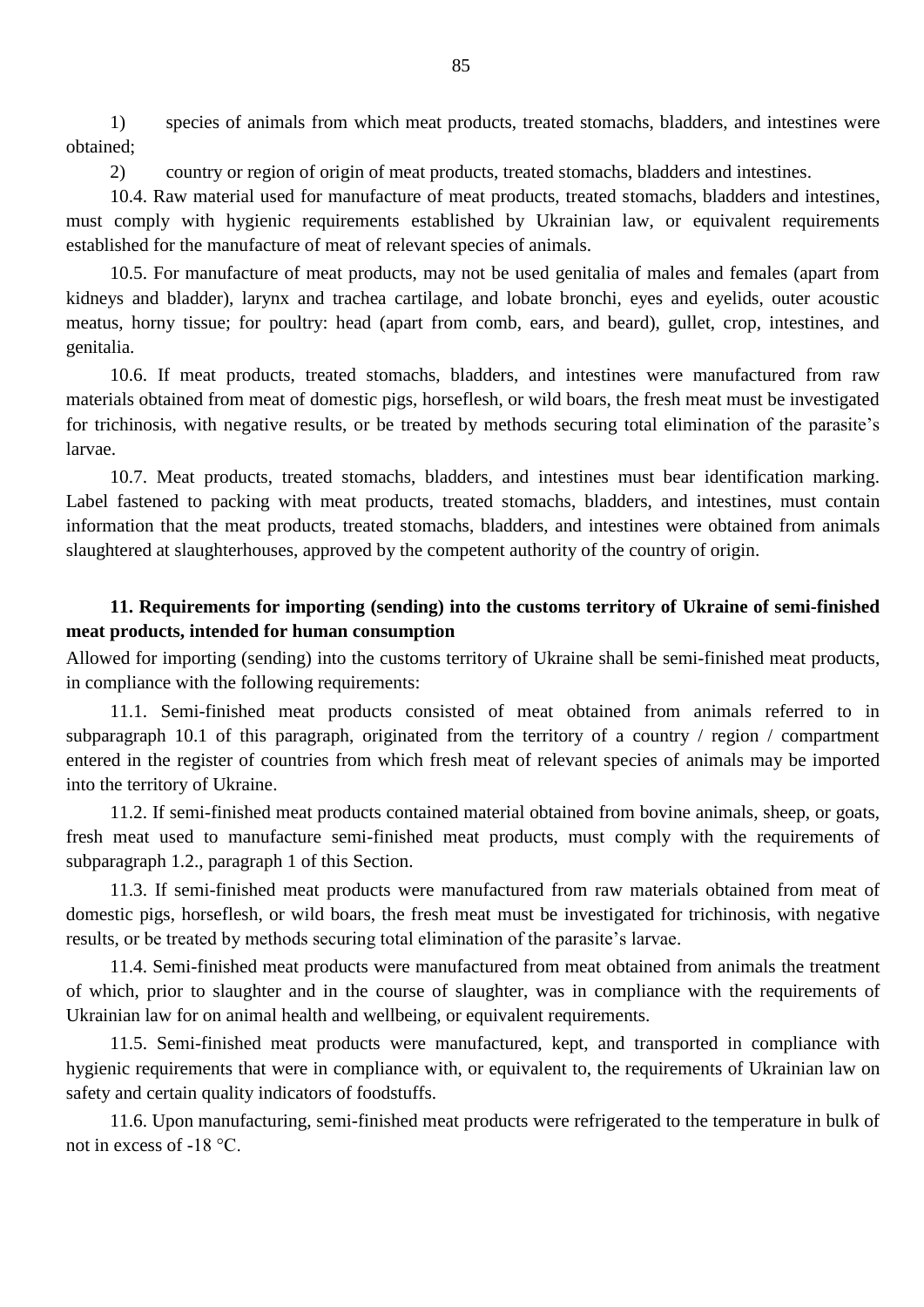11.7. Semi-finished meat products must bear identification marking. Label fastened to packing with semi-finished meat products, must contain information that the semi-finished meat products were obtained entirely from fresh meat of animals slaughtered at slaughterhouses, approved by the competent authority of the country of origin.

## **12. Requirements for importing (sending) into the customs territory of Ukraine of composite products, intended for human consumption**

Allowed for importing (sending) into the customs territory of Ukraine shall be composite products, in compliance with the following requirements:

12.1. For composite products containing meat products, treated stomachs, bladders, and intestines in any amount:

1) Meat products, treated stomachs, bladders and intestines must comply with the requirements of paragraph 10 of this section.

2) Country (region) of origin of meat products, treated stomachs, bladders, and intestines must be a country (region)-exporter of composite products, or a country (region) entered in the register of countries from which fresh meat products subjected to treatment of category "А" in compliance with the requirements of subparagraph 10.3 (1) in paragraph 10 of this section, may be imported into the territory of Ukraine, on condition that the country (region) where the composite product was manufactured, was also entered in such register. The facility of origin of meat products, treated stomachs, bladders, and intestines must be a facility entered in the register of facilities from which meat products, treated stomachs, bladders, and intestines may be imported into the territory of Ukraine.

3) Meat products, treated stomachs, bladders, and intestines must originate from the territory of a country or region with insignificant or controlled risk in respect of bovine spongiform encephalopathy, in compliance with the OIE requirements.

4) If meat products, treated stomachs, bladders, and intestines originated from the territory of a country or region with insignificant risk in respect of bovine spongiform encephalopathy:

а) Bovine animals, sheep, and goats from which meat products were obtained, were born, raised, and slaughtered in the territory of a country or region with insignificant risk in respect of bovine spongiform encephalopathy, and were subjected to pre-slaughterhouse and post-slaughterhouse examination;

b) if in the past, cases were observed in the country or region, of infection with bovine spongiform encephalopathy, animals from which meat products, treated stomachs, bladders, and intestines were obtained, were born after the date of coming into effect of the ban on feeding ruminants meat–bone meal and cracklings obtained from ruminants, or meat products, treated stomachs, bladders, and intestines did not contain the, and was not obtained from, risky material, or from mechanically deboned meat obtained from bones of ruminants.

5) If meat products, treated stomachs, bladders, and intestines originated from the territory of a country or region with insignificant risk in respect of bovine spongiform encephalopathy:

а) bovine animals, sheep, and goats from which meat products, treated stomachs, bladders, and intestines were obtained, were subjected to pre-slaughterhouse and post-slaughterhouse examination, and were not slaughtered after stunning with the help of gas injected into skull cavity, or by way of cutting, after stunning, of central nervous system tissue with a tool in the form of a rod, inserted into skull cavity;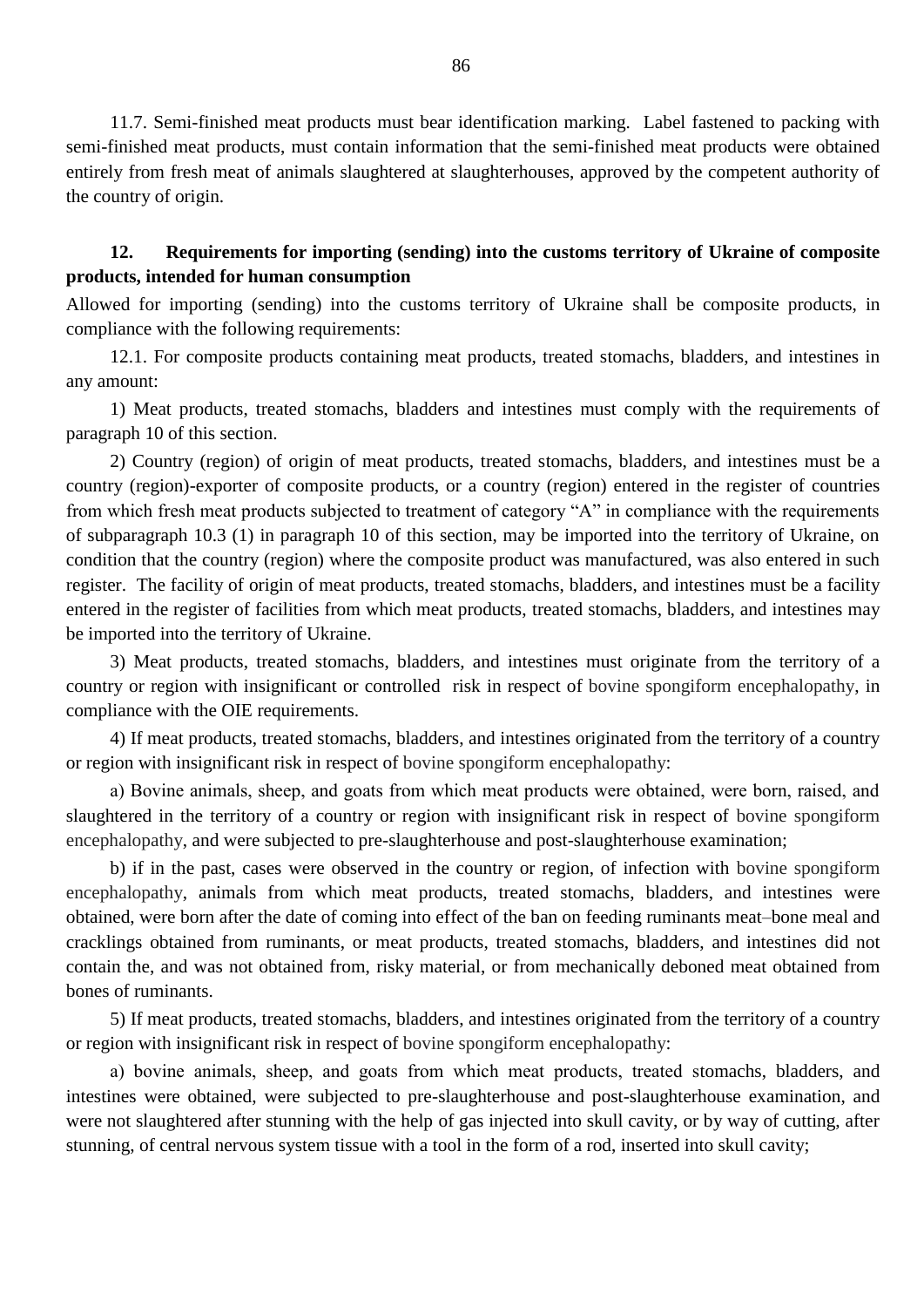b) meat products, treated stomachs, bladders, and intestines did not contain the, and has not been obtained from, risky material, or from mechanically deboned meat obtained from bones of ruminants.

12.2. For composite products containing processed milk products that made up half or more than half of the substance of the composite product, or containing such milk products as were not fit for prolonged storage in any amount:

1) Country (region) of origin of milk products must be a country (region)-exporter of composite products, or a country (region) entered in the register of countries from which milk and milk products may be imported into the territory of Ukraine, on condition that the country (region) where the composite product was manufactured, was also entered in such register. The facility of origin of milk products must be a facility entered in the register of facilities from which milk products may be imported into the territory of Ukraine.

2) For manufacture of milk products, milk must be used that was obtained from animals subjected to regular veterinary inspections, and kept on farms in respect to which the competent authority of the country of origin did not introduce any veterinary-sanitary restrictions concerning foot-and-mouth disease and cattleplague.

3) Milk described in subparagraph 12.2 (2) of this paragraph, that was obtained from cows, sheep, goats, or buffalo cows, must be subjected to the following types of treatment:

а) pasteurization that comprised one-time thermal treatment with heat action that was at least equivalent to pasteurization at the temperature of at least 72 °С during 15 seconds, and, where necessary, was sufficient for securing negative reaction in a test for determination of alkaline phosphatase performed immediately after thermal treatment;

b) or sterilization process that was sufficient for achieving  $F_0$  indicator value of three or higher;

c) or ultrahigh-temperature treatment (UHT) with temperature not below 135  $^{\circ}C$ , in combination with the necessary exposure time;

d) or high-temperature short-time pasteurization of milk at the temperature of 72  $^{\circ}$ C during 15 seconds, or such method of treatment that was effectively equivalent to pasteurization and was applied to milk with рН level below 7.0 and, where necessary, was sufficient for securing negative reaction in a test for determination of alkaline phosphatase;

e) or high-temperature short-time pasteurization of milk at the temperature of 72  $^{\circ}$ C during 15 seconds, or such method of treatment that was effectively equivalent to pasteurization and was applied twice to milk with pH level that was equal to 7.0 or higher and, where necessary, was sufficient for securing negative reaction in a test for determination of alkaline phosphatase, performed immediately after:

either the reduction of pH level to six within one hour;

or additional heating to the temperature of 72  $\degree$ C or higher, in combination with drying.

3) Milk described in subparagraph 11.2 (2) of this paragraph, obtained from animals other than cows, sheep, goats or buffalo cows, must be subjected to the following types of treatment:

a) sterilization process that was sufficient for achieving  $F_0$  indicator value of three or higher;

b) or ultrahigh-temperature treatment (UHT) with temperature not below 135  $^{\circ}C$ , in combination with the necessary exposure time.

12.3. For composite products containing fish products that made up half or more than half of the substance of the composite product: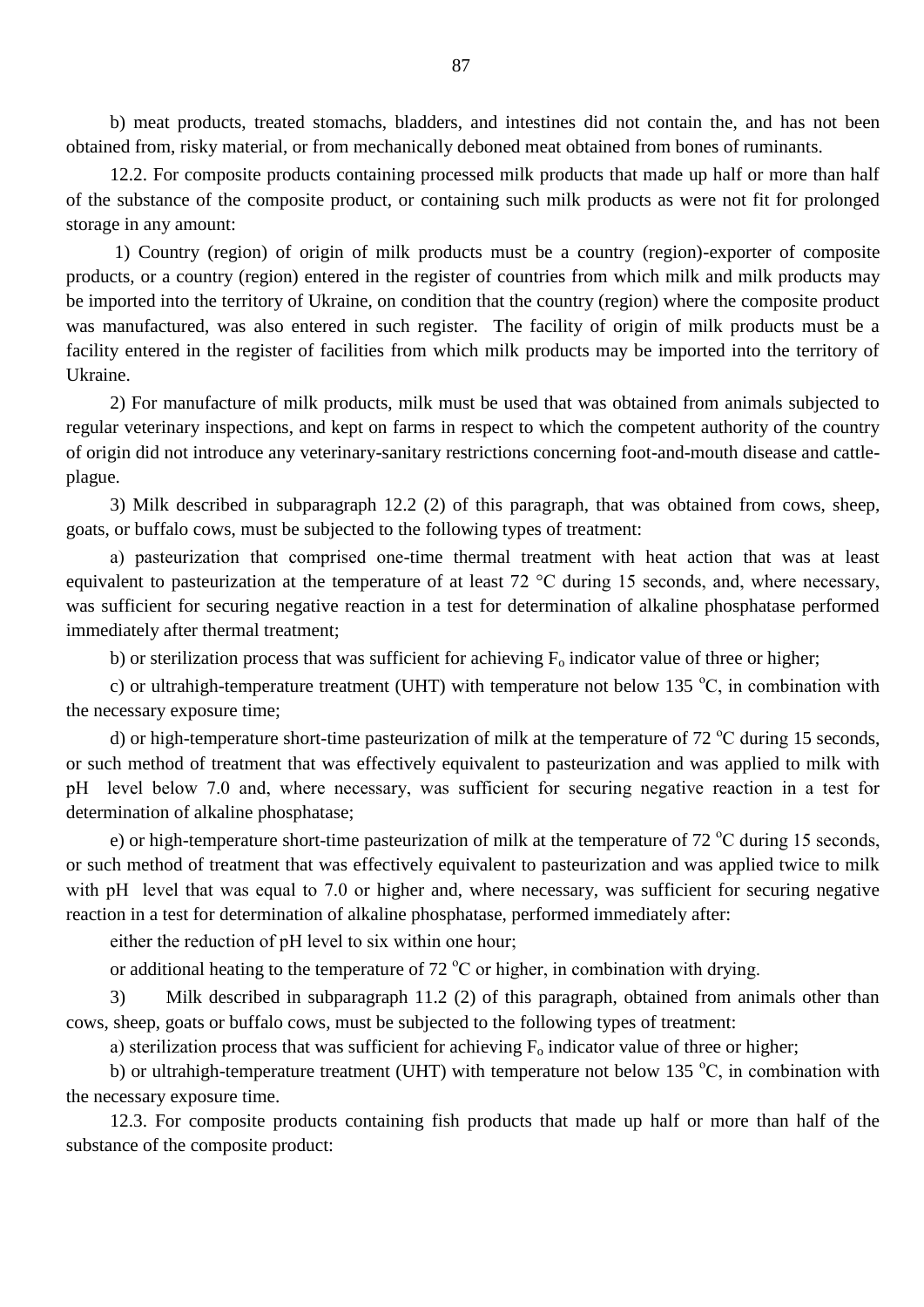1) country (region) of origin of processed fish products must be a country (region) entered in the register of countries from which importing into the territory of Ukraine may be effectuated;

2) the facility of origin of processed fish products must be a facility entered in the register of facilities from which fish products may be imported into the territory of Ukraine.

12.4. For composite products containing processed egg products that made up half or more than half of the substance of the composite product:

1) for manufacture of composite products, egg products must be used that were in compliance with the following requirements:

а) egg products were manufactured from eggs obtained on farms / at facilities where within a period of at least the last 30 days, in a range of 10 km (including the territory of the neighboring state), no outbreaks were observed of highly pathogenic avian influenza and Newcastle disease;

b) or the egg products were subjected to the following types of treatment:

liquid egg protein was subjected to treatment by temperature of 55.6 °С during 870 seconds, or by temperature of 56.7 °С during 232 seconds;

or 10-percent salted yolk was subjected to treatment by temperature of 62.2 °С during 138 seconds;

or dry egg protein was subjected to treatment by temperature of 67 °С during 20 hours, or by temperature of 54.4 °С during m. 513 hours;

or whole eggs were subjected to treatment by temperature of 60 °С during 188 seconds, or were fully cooked, and mixtures of whole eggs were subjected to treatment by temperature of 60 °С during 188 seconds, or by temperature of 61.1 °C during 94 seconds.

# **13. Requirements for importing (sending) into the customs territory of Ukraine of intestine membranes of animal origin, intended for human consumption**

13.1. Allowed for importing (sending) into the customs territory of Ukraine shall be intestine membranes of animal origin, cleaned, scraped, and subjected to one of the following types of treatment:

1) salting with sodium chloride (Na Cl) during 30 days;

2) bleaching;

3) drying after scraping;

13.2. In respect to intestine membranes of animal origin, market operators must apply measures that were adequate for precluding secondary contamination of the product after processing thereof.

#### **14. Requirements for importing (sending) into the customs territory of Ukraine of raw milk and milk products, intended for human consumption**

14.1. Allowed for importing (sending) into the customs territory of Ukraine shall be raw milk (hereinafter "milk") and milk products that, in respect to the following diseases, comply with the following requirements:

1) anthrax: milk and milk products were obtained from animals that, at the time of milking, exhibited no clinical manifestations of anthrax, and if the milk and milk products were obtained from a herd where within a period of the last 20 days, cases of anthrax were observed, such milk and milk products must be subjected to rapid cooling and thermal treatment that, in its effects, was at least equivalent to pasteurization;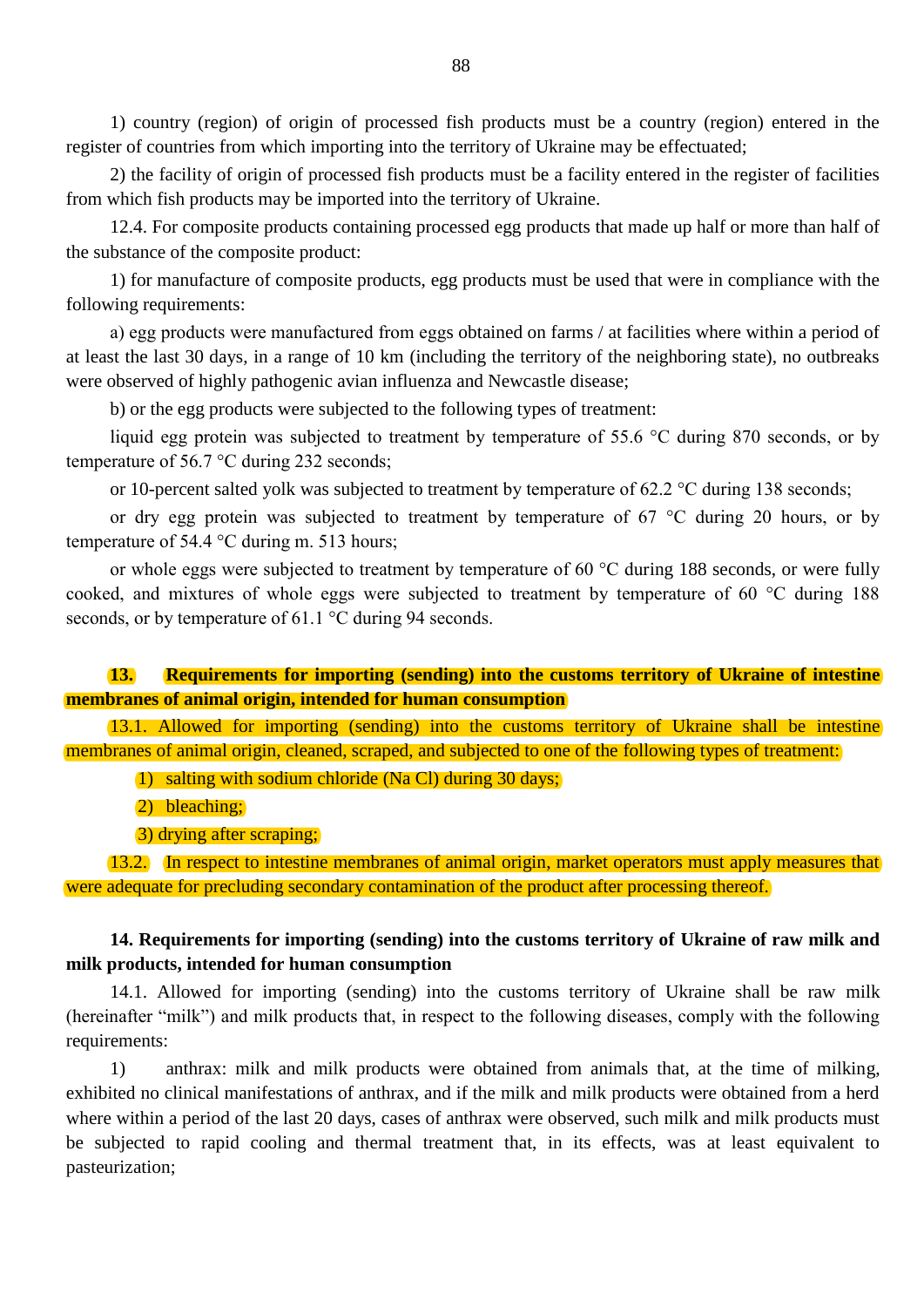2) brucellosis: milk and milk products came from the territory of a country / region / herd that in compliance with the requirements of the OIE"s Terrestrial Animal Health Code, were free from brucellosis, or were subjected to pasteurization or to comprehensive prophylactic measures that, in their effects, were equivalent to measures prescribed by the OIE requirements;

3) foot-and-mouth disease: milk and milk products were obtained from animals that, at the time of milking, stayed in the territory of a country or region that was officially recognized by OIE as free from footand-mouth disease;

4) Rift Valley fever: milk and milk products must come from the territory of a country or region that in compliance with the requirements of the OIE"s Terrestrial Animal Health Code, were free from Rift Valley fever;

5) cattle tuberculosis: milk and milk products:

а) were obtained from animals kept in a herd which, in compliance with the requirements of the OIE Terrestrial Animal Health Code, were free of cattle tuberculosis;

b) or were subjected to pasteurization or to comprehensive prophylactic measures that, in their effects, were equivalent to measures prescribed by OIE requirements;

6) plague of small ruminants: milk and milk products were obtained from animals that within a period of at least 21 days before milking, were kept in the territory of a country or region that in compliance with the requirements of the OIE's Terrestrial Animal Health Code, were free from sheep-pox and goat pox;

7) scrapie of sheep: milk and milk products came from farms that in compliance with the requirements of the OIE Terrestrial Animal Health Code, were free from scrapie of sheep.

14.2. Milk must comply with the requirements of Ukrainian law, or equivalent requirements, in respect of the quantity of microorganisms and somatic cells, radiological indicators, maximum levels of contaminating substances, pesticide content, and veterinary antibacterial preparations.

14.3. Milk was obtained, collected, cooled, and transported in compliance with hygienic requirements that were in compliance with, or equivalent to, the requirements of Ukrainian law on safety and certain quality indicators of foodstuffs.

14.4. Milk products must be manufactured from milk that was in compliance with the requirements of subparagraphs 14.1 through 14.3 of this paragraph.

14.5. Storage, packing including primary packing and transportation of milk products must comply with hygienic requirements of Ukrainian law on safety and certain quality indicators of foodstuffs, or with equivalent requirements.

#### **15. Requirements for importing (sending) into the customs territory of Ukraine of colostrum and products based on colostrum, intended for human consumption**

Allowed for importing (sending) into the customs territory of Ukraine shall be colostrum, obtained from cows, sheep, goats, and buffalo cows, and products based on colostrum that was in compliance with the following requirements:

15.1. Colostrum and products based on colostrum were obtained or manufactured from colostrum that was in compliance with the following requirements:

1) Animals, from which colostrum was obtained: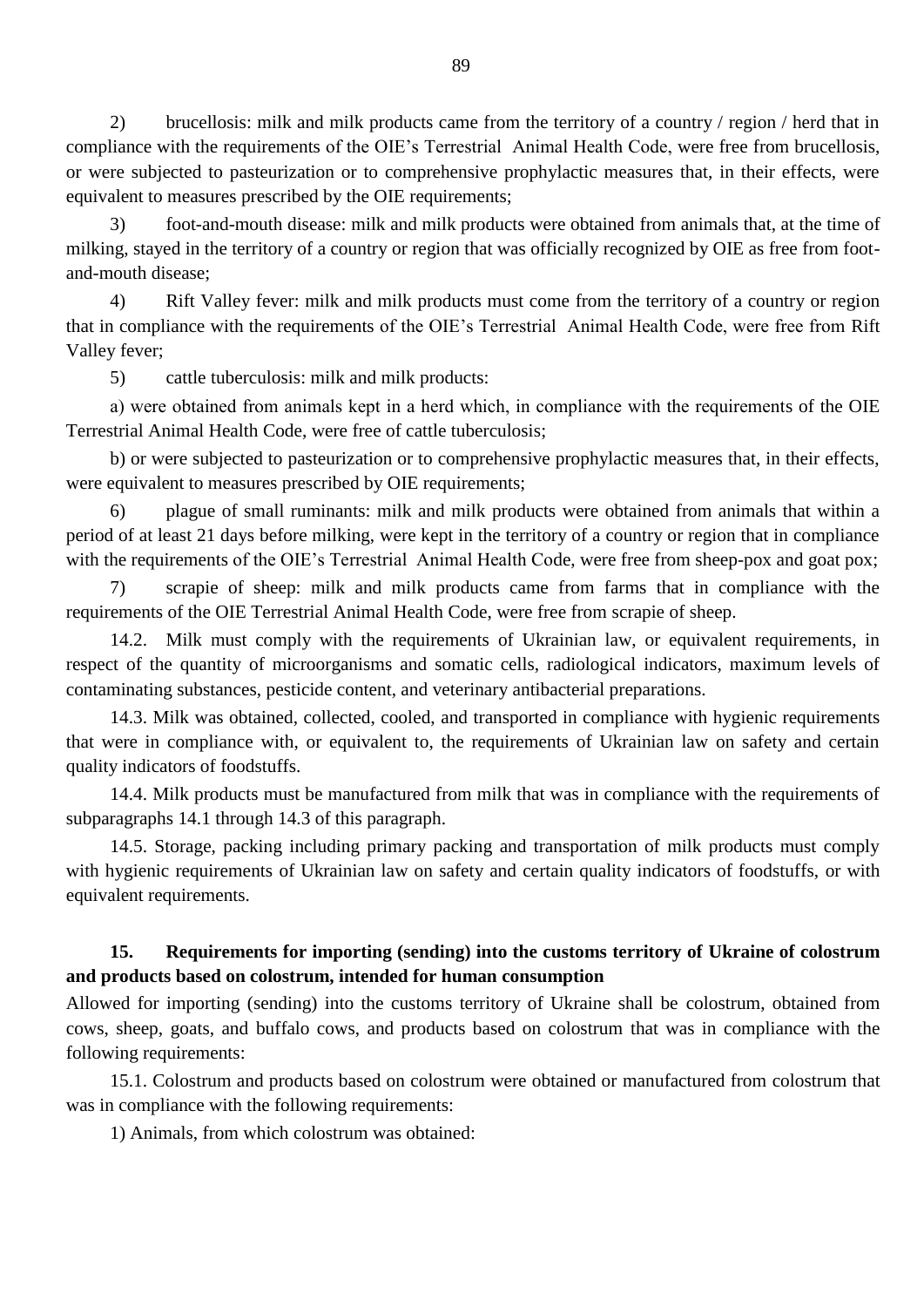а) were kept under supervision of the competent authority of the country of origin, and were subjected to regular veterinary inspections;

b) originated from the territory of a country or region, that that was officially recognized by OIE as free from foot-and-mouth disease, and where within a period of the last 12 months preceding the issuance of international certificate, not a single case of cattle-plague was observed;

c) were kept on farms in respect of which the competent authority of the country of origin did not introduce any veterinary-sanitary restrictions concerning foot-and-mouth disease and cattle-plague;

2) Colostrum must be obtained, collected, cooled, kept, and transported in compliance with the requirements that are in compliance with, or equivalent to, the requirements of Ukrainian law on safety and certain quality indicators of foodstuffs.

3) Colostrum must comply with the requirements of Ukrainian law, or equivalent requirements, in respect of radiological indicators, maximum levels of contaminating substances, pesticide content, and veterinary antibacterial preparations.

15.2. Processing, storage, packing including primary packing, of colostrum and products based on colostrum, must comply with hygienic requirements of Ukrainian law on safety and certain quality indicators of foodstuffs, or with equivalent requirements.

## **16. Requirements for importing (sending) into the customs territory of Ukraine of egg products, intended for human consumption**

16.1. Allowed for importing (sending) into the customs territory of Ukraine shall be egg products manufactured from eggs obtained at facilities where:

1) within a period of at least the last 30 days before collection of eggs, the competent authority of the country of origin did not observe a single case of highly pathogenic avian influenza and Newcastle disease;

2) within a period of at least the last 30 days, in the range of 10 km (including the territory of the neighboring state), not a single case was observed of highly pathogenic avian influenza and Newcastle disease.

16.2. In case of non-compliance with the requirements of subparagraph 16.1 (2) of this paragraph, egg products must be subjected to the following types of treatment:

1) for elimination of highly pathogenic avian influenza virus:

а) liquid egg protein was subjected to treatment with the temperature of 55.6 °С during 870 seconds, or with the temperature of 56.7 °C during 232 seconds:

b) or 10-percent salted yolk was subjected to treatment by temperature of 62.2 °С during 138 seconds;

в) or dry egg protein was subjected to treatment by temperature of 67 °С during 20 hours, or by temperature of 54.4 °С during m. 513 hours;

c) or whole eggs were subjected to treatment by temperature of 60 °С during 188 seconds, or were fully cooked;

d) or mixtures of whole eggs were subjected to treatment by temperature of 60 °C during 188 seconds, or by temperature of 61.1 °С during 94 seconds, or were fully cooked.

2) For elimination of Newcastle disease virus: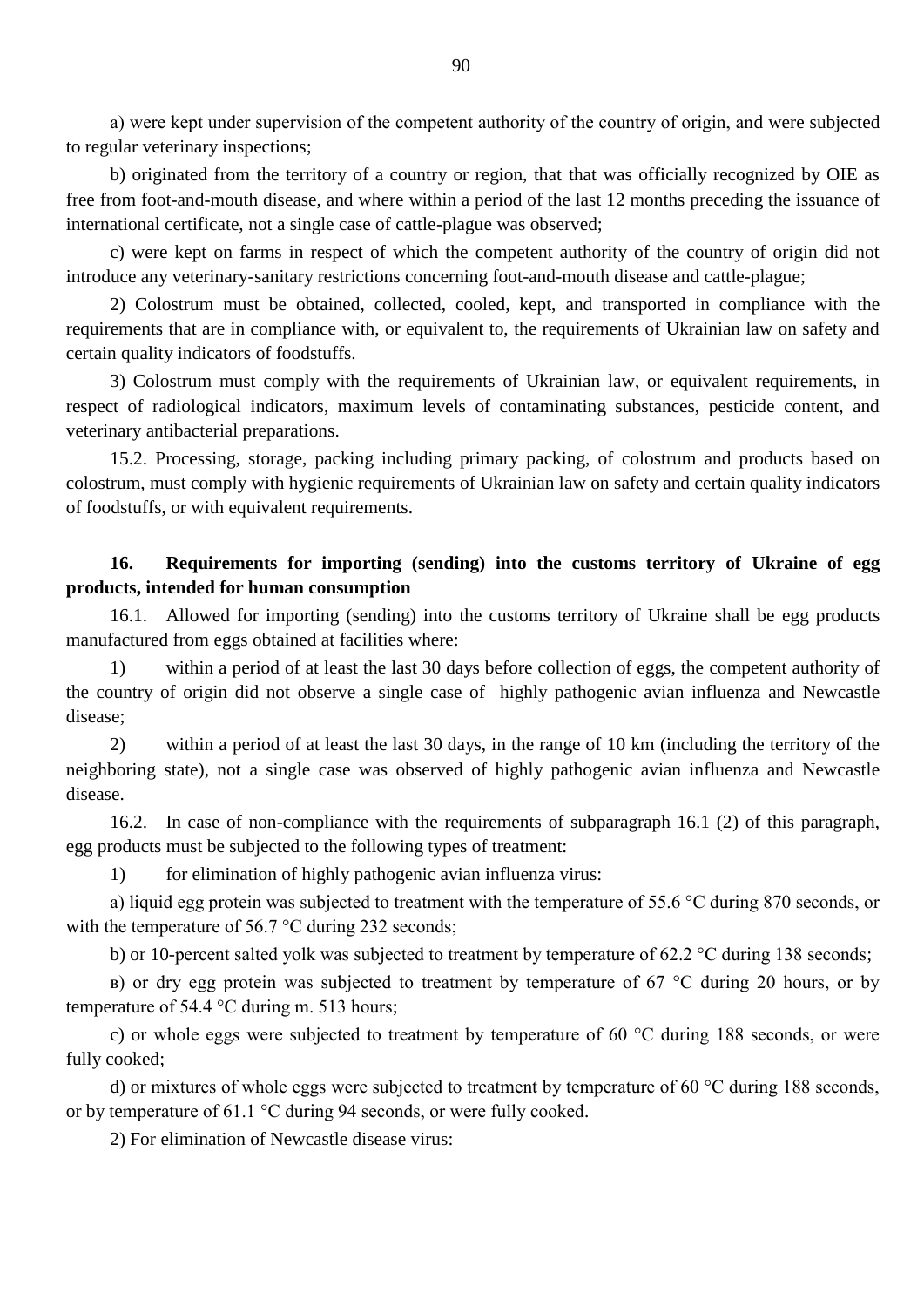а) liquid egg protein was subjected to treatment with the temperature of 55 °С during 2,278 seconds, or with the temperature of 57 °C during 986 seconds, or with the temperature of 59 °C during 301 seconds;

b) or 10-percent salted yolk was subjected to treatment by temperature of 55 °C during 176 seconds;

c) or dry egg protein was subjected to treatment by temperature of 57 °С during 50.4 hours;

d) or whole eggs were subjected to treatment with the temperature of 55 °С during 2,521 seconds, or with the temperature of 57 °C during 1,596 seconds, or with the temperature of 59 °C during m. 674 seconds, or were fully cooked.

16.3. Raw material used for manufacture of egg products, must comply with the requirements of paragraph 17 of this Section.

16.4. Manufacture, storage, and packing of egg products must comply with the requirements of Ukrainian law on safety and certain quality indicators of foodstuffs, or with equivalent requirements.

16.5. Egg products must bear identification marking.

# **17. Requirements for importing (sending) into the customs territory of Ukraine of food eggs, intended for human consumption**

17.1. Allowed for importing (sending) into the customs territory of Ukraine shall be food eggs of poultry obtained at facilities where within a period of the last 30 days before collection of eggs, and before the moment of issuance of international certificate, the competent authority of the country of origin detected not a single case of highly pathogenic avian influenza and Newcastle disease.

17.2. Shall be banned for importing (forwarding) into the customs territory of Ukraine, food eggs that originated:

1) from flocks of laying hens in respect of which presence was observed of *Salmonella spp*. virus;

2) from flocks of laying hens with undefined veterinary-sanitary status, in respect of which suspicion existed of the presence of *Salmonella spp*. virus*,* or from flocks infected with *Salmonella Enleritidis* and *Salmonella Typhimurium* viruses, and in respect of which no program was instituted of salmonellosis monitoring, in compliance with the requirements of Ukrainian law concerning salmonellosis monitoring program, or with equivalent requirements.

17.3. Storage, packing, and marking of food eggs must be performed in compliance with the requirements of Ukrainian law on safety and certain quality indicators of foodstuffs, or with equivalent requirements.

# **18. Requirements for importing (sending) into the customs territory of Ukraine of fish products, intended for human consumption**

18.1. Allowed for importing (sending) into the customs territory of Ukraine shall be fish products obtained from fish, crustacea, or mollusks that originated from the territory of a country, region, or compartment, that in compliance with the requirements of the OIE"s Aquatic Animal Health Code, were free from epizootic haematopoietic necrosis (EHN), yellowhead disease, Taura syndrome, viral hemorrhagic septicemia (VHS), infectious hematopoietic necrosis (IHN), infectious salmon anemia virus (ISAV), Koi herpesvirus disease (KHVD), and white spot disease (WSD).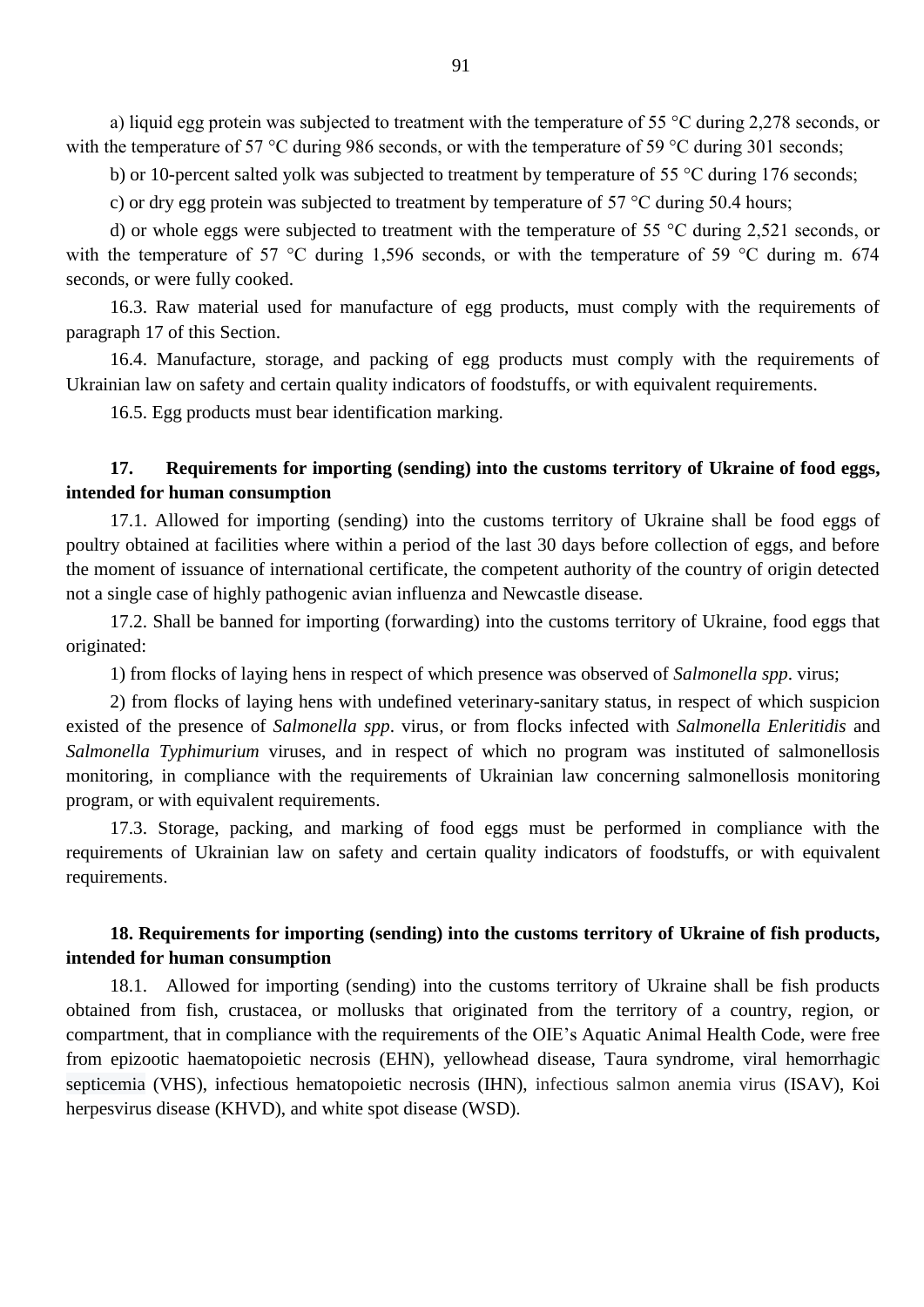18.2. Manufacture, packing (including primary packing), and transportation of fish products must comply with the requirements of Ukrainian law on safety and certain quality indicators of foodstuffs, or with equivalent requirements.

18.3. Fish products must be kept with observance of the following temperature regimes:

1) fresh fish products, defrosted unprocessed fish products, boiled and cooled fish products from crustacea and mollusks, must be kept at a temperature close to ice melting temperature;

2) frozen fish products must be kept at a temperature not in excess of  $-18$  °C in all parts of the product;

3) whole fish frozen in brine, intended for manufacture of preserved food products, may be kept at a temperature not in excess of -9 ºC;

4) fish products kept alive, must be kept at a temperature and in a manner that did not adversely affect their vital activity and quality indicators.

18.4. Fish products must bear identification marking.

18.5. Not allowed for importing (forwarding) into the customs territory of Ukraine shall be the following fish products:

1) those that were not of good quality as per their organoleptic characteristics;

2) the level of histamine content in which exceeded the maximum admissible levels set by Ukrainian law;

3) the level of content of total volatile basic nitrogen (TVB-N) and trimethylamine nitrogen (TMA-N) in which (for non-processed fish products) exceeded the maximum admissible levels set by Ukrainian law;

4) infected with viable parasites that were dangerous for health;

5) were manufactured from poisonous fish species belonging to the families *Tetraodontidae, Molidae, Diodontidae,* and *Canthigasteridae*;

6) contained ciguatoxin or paralytic toxins.

18.6. Fresh, prepared, frozen, or processed fish products obtained from aquatic animals belonging to family *Gempylidae*, in particular, *Ruvettus pretiosus* and *Lepidocybium flavobrunneum*, may be allowed for importing (forwarding) into the customs territory of Ukraine only packed and bearing marking that contained information for consumer about methods of cooking such fish products and about risks related to the content of substances that may cause potentially harmful gastroenterological effects.

# **19. Requirements for importing (sending) into the customs territory of Ukraine of live bivalves,** l**ive echinoderms, live Coelenterates, and live marine gastropods, intended for human consumption**

19.1. Allowed for importing (sending) into the customs territory of Ukraine shall be live bivalves, live echinoderms, live coelenterates, and live marine gastropods, that originated from the territory of a country or region, that in compliance with the requirements of the OIE"s Aquatic Animal Health Code, were free from abalone herpesvirus, viruses *Bonamia exitiosa*, *Bonamia ostreae*, *Marteilia refringens*, *Perkinsus marinus, Perkinsus olseni*, and *Xenohaliotis californiensis*.

19.2. Collection, primary treatment, transportation, storage, and packing of live bivalves, live echinoderms, live coelenterates, and live marine gastropods must comply with the requirements of Ukrainian law on safety and certain quality indicators of foodstuffs, or with equivalent requirements.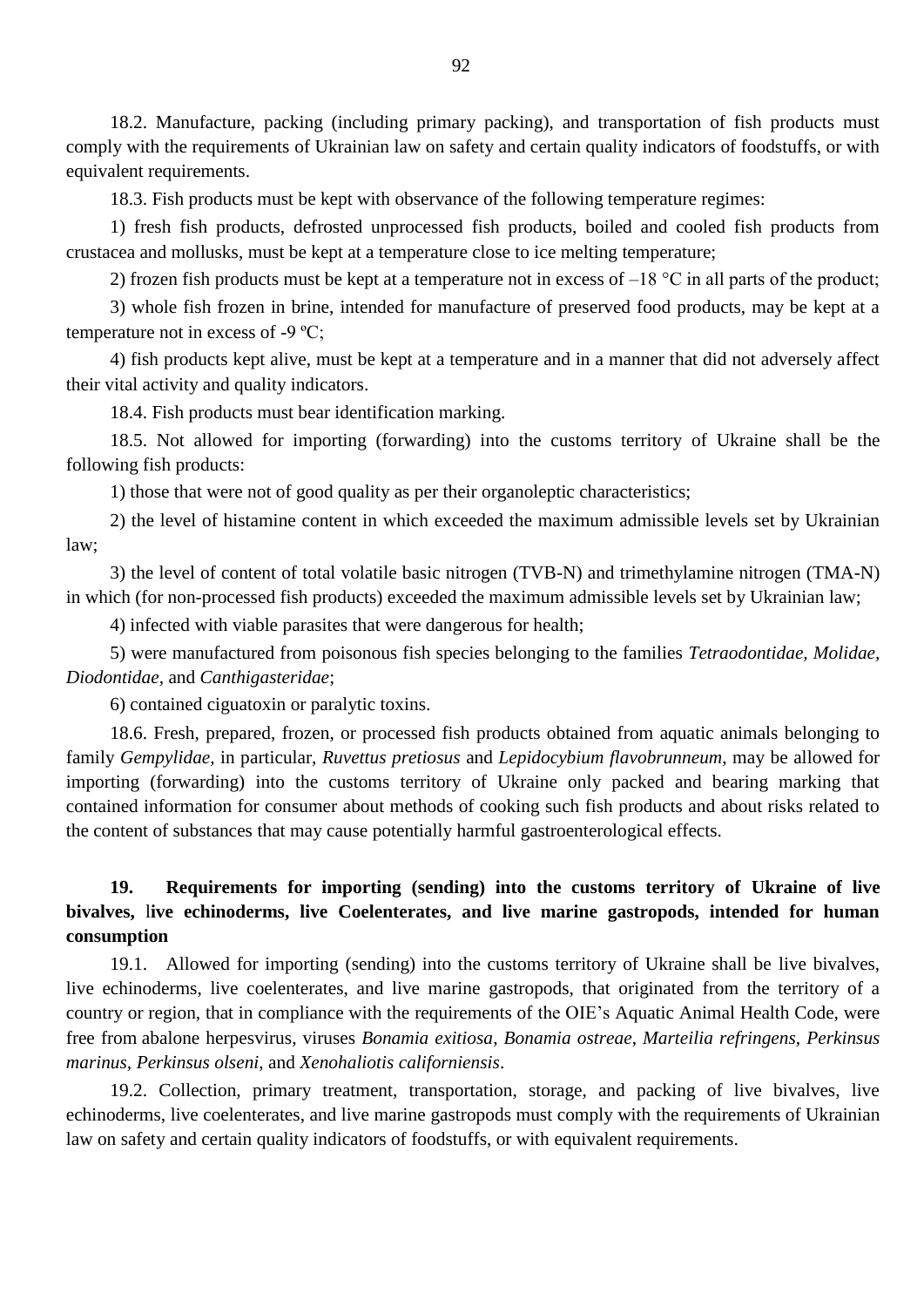19.3. Live bivalves, live echinoderms, live coelenterates, and live marine gastropods must bear identification marking. Label fastened to packing with live bivalves, live echinoderms, live coelenterates, and live marine gastropods, must contain the following information:

1) commonly used and scientific name of the species;

2) date and month of packing;

3) minimum use-by date that may be replaced with the inscription: "as of the moment of sale, these animals must be still alive".

19.4. Conditions of transporting live bivalves, live echinoderms, live coelenterates, and live marine gastropods must secure the preservation of their vital activity manifestations, prevent fouling and quality decline thereof.

20. Requirements for importing (sending) into the customs territory of Ukraine of frog"s legs and snails, intended for human consumption

Allowed for importing (forwarding) into the customs territory of Ukraine shall be cooled, frozen, cooked frog"s legs and snails that comply with the following requirements:

1) frogs and snails were subjected to organoleptic examination by way of sampling, based on results of which absence was ascertained of any risk for human life and health;

2) snail's hepatopancreas the presence of dangerous factor of which has been detected, must be removed;

3) upon completion of preparation process, frog"s legs shall be washed with potable water and cooled to the temperature close to melted ice temperature, refrigerated or processed.

# **21. Requirements for importing (sending) into the customs territory of Ukraine of gelatin and collagen, intended for human consumption, as well as of raw materials for the manufacture thereof**

Allowed for importing (sending) into the customs territory of Ukraine shall be gelatin and collagen, as well as raw materials for the manufacture thereof, that comply with the following requirements:

21.1. Raw materials for the manufacture of gelatin and collagen may be obtained exclusively from:

1) bones, hides, and skins of domestic ruminants, skins of pigs and poultry, tendons and muscles obtained from animals that were slaughtered at a slaughterhouse, and whose carcasses, based on results of pre-slaughterhouse and post-slaughterhouse examination, were pronounced fit for human consumption;

2) and/or hides and skins obtained from slaughtered wild animals whose carcasses, based on results of post-slaughterhouse examination, were pronounced fit for human consumption;

3) and/or skins and bones of fish coming from facilities where fish products were manufactured, intended for human consumption, and which were entered in the register of facilities from which importing into the customs territory of Ukraine of fish products may be effectuated.

21.2. Raw materials for the manufacture of gelatin obtained from ruminants, must not contain the, and be obtained from, risky material and from mechanically deboned meat obtained from bones of bovine animals, sheep and goats. Bovine animals, sheep and goats from which gelatin was obtained, must not be slaughtered after stunning with the help of gas injected into skull cavity, or by way of cutting, after stunning, of central nervous system tissue with a longish tool in the form of a rod, inserted into skull cavity.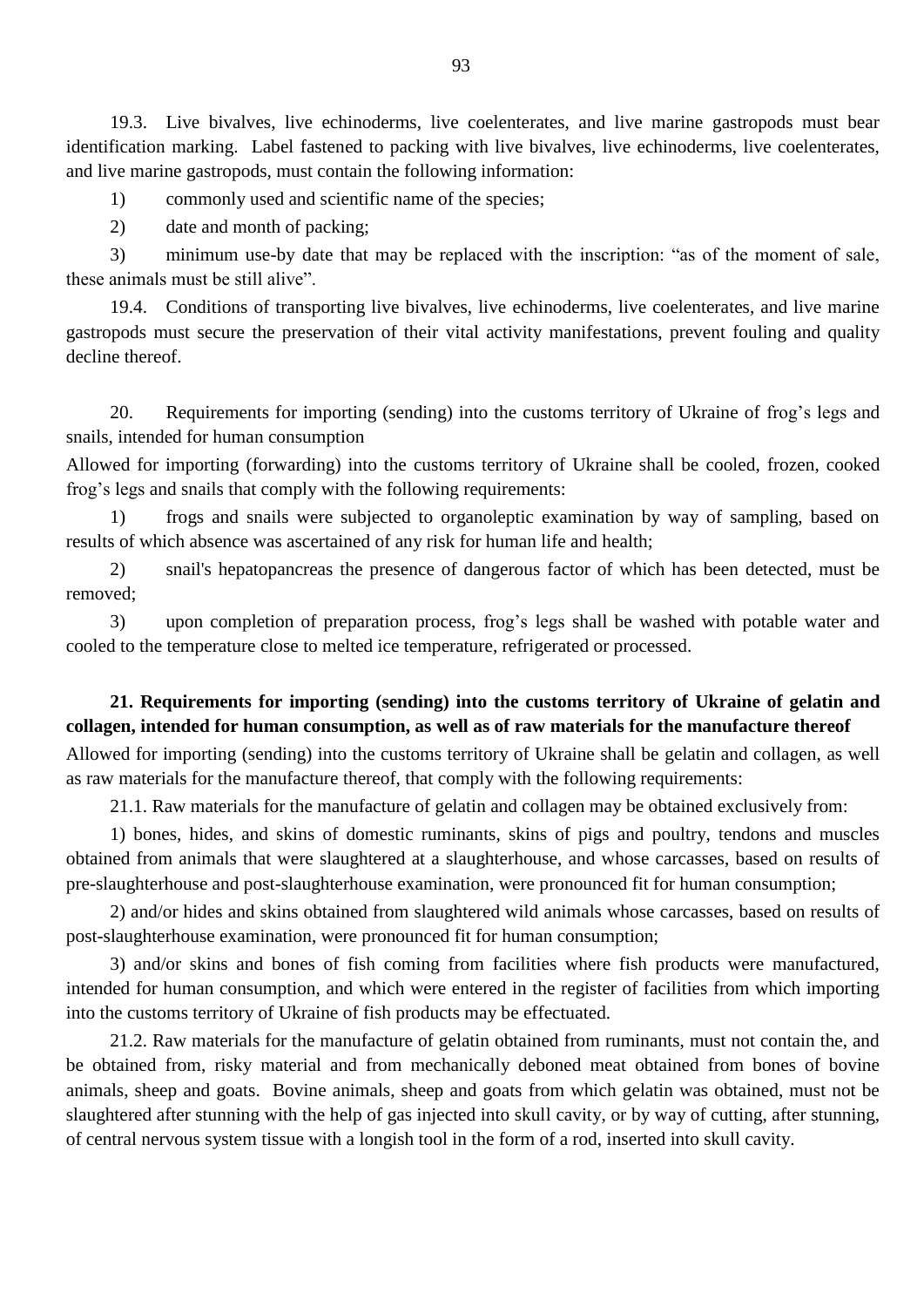21.3. The importing (sending) into the customs territory of Ukraine as raw material for the manufacture of gelatin and collagen, shall be banned of hide that underwent any process of tanning (irrespective of whether the process was completed).

21.4. Raw materials for the manufacture of gelatin and collagen that were not subjected to any treatment method, apart from cooling, refrigeration, or rapid freezing, must originate from facilities approved by the competent authority of the country of origin.

21.5. For manufacture of gelatin and collagen, the following processed raw materials may be admissible:

1) bones other than risky material, that originated from facilities that were under supervision of the competent authority of the country of origin, and that underwent the following types of treatment:

а) grinding into particles of about 15 mm in dimension, and defatted with hot water at the temperature of no less than 70 ° С during no less than 30 minutes, or no less than 80 ° С during no less than 15 minutes, or no less than 90 ° С during no less than 10 minutes, and subsequent washing and drying during at least 20 minutes in a stream of hot air at initial temperature of no less than 350 °С, or during 15 minutes in a stream of hot air at initial temperature over 700 °С;

b) sun drying during at least 42 days, at average temperature of at least 20 °C;

c) treatment by acid securing the maintenance of рН level in bulk below 6, during at least one hour before drying;

2) skins and hides of domestic ruminants, skins of pigs and poultry, and hides of wild animals that originated from facilities that were under supervision of the competent authority of the country of origin, and that underwent the following types of treatment:

а) treatment by lye securing the maintenance of рН level in bulk over 12, with subsequent salting during at least seven days (the term of treatment may include time needed for transporting);

b) drying during at least 42 days at the temperature of no less than 20 °C (the term of treatment may include time needed for transporting);

c) treatment by acid securing the maintenance of рН level in bulk below 5, during at least one hour;

d) treatment by lye securing the achievement of pH level in bulk over 12, during at least eight hours;

3) bones other than risk material, skins and hides of domestic ruminants, skins of pigs and poultry, skins and hides of wild animals, that were subjected to a treatment other than treatment types, set forth in subparagraphs 21.5 (1) and (2), and which originated from facilities that were under supervision of the competent authority of the country of origin.

21.6. Gelatin and collagen must be manufactured from raw materials that comply with the requirements of subparagraphs 21.1 through 21.5 of this paragraph.

21.7. Collagen was manufactured in compliance with the following requirements:

1) Raw materials obtained from bones of ruminants, born, raised, or slaughtered in a country or region with insignificant or controlled risk in respect of bovine spongiform encephalopathy, in compliance with the OIE requirements, must be subjected to treatment securing meticulous grinding of all bone material and defatting thereof with hot water, and treatment with hydrochloric acid solution (with concentration not less than 4% and pH< 1.5) during not less than two days, after which the material should be subjected to treatment for adjusting pH value, using acid or lye, and after that, the material should be subjected to one or several washing cycles and filtering or extrusion, or grinding, or any other treatment equivalent in effect.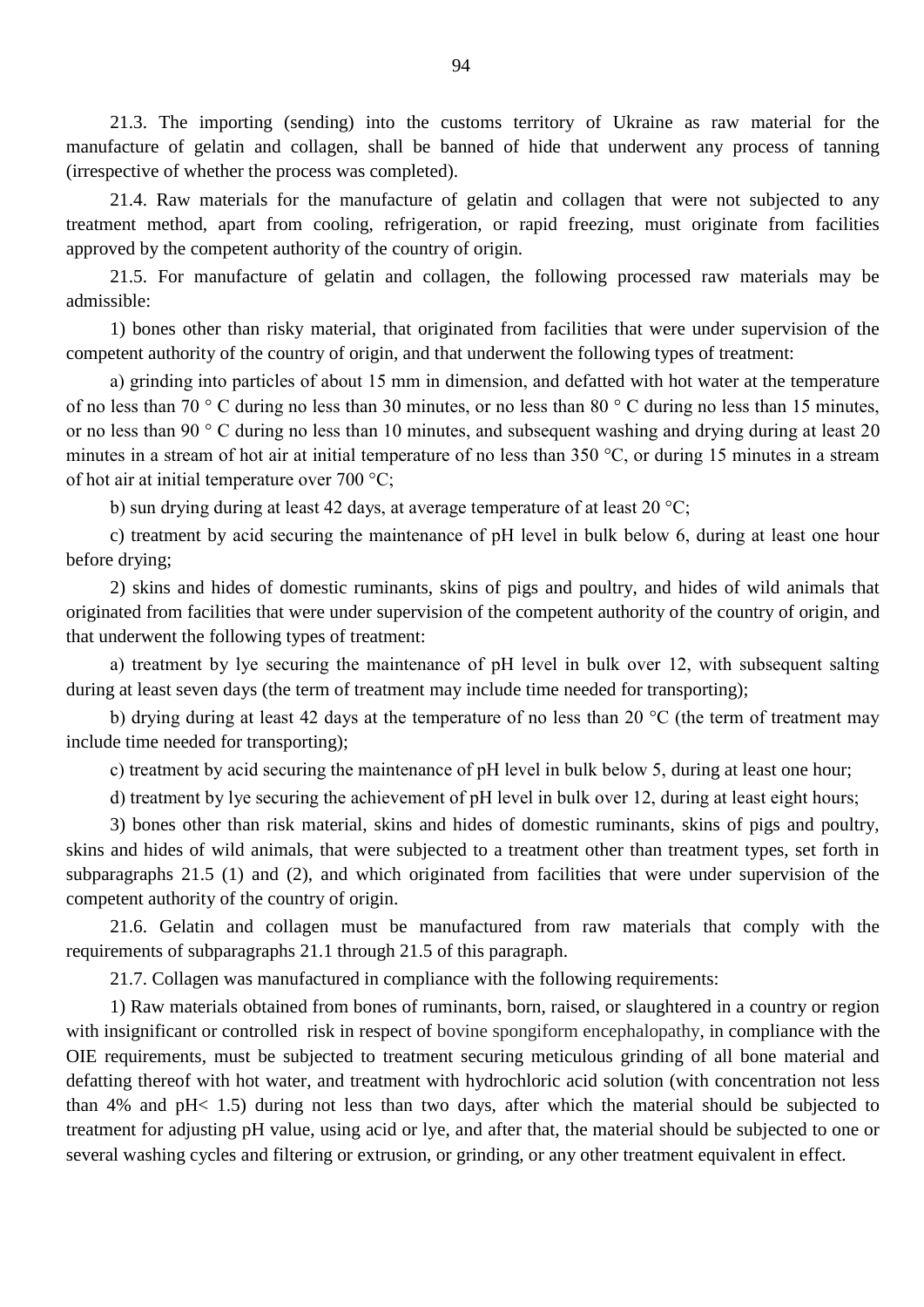2) Raw materials other than those described in subparagraph 21.7 (1) of this paragraph, must be subjected to treatment comprising washing, adjustment of pH value with the use of acid or lye, and after that, the material should be subjected to one or several washing cycles and filtering or extrusion, or grinding, or any other treatment equivalent in effect.

3) Upon completion of processes described in subparagraph 21.7 (1)-(2) of this paragraph, collagen must be subjected to drying.

21.8. Gelatin was manufactured in compliance with the following requirements:

1) Raw materials obtained from bones of ruminants, born, raised, or slaughtered in a country or region with insignificant risk in respect of bovine spongiform encephalopathy, in compliance with the EB requirements, must be subjected to treatment securing meticulous grinding of all bone material and defatting thereof with hot water, and treatment with hydrochloric acid solution (with concentration not less than 4% and pH< 1.5) during no less than two days. After that, the material should be subjected to the following treatment: alkaline treatment with saturated solution of lye (pH > 12.5) during at least 20 days, with heating to the temperature of 138 °C during no less than 4 seconds, or acidic treatment (pH  $\leq$  3.5) during at least 10 hours, with heating to the temperature of 138 °C during no less than 4 seconds, or simultaneous treatment with high temperature and pressure, using saturated steam at the temperature of 133 °C or higher, and pressure of three bars, during at least 20 minutes, or using any other treatment equivalent in effect.

2) Raw materials other than those described in subparagraph 21.8 (1) of this paragraph, must be subjected to treatment with acid or lye, and after that, the material should be subjected to washing. pH value should be adjusted in similar manner. Gelatin should be extracted by one-time or multiple heating, with subsequent purification by filtering and heat treatment.

21.9. Gelatin and collagen intended for human consumption, and gelatin and collagen not intended for human consumption, may be manufactured and kept simultaneously at the same facility, on condition that the raw material and manufacturing process were in compliance with the requirements set for gelatin and collagen intended for human consumption.

21.10. In respect to maximum admissible levels of residues, gelatin and collagen must comply with the following requirements:

| <b>Residue</b>                                                          | Level      |
|-------------------------------------------------------------------------|------------|
| As                                                                      | 1 ppm      |
| Pb                                                                      | 5 ppm      |
|                                                                         |            |
| Cd                                                                      | $0.5$ ppm  |
| Hg                                                                      | $0.15$ ppm |
|                                                                         |            |
| Cr                                                                      | 10 ppm     |
| Cu                                                                      | 30 ppm     |
|                                                                         |            |
| Zn                                                                      | 50 ppm     |
| H <sub>2</sub> O <sub>2</sub> (European Pharmacopoeia (latest edition)) | 50 ppm     |

1) Maximum admissible levels of residues, for gelatin: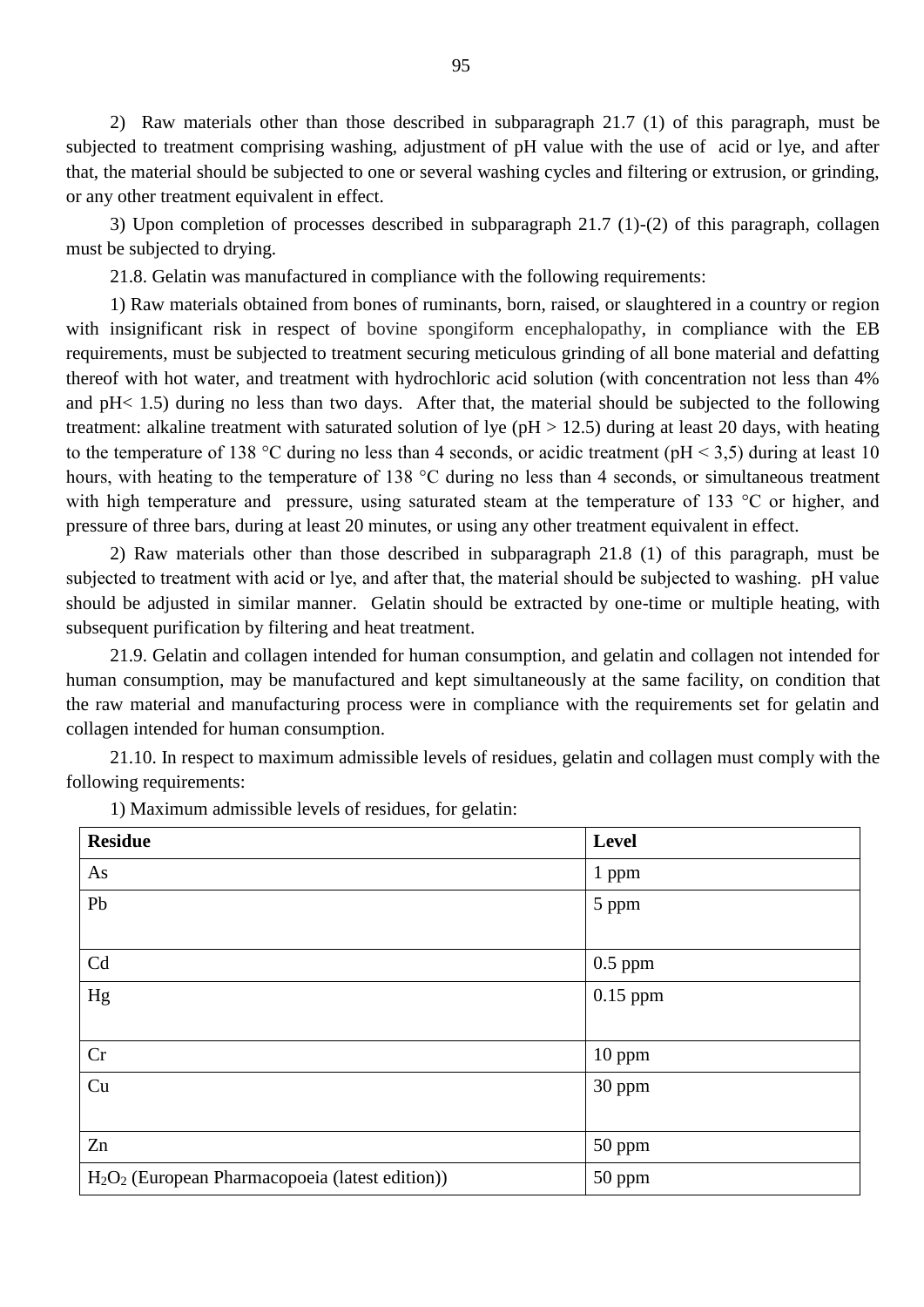| $H_2O_2$ (European Pharmacopoeia (latest edition)) | $10$ ppm |
|----------------------------------------------------|----------|
|----------------------------------------------------|----------|

| <b>Residue</b>                                                         | <b>Level</b> |
|------------------------------------------------------------------------|--------------|
| As                                                                     | 1 ppm        |
| Pb                                                                     | 5 ppm        |
| Cd                                                                     | $0.5$ ppm    |
| Hg                                                                     | $0.15$ ppm   |
| Cr                                                                     | 10 ppm       |
| Cu                                                                     | 30 ppm       |
| Zn                                                                     | 50 ppm       |
| SO <sub>2</sub> (European Pharmacopoeia (latest edition))              | 50 ppm       |
| H <sub>2</sub> O <sub>2</sub> European Pharmacopoeia (latest edition)) | 10 ppm       |

2) Maximum admissible levels of residues, for collagen:

21.11. Raw materials for the manufacture of gelatin and collagen must be transported and kept cooled or frozen (this requirement do not extend to raw materials treated during 24 hours after shipping). Defatted and dried bones, ossein, salted, dried, and fertilized skin, as well as skin treated with lye or acid, must be transported and kept at ambient temperature.

#### **22. Requirements for importing (sending) into the customs territory of Ukraine of honey and other apiculture products, intended for human consumption**

Allowed for importing (sending) into the customs territory of Ukraine shall be honey, pollen gathered by honeybees, beeswax, propolis, and royal jelly (hereinafter "apiculture products"), that, in respect of the following diseases, comply with the following requirements:

1) American foulbrood: honey, pollen gathered by honeybees, beeswax, propolis, and royal jelly:

а) originated from apiary of a country or region that, in compliance with the requirements of the OIE Terrestrial Animal Health Code, were free of American foulbrood;

b) or were subjected to treatment that secured the destruction of bacillary and sporous form of *P. larvae*, by gamma irradiation with a dose of 10 Ci/Gy, or other method equivalent in effectiveness, approved by the competent authority of the country of origin;

c) or based on the results of a study performed with the application of one of the diagnostic methods in compliance with the requirements of the OIE"s Terrestrial Animal Health Code, were recognized as free from sporous forms of *P. Larvae*.

2) European foulbrood: honey, pollen gathered by honeybees, beeswax, propolis, and royal jelly:

а) originated from apiary of a country or region that, in compliance with the requirements of the OIE Terrestrial Animal Health Code, were free from European foulbrood;

b) or were subjected to treatment that secured the destruction of *M. plutonius*, by gamma irradiation with a dose of 15 Ci/ Gy, or other method equivalent in effectiveness, approved by the competent authority of the country of origin;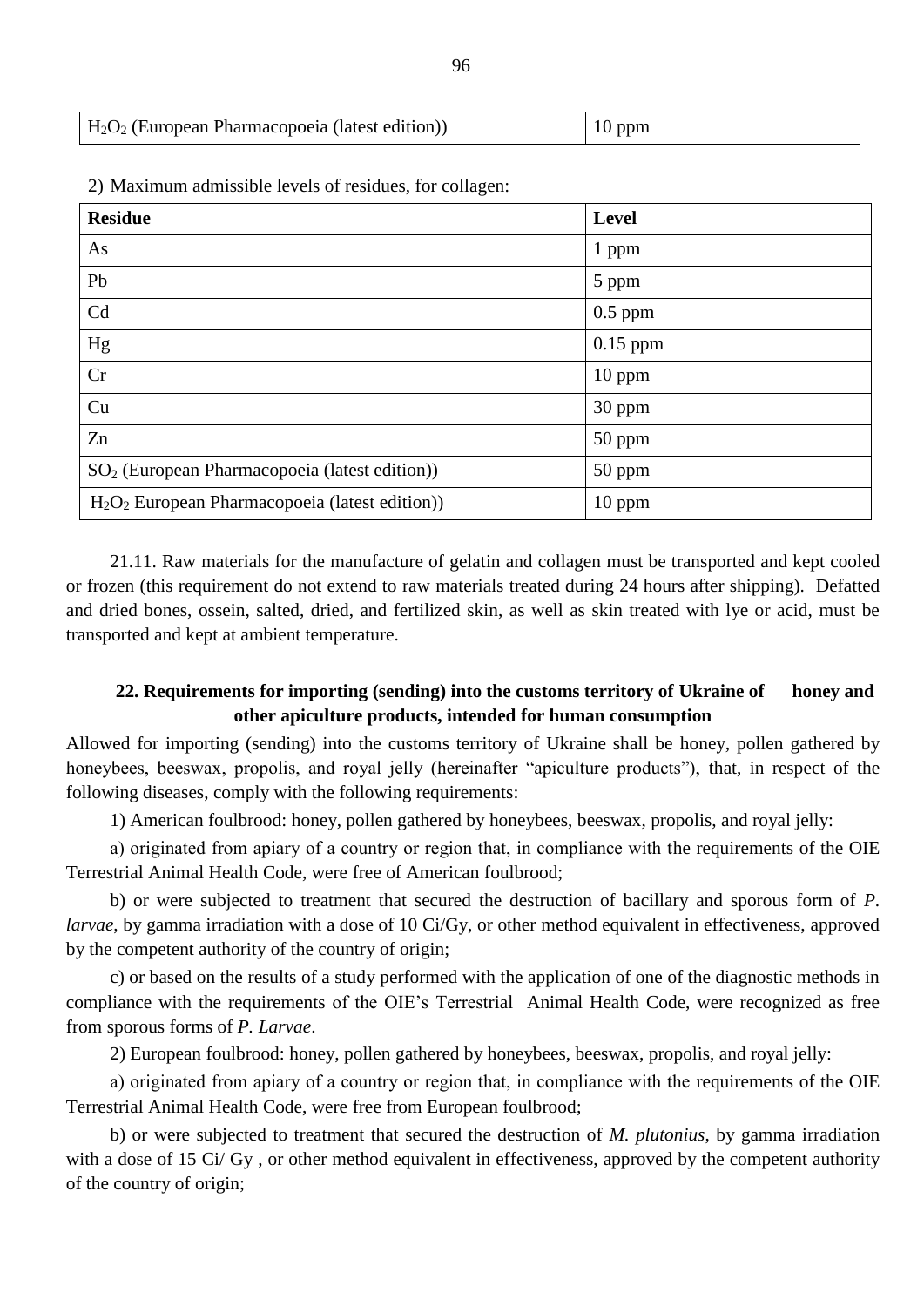c) or based on the results of a study performed with the application of one of the diagnostic methods in compliance with the requirements of the OIE"s Terrestrial Animal Health Code, were recognized as free from *M. plutonius*.

3) small hive beetle (*A. tumida*):

а) honey and royal jelly originated from apiary of a country or region that, in compliance with the requirements of the OIE"s Terrestrial Animal Health Code, were free from *A. tumida*, or honey was subjected to filtering with a filter the size of pores of which was equal to, or did not exceed 0.42 mm, and royal jelly was parceled up in capsules intended for human consumption, or with the purpose of eliminating *A. tumida,* honey and royal jelly were subjected to purification and treatment with the use of one of the following methods:

heating at inner temperature of 50 °C during 24 hours, or refrigeration at inner temperature that was equal to, or lower than,  $-12 \degree C$  during 24 hours;

or by gamma irradiation with a dose of 400 Gy, or (for royal jelly) by lyophilization by way of abrupt refrigeration at low temperature, or by an equivalent method;

or by another method, equivalent in effectiveness, approved by the competent authority of the country of origin.

b) pollen gathered by honeybees, propolis, and beeswax originated from an apiary of a country or region that, in compliance with the requirements of the OIE"s Terrestrial Animal Health Code, were free from *A. tumida*, or:

did not contain live bees and bee brood, and the consignments consisted of treated beeswax and propolis;

and in order to eliminate *A. tumida*, were subjected to purification and treatment with the use of one of the following methods: refrigeration at inner temperature that was equal to, or lower than, -12 °С during 24 hours; gamma irradiation with a dose of 400 Gy; (for pollen gathered by honeybees) lyophilization by way of abrupt refrigeration at low temperature, or by an equivalent method; another method, equivalent in effectiveness, approved by the competent authority of the country of origin.

4) infestation of honeybees (*Tropilaelaps spp*. and *Varroa spp. (Varroosis))*: honey, pollen gathered by honeybees, beeswax, and propolis:

а) originated from apiary of a country or region that, in compliance with the OIE Terrestrial Animal Health Code, were free from Tropilaelaps spp. and Varroa spp.;

b) or honey was subjected to filtering with a filter the size of pores of which was equal to, or did not exceed, 0.42 mm;

c) or the consignments consisted of treated beeswax and propolis;

d) or in order to eliminate *Tropilaelaps spp.* and *Varroa spp.,* were subjected to purification and treatment with the use of one of the following methods:

in respect of honey: heating at inner temperature of 50 °С during 20 minutes; or refrigeration at inner temperature that was equal to, or lower than, -12 °С during 24 hours, or gamma irradiation with a dose of 350 Gy;

in respect of beeswax and propolis: fumigation with bromomethane of 48 g/cubic meter, at atmospheric pressure and temperature of 10 to 15 °С, during 2 hours;

in respect of honey, pollen gathered by honeybees, beeswax, and propolis: lyophilization by way of abrupt refrigeration at low temperature, or by an equivalent method;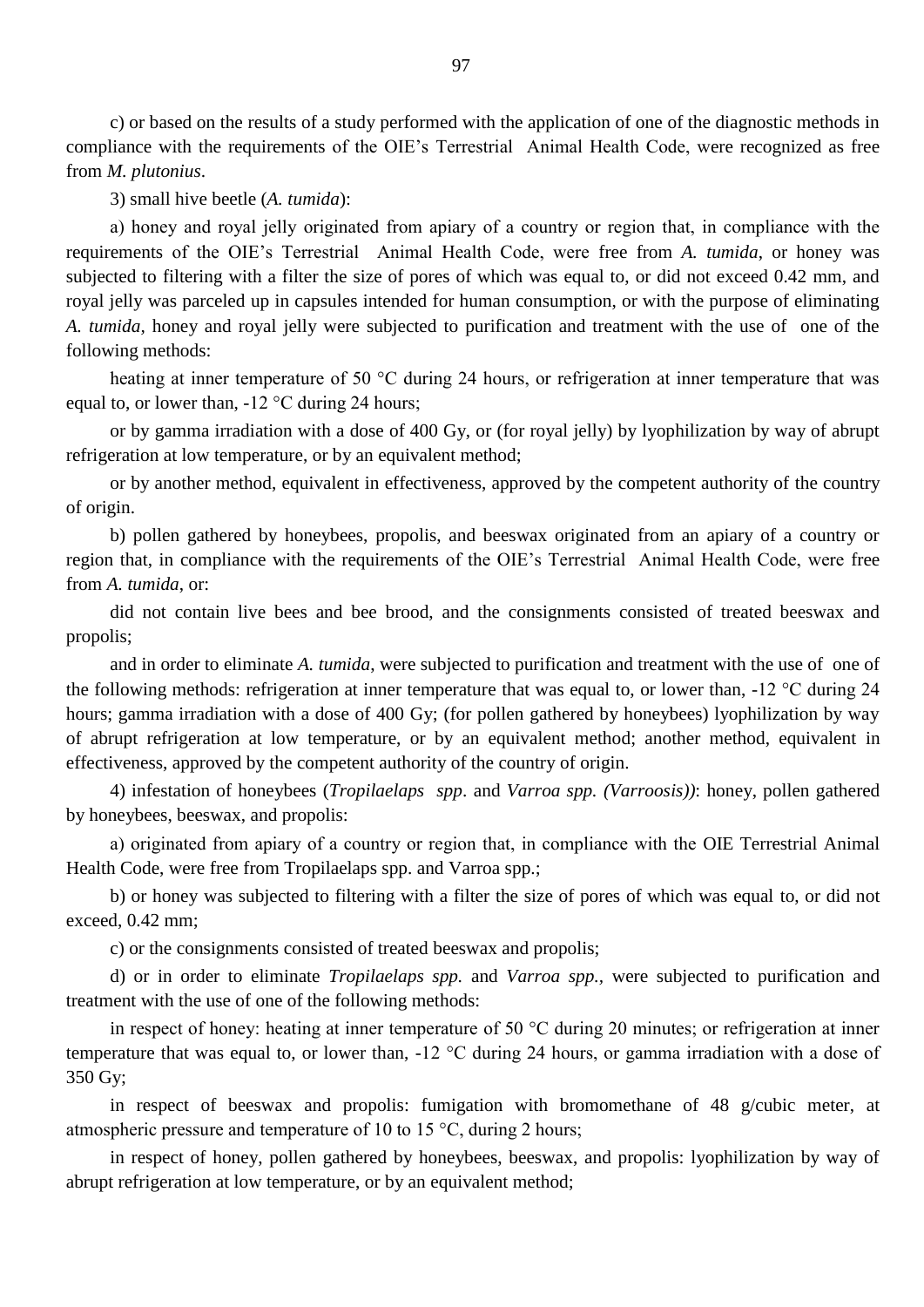or by another method, equivalent in effectiveness, approved by the competent authority of the country of origin.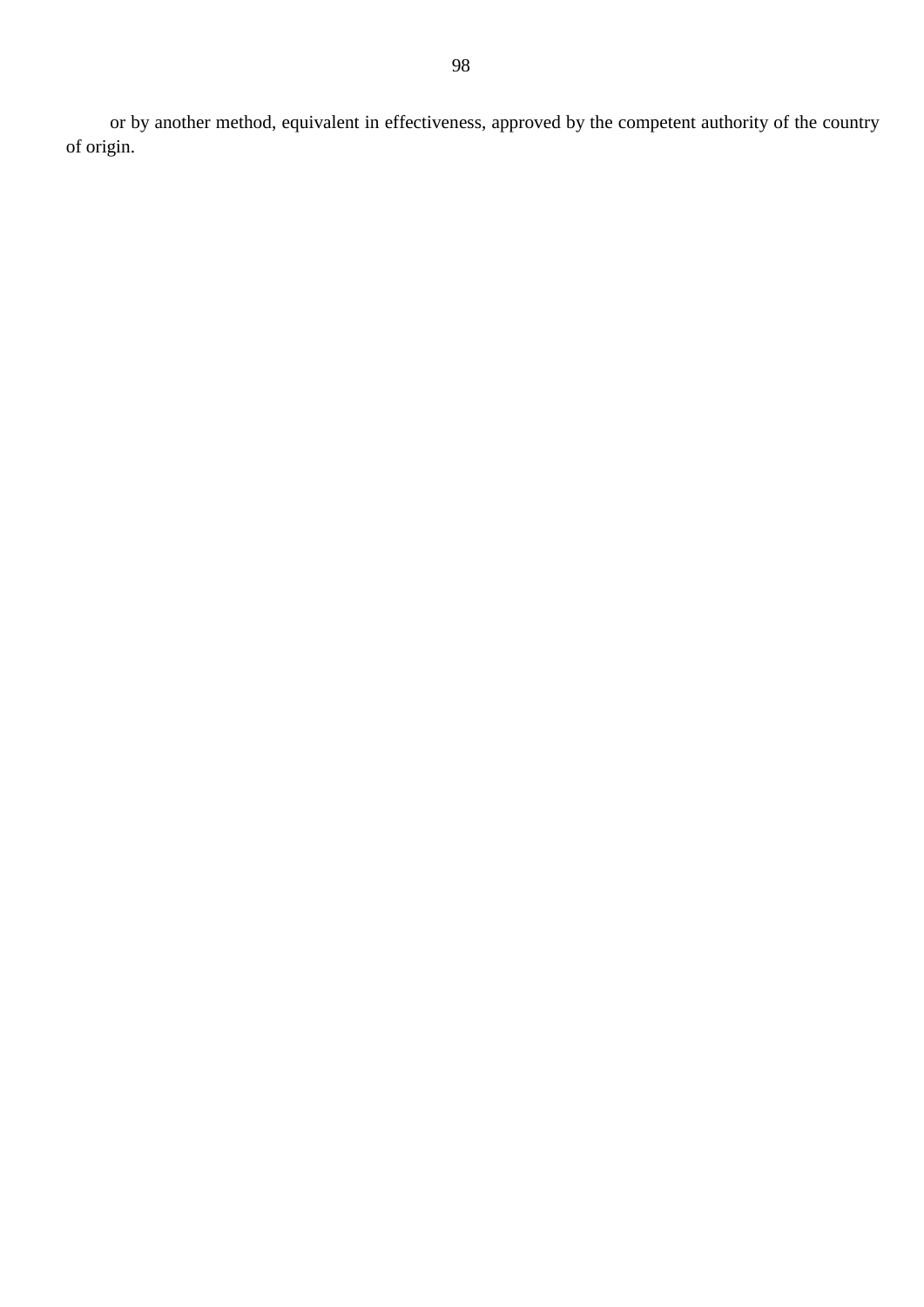Annex 3

To the Requirements for Importing (sending) into the Customs Territory of Ukraine of Live Animals, Reproductive Material thereof, Foodstuffs of Animal Origin, and Products not Intended for Human Consumption (paragraph 3.4)

# **REQUIREMENTS FOR IMPORTING (FORWARDING) INTO THE CUSTOMS TERRITORY OF UKRAINE OF PRODUCTS, NOT INTENDED FOR HUMAN CONSUMPTION**

#### **Section І. Definition of Basic Terms**

1. In this Annex, terms are used in the following meanings:

1) hermetically sealed container: a container designed to secure the prevention of microorganisms penetration;

2) hydrolyzed protein: polypeptides, peptides, amino acids and mixtures thereof, obtained as a result of hydrolysis of by-products of animal origin;

3) domestic animals: any non-productive animals belonging to the species of animals that are bred, raised, and kept by men, but are not generally used for human consumption;

4) tanning: strengthening of hide with application of vegetable tanning substances, chrome salts, or other substances (salts of aluminum, iron, and silicon, aldehydes, and quinone), or other synthetic tanning substances;

5) gelatin: natural soluble protein that have the capacity to transform into gel (or does not have such capacity), obtained by partial hydrolysis of collagen produced from bones, skin, tendons, and muscles of animals;

6) masticatory objects: products intended for mastication by domestic animals, made of untanned skin and hides of ungulates, or from other raw material of animal origin;

7) collagen: protein product obtained from hides, skins, bones, and tendons of animals;

8) preserved feeds for domestic animals: feeds for domestic animals subjected to thermal treatment and packed in в hermetically sealed containers;

9) feeds for domestic animals: feeds intended for feeding domestic animals, and masticatory objects, that consist of by-products of animal origin and products of treatment and processing of byproducts of animal origin;

10) feed materials of animal origin: products of animal origin, the principal purpose of which is the satisfaction of nutritional needs of animals, in their natural state, fresh or preserved, and products of industrial processing thereof, as well as organic and non-organic substances that do or do not contain feed additives intended for animal feeding, directly or after processing, or in preparation of feed mix, or as carriers for premixes. Feed materials of animal origin are: processed animal protein, blood products, melted fats, egg products, fish oil, fat treatment and processing products, dicalcium phosphate, tricalcium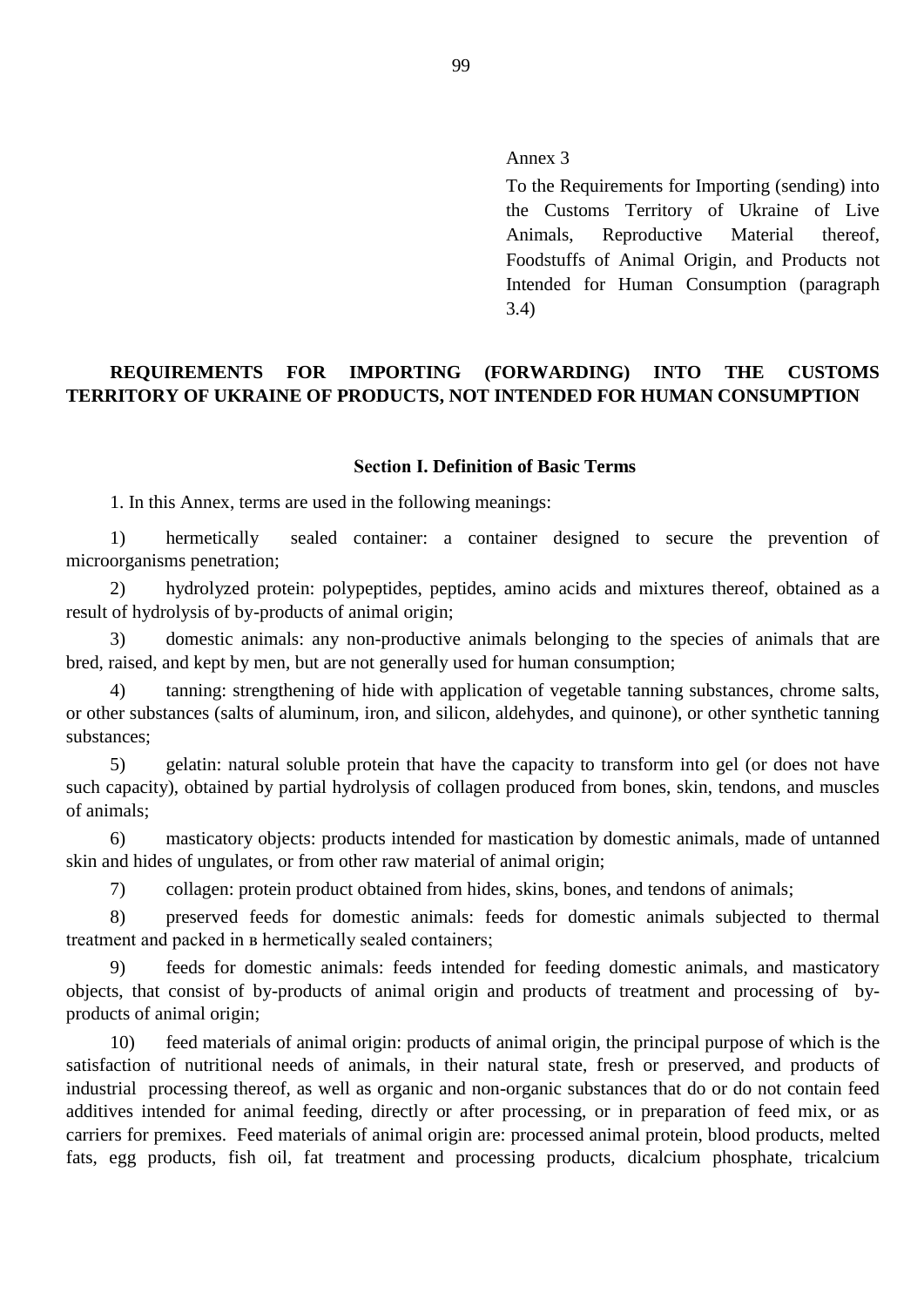phosphate, milk, milk-based products, products obtained from milk, colostrum, colostrum-based products; slurry from centrifuge or creamer;

11) blood: fresh whole blood;

12) laboratory reagent: ready-for-use, packed product, that contains by-products of animal origin or products of treatment or processing of by-products of animal origin, and intended (alone or in combination with substances not of animal origin) for specific use in laboratory as reagents or products with reagents, sample for calibration, or visual aid for discovering, measuring, studying, or manufacturing other substances;

13) non-treated pig"s bristle: pig"s bristle not subjected to industrial washing, not obtained as a result of tanning, or not subjected to any other method of treatment;

14) non-treated wool: wool other than such as:

а) was subjected to industrial washing, obtained as a result of tanning, or subjected to any other method of treatment;

b) obtained from animals other than animals of swine family, subjected to industrial washing that consisted of a series of immersions of wool in a tank with water, soap, sodium hydroxide or potassium hydroxide;

c) obtained from animals other than animals of swine family, intended for direct shipping to a facility for manufacture of products obtained from wool, for textile industry, and subjected to at least one of the following types of treatment processes:

chemical depilation using slaked lime or sodium sulphide;

fumigation with formaldehyde in an airtight room (or chamber) during at least 24 hours;

industrial washing by immersion of wool in a water-soluble detergent at the temperature of 60 to 70  $\circ$ C:

storage (the duration of which may include transportation period) at the temperature of 37 °C during eight days, of 18 °C, during 28 days, or of 4 °C, during 120 days;

15) non-treated skins and hides: skin and subcutaneous tissues not subjected to any treatment, apart from cutting, cooling, or refrigeration;

16) treated skins and hides: products obtained from non-treated skins and hides (with the exception of masticatory objects for dogs), that were subjected to:

а) drying;

b) dry salting or wet salting during at least 14 days before shipping;

c) salting in sea salt with addition of two-percent sodium carbonate, during at least seven days;

d) drying during at least 42 days at the temperature of at least 20  $^{\circ}$ C;

e) other than tanning, treatment process;

17) treated animal protein: animal protein obtained entirely from by-products of animal origin of category ІІІ, in compliance with the requirements of Ukrainian law concerning a by-product of animal origin, subjected to treatment in compliance with the requirements of subparagraph 1.2 in paragraph 1 of Section II of this Annex (including blood meal and fish meal), for the purpose of direct use as feed material, or for any other use in feeds, including feeds for domestic animals, or for use in organic fertilizers or soil ameliorators. This term does not include blood products, milk, milk-based products, products obtained from milk, colostrum, colostrum-based products, slurry from centrifuge or creamer, gelatin, hydrolyzed protein and dicalcium phosphate, eggs and egg products including eggshells, tricalcium phosphate, and collagen;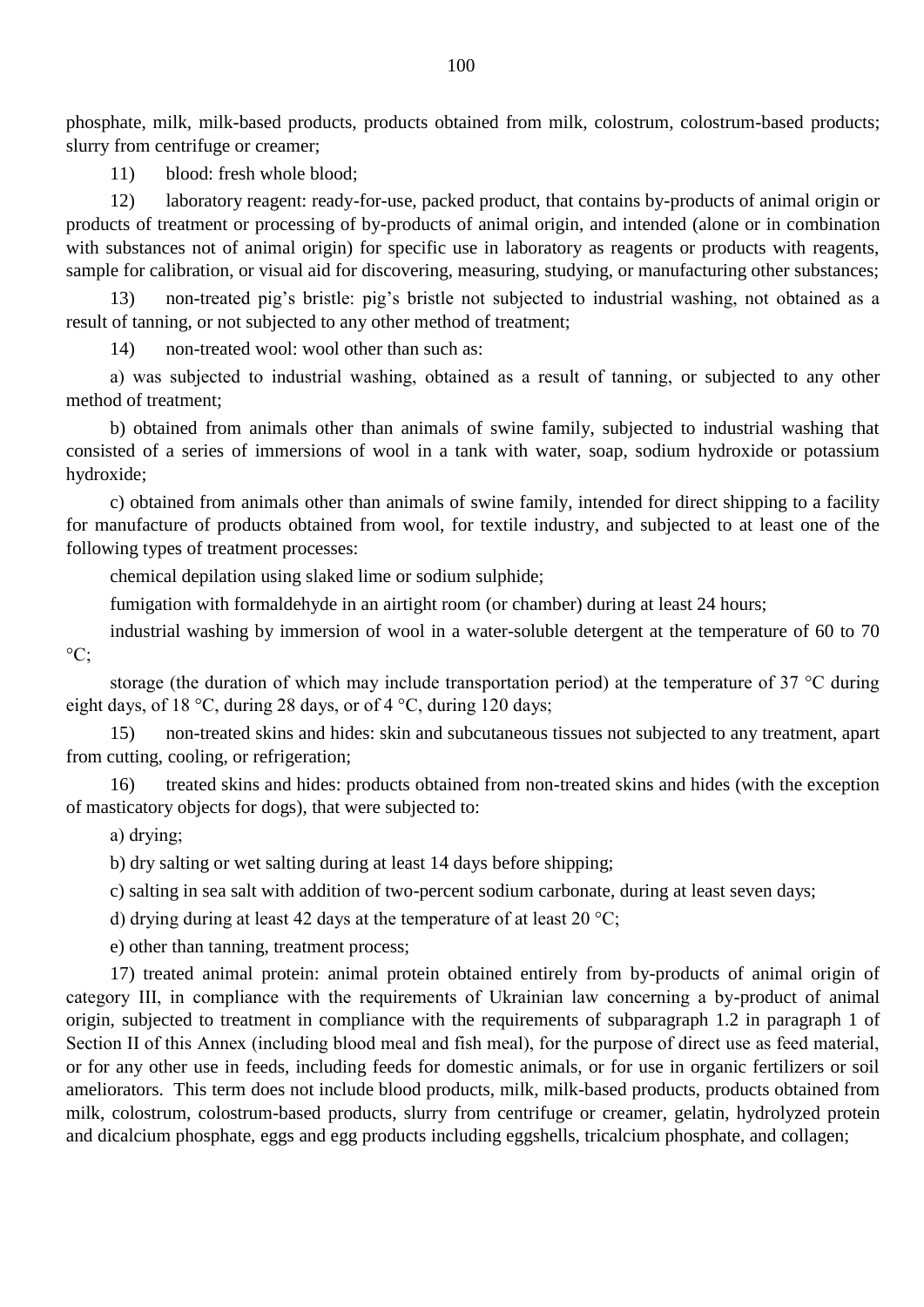18) by-products of apiculture: honey, beeswax, royal jelly, propolis, and pollen, intended for human consumption;

19) product for diagnostic *in vitro*: ready-for-use packed product that contains blood product or other by-product of animal origin, and is used (alone or in combination with other substances) as reagent, product with reagent, sample for calibration, a kit or other system intended for use *in vitro* for the purpose of studying samples of human or animal origin, including or principally, for diagnosis of physiological condition, health condition, diseases or genetic deviations, or for assessing the safety and the compatibility with reagents. This term does not include donor organs and blood;

20) blood products: products obtained from blood or fractions thereof (with the exception of blood meal) including dried, frozen, and liquid plasma; meal from whole blood; dried, frozen, and liquid erythrocytes, or fractions and mixtures thereof;

21) intermediate product: product of treatment or processing of by-products of animal origin:

а) intended for manufacture of drugs, veterinary preparations, medical instruments for medical or veterinary purposes, active medical instruments for implanting, medical instruments for diagnostic *in vitro* for medical or veterinary purposes, laboratory reagents, and cosmetic products:

as production material, at the final stage of manufacture, or as end (finished) product;

for validation or checks in the course of manufacturing process;

for control of quality of end (finished) product;

b) in respect to which the manufacturing stages were completed, to a degree that provided for obtaining such product of treatment or processing of the by-product of animal origin, as is ready to be used for said purposes;

c) which is subject to further manufacturing processes, in particular, to mixing, coating, collection, or packing, with the purpose of putting the product in circulation as a drug, veterinary preparation, medical instrument for medical or veterinary purposes, active medical instrument for implanting, medical instrument for diagnostic *in vitro* for medical or veterinary purposes, laboratory reagent, or cosmetic means;

22) fish meal: processed animal protein obtained from aquatic animals (with the exception of sea mammals);

23) fish oil: oil obtained as a result of processing aquatic animals or fish, intended for human consumption, that a market operator intends to use for purposes other than human consumption;

24) raw feed for domestic animals: feed for domestic animals that contains by-products of animal origin belonging to category ІІІ as per the requirements of Ukrainian law on by-products of animal origin not subjected to any other process of treatment, apart from cooling or refrigeration;

25) flavoring (sensor) ingredients (feed additives): liquid or dried products of treatment and processing of by-products of animal origin, used to enhance gustatory qualities of feeds for domestic animals;

26) melted fats: fats obtained by treatment of by-products of animal origin, or of products intended for human consumption, that market operator intends to use for purposes other than human consumption;

27) trade specimens: by-products of animal origin or products of treatment or processing of byproducts of animal origin, intended for study (testing) or analyses permitted by the competent authority of the country of origin, for performing production processes, including:

а) processing of by-products of animal origin or of products of treatment and processing of byproducts of animal origin;

b) manufacture of feeds and products of treatment and processing of by-products of animal origin;

c) testing of devices or production equipment;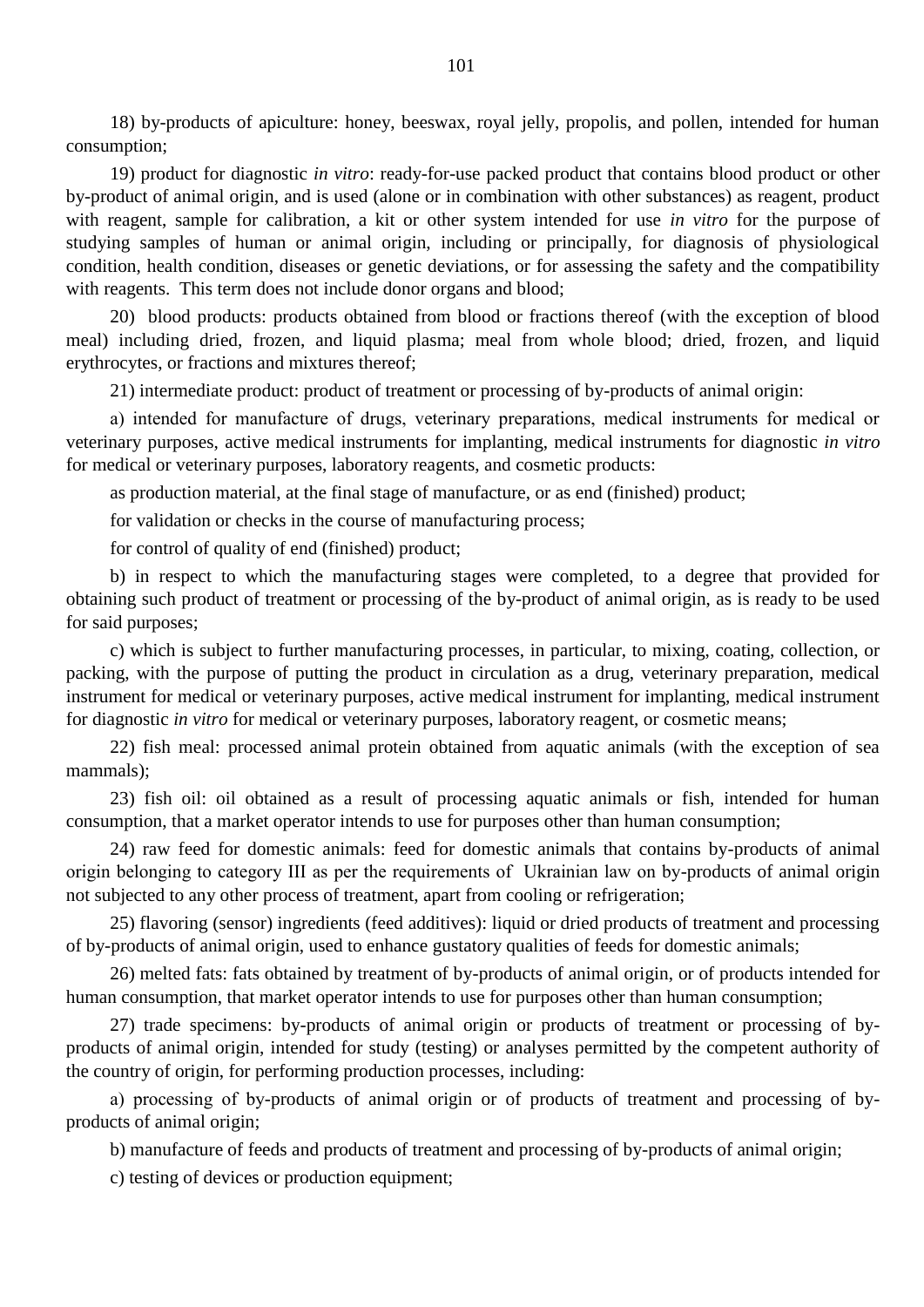28) fur-producing animals: animals kept or raised for the manufacture of fur, and not used for human consumption;

29) cracklings: remains containing protein, obtained in the process of fat rendering, after partial separation of fat and water.

2. Other terms are used with meanings established by the Law of Ukraine "On Animal By-Products not Intended for Human Consumption".

#### **Section II. Requirements for Importing (Sending) into the Customs Territory of Ukraine of Products not Intended for Human Consumption**

### **1. Requirements for importing (sending) into the customs territory of Ukraine of processed animal protein, including mixtures and products (with the exception of feeds for domestic animals) that contain such protein**

Allowed for importing (sending) into the customs territory of Ukraine shall be processed animal protein, including mixtures and products (with the exception of feeds for domestic animals) that contain such protein (hereinafter "processed animal protein and products that contain such protein"), and which comply with the following requirements:

1.1. Processed animal protein and products that contain such protein, contain exclusively processed animal protein not intended for human consumption, and which was prepared exclusively from the following by-products of animal origin:

1) carcasses and parts of carcasses of slaughtered animals or, in case of hunting kill, whole killed animals or parts thereof, that were fit for human consumption in compliance with the requirements of Ukrainian law, but not intended for human consumption in connection with commercial reasons;

2) and/or carcasses and the following parts thereof, obtained from animals that were slaughtered at a slaughterhouse, and were deemed fit for slaughter for human consumption, based on results of preslaughterhouse examination, or whole animals and the following parts thereof, that constituted hunting kill, intended for human consumption:

а) carcasses and parts of carcasses of slaughtered animals or, in case of hunting kill, whole killed animals or parts thereof, that were fit for human consumption, in compliance with the requirements of Ukrainian law, but not intended for human consumption in connection with commercial reasons;

b) heads of poultry;

c) skins and hides including pieces and cuttings, horns and limbs including phalanxes, carpal and metacarpal bones, as well as metatarsal and tarsal bones, obtained from non-ruminant animals;

d) pigs bristle;

e) feathers;

3) and/or blood of animals that exhibited no manifestation of a disease that can be transmitted via blood to humans or animals, and obtained from animals, apart from ruminants, that were slaughtered at a slaughterhouse and based on results of pre-slaughterhouse examination, were deemed fit for slaughter for human consumption, in compliance with the requirements of Ukrainian law;

4) and/or by-products of animal origin obtained in the course of manufacturing products intended for human consumption, including defatted bones, cracklings, and slurry from milk processing centrifuge or creamer;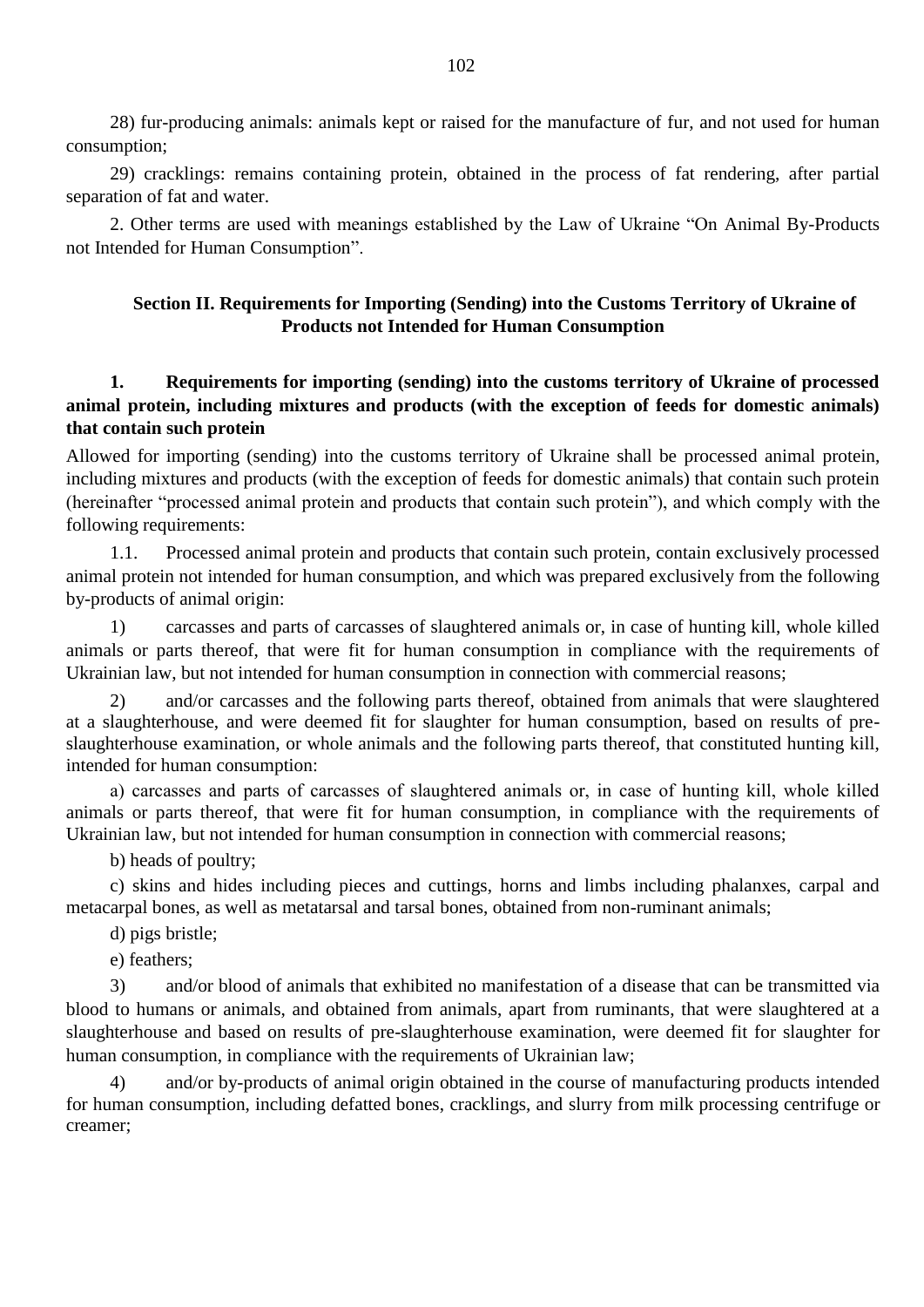5) and/or products of animal origin or food products that contained products of animal origin, which were not intended for human consumption in connection with commercial reasons or because of manufacturing, packing or other defects that did not constitute a threat for human and animal health;

6) and/or blood, placenta, wool, feathers, horns, hoof parts, and raw milk, obtained from live animals which had no manifestations of diseases that could be transmitted to humans or animals;

7) and/or aquatic animals and parts of such animals, with the exception of sea mammals, which had no manifestations of diseases that could be transmitted to humans or animals;

8) and/or by-products obtained from aquatic animals that originated from facilities that manufactured products intended for human consumption;

9) and/or the following materials obtained from animals which had no manifestations of diseases that could be transmitted to humans or animals:

а) mussels and shells of mollusks and crustacea with soft tissues or meat;

b) materials obtained from land animals: by-products from incubator, eggs, egg products, including eggshells;

c) one-day-old young animals slaughtered for commercial reasons.

10) and/or aquatic or land invertebrates, apart from species that were agents of diseases that could be transmitted to humans or animals;

11) and/or animals belonging to rodent and lagomorph families, and their parts, with the exception of:

а) carcasses and parts thereof, including skin, obtained from:

animals used for scientific purposes;

animals from zoos and circus;

wild animals in respect of which there existed a suspicion of being infected with diseases that transmit to humans or animals;

b) by-products of animal origin belonging to category II in compliance with the requirements of Ukrainian law concerning by-products of animal origin, with the exception of mixtures of by-products of animal origin belonging to category II, with by-products of animal origin belonging to category III.

1.2. Animal protein was subjected to the following types of treatment:

1) heating to inner temperature above 133 °C continuously during at least 20 minutes under pressure (absolute) of at least 3 bar, that was manufactured with saturated steam, with particle dimensions before treatment of no more than 50 millimeters;

2) or in case of animal protein other than fish meal, obtained from animals that were not mammals, by treatment method I-II-III-IV-V-VII in compliance with the requirements of Section ІІІ of this Annex;

3) or in case of fish meal, by treatment method I-II-III-IV-V-VI-VII in compliance with the requirements of Section ІІІ of this Annex;

4) or in case of blood obtained from pigs, by treatment method I-II-III-IV-V-VII in compliance with the requirements of Section III of this Annex, and in case of using treatment method VII, the protein was subjected to thermal treatment of all substance at the temperature of at least 80 °C.

1.3. Immediately before shipment, random samples of treated animal protein and products containing such protein, must be subjected to study performed under supervision of the competent authority of the country of origin. Such study must confirm the compliance of the end product with the following indicators:

Salmonella: absent in 25 g:  $n = 5$ ,  $c = 0$ ,  $m = 0$ ,  $M = 0$ Enterobacter:  $n = 5$ ,  $c = 2$ ,  $m = 10$ ,  $M = 300$  в 1 г;

 $n =$  number of studied samples;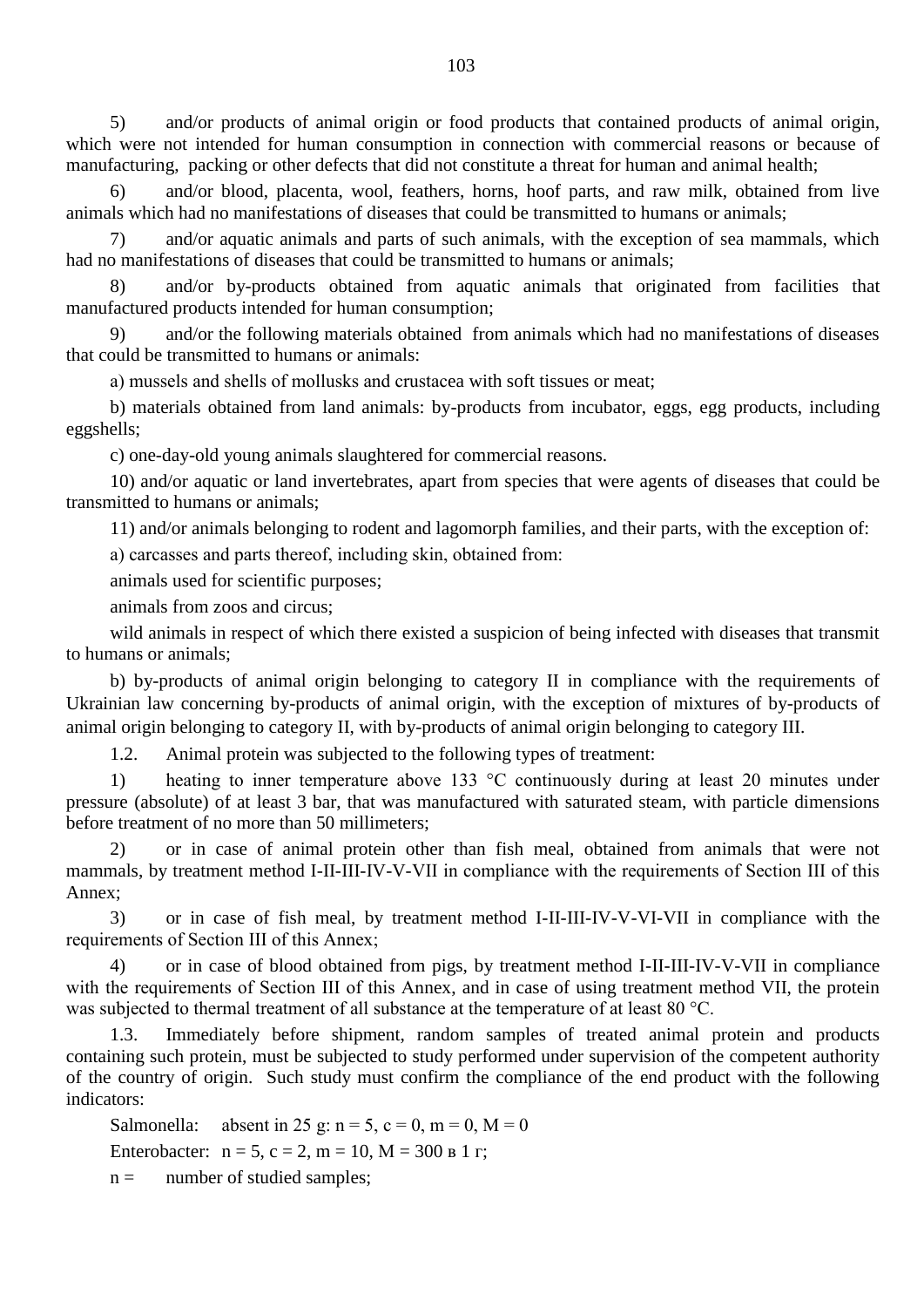$m =$  indicator of threshold quantity of bacteria; the result is considered acceptable if quantities of bacteria in all samples does not exceed m;

 $M =$  indicator of maximum quantity of bacteria; the result is considered unacceptable if the quantity of bacteria in one or several samples is equal to М or more;

 $c =$  number of samples where the quantity of bacteria may be between m and M; samples shall be deemed acceptable if the quantity of bacteria in other samples does not exceed m.

1.4. End product must be packed in new or sterilized packages, and in case of non-packaged animal protein, be transported in containers or other transporting means that were thoroughly cleaned and disinfected before use. Such packages and/or containers or other transporting means must bear a label with the inscription "NOT FOR HUMAN CONSUMPTION".

1.5. End product must, from the moment of treatment, be kept in a manner that precludes fouling or contamination of the product with agents of diseases that could be transmitted to humans or animals.

1.6. Treated animal protein and products containing such protein:

1) must not contain the, or be obtained from, risky material, or from mechanically deboned meat obtained from bones of bovine animals, goats or sheep. Animals from which animal protein was obtained, were not slaughtered:

а) after stunning with the help of gas injected into skull cavity;

b) by way of cutting, after stunning, of central nervous system tissue with a longish tool in the form of a rod, inserted into skull cavity;

2) must not contain the, or be obtained from, material other than material obtained from bovine animals, goats or sheep that were born, raised, and slaughtered in the territory of a country or region with insignificant risk in respect of bovine spongiform encephalopathy, in compliance with the requirements of the OIE Terrestrial Animal Health Code.

# **2. Requirements for importing (sending) into the customs territory of Ukraine of milk, milkbased products, and products obtained from milk**

Allowed for importing (sending) into the customs territory of Ukraine shall be milk, milk-based products, and products obtained from milk (hereinafter "milk and/or milk products') which comply with the following requirements:

2.1. Milk and/or milk products manufactured and obtained in the territory of a country or region entered in the register of countries from which milk and milk products intended for human consumption, may be imported into the territory of Ukraine, and:

1) which were officially recognized by OIE as free from foot-and-mouth disease;

2) where within a period of the last 12 months, no cases were observed of cattle-plague and where no vaccination was undertaken against this disease.

2.2. Milk and/or milk products were manufactured from raw milk obtained from animals that as of the moment of milk collection, exhibited no clinical manifestations of diseases, that can be transmitted via milk to humans or animals, and which within the period of the last 30 days before the start of manufacture, were kept at a farm in respect of which no veterinary-sanitary restrictions were imposed in respect of foot-andmouth disease and/or cattle-plague;

2.3. Milk and/or milk products:

1) were subjected to one of the types of treatment set forth in subparagraph 2.4 of this paragraph;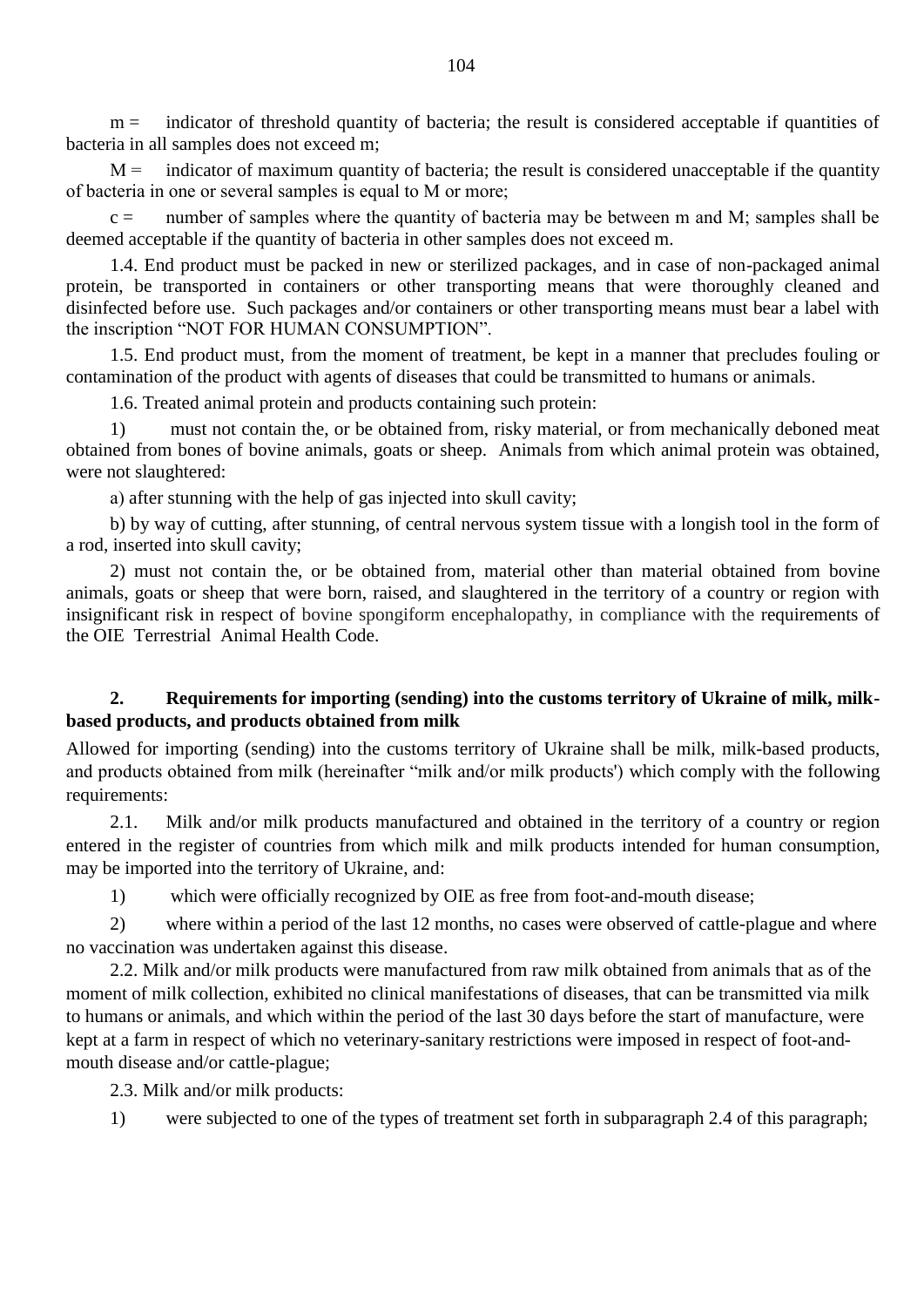2) or contained whey used to feed animals belonging to species susceptible to foot-and-mouth disease, and such whey was collected from milk that was subjected to one of the types of treatment set forth in subparagraph 2.4 of this paragraph, and:

а) whey was collected at least 16 hours after coagulation of milk, and had pH level below 6;

b) or whey was manufactured at least 21 days before shipping, and during this time, not a single case of foot-and-mouth disease was observed in the country of origin;

c) or whey was manufactured at least 21 days before importing (forwarding) thereof into the customs territory of Ukraine.

2.4. Milk and/or milk products were treated by one of the following methods:

1) high-temperature short-time pasteurization at the temperature of 72 °С during at least 15 seconds, or such pasteurization as achieved negative reaction in a test for the presence of phosphatase in bovine animals milk, in combination with the following actions:

а) repeated high-temperature short-time pasteurization at the temperature of 72 °C during at least 15 seconds, or such equivalent pasteurization as achieved negative reaction in a test for the presence of phosphatase in bovine animals milk;

b) or subsequent drying process combined, in case of milk intended for feeding of animals, with heating to the temperature of at least 72 °C;

c) or subsequent process of reducing pH to a value below 6 and of maintaining at this level during at least an hour;

d) or milk and/or milk products were manufactured at least 21 days before shipping, and during this time, not a single case of foot-and-mouth disease was observed in the country of origin;

e) or milk and/or milk products were manufactured at least 21 days before importing (forwarding) of the commodity into the customs territory of Ukraine;

f) or sterilization sufficient for achieving  $F_0$  value equal or to or exceeding three;

2) or ultrahigh-temperature treatment (UHT) at the temperature of not less than 132  $^{\circ}$ C, during at least one second, in combination with:

а) subsequent drying process combined, in case of milk intended for feeding of animals, with heating to the temperature of at least  $72 \degree C$ ;

b) or subsequent process of reducing pH to a value below 6 and of maintaining at this level during at least an hour;

в) or milk and/or milk products were manufactured at least 21 days before shipping, and during this time, not a single case of foot-and-mouth disease was observed in the country of origin;

c) or milk and/or milk products were manufactured at least 21 days before importing (forwarding) of the commodity into the customs territory of Ukraine.

2.5. If by-products of animal origin intended for feeding of ruminants, contained milk or milk products obtained from sheep or goats, the sheep and goats from which such products were obtained, from the moment of birth or within the last three years, were continuously kept on a farm in respect to which no veterinary-sanitary restrictions were imposed related to transmissible spongiform encephalopathy, and in respect to which the following requirements were complied with during the last three years:

1) the farm was subjected to regular veterinary inspections by a state inspector of the country of origin;

2) not a single case of scrapie of sheep were observed at the farm, or where cases of this disease were observed, all animals in respect of which the presence of scrapie of sheep was established, were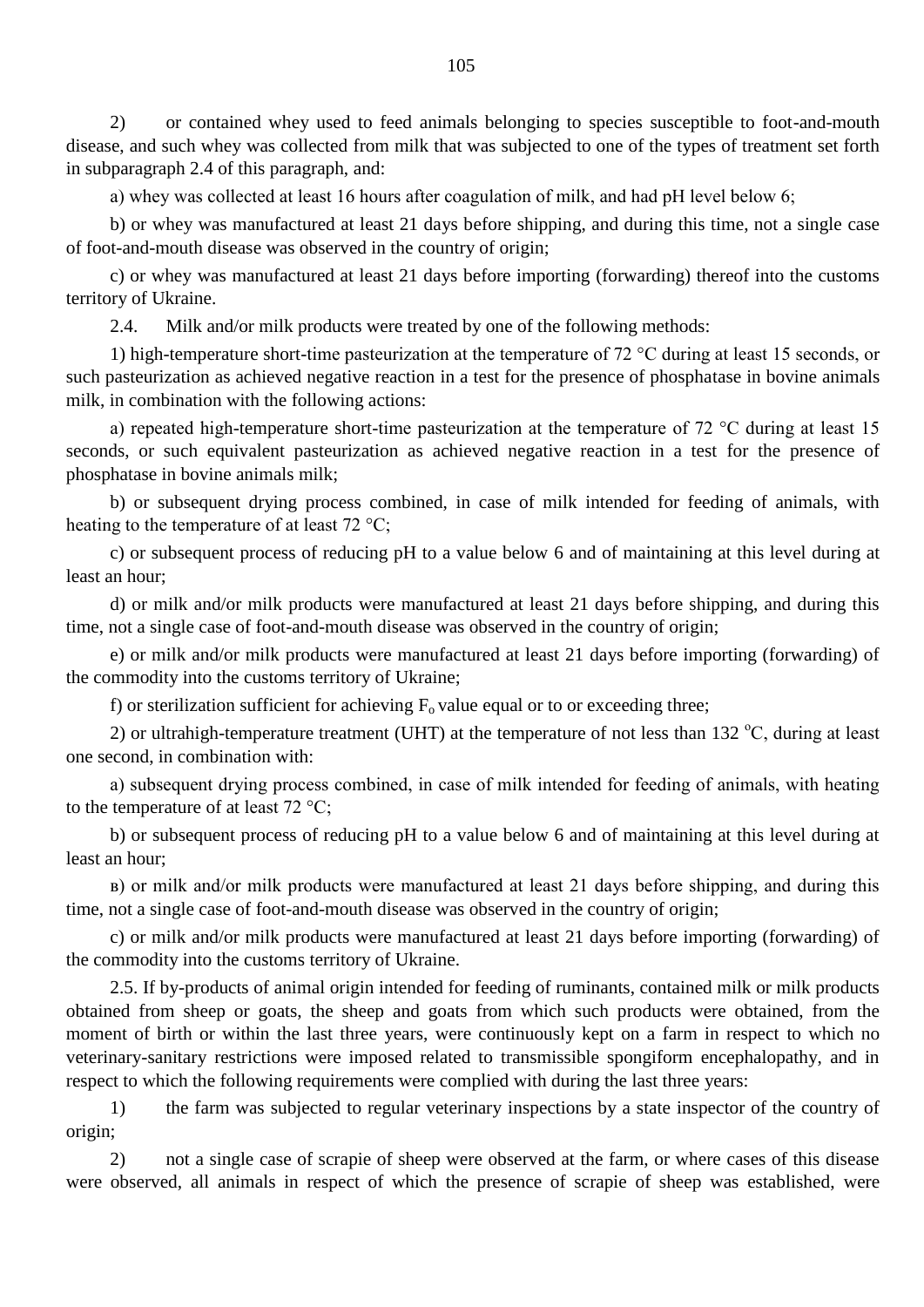slaughtered and liquidated (with the exception of pedigree rams with ARR/ARR genotype, and pedigree ewes possessing at least one ARR allele and not a single VRQ allele);

3) sheep and goats, with the exception of sheep that possessed prion ARR/ARR genotype, may be introduced to a farm only in case they originated from a farm that complied with the requirements of subparagraph 2.5 (1)-(2) of this paragraph.

2.6. End product, from the moment of treatment, must be kept in a manner that precluded fouling or contamination of the product with agents of diseases that could be transmitted to humans or animals.

2.7. Milk and/or milk products must be packed in new containers, or in transportation means or containers for unpacked cargo, which prior to loading, must be disinfected by means approved by the competent authority of the country of origin. Such containers and/or transportation means must be marked, with indication of the type of milk and/or milk product, and must bear a label indicating that this product belonged to by-products of animal origin of category ІІІ, and was not intended for human consumption.

3. Requirements for importing (sending) into the customs territory of Ukraine of colostrum and colostrum-based products

Allowed for importing (forwarding) into the customs territory of Ukraine shall be colostrum and colostrumbased products that comply with the following requirements:

3.1. Colostrum and colostrum-based products were manufactured and obtained in the territory of a country or region:

1) that was officially recognized by OIE as free from foot-and-mouth disease;

2) where within a period of the last 12 months, not a single case of cattle-plague was observed, and during said period, no vaccination was undertaken against cattle-plague.

3.2. Colostrum and/or colostrum-based products were manufactured from raw material obtained from animals that as of the moment of milk collection, exhibited no clinical manifestations of diseases, that could be transmitted via colostrum to humans or animals, and which within a period of at least the last 30 days before the start of manufacture, were kept at a farm in respect of which no veterinary-sanitary restrictions were imposed in respect of foot-and-mouth disease and cattle-plague.

3.3. Colostrum and/or colostrum-based products were obtained from bovine animals and were subjected to high-temperature short-time pasteurization at the temperature of 72 °C during at least 15 seconds, or such equivalent pasteurization as achieved negative reaction in a test for the presence of phosphatase in bovine animals milk, and such colostrum and/or colostrum-based products:

1) were manufactured at least 21 days before shipping, and during this time, not a single case of foot-and-mouth disease was observed in the country of origin, or were manufactured at least 21 days before delivery of the commodity to the customs territory of Ukraine;

2) obtained from animals subjected to regular veterinary inspections by the competent authority of the country of origin, aimed at checking whether the animals originated from a farm where all herds of bovine animals:

а) were free from brucellosis and tuberculosis in compliance with the requirements of the OIE"s Terrestrial Animal Health Code, or in respect of such herd, no veterinary-sanitary restrictions were imposed concerning such diseases, by the competent authority of the country of origin;

b) were free from leucosis in compliance with the requirements of the OIE"s Terrestrial Animal Health Code, or were covered by the official system of bovine leucosis monitoring, and within a period of the last two years, no manifestations of this disease were detected as a result of clinical or laboratory studies.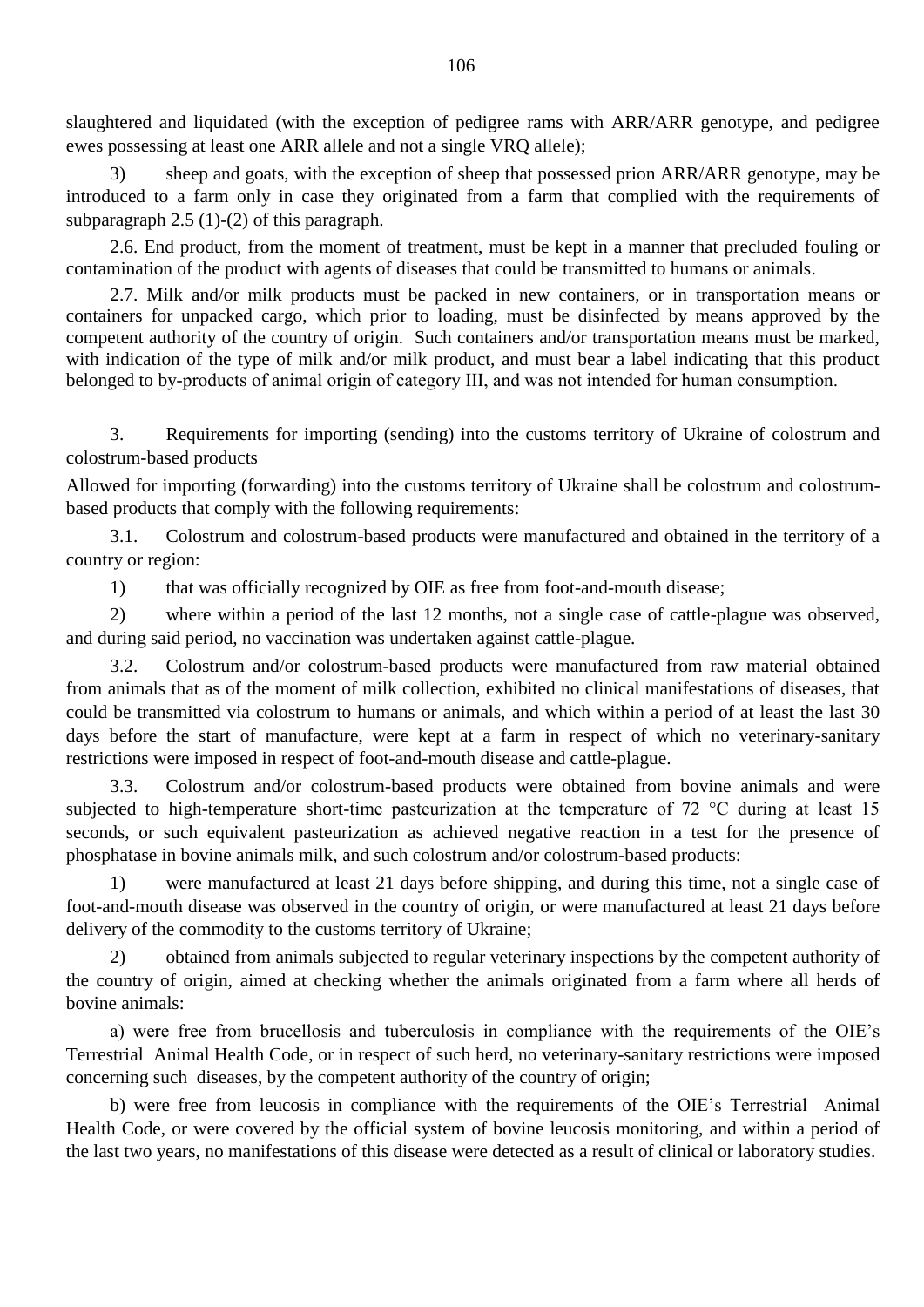3.4. If by-products of animal origin intended for feeding of ruminants, contained milk or milk products obtained from sheep or goats, the sheep and goats from which such products were obtained, from the moment of birth or within a period of the last three years, were continuously kept on a farm in respect to which no veterinary-sanitary restrictions were imposed related to transmissible spongiform encephalopathy, and in respect to which the following requirements were complied with during the last three years:

1) the farm was subjected to regular veterinary inspections by a state inspector of the country of origin;

2) not a single case was observed of scrapie of sheep at the farm, or where cases of this disease were observed, all animals in respect of which the presence of scrapie of sheep was established, were slaughtered and liquidated (with the exception of pedigree rams with ARR/ARR genotype, and pedigree ewes possessing at least one ARR allele and not a single VRQ allele);

3) sheep and goats, with the exception of sheep that possessed prion ARR/ARR genotype, may be introduced to a farm only in case they originated from a farm that complied with the requirements of subparagraphs 3.4 (1)-(2) of this paragraph.

3.5. End product, from the moment of treatment, must be kept in a manner that precluded fouling or contamination of the product with agents of diseases that could be transmitted to humans or animals.

3.6. Colostrum and/or colostrum-based products must be packed in new containers, or in transportation means or containers for unpacked cargo, which prior to loading, must be disinfected by means approved by the competent authority of the country of origin. Such containers and/or transportation means must be marked, with indication of the type of colostrum or colostrum-based product, and must bear a label indicating that this product belonged to by-products of animal origin of category ІІІ, and was not intended for human consumption.

# **4. Requirements for importing (sending) into the customs territory of Ukraine of preserved feeds for domestic animals**

Allowed for importing (sending) into the customs territory of Ukraine shall be preserved feeds for domestic animals which comply with the following requirements:

4.1. Preserved feeds for domestic animals were manufactured exclusively from the following byproducts of animal origin:

1) carcasses and parts of carcasses of slaughtered animals or, in case of hunting kill, whole killed animals or parts thereof, that were fit for human consumption in compliance with the requirements of Ukrainian law, but not intended for human consumption in connection with commercial reasons;

2) and/or carcasses and the following parts thereof obtained from animals slaughtered at a slaughterhouse, and were deemed fit for slaughter for human consumption based on results of preslaughterhouse examination, or whole animals and the following parts thereof, that were objects of hunting kill, killed for human consumption in compliance with the requirements of Ukrainian law:

а) carcasses and parts of carcasses of slaughtered animals or, in case of hunting kill, whole killed animals or parts thereof, that were fit for human consumption in compliance with the requirements of Ukrainian law, but not intended for human consumption in connection with commercial reasons;

b) heads of poultry;

в) skins and hides including pieces and cuttings thereof, horns and limbs including phalanxes, carpal and metacarpal bones, as well as metatarsal and tarsal bones, obtained from non-ruminant animals;

c) pigs bristles;

d) feathers;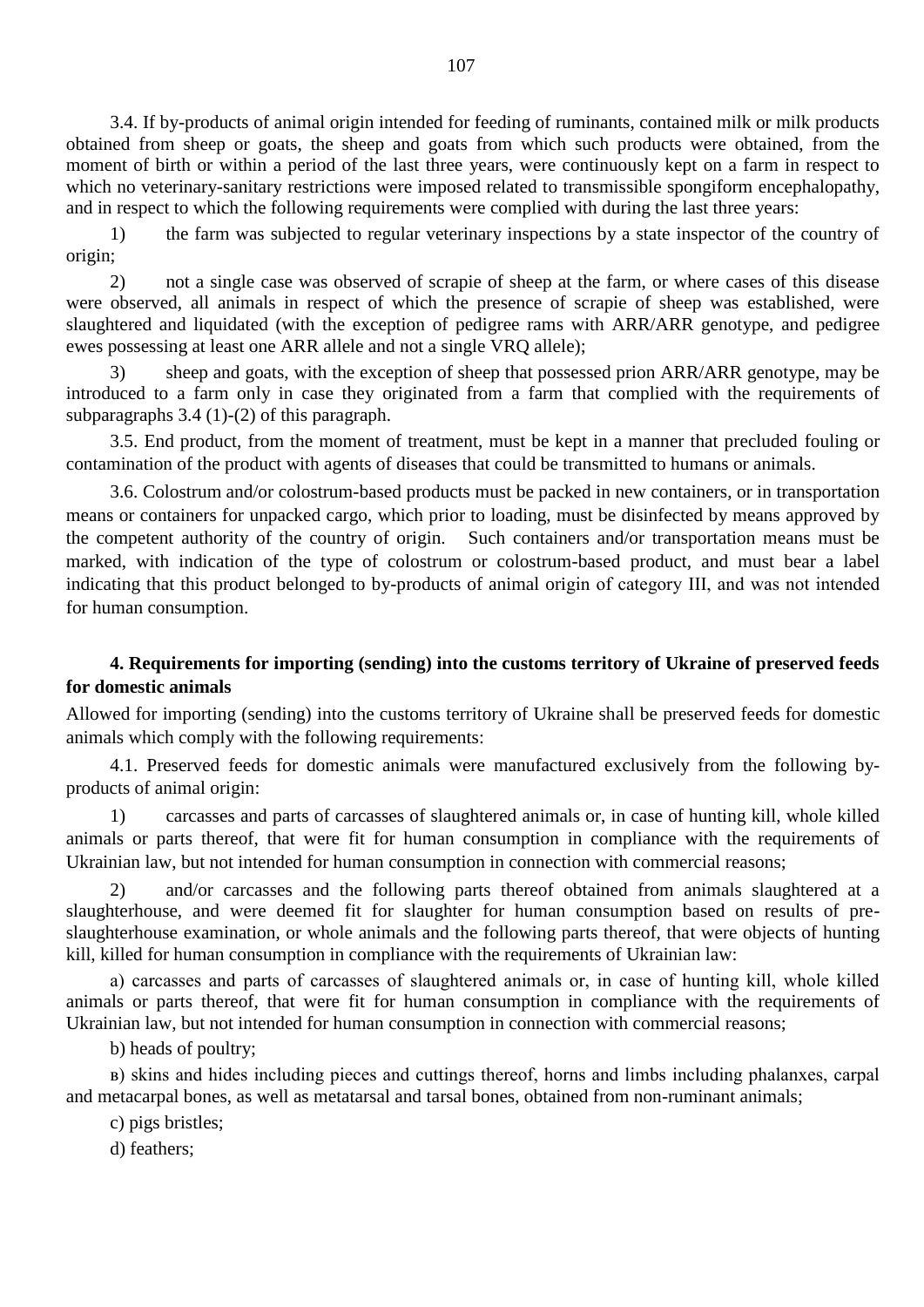3) and/or blood of animals that exhibited no manifestation of a disease that could be transmitted via blood to humans or animals, and obtained from animals, apart from ruminants, that were slaughtered at a slaughterhouse and, based on results of pre-slaughterhouse examination, were deemed fit for slaughter for human consumption in compliance with the requirements of Ukrainian law.

4) and/or by-products of animal origin obtained in the course of manufacturing products intended for human consumption, including defatted bones, cracklings, and slurry from milk processing centrifuge or creamer;

5) and/or products of animal origin or food products that contained products of animal origin, which were not intended for human consumption in connection with commercial reasons or because of manufacturing, packing or other defects that did not constitute a threat for human and animal health;

6) and/or feeds for domestic animals and feeds of animal origin, or feeds that contained byproducts of animal origin or products of treatment and processing of by-products of animal origin, which were not intended for human consumption in connection with commercial reasons or because of manufacturing, packing or other defects that did not constitute a threat for humans and animal health;

and/or blood, placenta, wool, feathers, horns, hoof parts, and raw milk, obtained from live animals which had no manifestations of diseases that could be transmitted to humans or animals;

8) and/or aquatic animals and parts of such animals, with the exception of sea mammals, which had no manifestations of diseases that could be transmitted to humans or animals;

9) and/or by-products obtained from aquatic animals, that originated from facilities that manufactured products intended for human consumption;

10) and/or the following materials obtained from animals that exhibited no manifestations of diseases that can be transmitted to humans or animals:

а) mussels and shells of mollusks and crustacea with soft tissues or meat;

b) materials obtained from land animals: by-products from incubator, eggs, egg products, including eggshells;

c) one-day-old young animals slaughtered for commercial reasons.

11) and/or by-products of animal origin obtained from aquatic or land invertebrates, apart from species that were agents of diseases that can be transmitted to humans or animals.

4.2. Preserved feeds for domestic animals were subjected to thermal treatment in hermetically sealed containers to achieve minimal value of  $Fc = 3$ .

4.3. To assure proper thermal treatment in compliance with subparagraph 4.2 of this paragraph, random samples taken from at least five containers of each treated batch, were studied by the competent authority of the country of origin, with application of laboratory diagnostic methods.

4.4. **Preserved feeds** for domestic animals:

1) must not contain the, or be obtained from, risky material, or from mechanically deboned meat obtained from bones of bovine animals, goats or sheep. Animals from which preserved feeds were obtained, were not slaughtered:

а) after stunning with the help of gas injected into skull cavity;

b) by way of cutting, after stunning, of central nervous system tissue with a longish tool in the form of a rod, inserted into skull cavity;

2) or must not contain the, or be obtained from, material other than that obtained from bovine animals, goats or sheep that were born, raised, and slaughtered in the territory of a country or region with insignificant risk in respect of bovine spongiform encephalopathy, in compliance with the requirements of the OIE Terrestrial Animal Health Code.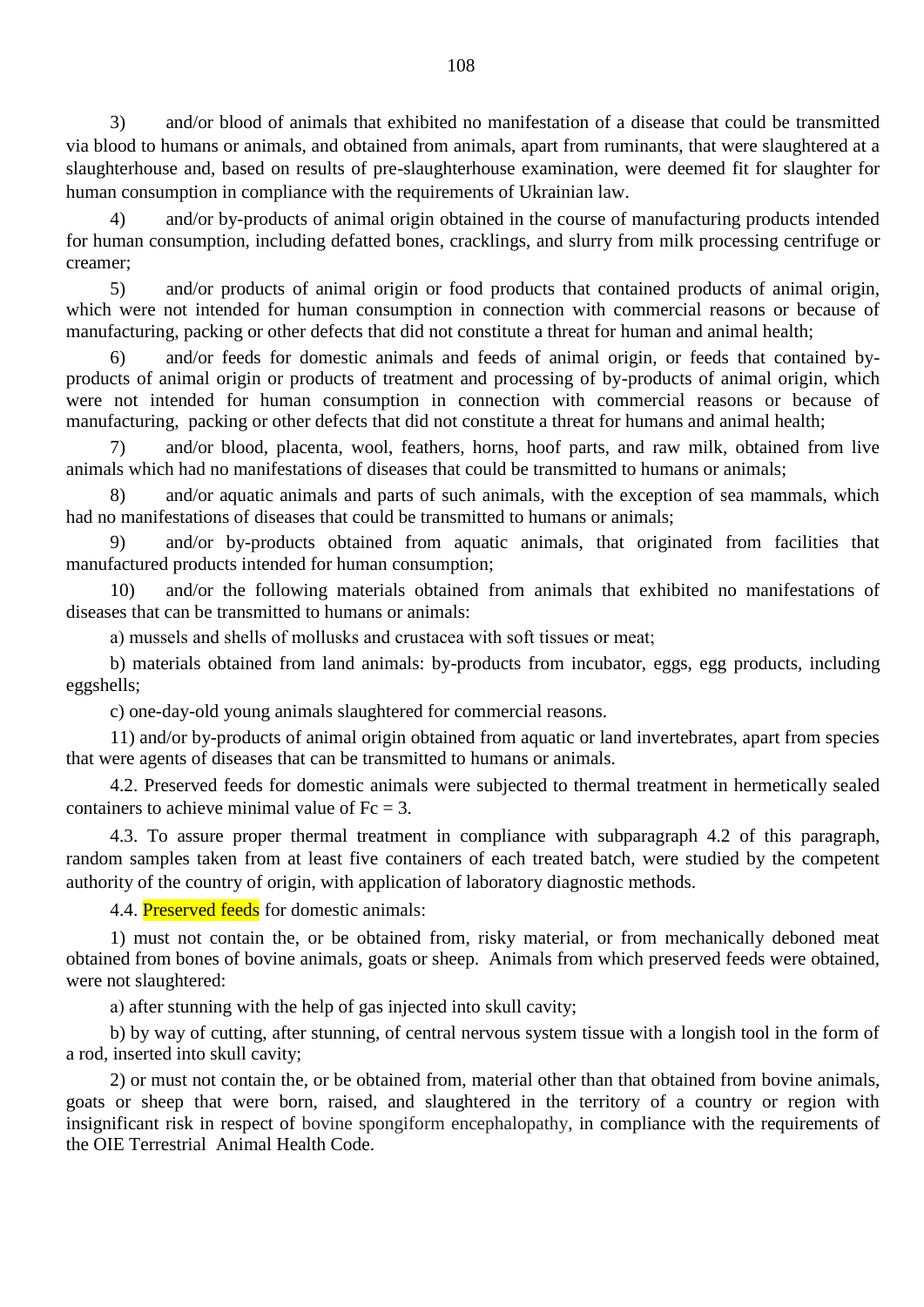4.5. If by-products of animal origin intended for feeding of ruminants, contained milk or milk products obtained from sheep or goats, the sheep and goats from which such products were obtained, from the moment of birth or within the last three years, were continuously kept on a farm in respect to which no veterinary-sanitary restrictions were imposed related to transmissible spongiform encephalopathy, and in respect to which the following requirements were complied with during the last three years:

1) the farm was subjected to regular veterinary inspections by a state inspector of the country of origin;

2) not a single case was observed of scrapie of sheep at the farm, or where cases of this disease were observed, all animals in respect of which the presence of scrapie of sheep was established, were slaughtered and liquidated (with the exception of pedigree rams with ARR/ARR genotype, and pedigree ewes possessing at least one ARR allele and not a single VRQ allele);

3) sheep and goats, with the exception of sheep that possessed prion ARR/ARR genotype, may be introduced to a farm only in case they originated from a farm that complied with the requirements of subparagraphs 4.5 (1)-(2) of this paragraph.

4.6. End product, from the moment of treatment, must be kept in a manner that precluded fouling or contamination of the product with agents of diseases that could be transmitted to humans or animals.

# **5 Requirements for importing (sending) of processed feeds for domestic animals into the customs territory of Ukraine**

Processed feeds for domestic animals, excluding canned processed pet food may be imported (sent) to the customs territory of Ukraine provided they comply the following requirements:

5.1. Processed feeds for domestic animals have been obtained from the following animal by-products, exclusively:

1) carcasses and parts of carcasses of slaughtered animals or, in case of hunting kill, whole killed animals or parts thereof, that were fit for slaughter for human consumption, in compliance with the requirements of Ukrainian law, but not intended for human consumption in connection with commercial reasons;

2) and/or carcasses and the following parts thereof, obtained from animals that were slaughtered at a slaughterhouse, and were deemed fit for slaughter for human consumption, based on results of preslaughterhouse examination, or whole animals and the following parts thereof, that constituted hunting kill, intended for human consumption:

a) carcasses and parts of carcasses of slaughtered animals or, in case of hunting kill, whole killed animals or parts thereof, that were fit for slaughter for human consumption, in compliance with the requirements of Ukrainian law, but not intended for human consumption in connection with commercial reasons;

b) heads of domestic animals;

c) hides and animal skins, including trimmings and splitting thereof, horns and extremities, including phalanges, carpus and metacarpus bones, as well as the tarsus and metatarsus bones obtained from nonruminants;

d) bristles of pigs;

e) feathers;

3) and / or animal by-products obtained from poultry and/or lagomorphs slaughtered on a farm for direct supplies of small quantities of poultry and lagomorphs meat by the producer to the end consumer or to the local retail establishments which supply such fresh meat directly to the end consumer;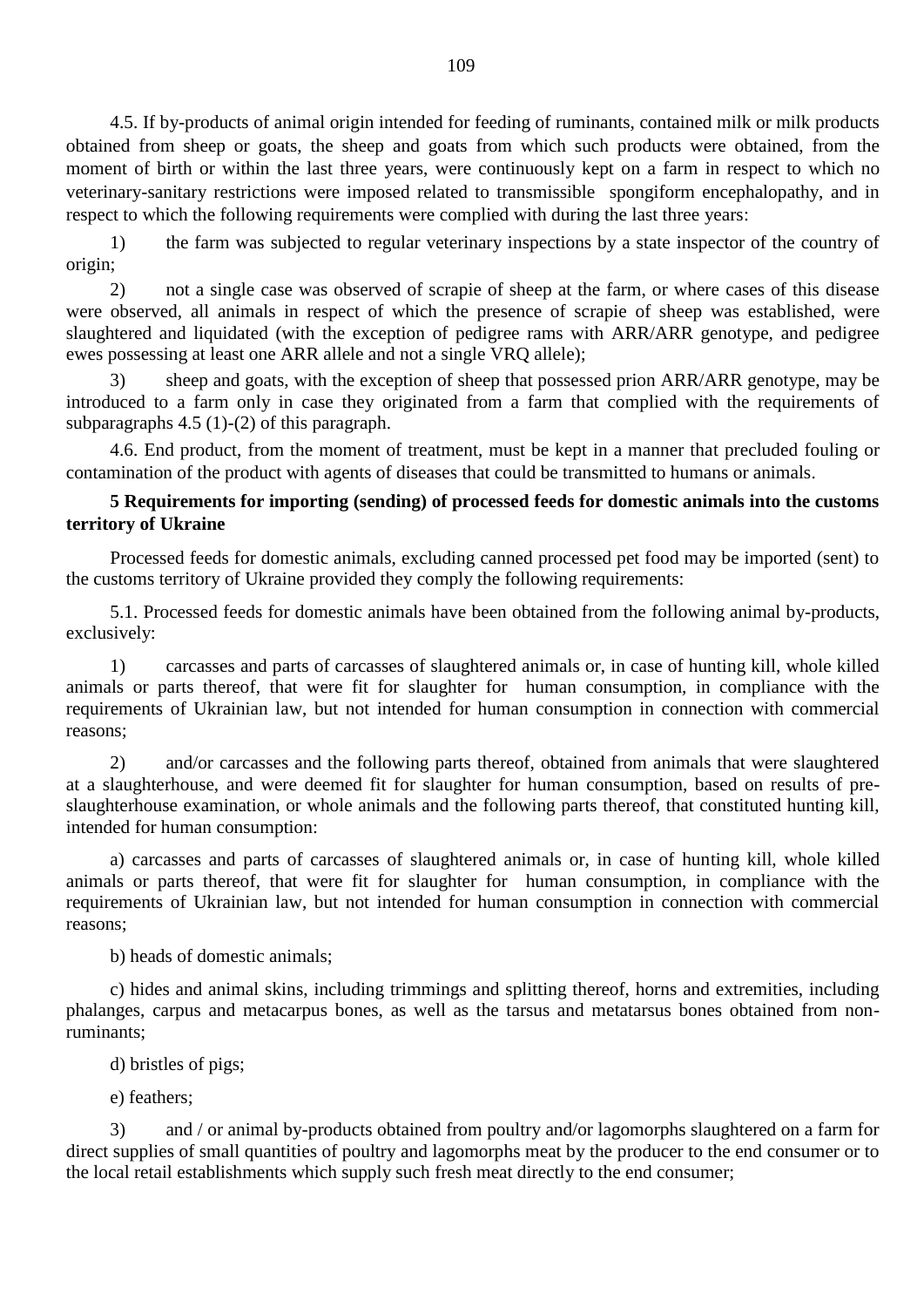4) and/or blood of animals which did not show any signs of disease communicable through blood to humans or animals and obtained from animals other than ruminants that have been slaughtered in a slaughterhouse and, after having been considered fit for slaughter for human consumption following an antemortem inspection in accordance with Ukraine"s legislation;

5) and/or animal by-products arising from the production of products intended for human consumption, including degreased bones, greaves and centrifuge or separator sludge from milk processing;

6) and/or products of animal origin, or foodstuffs containing products of animal origin, which are no longer intended for human consumption for commercial reasons or due to the manufacturing, packaging or other defects from which no threat to the public and animals health arises;

7) and/or feed and feeding stuffs of animal origin, or feeding stuffs containing animal byproducts or products of refinement, products of processing of animal by-products, which are no intended for feeding for commercial reasons or due to manufacturing, packaging or other defects, from which no threat to the public and animals health arises;

8) and/or blood, placenta, wool, feathers, hair, horns, hoof cuts and raw milk originating from live animals that did not show signs of any disease communicable through that product to humans or animals;

9) and/or aquatic animals, and parts of such animals, except sea mammals, which did not show any signs of diseases communicable to humans or animals;

and/or by-products from aquatic animals originating from plants or establishments manufacturing products for human consumption;

11) and/or the following material originating from animals which did not show signs of the diseases communicable through that material to humans or animals:

а) shells from shellfish with soft tissue or flesh crustaceans;

b) materials originating from terrestrial animals: hatchery by-products, eggs and egg by-products, including eggshells;

c) one day-old yang animals, slaughtered for commercial reasons.

12) and / or - animal by-products from aquatic or terrestrial invertebrate animals other than species pathogenic to humans or animals;

13) and / or - animals and parts thereof of the zoological orders of Rodentia and Lagomorpha, excluding:

а) carcasses and parts thereof, including skins from: animals used for scientific purposes; zoo and circus animals; wild animals that are suspected of being infected with diseases communicable through that product to humans or animals;

b) animal by-products of Category II in accordance with the requirements of the law of Ukraine on animal by-products, except for mixtures of by-products of animal origin of Category II, with animal byproducts of Category III.

5.2. Processed pet food either subjected to a heat treatment of at least 90°C throughout its substance or were dried or fermented, which is allowed by the competent authority, or (in the case of aquatic and terrestrial invertebrates other than species being pathogens communicable through that product humans or animals) subjected to processing, approved by the competent authority of the country of origin and which guarantees that no risk to public and animal health shall arise; or as pet food ingredients using exclusively the following products: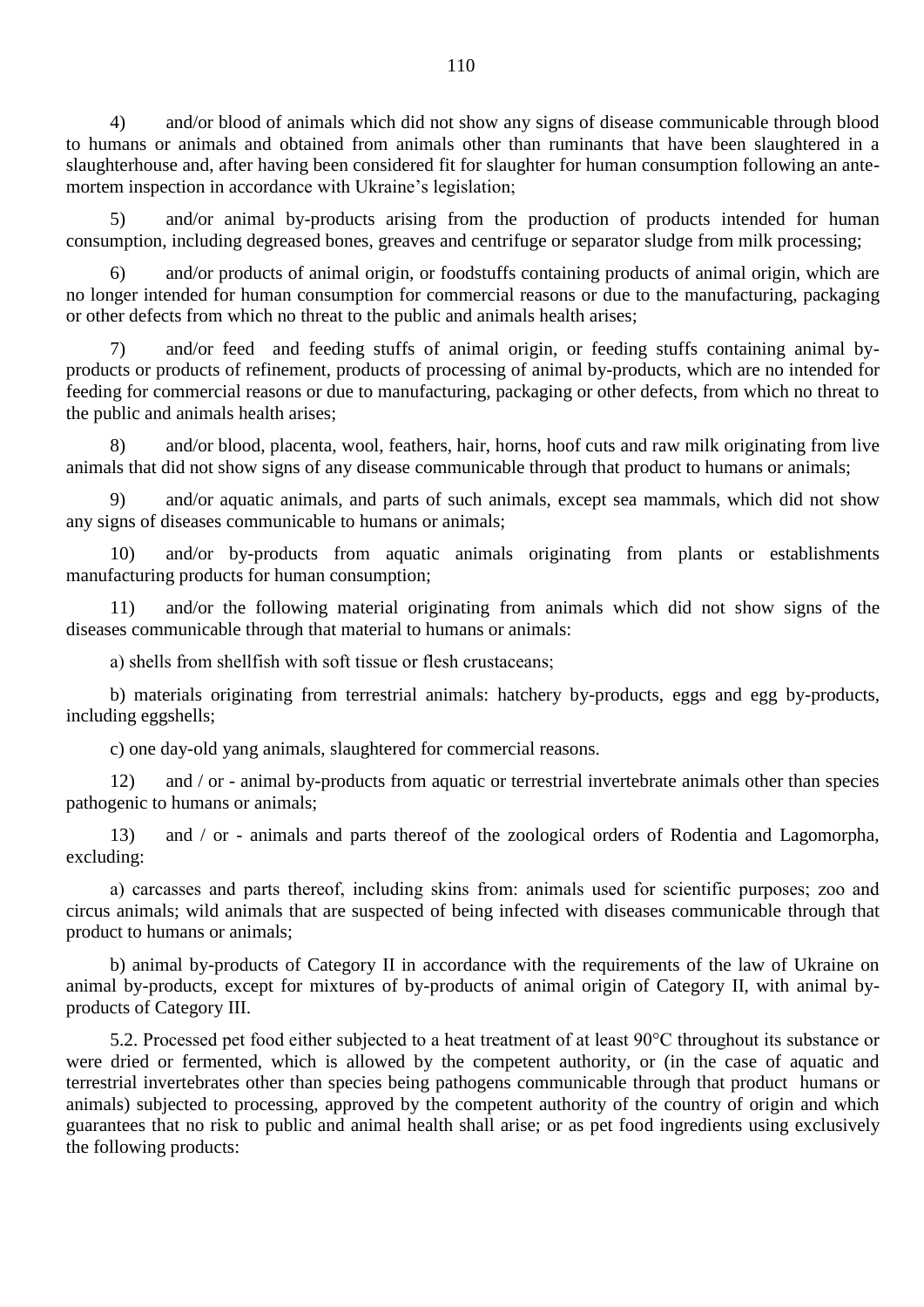1) animal by-products of animal origin or derived products from meat or meat products subjected to a heat treatment of at least 90°C throughout its substance;

2) milk and milk-based products:

а) submitted to a pasteurization treatment sufficient to produce a negative phosphatase test;

b) or (for milk and milk-based products with a pH, reduced to less than 6 first submitted to a pasteurization treatment sufficient to produce a negative phosphatase test;

c) or submitted to a sterilisation process or a double heat treatment where each treatment was sufficient to produce a negative phosphatase test on its own;

3) gelatin, produced using a process that ensures that unprocessed Category III material, in accordance with the requirements of the law of Ukraine on the animal by-products, is subjected to a treatment with acid or alkali, followed by at least one rinse with subsequent adjustment of the pH level and subsequent, if necessary repeated, extraction of gelatin by heat, followed by purification by means of filtration and sterilization of animal origin, acid or lye, accompanied by at least one washing, and then correct the pH level and holding (if necessary – repeated holding) extraction of gelatin by heat, and the subsequent cleaning by using a filter and sterilization;

4) hydrolyzed protein produced using a production process involving appropriate measures to minimize contamination of raw material of Category III, in accordance with the requirements of the law of Ukraine on the animal by-products, and, in the case of hydrolyzed protein entirely or partly derived from ruminant hides and skins produced in a processing plant dedicated only to hydrolyzed protein production, using only material with a molecular weight below 10000 Dalton and a process involving the preparation of raw material of Category III, in accordance with the requirements of the law of Ukraine on the animal byproducts, by brining, liming and intensive washing followed by:

а) exposure of the material to processing to a pH level of more than 11 for more than three hours at a temperature of more than 80°C and subsequently by heat treatment at more than 140°C for 30 minutes at more than 3.6 bar;

b) or exposure of the material to processing to a pH level of 1 to 2, followed by a pH of more than 11, followed by heat treatment at 140°C for 30 minutes at 3 bar;

5) egg products submitted to any of the processing methods I to V or VII, as referred to in Chapter III of this Annex; or treated in accordance with subparagraph 16.2 of paragraph 16 of Chapter II of Annex II to these Veterinary Conditions;

6) collagen submitted to a process ensuring that unprocessed material of Category III, in accordance with the requirements of the law of Ukraine on the animal by-products, is subjected to a treatment involving washing, pH adjustment using acid or alkali followed by one or more rinses, filtration and extrusion, the use of preservatives other than those permitted by Ukraine"s legislation being prohibited;

7) blood products, produced using any of the processing methods I to V or VII, as referred to in Chapter III of this Annex;

8) mammalian processed animal protein submitted to any of the processing methods I to V or VII as referred to in Chapter III of this Annex;

9) porcine blood, submitted to any of the processing methods I to V or VII as referred to in Chapter III of this Annex, provided that in the case of method VII, a heat treatment throughout its substance at a minimum temperature of 80°C has been applied;

10) non-mammalian processed protein with the exclusion of fishmeal submitted to any of the processing methods I to V or VII as referred to in Chapter III of this Annex;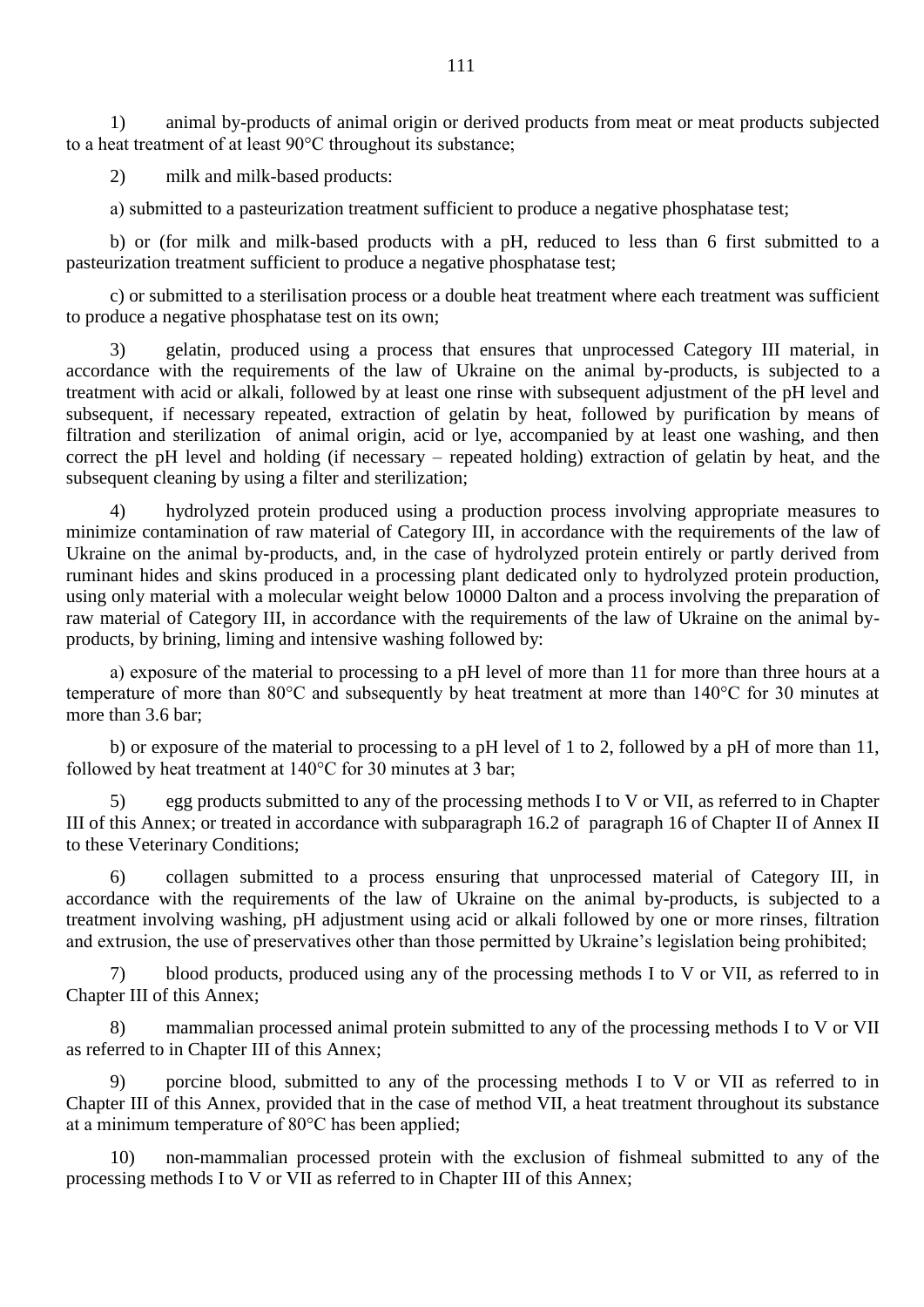11) fishmeal submitted to any of the processing methods which ensure that the end product complies with the microbiological standards for derived products set out in the Ukraine"s legislation;

12) rendered fat (including fish oils) submitted to any of the processing methods I to V or VII (and method VI in the case of fish oil) as referred to in Chapter III of this Annex or produced as referred to the sanitary conditions in accordance with the requirements of the Ukraine's legislation or equivalent requirements; rendered fats from ruminant animals must be purified in such a way that the maximum level of remaining total insoluble impurities does not excess 0.15% in weight;

13) dicalcium phosphate produced by a process that ensures that all Category III bone-material, in accordance with the requirements of the law of Ukraine on the animal by-products, is finely crushed and degreased with hot water and treated with dilute hydrochloric acid (at a minimum concentration of 4 % and a pH of less than 1,5) over a period of at least two days, following the procedure a treatment of the obtained phosphoric liquor with lime applies, resulting in a precipitate of dicalcium phosphate at pH 4 to 7, and finally, the precipitate of dicalcium phosphate is subjected to the air dries with inlet temperature of 65°C to 325°C and end temperature between 30°C and 65°C;

14) tricalcium phosphate produced by a process that ensure:

а) that all Category III bone-material, in accordance with the requirements of the law of Ukraine on the animal by-products, is finely crushed and degreased in counter-flow with hot water (bone chips shall be less than 14 mm);

b) continuous cooking with steam at 145°C during 30 minutes at 4 bar;

c) separation of the protein broth from the hydroxyapatite (tricalcium phosphate) by centrifugation;

d) granulation of the tricalcium phosphate after drying in a fluid bed with air at 200°C;

15) flavouring innards, produced according to a treatment method and parameters, which ensure that the end product complies with the microbiological standards referred to under subparagraph 5.3.

5.3. Processed feed were examined under control of a competent agency of the country of origin by random sampling of at least five samples from each processed batch taken during or after storage at the processing plant and complies with the following standards:

Salmonella: absence in 25 g: n=5, c=0, m=0, M=0

Enterobacteriaceae:  $n=5$ ,  $c=2$ ,  $m=10$ ,  $M=300$  in 1 gram;

where,

 $n =$  number of samples to be tested;

m = threshold value for the number of bacteria; the result is considered satisfactory if the number of bacteria in all samples does not exceed m;

 $M =$  maximum value for the number of bacteria; the result is considered unsatisfactory if the number of bacteria in one or more samples is M or more;

and  $c =$  number of samples the bacterial count of which may be between m and M, the samples still being considered acceptable if the bacterial count of the other samples is m or less.

5.4. Processed feed for domestic animals :

1) shall not contain and/or not be derived from risk material or mechanically separated meat obtained from bones of bovine, ovine or caprine animals. The animals from which the processed pet food is derived have not been slaughtered: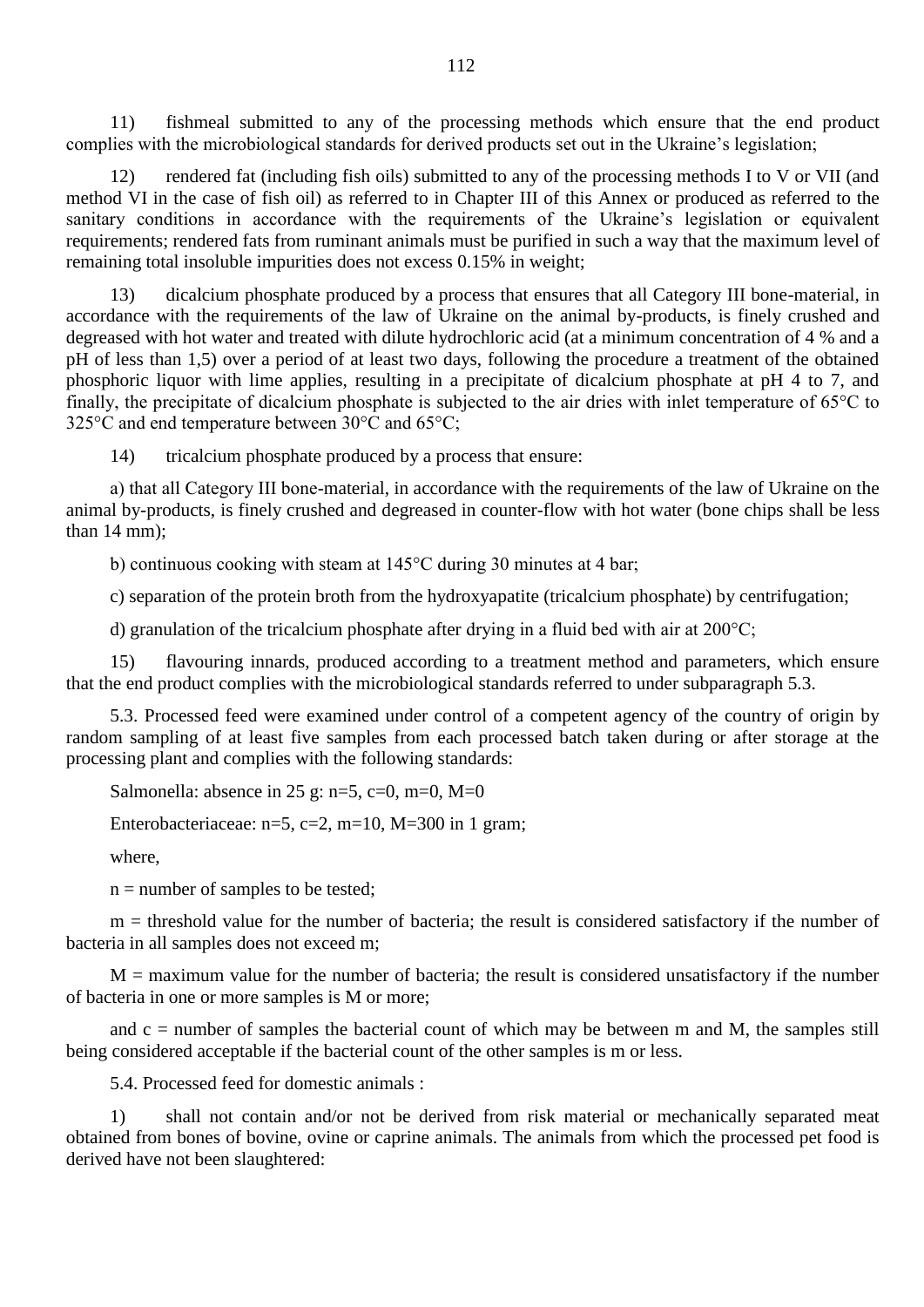а) after stunning by means of gas injected into the cranial cavity;

b) after stunning by means of by laceration of central nervous tissue by means of an elongated rodshaped instrument introduced into the cranial cavity;

2) or shall not contain and shall not derive from bovine, ovine or caprine materials other than those derived from animals born, continuously reared and slaughtered in a country or region classified as posing a negligible BSE-risk in accordance with the requirements of OIE Terrestrial Animal Health Code (Terrestrial Code)

5.5. In case of animal by-products intended for feeding ruminants and containing milk or milk products of ovine or caprine origin, the ovine and caprine animals from which these products are derived have been kept continuously since birth or for the last three years on a farm where no official movement restriction is imposed due to a suspicion of TSE and which has satisfied the following requirements for the last three years:

1) a farm has been subject to regular official veterinary checks by an official veterinarian of the country of origin;

2) no classical scrapie case, has been diagnosed or, following the confirmation of a classical scrapie case: all animals in which classical scrapie was confirmed have been slaughtered and destroyed (except for breeding rams of the ARR/ARR genotype and breeding ewes carrying at least one ARR allele and no VRQ;

3) ovine and caprine animals, with the exception of sheep of the ARR/ARR prion genotype, con be introduced into the farm only if they come from a farm which complies with the requirements set out in subparagraph 5.5 points (1) and (2) of this paragraph.

5.6. The end product shall undergo all precautions to avoid contamination with pathogenic agents communicable to humans and animals after treatment;

5.8. Processed pet food shall be packed in new packaging. If the pet food is not dispatched in ready-tosell packages on which it is clearly indicated that the content is destined for feeding to pets only, such packaging shall bear labels indicating "NOT FOR HUMAN CONSUMPTION".

# **6. Requirements for importing (sending) of masticatory objects to the customs territory of Ukraine**

The masticatory objects may be imported (sent) to the customs territory of Ukraine provided that they comply with the following requirements:

6.1. The masticatory objects have been prepared including the following animal by-products which are exclusively:

1) either - carcasses or bodies and/or parts of slaughtered animals, which are rejected as unfit for human consumption but are not affected by any signs of diseases communicable to humans or animals and derive from carcasses that are fit for human consumption in accordance with the Ukraine"s legislation

2) and/or - carcasses and the following parts originating either from animals that have been slaughtered in a slaughterhouse and were considered fit for slaughter for human consumption following an ante-mortem inspection or bodies and the following parts of animals from game killed for human consumption in accordance with the Ukraine"s legislation:

а) carcasses or bodies and and/or parts of slaughtered animals, which are rejected as unfit for human consumption but are not affected by any signs of diseases communicable to humans or animals and derive from carcasses that are fit for human consumption in accordance with the Ukraine"s legislation;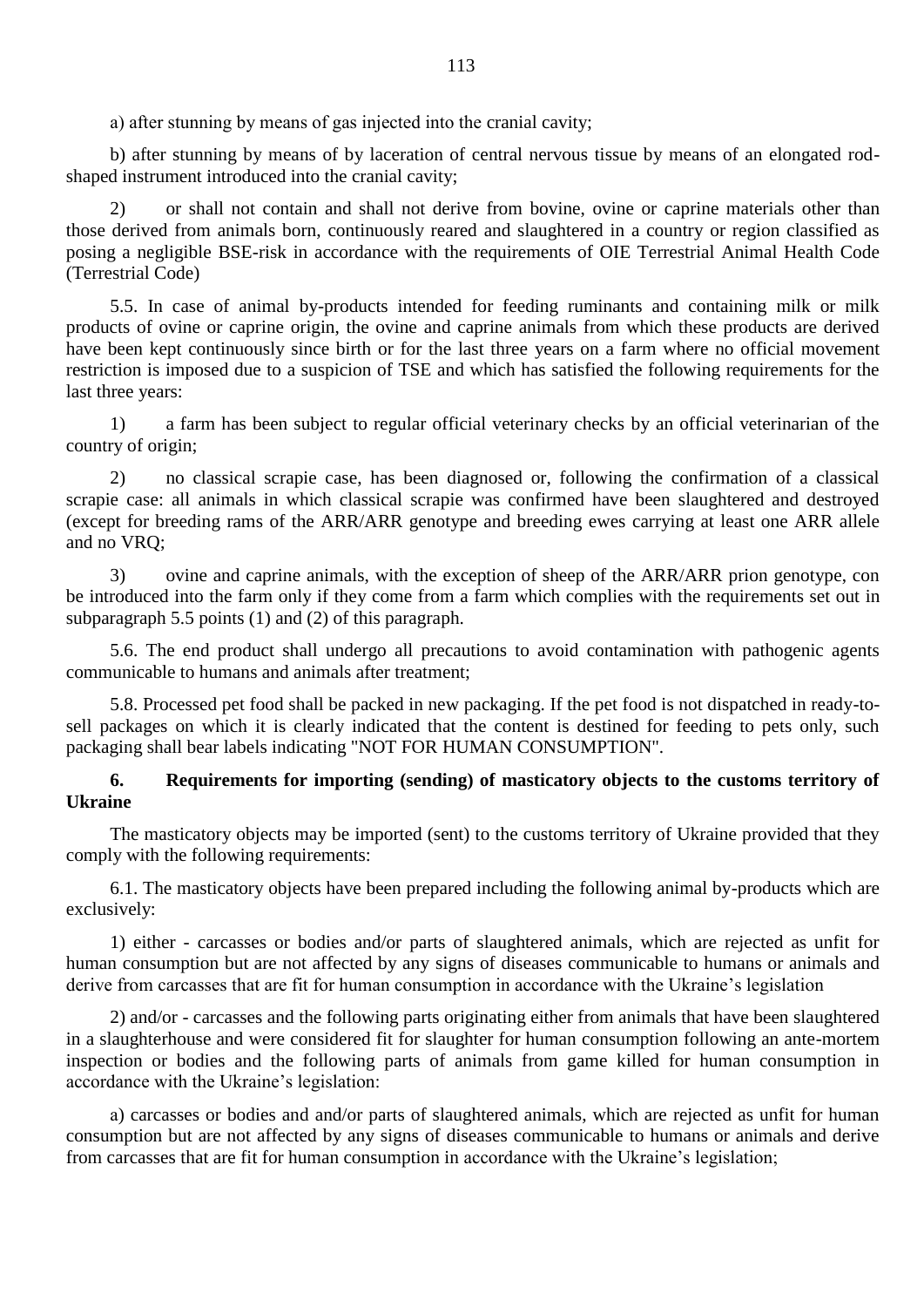b) heads of poultry;

b) hides and skins, including trimmings and splitting thereof, horns and feet, including the phalanges and the carpus and metacarpus bones, tarsus and metatarsus bones, of animals other than ruminants;

c) pig bristles;

d) feathers;

3) and/or - blood of animals which did not show any signs of disease communicable through blood to humans or animals, obtained from animals other than ruminants that have been slaughtered in a slaughterhouse after having been considered fit for slaughter for human consumption following an antemortem inspection in accordance with the Ukraine's legislation;

4) and/or - animal by-products arising from the production of products intended for human consumption, including degreased bone, greaves and centrifuge or separator sludge from milk processing;

5) and/or by-products from aquatic animals originating from plants or establishments manufacturing products for human consumption;

6.2. The masticatory objects have been subjected to the following treatment:

1) either - masticatory objects from hides and skins of ungulates or from fish have been subjected to a treatment sufficient to destroy pathogenic organisms (including salmonella);

2) and/or - masticatory objects produced from animal by-products other than hides and skins of ungulates or from fish, to a heat treatment of at least 90°C throughout their substance;

6.3. Processed masticatory objects were examined under control of a competent agency of the country of origin by random sampling of at least five samples from each processed batch taken during or after storage at the processing plant and complies with the following standards:

Salmonella: absence in 25 g: n=5, c=0, m=0, M=0

Enterobacteriaceae: n=5, c=2, m=10, M=300 in 1 gram;

where

 $n =$  number of samples to be tested;

 $m =$  threshold value for the number of bacteria; the result is considered satisfactory if the number of bacteria in all samples does not exceed m;

 $M =$  maximum value for the number of bacteria; the result is considered unsatisfactory if the number of bacteria in one or more samples is M or more;

and  $c =$  number of samples the bacterial count of which may be between m and M, the samples still being considered acceptable if the bacterial count of the other samples is m or less.

6.4. Since processed, the end product shall be stored so as to avoid contamination with pathogenic agents communicable to humans and animals after treatment.

6.5. Dogchews shall be packed in new packaging.

#### **7. Requirements for importing (sending) raw feed for domestic animals and animal byproducts to be fed to fur animals to the customs territory of Ukraine**

Raw pet food intended for direct sale to the end customer and animal by-products intended to be fed to fur animals (hereinafter – raw pet food and animal by-products to be fed to fur animals) may be imported (sent) to the customs territory of Ukraine provided that they comply the following requirements: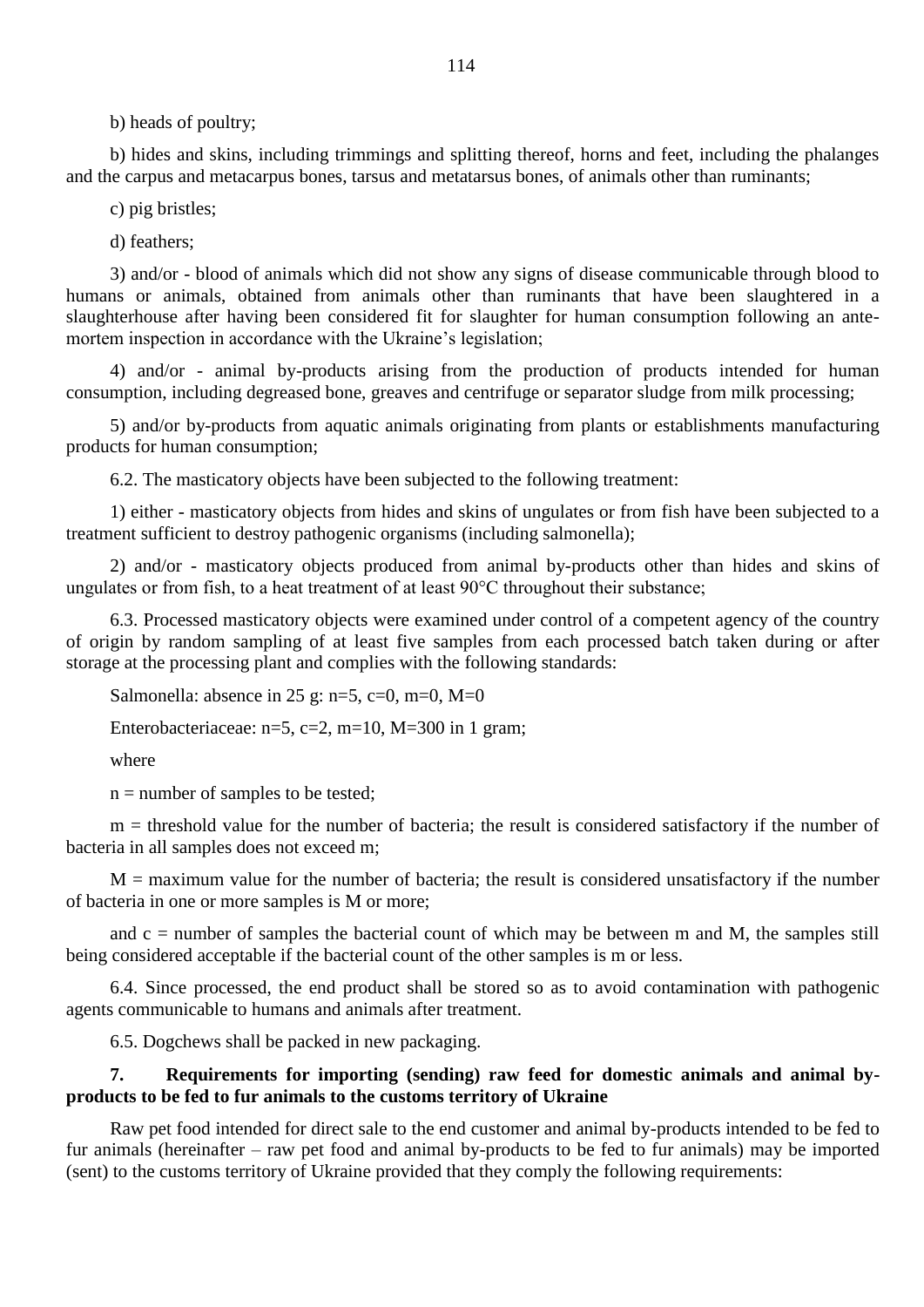7.1 Raw feed for domestic animals and animal by-products to be fed to fur animals shall consist of animal by-products:

1) animals from which the meat is derived come from:

а) country/ territory/part thereof which according to the OIE has been free from foot and mouth disease;

b) country / region / part thereof, where no case/outbreak of foot and mouth disease, rinderpest, classical swine fever, African swine fever, swine vesicular disease, Newcastle disease and avian influenza (only as relevant for the susceptible species) has been recorded for the last 12 months and where no vaccination has taken place during that time for the above diseases;

2) animal by-products derived from animals that, at the slaughterhouse, have passed the antemortem health inspection during the 24 hours before the slaughter and have shown no evidence of the diseases, laid down in subparagraph 7.1 (1) of this paragraph, for which the animals are susceptible;

3) animal by-products derived from animals that have been handled in the slaughterhouse before and at the time of slaughter or killing in accordance with the relevant provisions of the Ukraine's legislation on health and wellbeing and have met requirements at least equivalent requirements.

7.2. Raw feeds and animal by-products to be fed to fur animals consist of the following animal byproducts exclusively:

1) either - carcasses and parts of carcasses of slaughtered animals or, in the case of game, bodies or parts of animals killed, and which are fit for human consumption in accordance with Ukraine"s legislation but are not intended for human consumption due to commercial reasons;

2) and/or - parts of slaughtered animals, which are rejected as unfit for human consumption but are not affected by any signs of diseases communicable to humans or animals and derive from carcasses that are fit for human consumption in accordance with the Ukraine"s legislation;

7.3. In addition to the requirements, set out in subparagraph 7.3 of this paragraph, the animal byproducts to be fed for fur animals shall consist of the following animal by-products:

1) and / or - animal by-products from poultry and lagomorphs slaughtered on the farm for the direct supplies of small quantities of poultry and lagomorph meat by the manufacturer to the end consumer or local retail establishments, which supply such fresh meat directly to the end consumer;

2) and/or - blood of animals which did not show any signs of disease communicable through blood to humans or animals, obtained from animals other than ruminants that have been slaughtered in a slaughterhouse after having been considered fit for slaughter for human consumption following an antemortem inspection in accordance with the Ukraine's legislation;

3) and/or - animal by-products arising from the production of products intended for human consumption, including degreased bone, greaves and centrifuge or separator sludge from milk processing;

4) and/or - products of animal origin, or foodstuffs containing products of animal origin, which are no longer intended for human consumption for commercial reasons or due to manufacturing or packaging defects or other defects from which no risk to public or animal health arise;

5) and/or – feed for domestic animals and feedingstuffs of animal origin, or feedingstuffs containing animal by-products or derived products, which are no longer intended for feeding for commercial reasons or due to the manufacturing or packaging defects or other defects from which no risk to public or animal health arises;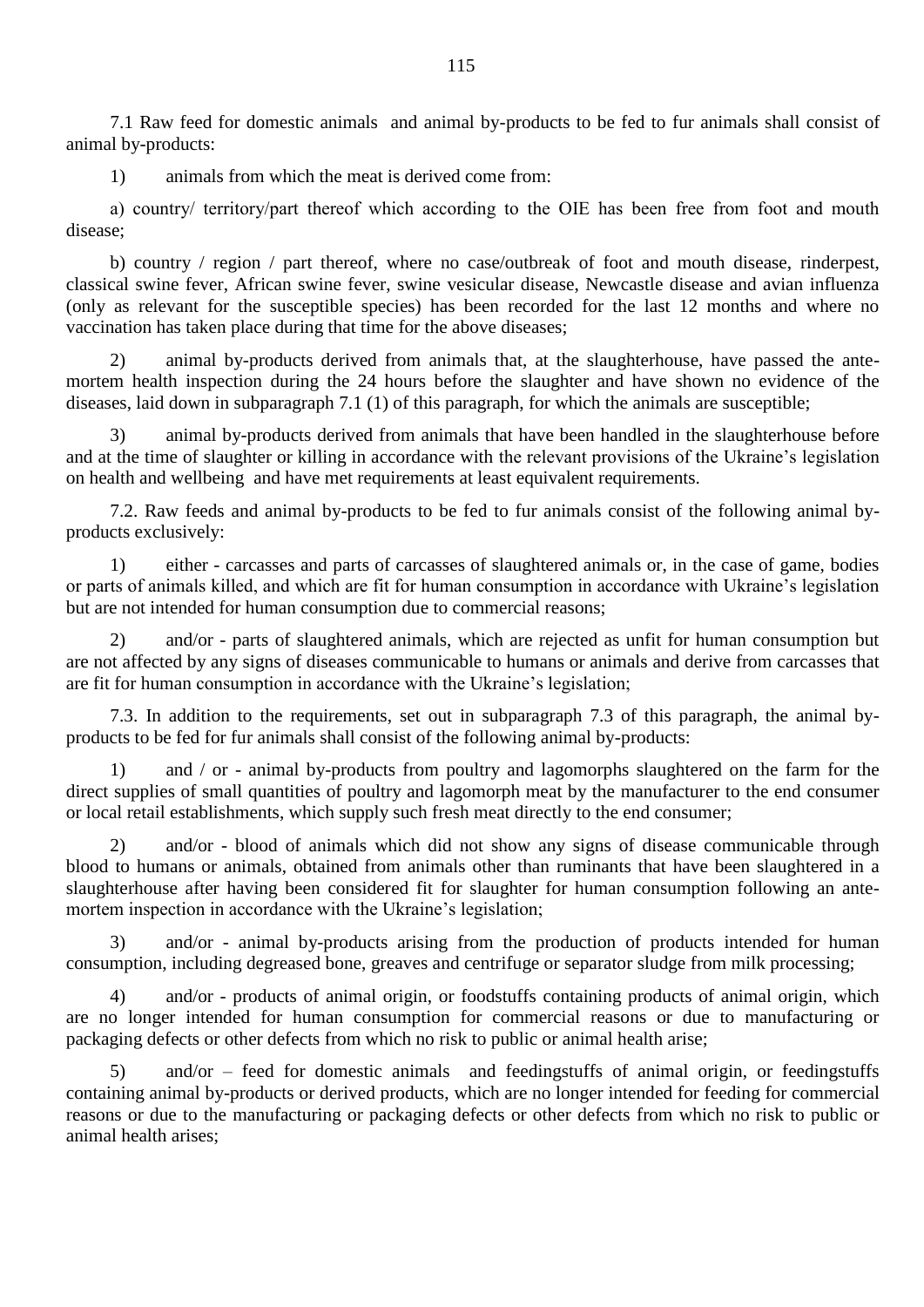6) and / or - blood, placenta, wool, feathers, hair, horns, hoof cuts and raw milk originating from live animals that did not show signs of any disease communicable through that product to humans or animals;

7) and / or - aquatic animals, and parts of such animals, except sea mammals, which did not show any signs of diseases communicable to humans or animals;

8) and / or - by-products from aquatic animals originating from plants or establishments manufacturing products for human consumption;

9) and / or - the following material originating from animals which did not show any signs of disease communicable through that material to humans or animals:

а) shells from shellfish with soft tissue or flesh;

b) the following materials originating from terrestrial animals: hatchery by-products, eggs, egg byproducts, including egg shells;

c) day-old animals killed for commercial reasons

10) and / or - animal by-products originating from aquatic or terrestrial invertebrates other than species pathogenic to humans or animals

11) and / or animals and parts thereof of the zoological orders of Rodentia and Lagomorpha, except for:

а) carcasses and parts thereof, including skins from: animals used for scientific purposes; zoo and circus animals; wild animals that are suspected of being infected with diseases communicable through that product to humans or animals;

b) animal by-products of Category II in accordance with the requirements of the law of Ukraine on animal by-products, except for mixtures of by-products of animal origin of Category II, with animal byproducts of Category III.

7.4. Raw feed for animals and animal by-products to be fed to fur animals were examined under control of a competent agency of the country of origin by random sampling of at least five samples from each processed batch have been taken during or after storage at the processing plant and complies with the following standards

Salmonella: absence in 25 g: n=5, c=0, m=0, M=0

Enterobacteriaceae: n=5, c=2, m=10, M=300 in 1 gram;

where

 $n =$  number of samples to be tested;

 $m =$  threshold value for the number of bacteria; the result is considered satisfactory if the number of bacteria in all samples does not exceed m;

 $M =$  maximum value for the number of bacteria; the result is considered unsatisfactory if the number of bacteria in one or more samples is M or more;

and  $c =$  number of samples the bacterial count of which may be between m and M, the samples still being considered acceptable if the bacterial count of the other samples is m or less.

7.5. Raw feed for animal and animal by-products to be fed to fur animals: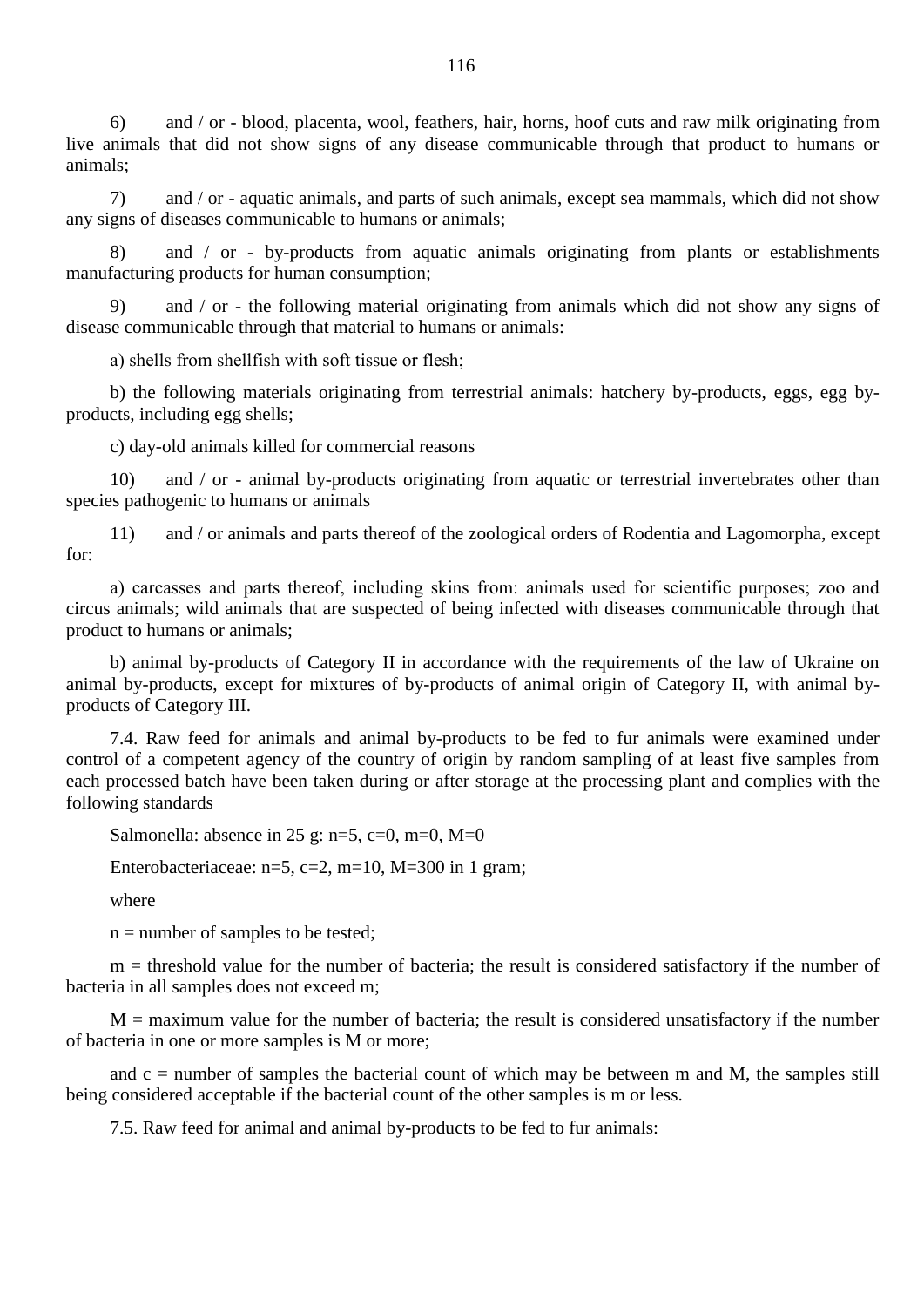1) have not contained and/or have not derived from risk material or mechanically separated meat obtained from bones of bovine, ovine or caprine animals. The animals, from which the above products are derived, have not been slaughtered:

а) after stunning by means of gas injected into the cranial cavity;

б) after stunning by the method of laceration of central nervous tissue by means of an elongated rodshaped instrument introduced into the cranial cavity;

2) or shall not contain and shall not derive from bovine, ovine or caprine materials other than those derived from animals born, continuously reared and slaughtered in a country or region classified as posing a negligible BSE-risk in accordance with the requirements of OIE Terrestrial Animal Health Code .

7.6. In case of animal by-products intended for feeding ruminants and containing milk or milk products of ovine or caprine origin, the ovine and caprine animals from which these products are derived have been kept continuously since birth or for the last three years on a farm where no official movement restriction is imposed due to a suspicion of TSE and which has satisfied the following requirements for the last three years:

1) it has been subject to regular official veterinary checks;

2) no ovine scrapie case has been diagnosed or, following the confirmation of a classical scrapie case all animals in which classical scrapie was confirmed have been killed and destroyed, and all goats and sheep on the farm have been killed and destroyed, except for breeding rams of the ARR/ARR genotype and breeding ewes carrying at least one ARR allele and no VRQ allele;

3) ovine and caprine animals, with the exception of sheep of the ARR/ARR prion genotype, are introduced into the farm only if they come from a farm which complies with the requirements set out in subparagraph 7.6 (1)-(2) of this paragraph.

7.7. Raw pet food and animal by-products to be fed to fur animals have been obtained and prepared without contact with other material not complying with the conditions of this Annex.

7.8. Raw pet food and animal by-products to be fed to fur animals have been handled so as to avoid contamination with pathogenic agents.

7.9. Raw pet food and animal by-products to be fed to fur animals have been packed in final packaging which bear labels indicating "RAW PET FOOD - NOT FOR HUMAN CONSUMPTION" or "ANIMAL BY-PRODUCTS FOR FEED FOR FUR ANIMALS - NOT FOR HUMAN CONSUMPTION" and "RAW PET FOOD - NOT FOR HUMAN CONSUMPTION" or "ANIMAL BY-PRODUCTS FOR FEED FOR FUR ANIMALS - NOT FOR HUMAN CONSUMPTION".

Leak-proof boxes/containers shall be officially sealed under the supervision of state inspector of the country of origin.

### **8. Requirements for importing (sending) animal by-products intended to be used in flavouring innards (feed additives) for the manufacture of petfood to the customs territory of Ukraine**

Animal by-products intended to be used in flavouring innards (feed additives) for the manufacture of petfood (hereinafter – flavouring innards (feed additives) may be imported to the customs territory of Ukraine provided they comply with the following requirements:

8.1. Flavouring innards (feed additives) have been prepared including the following animal byproducts which are exclusively: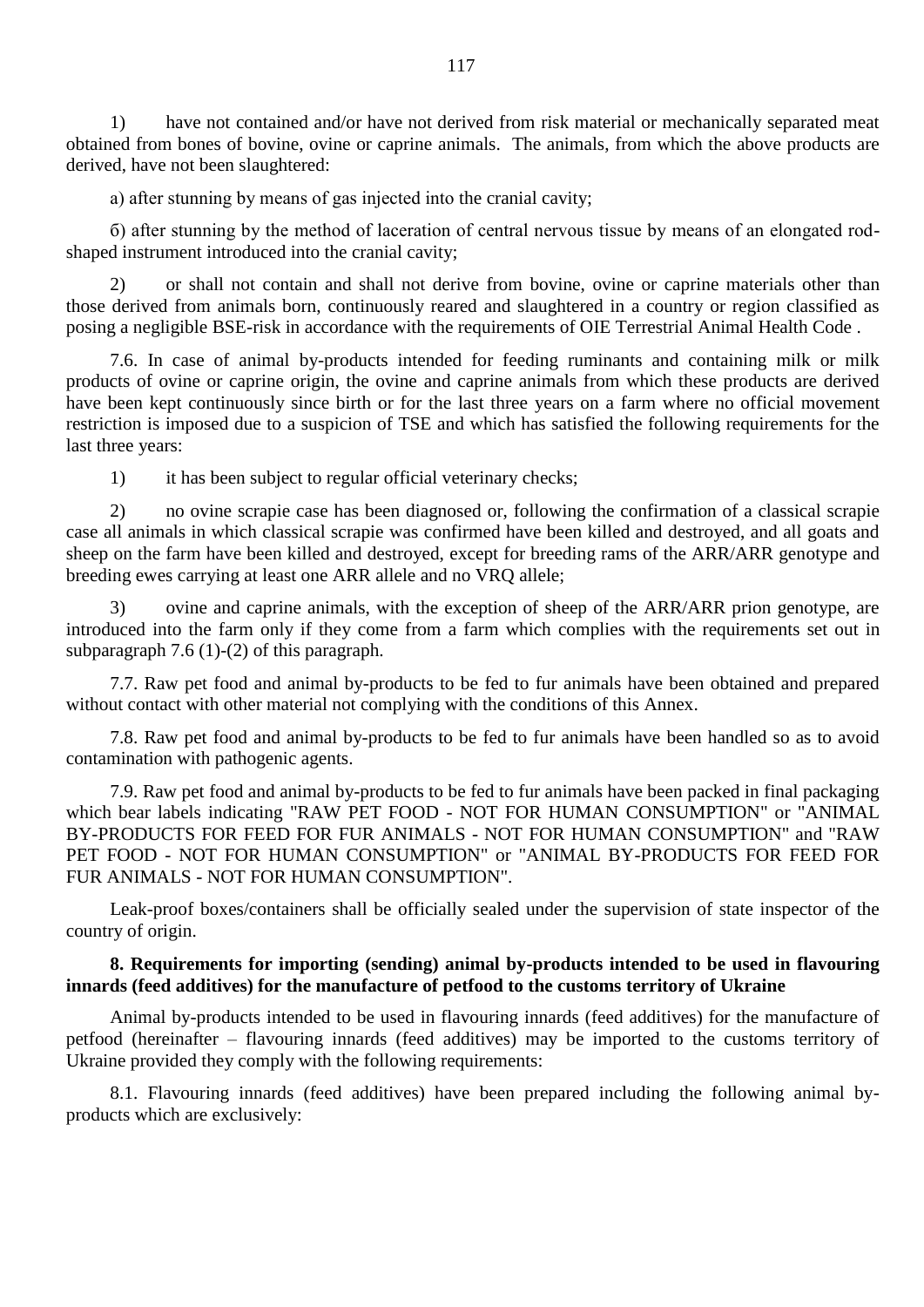1) either - carcasses and parts of animals slaughtered or, in the case of game, bodies or parts of animals killed, and which are fit for human consumption in accordance with the Ukraine"s legislation, but are not intended for human consumption for commercial reasons;

2) and / or - carcasses and the following parts originating either from animals that have been slaughtered in a slaughterhouse and were considered fit for slaughter for human consumption following an ante-mortem inspection or bodies and the following parts of animals from game killed for human consumption in accordance with the Ukraine"s legislation:

а) carcasses or bodies and/or parts of slaughtered animals, which are rejected as unfit for human consumption but are not affected by any signs of diseases communicable to humans or animals and derive from carcases that are fit for human consumption in accordance with the Ukraine"s legislation

b) heads of poultry;

c) hides and skins, including trimmings and splitting thereof, horns and feet, including the phalanges and the carpus and metacarpus bones, tarsus and metatarsus bones, of animals other than ruminants;

d) pig bristles;

e) feathers;

3) and / or - blood of animals which did not show any signs of disease communicable through blood to humans or animals, obtained from animals other than ruminants that have been slaughtered in a slaughterhouse after having been considered fit for slaughter for human consumption following an antemortem inspection in accordance with the Ukraine's legislation;

and / or - animal by-products arising from the production of products intended for human consumption, including degreased bone, greaves and centrifuge or separator sludge from milk processing;

5) and / or - products of animal origin, or foodstuffs containing products of animal origin, which are no longer intended for human consumption for commercial reasons or due to manufacturing or packaging defects or other defects from which no risk to public or animal health arise;

6) and / or – feed for domestic animals and feedingstuffs of animal origin, or feedingstuffs containing animal by-products or derived products, which are no longer intended for feeding for commercial reasons or due to problems of manufacturing or packaging defects or other defects from which no risk to public or animal health arises;

7) and / or - blood, placenta, wool, feathers, hair, horns, hoof cuts and raw milk originating from live animals that did not show signs of any disease communicable through that product to humans or animals;

8) and / or - aquatic animals, and parts of such animals, except sea mammals, which did not show any signs of diseases communicable to humans or animals;

9) and / or - animal by-products from aquatic animals originating from plants or establishments manufacturing products for human consumption;

10) and / or - the following material originating from animals which did not show any signs of disease communicable through that material to humans or animals:

а) shells from shellfish with soft tissue or flesh;

b) the following materials originating from terrestrial animals: hatchery by-products, eggs, egg byproducts, including egg shells;

c) day-old animals killed for commercial reasons;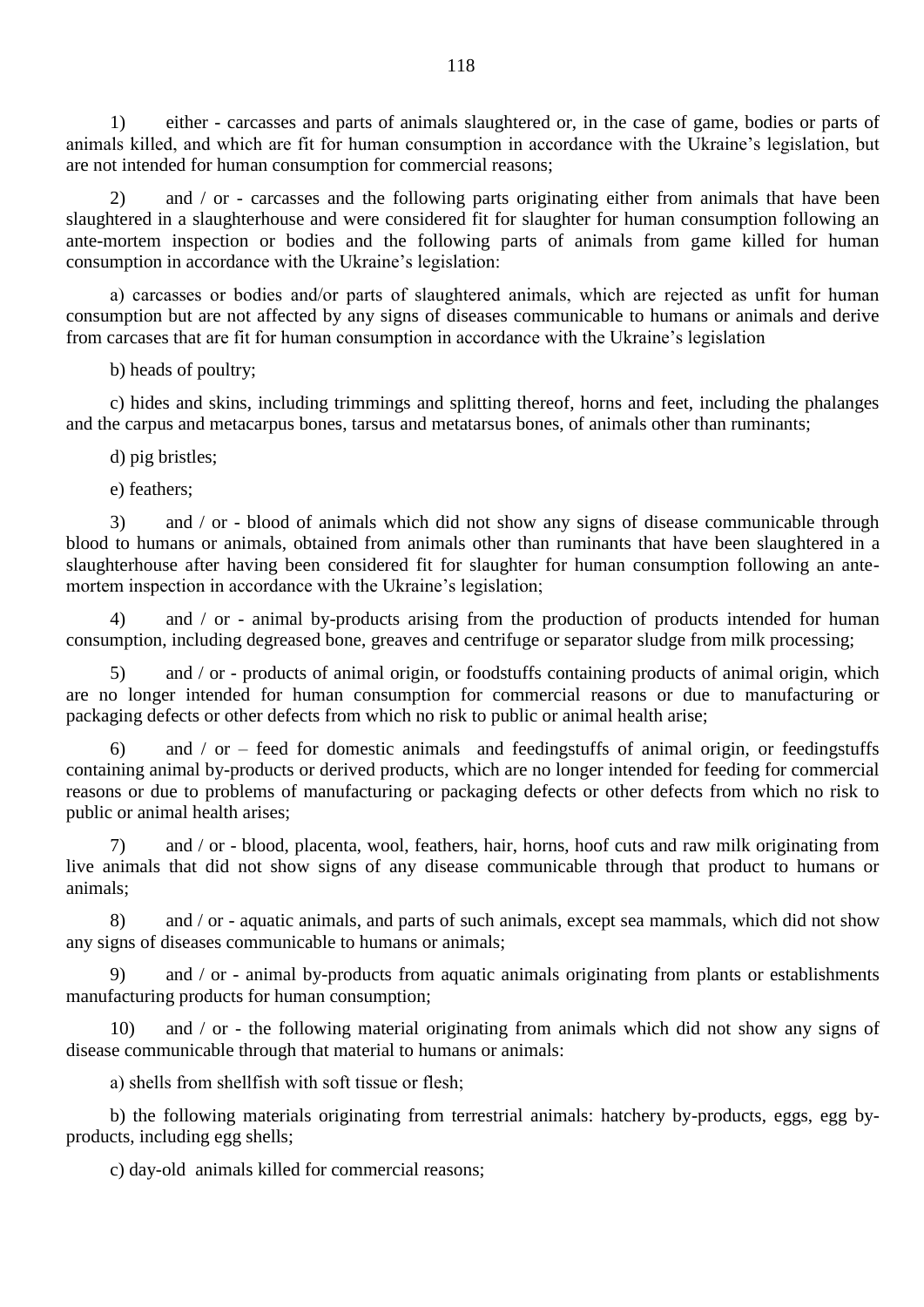11) and / or - animal by-products originating from aquatic or terrestrial invertebrates other than species pathogenic to humans or animals;

8.2. Flavouring innards (feed additives) must have been submitted to a treatment method and parameters, which ensure that the end product complies with the microbiological standards set out in paragraph 8.3 of this paragraph.;

8.3. Flavouring innards (feed additives) have been examined by the competent authority of the country of origin taking a random sample immediately prior to dispatch and found it to comply with the following standards:

Salmonella: absence in 25g:  $n = 5$ ,  $c = 0$ ,  $m = 0$ ,  $M = 0$ ,

Enterobacteriaceae:  $n = 5$ ,  $c = 2$ ,  $m = 10$ ,  $M = 300$  in 1 g;

where,

n = number of samples to be tested;

 $m =$  threshold value for the number of bacteria; the result is considered satisfactory if the number of bacteria in all samples does not exceed m;

 $M =$  maximum value for the number of bacteria; the result is considered unsatisfactory if the number of bacteria in one or more samples is M or more;

and  $c =$  number of samples the bacterial count of which may be between m and M, the samples still being considered acceptable if the bacterial count of the other samples is m or less.

8.4. Flavouring innards (feed additives):

1) shall not contain and/or not be derived from risk material or mechanically separated meat obtained from bones of bovine, ovine or caprine animals. The animals from which the flavouring innards are derived have not been slaughtered:

а) after stunning by means of gas injected into the cranial cavity;

b) after stunning by the method of laceration of central nervous tissue by means of an elongated rodshaped instrument introduced into the cranial cavity;

2) or shall not contain and shall not derive from bovine, ovine or caprine materials other than those derived from animals born, continuously reared and slaughtered in a country or region classified as posing a negligible BSE-risk in accordance with the requirements of OIE Terrestrial Animal Health Code.

8.5. In case of animal by-products intended for feeding ruminants and containing milk or milk products of ovine or caprine origin, the ovine and caprine animals from which these products are derived have been kept continuously since birth or for the last three years on a farm, where no official movement restriction is imposed due to a suspicion of TSE and which has satisfied the following requirements for the last three years:

1) it has been subject to regular official veterinary checks;

2) no ovine scrapie case has been diagnosed or, following the confirmation of a classical scrapie case all animals in which classical scrapie was confirmed have been killed and destroyed, and all goats and sheep on the farm have been killed and destroyed, except for breeding rams of the ARR/ARR genotype and breeding ewes carrying at least one ARR allele and no VRQ allele;

3) ovine and caprine animals, with the exception of sheep of the ARR/ARR prion genotype, are introduced into the farm only if they come from a farm which complies with the requirements set out in subparagraph 8.5 (1)-(2) of this paragraph.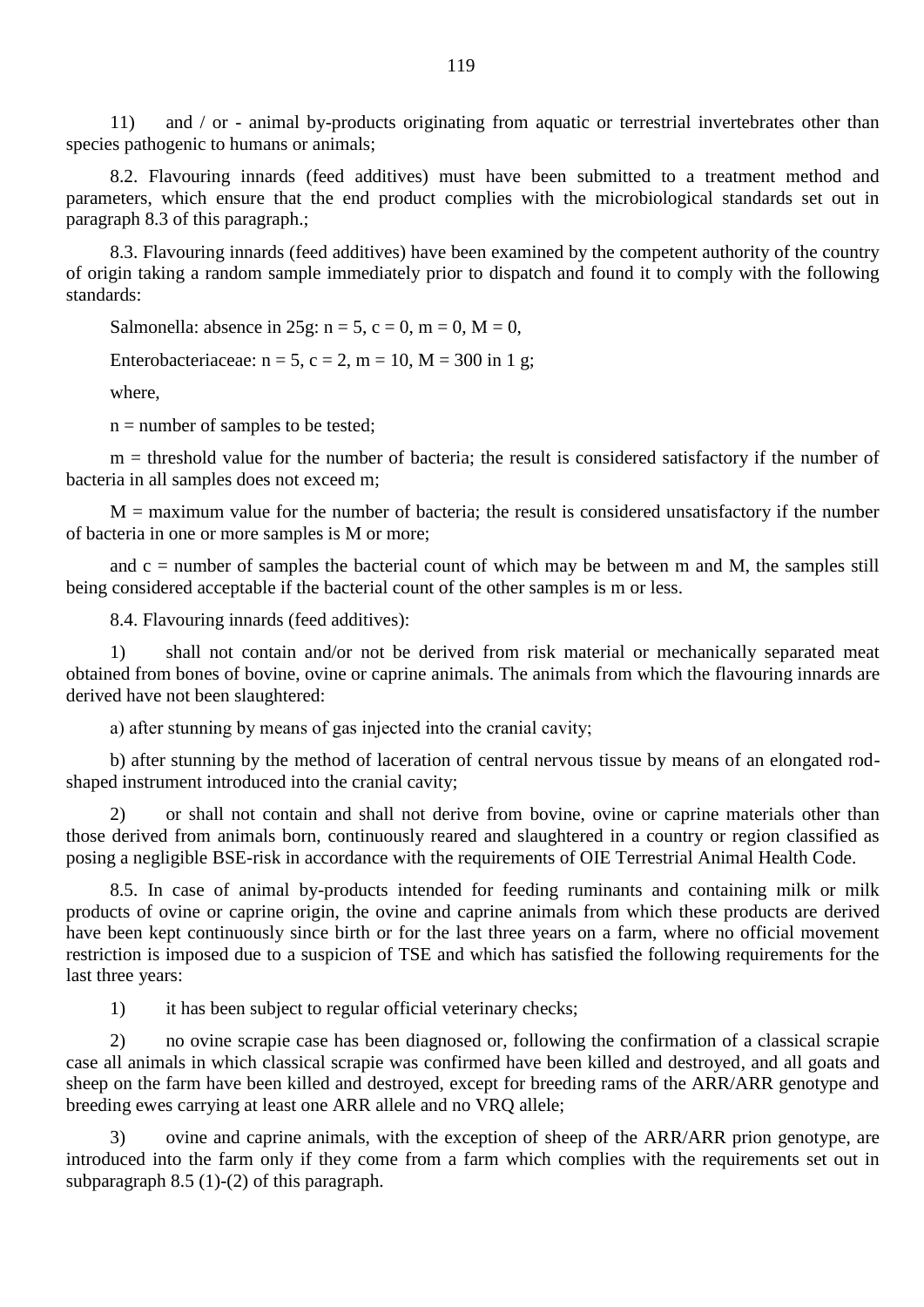8.6. The end product shall be packed in new or sterilised bags or if transported in bulk in containers or other means of transport that were thoroughly cleaned and disinfected with a disinfectant approved by the competent authority of the country of origin. Such bags and / or containers or other vehicles shall bear labels indicating "NOT FOR HUMAN CONSUMPTION".

8.7. Since processed, the end product shall be stored so as to avoid contamination with pathogenic agents communicable to humans and animals after treatment.

### **9. Requirements for importing (sending) of animal by-products for the manufacture of feed for domestic animals, to the customs territory of Ukraine**

Animal by-products for the manufacture of feed for domestic animals may be imported (sent) to the customs territory of Ukraine provided they comply with the following requirements:

9.1 Animal by-products for the manufacture of pet food, intended for the manufacture of feeds for domestic animals have been obtained:

1) from country / region / part thereof, which are included to the registry of countries authorised to export fresh meat of the respective species of domestic and wild animals to the territory of Ukraine;

а) from animals that have remained in this territory of country / region / part thereof, since birth or for at least the last three months before slaughter or killed in the wild in this territory;

9.2. Animal by-products, intended for the manufacture of feed for domestic animals that have been obtained from animals that comply with the following requirements:

In the case of domestic animals:

1) either coming from farm:

а) where, for the following diseases for which the animals are susceptible, there has been neither case/outbreak of rinderpest, swine vesicular disease, Newcastle disease or highly pathogenic avian influenza during the prior 30 days, nor of classical or African swine fever during the prior 40 days nor in the farms situated in their vicinity within 10 km, during the prior 30 days; and

b)where there has been neither case/outbreak of foot-and-mouth disease during the prior 60 days, nor in the farms situated in their vicinity within 25 km, during the prior 30 days; and

2) the animals were not killed to eradicate any epizootic disease;

3) have remained in their farms of origin for at least 40 days before departure and which have been transported directly to the slaughterhouse without contact with other animals which did not comply with the same health conditions;

4) at the slaughterhouse, have passed the ante-mortem health inspection during the 24 hours before the slaughter and have shown no evidence of the diseases for which the animals are susceptible; and

5) have been handled in the slaughterhouse before and at the time of slaughter or killing have met requirements of the Ukraine"s legislation on animal health and wellbeing and at least equivalent requirements.

In the case of wild animals:

1) have been captured and killed in the wild in the territory;

2) either that have remained in this territory since birth or for at least the last three months before slaughter: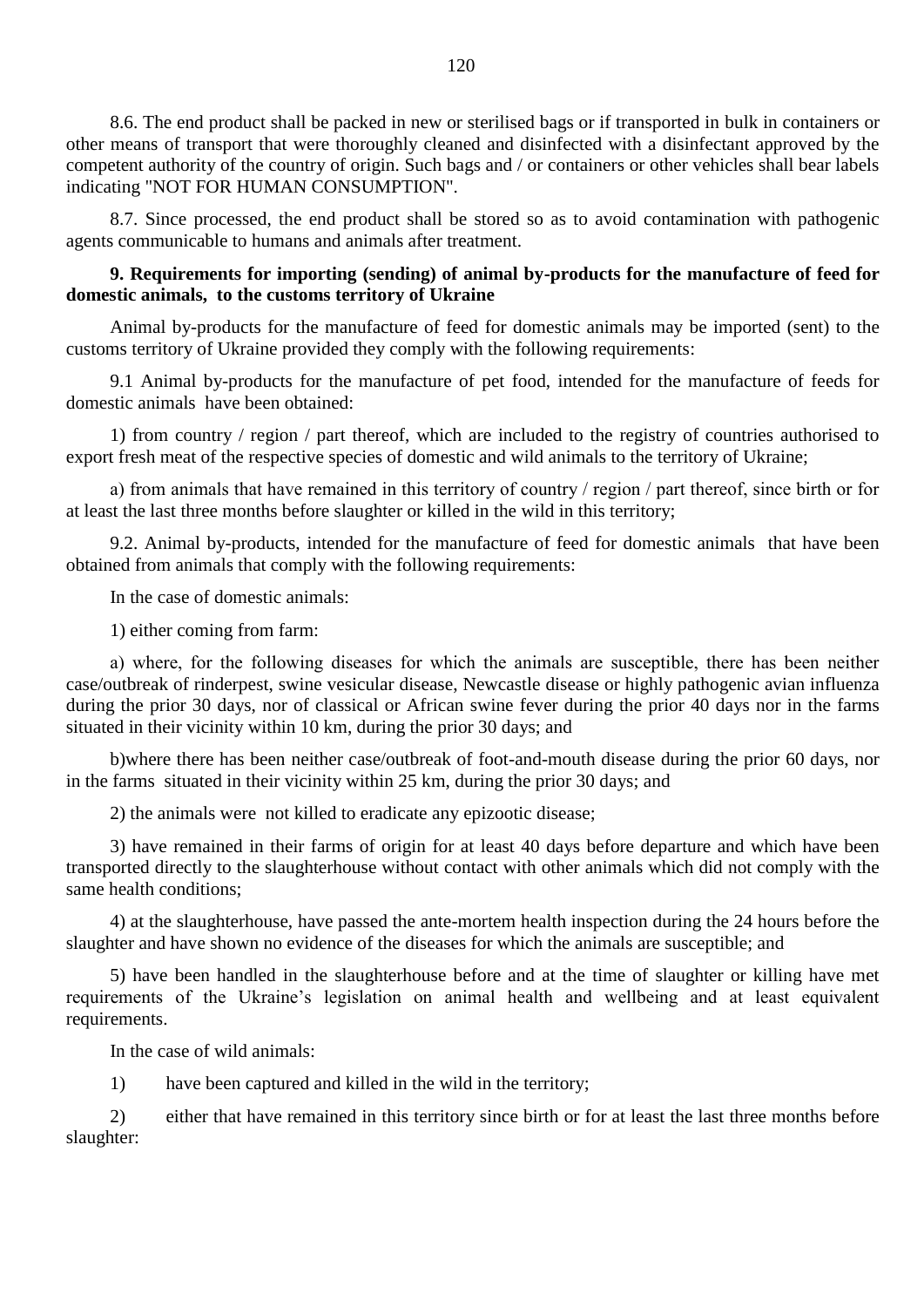а) where, for the following diseases for which the animals are susceptible, there has been neither case/outbreak of rinderpest, swine vesicular disease, Newcastle disease or highly pathogenic avian influenza during the prior 30 days, nor of classical or African swine fever during the prior 40 days;

b) that is situated at a distance that exceeds 20 km from the borders separating another territory of a country or part thereof, which is not authorised at these dates for exporting this material to the customs territory or transit of such material;

3) or which after killing were transported within 12 hours for chilling either to a collection centre and immediately afterwards to a game establishment, or directly to a game establishment.

9.3. Animal by-products, intended for the manufacture of feeds for domestic animals have been obtained in an establishment around which, within a radius of 10 km, there has been no case/outbreak of diseases referred to in subparagraph 9.2 of this paragraph for which the animals are susceptible; or, in the event of a case of disease, the preparation of raw material for exportation to the customs territory of Ukraine has been authorised only after removal of all meat, and the total cleaning and disinfection of the establishment under the control of an official veterinarian of the country of origin;

9.4. Animal by-products, intended for the manufacture of feeds for domestic animals, shall consist from the following animal by-products exclusively:

1) either - carcases and parts of animals slaughtered or, in the case of game, bodies or parts of animals killed, and which are fit for human consumption in accordance with the Ukraine's legislation, but are not intended for human consumption for commercial reasons;

2) and / or - carcases and the following parts originating either from animals that have been slaughtered in a slaughterhouse and were considered fit for slaughter for human consumption following an ante-mortem inspection or bodies and the following parts of animals from game killed for human consumption in accordance with the Ukraine"s legislation:

а) carcases and parts of animals slaughtered or, in the case of game, bodies or parts of animals killed, and which are fit for human consumption in accordance with the Ukraine"s legislation, but are not intended for human consumption for commercial reasons;

b) heads of poultry;

c) hides and skins, including trimmings and splitting thereof, horns and feet, including the phalanges and the carpus and metacarpus bones, tarsus and metatarsus bones of animals other than ruminants;

d) pig bristles;

e) feathers;

3) and / or - animal by-products arising from the production of products intended for human consumption, including degreased bone, greaves and centrifuge or separator sludge from milk processing

4) and / or - products of animal origin, or foodstuffs containing products of animal origin, which are no longer intended for human consumption for commercial reasons or due to manufacturing or packaging defects or other defects from which no risk to public or animal health arise;

5) and / or - aquatic animals, and parts of such animals, except sea mammals, which did not show any signs of diseases communicable to humans or animals;

6) and / or - animal by-products from aquatic animals originating from plants or establishments manufacturing products for human consumption

7) and / or - the following material originating from animals which did not show any signs of disease communicable through that material to humans or animals: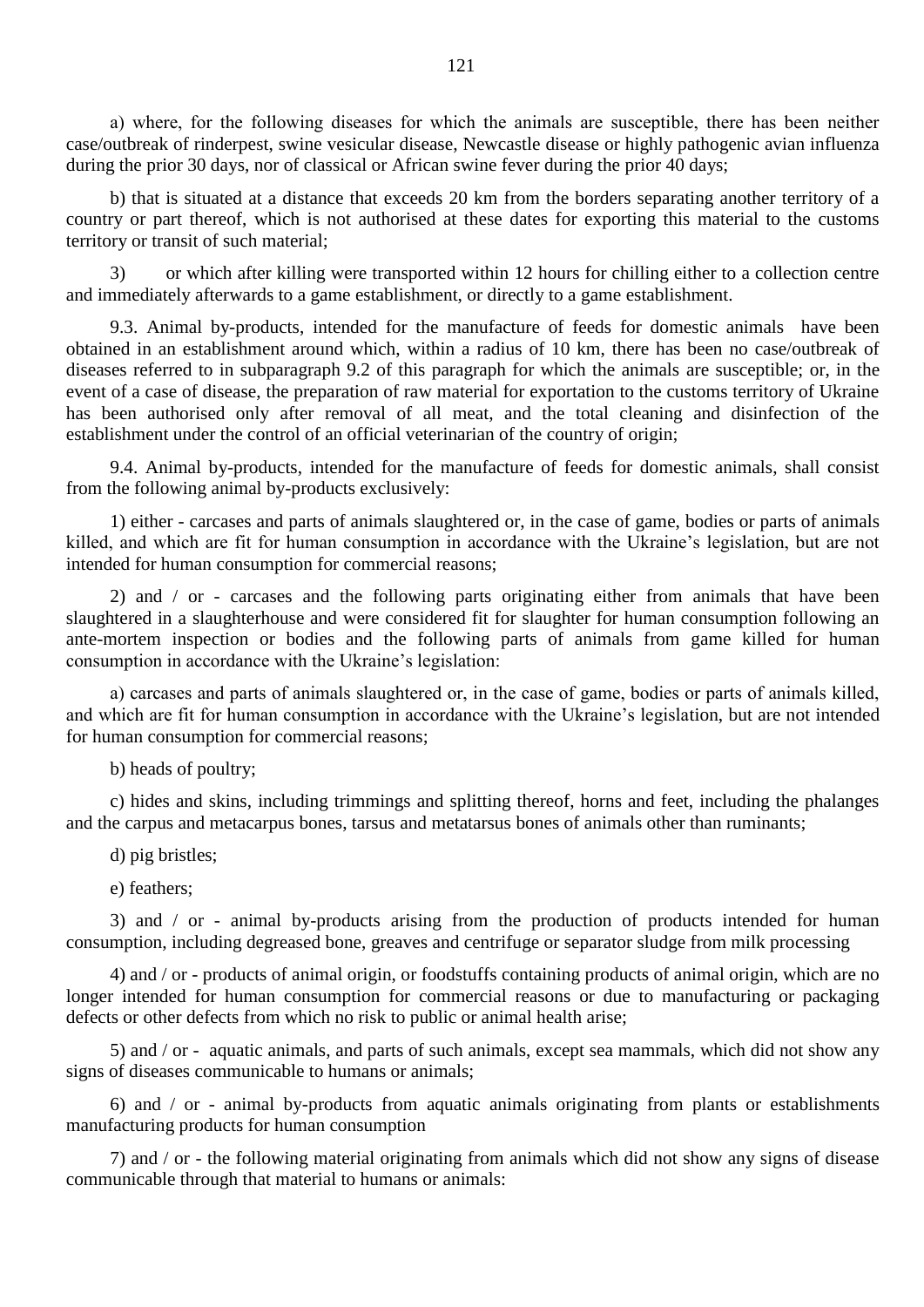а) shells from shellfish with soft tissue or flesh;

b) following materials originating from terrestrial animals: hatchery by-products, eggs, egg byproducts, including egg shells;

c) day-old animals killed for commercial reasons.

8) other than species being pathogens communicable through that product to humans or animals.

9.5. The animal by-products intended for the manufacture of feeds for animals have been deep-frozen at the plant of origin or have been preserved in such a way to prevent spoiling between dispatch and delivery to the establishment or plant of destination;

9.6. The animal by-products intended for the manufacture of feeds for animals:

1) have not contained and/or not be derived from risk material or mechanically separated meat obtained from bones of bovine, ovine or caprine animals. The animals from which the abovementioned products are derived have not been slaughtered:

а) after stunning by means of gas injected into the cranial cavity;

b) after stunning by the method of laceration of central nervous tissue by means of an elongated rodshaped instrument introduced into the cranial cavity;

2) or shall not contain and shall not derive from bovine, ovine or caprine materials other than those derived from animals born, continuously reared and slaughtered in a country or region classified as posing a negligible BSE-risk in accordance with the requirements of OIE Terrestrial Animal Health Code.

9.7. Either in the case of animal by-products intended for feeding ruminants and containing milk or milk products of ovine or caprine origin, the ovine and caprine animals from which these products are derived have been kept continuously since birth or for the last three years on a farm where no official movement restriction is imposed due to a suspicion of TSE and, which has satisfied the following requirements for the last three years:

1) it has been subjected to regular official veterinary checks;

2) no ovine scrapie case has been diagnosed or, following the confirmation of a classical scrapie case all animals in which classical scrapie was confirmed have been killed and destroyed, and all goats and sheep on the farm have been killed and destroyed, except for breeding rams of the ARR/ARR genotype and breeding ewes carrying at least one ARR allele and no VRQ allele;

3) ovine and caprine animals, with the exception of sheep of the ARR/ARR prion genotype, are introduced into the farm only if they come from a farm which complies with the requirements set out in subparagraph 9.7 (1)-(2) of this paragraph.

9.8. The animal by-products intended for the manufacture of feeds for domestic animals have been obtained and prepared without contact with other material not complying with the conditions of this Annex;

9.9. The animal by-products intended for the manufacture of feeds for domestic animals have been handled so as to avoid contamination of such products with pathogenic agents

9.10. The animal by-products intended for the manufacture of feeds for domestic animals have been packed in new packaging preventing any leakage and in officially sealed containers bearing the label indicating 'RAW MATERIAL ONLY FOR THE MANUFACTURE OF PET FOOD'.

Leak-proof boxes/containers shall be officially sealed under the supervision of an official veterinarian of the country of origin.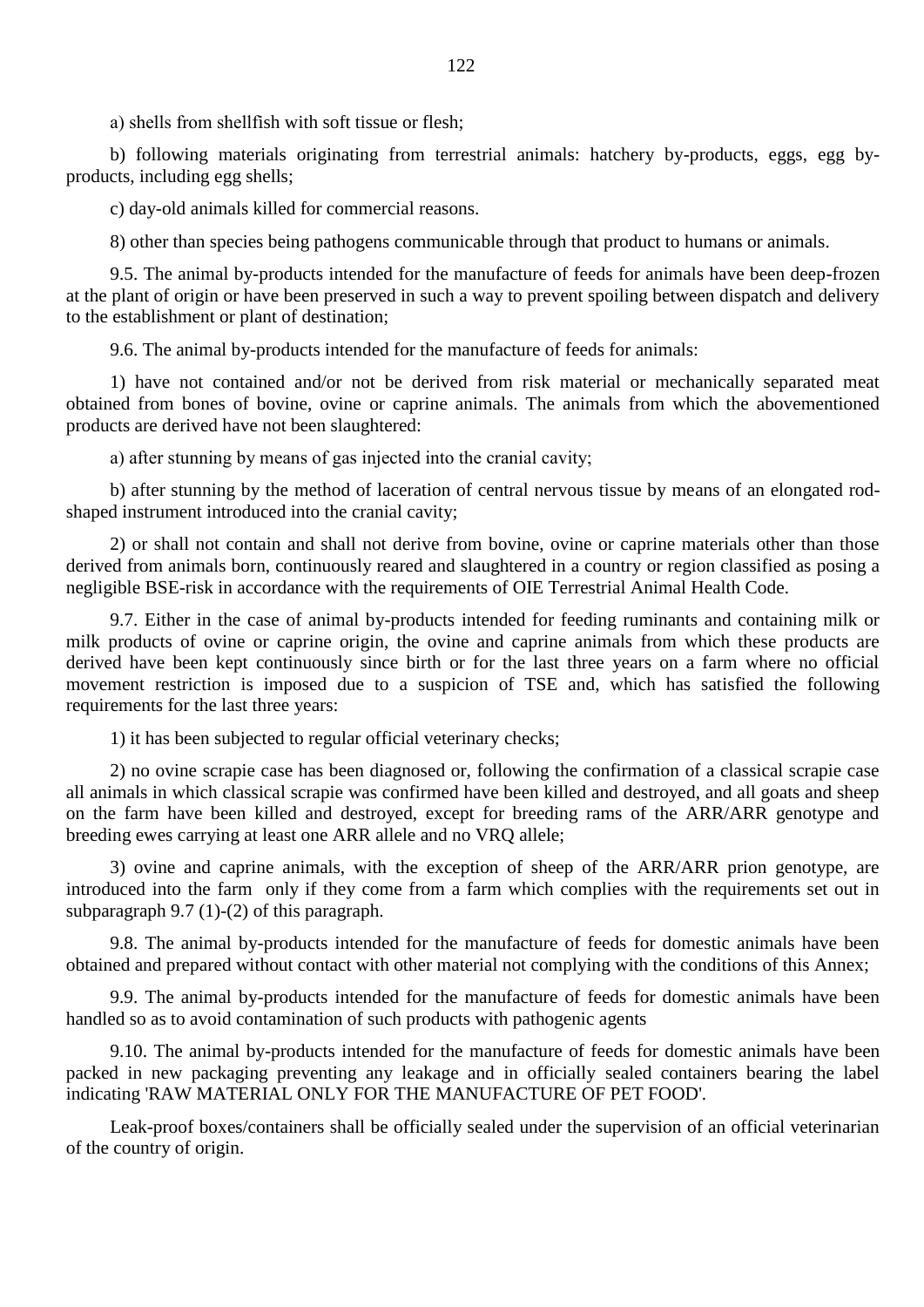#### **10. Requirements for importing (sending) of blood and blood products from equidae to be used outside the feed chain to the customs territory of Ukraine**

Blood and blood products from equidae to be used outside the feed chain (hereinafter - blood and blood products from equidae) may be imported to the customs territory of Ukraine provided they comply with the following requirements:

10.1. Blood and blood products from equidae that have been originated from the country/ territory/ part thereof, where, within the framework of bilateral trade, the following diseases are compulsorily notifiable: African horse sickness, dourine, glanders (Burkholderia mallei), equine encephalomyelitis (all types including Venezuelan equine encephalomyelitis), equine infectious anaemia, vesicular stomatitis, rabies, anthrax.

10.2. Blood shall be collected under the supervision of state inspector from the country of origin:

1) in slaughterhouses approved and supervised by the competent authority of the country of collection;

2) in establishments approved and supervised by the competent authority of the country of collection for the purpose of collecting blood from equidae for the production of blood products for purposes other than feeding for farmed animals.

10.3. In the case of blood and blood products from equidae that meet following requirements:

1) results inspection on the date of blood collection did not show clinical signs of any of the compulsorily notifiable diseases listed in subparagraph 10.1of this paragraph;

2) equidae animals which have been kept for at least 30 days prior to the date of and during blood collection on farms under veterinary supervision which were not subject to a prohibition or restrictions for African horse sickness;

3) equidae animals which had no contact with equidae from a farm, which was subject to a veterinary and sanitary prohibition set by the competent agency of the country of origin in order for animal health reasons.

10.4. The period for the prohibition order referred to in subparagraph 10.4 (2)-(3) of this paragraph has been determined as follows:

1) where not all the animals of species susceptible to the disease placed in the farm have been slaughtered, and the farm establishments have been disinfected, the period of prohibition must be at least:

а) six months in the case of glanders (Burkholderia mallei), beginning on the date on which the equidae infected with the disease are slaughtered;

b) six months in the case of equine encephalomyelitis of any type, including Venezuelan equine encephalomyelitis, beginning on the date on which the equidae infected with the disease are slaughtered,

c) in the case of equine infectious anaemia, until the date on which, the infected animals having been slaughtered, and the remaining animals have shown a negative reaction to two Coggins tests carried out three months apart;

d) six months from the date of the last recorded case of vesicular stomatitis;

e) one month from the date of the last recorded case of rabies;

f) 15 days from the date of the last recorded case of anthrax.

2) All the animals of species susceptible to the disease located on the farm have been slaughtered and the premises were disinfected, in which case the period of prohibition shall be set for 30 days, beginning on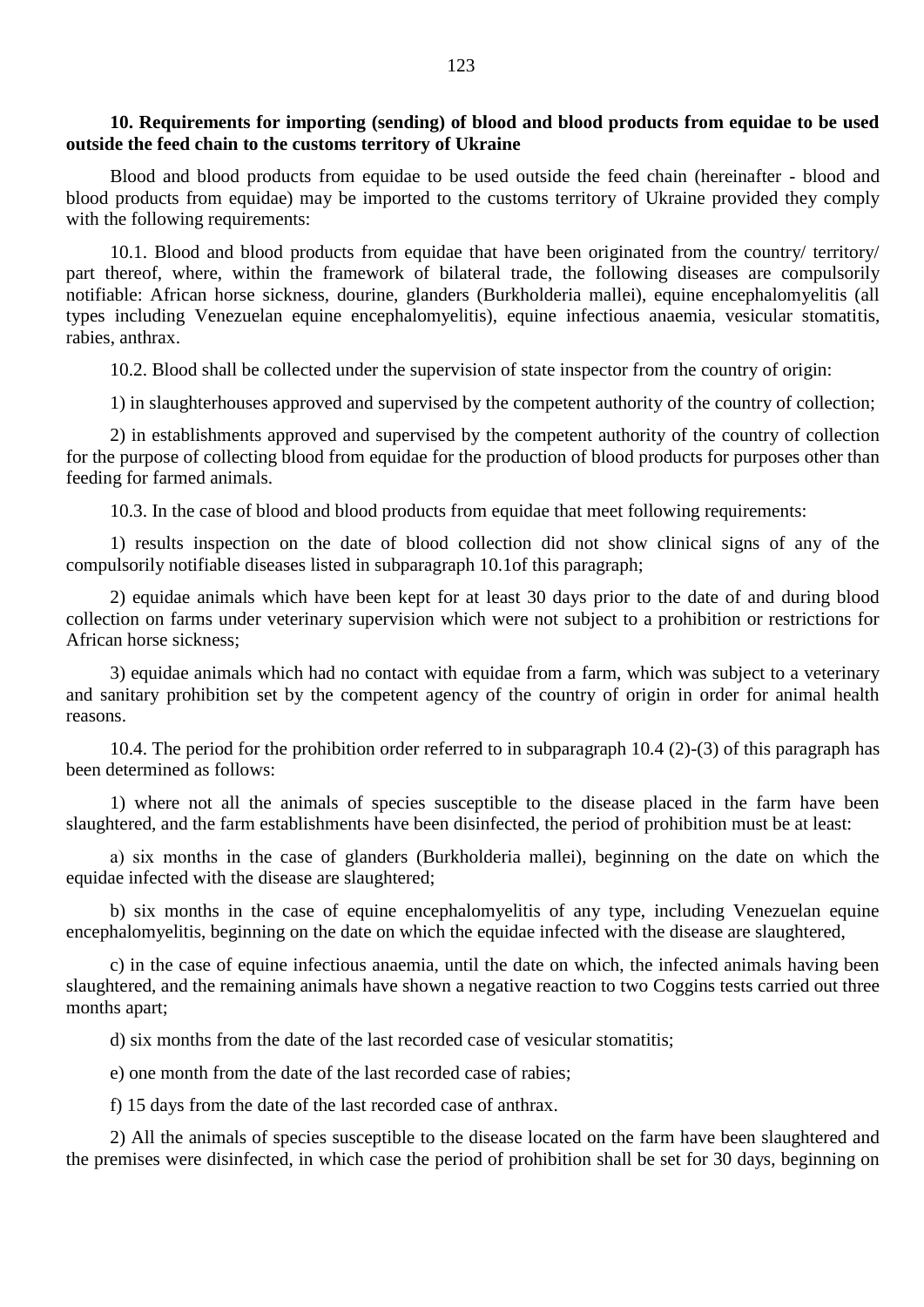the date on which the animals were slaughtered and the premises disinfected, except in the case of anthrax, where the period of prohibition shall be set for 15 days;

10.5. Blood products produced from blood that complies requirements of subparagraph 10.3 –10.4 of this paragraph and which:

1) either has been collected from equidae, which have been kept for a period of at least three months, or since birth if less than three months old, prior to the date of collection on farm under veterinary supervision in the country of collection which during that period and the period of blood collection has been free of:

а) African horse sickness for two years;

b) Venezuelan equine encephalomyelitis for a period of at least two years;

c) glanders – either for a period of three years or for a period of six months where the animals have passed the post-mortem inspection for glanders in the slaughterhouse referred to in 10.3, including a careful examination of mucous membranes from the trachea, larynx, nasal cavities and sinuses and their ramifications, after splitting the head in the median plane and excising the nasal septum;

d) vesicular stomatitis for a period of at least six months (in the case of blood products other than serum and plasma);

2) or has been subjected to at least one of the following treatments, followed by an effectiveness check, for the inactivation of possible causative pathogens for African horse sickness, equine encephalomyelitis of all types including Venezuelan equine encephalomyelitis, equine infectious anaemia, vesicular stomatitis and glanders (Burkholderia mallei ):

а) either - heat treatment at a temperature of 65°C for at least three hours;

b) and / or - irradiation at 25 kGy by gamma rays;

c) or change in pH to pH 5 for two hours;

d) or heat treatment of at least 80°C throughout their substance;

10.6. Precautions shall be taken to avoid contamination of the blood and blood products with pathogenic agents during production, handling and packaging blood and blood products;

10.7. Blood and blood products shall be packed in sealed impermeable containers clearly labelled "NOT FOR HUMAN OR ANIMAL CONSUMPTION" and bear:

1) in the case of blood - the approval number of the establishment of collection;

2) in the case of blood products - the approval number of the establishment of production.

### **11. Requirements for importing (sending) of blood products intended to be used as feeding material to the customs territory of Ukraine**

Blood products intended to be used as feeding material (hereinafter – blood products) may be imported to the customs territory of Ukraine provided they comply with the following requirements:

11.1. Blood products shall consist of following animal by-products, exclusively:

1) blood of slaughtered animals, which is fit for human consumption in accordance with the Ukraine"s legislation, but is not intended for human consumption for commercial reason;

2) blood of slaughtered animals, which is rejected as unfit for human consumption in accordance with the Ukraine"s legislation, but which did not show any signs of diseases communicable to humans or animals,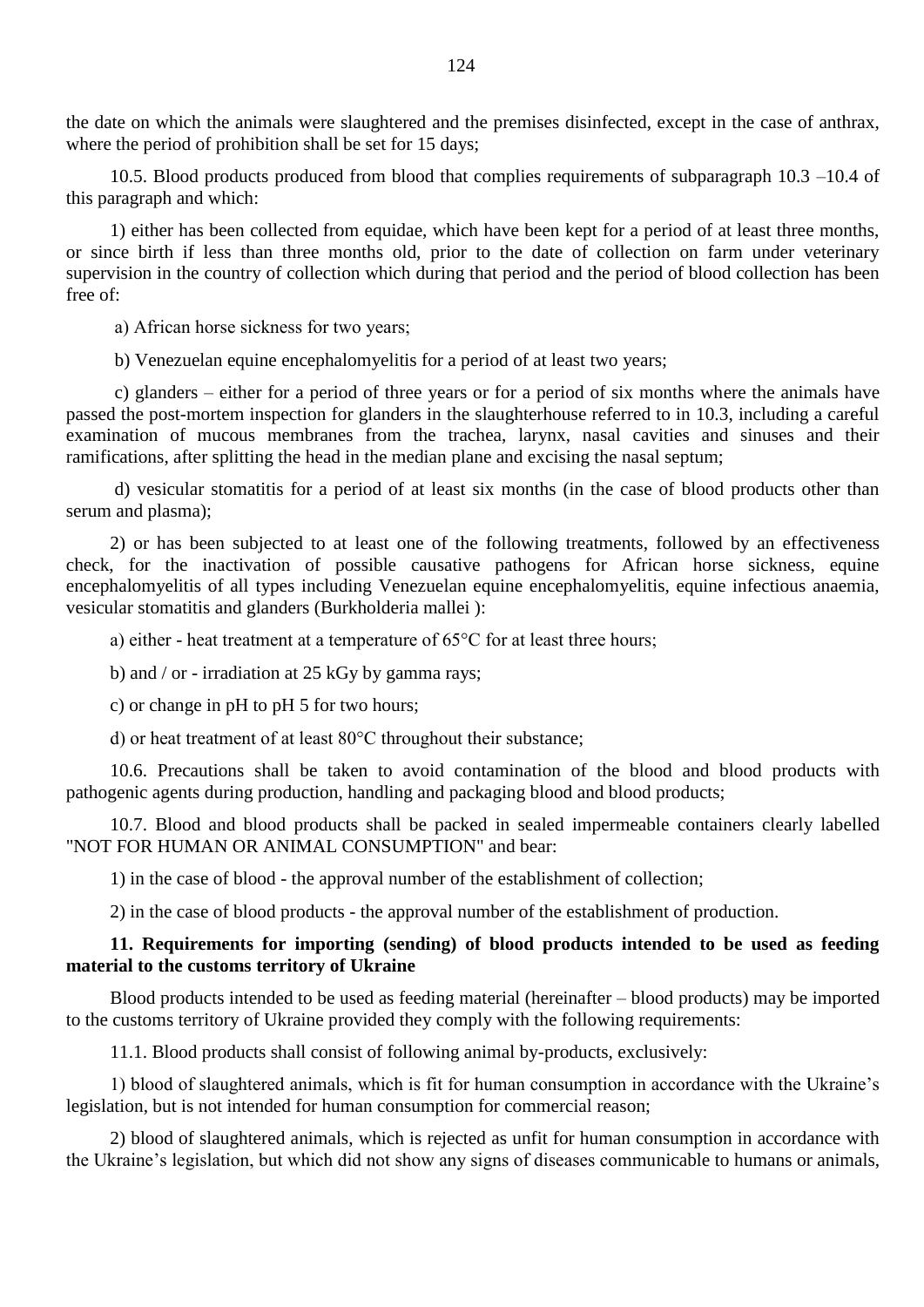derived from carcasses that have been slaughtered in a slaughterhouse and were considered fit for human consumption following an ante-mortem inspection in accordance with the Ukraine"s legislation.

11.2. Blood products shall be subjected to the following processing methods:

1) either any of processing methods III-IV-V-VII in accordance with provisions of Section ІІІ of this Annex;

2) or in accordance with any processing method which ensures that the products comply with the microbiological standards set out in subparagraph 11.3 of this paragraph;

3) or in case of blood products (including with blood plasma and plasma that have been spray-dried), derived from Suidae, and which are intended for feeding Suidae– heat treatment of at least 80 °C for Suidae throughout their substance, where a percentage of moisture in blood plasma and blood that have been spraydried, shall not exceed 8% and water activity (Aw) shall not exceed 0.60.

11.3. Blood products have been examined under control of a competent agency of the country of origin by random sampling of at least five samples from each processed batch taken during or after storage at the processing plant and complies with the following standards:

Salmonella: absence in 25 g: n=5, c=0, m=0, M=0

Enterobacteriaceae:  $n=5$ ,  $c=2$ ,  $m=10$ ,  $M=300$  in 1 gram;

where,

 $n =$  number of samples to be tested;

 $m =$  threshold value for the number of bacteria; the result is considered satisfactory if the number of bacteria in all samples does not exceed m;

 $M =$  maximum value for the number of bacteria; the result is considered unsatisfactory if the number of bacteria in one or more samples is M or more;

and  $c =$  number of samples the bacterial count of which may be between m and M, the samples still being considered acceptable if the bacterial count of the other samples is m or less.

11.5. Blood products:

1) shall not contain and/or shall not be derived from a risk material or mechanically separated meat obtained from bones of bovine, ovine or caprine animals. The animals from which the blood products are derived have not been slaughtered:

а) after stunning by means of gas injected into the cranial cavity;

b) after stunning by the method of laceration of central nervous tissue by means of an elongated rodshaped instrument introduced into the cranial cavity;

2) or shall not contain and shall not derive from bovine, ovine or caprine materials other than those derived from animals born, continuously reared and slaughtered in a country or region classified as posing a negligible BSE-risk in accordance with the requirements of OIE Terrestrial Animal Health Code.

11.6. The end product shall be stored so as to avoid contamination with pathogenic agents communicable to humans and animals. Blood products (including with blood plasma and plasma that have been spray-dried), derived from Suidae, and which are intended for feeding Suidae shall be stored in a dry storage premises at indoor temperature for at least 6 weeks.

11.7. The end product shall be packed in new or sterilised bags or, if transported in bulk in containers or other means of transport that were thoroughly cleaned and disinfected with a disinfectant approved by the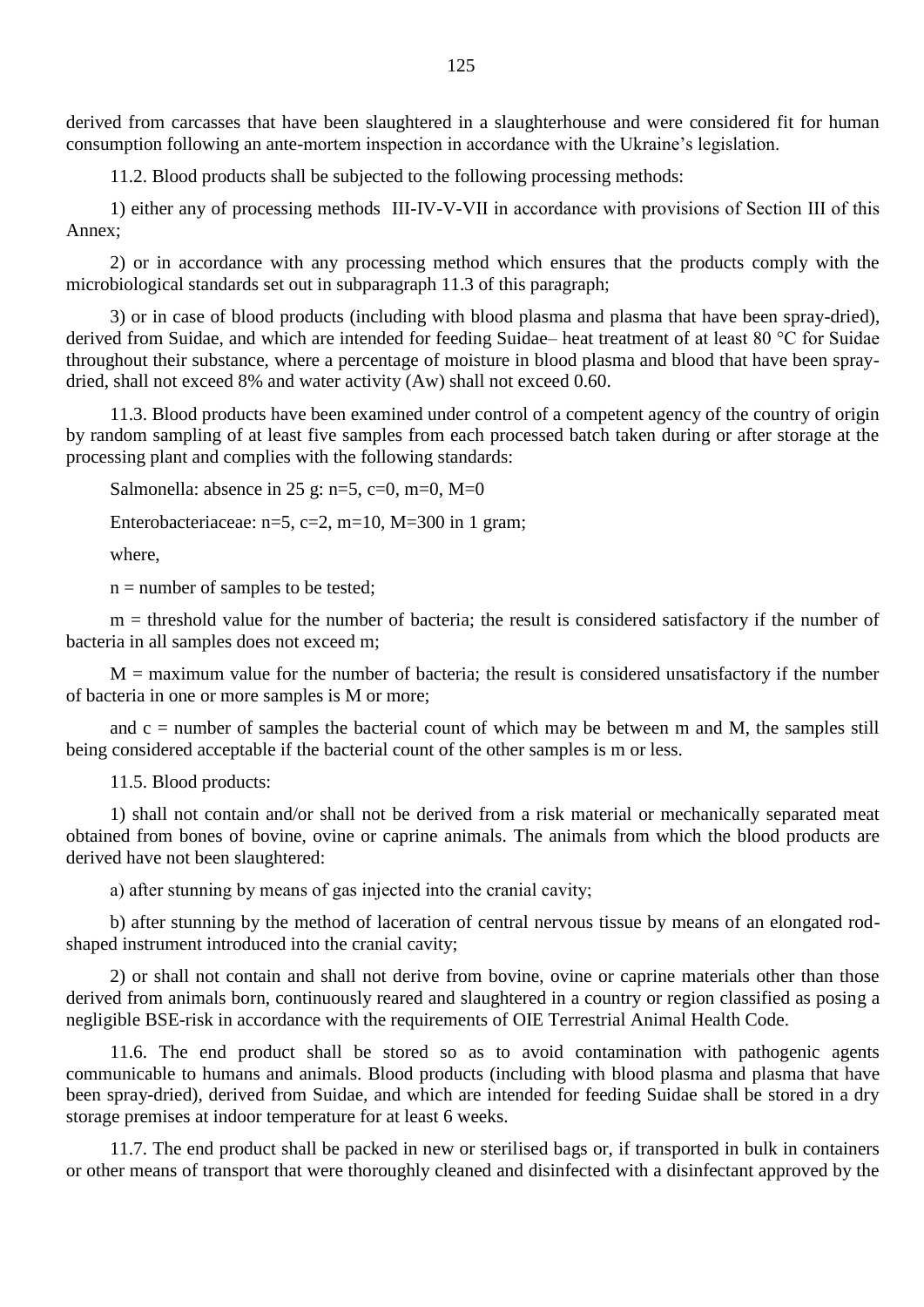competent authority of the country of origin. Such bags and / or containers or other vehicles shall bear labels indicating "NOT FOR HUMAN CONSUMPTION".

## **12. Requirements for importing (sending) untreated blood products excluding from equidae for the manufacture of derived products obtained from animal by-products for uses outside the feed chain for farmed animals to the customs territory of Ukraine**

Untreated blood products excluding from equidae for the manufacture of derived products obtained from animal by-products for uses outside the feed chain for farmed animals (hereinafter – untreated blood products) may be imported to the customs territory of Ukraine provided they comply with the following requirements:

12.1. Untreated blood products:

1) shall consist of blood products that fulfil the health requirements referred in subparagraph 12.2 – 12.9 of this paragraph;

2) shall consist exclusively of blood products not intended for human or animal consumption.

12.2. Untreated blood products have been prepared and stored in a plant (establishment), supervised by the competent authority, with the following animal by-products, exclusively:

1) either - blood of slaughtered animals, which is fit for human consumption in accordance with the Ukraine's legislation, but is not intended for human consumption for commercial reasons;

2) and / or - blood of slaughtered animals, which is rejected as unfit for human consumption in accordance with the Ukraine's legislation, but which did not show any signs of diseases communicable to humans or animals, derived from carcases that have been slaughtered in a slaughterhouse and were considered fit for human consumption following an ante-mortem inspection in accordance with the Ukraine's legislation;

3) and / or - blood or blood products have been obtained from the manufacture of products not intended for human consumption;

4) and / or - blood of slaughtered animals, which did not show any signs of diseases communicable to humans or animals.

12.3. Blood from which the untreated blood products are manufactured has been collected:

1) in slaughterhouses supervised by the competent authority of the country of collection;

2) or in facilities approved and supervised by the competent authority of the country of origin for the purpose of collecting blood from equidae for the production of blood products for purposes other than feeding for farmed animals.

12.4. In case of untreated blood products derived from Artiodactyla, Perissodactyla and Proboscidea including their crossbreeds, come from:

1) from the territory of country / region /part thereof, where has been neither case/outbreak of rinderpest, classical swine fever, Rift Valley fever for the last 12 months and where no vaccination has taken place for the last 12 months for the above diseases;

2) from a country or region, officially classified as free from foot-and-mouth disease in accordance with the requirements of OIE;

3) in addition, in the case of animals, other than Suidae and Tayassuidae that have been originated: from the territory of country / region / part thereof, where, no case or outbreak of vesicular stomatitis, bluetongue (including the presence of seropositive animals) has been recorded for the last 12 months and,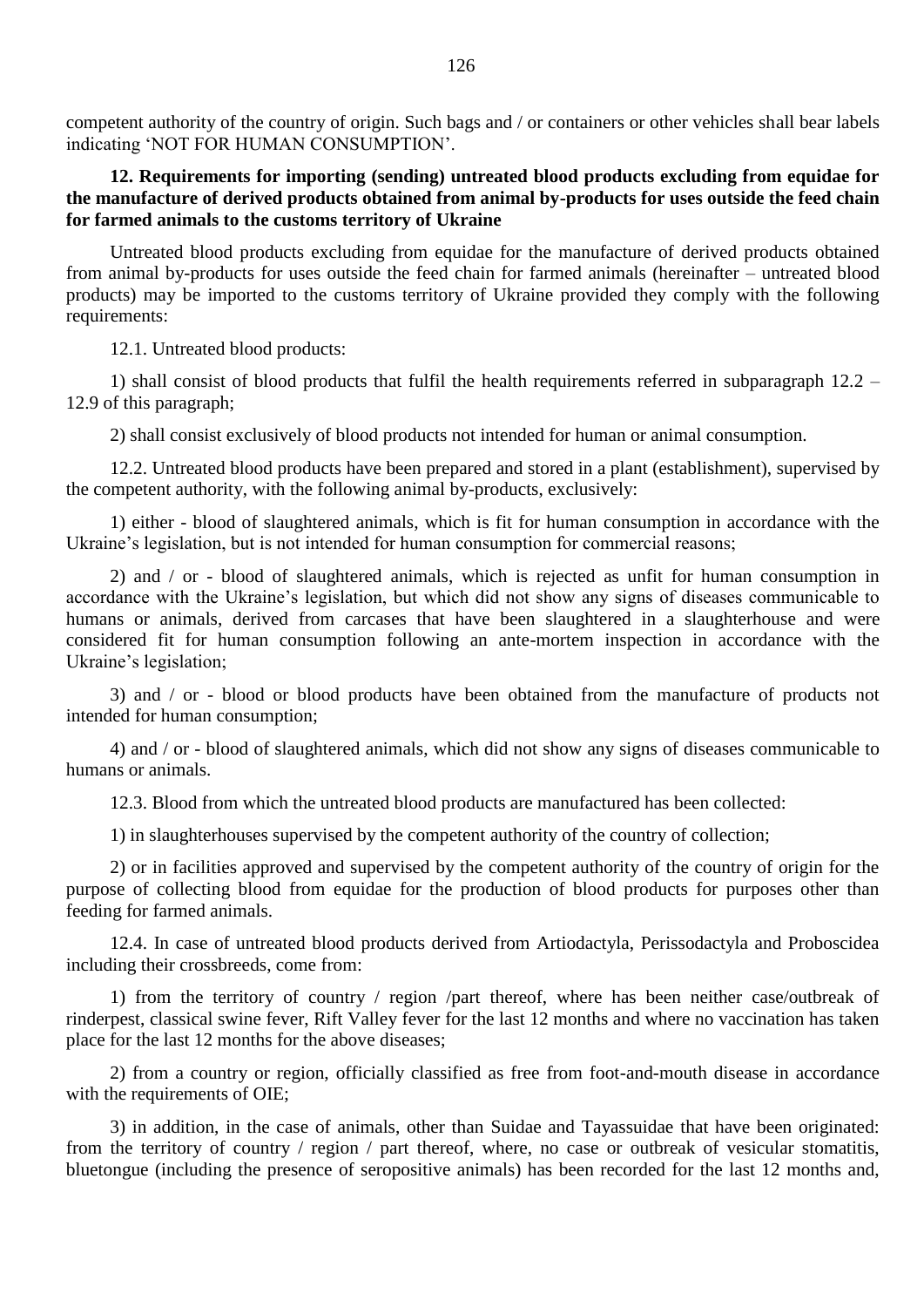where no vaccination has been carried out for the last 12 months against the above diseases; if in the country or region of origin vesicular stomatitis and bluetongue seropositive animals are present, after the passage of the relevant state controls on the border, untreated products of blood shall be transported directly to the plant establishment of destination;

4) in the case of Suidae and Tayassuidae animals that have been originated:

а) from the territory of country / region / part thereof, where, no case or outbreak of swine vesicular, disease rinderpest, African swine fever has been recorded for the last 12 months and where no vaccination has been carried out for the last 12 months against the above diseases;

b) from the territory of country / region / part thereof, where, no case / outbreak of vesicular stomatitis (including the presence of seropositive animals) has been recorded for the last 12 months and where no vaccination has been carried out for the last 12 months against the above disease; if in the country or region of origin vesicular stomatitis seropositive animals are present, after the passage of the relevant state controls on the border, untreated products of blood shall be transported directly to the plant establishment of destination.

12.5. In the case of blood products derived from poultry or other avian species the animals and the untreated blood products come from the territory of the country or region, or part thereof:

1) which has been officially classified as free from both Newcastle disease and highly pathogenic avian influenza in accordance with the requirements of OIE Terrestrial Animal Health Code.

2) where no vaccination has been carried out for the last 12 months against the above diseases;

3) where the animals from which the products derive have not been vaccinated against Newcastle disease with vaccines prepared from a Newcastle disease master strain showing a higher pathogenicity than lentogenic virus strains.

12.6. Untreated blood products:

1) shall not contain and/or not be derived from risk material or mechanically separated meat obtained from bones of bovine, ovine or caprine animals. The animals from which the untreated blood products are derived have not been slaughtered:

а) after stunning by means of gas injected into the cranial cavity;

b) after stunning by the method of laceration of central nervous tissue by means of an elongated rodshaped instrument introduced into the cranial cavity;

2) or shall not contain and shall not derive from bovine, ovine or caprine materials other than those derived from animals born, continuously reared and slaughtered in a country or region classified as posing a negligible BSE-risk in accordance with the requirements of OIE Terrestrial Animal Health Code.

12.7. The end product shall be stored so as to avoid contamination with pathogenic agents communicable to humans and animals.

12.8. The end product shall be packed in new or sterilised bags or if transported in bulk in containers or other means of transport that were thoroughly cleaned and disinfected with a disinfectant approved by the competent authority of the country of origin. Such bags and / or containers or other vehicles shall bear labels indicating "NOT FOR HUMAN CONSUMPTION or ANIMALS".

**13. Requirements for importing (sending) of treated blood products, excluding equidae, for the manufacture of derived products for purposes outside the feed chain for farmed animals to the customs territory of Ukraine**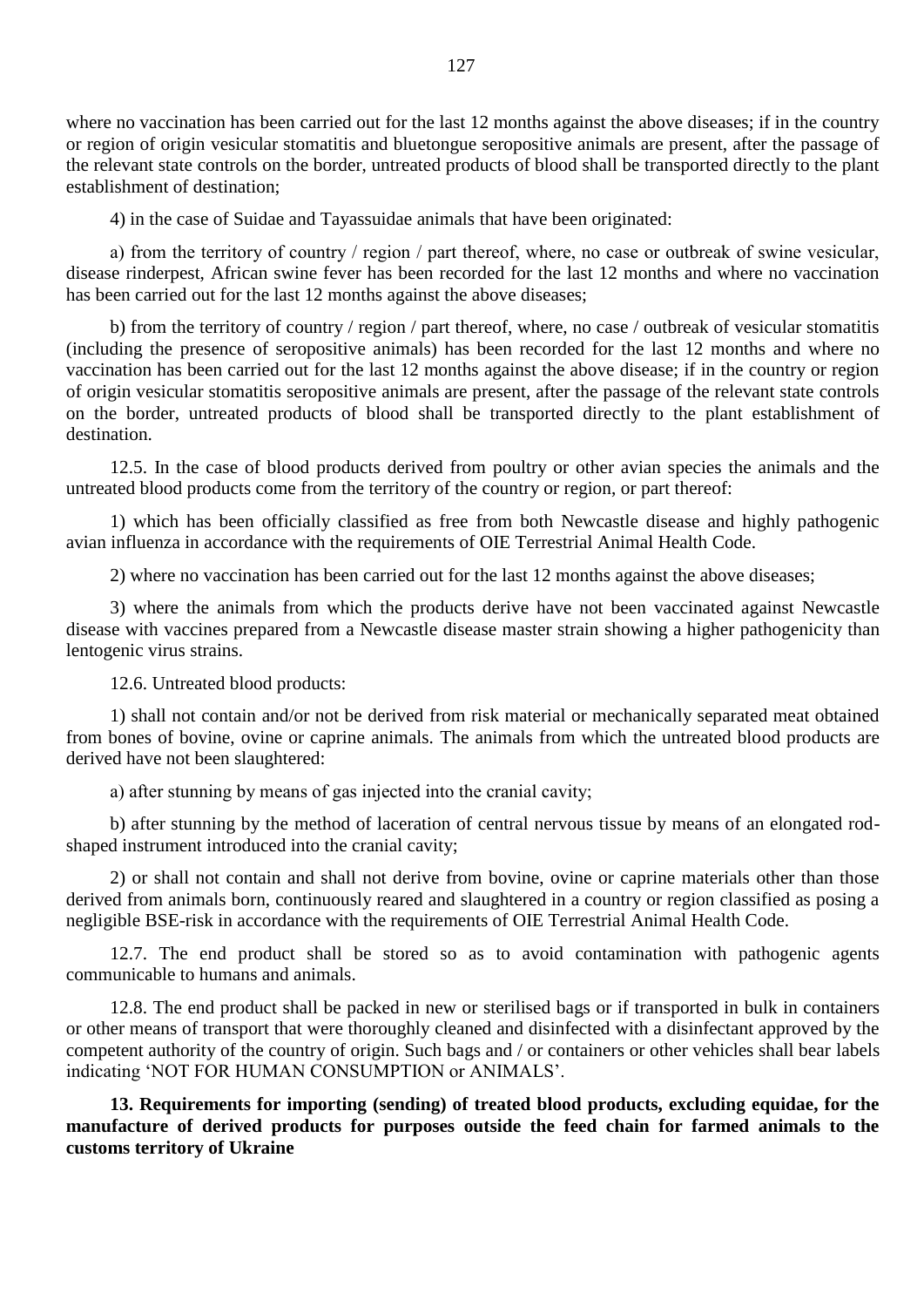Treated blood products, excluding of equidae, for the manufacture of derived products for purposes outside the feed chain for farmed animals may be imported to the customs territory of Ukraine provided that they comply with following requirements:

13.1. Treated blood products:

1) shall consist of the blood products, that meet the requirements set out in paragraphs 13.2 – 13.10 of this paragraph;

2) shall consist exclusively of blood products not intended for human consumption.

13.2. Treated blood products have been prepared and stored in a plant (establishment) supervised by the competent authority, exclusively with the following animal by-products:

1) blood of slaughtered animals, which is fit for human consumption in accordance with the Ukraine"s legislation, but is not intended for human consumption for commercial reasons;

2) and / or - blood of slaughtered animals, which is rejected as unfit for human consumption in accordance with the Ukraine's legislation, but which did not show any signs of diseases communicable to humans or animals, derived from carcases that have been slaughtered in a slaughterhouse and were considered fit for human consumption following an ante-mortem inspection in accordance with the Ukraine's legislation;

3) and / or - blood or blood products have been obtained from the manufacture of products not intended for human consumption,

4) and/or - blood of slaughtered animals, which did not show any signs of diseases communicable to humans or animals.

13.3. Blood from which the treated blood products are manufactured has been collected:

1) in slaughterhouses supervised by the competent authority of the country of collection;

2) or in facilities approved and supervised by the competent authority of the country of origin for the purpose of collecting blood from equidae for the manufacture of blood products for purposes other than feeding for farmed animals.

13.4. In case of blood products derived from Artiodactyla, Perissodactyla and Proboscidea including their crossbreeds, other than Suidae and Tayassuidae, the products have undergone one of the following treatments, guaranteeing the absence of pathogens of foot-and-mouth disease, vesicular stomatitis, rinderpest, peste des petits ruminants, Rift Valley fever and bluetongue:

1) either heat treatment at a temperature of 65 °C for at least three hours, followed by an effectiveness check;

2) and / or irradiation at 25 kGy by gamma rays, followed by an effectiveness check;

3) and / or change in pH to pH 5 for two hours, followed by an effectiveness check;

4) and / or heat treatment of at least 80 °C throughout their substance, followed by an effectiveness check.

13.5. In the case of blood products derived from Suidae / Tayassuidae, poultry and other avian species, the products have undergone one of the following treatments ensuring the absence of pathogens of the following diseases: foot-and-mouth disease, vesicular stomatitis, swine vesicular disease, classical swine fever, African swine fever, Newcastle disease and highly pathogenic avian influenza, as appropriate to the species: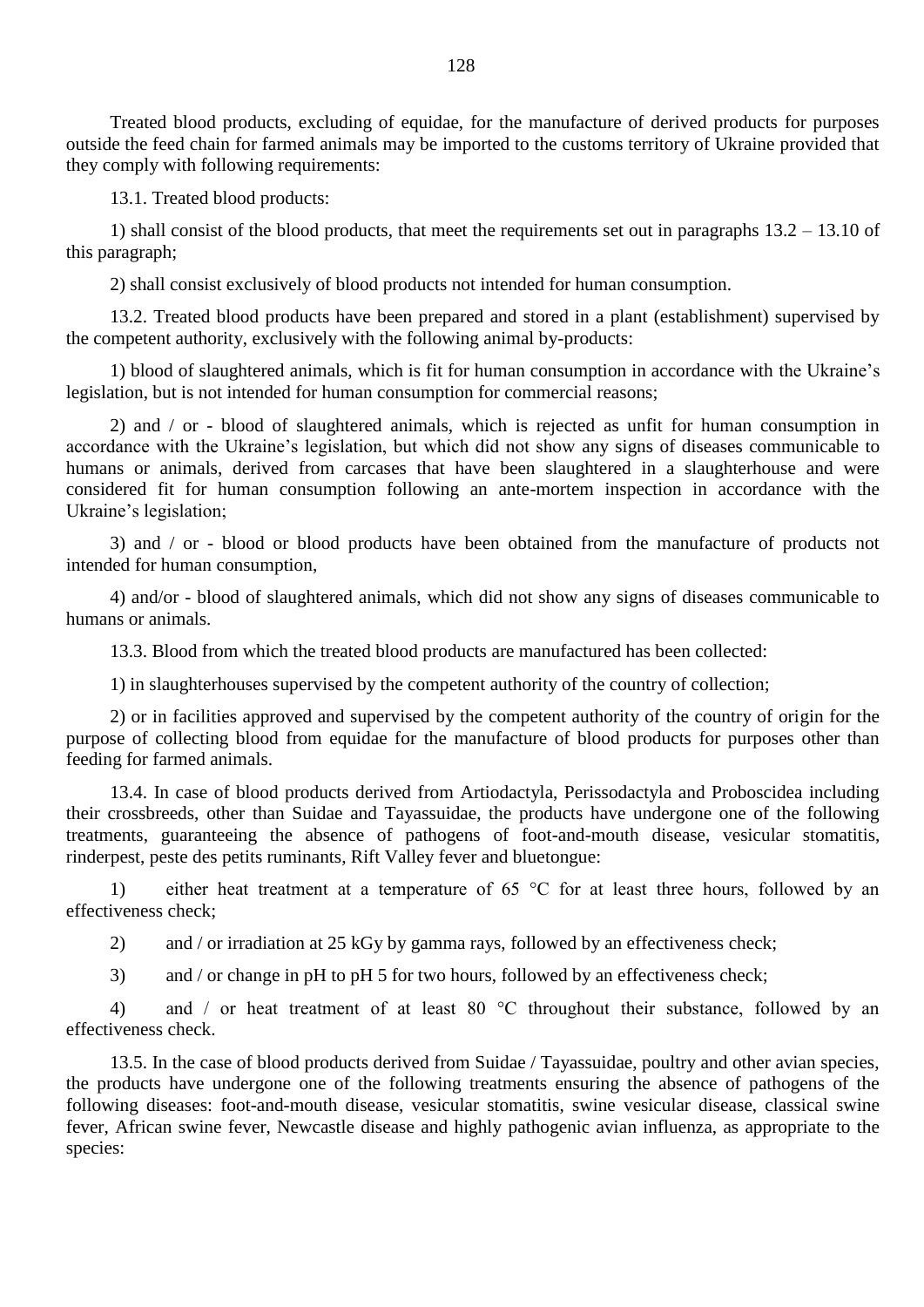1) either heat treatment at a temperature of 65 °C for at least three hours, followed by an effectiveness check;

2) and / or irradiation at 25 kGy by gamma rays, followed by an effectiveness check;

3) and / or change in pH to pH 5 for two hours, followed by an effectiveness check;

4) or heat treatment:

a) heat treatment of at least 80 °C for blood products that have been obtained from Suidae / Tayassuidae followed by an effectiveness check and;

b) heat treatment at least 70°C for throughout their substance for blood products that have been obtained from or poultry and other avian species throughout their substance, followed by an effectiveness check;

13.6. In the case of blood products derived from animals other than species, referred in paragraphs 13.4 – 13.5 of this paragraph, the treatment method that have been used for treatment of above mentioned blood products.

13.7. The treated blood products:

1) shall not contain and / or not be derived from risk material or mechanically separated meat obtained from bones of bovine, ovine or caprine animals. The animals from which the treated blood products are derived have not been slaughtered:

а) after stunning by means of gas injected into the cranial cavity;

b) after stunning by the method of laceration of central nervous tissue by means of an elongated rodshaped instrument introduced into the cranial cavity;

2) or shall not contain and shall not be derived from bovine, ovine or caprine materials other than those derived from animals born, continuously reared and slaughtered in a country or region classified as posing a negligible BSE-risk in accordance with the requirements of OIE Terrestrial Animal Health Code (Terrestrial Code).

13.8. The end product shall be stored so as to avoid contamination with pathogenic agents communicable to humans and animals.

13.9. The end product shall be packed in new or sterilised bags or if transported in bulk in containers or other means of transport that were thoroughly cleaned and disinfected with a disinfectant approved by the competent authority of the country of origin. Such bags and / or containers or other vehicles shall bear labels indicating "NOT FOR HUMAN CONSUMPTION".

#### **14. Requirements for importing (sending) of fresh and chilled hides and skins of ungulates to the customs territory of Ukraine**

Fresh and chilled hides and skins of ungulates may be imported to the customs territory of Ukraine provided they comply with the following requirements:

14.1. Fresh and chilled hides and skins of ungulates obtained from animals that:

1) either were slaughtered and their carcasses are fit for human consumption in accordance with the Ukraine's legislation;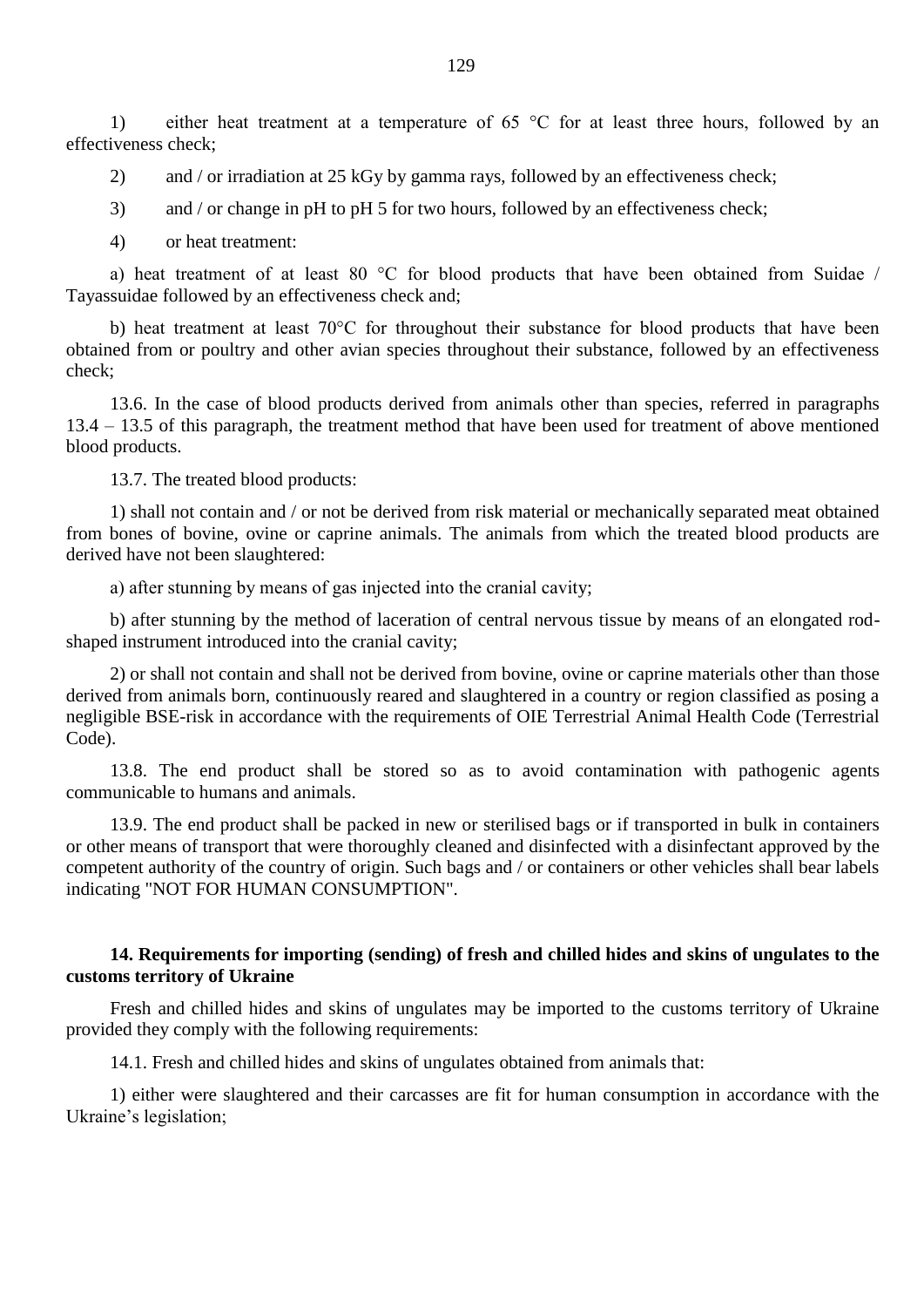2) or were slaughtered in a slaughterhouse, after undergoing ante-mortem inspection, and were considered fit, as a result of such inspection, for slaughter for human consumption in accordance with the Ukraine"s legislation.

14.2. Fresh and chilled hides and skins of ungulates obtained from animals have originated from the territory of:

1) the country / region / part included to the registry of countries from which imports of fresh meat of the appropriate species are authorised to the territory of Ukraine and, where no case/outbreak of rinderpest, classical swine fever and African swine fever has been recorded for the last 12 months;

2) the country or region that are included to the registry of countries from which imports of fresh meat of the appropriate species are authorised to the territory of Ukraine from a country or region, officially classified as free of foot-and-mouth disease in accordance with the requirements of OIE;

14.3. Fresh and chilled hides and skins of ungulates have originated:

1) from animals that have been continuously reared on the territory of country of origin for at least three months prior to slaughter or have been born, if animals were three months old or less;

2) in case of hides and skins of ungulates: from animals originating from farms, where there has been neither case/outbreak of foot-and-mouth disease during the prior 30 days, nor within a radius of 10 km around the farms;

3) in case of Suidae hides and skins: from animals originating from farms, where there has been neither case / outbreak of swine vesicular disease during the prior 30 days, nor of classic swine fever, African swine fever during the prior 40 days, nor of such diseases within a radius of 10 km around the farms, during the prior 30 days;

4) from animals that, at the slaughterhouse, have passed the ante-mortem health inspection during the 24 hours before the slaughter and have shown no evidence of the foot-and-mouth, rinderpest, African swine fever and swine fever, vesicular swine disease.

15. Requirements for importing (sending) of treated hides and skins of ungulates to the customs territory of Ukraine

Treated hides and skins of ungulates may be imported to the customs territory of Ukraine provided they comply with the following requirements:

15.1. The treated hides and skins of ungulates obtained from animals that:

1) either were slaughtered and their carcases are fit for human consumption in accordance with the Ukraine's legislation;

2) or were slaughtered in a slaughterhouse, after undergoing ante-mortem inspection, and were considered fit, as a result of such inspection, for slaughter for human consumption in accordance with the Ukraine's legislation;

3) or did not show any clinical signs of any disease communicable to humans or animals through the hide or skin, and were not killed to eradicate any epizootic disease

15.2. In the case, when treated hides and skins of ungulates obtained from animals have been originated from the country / territory / part thereof included to the registry of countries from which imports of fresh meat of the appropriate species are authorised to the territory of Ukraine, treated hides and skins that have been subjected to one of the following treatment methods:

1) either have been dried;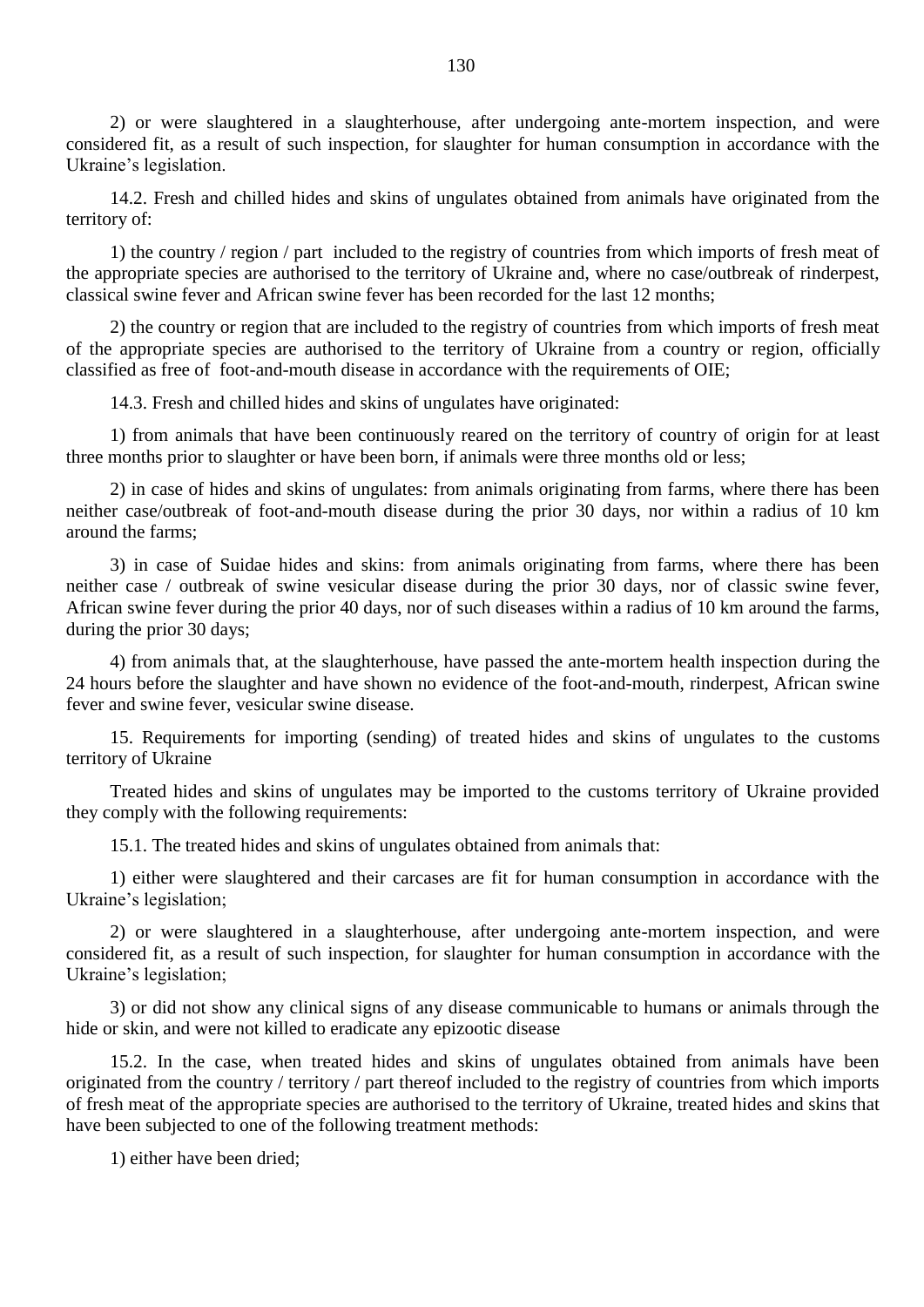2) or dry-salted or wet-salted for at least 14 days prior to dispatch;

3) or dry-salted or wet-salted on the date other than set out in subparagraph 15.2 (2) of this paragraph and according to the declaration of the carrier, the hides and skins shall be transported by ship and the duration of transportation shall be such that they will have undergone a minimum of 14 days of salting before they reach the destination border inspection post at the territory of Ukraine;

4) or salted for seven days in sea salt with the addition of 2 % of sodium carbonate;

5) or salted in sea salt with the addition of 2 % of sodium carbonate on the date other than set out in subparagraph 15.2 (4) of this paragraph and according to the declaration of the carrier, the hides and skins will be transported by ship and the duration of transportation will be such that they will have undergone a minimum of 7 days of salting before they reach the destination border inspection post on the territory of Ukraine.

15.3. In the case, when treated hides and skins of ungulates obtained from animals have been originated from the country / territory / part thereof not included to the registry of countries from which imports of fresh meat of the corresponding species are authorised to the territory of Ukraine, treated hides and skins that have been subjected to one of the following processing methods:

1) either salted for seven days in sea salt with the addition of 2 % of sodium carbonate;

2) or salted in sea salt with the addition of 2 % of sodium carbonate on the date other than and according to the declaration of the transporter, the hides and skins shall be transported by ship and the duration of transportation shall be such that they will have undergone a minimum of 7 days of salting before they reach the designated border inspection post on the territory of Ukraine;

3) or dried for 42 days at a temperature of at least 20 °C.

15.4. The end product has not been in contact with other animal products or with live animals posing a threat of spreading a contagious disease.

### **16. Requirements for importing (sending) of treated hides and skins of ruminants and equidae that have been kept separate for 21 days or will undergo transport for 21 days before importation to the customs territory of Ukraine or transit**

Treated hides and skins of ruminants and equidae that have been kept separate for 21 days or will undergo transport for 21 days before importation to the territory of Ukraine or transit (hereinafter - treated hides and skins of ruminants and equidae) may be imported to the customs territory provided they comply with the following requirements of:

16.1. Treated hides and skins of ruminants and equidae have been obtained from animals that:

1) either were slaughtered and their carcases are fit for human consumption in accordance with the Ukraine's legislation;

2) or were slaughtered in a slaughterhouse, after undergoing ante-mortem inspection, and were considered fit, as a result of such inspection, for slaughter for human consumption in accordance with the Ukraine's legislation;

3) or did not show any clinical signs of any disease communicable to humans or animals through the hide or skin, and were not killed to eradicate any epizootic disease.

16.2. Treated hides and skins of ruminants and equidae have been subjected to one of the following processing method:

1) either have been dried;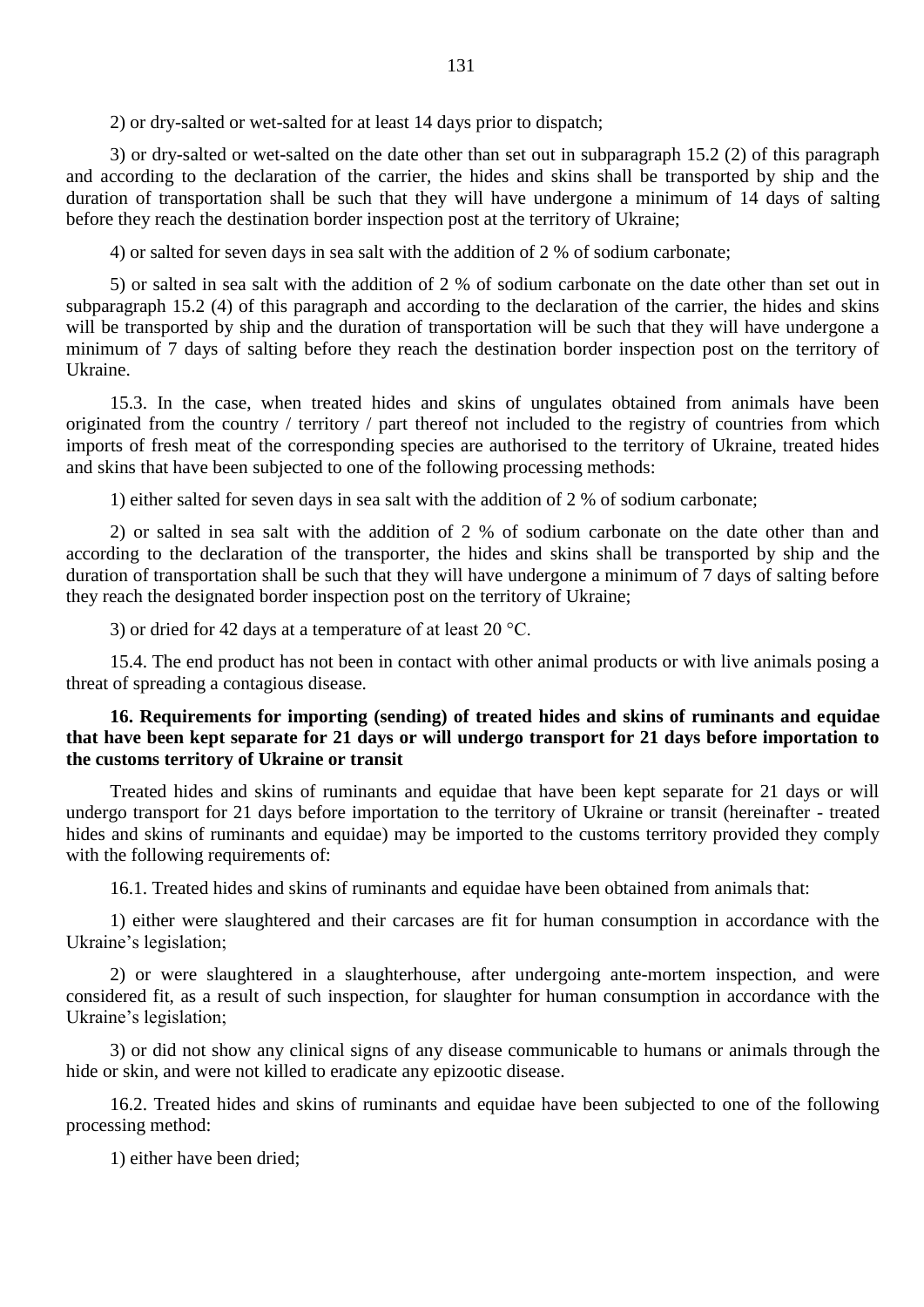2) or dry-salted or wet-salted for at least 14 days prior to dispatch;

3) or salted for seven days in sea salt with the addition of 2 % of sodium carbonate.

16.3. The end product has not been in contact with other animal products or with live animals presenting a risk or spreading a serious transmissible disease.

16.4. Treated hides and skins of ruminants and equidae have been:

1) have been kept separately from other materials (raw materials) immediately before dispatch for 21 days under official veterinary supervision after the treatment, set out under 16.2 of this paragraph;

2) or following the declaration of the carrier, the duration of the period of transportation to the designated border control point on the territory of Ukraine is foreseen to be at least 21 days.

## **17. Requirements to importing (sending) of the game trophies and other preparations from birds and ungulates consisting solely of bones, horns, hooves, claws, antlers or teeth, hides or skin to the customs territory of Ukraine**

Hunting trophies and other preparations from birds and ungulates, consisting solely of bones, horns, hooves, claws, antlers or teeth, hides or skin (hereinafter - treated game trophies and other preparations from birds and ungulates) may be imported to the customs territory of Ukraine provided they comply with the following requirements:

17.1. Game trophies or other preparations consisting solely of hides or skin have been treated as follows:

1) dried;

2) dry- or - wet-salted for a period of at least 14 days before the date of dispatch;

3) and / or dry-salted or wet-salted on the date other than set out in subparagraph 17.1 (2) of this paragraph and according to the declaration of a carrier, the game trophies shall be transported by ship and the duration of transportation shall be such that they will have undergone a minimum of 14 days of salting before they reach the destination border inspection post at the territory of Ukraine

17.3. In the case, when game trophies or other preparations solely of bone, horns, hooves, claws, antlers or teeth:

1) have been immersed in boiling water for an appropriate time so as to ensure that any matter other than bone, horns, hooves, claws, antlers or teeth is removed; and

2) have been disinfected with a product authorised by the competent authority, in particular with hydrogen peroxide where parts consisting of bone are concerned.

17.4. Treated game trophies and other preparations from birds and ungulates shall be packaged, immediately after treatment, without being in contact with other products of animal origin likely to contaminate them, in individual, transparent and closed packages so as to avoid any subsequent contamination with pathogens.

# **18. Requirements to importing (sending) of hunting trophies and other preparations from birds and ungulates consisting solely of untreated bodies to the customs territory of Ukraine**

Hunting trophies and other preparations from birds and ungulates consisting solely of untreated bodies (hereinafter - hunting trophies and other preparations from avian species and ungulates) may be imported to the territory of Ukraine provided they comply with the requirements:

18.1. Game trophies and other preparations from ungulates other than Suidae that: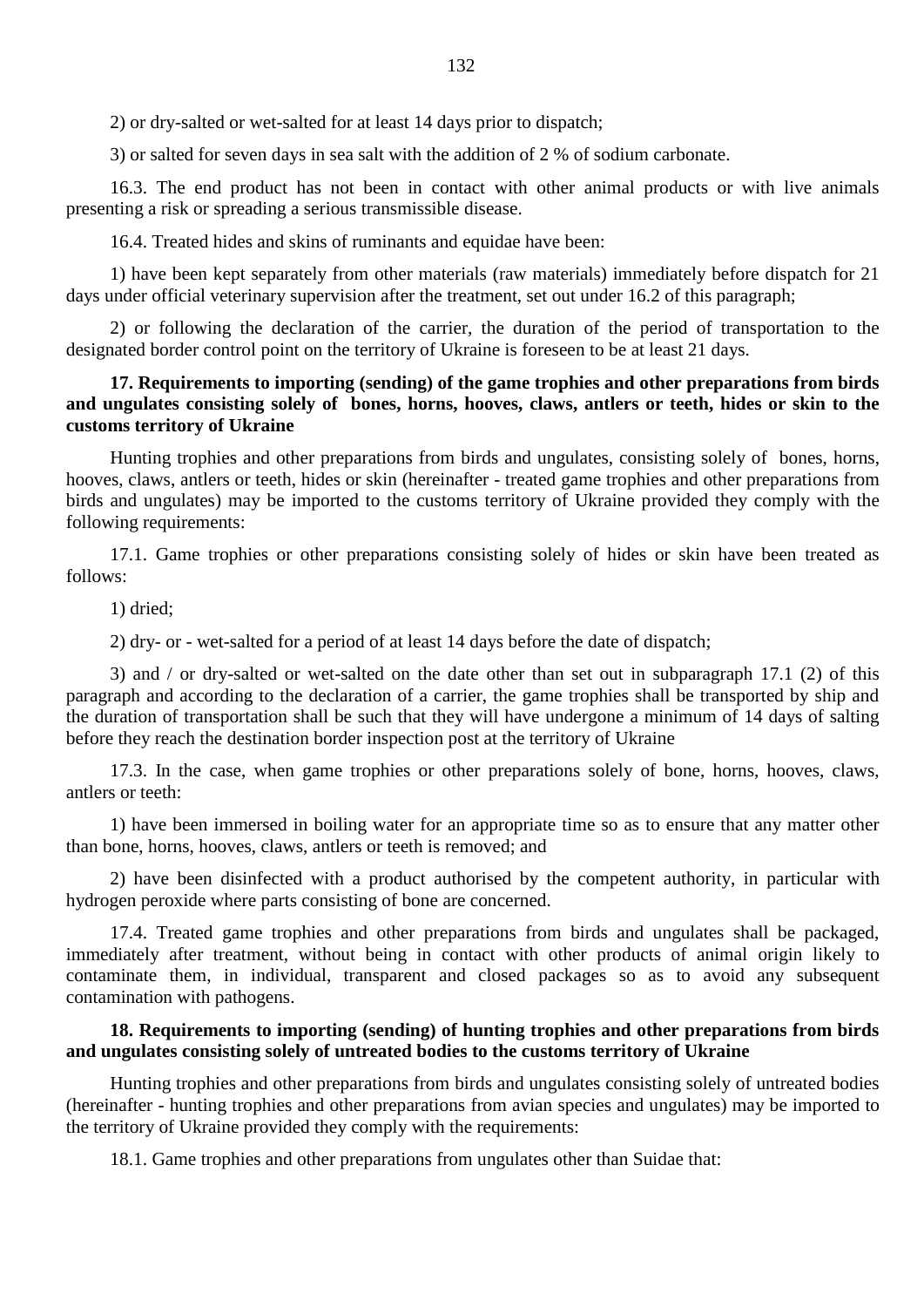1) have been obtained from the territory of country or region of origin:

а) where officially no case / outbreak of rinderpest has been recorded for the last 12 months;

b) officially classified as free from hoof-and-mouth disease in accordance with the requirements of OIE.

2) have been obtained from animals that:

а) were slaughtered on the country or region that are included to the registry of countries from which imports of fresh meat of the appropriate species are authorised to the territory of Ukraine and where no official sanitary and veterinary movement restrictions are imposed against diseases, for which the animals are susceptible, have been recorded for the last 60 days; where no official

b) were slaughtered on the farm located at least 20 km far from the border of the country or region which are not authorised to import (send) untreated game trophies from ungulates other than Suidae animals.

18.2. Hunting trophies and other preparations from Tayassuidae animals:

1) have been originated on the territory of country or region:

а) where no case/outbreak of classical swine fever, African swine fever, swine vesicular disease, Teschen disease has been recorded for the last 12 months and where no vaccination has been carried out for the last 12 months for the above diseases;

b) classified as free from foot-and-mouth disease in accordance with the requirements of OIE;

2) have been obtained from animals that:

а) were slaughtered on the country or region that are included to the registry of countries from which imports of fresh meat of the appropriate species are authorised to the territory of Ukraine and, where no official sanitary and veterinary movement restrictions are imposed against diseases, for which the Suidae animals are susceptible, have been recorded for the last 60 days;

b) were slaughtered on the farm located at least 20 km far from the border of the country or region which are not authorised to import (send) untreated game trophies from ungulates other than Suidae animals.

18.3. The hunting trophies and other preparations from wild solidungulates have been slaughtered on the territory of country of origin.

18.4. The hunting trophies and other preparations from wild avian species:

1) have been originated from the territory of country or region, classified as free from both highly pathogenic avian influenza and Newcastle disease in accordance with the requirements of OIE Terrestrial Animal Health Code;

2) have been obtained from wild avian species that have been slaughtered on the country or region of origin, where no sanitary and veterinary restrictions against outbreaks of diseases, for which the wild avian species are susceptible, have been recorded for the last 30 days.

18.5. The hunting trophies and other preparations from birds and ungulates shall be packaged without being in contact with other products of animal origin likely to contaminate them, in individual, transparent and closed packages so as to avoid any subsequent contamination with pathogens.

18.6. The hunting trophies and other preparations from birds and ungulates:

1) shall not contain and/or not be derived from risk material or mechanically separated meat obtained from bones of bovine, ovine or caprine animals. The animals from which the hunting trophies and other preparations from birds and ungulates are derived have not been slaughtered: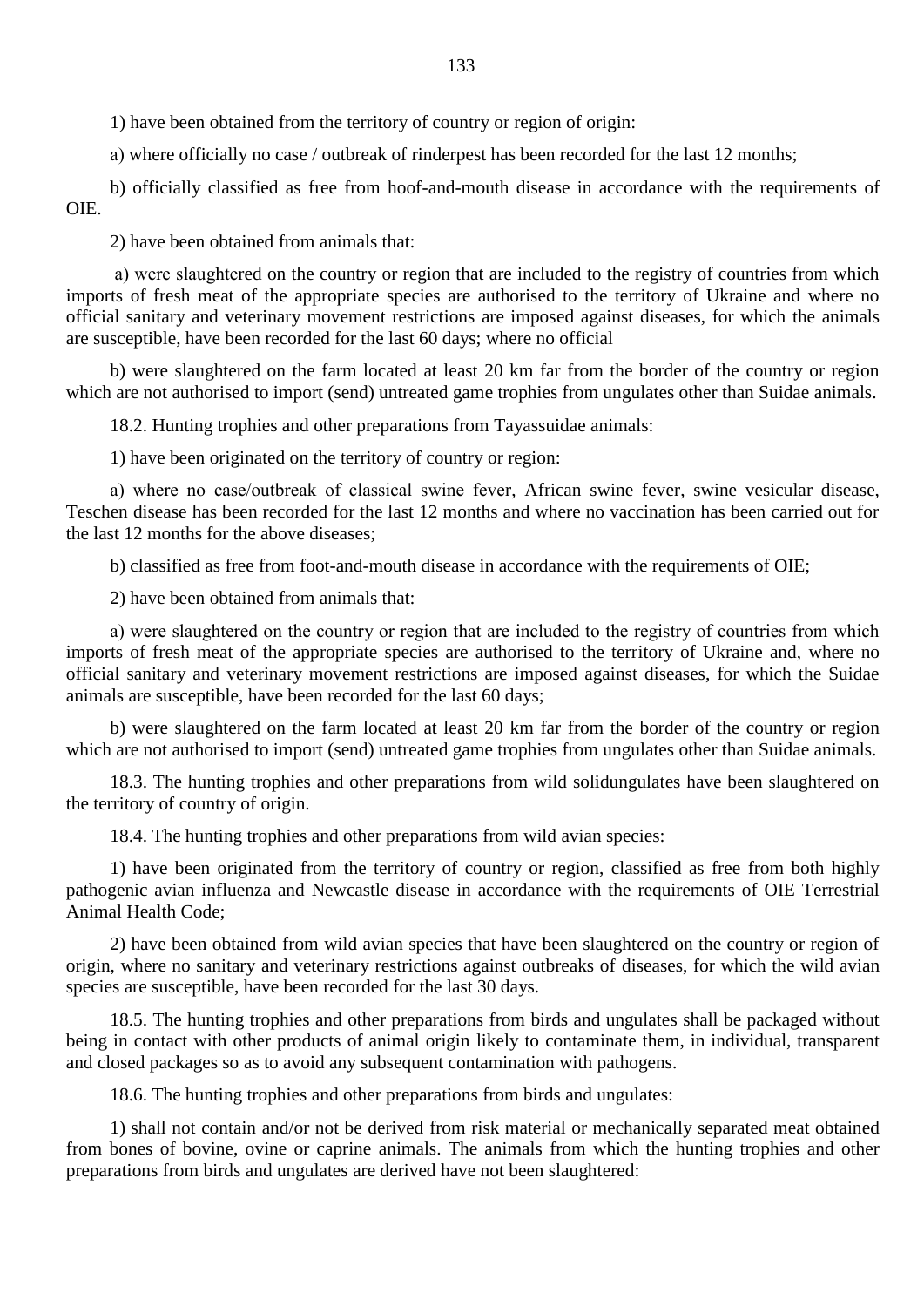а) after stunning by means of gas injected into the cranial cavity;

b) after stunning by the method of laceration of central nervous tissue by means of an elongated rodshaped instrument introduced into the cranial cavity;

2) or shall not contain and shall not derive from bovine, ovine or caprine materials other than those derived from animals born, continuously reared and slaughtered in a country or region classified as posing a negligible BSE-risk in accordance with the requirements of OIE Terrestrial Animal Health Code .

#### **19. Requirements for importing (sending) of big bristles to the customs territory of Ukraine**

Pig bristles may be imported to the customs territory of Ukraine provided they comply with the following requirements:

19.1. The pig bristles have been obtained from animals originating, and slaughtered in a slaughterhouse located in the country or region of origin.

19.2. The pigs from which the pig bristles have been obtained:

1) did not show during official veterinary inspection carried out in the time of slaughtering any signs of diseases communicable to humans or animals;

2) were not killed to eradicate any epizootic disease.

19.3. No outbreaks of African swine fever have been recorded on the territory of country or region of origin for the 12 months prior to the date of importation.

19.4. The pig bristles shall be transported dry and in sealed packages.

### **20. Requirements for importing (sending) of animal by-products to be used for purposes outside the feed chain or for trade samples to the customs territory of Ukraine**

Animal by-products to be used for purposes outside the feed chain or for trade samples may be imported (sent) to the customs territory of Ukraine provided they comply with the following requirements:

20.1. Animal by-products to be used for purposes outside the feed chain or for trade samples to the customs territory of Ukraine have been originated:

1) either from materials imported from the territory of country / region / part thereof, which are included to the registry of countries authorised to export fresh meat of the species to the territory of Ukraine

2) and / or in the country / region / part thereof of origin obtained from animals:

а) that have remained in this country / region / part thereof, which are included to the registry of countries authorised to import fresh meat of the appropriate species to Ukraine since birth or for at least the last three months before slaughter;

b) killed in the wild in this territory (exclusively for country / region / part thereof, which are included to the registry of countries authorised to import fresh meat of the appropriate species to Ukraine);

3) and/or are derived from eggs, milk, rodents, lagomorphs, or aquatic animals or terrestrial or aquatic invertebrates.

20.2. In the case of materials other than material specified in subparagraph 20.1 (2) of this paragraph, derived from animals, for which the requirements of subparagraph 20.3 or subparagraph 20.4 of this are met.

20.3. In the case of materials have been obtained in accordance with subparagraph 20.2 of this paragraph from animals complying with the following requirements:

1) animals coming from farm, where: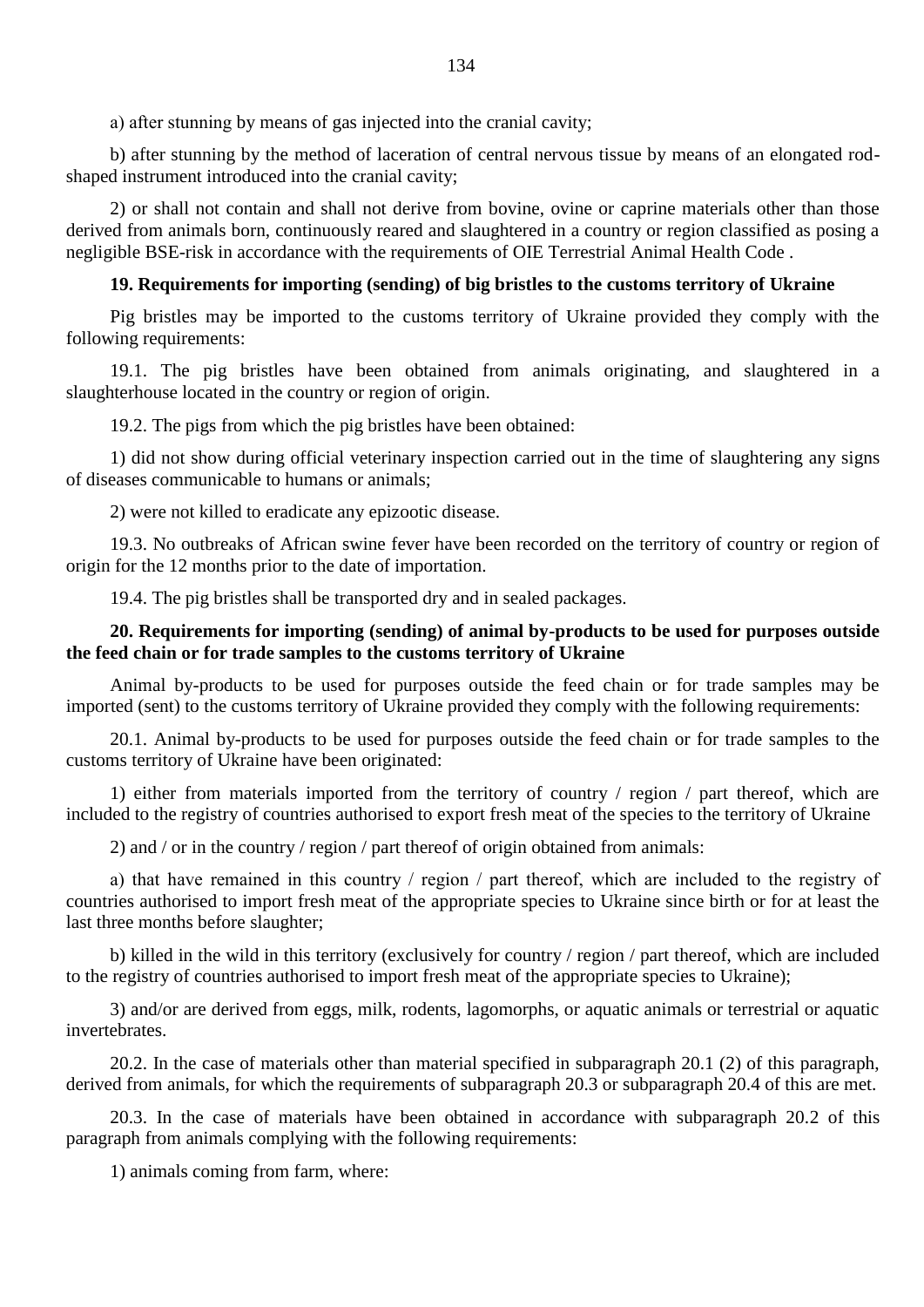а) for the following diseases for which the animals are susceptible, there has been no case/outbreak of rinderpest, swine vesicular disease, Newcastle disease or highly pathogenic avian influenza during the prior 30 days; nor

b) of classical or African swine fever during the prior 40 days;

c) nor in the farms situated in their vicinity within 10 km, there has been neither case/outbreak of rinderpest, swine vesicular disease, Newcastle disease, highly pathogenic avian influenza nor African swine fever during the prior 30 days;

d) there has been neither case/outbreak of foot-and-mouth disease during the prior 60 days,

e) no case/outbreak of foot-and-mouth disease has been recorded in the farms situated in their vicinity within 25 km during the prior 30 days;

2) animals were not killed to eradicate any epizootic disease;

3) have remained in their farms of origin for at least 40 days before departure and which have been transported directly to the slaughterhouse without contact with other animals which did not comply with the same sanitary and health conditions;

4) at the slaughterhouse, have passed the ante-mortem health inspection during the 24 hours before the slaughter and have shown no evidence of the diseases; and

5) have been handled in the slaughterhouse before and at the time of slaughter in accordance with the relevant provisions of Ukraine"s legislation on animals health and wellbeing.

20.4. Animals, from which materials were obtained in accordance with subparagraph 20.2 of this paragraph, shall comply with the following requirements:

1) animals were captured and killed in the wild in an area in which within 25 km there has been no case/outbreak of any of the following diseases: foot-and-mouth disease, rinderpest, swine vesicular disease, Newcastle disease or highly pathogenic avian influenza during the prior 30 days nor of classical or African swine fever during the prior 40 days;

2) or which after killing were transported within 12 hours for chilling either to a collection centre and immediately afterwards to a game establishment, or directly to a game establishment;

20.5. In the case of materials other than materials derived from wild caught fish or invertebrates, have been obtained in an establishment around which, within a radius of 10 km, there has been no case/outbreak of diseases referred to in subparagraph 20.3 of this paragraph during the prior 30 days or, in the event of a case of disease, the preparation of raw material for importation (transfer) to the territory of Ukraine has been authorised only after removal of all meat, and the total cleaning/disinfection of the establishment under the control of state inspector of the country of origin.

20.6. Animal by-products to be used for purposes outside the feed chain or for trade samples consist of the following animal by-products, exclusively:

1) carcasses and bellow listed parts of animals slaughtered or, in the case of game, bodies or parts of animals killed, and which are fit for human consumption in accordance with Ukraine"s legislation, but are not intended for human consumption for commercial reasons;

2) carcasses and the following parts originating either from animals that have been slaughtered in a slaughterhouse and were considered fit for slaughter for human consumption following an ante-mortem inspection or bodies and the following parts of animals from game killed for human consumption in accordance with Ukraine"s legislation: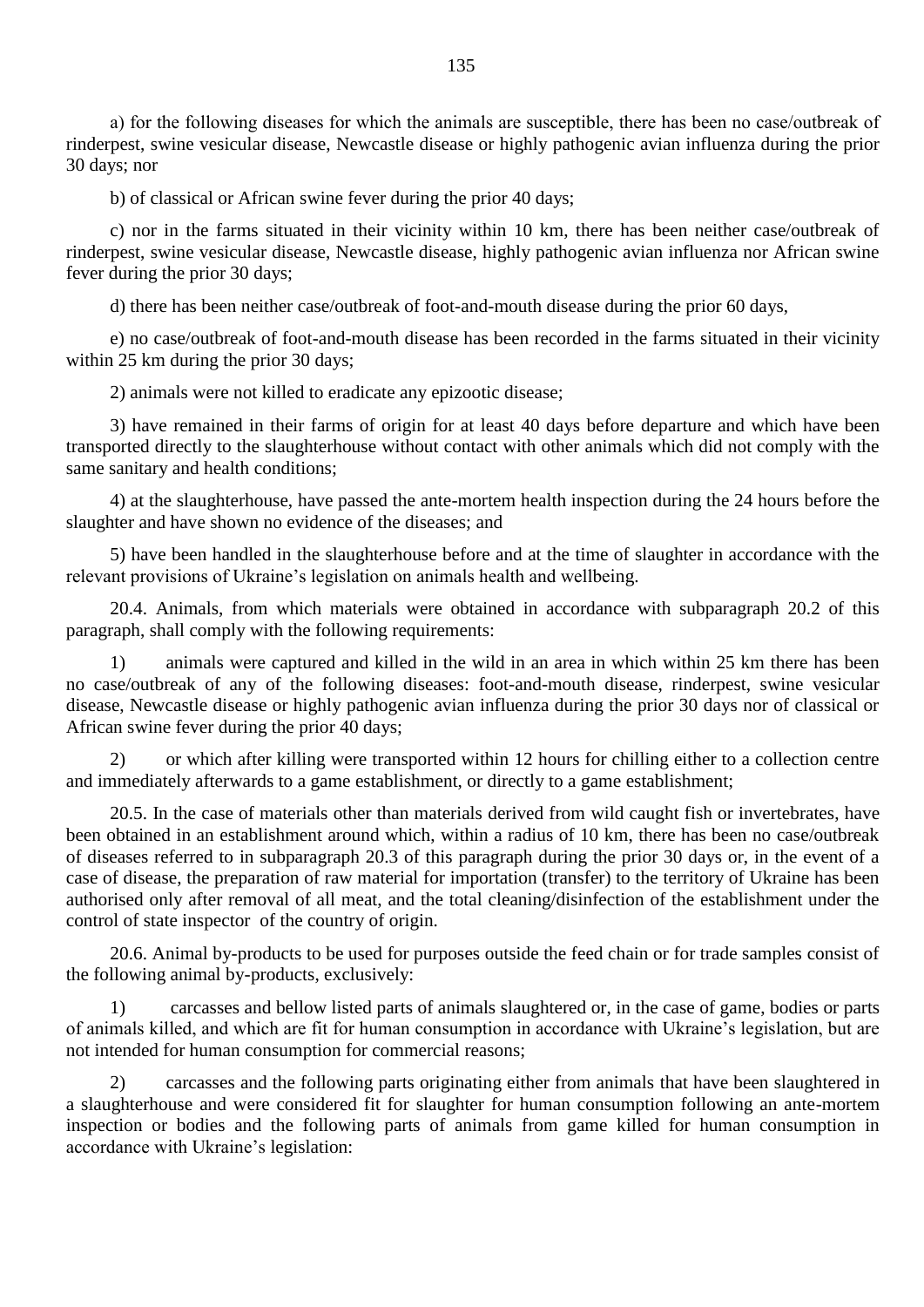а) either - carcasses and parts of carcasses of slaughtered animals or, in the case of game, bodies or parts of animals killed, and which are fit for human consumption in accordance with Ukraine"s legislation but are not intended for human consumption due to commercial reasons;

b) heads of poultry;

c) hides and skins, including trimmings and splitting thereof, horns and feet, including the phalanges and the carpus and metacarpus bones, tarsus and metatarsus bones that have been obtained from nonruminants;

d) pig bristles;

e) feathers;

3) and / or - animal by-products from poultry and lagomorphs slaughtered on the farm for the direct supplies of small quantities of poultry and lagomorph meat by the manufacturer to the end consumer or local retail establishment, which supply such fresh meat directly to the end consumer;

4) and / or - blood of animals which did not show any signs of disease communicable through blood to humans or animals, obtained from animals other than ruminants that have been slaughtered in a slaughterhouse after having been considered fit for slaughter for human consumption following an antemortem inspection in accordance with Ukraine's legislation;

5) and / or - animal by-products arising from the production of products intended for human consumption, including degreased bone, greaves and centrifuge or separator sludge from milk processing;

6) and / or - products of animal origin, or foodstuffs containing products of animal origin, which are no longer intended for human consumption for commercial reasons or due to problems of manufacturing, packaging or other defects from which no threat to human or animal health arises;

7) and / or - feeds for domestic animal and feedingstuffs of animal origin, or feedingstuffs containing animal by-products or derived products, which are no longer intended for feeding for commercial reasons or due to problems of manufacturing, packaging or other defects from which no threats to human or animal health arises;

8) and / or - blood, placenta, wool, feathers, hair, horns, hoof cuts and raw milk originating from live animals that did not show signs of any disease communicable through that product to humans or animals;

9) and / or - aquatic animals, and parts of such animals, except sea mammals, which did not show any signs of diseases communicable to humans or animals;

10) and / or - animal by-products from aquatic animals originating from establishments or plants manufacturing products for human consumption;

11) and / or - the following material originating from animals which did not show any signs of disease communicable through that material to humans or animals:

а) shells from shellfish with soft tissue or flesh;

b) the following materials originating from terrestrial animals: hatchery by-products, eggs, egg byproducts, including egg shells;

в) day-old animals killed for commercial reasons.

12) and / or - animal by-products from aquatic or terrestrial invertebrates, other than species pathogenic to humans or animals;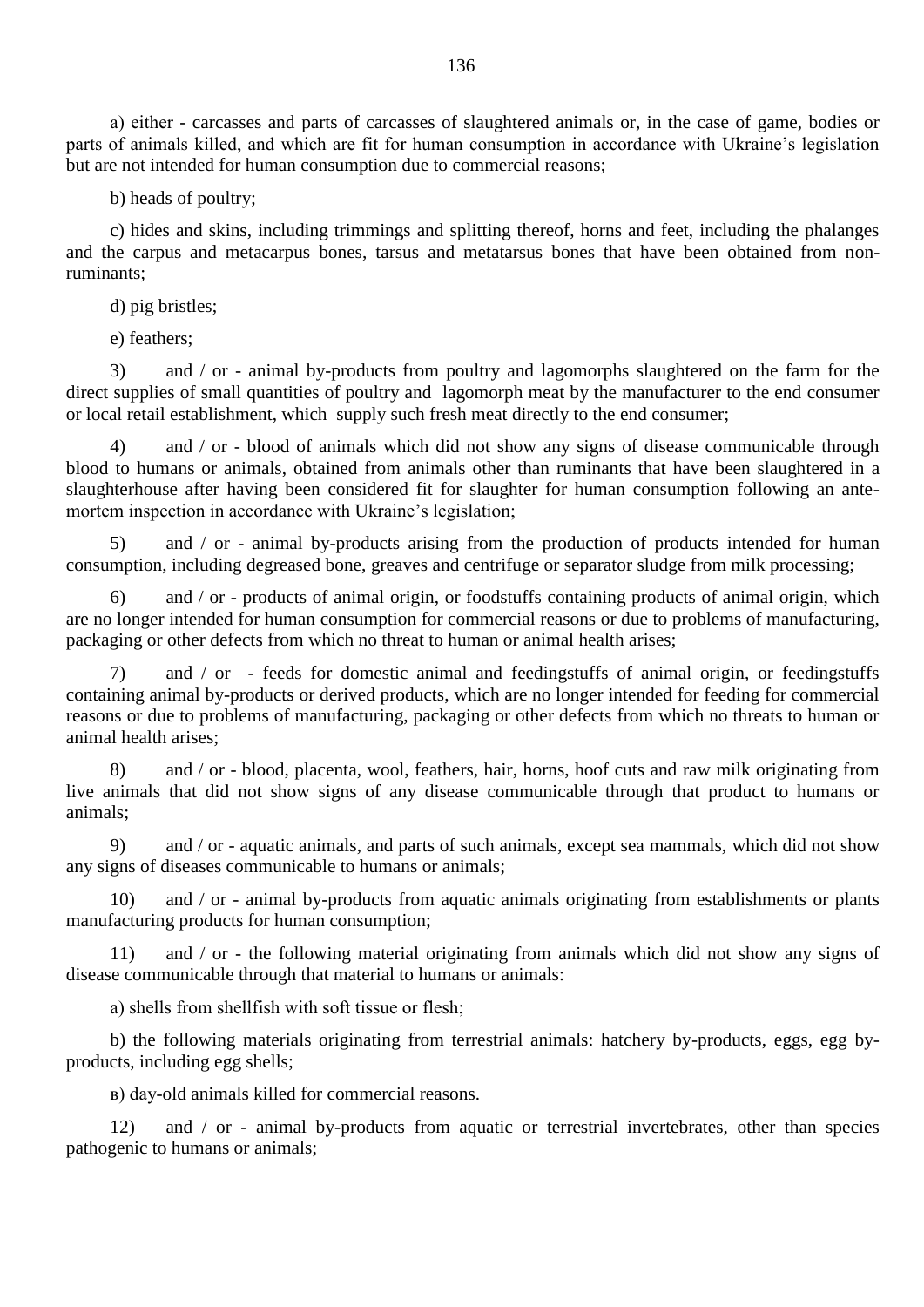13) and / or - animals and parts thereof of the zoological orders of Rodentia and Lagomorpha, except for:

а) carcases and parts thereof, including skins from: animals used for scientific purposes; zoo and circus animals; wild animals that are suspected of being infected with diseases communicable through that product to humans or animals;

b) animal by-products of Category II in accordance with the requirements of the Ukraine's legislation on animal by-products, except for mixtures of by-products of animal origin of Category II, with animal byproducts of Category III.

14) and/or - fur originating from dead animals that did not show clinical signs of any disease communicable through that product to humans or animals;

20.7. Animal by-products to be used for purposes outside the feed chain or for trade samples that have been deep-frozen at the plant of origin or have been preserved in accordance with the Ukraine's legislation in such a way that they will not spoil between dispatch and delivery to the plant of destination.

20.8. Animal by-products to be used for purposes outside the feed chain or for trade:

1) shall not contain and / or shall not be derived from risk material or mechanically separated meat obtained from bones of bovine, ovine or caprine animals. The animals from which the processed pet food is derived have not been slaughtered:

а) after stunning by means of gas injected into the cranial cavity;

b) after stunning by means of by laceration of central nervous tissue by means of an elongated rodshaped instrument introduced into the cranial cavity;

2) or shall not contain and shall not be derived from bovine, ovine or caprine materials other than those derived from animals born, continuously reared and slaughtered in a country or region classified as posing a negligible BSE-risk in accordance with the requirements of OIE Terrestrial Animal Health Code.

20.9. Animal by-products to be used for purposes outside the feed chain or for trade samples shall derive and be produced without contact with other animals which did not comply with the same sanitary and health conditions.

20.10. Animal by-products to be used for purposes outside the feed chain or for trade shall be handled so as to avoid contamination with pathogenic agents.

20.11. Animal by-products to be used for purposes outside the feed chain or for trade shall be packed in new packaging, preventing any leakage or in packaging which has been cleaned and disinfected before use and, in the case of consignments shipped other than via parcel post, in containers sealed under the responsibility of the competent authority of the country of origin. Packs and/or containers shall bear the label indicating "ANIMAL BY-PRODUCTS ONLY FOR THE MANUFACTURE OF DERIVED PRODUCTS FOR USES OUTSIDE THE FEED CHAIN" and/or "TRADE SAMPLES NOT FOR HUMAN CONSUMPTION" and the name and address of the establishment of destination.

#### **21. Requirements for importing (sending) of fish oil to be used as feed material or for purposes outside the feed chain to the customs territory of Ukraine**

Animal by-products to be used as feed material or for purposes outside the feed chain (hereinafter – fish oil) may be imported (sent) to the customs territory of Ukraine provided they comply with the following requirements:

21.1. Fish oil shall consist of fish oil satisfying the health requirements of subparagraphs of  $21.2 - 21.5$ of this paragraph and contain exclusively fish oil not intended for human consumption.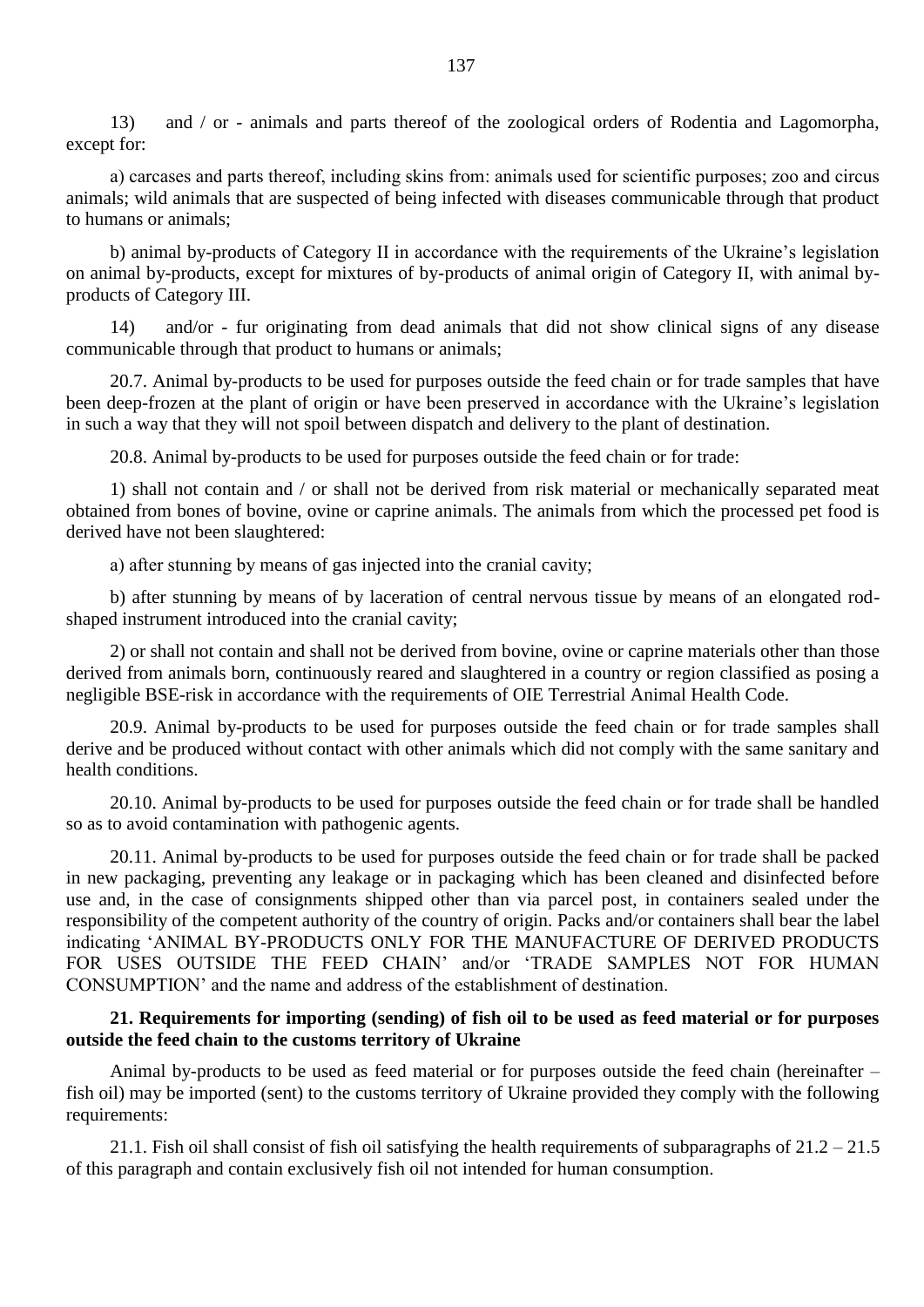21.2. Fish oil has been prepared with the following animal by-products, exclusively:

1) either animal by-products arising from the production of products intended for human consumption;

2) and / or products of animal origin, or foodstuffs containing products of animal origin, which are no longer intended for human consumption for commercial reasons or due to problems of manufacturing or packaging defects or other defects from which no risk to public or animal health arise;

3) and / or aquatic animals, and parts of such animals, except sea mammals, which did not show any signs of diseases communicable to humans or animals;

4) and / or animal by-products from aquatic animals originating from plants or establishments manufacturing products for human consumption.

21.3. Fish oil has been subjected to any of the processing methods I to V or VII, as referred to in Chapter III of this Annex in or to any processing method which ensure that the end product complies with the microbiological standards for derived products:

Salmonella: absence in 25 g: n=5, c=0, m=0, M=0

Enterobacteriaceae:  $n=5$ ,  $c=2$ ,  $m=10$ ,  $M=300$  in 1 gram;

where

 $n =$  number of samples to be tested;

m = threshold value for the number of bacteria; the result is considered satisfactory if the number of bacteria in all samples does not exceed m;

 $M =$  maximum value for the number of bacteria; the result is considered unsatisfactory if the number of bacteria in one or more samples is M or more;

and  $c =$  number of samples the bacterial count of which may be between m and M, the samples still being considered acceptable if the bacterial count of the other samples is m or less.

21.4. The fish oil:

1) has not been in contact with other types of oils including rendered fats derived from any species of terrestrial animals;

2) in the case of packaged fish oil:

is packaged in new containers or in containers that have been cleaned and disinfected for the prevention of contamination and all precautions taken to prevent their contamination;

3) in the case a bulk transport of fish oil is intended:

the pipe, pumps and bulk tanks and any other bulk container or bulk road tanker used in the transportation of the product from the manufacturing plant either directly on to the ship or into shore tanks or directly to plants have been inspected and found to be clean before use.

21.5. Containers and / or other reservoirs filled with fish oil shall bear labels indicating "NOT FOR HUMAN CONSUMPTION".

# **22. Requirements for importing (sending) rendered fats intended to be used as the feeding material to the customs territory of Ukraine**

Rendered fats intended to be used as the feeding material may be imported (sent) to the customs territory of Ukraine provided they comply with the following requirements: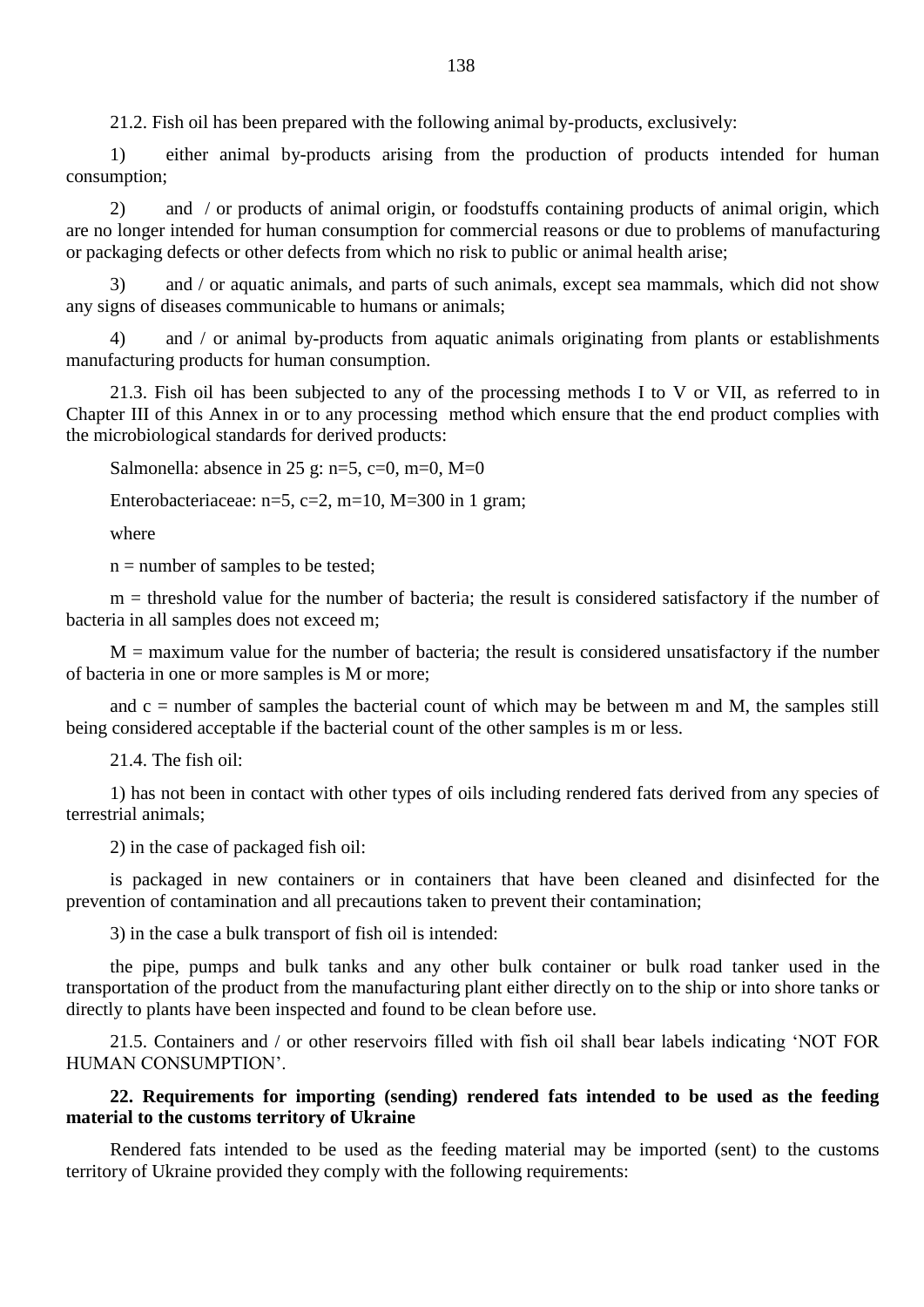22.1. Rendered fats intended to be used as the feeding material have been prepared in a plant establishment supervised by the competent authority of the country of origin with the following animal byproducts, exclusively:

1) carcasses and parts of animals slaughtered or, in the case of game, bodies or parts of animals killed, and which are fit for human consumption in accordance with the Ukraine's legislation, but are not intended for human consumption for commercial reasons;

2) carcases and the following parts originating either from animals that have been slaughtered in a slaughterhouse and were considered fit for slaughter for human consumption following an ante-mortem inspection or bodies and the following parts of animals from game killed for human consumption in accordance with the Ukraine"s legislation:

а) carcasses and parts of animals slaughtered or, in the case of game, bodies or parts of animals killed, and which are fit for human consumption in accordance with the Ukraine's legislation, but are not intended for human consumption for commercial reasons;

b) heads of poultry;

c) hides and skins, including trimmings and splitting thereof, horns and feet, including the phalanges and the carpus and metacarpus bones, tarsus and metatarsus bones, of animals other than ruminants;

d) pig bristles;

e) feathers;

3) and / or - blood of animals which did not show any signs of disease communicable through blood to humans or animals, obtained from animals other than ruminants that have been slaughtered in a slaughterhouse after having been considered fit for slaughter for human consumption following an antemortem inspection in accordance with the Ukraine's legislation;

4) and / or - animal by-products arising from the production of products intended for human consumption, including degreased bone, greaves and centrifuge or separator sludge from milk processing;

5) and / or - products of animal origin, or foodstuffs containing products of animal origin, which are no longer intended for human consumption for commercial reasons or due to manufacturing or packaging defects or other defects from which no risk to human or animal health arise;

and  $/$  or – feeds for domestic animals and feedingstuffs of animal origin, or feedingstuffs containing animal by-products or derived products, which are no longer intended for feeding for commercial reasons or due to problems of manufacturing or packaging defects or other defects from which no risk to human or animal health arises;

7) and / or blood, placenta, wool, feathers, hair, horns, hoof cuts and raw milk originating from live animals that did not show signs of any disease communicable through that product to humans or animals;

8) and / or aquatic animals, and parts of such animals, except sea mammals, which did not show any signs of diseases communicable to humans or animals;

9) and / or by-products from aquatic animals originating from plants (establishments) manufacturing products for human consumption;

10) and / or the following material originating from animals which did not show any signs of disease communicable through that material to humans or animals:

а) shells from shellfish with soft tissue or flesh;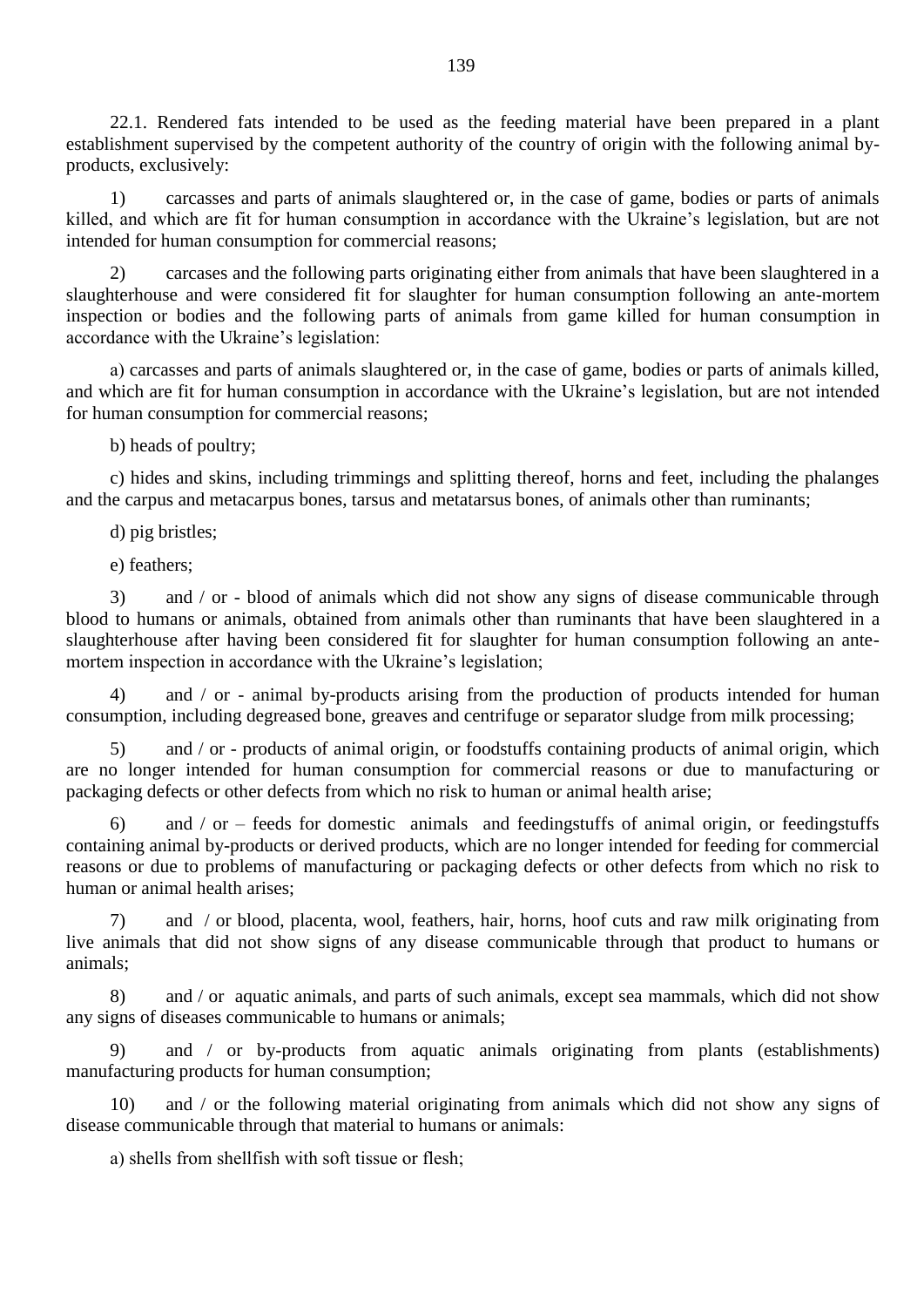b) following materials originating from terrestrial animals: hatchery by-products, eggs, egg byproducts, including egg shells;

c) day-old ( daily young) killed for commercial reasons.

22.2. Rendered fats intended to be used as the feeding material have been originated:

1) for materials derived from Suidae:

that have originated from the territory of country / region / part thereof, where, has been neither case/outbreak of classical or African swine fever for the last 12 months and from the territory of country classified as free from foot-and-mouth in accordance with the requirements of OIE;

2) for material derived from poultry: that have originated from the territory of country / region / part thereof, where, has been neither case/outbreak of Newcastle disease and avian influenza for the last 6 months;

3) for material derived from ruminants: that have originated from the territory of country / region / part thereof, where, has been neither case/outbreak of rinderpest for the last 12 months and from the territory of country classified as free from foot-and-mouth risk in accordance with the requirements of OIE.

22.3. In case of rendered fats do not fulfil criteria referred in subparagraph 22.2 of this paragraph and if rendered fats have been obtained from species, susceptible to foot-and-mouth, rinderpest, African fever and swine fever: rendered fats have been subjected to heat treatment:

1) a core temperature of at least 70 °C for at least 30 minutes;

2) or a core temperature of at least 90 °C for at least 15 minutes.

22.4. Rendered fats:

1) shall not contain and/or shall not be derived from risk material or mechanically separated meat obtained from bones of bovine, ovine or caprine animals. The animals from which the rendered fats are derived have not been slaughtered:

а) after stunning by means of gas injected into the cranial cavity;

b) after stunning by the method of laceration of central nervous tissue by means of an elongated rodshaped instrument introduced into the cranial cavity;

2) or shall not contain and shall not be derived from bovine, ovine or caprine materials other than those derived from animals born, continuously reared and slaughtered in a country or region classified as posing a negligible BSE-risk in accordance with the requirements of OIE Terrestrial Animal Health Code .

22.5 In case of animal by-products intended for feeding ruminants and containing milk or milk products of ovine or caprine origin, the ovine and caprine animals from which these products are derived have been kept continuously since birth or for the last three years on a farm where no official movement restriction is imposed due to a suspicion of TSE and which has satisfied the following requirements for the last three years:

1) it has been subject to regular official veterinary checks;

2) no ovine scrapie case has been diagnosed or, following the confirmation of a classical scrapie case all animals in which classical scrapie was confirmed have been killed and destroyed, and all goats and sheep on the holding have been killed and destroyed, except for breeding rams of the ARR/ARR genotype and breeding ewes carrying at least one ARR allele and no VRQ allele;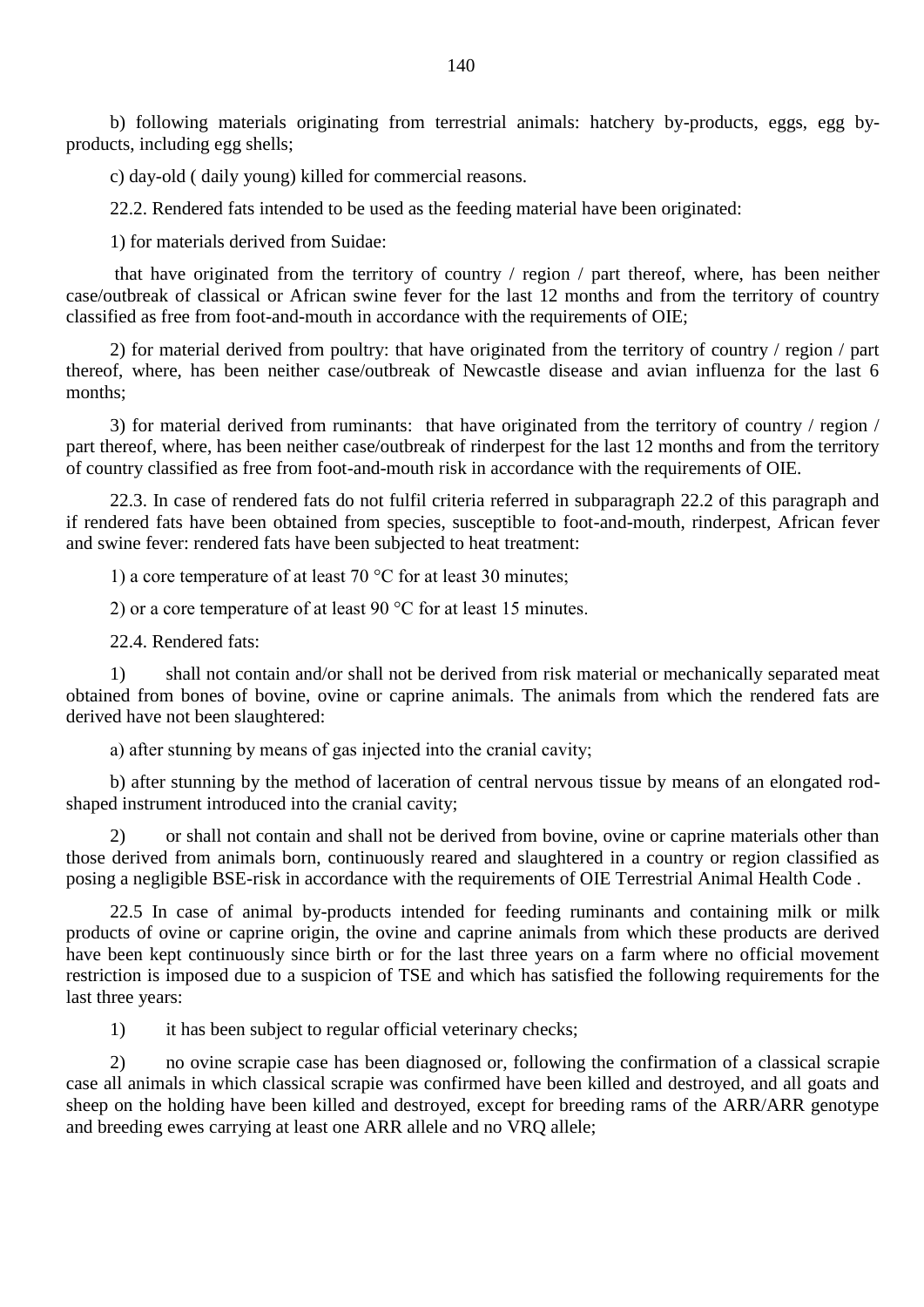3) ovine and caprine animals, with the exception of sheep of the ARR/ARR prion genotype, are introduced into the holding only if they come from a holding which complies with the requirements set out in subparagraph 22.5 (1)-(2) of this paragraph.

22.6. In the case of rendered fats of ruminant origin, insoluble impurities in excess of 0.15% in weight have been removed.

22.7. In the case when rendered fats:

1) have been subjected to any processing methods I-VII in accordance with provision of the Section III of this Annex;

2) in the case of packaged rendered fats:

are packaged in new containers or in containers that have been cleaned and disinfected for the prevention of contamination and all precautions taken to prevent their contamination;

3) where bulk transport of rendered fat is intended:

the pipe, pumps and bulk tanks and any other bulk container or bulk road tanker used in the transportation of the product from the manufacturing plant either directly on to the ship or into shore tanks or directly to plants have been inspected and found to be clean before use.

22.8. Containers or other reservoirs filled with rendered fats shall bear labels indicating "NOT FOR HUMAN CONSUMPTION".

# **23. Requirements for importing (sending) of rendered fats not intended for human consumption to be used for certain purposes outside the feed chain, to the territory of Ukraine**

Rendered fats not intended for human consumption to be used for certain purposes outside the feed chain, that comply with following requirements may be imported to the customs territory of Ukraine provided they comply with the following requirements:

23.1. Rendered fats have been produced with the following animal by-products, exclusively:

1) In the case of materials destined for the production of biodiesel or oleochemical products:

а) animal by-products referred to the Categories II and ІII in accordance with the provisions of the Ukraine"s legislation on animal by-products.

2) In the case of materials destined for the production of renewable fuels:

а) animal by-products of the Categories II and ІII in accordance with the Ukraine"s legislation provisions on animal by-products.

3) In the case of materials destined for purposes other than cosmetics, pharmaceuticals or medical devices:

а) and / or - products of animal origin which have been declared unfit for human consumption due to the contamination with communicable diseases;

b) and / or - animals and parts of animals, other than those of animal by-products categories I and III in accordance with the Ukraine's legislation on animal by-products, that died other than being slaughtered or killed for human consumption, including animals killed for disease control purposes;

c) and / or - carcasses and parts of animals slaughtered or, in the case of game, bodies or parts of animals killed, and which are fit for human consumption in accordance with the Ukraine"s legislation, but are not intended for human consumption for commercial reasons;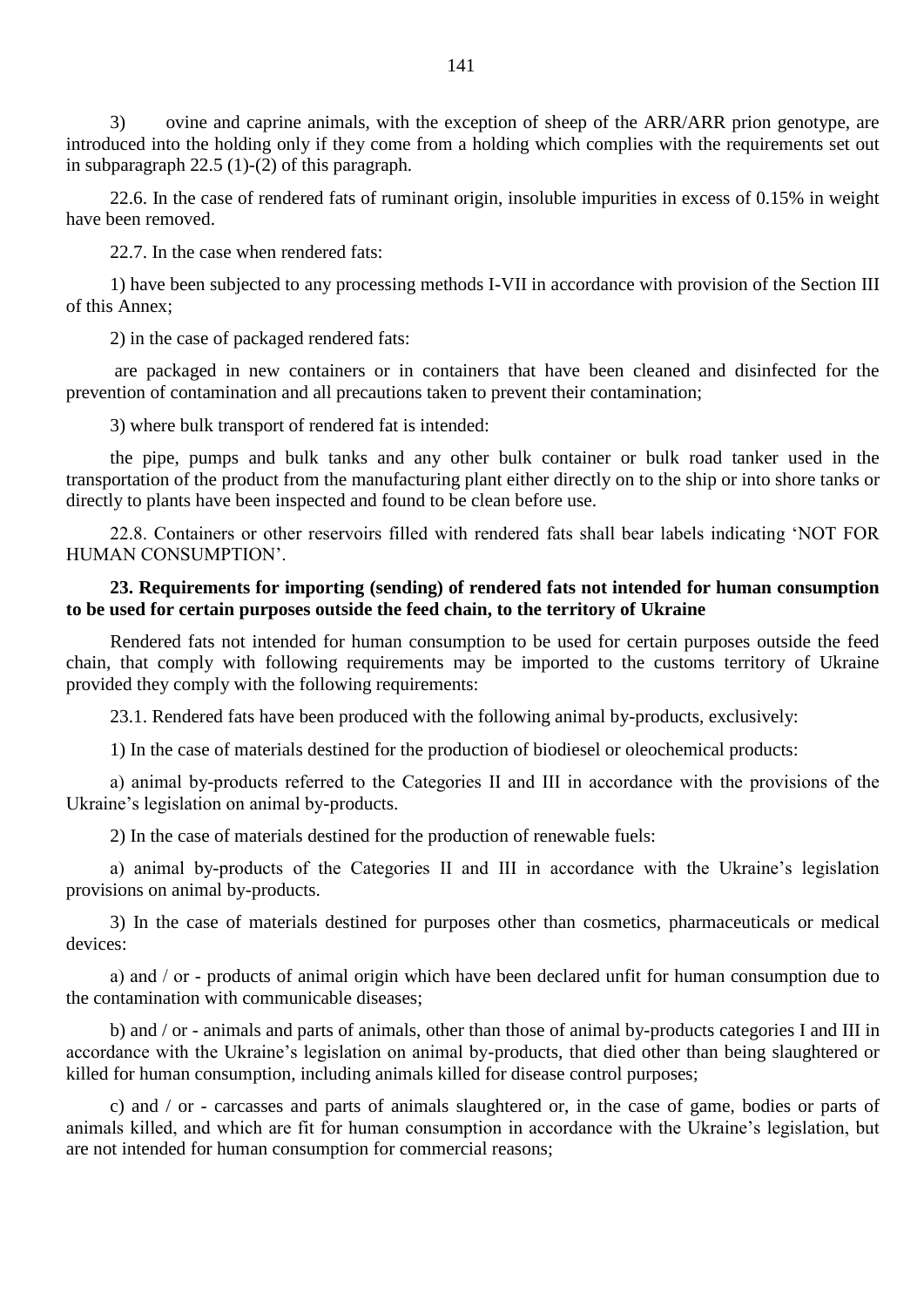d) and / or - carcasses and the following parts originating either from animals that have been slaughtered in a slaughterhouse and were considered fit for slaughter for human consumption following an ante-mortem inspection or bodies and the following parts of animals from game killed for human consumption in accordance with the Ukraine"s legislation;

carcasses or bodies and parts of animals or, in the case of game, bodies or parts of animals killed, which are rejected as unfit for human consumption in accordance with the Ukraine's legislation, but which are no longer intended for human consumption for commercial reasons;

heads of poultry;

hides and skins, including trimmings and splitting thereof, horns and feet, including the phalanges and the carpus and metacarpus bones, tarsus and metatarsus bones;

pig bristles;

feathers, which did not show any signs of disease communicable to humans or animals

e) and / or - blood of animals which did not show any signs of disease communicable through blood to humans or animals obtained from animals other than ruminants that have been slaughtered in a slaughterhouse after having been considered fit for slaughter for human consumption following an antemortem inspection in accordance with the Ukraine's legislation;

f) and / or - animal by-products arising from the production of products intended for human consumption, including degreased bone, greaves and centrifuge or separator sludge from milk processing;

g) and / or - products of animal origin, or foodstuffs containing products of animal origin, which are no longer intended for human consumption for commercial reasons or due to problems of manufacturing or packaging defects or other defects from which no threats to human or animal health arise;

h) and / or - feeds for domestic animals and feeding stuffs of animal origin, or feeding stuffs containing animal by-products or derived products, which are no longer intended for feeding for commercial reasons or due to manufacturing or packaging defects or other defects from which no threats to human or animal health arise;

і) and / - blood, placenta, wool, feathers, hair, horns, hoof cuts and raw milk originating from live animals that did not show signs of any disease communicable through that product to humans or animals;

j) and / or - aquatic animals, and parts of such animals, except sea mammals, which did not show any signs of diseases communicable to humans or animals;

k) and / - or animal by-products from aquatic animals originating from plants or establishments manufacturing products for human consumption;

l) and / or - the following material originating from animals which did not show any signs of disease communicable through that material to humans or animals:

shells from shellfish with soft tissue or flesh;

the following originating from terrestrial animals, hatchery by-products, eggs, egg by-products, including egg shells;

day-old animals killed for commercial reasons.

m) and / or - aquatic and terrestrial invertebrates other than species pathogenic to humans or animals;

n) and / or - animals and parts thereof of the zoological orders of Rodentia and Lagomorpha, except for: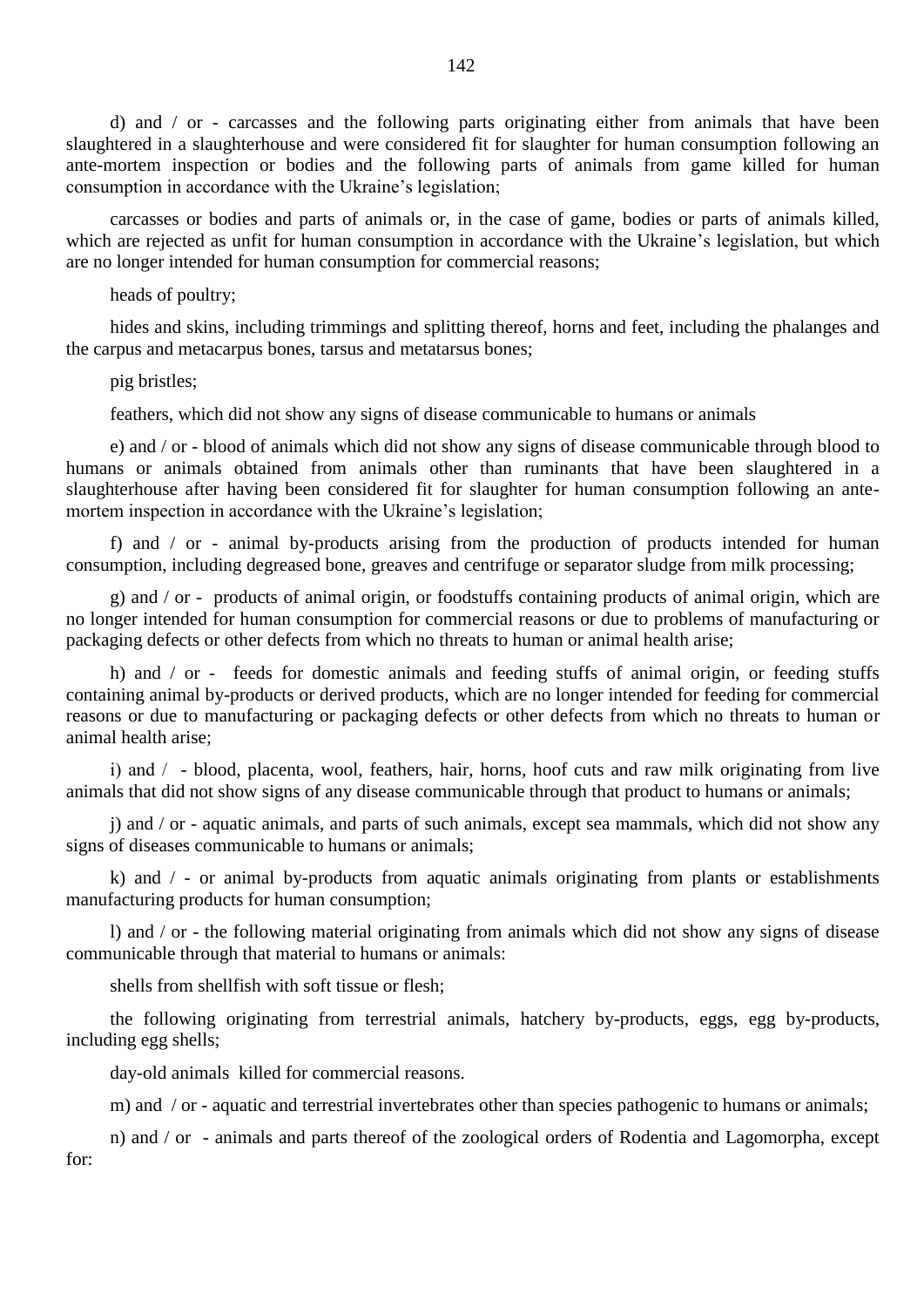carcasses and parts thereof, including skins from: animals used for scientific purposes; zoo and circus animals; wild animals that are suspected of being infected with diseases communicable through that product to humans or animals;

animal by-products of Category II in accordance with the requirements of the Ukraine"s legislation on animal by-products, except for mixtures of by-products of animal origin of Category II, with animal byproducts of Category III.

o) and / or - hides and skins, hooves, feathers, wool, horns, hair and fur originating from dead animals that did not show any signs of disease communicable through that product to humans or animals;

p) and / or - adipose tissue from animals which:

did not show any signs of disease communicable through that material to humans or animals,

which were slaughtered in a slaughterhouse and which were considered fit for slaughter for human consumption following an ante-mortem inspection in accordance with the Ukraine"s legislation.

3) In the case of materials destined for purposes other than the production of organic fertilisers or soil improvers, cosmetics, pharmaceutical or medical devices or renewable fuels:

а) either - specified risk material;

б) and / - or entire bodies or parts of dead animals containing specified risk material.

23.2. The rendered fats:

1) have been subjected to any processing methods I-VII in accordance with provision of the Section 3 of this Annex ;

2) prior to shipment have been marked with glyceroltriheptanoate (GTH), so that a homogenous minimum concentration of at least 250 mgGTH per kilogram fat is achieved,

3) in the case of rendered fats of ruminant origin, insoluble impurities in excess of 0.15% in weight have been removed;

4) have been transported under conditions which prevent their contamination.

23.3. The packaging or container filled with the rendered fats shall bear labels on indicating "NOT FOR HUMAN OR ANIMAL CONSUMPTION".

23.4. In the case of materials destined for organic fertilisers, cosmetics, pharmaceuticals, medical devices, soil improvers or renewable fuels:

1) either the product shall not contain and shall not be derived from specified risk material or mechanically separated meat obtained from bones of bovine, ovine or caprine animals. The animals from which this product is derived have not been slaughtered:

а) after stunning by means of gas injected into the cranial cavity;

b) or killed by the same method or slaughtered by laceration of central nervous tissue by means of an elongated rod-shaped instrument introduced into the cranial cavity;

2) or the product shall not contain and is not derived from bovine, ovine or caprine materials other than those derived from animals born, continuously reared and slaughtered in a country or region classified as posing a negligible BSE-risk with the requirements of OIE Terrestrial Animal Health Code (Terrestrial Code).

**24. Requirements for importing (sending) of gelatine and collagen intended to be used as feeding material or outside feeding chain to the customs territory of Ukraine**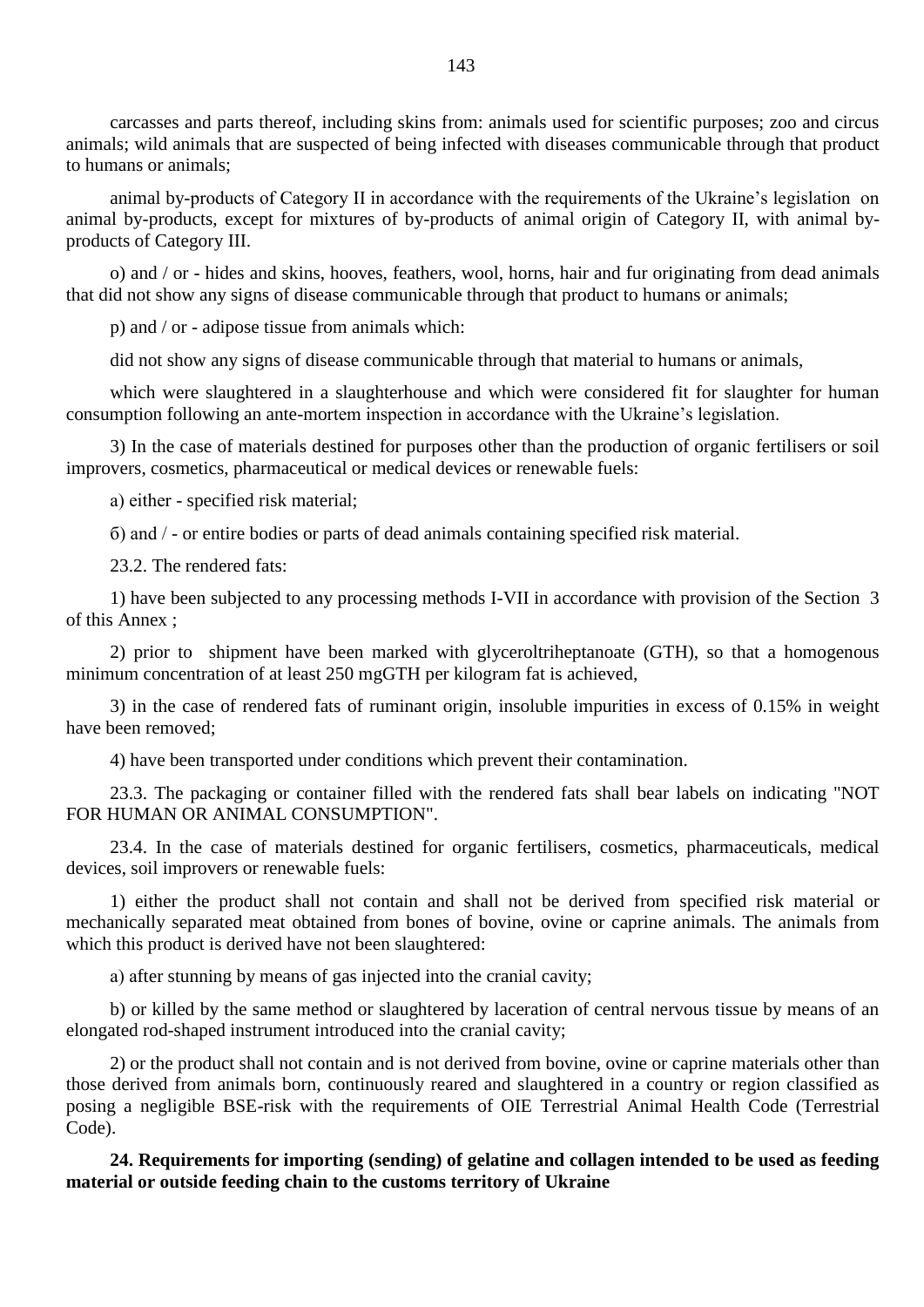Gelatine and collagen intended to be used as feeding material or outside feeding chain (hereinafter – gelatin / collagen) may be imported (sent) to the customs territory of Ukraine provided they comply with the following requirements:

24.1. Gelatine / collagen have been prepared with the following animal by-products, exclusively:

1) either - carcases and parts of animals slaughtered or, in the case of game, bodies or parts of animals killed, and which are fit for human consumption in accordance with the Ukraine's legislation, but are not intended for human consumption for commercial reasons;

2) and / or carcases and the following parts originating either from animals that have been slaughtered in a slaughterhouse and were considered fit for slaughter for human consumption following an ante-mortem inspection or bodies and the following parts of animals from game killed for human consumption in accordance with the Ukraine's legislation:

а) carcases and parts of animals slaughtered or, in the case of game, bodies or parts of animals killed, and which are fit for human consumption in accordance with the Ukraine's legislation, but are not intended for human consumption for commercial reasons;

b) heads of poultry;

c) hides and skins, including trimmings and splitting thereof, horns and feet, including the phalanges and the carpus and metacarpus bones, tarsus and metatarsus bones, of animals other than ruminants;

d) pig bristles;

e) feathers;

3) and / or - animal by-products arising from the production of products intended for human consumption, including degreased bone, greaves and centrifuge or separator sludge from milk processing;

4) and / or - products of animal origin, or foodstuffs containing products of animal origin, which are no longer intended for human consumption for commercial reasons or due to manufacturing or packaging defects or other defects from which no risk to public or animal health arises;

5) and / or – feeds for domestic animals and feedingstuffs of animal origin, or feedingstuffs containing animal by-products or derived products, which are no longer intended for feeding for commercial reasons or due to problems of manufacturing or packaging defects or other defects from which no risk to public or animal health arises;

6) and / or - aquatic animals, and parts of such animals, except sea mammals, which did not show any signs of diseases communicable to humans or animals

7) and / or - by-products from aquatic animals originating from plants or establishments manufacturing products for human consumption;

24.2. Gelatine / collagen have been obtained from material other than hides and skins:

The hydrolised protein/ dicalcium phosphate/ tricaleium phosphate:

1) shall not contain and/or not be derived from risk material or mechanically separated meat obtained from bones of bovine, ovine or caprine animals. The animals from which gelatine / collagen are derived have not been slaughtered:

а) after stunning by means of gas injected into the cranial cavity;

b) after stunning by the method of laceration of central nervous tissue by means of an elongated rodshaped instrument introduced into the cranial cavity;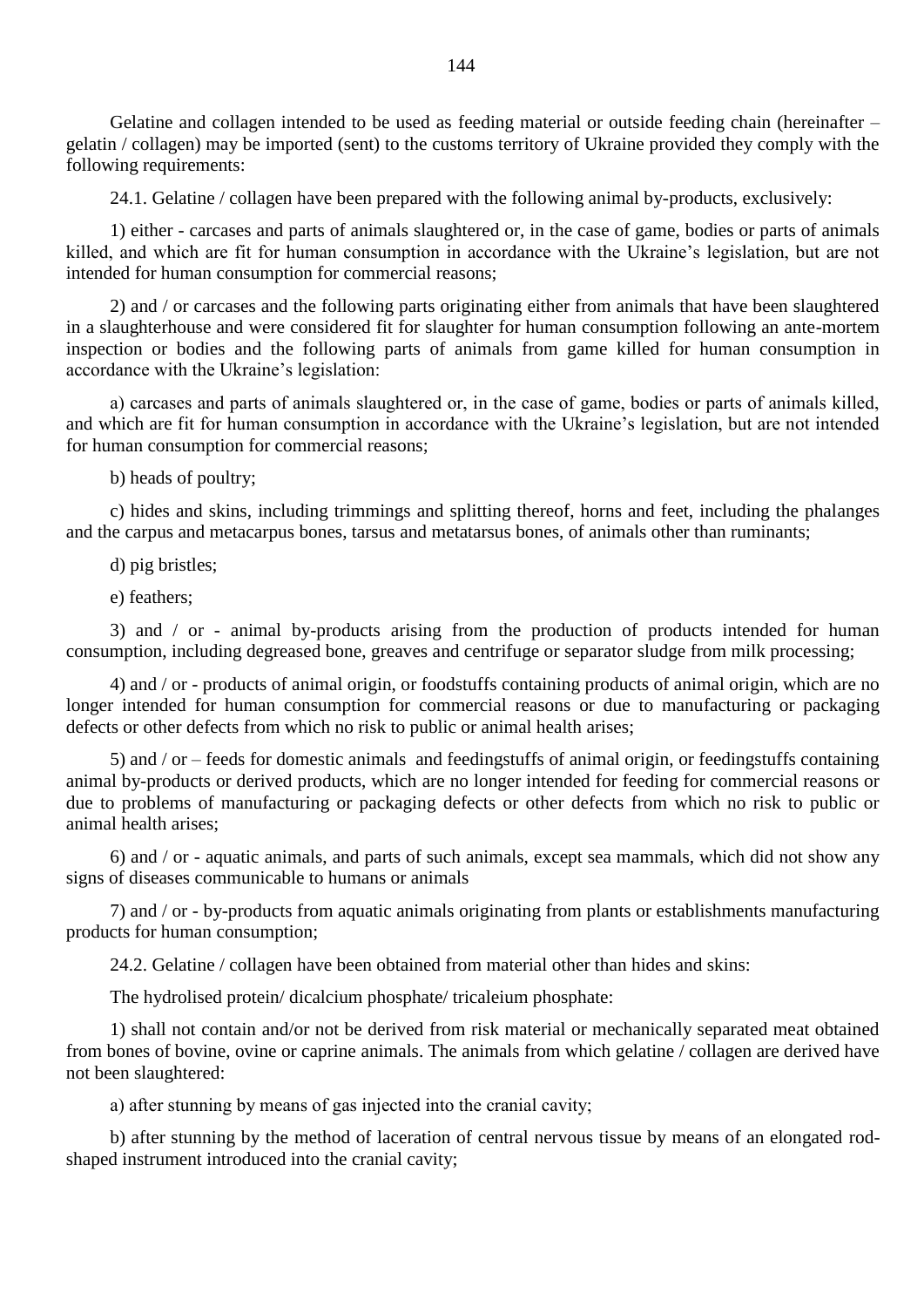2) or shall not contain and shall not derive from bovine, ovine or caprine materials other than those derived from animals born, continuously reared and slaughtered in a country or region classified as posing a negligible BSE-risk in accordance with the requirements of OIE Terrestrial Animal Health Code .

24.3. Gelatine prepared with submission to processes ensuring that unprocessed material of Category III, in accordance with the requirements of the Ukraine"s legislation on the animal by-products, is subjected to a treatment involving washing, pH adjustment using acid or alkali followed by one or more rinses, filtration and extrusion, the use of preservative agents other than those permitted by the Ukraine's legislation being prohibited.

24.4. Collagen prepared with submission to processes ensuring that unprocessed material of Category III, in accordance with the requirements of the Ukraine"s legislation on the animal by-products, is subjected to a treatment involving washing, pH adjustment using acid or alkali followed by one or more rinses, filtration and extrusion, the use of preservative agents other than those permitted by the Ukraine's legislation being prohibited.

24.5. Gelatine / collagen shall be packaged, transported and stored:

1) in compliance with hygienic requirements set out in the Ukraine"s legislation or equivalent requirements;

2) with the use of preservative agents that are permitted in compliance with the legislation of Ukraine.

24.6. Packs filled with gelatine / collagen shall bear labels indicating

' GELATINE/COLLAGET FIT FOR AND ANIMAL CONSUMPTION'.

# **25. Requirements for importing (sending) of hydrolysed protein, dicalcium and tricalcium phosphate intended for to be used as feeding material or outside feeding chain to the customs territory of Ukraine**

Hydrolysed protein, dicalcium and tricalcium phosphate intended for to be used as feeding material or outside feeding chain (hereinafter - hydrolysed protein / dicalcium phosphate / tricalcium phosphate) may be imported (sent) to the customs territory of Ukraine provided they comply with the following requirements:

25.1. Hydrolysed protein, dicalcium phosphate and tricalcium phosphate have been prepared with the following animal by-products, exclusively:

In the case of dicalcium phosphate from degreased bones that have been obtained:

1) either carcases and parts of animals slaughtered or, in the case of game, bodies or parts of animals killed, and which are fit for human consumption in accordance with the Ukraine"s legislation, but are not intended for human consumption for commercial reasons;

In the case of material other than dicalcium phosphate from degreased bones:

1) either - carcases and parts of animals slaughtered or, in the case of game, bodies or parts of animals killed, and which are fit for human consumption in accordance with the Ukraine"s legislation, but are not intended for human consumption for commercial reasons;

2) and / or - carcases and below listed parts originating either from animals that have been slaughtered in a slaughterhouse and were considered fit for slaughter for human consumption following an ante-mortem inspection or bodies and the following parts of animals from game killed for human consumption in accordance with Ukraine"s legislation: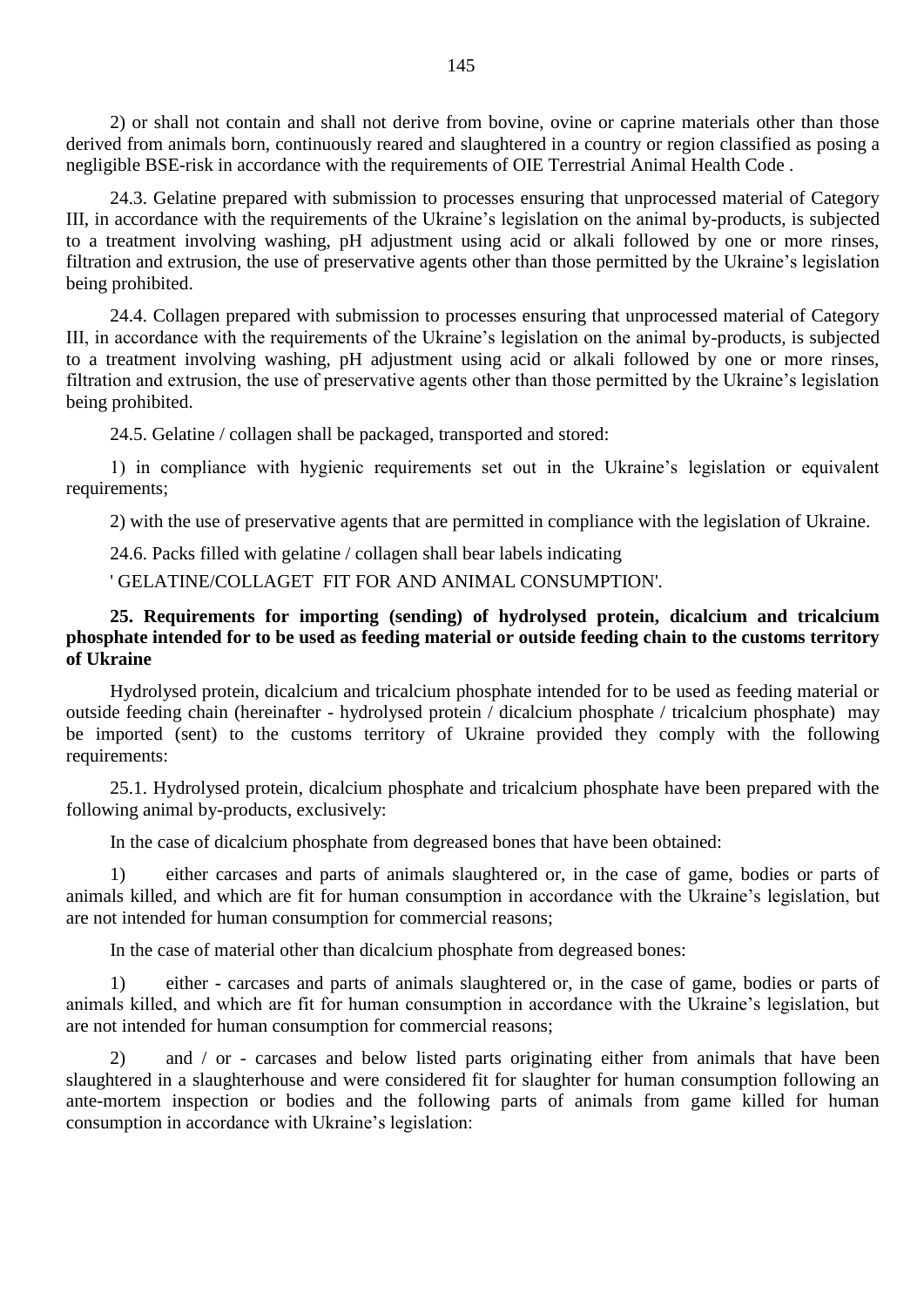а) carcases and parts of animals slaughtered or, in the case of game, bodies or parts of animals killed, and which are fit for human consumption in accordance with the Ukraine's legislation, but are not intended for human consumption for commercial reasons;

b) heads of poultry;

c) hides and skins, including trimmings and splitting thereof, horns and feet, including the phalanges and the carpus and metacarpus bones, tarsus and metatarsus bones, of animals other than ruminants;

d) pig bristles;

e) feathers;

3) and / or - blood of animals which did not show any signs of disease communicable through blood to humans or animals, obtained from animals other than ruminants that have been slaughtered in a slaughterhouse after having been considered fit for slaughter for human consumption following an antemortem inspection in accordance with the Ukraine's legislation;

4) and / or - animal by-products arising from the production of products intended for human consumption, including degreased bone, greaves and centrifuge or separator sludge from milk processing;

5) and / or - products of animal origin, or foodstuffs containing products of animal origin, which are no longer intended for human consumption for commercial reasons or due to manufacturing or packaging defects or other defects from which no risk to public or animal health arise;

6) and / or – feeds for domestic animals and feedingstuffs of animal origin, or feedingstuffs containing animal by-products or derived products, which are no longer intended for feeding for commercial reasons or due to problems of manufacturing or packaging defects or other defects from which no risk to public or animal health arises;

7) and / or - blood, placenta, wool, feathers, hair, horns, hoof cuts and raw milk originating from live animals that did not show signs of any disease communicable through that product to humans or animals;

8) and / or - aquatic animals, and parts of such animals, except sea mammals, which did not show any signs of diseases communicable to humans or animals

9) and / or - by-products from aquatic animals originating from plants or establishments manufacturing products for human consumption;

10) and / or - the following material originating from animals which did not show any signs of disease communicable through that material to humans or animals:

а) shells from shellfish with soft tissue or flesh;

b) the following materials originating from terrestrial animals: hatchery by-products, eggs, egg byproducts, including egg shells;

c) day-old/daily young killed for commercial reasons.

25.2. The hydrolysed protein produced using a production process involving appropriate measures to minimise contamination of raw material of Category III, in accordance with the requirements of the Ukraine's legislation on the animal by-products,

25.3. The hydrolised protein, entirely or partly derived from ruminant hides and skins produced in a processing plant dedicated only to hydrolysed protein production and a process involving the preparation of raw material of Category III, in accordance with the requirements of the Ukraine"s legislation on the animal by-products, by brining, liming and intensive washing followed by: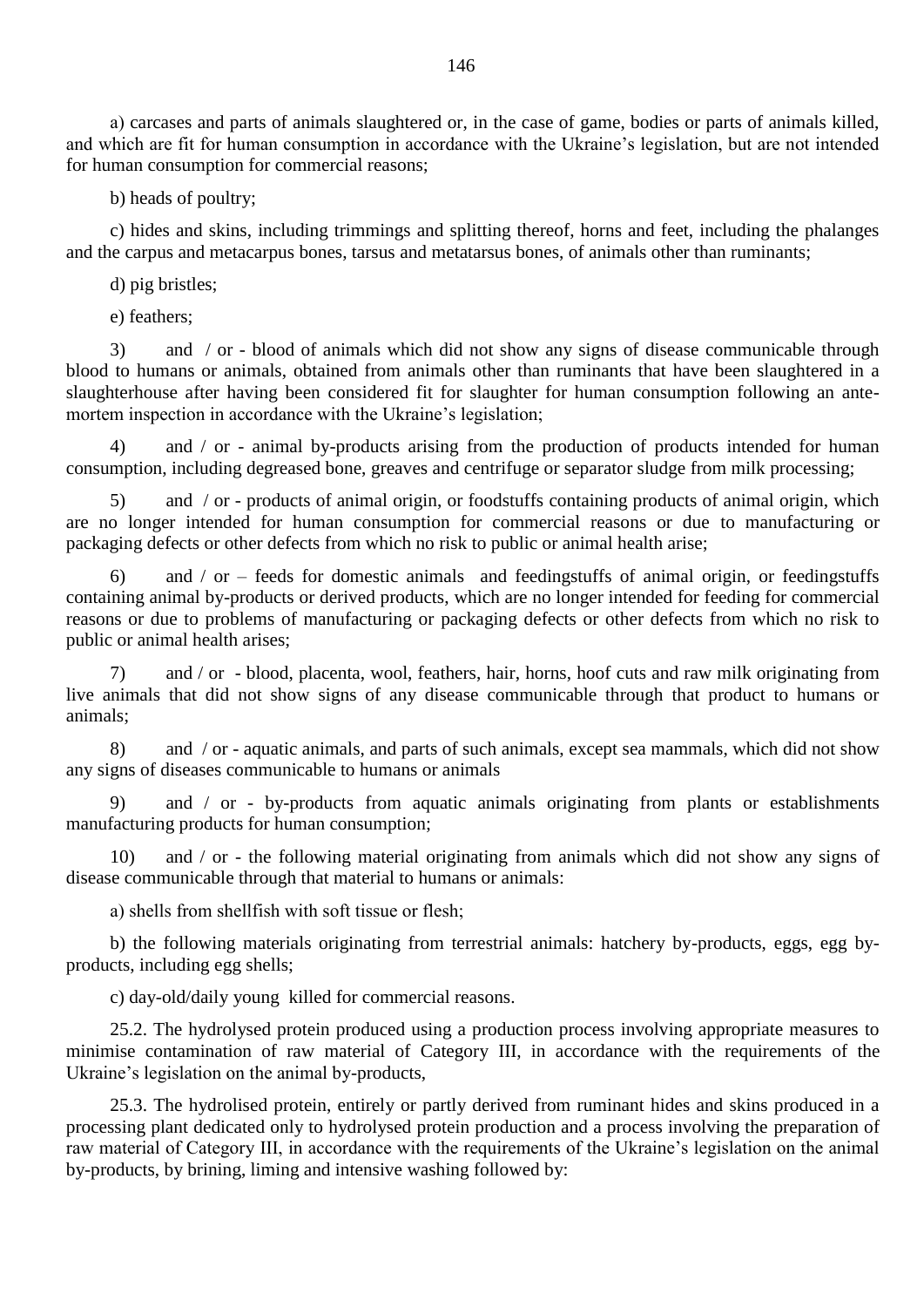а) exposure of the material to processing to a pH level of more than 11 for more than three hours at a temperature of more than 80°C and subsequently by heat treatment at more than 140°C for 30 minutes at more than 3.6 bar:

b) or exposure of the material to processing to a pH level of 1 to 2, followed by a pH of more than 11, followed by heat treatment at 140°C for 30 minutes at 3 bar.

25.4. Dicalcium phosphate produced by a process ensuring that all Category III bone-material, in accordance with the requirements of the law of Ukraine on the animal by-products, is finely crushed and degreased with hot water and treated with dilute hydrochloric acid (at a minimum concentration of 4 % and a pH of less than 1,5) over a period of at least two days, following the procedure a treatment of the obtained phosphoric liquor with lime applies, resulting in a precipitate of dicalcium phosphate at pH 4 to 7, and finally, the precipitate of dicalcium phosphate is subjected to the air dries with inlet temperature of 65°C to 325°C and end temperature between 30°C and 65°C;

25.5. Tricaleium phosphate have been produced by a process that ensures:

1) that all Category III bone-material, in accordance with the requirements of the Ukraine"s legislation on the animal by-products, is finely crushed and degreased in counter-flow with hot water (bone chips shall be less than 14 mm);

2) continuous cooking with steam at 145°C during 30 minutes at 4 bar;

3) separation of the protein broth from the hydroxyapatite (tricalcium phosphate) by centrifugation;

4) granulation of the tricalcium phosphate after drying in a fluid bed with air at 200°C.

25.6. The hydrolised protein/ dicalcium phosphate/ tricaleium phosphate:

1) shall not contain and/or not be derived from risk material or mechanically separated meat obtained from bones of bovine, ovine or caprine animals. The animals from which the hydrolised protein/ dicalcium phosphate/ tricaleium phosphate are derived have not been slaughtered:

а) after stunning by means of gas injected into the cranial cavity;

b) after stunning by the method of laceration of central nervous tissue by means of an elongated rodshaped instrument introduced into the cranial cavity;

2) or shall not contain and shall not derive from bovine, ovine or caprine materials other than those derived from animals born, continuously reared and slaughtered in a country or region classified as posing a negligible BSE-risk in accordance with the requirements of OIE Terrestrial Animal Health Code (Terrestrial Code).

25.7. In the case of animal by-products intended for feeding ruminants and containing milk or milk products of ovine or caprine origin, the ovine and caprine animals from which these products are derived have been kept continuously since birth or for the last three years on a farm where no official movement restriction is imposed due to a suspicion of TSE and which has satisfied the following requirements for the last three years:

1) it has been subject to regular official veterinary checks;

2) no ovine scrapie case has been diagnosed or, following the confirmation of a classical scrapie case all animals in which classical scrapie was confirmed have been killed and destroyed, and all goats and sheep on the farm have been killed and destroyed, except for breeding rams of the ARR/ARR genotype and breeding ewes carrying at least one ARR allele and no VRQ allele;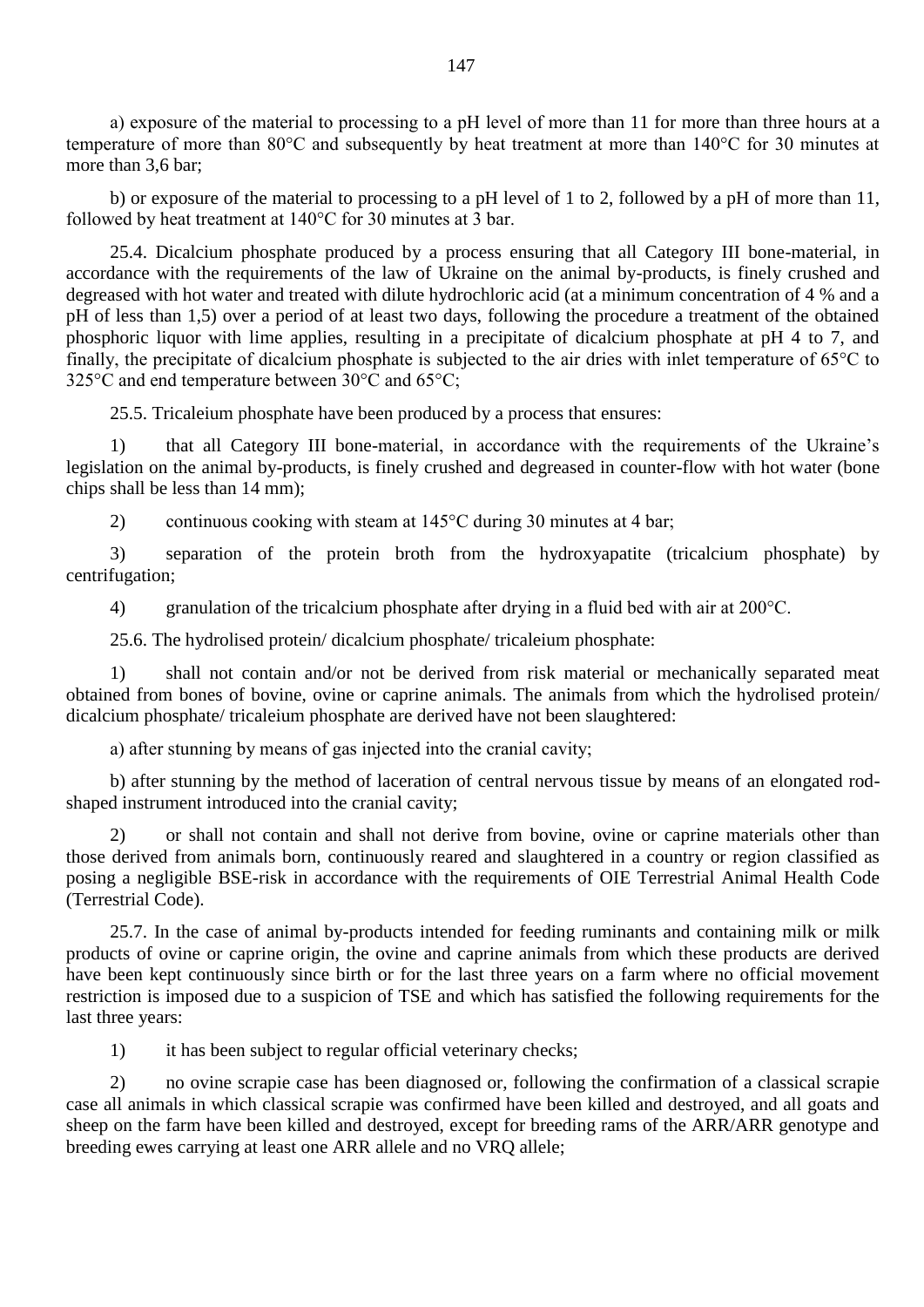3) ovine and caprine animals, with the exception of sheep of the ARR/ARR prion genotype, are introduced into the farm only if they come from a farm which complies with the requirements set out in subparagraph 25.7 (1)-(2) of this paragraph.

25.8. The hydrolysed protein / dicalcium phosphate / tricaleium phosphate shall be packaged, transported and stored:

1) in compliance with hygienic requirements set out in the Ukraine"s legislation or equivalent requirements

2) with the use of preservative agents that are permitted in compliance with the legislation of Ukraine.

25.9. Bags filled with the hydrolised protein / dicalcium phosphate / tricaleium phosphate shall bear labels indicating 'NOT FOR HUMAN CONSUMPTION'.

26. Requirements for importing (sending) apiculture by-products intended exclusively for use in apiculture to the customs territory of Ukraine

Apiculture by-products intended exclusively for use in apiculture may be imported to the customs territory of Ukraine provided they comply with the following requirements:

26.1. Apiculture by-products intended exclusively for use in apiculture shall not originate from the territory of country /region/ part thereof:

1) which is subject of a prohibition order associated with an occurrence of: American foulbrood (Paenibacillus larvae larvae), acariosis (Acarapis woodi (Rennie)) small hive beetle (Aethina tumida) or (Tropilaelaps mite (Tropilaelaps spp.);

2) over the entire territory all diseases, set out in subparagraph 26.1 (1), shall be mandatorily reported:

26.2. The apiculture by-products have been subjected:

1) either to a temperature of  $-12^{\circ}$ C or lower temperature for at least 24 hours;;

2) or in the case of beeswax, the material has been processed in accordance with any of the processing methods I- II- III- IV- V- VII, as set out in Chapter III of this Annex.

# **27. Requirements for import (sending) of fat derivatives not intended for human consumption to be used outside the feed chain to the customs territory of Ukraine**

Fat derivatives not intended for human consumption to be used outside the feed chain may be imported (sent) to the customs territory of Ukraine provided they comply with the following requirements:

27.1. Fat derivatives not intended for human consumption to be used outside the feed chain have been obtained from the following animal by-products exclusively:

27.1.1. In the case of derivatives that may be used for the manufacture of organic fertilisers, soil improvers or for other purposes outside the feed chain except for the manufacture of cosmetics and medicinal products:

1) and / or animal by-products containing contaminants which exceed allowed levels, set out in the Ukraine"s legislation;

2) and / or products of animal origin which have been declared unfit for human consumption due to the contamination with communicable diseases;

3) and / or animal by-products, other than those of Category I and III in accordance with the requirements of the law of Ukraine on animal by-products, that died other than being slaughtered or killed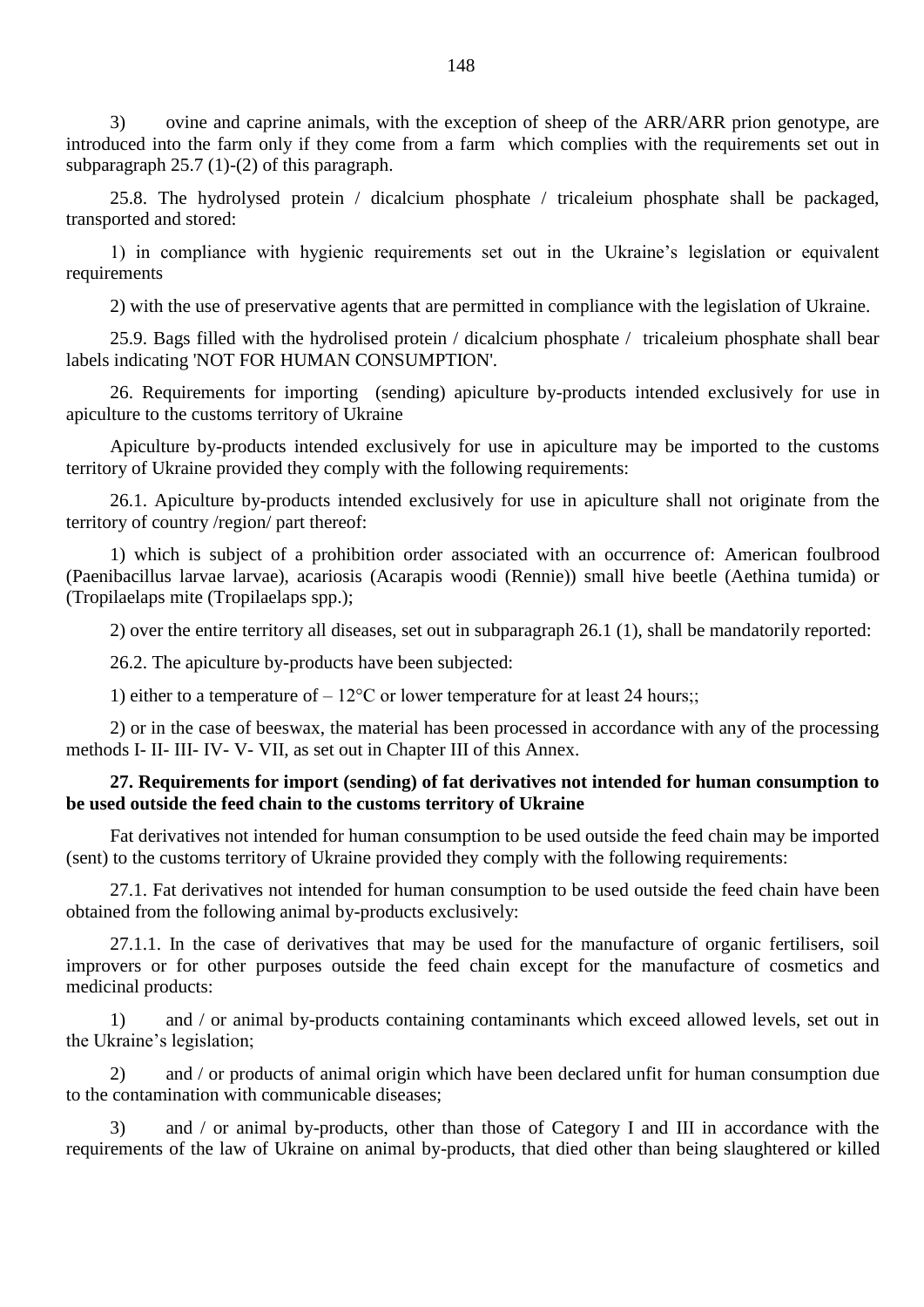for human consumption, including animals killed for disease control purposes, embryos, semen, ova not intended for the breed reasons, dead-in-shell embryos of poultry;

27.1.2. In the case of fat derivatives other than those set out in subparagraph 27.1.1 of this paragraph:

1) either - carcasses and parts of animals slaughtered or, in the case of game, bodies or parts of animals killed, and which are fit for human consumption in accordance with the Ukraine's legislation, but are not intended for human consumption for commercial reasons;

2) and / or - carcasses and the following parts originating either from animals that have been slaughtered in a slaughterhouse and were considered fit for slaughter for human consumption following an ante-mortem inspection or bodies and the following parts of animals from game killed for human consumption in accordance with the Ukraine"s legislation:

а) carcasses and parts of animals slaughtered or, in the case of game, bodies or parts of animals killed, and which are fit for human consumption in accordance with the Ukraine's legislation, but are not intended for human consumption for commercial reasons;

b) heads of poultry;

c) hides and skins, including trimmings and splitting thereof, horns and feet, including the phalanges and the carpus and metacarpus bones, tarsus and metatarsus bones, of animals other than ruminants;

d) pig bristles;

e) feathers;

3) and / or blood of animals which did not show any signs of disease communicable through blood to humans or animals obtained from animals other than ruminants that have been slaughtered in a slaughterhouse after having been considered fit for slaughter for human consumption;

4) and / or animal by-products arising from the production of products intended for human consumption, including degreased bone, greaves and centrifuge or separator sludge from milk processing;

5) and / or products of animal origin, or foodstuffs containing products of animal origin, which are no longer intended for human consumption for commercial reasons or due to manufacturing or packaging defects or other defects from which no threats to human or animal health arise;

6) and / or petfood and feedingstuffs of animal origin, or feedingstuffs containing animal by-products or derived products, which are no longer intended for feeding for commercial reasons or due to problems of manufacturing or packaging defects or other defects from which no risk to human or animal health arises;

7) and / or blood, placenta, wool, feathers, hair, horns, hoof cuts and raw milk originating from live animals that did not show signs of any disease communicable through that product to humans or animals;

8) and / or aquatic animals, and parts of such animals, except sea mammals, which did not show any signs of diseases communicable to humans or animals;

9) and / or by-products from aquatic animals originating from plants or establishments manufacturing products for human consumption;

10) and / or the following material originating from animals which did not show any signs of disease communicable through that material to humans or animals:

а) shells from shellfish with soft tissue or flesh;

b) following materials originating from terrestrial animals: hatchery by-products, eggs, egg byproducts, including egg shells;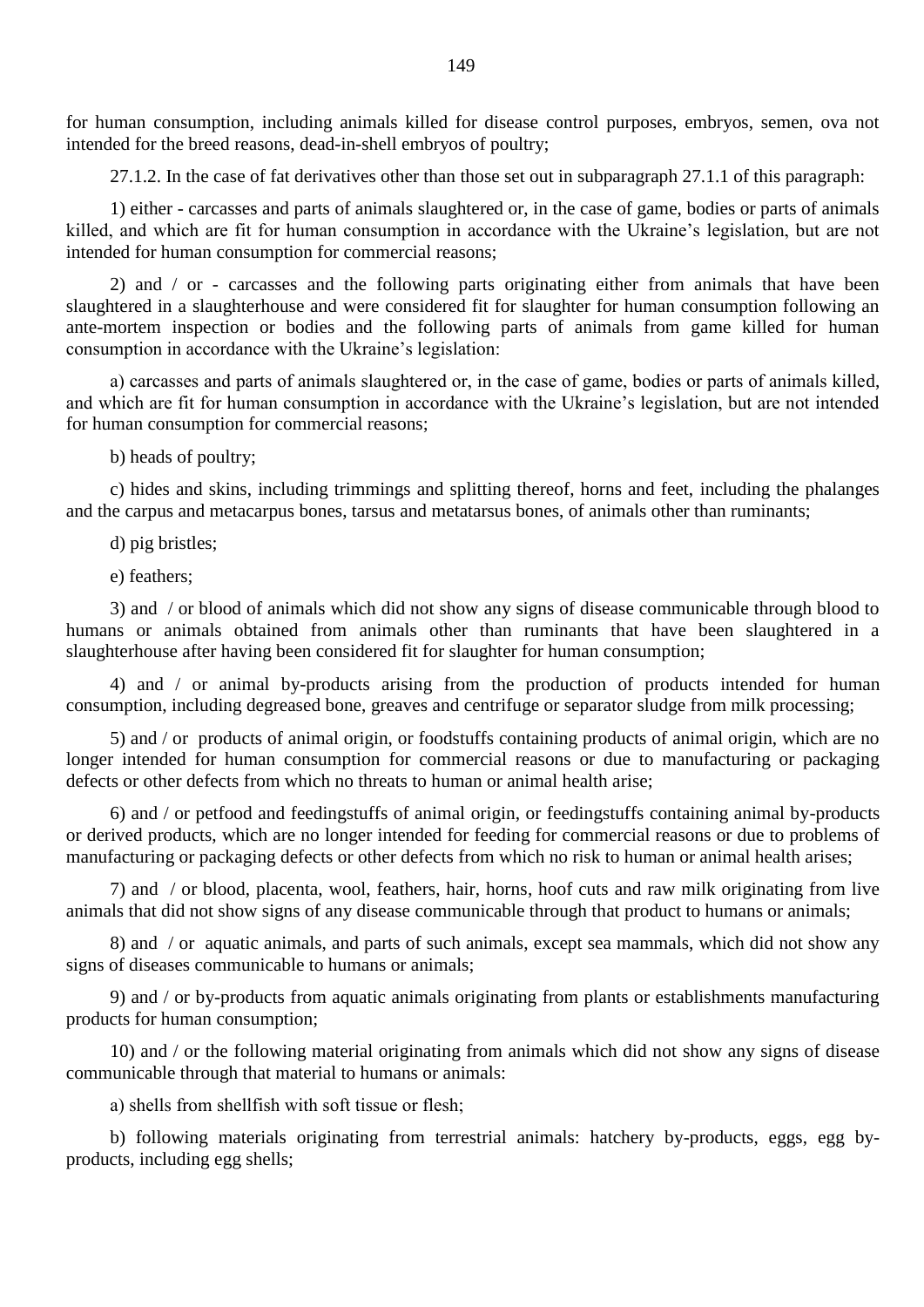c) day-old / daily young, killed for commercial reasons.

27.2. Fat derivatives from rendered fats, indicated in subparagraph 27.2.1 of this paragraph have been produced with following processes:

1) transesterification or hydrolysis at least 200 °C, under corresponding appropriate pressure, for 20 minutes (glycerol, fatty acids and esters);

2) saponification with NaOH 12M (glycerol and soap):

а) in a batch process at 95 °C for three hours; or

 $\sigma$ ) in a continuous process at 140 °C 2 bars 2 000 hPa) for eight minutes; or;

3) hydrogenation at 160 °C at 12 bars (12 000 hPa) for 20 minutes.

27.4 Fat derivatives have been subjected to any processing methods I-II-III-IV-V-VI-VII in accordance with provision of the Section III of this Annex

27.5. Fat derivatives intended to be used outside the feed chain shall be packaged in new containers or in cleaned containers. Packaging shall be handled so as to avoid contamination of the product with pathogenic agents.

27.6. Containers filled with the fat derivatives intended to be used outside the feed chain shall bear labels indicating 'NOT FOR HUMAN OR ANIMAL CONSUMPTION'.

## **28. Requirements for importing (sending) of fat derivatives not intended for human consumption to be used as feed or outside the feed chain to the customs territory of Ukraine**

Fat derivatives not intended for human consumption to be used as feed or outside the feed chain (hereinafter - fat derivatives) that comply with following requirements may be imported to the territory of Ukraine:

28.1. Fat derivatives that have been produced from the following animal by-products, exclusively:

1) either - carcases and parts of animals slaughtered or, in the case of game, bodies or parts of animals killed, and which are fit for human consumption in accordance with the Ukraine"s legislation, but are not intended for human consumption for commercial reasons;

2) and / or - carcases and the following parts originating either from animals that have been slaughtered in a slaughterhouse and were considered fit for slaughter for human consumption following an ante-mortem inspection or bodies and the following parts of animals from game killed for human consumption in accordance with the Ukraine's legislation:

а) carcases or bodies and parts of animals which are rejected as unfit for human consumption in accordance with the Ukraine's legislation, but are not intended for human consumption due to commercial reasons;

b) heads of poultry;

c) hides and skins, including trimmings and splitting thereof, horns and feet, including the phalanges and the carpus and metacarpus bones, tarsus and metatarsus bones, of animals, other than;

d) pig bristles;

e) feathers;

3) and / or - blood of animals which did not show any signs of disease communicable through blood to humans or animals obtained from animals other than ruminants that have been slaughtered in a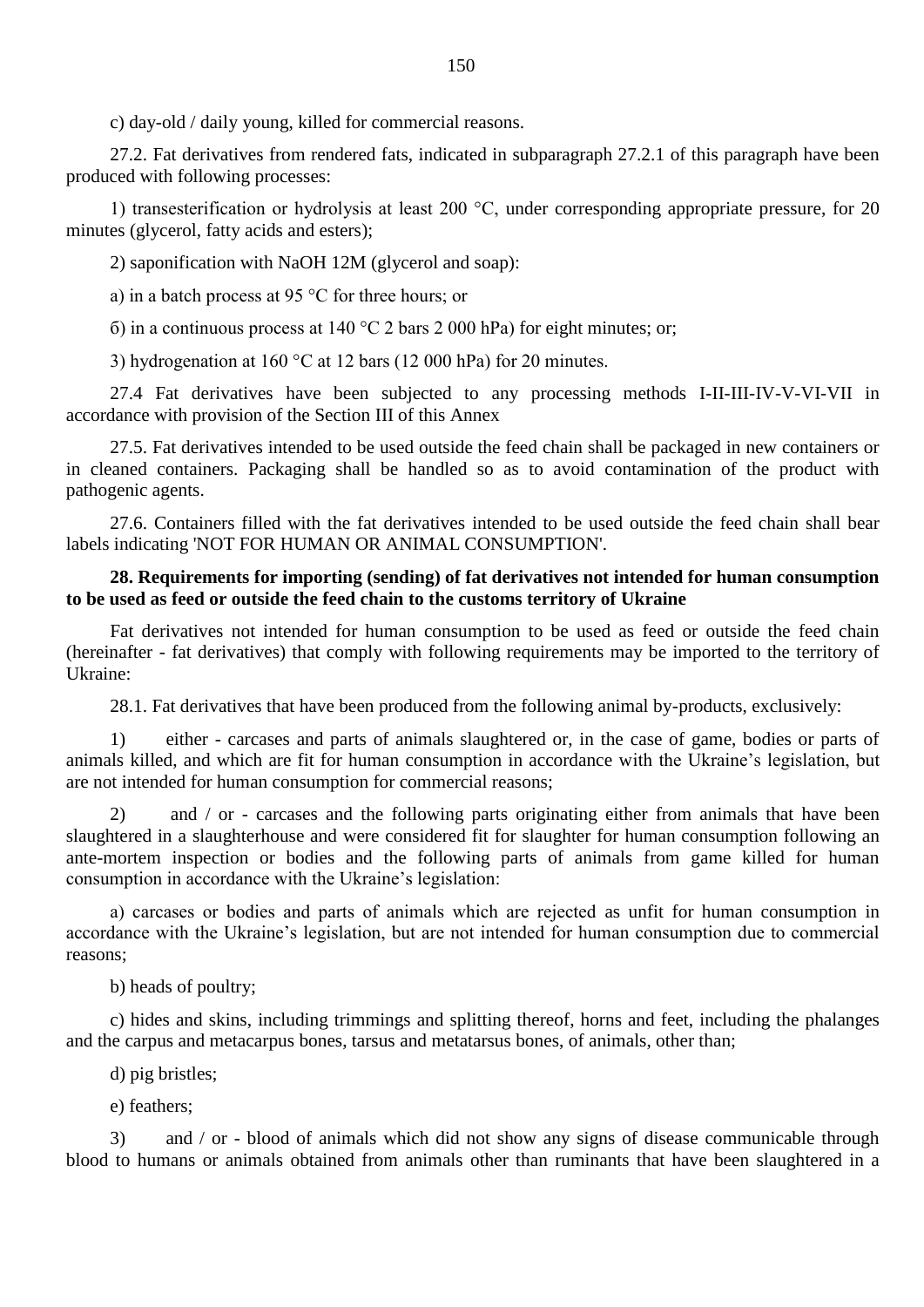slaughterhouse after having been considered fit for slaughter for human consumption following an antemortem inspection in accordance with the Ukraine's legislation;

4) and / or - animal by-products arising from the production of products intended for human consumption, including degreased bone, greaves and centrifuge or separator sludge from milk processing;

5) and / or - products of animal origin, or foodstuffs containing products of animal origin, which are no longer intended for human consumption for commercial reasons or due to problems of manufacturing or packaging defects or other defects from which no threats to public or animal health arise;

and  $/$  or – feeds for domestic animals and feedingstuffs of animal origin, or feedingstuffs containing animal by-products or derived products, which are no longer intended for feeding for commercial reasons or due to the manufacturing or packaging defects or other defects from which no threats to public or animal health arise;

7) and / or - blood, placenta, wool, feathers, hair, horns, hoof cuts and raw milk originating from live animals that did not show signs of any disease communicable through that product to humans or animals;

8) and / or - aquatic animals, and parts of such animals, except sea mammals, which did not show any signs of diseases communicable to humans or animals;

9) and / or - animal by-products from aquatic animals originating from plants or establishments manufacturing products for human consumption;

10) and / or - following material originating from animals which did not show any signs of disease communicable through that material to humans or animals:

а) shells from shellfish with soft tissue or flesh;

b) following originating from terrestrial animals: hatchery by-products, eggs, egg by-products, including egg shells;

c) day-old/daily young killed for commercial reasons.

28.3. Fat derivatives shall be packaged in new containers or in cleaned containers. Packaging shall be handled so as to avoid contamination of the product with pathogenic agents.

28.4. Containers filled with the fat derivatives shall bear labels indicating 'NOT FOR HUMAN CONSUMPTION'.

# **29. Requirements for importing (sending) of egg products that could be used as feed material to the customs territory of Ukraine**

Egg products that could be used as feed material (hereinafter  $-$  egg products) that meet following requirements may be imported to the customs territory of Ukraine:

29.1. Egg products that have been prepared (derived), exclusively, with the following animal byproducts:

1) either - animal by-products arising from the production of products intended for human consumption;

2) and / or - products of animal origin, or foodstuffs containing products of animal origin, which are no longer intended for human consumption for commercial reasons or due to manufacturing or packaging defects or other defects from which no threats to public or animal health arise;

3) and / or - the following material originating from terrestrial animals which did not show any signs of disease communicable through that material to humans or animals: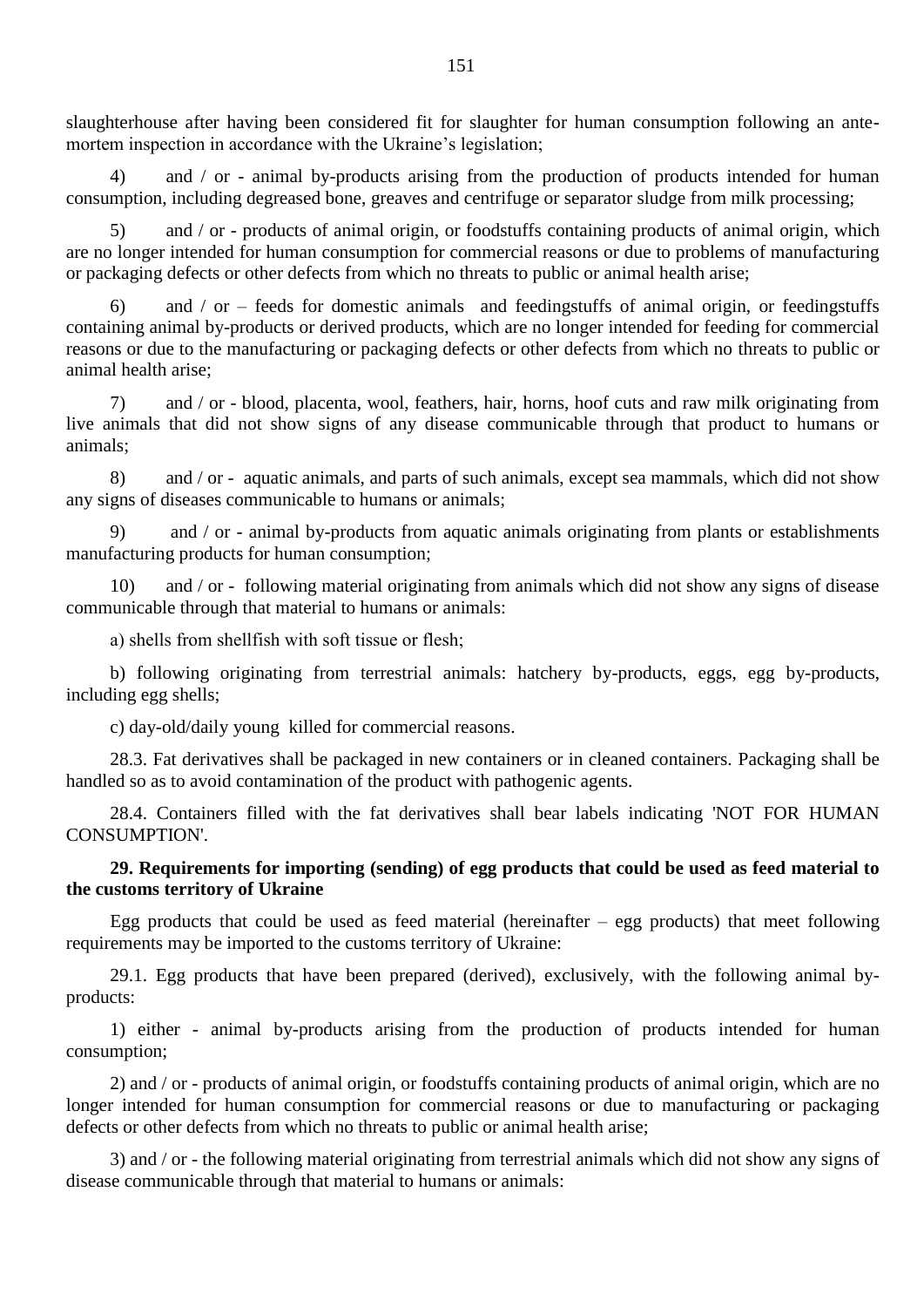а) hatchery by-products;

b) eggs, egg by-products, including egg shells.

29.2. Egg products subjected to the following processing methods:

1) either any of processing method I-II-III-IV-V-VII in accordance with provisions of Section ІІІ of this Annex;

2) or in accordance with provisions of subparagraph 16.2 of paragraph 16, Section of Annex 2 to this Requirements;

3) or in accordance with any processing method which ensures that the products comply with the microbiological standards set out in subparagraph 29.4 of this paragraph;

29.3. Samples of egg products shall be examined by the competent authority taking a random sample immediately prior to dispatch and found it to comply with the following standards:

Such a test shall prove compliance with the following standards:

Salmonella: absence in 25 g: n=5, c=0, m=0, M=0

Enterobacteriaceae:  $n=5$ ,  $c=2$ ,  $m=10$ ,  $M=300$  in 1 gram;

 $n =$  number of samples to be tested;

m = threshold value for the number of bacteria; the result is considered satisfactory if the number of bacteria in all samples does not exceed m;

 $M =$  maximum value for the number of bacteria; the result is considered unsatisfactory if the number of bacteria in one or more samples is M or more;

and  $c =$  number of samples the bacterial count of which may be between m and M, the samples still being considered acceptable if the bacterial count of the other samples is m or less.

29.4. The egg products shall comply with the Ukraine"s standards on residues of substances that are harmful or might alter the organoleptic characteristics of the product or make its use as feed dangerous or harmful to animal health.

29.5. The end product shall be packed in new or sterilised bags or if transported in bulk in containers or other means of transport that were thoroughly cleaned and disinfected with a disinfectant approved by the competent authority of the country of origin. Such bags or containers or other vehicles shall bear labels indicating "NOT FOR HUMAN CONSUMPTION".

29.6. Since processed, the end product shall be stored so as to avoid contamination with pathogenic agents communicable to humans and animals after treatment.

## **30. Requirements for importing of bones and bone products (excluding bone meal), horns and horn products (excluding horn meal) and hooves and hoof products (excluding hoof meal) intended for use other than as feed material, organic fertilisers or soil improvers to the customs territory of Ukraine**

Bones and bone products (excluding bone meal), horns and horn products (excluding horn meal) and hooves and hoof products (excluding hoof meal) intended for use other than as feed material, organic fertilisers or soil improvers that meet following requirements may be imported (sent) to the customs territory of Ukraine: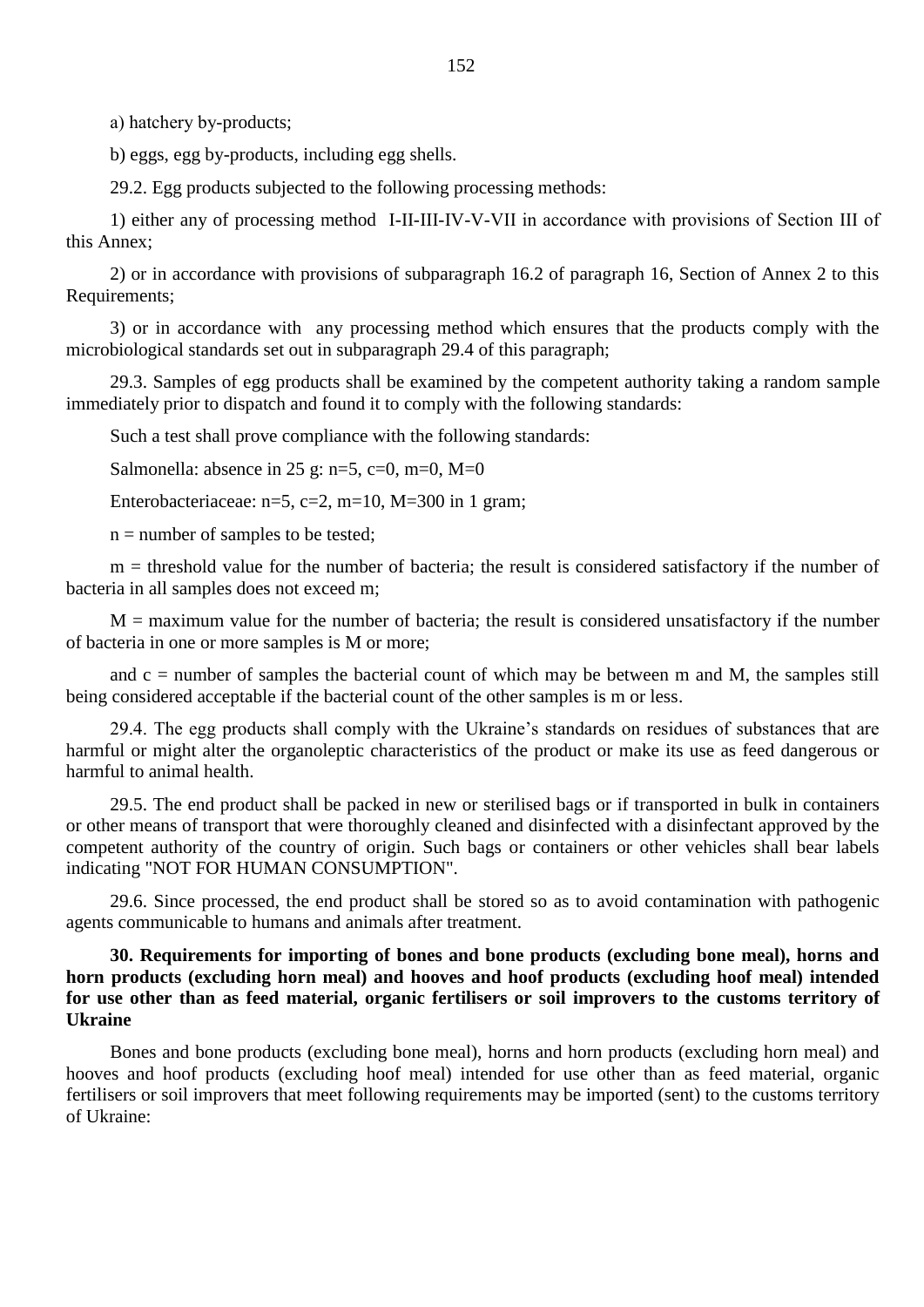30.1. Bones and bone products, horns and horn products and hooves and hoof products shall not contain and / or not be derived from risk material or mechanically separated meat obtained from bones of bovine, ovine or caprine animals.

## **31. Requirements for importing (sending) processed manure and derived products from processed manure and guano from bats to the customs territory of Ukraine**

Processed manure and derived products from processed manure and guano from bats may be imported to the customs territory of Ukraine provided that they comply with the following requirements:

31.1. Processed manure and derived products from processed manure and guano from bats must come from a plant for the manufacturing of:

1) derived products for uses outside the feed chain;

2) biogas or a composting.

31.2. Processed manure and derived products from processed manure and guano from bats shall have been subjected to a heat treatment process of at least 70 °C for at least 60 minutes or a competent authority of the country of origin may authorise the use of other standardised process parameters provided such parameters ensure an achievement of the equivalent effect.

31.3. Processed manure and derived products from processed manure and guano from bats shall:

1) have been subjected to a treatment process of reduction in spore-forming bacteria and toxin formation, where they are identified as a relevant hazard

2) have been Salmonella-free (Salmonella absence in 25 of treated product);

3) have been Escherichia coli -free and Enterococcaceae-free (threshold value for the number of aerobic bacteria: does not exceed 1000 colony-forming units in 1 g of treated product).

31.4. Processed manure and derived products from processed manure and guano from bats must be packed:

1) well-sealed and containers;

2) or in properly sealed plastic bags or soft containers.

### **32. Requirements for importing (sending) of horns and horn products, excluding horn meal, and hooves and hoof products, excluding hoof meal, intended for the production of organic fertilisers or soil improvers to the customs territory of Ukraine**

Horns and horn products, excluding horn meal, and hooves and hoof products, excluding hoof meal, intended for the production of organic fertilisers or soil improvers (Horns and horn products, hooves and hoof products) may be imported (sent) to the customa territory of Ukraine provided they comply with the following requirements:

32.1. Horns and horn products, excluding horn meal, and hooves and hoof products, excluding hoof meal, intended for the production of organic fertilisers or soil improvers must originate:

1) from from animals that either have been slaughtered in a slaughterhouse, after undergoing an antemortem inspection, and were found fit, as a result of such inspection, for slaughter for human consumption in accordance with the Ukraine's legislation;

2) or from animals, that did not show clinical signs of any disease communicable through that product to humans or animals.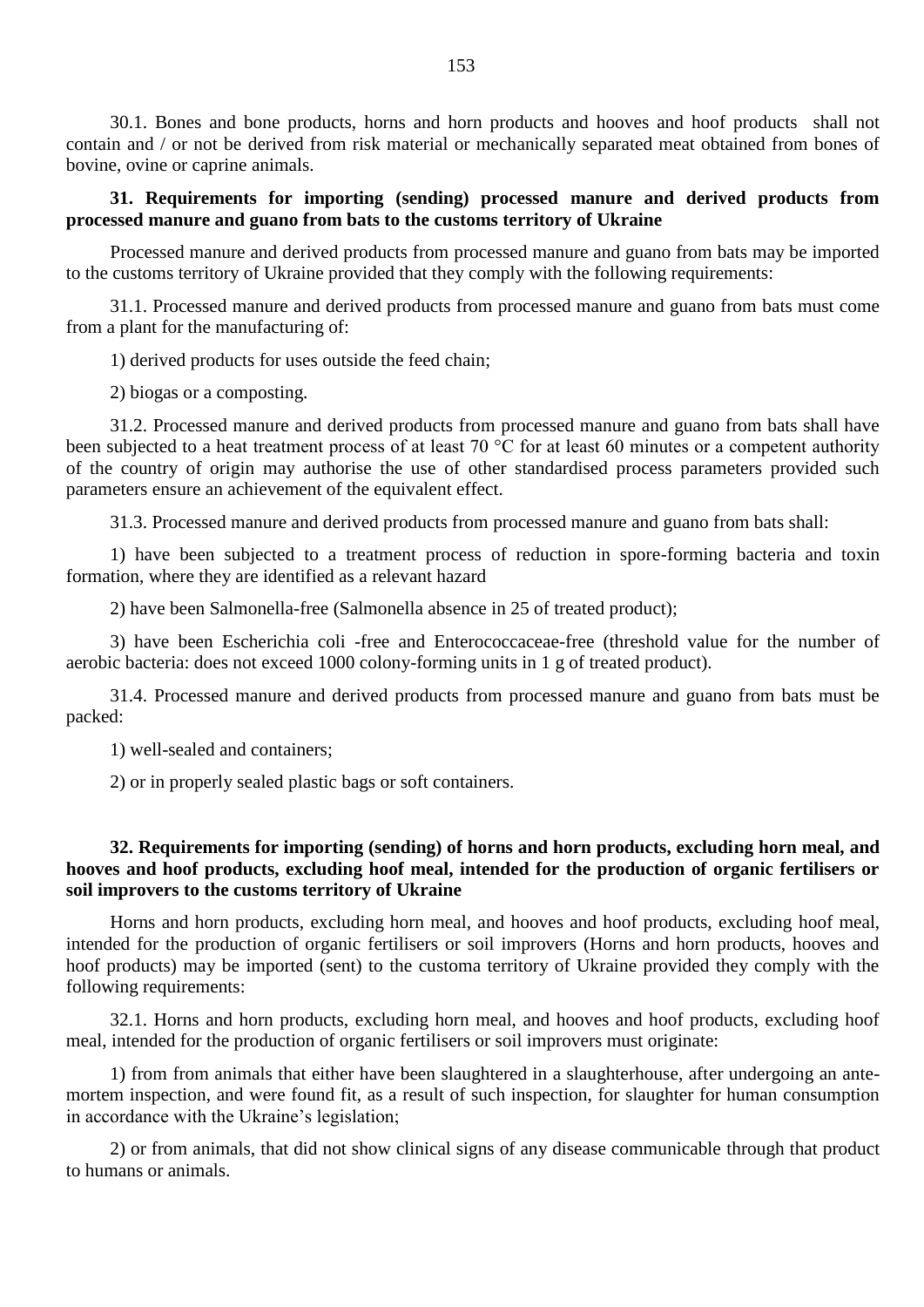32.2. They must have undergone a heat treatment for one hour at a core temperature of at least 80 °C.

32.3. The horns must be removed without opening the cranial cavity.

32.4. At any stage of processing, storage or transport of horns and horn products, hooves and hooves products every precaution by shall be taken by a market operator to avoid cross-contamination.

32.5. Horns and horn products, hooves and hooves products:

1) shall not contain and/or not be derived from risk material or mechanically separated meat obtained from bones of bovine, ovine or caprine animals. The animals from which horns and horn products, hooves and hooves products are derived have not been slaughtered:

а) after stunning by means of gas injected into the cranial cavity;

b) after stunning by means of by laceration of central nervous tissue by means of an elongated rodshaped instrument introduced into the cranial cavity;

2) or shall not contain and shall not derive from material other than obtained from bovine, ovine or caprine materials, obtained from animals born, continuously reared and slaughtered in a country or region classified as posing a negligible BSE-risk in accordance with the requirements of OIE Terrestrial Animal Health Code.

32.6. The end product shall be packed in new packages or in cleaned containers, or transported in vehicles or bulk containers thoroughly cleaned and disinfected prior to loading using a product approved by the competent authority of the country of origin. Such bags or containers or other vehicles shall indicate the type of animal by-product (such as horns, horn products, hooves or hoof products, bear labels indicating "NOT FOR HUMAN or ANIMAL CONSUMPTION" and be marked with the name and address of the approved or registered establishment or plant of destination.

## **33. Requirement for importing (sending) of photogelatine intended to be used in photographic industry to the customs territory of Ukraine**

Photogelatine intended to be used in photographic industry may be imported to the customs territory of Ukraine, provided it complies with the following requirements:

33.1. Gelatine consists, exclusively, of photogelatine, which is intended solely for the photographic industry and is not intended for any other purposes.

33.2. Photogelatine has been produced from animal by-products of Category III in accordance with the requirements of the Ukraine"s legislation on animal by-products.

33.3. Photogelatine has been produced by a process that ensures that raw material is treated by following processing methods:

1) a pressure sterilisation;

2) a treatment with acid for a period of at least two days, washing with water, following an acid treatment, treating with alkaline solution for a period of at least 20 days; the pH must then be adjusted and the material purified by means of filtration and sterilisation at 138°C to 140°C for 4 seconds;

3) or a treatment with alkaline solution for a period of at least two days, washing with water, following an alkalid treatment, treating with an acid solution for a period of 10 to 12 hours. The pH must then be adjusted and the material purified by means of filtration and sterilisation at 138°C to 140°C for 4 seconds.

33.4. Photogelatine shall be wrapped, packaged in new packages.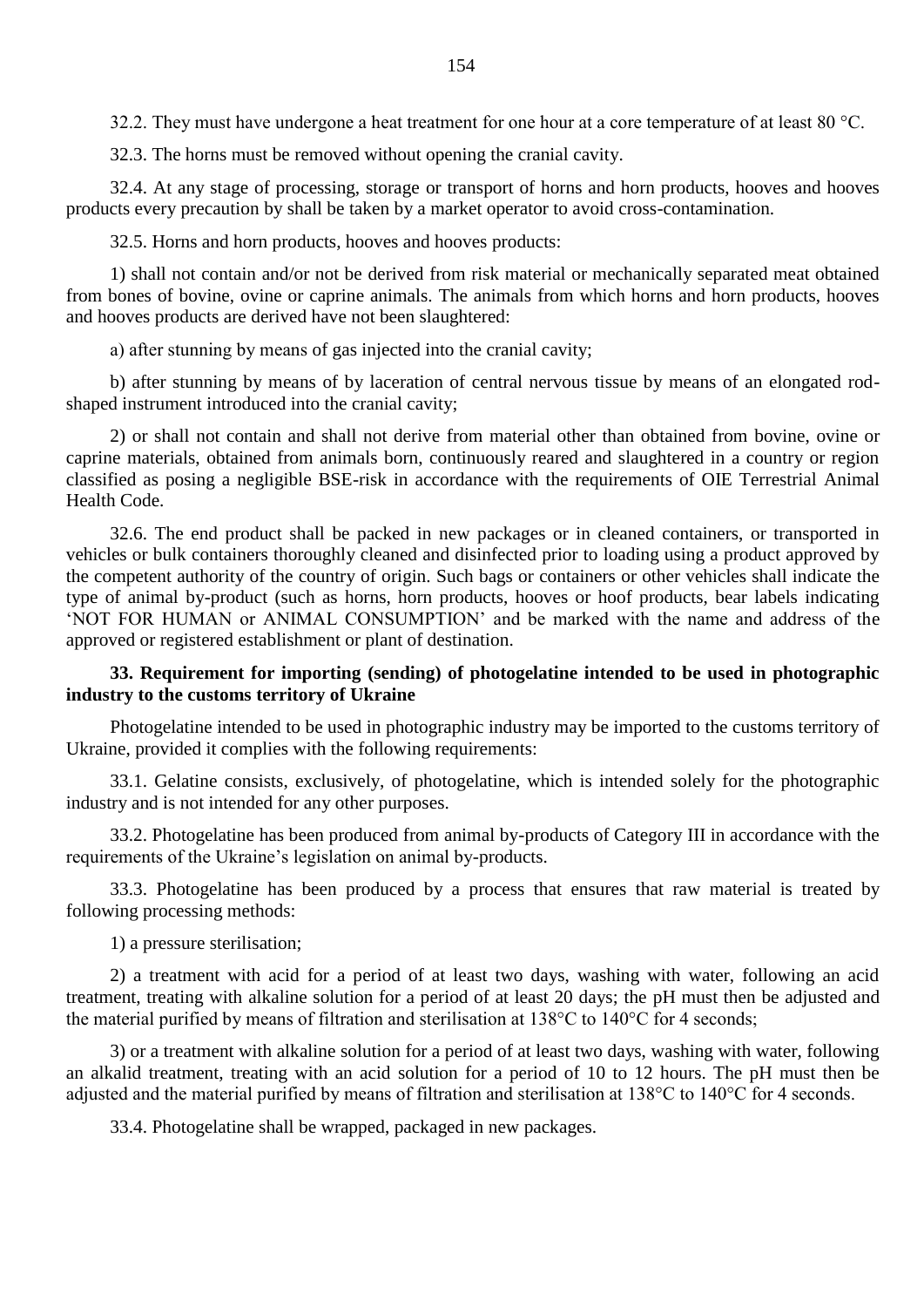33.5. Photogelatine shall be stored and transported in sealed leak-proof, labelled containers in a vehicle under satisfactory hygiene conditions complying with the requirement of the Ukraine"s legislation or equivalent requirements.

33.6. Wrapping and packages containing the photogelatine shall bear a label indicating "PHOTOGELATINE FOR THE PHOTOGRAPHIC INDUSTRY ONLY".

# **34. Requirements for import (sending) of untreated wool and hair to the customs territory of Ukraine**

The untreated wool and hair that comply with the following requirements may be imported to the customs territory of Ukraine:

34.1. The untreated wool and hair have been obtained:

1) at least 21 days before importation (including for sending/transit) to the customs territory of Ukraine;

2) from the territory of country (region/part thereof), listed to the registry of countries, from which ruminants fresh meat may be imported to Ukraine;

3) from animals, other than animals of Suida family,

а) reared in a country or region, classified as free from foot and mouth disease in accordance with the requirements of OIE;

b) in the case of wool and hair of bovine, ovine or caprine animals: from the territory of country / region / part thereof, classified as free from scrapie in accordance with the requirements of OIE Terrestrial Animal Health Code .

# **35. Requirements for import (sending) of intermediate products intended for the manufacture of medicinal products, veterinary medicinal products, and medical devices, active implantable medical devices for in vitro diagnostic medical devices, laboratory reagents and cosmetic products to the customs territory of Ukraine**

Intermediate products intended for the manufacture of medicinal products, veterinary medicinal products, medical devices, active implantable medical devices for in vitro diagnostic medical devices, laboratory reagents and cosmetic products may be imported (sent) to the customs territory of Ukraine provided they comply with the following requirements:

35.1. Intermediate product have been produced in a way that ensures its immediate application as a component of a product, for the manufacture of which it is meant, except in the cases when the intermediate product requires some further handling or transformation, such as mixing, coating, assembling, packaging or labelling to make it suitable for placing the product on the market or putting it into service, as applicable, as a medicinal product, veterinary medicinal product, medical device, active implantable medical device, in vitro diagnostic medical device or laboratory reagent, cosmetic products.

35.2. Intermediate products that have been obtained from the following animal by-products:

1) either - carcases and parts of animals slaughtered or, in the case of game, bodies or parts of animals killed, and which are fit for human consumption in accordance with the Ukraine's legislation, but are not intended for human consumption for commercial reasons;

2) and / or - carcases and the following parts originating either from animals that have been slaughtered in a slaughterhouse and were considered fit for slaughter for human consumption following an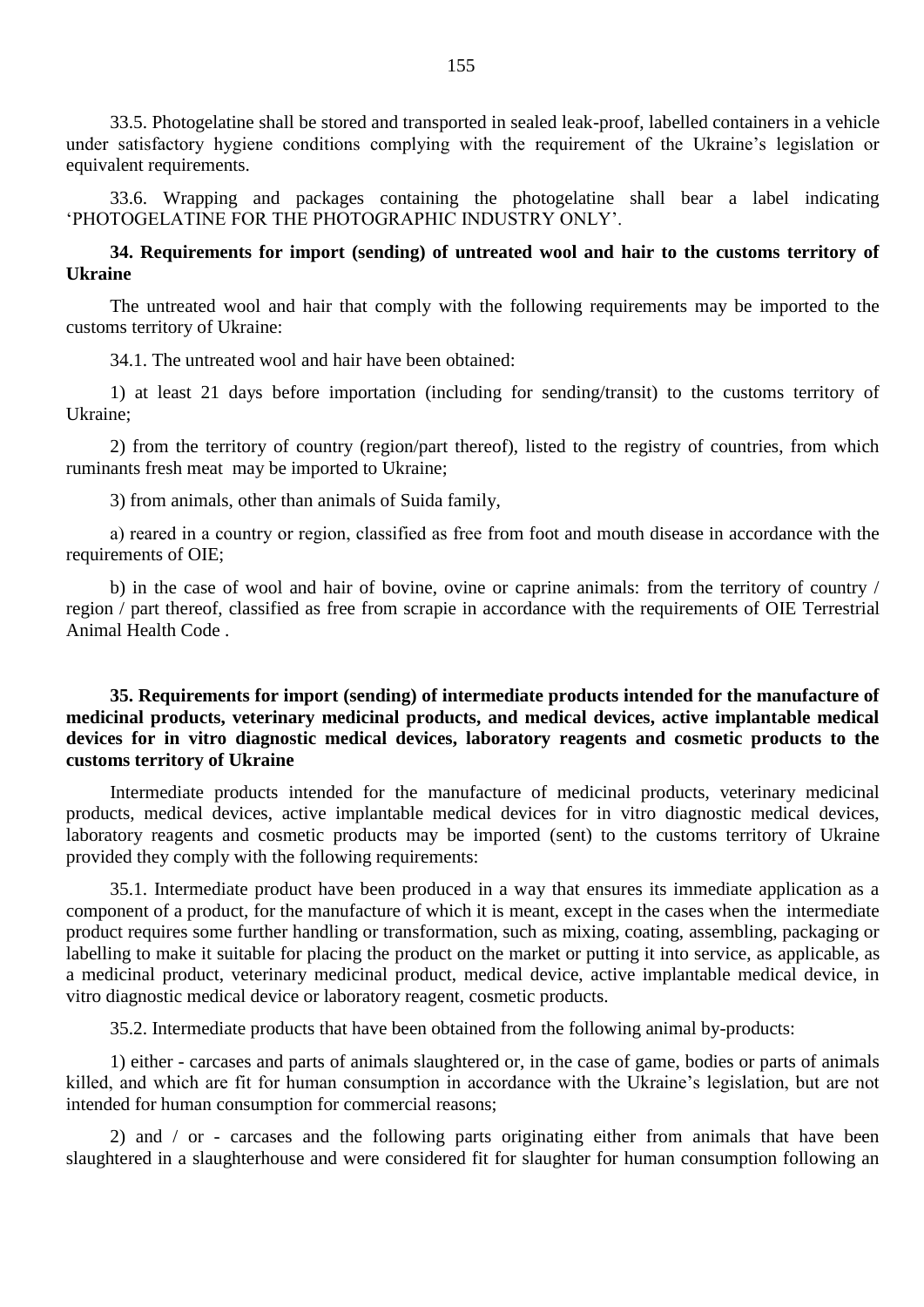ante-mortem inspection or bodies and the following parts of animals from game killed for human consumption in accordance with the Ukraine"s legislation:

а) carcases and parts of animals slaughtered or, in the case of game, bodies or parts of animals killed, and which are fit for human consumption in accordance with the Ukraine's legislation, but are not intended for human consumption for commercial reasons;

b) heads of poultry;

c) hides and skins, including trimmings and splitting thereof, horns and feet, including the phalanges and the carpus and metacarpus bones, tarsus and metatarsus bones, of animals other than ruminants;

d) pig bristles;

e) feathers;

3) and / or - blood of animals which did not show any signs of disease communicable through blood to humans or animals, obtained from animals other than ruminants that have been slaughtered in a slaughterhouse after having been considered fit for slaughter for human consumption following an antemortem inspection in accordance with the Ukraine's legislation:

4) and / or - animal by-products arising from the production of products intended for human consumption, including degreased bone, greaves and centrifuge or separator sludge from milk processing;

5) and / or - products of animal origin, or foodstuffs containing products of animal origin, which are no longer intended for human consumption for commercial reasons or due to manufacturing or packaging defects or other defects from which no risk to human or animal health arise;

6) and / or – feeds for domestic animal and feedingstuffs of animal origin, or feedingstuffs containing animal by-products or derived products, which are no longer intended for feeding for commercial reasons or due to manufacturing or packaging defects or other defects from which no risk to human or animal health arises;

7) and / or blood, placenta, wool, feathers, hair, horns, hoof cuts and raw milk originating from live animals that did not show signs of any disease communicable through that product to humans or animals;

8) and / or - aquatic animals, and parts of such animals, except sea mammals, which did not show any signs of diseases communicable to humans or animals;

9) and / - or by-products from aquatic animals originating from plants or establishments manufacturing products for human consumption;

10) and / or - the following material originating from animals which did not show any signs of disease communicable through that material to humans or animals:

а) shells from shellfish with soft tissue or flesh;

b) following materials originating from terrestrial animals: hatchery by-products, eggs, egg byproducts, including egg shells;

c) day-old/daily young killed for commercial reasons.

11) and/or - animal by-products originating from aquatic or terrestrial invertebrates other than species pathogenic to humans or animals;

13) and/or - animals and parts thereof of the zoological orders of Rodentia and Lagomorpha, except for: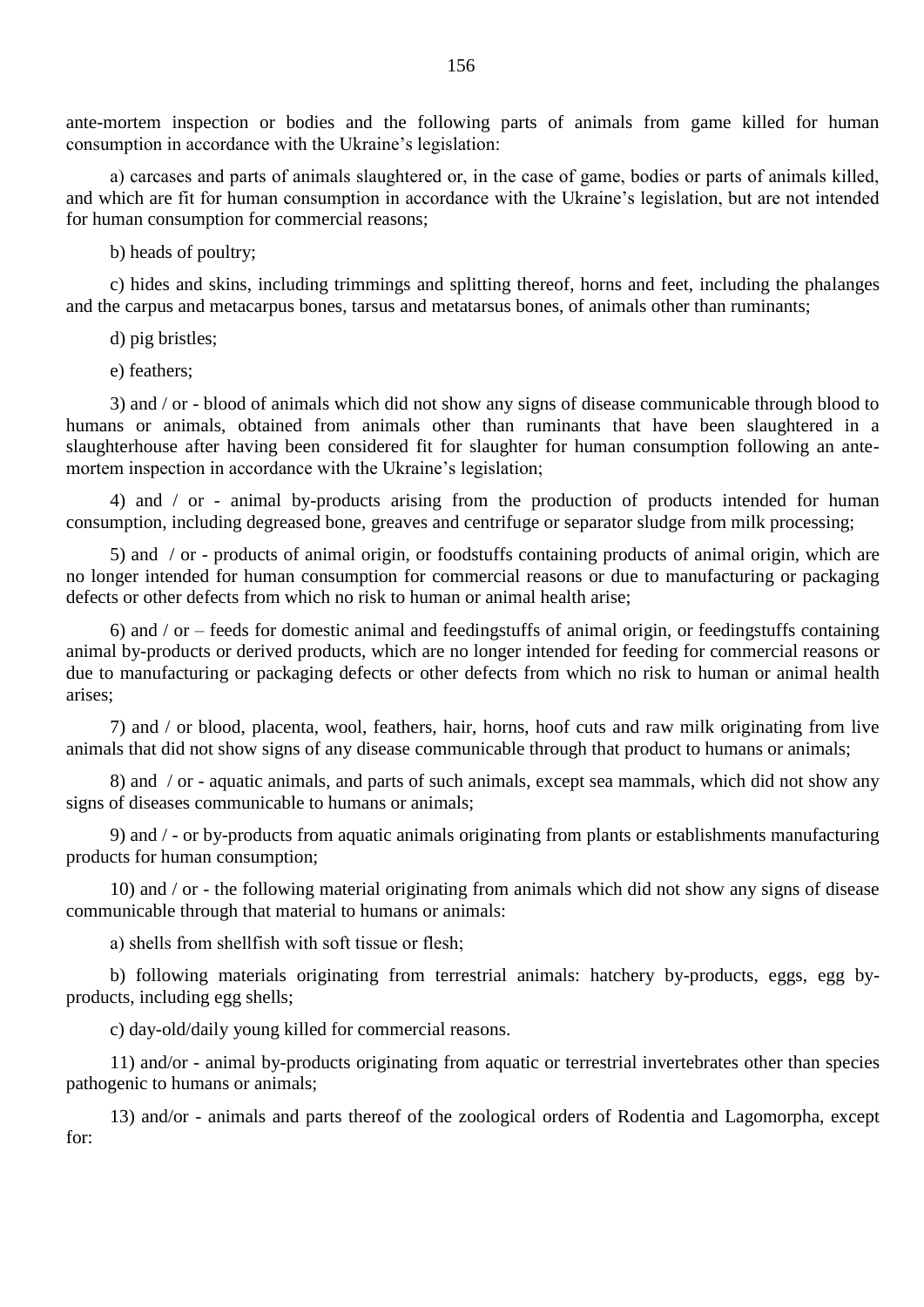а) carcases and parts thereof, including skins from: animals used for scientific purposes; zoo and circus animals; wild animals that are suspected of being infected with diseases communicable through that product to humans or animals;

b) animal by-products of Category II in accordance with the requirements of the law of Ukraine on animal by-products, except for mixtures of by-products of animal origin of Category II, with animal byproducts of Category III.

14) and/or products that have been obtained of derived from:

а) aquatic animals, and parts of such animals, except sea mammals, which did not show any signs of diseases communicable to humans or animals;

b) and/or - animal by-products originating from aquatic or terrestrial invertebrates other than species pathogenic to humans or animals;

c) and/or animals and parts thereof of the zoological orders of Rodentia and Lagomorpha, except for:

carcases and parts thereof, including skins from: animals used for scientific purposes; zoo and circus animals; wild animals that are suspected of being infected with diseases communicable through that product to humans or animals;

animal by-products of Category II in accordance with the requirements of the law of Ukraine on animal by-products, except for mixtures of by-products of animal origin of Category II, with animal byproducts of Category III.

and/or animals and parts of animals, other than those of animal by-products categories I and III in accordance with the Ukraine"s legislation on animal by-products,

15) and/or animals that died other than being slaughtered or killed for human consumption, including animals killed for disease control purposes, embryos, semen, ova not intended for the breed reasons, dead-in-shell embryos of poultry;

16) and/or animal by-products other than those of Category I and III in accordance with the requirements of the law of Ukraine on animal by-products.

35.3. In the case of intermediate products, the outer packaging shall bear label indicating "FOR MEDICINAL PRODUCTS/VETERINARY MEDICINAL PRODUCTS/MEDICAL DEVICES/ ACTIVE IMPLANTABLE MEDICAL DEVICES / IN VITRO DIAGNOSTIC MEDICAL DEVICES / LABORATORY REAGENTS.

35.4. Intermediate products, being at any stage of circulation on the territory of Ukraine, shall not be used for the purposes other than for the manufacture of medicinal products, veterinary medicinal products, medical devices, active implantable medical devices for in vitro diagnostic medical devices, laboratory reagents and cosmetic products.

35.5. After the import into the customs territory of Ukraine and the required State controls, of intermediate products freights must be delivered directly to the destination establishments.

### **36. Requirements on importing (sending) of treated feathers, treated parts of feathers and treated down to the customs territory of Ukraine**

36.1. Treated feathers, parts of feathers and down may be imported to the territory of Ukraine provided they comply with the following requirements:

1) if they are treated decorative feathers and parts of feathers, carried by travellers for their private use or consignments of treated feathers or down sent to private individuals for non-commercial purposes;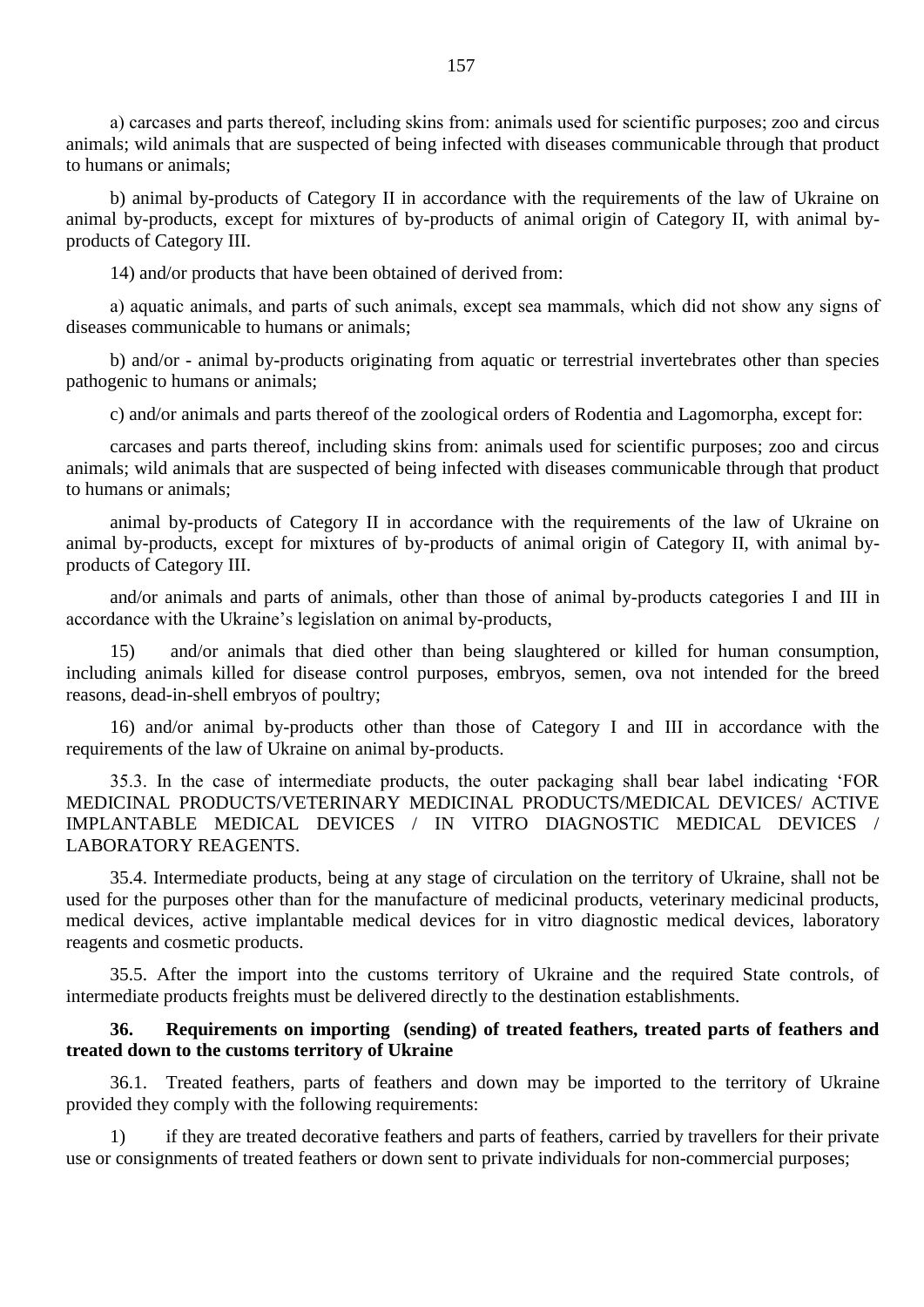2) or they are accompanied by a commercial document stating that the feathers and parts of feathers or down have been treated with a steam current or by another method that ensures that no unacceptable risks remain and are securely enclosed in packaging and dry;

3) unless the commercial document states that feathers, parts of feathers and down have been factory-washed and treated with hot steam at 100 °C for at least 30 minutes, feathers, parts of feathers and down are sent for such treatment to an establishment or plant registered in accordance with the provisions of the Ukraine"s legislation on animal by-products.

# **37. Requirements for importing (sending) of hay, straw, forage fodder to the customs territory of Ukraine**

37.1. Hay, straw, forage fodder may be imported to the customs territory of Ukraine provided they have been originated from the country officially classified as free from foot-and-mouth disease accordance with the requirements of OIE.

37.2. In case of the country or region of origin of hay, straw and forage fodder fulfil criteria referred in subparagraph 37.1 of this paragraphs, the hay, straw and forage fodder may be imported to the customs territory of Ukraine:

1) if an official veterinarian of the country of origin of such hay, straw and forage fodder has not establish a fact of contamination with materials of animal origin during the check;

2) if those have been subjected to one of the below treatments and, for bundled hay, straw and forage fodder, followed with the check of treatment effectiveness achieved inside of bundled hay, straw and forage fodder:

а) have been treated in the closed chamber with hot steam at 100 °C achieved inside a bundle for at least 10 minutes;

b) have been treated with steam obtained from 35-40% of a formalin solution of (formaldehyde gas), in the chamber, closed for at least 8 hours at a minimum temperature of  $19 \degree$  C.

# **Section III. State Control. The Standard Methods of the Processing of By-Products of Animal Origin**

1. Processing method I (pressure sterilisation)

1.1. Reduction:

The animal by-products must be reduced in size so that the particle size after reduction is no greater than 50 millimetres.

1.2. Time, temperature and pressure:

The animal by-products with the particle size of no greater than 50 millimetres must be heated to a core temperature of more than 133 °C for at least 20 minutes without interruption at a pressure (absolute) of at least 3 bars. The pressure must be produced by the evacuation of all air in the sterilisation chamber and the replacement of the air by steam ("saturated steam").The heat treatment may be applied as the sole process or as a pre- or post-process sterilisation phase.

1.3. The processing may be carried out in batch or continuous systems.

2. Processing method II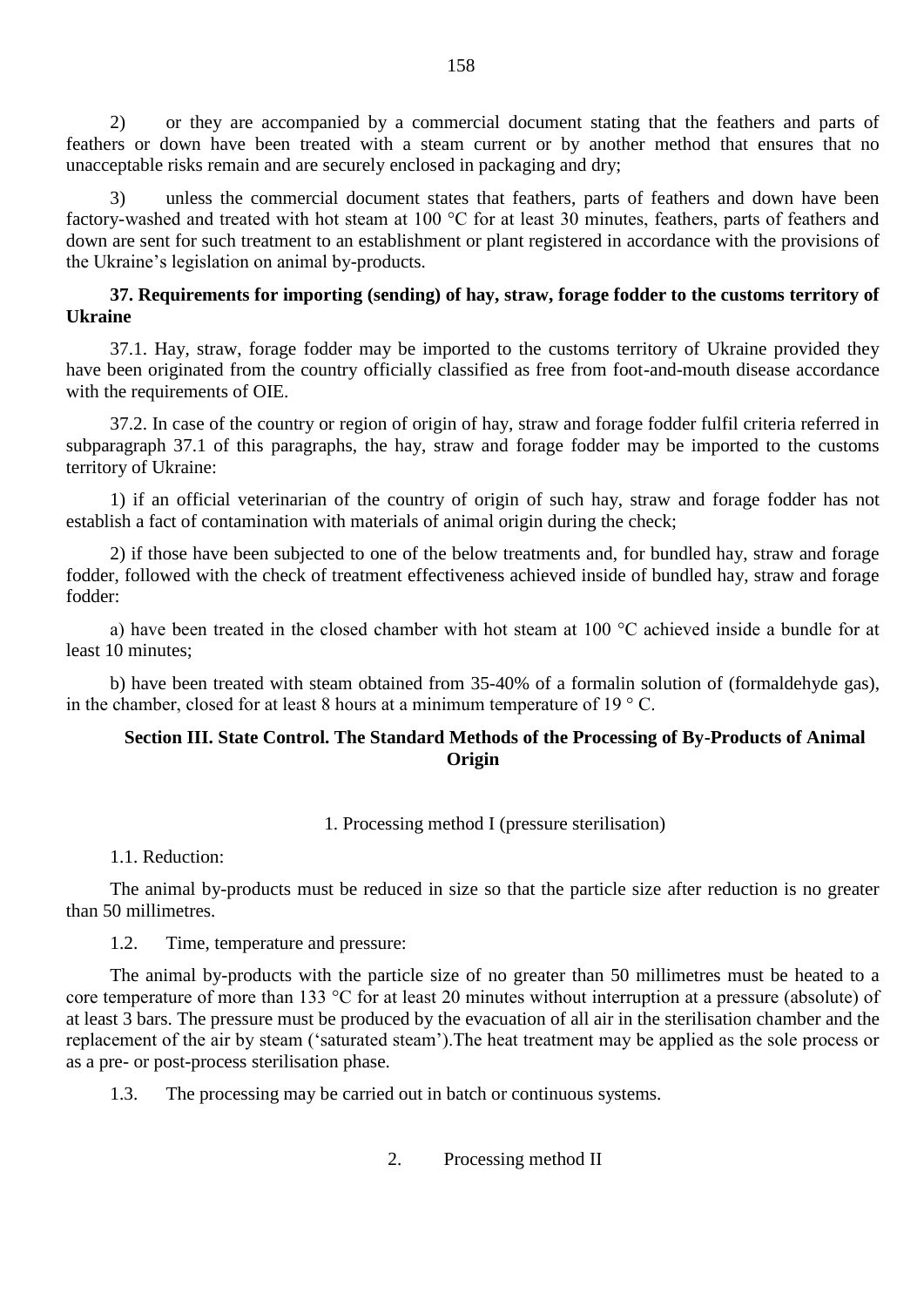#### 2.1. Reduction

The animal by-products must be reduced in size so that the particle size after reduction is no greater than 150 millimetres.

2.2. Time, temperature and pressure:

The animal by-products with the particle size of no greater than 150 millimetres must be heated in a manner which ensures that a core temperature:

- 1) greater than 100 °C is achieved for at least 125 minutes;
- 2) greater than 110  $\degree$ C is achieved for at least 120 minutes;
- 3) core temperature greater that  $120 \degree C$  is achieved for at least 50 minutes.

The core temperatures may be achieved consecutively or through a coincidental combination of the time periods indicated.

2.3. The processing must be carried out in a batch system.

### 3. Processing method III

3.1. Reduction

The animal by-products must be reduced in size so that the particle size after reduction is no greater than 30 millimetres.

3.2. Time, temperature and pressure:

The animal by-products with the particle size of no greater than 30 millimetres must be heated in a manner which ensures that a core temperature:

- 1) greater than 100 °C is achieved for at least 95 minutes:
- 2) greater than 110  $\degree$ C is achieved for at least 55 minutes;
- 3) greater that 120 °C is achieved for at least 13 minutes.

The core temperatures may be achieved consecutively or through a coincidental combination of the time periods indicated.

3.3. The processing may be carried out in batch or continuous systems.

#### 4. Processing method IV

4.1. Reduction:

The animal by-products must be reduced in size so that the particle size after reduction is no greater than 30 millimetres.

4.2. Time, temperature and pressure:

The animal by-products with the particle size of no greater than 30 millimetres must be placed in a vessel with added fat and heated in a manner which ensures that a core temperature:

- 1) greater than 100 °C is achieved for at least 16 minutes;
- 2) greater than 110  $\degree$ C is achieved for at least 13 minutes;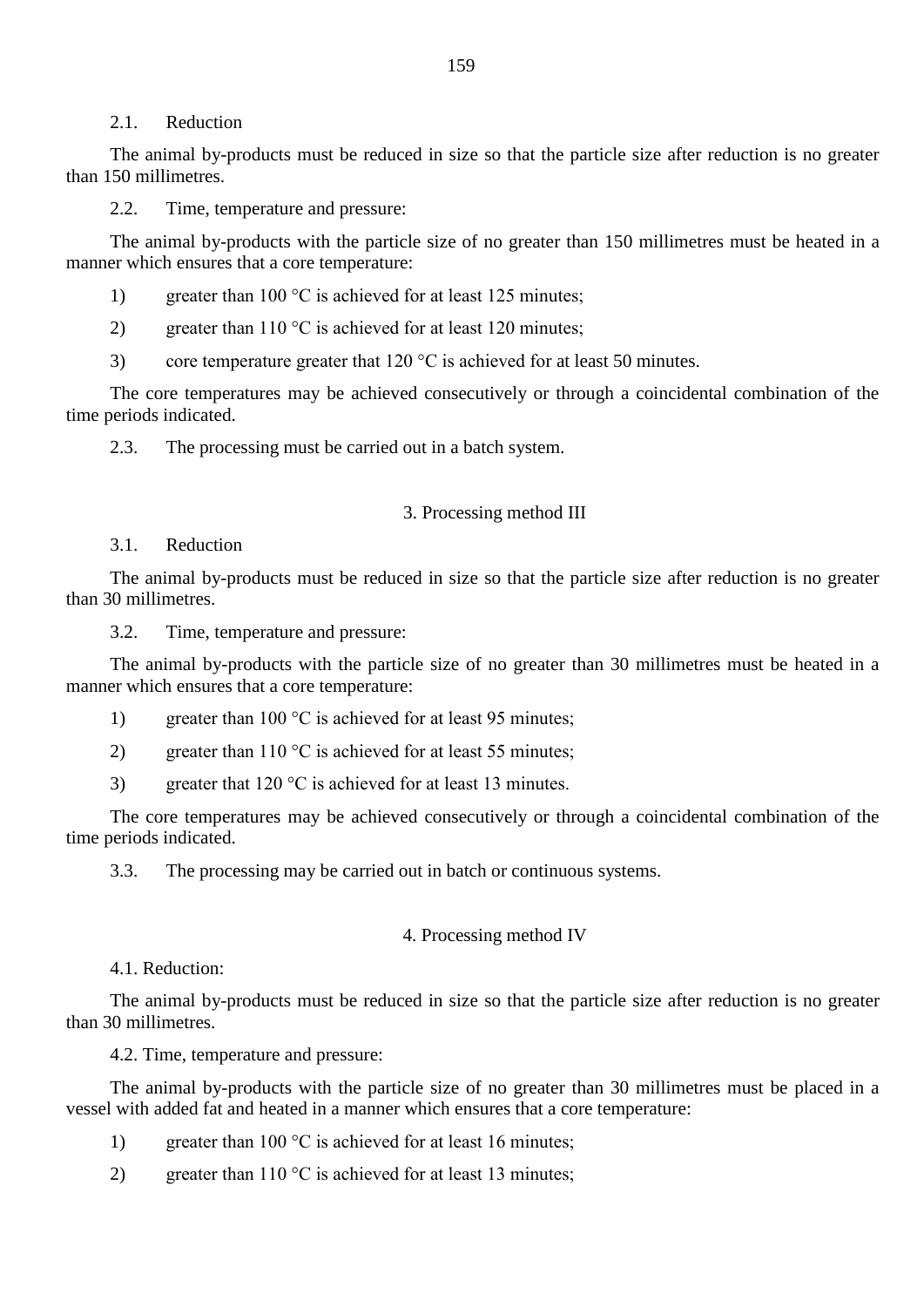3) greater than 120  $\degree$ C is achieved for at least 8 minutes;

4) greater that 130 °C is achieved for at least 3 minutes.

The core temperatures may be achieved consecutively or through a coincidental combination of the time periods indicated.

4.3. The processing may be carried out in batch or continuous systems.

### 5. Processing method V

5.1. Reduction:

The animal by-products must be reduced in size so that the particle size after reduction is no greater than 20 millimetres.

5.2. Time, temperature and pressure:

The animal by-products with the particle size of no greater than 20 millimetres must be heated until they coagulate and then pressed so that fat and water are removed from the proteinaceous material. The proteinaceous material must then be heated in a manner which ensures that a core temperature:

- 1) greater than 80 °C is achieved for at least 120 minutes;
- 2) greater than 100  $\degree$ C is achieved for at least 60 minutes.

The core temperatures may be achieved consecutively or through a coincidental combination of the time periods indicated.

5.3. The processing may be carried out in batch or continuous.

### 6.Processing method VI

(for Category III animal by-products, in accordance with the Ukraine"s legislation on animal byproducts, originating from aquatic animal or aquatic invertebrates only)

6.1. Reduction:

The animal by-products must be reduced to a particle size which is no greater than:

1) 50 mm, in case of heat treatment in accordance with subparagraph 6.2 (1) of this paragraph;

2) or 30 mm, in case of heat treatment in accordance with in accordance with subparagraph 6.2 (1) of this paragraph.

After reduction, the animal by-products must then be mixed with formic acid to reduce and maintain the pH to 4.0 or lower. The mixture must be stored for at least 24 hours pending further treatment.

6.2. Time, temperature and pressure:

After reduction, the mixture must be heated to:

- 1) a core temperature of at least 90 °C for at least 60 minutes; or
- 2) a core temperature of at least 70 °C for at least 60 minutes.

When using a continuous flow system, the progression of the product through the heat converter must be controlled by means of mechanical commands limiting its displacement in such way that at the end of the heat treatment operation the product has undergone a cycle which is sufficient in both time and temperature.